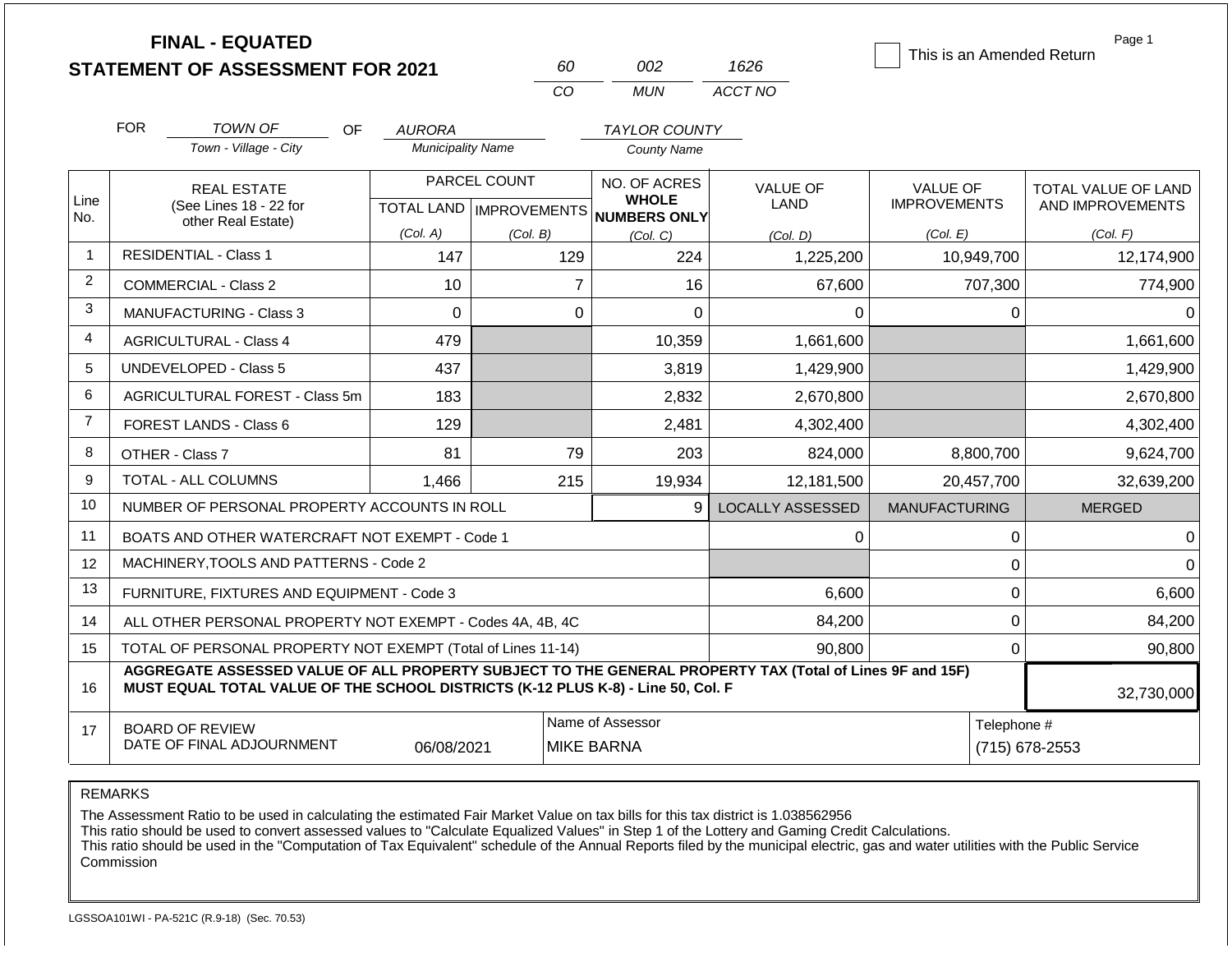2021 60 002 1626

FOREST LANDS (Line 7) and FOREST CROPS (in this section) - are **NOT** the same *YEAR CO MUN ACCT NO*

|    |                                                            | Private Forest Crop - Reg Class @ 10¢ per acre |  | Private Forest Crop - Reg Class @ \$2.52 per acre                              |                                               |                                                                                             |                                                               |                                                                    |               |                    |
|----|------------------------------------------------------------|------------------------------------------------|--|--------------------------------------------------------------------------------|-----------------------------------------------|---------------------------------------------------------------------------------------------|---------------------------------------------------------------|--------------------------------------------------------------------|---------------|--------------------|
|    | (a) PARCELS                                                | (b) ACRES                                      |  | (c) ASSESSED VALUE                                                             |                                               | (d) PARCELS                                                                                 |                                                               | (e) ACRES                                                          |               | (f) ASSESSED VALUE |
| 18 |                                                            |                                                |  |                                                                                |                                               |                                                                                             |                                                               |                                                                    |               |                    |
|    |                                                            |                                                |  |                                                                                |                                               |                                                                                             |                                                               |                                                                    |               |                    |
| 19 |                                                            |                                                |  | Private Forest Crop - Special Class @ 20¢ per acre<br>(c) ASSESSED VALUE       |                                               | Entered Before 2005 Managed Forest - Ferrous Mining CLOSED @ \$7.87 per acre<br>(d) PARCELS |                                                               | (e) ACRES                                                          |               | (f) ASSESSED VALUE |
|    | (a) PARCELS                                                | (b) ACRES                                      |  |                                                                                |                                               |                                                                                             |                                                               |                                                                    |               |                    |
|    |                                                            |                                                |  |                                                                                |                                               |                                                                                             |                                                               |                                                                    |               |                    |
|    | Entered Before 2005 Managed Forest - OPEN @ 74 ¢ per acre  |                                                |  |                                                                                | Entered Before 2005 Managed Forest - CLOSED @ |                                                                                             | \$1.75 per acre                                               |                                                                    |               |                    |
| 20 | (a) PARCELS                                                | (b) ACRES                                      |  | (c) ASSESSED VALUE                                                             |                                               | (d) PARCELS                                                                                 |                                                               | (e) ACRES                                                          |               | (f) ASSESSED VALUE |
|    |                                                            |                                                |  |                                                                                |                                               |                                                                                             |                                                               |                                                                    |               |                    |
|    | 8                                                          | 290.04                                         |  | 563,500                                                                        |                                               | 9<br>298.69                                                                                 |                                                               |                                                                    | 549,900       |                    |
|    | Entered After 2004 Managed Forest - OPEN @ \$2.04 per acre |                                                |  |                                                                                |                                               |                                                                                             | Entered After 2004 Managed Forest - CLOSED @ \$10.20 per acre |                                                                    |               |                    |
| 21 | (a) PARCELS                                                | (b) ACRES                                      |  | (c) ASSESSED VALUE                                                             |                                               | (d) PARCELS<br>(e) ACRES                                                                    |                                                               | (f) ASSESSED VALUE                                                 |               |                    |
|    |                                                            |                                                |  |                                                                                |                                               |                                                                                             |                                                               |                                                                    |               |                    |
|    | 3                                                          | 53                                             |  | 73,000                                                                         |                                               | 38                                                                                          |                                                               | 1,186.5                                                            |               | 2,225,600          |
|    | (a) County Forest Cropland Acres                           |                                                |  | (b) Federal Acres                                                              |                                               | (d) County (NOT FOREST CROP) Acres<br>(c) State Acres                                       |                                                               |                                                                    |               | (e) Other Acres    |
| 22 |                                                            |                                                |  |                                                                                |                                               |                                                                                             |                                                               |                                                                    |               |                    |
|    |                                                            |                                                |  |                                                                                |                                               | 8.48                                                                                        |                                                               | 53.37                                                              |               | 53.62              |
|    |                                                            |                                                |  | Assessed Value of Omitted Property From Prior Years (Sec. 70.44)               |                                               |                                                                                             |                                                               | Assessed Value of Sec. 70.43 Corrections of Errors by Assessors    |               |                    |
|    |                                                            | (a) REAL ESTATE                                |  | (b) PERSONAL                                                                   |                                               |                                                                                             |                                                               | (c1) REAL ESTATE                                                   |               | (c2) PERSONAL      |
| 23 |                                                            |                                                |  |                                                                                |                                               |                                                                                             |                                                               |                                                                    |               |                    |
|    |                                                            |                                                |  | Manufacturing Equated Value of Omitted Property From Prior Years (Sec. 70.995) |                                               |                                                                                             |                                                               | Mfg. Equated Value of Sec.70.43 Corrections of Errors by Assessors |               |                    |
|    |                                                            | (d) REAL ESTATE                                |  | (e) PERSONAL                                                                   |                                               | (f1) REAL ESTATE                                                                            |                                                               |                                                                    | (f2) PERSONAL |                    |
|    |                                                            |                                                |  |                                                                                |                                               |                                                                                             |                                                               |                                                                    |               |                    |
|    |                                                            |                                                |  |                                                                                |                                               |                                                                                             |                                                               |                                                                    |               |                    |

## **SPECIAL DISTRICTS**

| Line<br>No. | Enter 6-digit<br>Special District | <b>Account</b><br><b>Number</b> | <b>Special District Name</b> | <b>Locally Assessed Value</b><br>of Real Estate and | Mfg Value of Real Estate<br>and Personal Property | <b>Merged Value of</b><br><b>Real Estate and</b> |
|-------------|-----------------------------------|---------------------------------|------------------------------|-----------------------------------------------------|---------------------------------------------------|--------------------------------------------------|
|             | Code (Col. A)                     | (Col. B)                        | (Col. C)                     | Personal Property (Col. D)                          | (Col. E)                                          | Personal Property (Col. F)                       |
| 24          |                                   |                                 |                              |                                                     |                                                   |                                                  |
| 25          |                                   |                                 |                              |                                                     |                                                   |                                                  |
| 26          |                                   |                                 |                              |                                                     |                                                   |                                                  |
| 27          |                                   |                                 |                              |                                                     |                                                   |                                                  |
| 28          |                                   |                                 |                              |                                                     |                                                   |                                                  |
| 29          |                                   |                                 |                              |                                                     |                                                   |                                                  |
| 30          |                                   |                                 |                              |                                                     |                                                   |                                                  |
| 31          |                                   |                                 |                              |                                                     |                                                   |                                                  |
| 32          |                                   |                                 |                              |                                                     |                                                   |                                                  |
| 33          |                                   |                                 |                              |                                                     |                                                   |                                                  |
| 34          |                                   |                                 |                              |                                                     |                                                   |                                                  |
| 35          |                                   |                                 |                              |                                                     |                                                   |                                                  |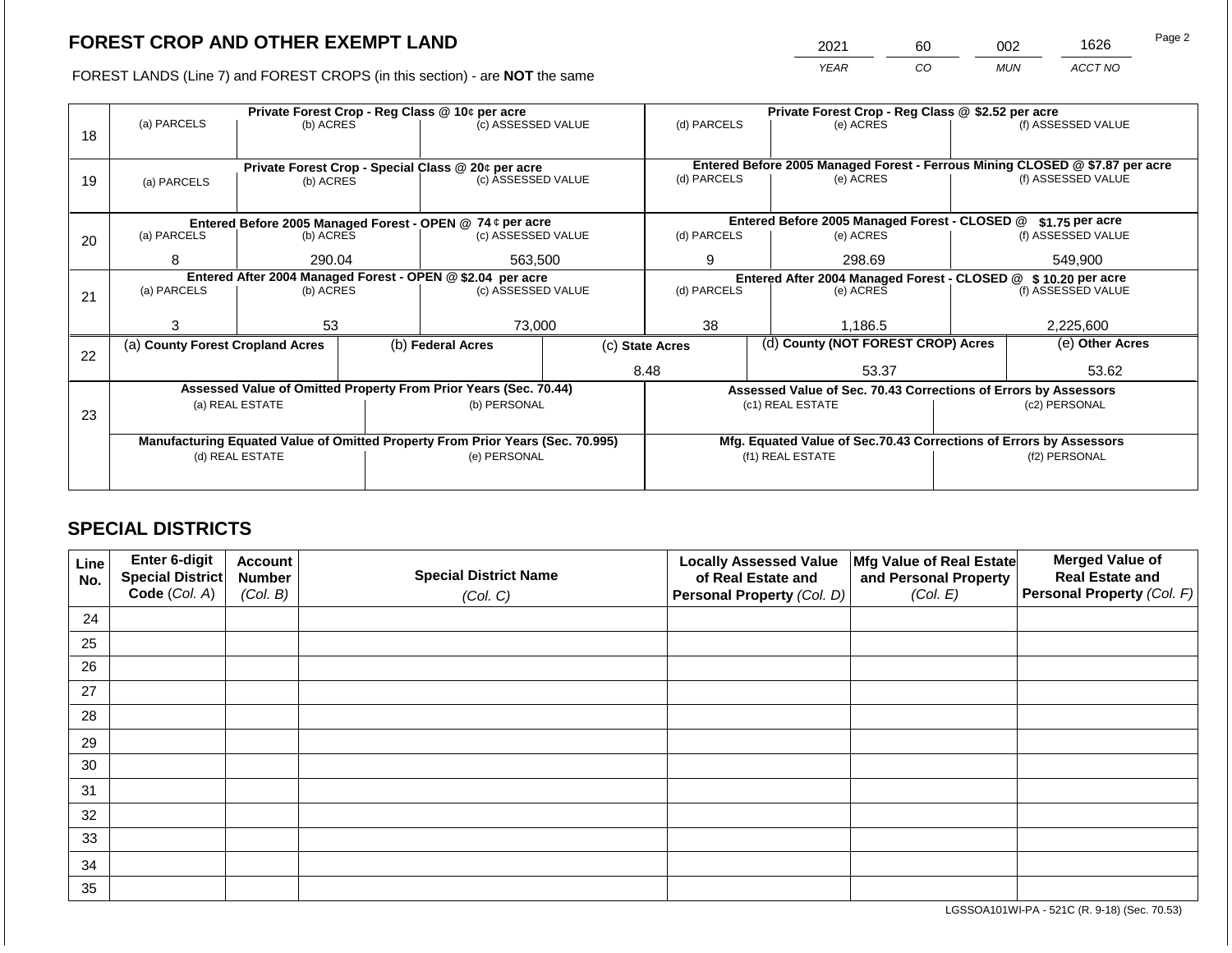|             | <b>SCHOOL DISTRICTS</b>                                         |                                             |                                                         | 2021                                                                              | 60                                                            | 002<br>1626                                                                    |
|-------------|-----------------------------------------------------------------|---------------------------------------------|---------------------------------------------------------|-----------------------------------------------------------------------------------|---------------------------------------------------------------|--------------------------------------------------------------------------------|
|             |                                                                 |                                             |                                                         | <b>YEAR</b>                                                                       | CO                                                            | ACCT NO<br><b>MUN</b>                                                          |
| Line<br>No. | <b>Enter 6-digit</b><br><b>School District</b><br>Code (Col. A) | <b>Account</b><br><b>Number</b><br>(Col. B) | <b>School District Name</b><br>(Col. C)                 | <b>Locally Assessed Value</b><br>of Real Estate and<br>Personal Property (Col. D) | Mfg Value of Real Estate<br>and Personal Property<br>(Col. E) | <b>Merged Value of</b><br><b>Real Estate and</b><br>Personal Property (Col. F) |
|             | A.                                                              |                                             | <b>SCHOOL DISTRICTS (K-8 and K-12)</b>                  |                                                                                   |                                                               |                                                                                |
| 36          | 602135                                                          | 0355                                        | <b>SCH D OF GILMAN</b>                                  | 32,730,000                                                                        |                                                               | 32,730,000                                                                     |
| 37          |                                                                 |                                             |                                                         |                                                                                   |                                                               |                                                                                |
| 38          |                                                                 |                                             |                                                         |                                                                                   |                                                               |                                                                                |
| 39          |                                                                 |                                             |                                                         |                                                                                   |                                                               |                                                                                |
| 40          |                                                                 |                                             |                                                         |                                                                                   |                                                               |                                                                                |
| 41<br>42    |                                                                 |                                             |                                                         |                                                                                   |                                                               |                                                                                |
| 43          |                                                                 |                                             |                                                         |                                                                                   |                                                               |                                                                                |
| 44          |                                                                 |                                             |                                                         |                                                                                   |                                                               |                                                                                |
| 45          |                                                                 |                                             |                                                         |                                                                                   |                                                               |                                                                                |
| 46          |                                                                 |                                             |                                                         |                                                                                   |                                                               |                                                                                |
| 47          |                                                                 |                                             |                                                         |                                                                                   |                                                               |                                                                                |
| 48          |                                                                 |                                             |                                                         |                                                                                   |                                                               |                                                                                |
| 49          |                                                                 |                                             |                                                         |                                                                                   |                                                               |                                                                                |
| 50          |                                                                 |                                             | TOTAL ASSESSED VALUE OF SCHOOL DISTRICTS (K-8 and K-12) | 32,730,000                                                                        |                                                               | 32,730,000                                                                     |
|             | <b>B. UNION HIGH SCHOOL DISTRICTS</b>                           |                                             |                                                         |                                                                                   |                                                               |                                                                                |
| 51          |                                                                 |                                             |                                                         |                                                                                   |                                                               |                                                                                |
| 52<br>53    |                                                                 |                                             |                                                         |                                                                                   |                                                               |                                                                                |
| 54          |                                                                 |                                             |                                                         |                                                                                   |                                                               |                                                                                |
| 55          |                                                                 |                                             | TOTAL ASSESSED VALUE OF UNION HIGH SCHOOLS              |                                                                                   |                                                               |                                                                                |
|             | <b>TECHNICAL COLLEGE DISTRICTS</b><br>C.                        |                                             |                                                         |                                                                                   |                                                               |                                                                                |
| 56          | 000100                                                          | 0001                                        | CHIPPEWA VALLEY TECHNICAL COLLEGE EAUC                  | 32,730,000                                                                        |                                                               | 32,730,000                                                                     |
| 57          |                                                                 |                                             |                                                         |                                                                                   |                                                               |                                                                                |
| 58          |                                                                 |                                             |                                                         |                                                                                   |                                                               |                                                                                |
| 59          |                                                                 |                                             | TOTAL ASSESSED VALUE OF TECHNICAL COLLEGES              | 32,730,000                                                                        |                                                               | 32,730,000                                                                     |

 *I hereby certify, to the best of my knowledge and belief, this form is complete and correct.*

| Name                       |                                     | Title | Submission date  |
|----------------------------|-------------------------------------|-------|------------------|
| <b>CONNIE KRAEGENBRINK</b> |                                     |       | 08<br>2021<br>06 |
| Phone                      | Email address                       |       |                  |
| 715<br>748<br>1465         | CONNIE.KRAEGENBRINK@CO.TAYLOR.WI.US |       |                  |

LGSSOA101WI -PA-521C (R. 9-18) (Sec. 70.53)

Page 3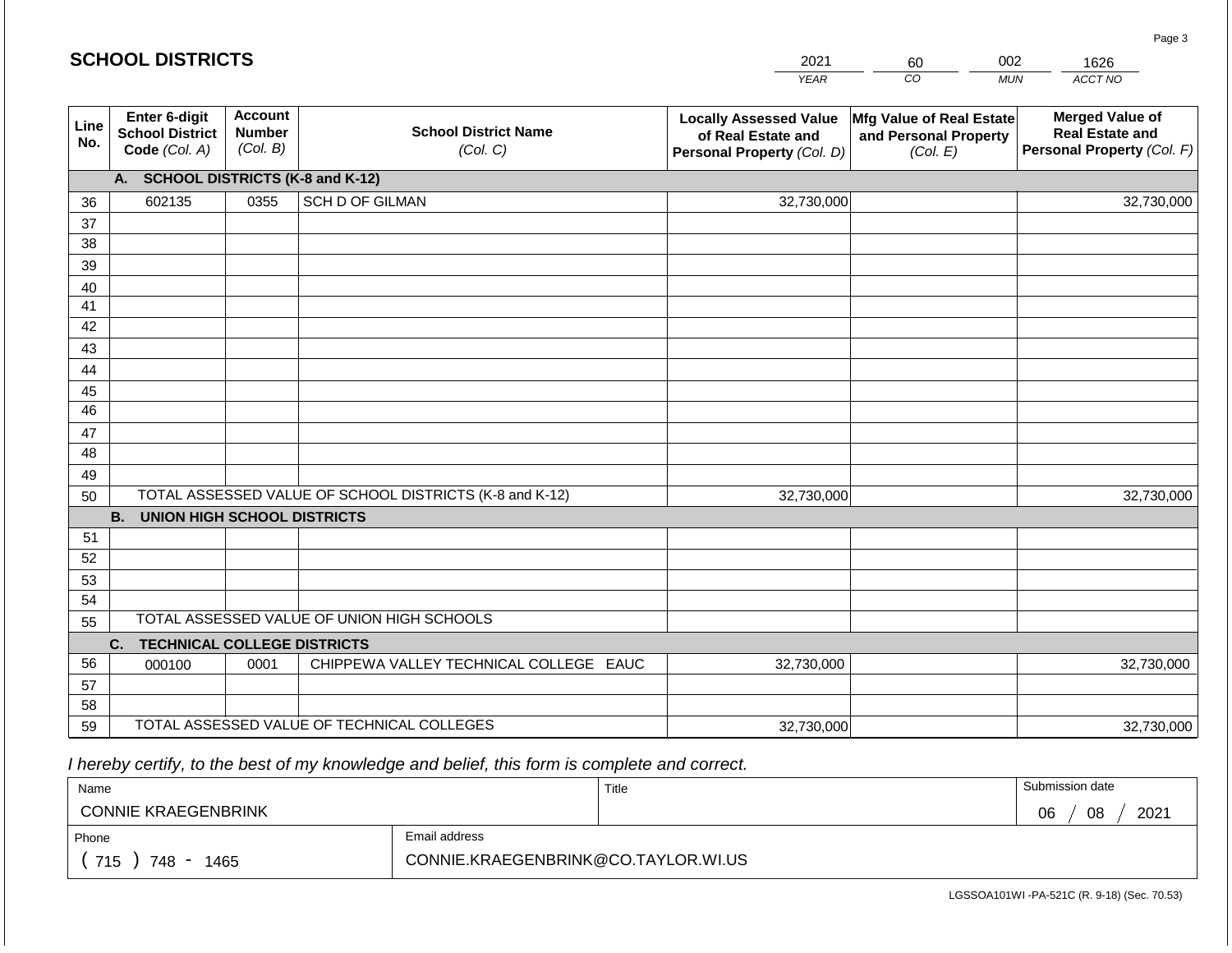- Each municipality's SOA is completed after the Board of Review and includes any changes made to the locally assessed values, under state law (sec. 70.53, Wis. Stats.)
- The Wisconsin Department of Revenue (DOR) merges the locally assessed values with the state assessed manufacturing values
- DOR provides the information regarding district names and codes. If a district is not listed, contact DOR.

Note: If you submit an amended SOA to DOR after your municipality's SOA is equated and posted to our website, we will process the SOA. However, DOR will not recalculate the *aggregate ratio or update the final SOA posted on our website. You should use the corrected values to calculate your tax rates.*

#### **Page 1: Real Estate and Personal Property**

- Lines 1-9 assessed real estate values, parcel counts and acres by classification
- Lines 10-15 assessed personal property values and number of accounts by class
- Line 16 aggregate assessed value of all property subject to general property; use to calculate tax rates. Note: This line equals the total assessed value of K-8 and K-12 school districts (Line 50) and total assessed value of technical colleges (Line 59).
- Remarks assessment ratio used to calculate estimated fair market value on property tax bills

#### **Page 2: Forest Crop, Other Exempt Land and Special Districts**

- Lines 18-21 private forest crop and managed forest lands assessed values
- Line  $22 -$  tax exempt land acres
- Line 23 prior years assessed value of omitted property under sec. 70.44 and correction of errors under sec. 70.43 shown by locally assessed or manufacturing real estate and personal property. Note: If there is an amount on this line, report the corresponding tax in the Statement of Taxes, Sections J or K.
- Lines 24-35 special district assessed values. These values are used to calculate tax rates for the special districts.

#### **Page 3: School Districts**

- Lines 36-50 school districts (K-8 and K-12) assessed values. These values are used to calculate tax rates for school districts.
- Lines 51-55 union high school district assessed values. These values are used to calculate tax rates for union high school districts.
- Lines 56-59 technical college assessed values. These values are used to calculate tax rates for technical colleges.

If you have questions: Email: lgs@wisconsin.gov

 Phone: (608) 266-2569 or (608) 264-6892 Fax: (608) 264-6887

W16956 POLLEY LANE W16956 POLLEY LANE TOWN OF AURORA TERESA MADLON<br>TOWN OF AURORA GILMAN, WI 54433 TERESA MADLON GILMAN, WI 54433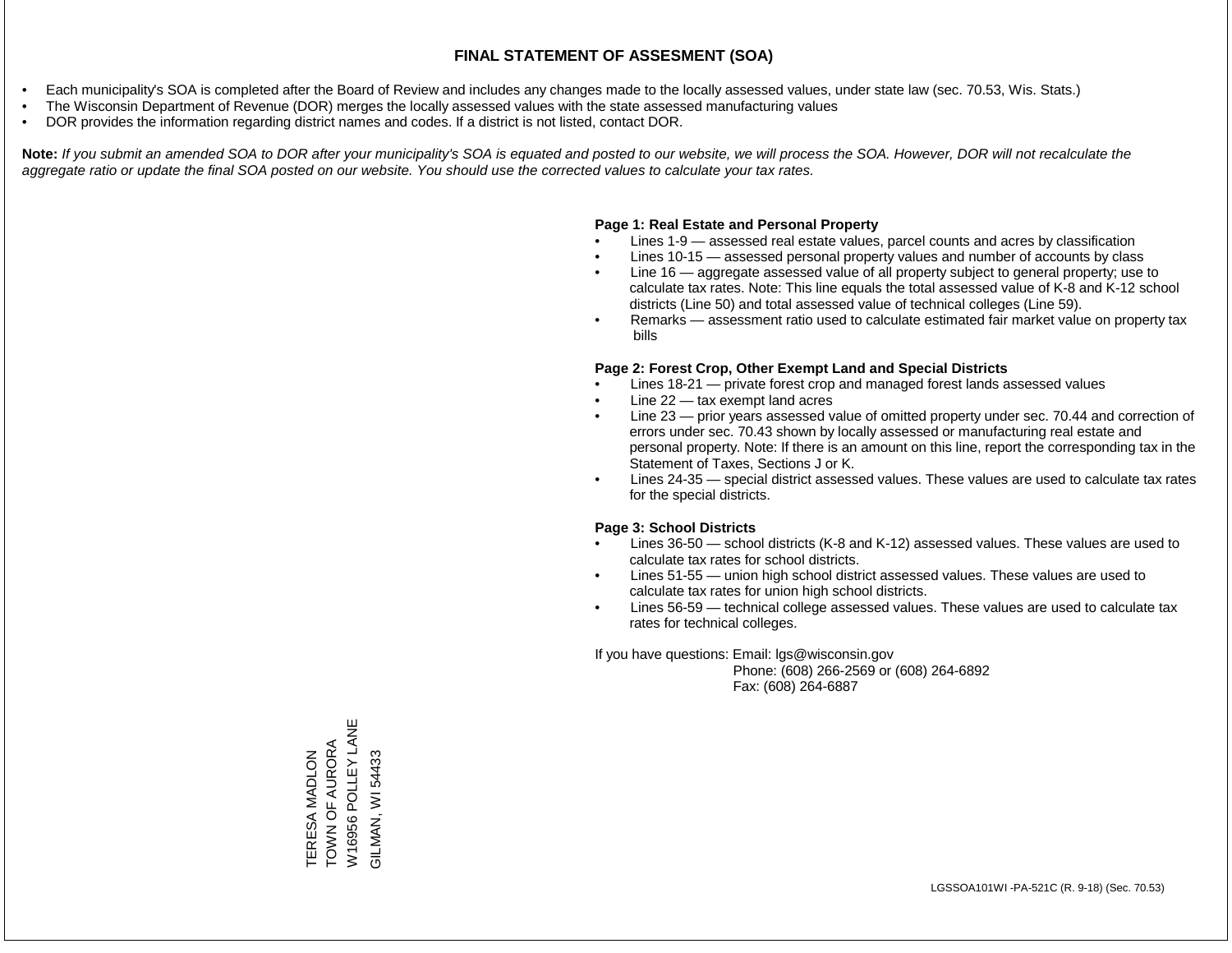|                |                                                                                                                                                                                              | <b>FINAL - EQUATED</b><br><b>STATEMENT OF ASSESSMENT FOR 2021</b>                                                                   |                          |              | 60       | 004                                                 | 1627                    |                      |                | Page 1<br>This is an Amended Return |
|----------------|----------------------------------------------------------------------------------------------------------------------------------------------------------------------------------------------|-------------------------------------------------------------------------------------------------------------------------------------|--------------------------|--------------|----------|-----------------------------------------------------|-------------------------|----------------------|----------------|-------------------------------------|
|                |                                                                                                                                                                                              |                                                                                                                                     |                          | CO           |          | <b>MUN</b>                                          | ACCT NO                 |                      |                |                                     |
|                | <b>FOR</b>                                                                                                                                                                                   | <b>TOWN OF</b><br>OF                                                                                                                | <b>BROWNING</b>          |              |          | <b>TAYLOR COUNTY</b>                                |                         |                      |                |                                     |
|                |                                                                                                                                                                                              | Town - Village - City                                                                                                               | <b>Municipality Name</b> |              |          | County Name                                         |                         |                      |                |                                     |
|                | <b>REAL ESTATE</b>                                                                                                                                                                           |                                                                                                                                     |                          | PARCEL COUNT |          | NO. OF ACRES                                        | <b>VALUE OF</b>         | <b>VALUE OF</b>      |                | <b>TOTAL VALUE OF LAND</b>          |
| Line<br>No.    |                                                                                                                                                                                              | (See Lines 18 - 22 for<br>other Real Estate)                                                                                        |                          |              |          | <b>WHOLE</b><br>TOTAL LAND MPROVEMENTS NUMBERS ONLY | LAND                    | <b>IMPROVEMENTS</b>  |                | AND IMPROVEMENTS                    |
|                |                                                                                                                                                                                              |                                                                                                                                     | (Col. A)                 | (Col. B)     |          | (Col, C)                                            | (Col, D)                | (Col. E)             |                | (Col. F)                            |
| -1             |                                                                                                                                                                                              | <b>RESIDENTIAL - Class 1</b>                                                                                                        | 381                      |              | 365      | 572                                                 | 2,508,300               |                      | 40,085,900     | 42,594,200                          |
| 2              |                                                                                                                                                                                              | <b>COMMERCIAL - Class 2</b>                                                                                                         | 14                       |              | 12       | 32                                                  | 121,900                 |                      | 1,248,700      | 1,370,600                           |
| 3              |                                                                                                                                                                                              | <b>MANUFACTURING - Class 3</b>                                                                                                      | $\Omega$                 |              | $\Omega$ | $\overline{0}$                                      | 0                       |                      | 0              | $\Omega$                            |
| 4              |                                                                                                                                                                                              | <b>AGRICULTURAL - Class 4</b>                                                                                                       | 464                      |              |          | 8,858                                               | 1,535,600               |                      |                | 1,535,600                           |
| 5              |                                                                                                                                                                                              | UNDEVELOPED - Class 5                                                                                                               | 592                      |              |          | 4,550                                               | 1,607,300               |                      |                | 1,607,300                           |
| 6              |                                                                                                                                                                                              | AGRICULTURAL FOREST - Class 5m                                                                                                      | 218                      |              |          | 2,737                                               | 2,990,100               |                      |                | 2,990,100                           |
| $\overline{7}$ |                                                                                                                                                                                              | <b>FOREST LANDS - Class 6</b>                                                                                                       | 257                      |              |          | 4,050                                               | 8,913,400               |                      |                | 8,913,400                           |
| 8              |                                                                                                                                                                                              | OTHER - Class 7                                                                                                                     | 71                       |              | 71       | 250                                                 | 656,600                 |                      | 9,686,400      | 10,343,000                          |
| 9              |                                                                                                                                                                                              | <b>TOTAL - ALL COLUMNS</b>                                                                                                          | 1,997                    |              | 448      | 21,049                                              | 18,333,200              |                      | 51,021,000     | 69,354,200                          |
| 10             |                                                                                                                                                                                              | NUMBER OF PERSONAL PROPERTY ACCOUNTS IN ROLL                                                                                        |                          |              |          | 11                                                  | <b>LOCALLY ASSESSED</b> | <b>MANUFACTURING</b> |                | <b>MERGED</b>                       |
| 11             |                                                                                                                                                                                              | BOATS AND OTHER WATERCRAFT NOT EXEMPT - Code 1                                                                                      |                          |              |          |                                                     | $\Omega$                |                      | $\Omega$       | $\Omega$                            |
| 12             |                                                                                                                                                                                              | MACHINERY, TOOLS AND PATTERNS - Code 2                                                                                              |                          |              |          |                                                     |                         |                      | 53,700         | 53,700                              |
| 13             |                                                                                                                                                                                              | FURNITURE, FIXTURES AND EQUIPMENT - Code 3                                                                                          |                          |              |          |                                                     | 5,400                   |                      | $\Omega$       | 5,400                               |
| 14             |                                                                                                                                                                                              | ALL OTHER PERSONAL PROPERTY NOT EXEMPT - Codes 4A, 4B, 4C                                                                           |                          |              |          |                                                     | 132,600                 |                      | 100            | 132,700                             |
| 15             |                                                                                                                                                                                              | TOTAL OF PERSONAL PROPERTY NOT EXEMPT (Total of Lines 11-14)                                                                        |                          |              | 138,000  | 53,800                                              |                         | 191,800              |                |                                     |
| 16             | AGGREGATE ASSESSED VALUE OF ALL PROPERTY SUBJECT TO THE GENERAL PROPERTY TAX (Total of Lines 9F and 15F)<br>MUST EQUAL TOTAL VALUE OF THE SCHOOL DISTRICTS (K-12 PLUS K-8) - Line 50, Col. F |                                                                                                                                     |                          |              |          |                                                     |                         |                      |                | 69,546,000                          |
| 17             |                                                                                                                                                                                              | Name of Assessor<br>Telephone #<br><b>BOARD OF REVIEW</b><br>DATE OF FINAL ADJOURNMENT<br>11/23/2021<br><b>ELK RIVER APPRAISALS</b> |                          |              |          |                                                     |                         |                      | (715) 820-0541 |                                     |

The Assessment Ratio to be used in calculating the estimated Fair Market Value on tax bills for this tax district is 1.005461935

This ratio should be used to convert assessed values to "Calculate Equalized Values" in Step 1 of the Lottery and Gaming Credit Calculations.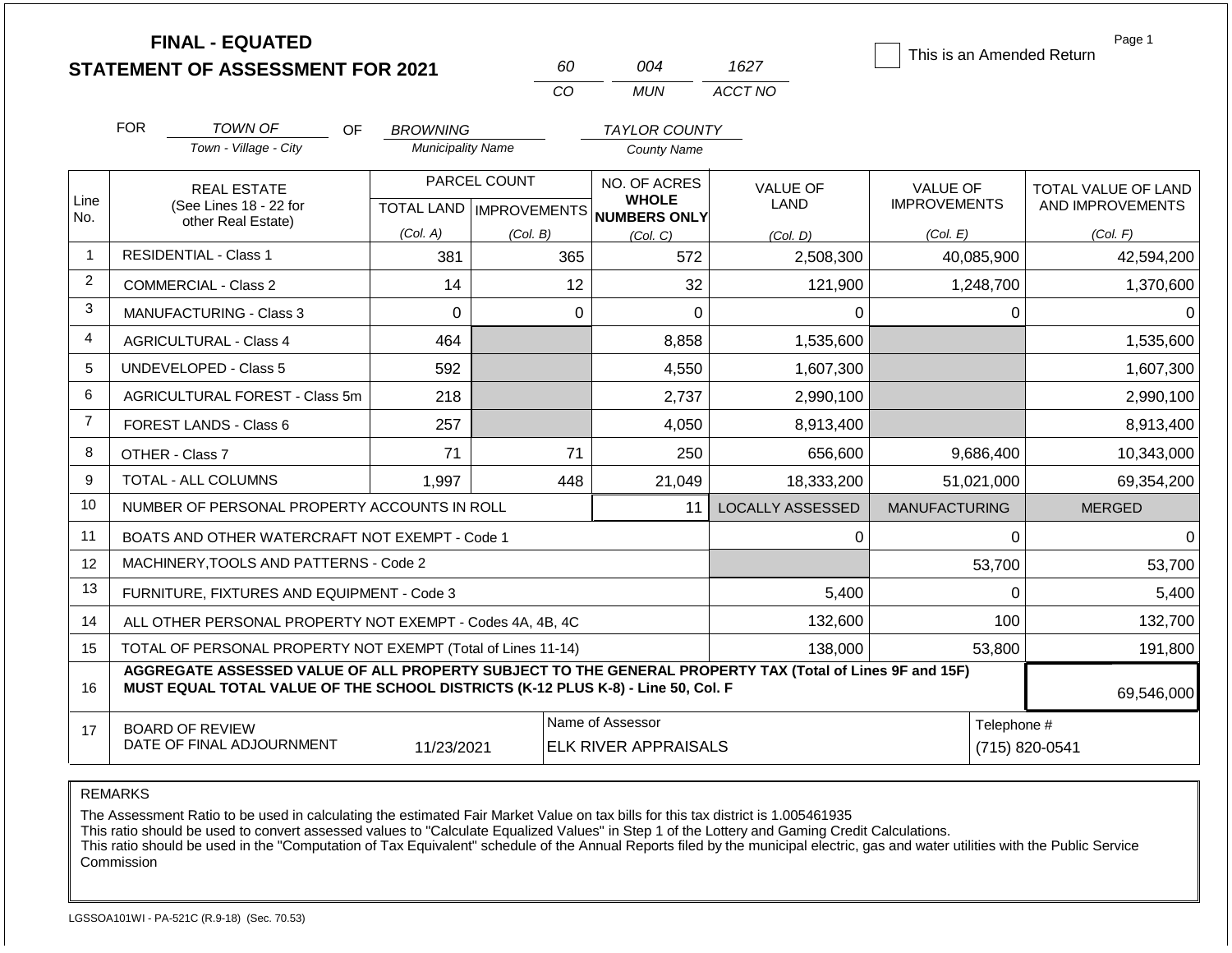2021 60 004 1627

FOREST LANDS (Line 7) and FOREST CROPS (in this section) - are **NOT** the same *YEAR CO MUN ACCT NO*

|    |                                                            |                 | Private Forest Crop - Reg Class @ \$2.52 per acre |                                                                                |                                               |                                                       |                 |                                                                    |                    |                                                                              |
|----|------------------------------------------------------------|-----------------|---------------------------------------------------|--------------------------------------------------------------------------------|-----------------------------------------------|-------------------------------------------------------|-----------------|--------------------------------------------------------------------|--------------------|------------------------------------------------------------------------------|
|    | (a) PARCELS                                                | (b) ACRES       |                                                   | (c) ASSESSED VALUE                                                             |                                               | (d) PARCELS                                           |                 | (e) ACRES                                                          |                    | (f) ASSESSED VALUE                                                           |
| 18 |                                                            |                 |                                                   |                                                                                |                                               |                                                       |                 |                                                                    |                    |                                                                              |
|    |                                                            |                 |                                                   |                                                                                |                                               |                                                       |                 |                                                                    |                    |                                                                              |
|    |                                                            |                 |                                                   | Private Forest Crop - Special Class @ 20¢ per acre                             |                                               |                                                       |                 |                                                                    |                    | Entered Before 2005 Managed Forest - Ferrous Mining CLOSED @ \$7.87 per acre |
| 19 | (a) PARCELS                                                | (b) ACRES       | (c) ASSESSED VALUE                                |                                                                                |                                               | (d) PARCELS                                           |                 | (e) ACRES                                                          |                    | (f) ASSESSED VALUE                                                           |
|    |                                                            |                 |                                                   |                                                                                |                                               |                                                       |                 |                                                                    |                    |                                                                              |
|    | Entered Before 2005 Managed Forest - OPEN @ 74 ¢ per acre  |                 |                                                   |                                                                                | Entered Before 2005 Managed Forest - CLOSED @ |                                                       | \$1.75 per acre |                                                                    |                    |                                                                              |
| 20 | (a) PARCELS                                                | (b) ACRES       |                                                   | (c) ASSESSED VALUE                                                             |                                               | (d) PARCELS                                           |                 | (e) ACRES                                                          |                    | (f) ASSESSED VALUE                                                           |
|    |                                                            |                 |                                                   |                                                                                |                                               |                                                       |                 |                                                                    |                    |                                                                              |
|    | $12 \overline{ }$                                          | 364.95          |                                                   | 610,000                                                                        |                                               | 24                                                    |                 | 849.33                                                             |                    | 1,462,600                                                                    |
|    | Entered After 2004 Managed Forest - OPEN @ \$2.04 per acre |                 |                                                   |                                                                                |                                               |                                                       |                 | Entered After 2004 Managed Forest - CLOSED @ \$10.20 per acre      |                    |                                                                              |
| 21 | (a) PARCELS                                                | (b) ACRES       |                                                   | (c) ASSESSED VALUE                                                             |                                               | (d) PARCELS<br>(e) ACRES                              |                 |                                                                    | (f) ASSESSED VALUE |                                                                              |
|    |                                                            |                 |                                                   |                                                                                |                                               |                                                       |                 |                                                                    |                    |                                                                              |
|    |                                                            | 140.97          |                                                   | 319,500                                                                        |                                               | 19                                                    |                 | 650.78                                                             |                    | 1,274,600                                                                    |
|    | (a) County Forest Cropland Acres                           |                 |                                                   | (b) Federal Acres                                                              |                                               | (d) County (NOT FOREST CROP) Acres<br>(c) State Acres |                 |                                                                    |                    | (e) Other Acres                                                              |
| 22 |                                                            |                 |                                                   |                                                                                |                                               |                                                       |                 |                                                                    |                    |                                                                              |
|    |                                                            |                 |                                                   |                                                                                |                                               | .11                                                   |                 | 17.58                                                              |                    | 18.31                                                                        |
|    |                                                            |                 |                                                   | Assessed Value of Omitted Property From Prior Years (Sec. 70.44)               |                                               |                                                       |                 | Assessed Value of Sec. 70.43 Corrections of Errors by Assessors    |                    |                                                                              |
|    |                                                            | (a) REAL ESTATE |                                                   | (b) PERSONAL                                                                   |                                               |                                                       |                 | (c1) REAL ESTATE                                                   |                    | (c2) PERSONAL                                                                |
| 23 |                                                            |                 |                                                   |                                                                                |                                               |                                                       |                 |                                                                    |                    |                                                                              |
|    |                                                            |                 |                                                   | Manufacturing Equated Value of Omitted Property From Prior Years (Sec. 70.995) |                                               |                                                       |                 | Mfg. Equated Value of Sec.70.43 Corrections of Errors by Assessors |                    |                                                                              |
|    |                                                            | (d) REAL ESTATE |                                                   | (e) PERSONAL                                                                   |                                               |                                                       |                 | (f1) REAL ESTATE                                                   | (f2) PERSONAL      |                                                                              |
|    |                                                            |                 |                                                   |                                                                                |                                               |                                                       |                 |                                                                    |                    |                                                                              |
|    |                                                            |                 |                                                   |                                                                                |                                               |                                                       |                 |                                                                    |                    |                                                                              |

## **SPECIAL DISTRICTS**

| Line<br>No. | Enter 6-digit<br>Special District<br>Code (Col. A) | <b>Account</b><br><b>Number</b><br>(Col. B) | <b>Special District Name</b><br>(Col. C) | <b>Locally Assessed Value</b><br>of Real Estate and<br><b>Personal Property (Col. D)</b> | Mfg Value of Real Estate<br>and Personal Property<br>(Col. E) | <b>Merged Value of</b><br><b>Real Estate and</b><br>Personal Property (Col. F) |
|-------------|----------------------------------------------------|---------------------------------------------|------------------------------------------|------------------------------------------------------------------------------------------|---------------------------------------------------------------|--------------------------------------------------------------------------------|
| 24          |                                                    |                                             |                                          |                                                                                          |                                                               |                                                                                |
| 25          |                                                    |                                             |                                          |                                                                                          |                                                               |                                                                                |
| 26          |                                                    |                                             |                                          |                                                                                          |                                                               |                                                                                |
| 27          |                                                    |                                             |                                          |                                                                                          |                                                               |                                                                                |
| 28          |                                                    |                                             |                                          |                                                                                          |                                                               |                                                                                |
| 29          |                                                    |                                             |                                          |                                                                                          |                                                               |                                                                                |
| 30          |                                                    |                                             |                                          |                                                                                          |                                                               |                                                                                |
| 31          |                                                    |                                             |                                          |                                                                                          |                                                               |                                                                                |
| 32          |                                                    |                                             |                                          |                                                                                          |                                                               |                                                                                |
| 33          |                                                    |                                             |                                          |                                                                                          |                                                               |                                                                                |
| 34          |                                                    |                                             |                                          |                                                                                          |                                                               |                                                                                |
| 35          |                                                    |                                             |                                          |                                                                                          |                                                               |                                                                                |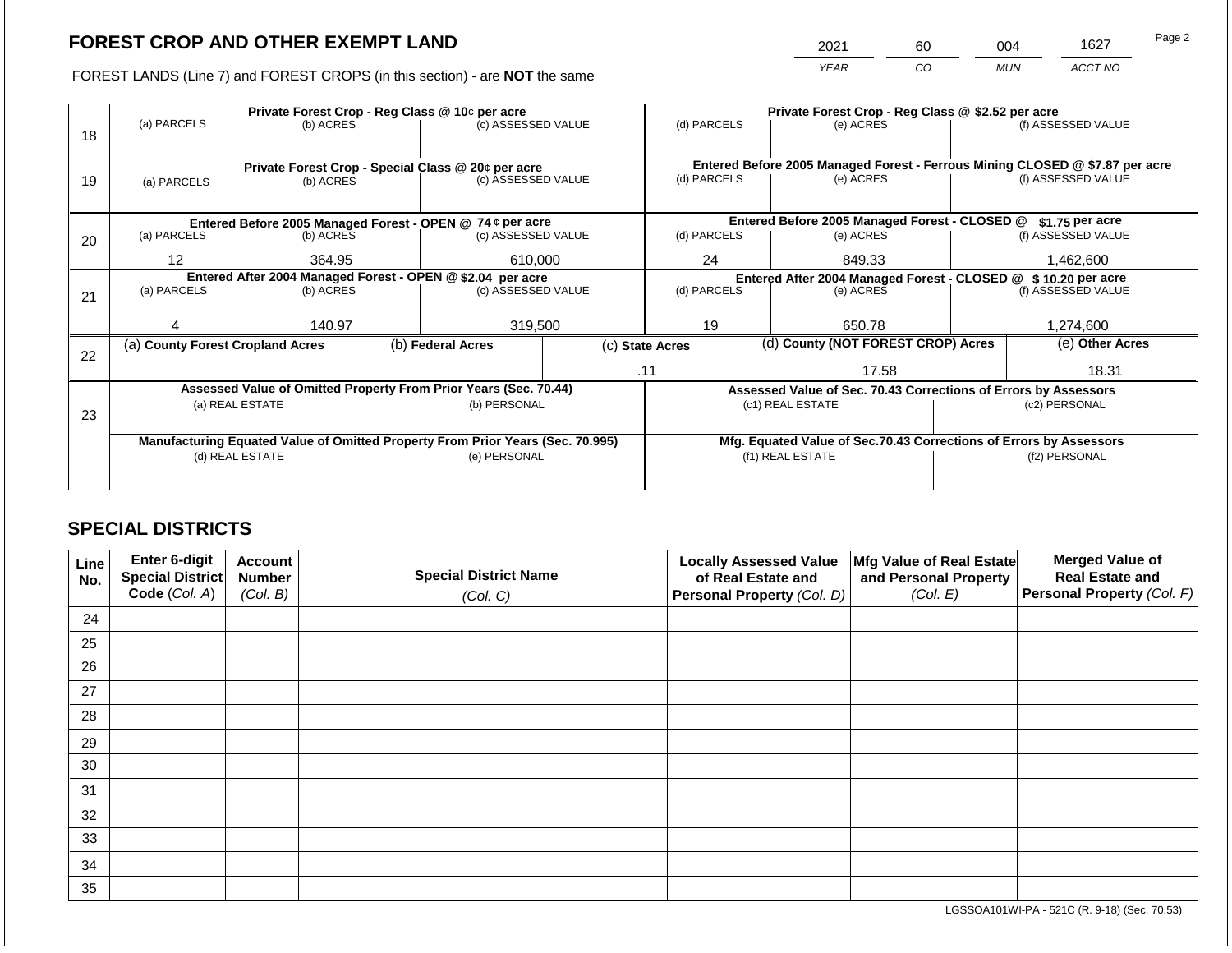#### *YEAR*  <sup>2</sup> *CO MUN ACCT NO*  1627 **Line No. Enter 6-digit School District Code** *(Col. A)* **Account Number** *(Col. B)* **School District Name** *(Col. C)* **Locally Assessed Value of Real Estate and Personal Property** *(Col. D)* **Mfg Value of Real Estate and Personal Property** *(Col. E)* **Merged Value of Real Estate and Personal Property** *(Col. F)* **A. SCHOOL DISTRICTS (K-8 and K-12)** 36 37 38 39 40 41 42 43 44 45 46 47 48 49 50 TOTAL ASSESSED VALUE OF SCHOOL DISTRICTS (K-8 and K-12) **B. UNION HIGH SCHOOL DISTRICTS** 51 52 53 54 55 **C. TECHNICAL COLLEGE DISTRICTS** 56 57 58 59 TOTAL ASSESSED VALUE OF TECHNICAL COLLEGES TOTAL ASSESSED VALUE OF UNION HIGH SCHOOLS 603409 0356 SCH D OF MEDFORD AREA 69,492,200 69,492,200 001500 | 0014 | NORTH CENTRAL TECHNICAL COLLEGE WAUS 69,492,200 53,800 69,546,000 53,800 69,546,000 53,800 69,546,000 69,492,200 53,800 69,546,000

 *I hereby certify, to the best of my knowledge and belief, this form is complete and correct.*

| Name                                           |                              | Title | Submission date |
|------------------------------------------------|------------------------------|-------|-----------------|
| <b>HEATHER DUMS</b>                            |                              |       | 2021<br>. ሰ1    |
| Phone                                          | Email address                |       |                 |
| 715<br>748<br>1465<br>$\overline{\phantom{a}}$ | HEATHER.DUMS@CO.TAYLOR.WI.US |       |                 |

Page 3

| <b>SCHOOL DISTRICTS</b> |  |
|-------------------------|--|
|-------------------------|--|

| 2021 | 60 | በበ4        | 16  |  |
|------|----|------------|-----|--|
| EAR  | CO | <b>MUN</b> | ACC |  |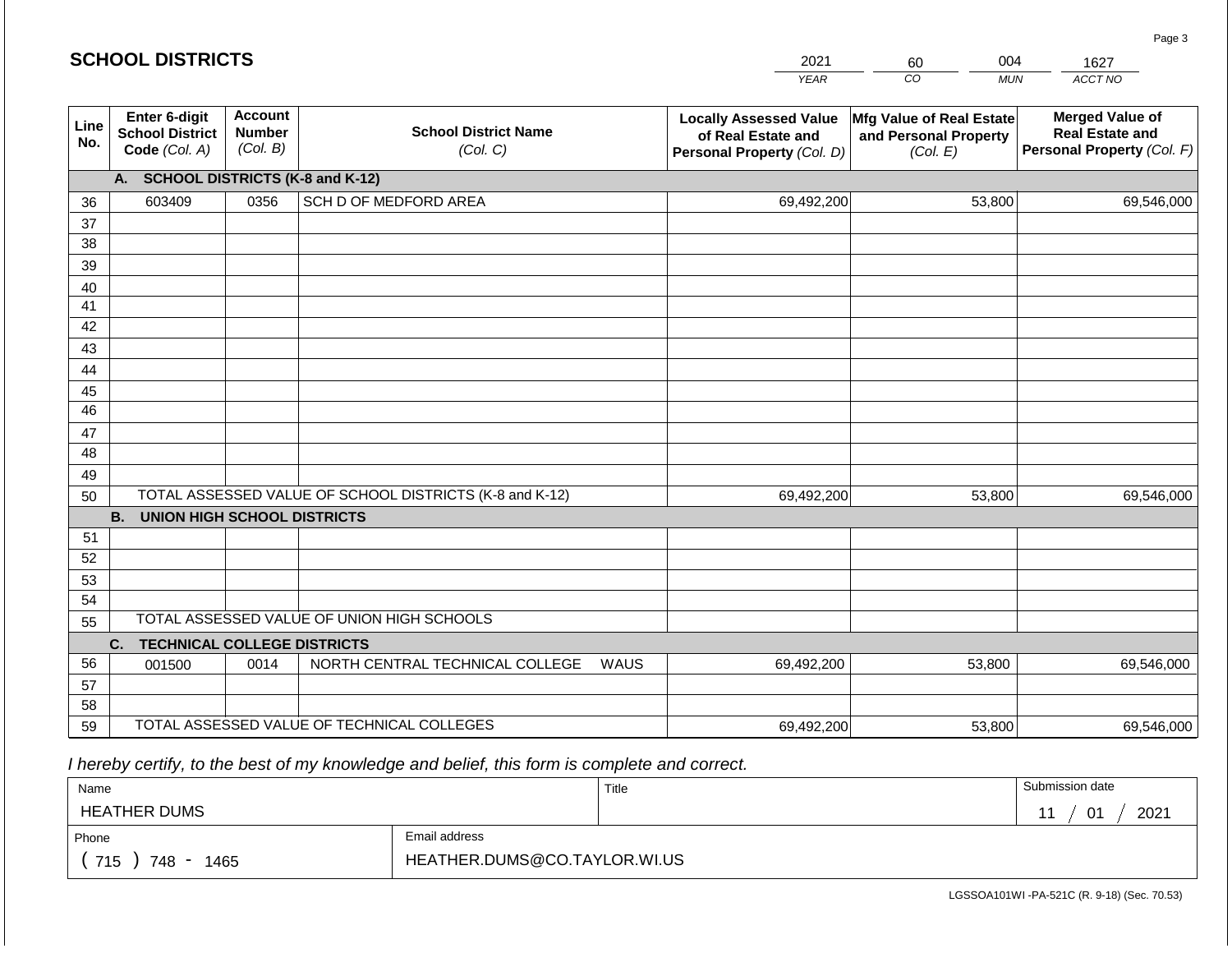- Each municipality's SOA is completed after the Board of Review and includes any changes made to the locally assessed values, under state law (sec. 70.53, Wis. Stats.)
- The Wisconsin Department of Revenue (DOR) merges the locally assessed values with the state assessed manufacturing values
- DOR provides the information regarding district names and codes. If a district is not listed, contact DOR.

Note: If you submit an amended SOA to DOR after your municipality's SOA is equated and posted to our website, we will process the SOA. However, DOR will not recalculate the *aggregate ratio or update the final SOA posted on our website. You should use the corrected values to calculate your tax rates.*

#### **Page 1: Real Estate and Personal Property**

- Lines 1-9 assessed real estate values, parcel counts and acres by classification
- Lines 10-15 assessed personal property values and number of accounts by class
- Line 16 aggregate assessed value of all property subject to general property; use to calculate tax rates. Note: This line equals the total assessed value of K-8 and K-12 school districts (Line 50) and total assessed value of technical colleges (Line 59).
- Remarks assessment ratio used to calculate estimated fair market value on property tax bills

#### **Page 2: Forest Crop, Other Exempt Land and Special Districts**

- Lines 18-21 private forest crop and managed forest lands assessed values
- Line  $22 -$  tax exempt land acres
- Line 23 prior years assessed value of omitted property under sec. 70.44 and correction of errors under sec. 70.43 shown by locally assessed or manufacturing real estate and personal property. Note: If there is an amount on this line, report the corresponding tax in the Statement of Taxes, Sections J or K.
- Lines 24-35 special district assessed values. These values are used to calculate tax rates for the special districts.

#### **Page 3: School Districts**

- Lines 36-50 school districts (K-8 and K-12) assessed values. These values are used to calculate tax rates for school districts.
- Lines 51-55 union high school district assessed values. These values are used to calculate tax rates for union high school districts.
- Lines 56-59 technical college assessed values. These values are used to calculate tax rates for technical colleges.

If you have questions: Email: lgs@wisconsin.gov

 Phone: (608) 266-2569 or (608) 264-6892 Fax: (608) 264-6887

**MEDFORD, WI 54451 - 9611** MEDFORD, WI 54451 - 9611SHARON NOLAND<br>TOWN OF BROWNING<br>W4412 CENTER AVE **TOWN OF BROWN** W4412 CENTER AVE SHARON NOLAND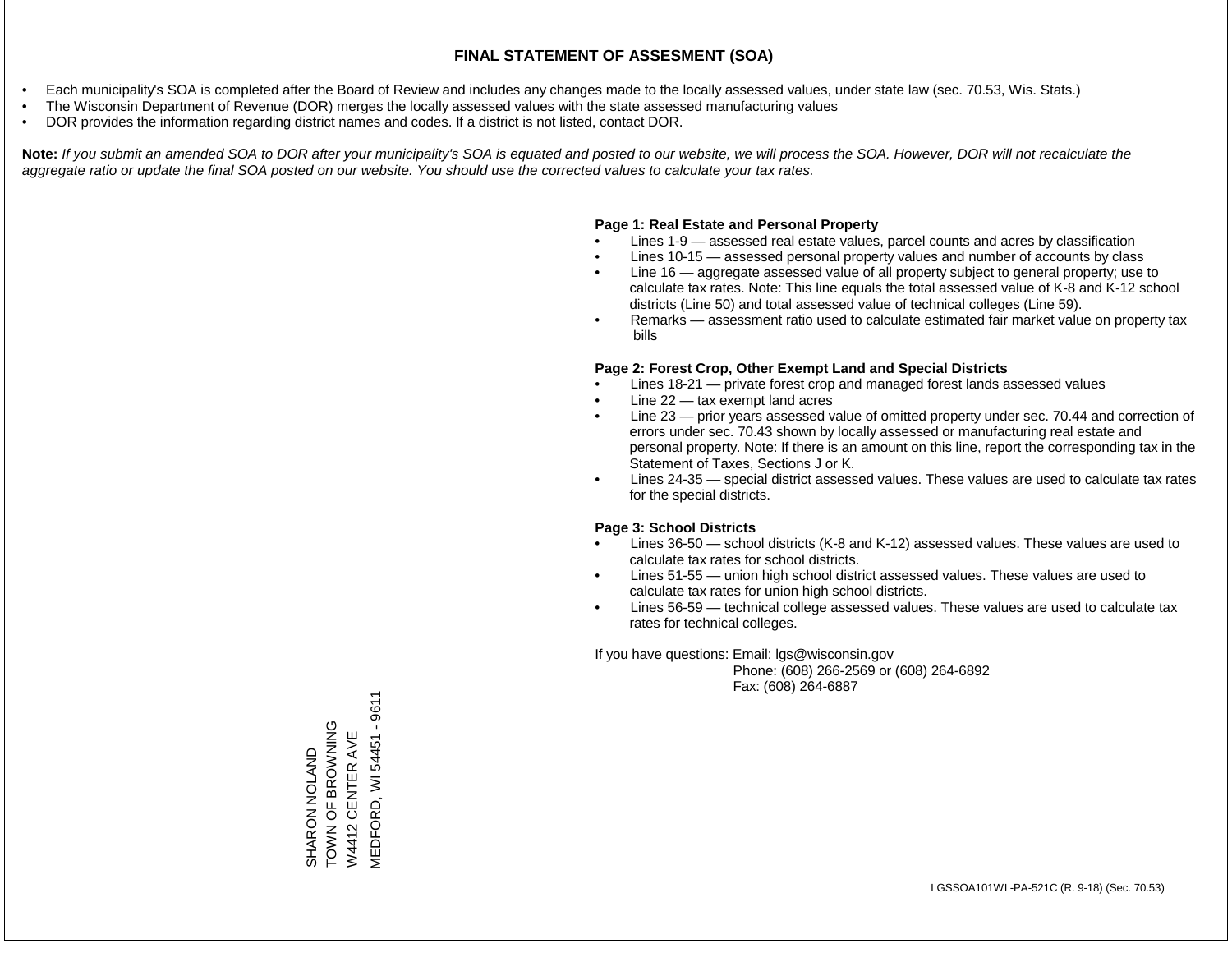|                |            | <b>FINAL - EQUATED</b><br><b>STATEMENT OF ASSESSMENT FOR 2021</b>                                                                                                                            |                          | 60           | 006                                                                 | 1628                    | This is an Amended Return              | Page 1                                  |
|----------------|------------|----------------------------------------------------------------------------------------------------------------------------------------------------------------------------------------------|--------------------------|--------------|---------------------------------------------------------------------|-------------------------|----------------------------------------|-----------------------------------------|
|                |            |                                                                                                                                                                                              |                          | CO           | <b>MUN</b>                                                          | ACCT NO                 |                                        |                                         |
|                | <b>FOR</b> | TOWN OF<br>OF.                                                                                                                                                                               | <b>CHELSEA</b>           |              | <b>TAYLOR COUNTY</b>                                                |                         |                                        |                                         |
|                |            | Town - Village - City                                                                                                                                                                        | <b>Municipality Name</b> |              | <b>County Name</b>                                                  |                         |                                        |                                         |
| Line           |            | <b>REAL ESTATE</b><br>(See Lines 18 - 22 for                                                                                                                                                 |                          | PARCEL COUNT | NO. OF ACRES<br><b>WHOLE</b><br>TOTAL LAND MPROVEMENTS NUMBERS ONLY | <b>VALUE OF</b><br>LAND | <b>VALUE OF</b><br><b>IMPROVEMENTS</b> | TOTAL VALUE OF LAND<br>AND IMPROVEMENTS |
| No.            |            | other Real Estate)                                                                                                                                                                           | (Col. A)                 | (Col. B)     | (Col. C)                                                            | (Col, D)                | (Col. E)                               | (Col. F)                                |
| $\mathbf{1}$   |            | <b>RESIDENTIAL - Class 1</b>                                                                                                                                                                 | 556                      | 409          | 837                                                                 | 3,498,500               | 39,775,800                             | 43,274,300                              |
| 2              |            | COMMERCIAL - Class 2                                                                                                                                                                         | 26                       | 13           | 410                                                                 | 922,500                 | 831,100                                | 1,753,600                               |
| 3              |            | MANUFACTURING - Class 3                                                                                                                                                                      | 1                        | $\Omega$     | 40                                                                  | 111,000                 | $\mathbf 0$                            | 111,000                                 |
| 4              |            | <b>AGRICULTURAL - Class 4</b>                                                                                                                                                                | 252                      |              | 3,473                                                               | 528,700                 |                                        | 528,700                                 |
| 5              |            | <b>UNDEVELOPED - Class 5</b>                                                                                                                                                                 | 412                      |              | 4,042                                                               | 1,790,400               |                                        | 1,790,400                               |
| 6              |            | AGRICULTURAL FOREST - Class 5m                                                                                                                                                               | 139                      |              | 1,975                                                               | 1,647,500               |                                        | 1,647,500                               |
| $\overline{7}$ |            | <b>FOREST LANDS - Class 6</b>                                                                                                                                                                | 345                      |              | 6,901                                                               | 11,541,800              |                                        | 11,541,800                              |
| 8              |            | OTHER - Class 7                                                                                                                                                                              | 19                       | 19           | 38                                                                  | 164,900                 | 1,621,000                              | 1,785,900                               |
| 9              |            | TOTAL - ALL COLUMNS                                                                                                                                                                          | 1.750                    | 441          | 17,716                                                              | 20,205,300              | 42,227,900                             | 62,433,200                              |
| 10             |            | NUMBER OF PERSONAL PROPERTY ACCOUNTS IN ROLL                                                                                                                                                 |                          |              | 27                                                                  | <b>LOCALLY ASSESSED</b> | <b>MANUFACTURING</b>                   | <b>MERGED</b>                           |
| 11             |            | BOATS AND OTHER WATERCRAFT NOT EXEMPT - Code 1                                                                                                                                               |                          |              |                                                                     | 0                       | $\boldsymbol{0}$                       | $\mathbf 0$                             |
| 12             |            | MACHINERY, TOOLS AND PATTERNS - Code 2                                                                                                                                                       |                          |              |                                                                     |                         | $\mathbf 0$                            | $\Omega$                                |
| 13             |            | FURNITURE, FIXTURES AND EQUIPMENT - Code 3                                                                                                                                                   |                          |              |                                                                     | 28,600                  | $\mathbf 0$                            | 28,600                                  |
| 14             |            | ALL OTHER PERSONAL PROPERTY NOT EXEMPT - Codes 4A, 4B, 4C                                                                                                                                    |                          |              |                                                                     | 151,200                 | 1,200                                  | 152,400                                 |
| 15             |            | TOTAL OF PERSONAL PROPERTY NOT EXEMPT (Total of Lines 11-14)                                                                                                                                 |                          |              |                                                                     | 179,800                 | 1,200                                  | 181,000                                 |
| 16             |            | AGGREGATE ASSESSED VALUE OF ALL PROPERTY SUBJECT TO THE GENERAL PROPERTY TAX (Total of Lines 9F and 15F)<br>MUST EQUAL TOTAL VALUE OF THE SCHOOL DISTRICTS (K-12 PLUS K-8) - Line 50, Col. F |                          |              |                                                                     |                         |                                        | 62,614,200                              |
| 17             |            | <b>BOARD OF REVIEW</b><br>DATE OF FINAL ADJOURNMENT                                                                                                                                          | 06/11/2021               |              | Name of Assessor<br><b>ELK RIVER APPRAISALS</b>                     |                         | Telephone #                            | (715) 820-0541                          |

The Assessment Ratio to be used in calculating the estimated Fair Market Value on tax bills for this tax district is .936264171

This ratio should be used to convert assessed values to "Calculate Equalized Values" in Step 1 of the Lottery and Gaming Credit Calculations.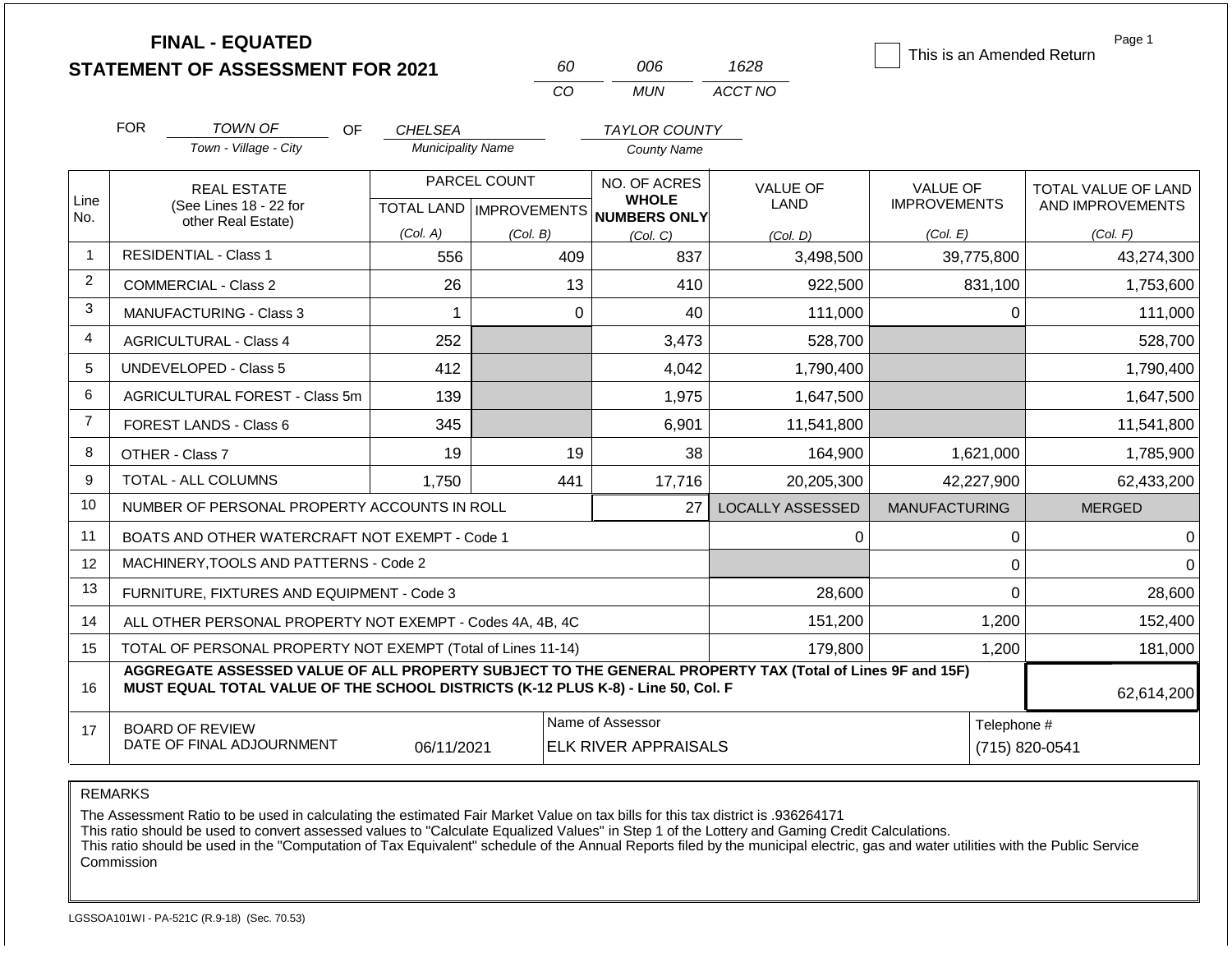2021 60 006 1628

FOREST LANDS (Line 7) and FOREST CROPS (in this section) - are **NOT** the same *YEAR CO MUN ACCT NO*

|    |                                                                                | Private Forest Crop - Reg Class @ 10¢ per acre |  | Private Forest Crop - Reg Class @ \$2.52 per acre                                |  |                                                                              |                                                                 |           |                    |                                                                    |
|----|--------------------------------------------------------------------------------|------------------------------------------------|--|----------------------------------------------------------------------------------|--|------------------------------------------------------------------------------|-----------------------------------------------------------------|-----------|--------------------|--------------------------------------------------------------------|
| 18 | (a) PARCELS                                                                    | (b) ACRES                                      |  | (c) ASSESSED VALUE                                                               |  | (d) PARCELS                                                                  | (e) ACRES                                                       |           |                    | (f) ASSESSED VALUE                                                 |
|    |                                                                                |                                                |  |                                                                                  |  |                                                                              |                                                                 |           |                    |                                                                    |
|    |                                                                                |                                                |  |                                                                                  |  | Entered Before 2005 Managed Forest - Ferrous Mining CLOSED @ \$7.87 per acre |                                                                 |           |                    |                                                                    |
| 19 | (a) PARCELS                                                                    | (b) ACRES                                      |  | Private Forest Crop - Special Class @ 20¢ per acre<br>(c) ASSESSED VALUE         |  | (d) PARCELS<br>(e) ACRES                                                     |                                                                 |           | (f) ASSESSED VALUE |                                                                    |
|    |                                                                                |                                                |  |                                                                                  |  |                                                                              |                                                                 |           |                    |                                                                    |
|    |                                                                                |                                                |  |                                                                                  |  |                                                                              |                                                                 |           |                    |                                                                    |
|    |                                                                                |                                                |  | Entered Before 2005 Managed Forest - OPEN @ 74 ¢ per acre                        |  |                                                                              | Entered Before 2005 Managed Forest - CLOSED @                   |           |                    | \$1.75 per acre                                                    |
| 20 | (a) PARCELS                                                                    | (b) ACRES                                      |  | (c) ASSESSED VALUE                                                               |  | (d) PARCELS                                                                  | (e) ACRES                                                       |           |                    | (f) ASSESSED VALUE                                                 |
|    | 29                                                                             | 1,444,800                                      |  |                                                                                  |  |                                                                              |                                                                 | 1,990,100 |                    |                                                                    |
|    |                                                                                | 1,076.43                                       |  |                                                                                  |  | 40<br>1,404.27                                                               |                                                                 |           |                    |                                                                    |
|    |                                                                                |                                                |  | Entered After 2004 Managed Forest - OPEN @ \$2.04 per acre<br>(c) ASSESSED VALUE |  | Entered After 2004 Managed Forest - CLOSED @ \$ 10.20 per acre<br>(e) ACRES  |                                                                 |           |                    |                                                                    |
| 21 | (a) PARCELS                                                                    | (b) ACRES                                      |  |                                                                                  |  | (d) PARCELS                                                                  |                                                                 |           |                    | (f) ASSESSED VALUE                                                 |
|    |                                                                                |                                                |  |                                                                                  |  |                                                                              |                                                                 |           |                    |                                                                    |
|    | 5.                                                                             | 200                                            |  | 297,100                                                                          |  | 11                                                                           |                                                                 | 380.96    |                    | 688,800                                                            |
|    | (a) County Forest Cropland Acres                                               |                                                |  | (b) Federal Acres                                                                |  | (d) County (NOT FOREST CROP) Acres<br>(c) State Acres                        |                                                                 |           |                    | (e) Other Acres                                                    |
| 22 |                                                                                |                                                |  |                                                                                  |  |                                                                              |                                                                 |           |                    |                                                                    |
|    |                                                                                |                                                |  | 5.248.36                                                                         |  | 179.67                                                                       |                                                                 | 128.02    |                    | 54.1                                                               |
|    |                                                                                |                                                |  | Assessed Value of Omitted Property From Prior Years (Sec. 70.44)                 |  |                                                                              | Assessed Value of Sec. 70.43 Corrections of Errors by Assessors |           |                    |                                                                    |
|    |                                                                                | (a) REAL ESTATE                                |  | (b) PERSONAL                                                                     |  |                                                                              | (c1) REAL ESTATE                                                |           |                    | (c2) PERSONAL                                                      |
| 23 |                                                                                |                                                |  |                                                                                  |  |                                                                              | $-32,100$                                                       |           |                    |                                                                    |
|    | Manufacturing Equated Value of Omitted Property From Prior Years (Sec. 70.995) |                                                |  |                                                                                  |  |                                                                              |                                                                 |           |                    | Mfg. Equated Value of Sec.70.43 Corrections of Errors by Assessors |
|    |                                                                                | (d) REAL ESTATE                                |  | (e) PERSONAL                                                                     |  |                                                                              | (f1) REAL ESTATE                                                |           | (f2) PERSONAL      |                                                                    |
|    |                                                                                |                                                |  |                                                                                  |  |                                                                              |                                                                 |           |                    |                                                                    |
|    |                                                                                |                                                |  |                                                                                  |  |                                                                              |                                                                 |           |                    |                                                                    |

## **SPECIAL DISTRICTS**

| Line<br>No. | <b>Enter 6-digit</b><br>Special District<br>Code (Col. A) | <b>Account</b><br><b>Number</b><br>(Col. B) | <b>Special District Name</b><br>(Col. C) | <b>Locally Assessed Value</b><br>of Real Estate and<br>Personal Property (Col. D) | Mfg Value of Real Estate<br>and Personal Property<br>(Col. E) | <b>Merged Value of</b><br><b>Real Estate and</b><br>Personal Property (Col. F) |
|-------------|-----------------------------------------------------------|---------------------------------------------|------------------------------------------|-----------------------------------------------------------------------------------|---------------------------------------------------------------|--------------------------------------------------------------------------------|
| 24          | 607040                                                    | 0382                                        | <b>CHELSEA SANITARY DISTRICT</b>         | 3,213,400                                                                         |                                                               | 3,213,400                                                                      |
| 25          |                                                           |                                             |                                          |                                                                                   |                                                               |                                                                                |
| 26          |                                                           |                                             |                                          |                                                                                   |                                                               |                                                                                |
| 27          |                                                           |                                             |                                          |                                                                                   |                                                               |                                                                                |
| 28          |                                                           |                                             |                                          |                                                                                   |                                                               |                                                                                |
| 29          |                                                           |                                             |                                          |                                                                                   |                                                               |                                                                                |
| 30          |                                                           |                                             |                                          |                                                                                   |                                                               |                                                                                |
| 31          |                                                           |                                             |                                          |                                                                                   |                                                               |                                                                                |
| 32          |                                                           |                                             |                                          |                                                                                   |                                                               |                                                                                |
| 33          |                                                           |                                             |                                          |                                                                                   |                                                               |                                                                                |
| 34          |                                                           |                                             |                                          |                                                                                   |                                                               |                                                                                |
| 35          |                                                           |                                             |                                          |                                                                                   |                                                               |                                                                                |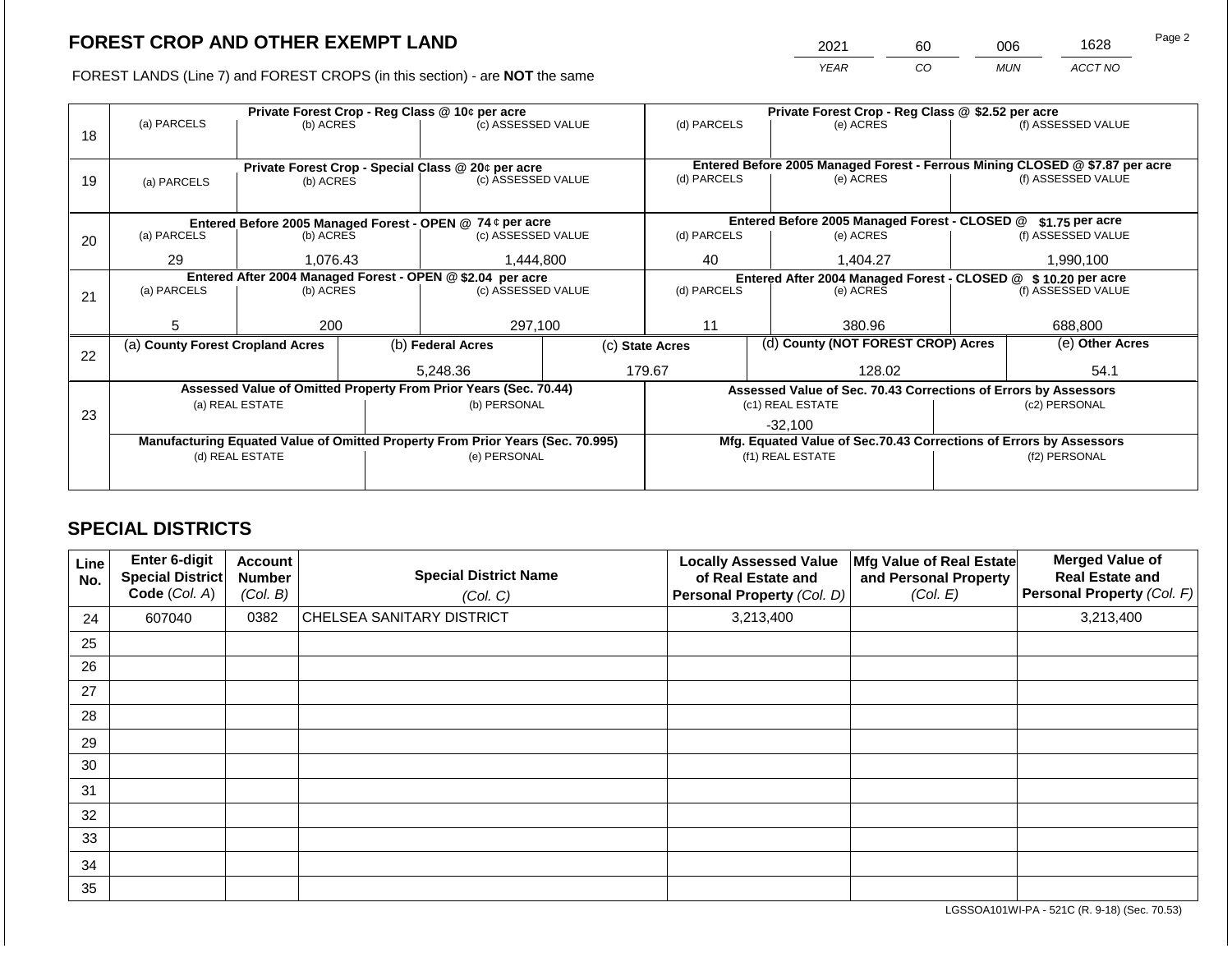#### *YEAR*  2021  $\overline{co}$ 60 *MUN*  006 *ACCT NO*  1628 **SCHOOL DISTRICTS Line No. Enter 6-digit School District Code** *(Col. A)* **Account Number** *(Col. B)* **School District Name** *(Col. C)* **Locally Assessed Value of Real Estate and Personal Property** *(Col. D)* **Mfg Value of Real Estate and Personal Property** *(Col. E)* **Merged Value of Real Estate and Personal Property** *(Col. F)* **A. SCHOOL DISTRICTS (K-8 and K-12)** 36 37 38 39 40 41 42 43 44 45 46 47 48 49 50 TOTAL ASSESSED VALUE OF SCHOOL DISTRICTS (K-8 and K-12) **B. UNION HIGH SCHOOL DISTRICTS** 51 52 53 54 55 **C. TECHNICAL COLLEGE DISTRICTS** 56 57 58 59 TOTAL ASSESSED VALUE OF TECHNICAL COLLEGES TOTAL ASSESSED VALUE OF UNION HIGH SCHOOLS 603409 0356 SCH D OF MEDFORD AREA 62,502,000 62,502,000 001500 | 0014 | NORTH CENTRAL TECHNICAL COLLEGE WAUS 62,502,000 112,200 62,614,200 112,200 62,614,200 112,200 62,614,200 62,502,000 112,200 62,614,200

 *I hereby certify, to the best of my knowledge and belief, this form is complete and correct.*

| Name                                           |                                     | Title | Submission date  |
|------------------------------------------------|-------------------------------------|-------|------------------|
| <b>CONNIE KRAEGENBRINK</b>                     |                                     |       | 2021<br>06<br>44 |
| Phone                                          | Email address                       |       |                  |
| 715<br>748<br>1465<br>$\overline{\phantom{a}}$ | CONNIE.KRAEGENBRINK@CO.TAYLOR.WI.US |       |                  |

Page 3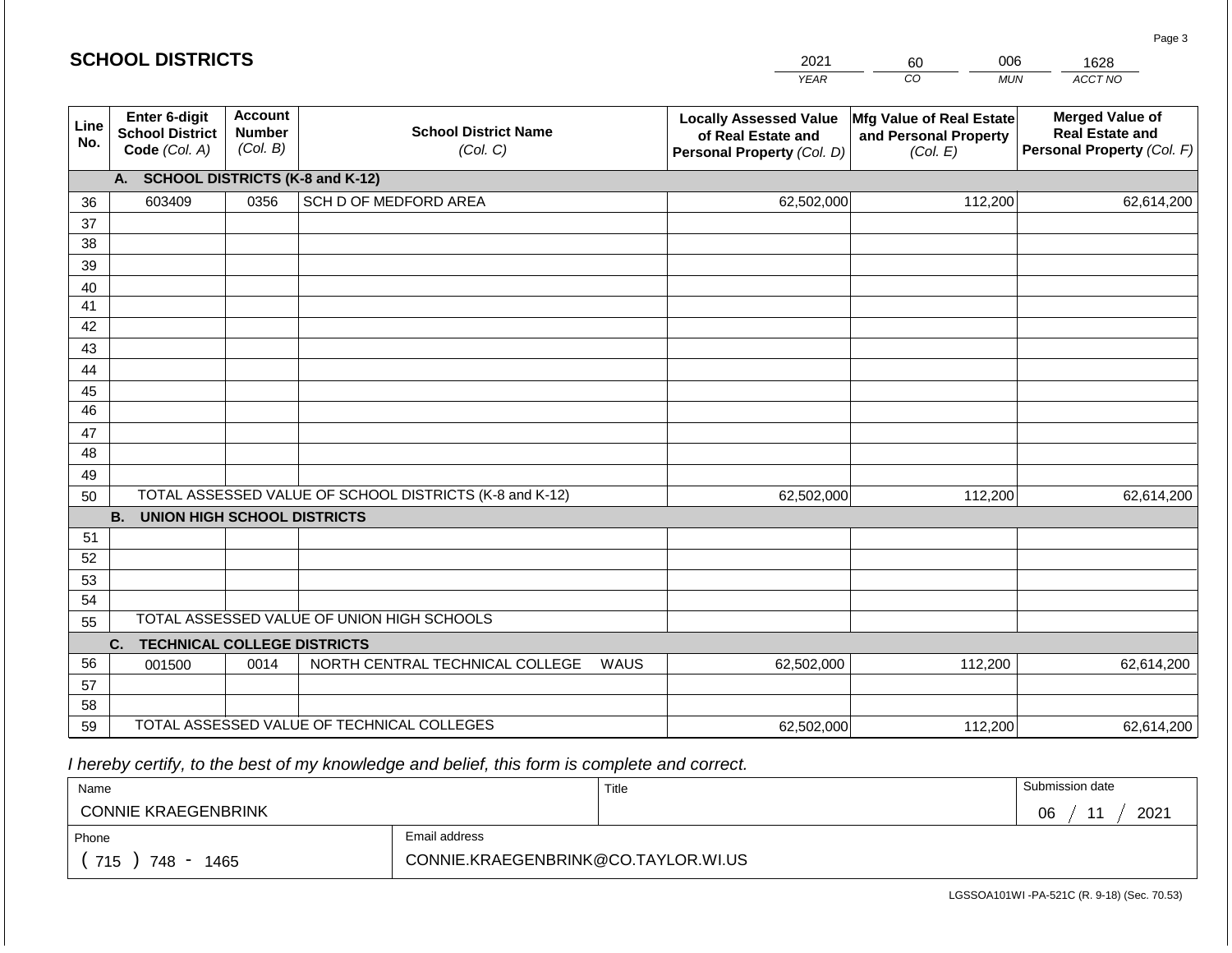- Each municipality's SOA is completed after the Board of Review and includes any changes made to the locally assessed values, under state law (sec. 70.53, Wis. Stats.)
- The Wisconsin Department of Revenue (DOR) merges the locally assessed values with the state assessed manufacturing values
- DOR provides the information regarding district names and codes. If a district is not listed, contact DOR.

Note: If you submit an amended SOA to DOR after your municipality's SOA is equated and posted to our website, we will process the SOA. However, DOR will not recalculate the *aggregate ratio or update the final SOA posted on our website. You should use the corrected values to calculate your tax rates.*

### **Page 1: Real Estate and Personal Property**

- Lines 1-9 assessed real estate values, parcel counts and acres by classification
- Lines 10-15 assessed personal property values and number of accounts by class
- Line 16 aggregate assessed value of all property subject to general property; use to calculate tax rates. Note: This line equals the total assessed value of K-8 and K-12 school districts (Line 50) and total assessed value of technical colleges (Line 59).
- Remarks assessment ratio used to calculate estimated fair market value on property tax bills

#### **Page 2: Forest Crop, Other Exempt Land and Special Districts**

- Lines 18-21 private forest crop and managed forest lands assessed values
- Line  $22 -$  tax exempt land acres
- Line 23 prior years assessed value of omitted property under sec. 70.44 and correction of errors under sec. 70.43 shown by locally assessed or manufacturing real estate and personal property. Note: If there is an amount on this line, report the corresponding tax in the Statement of Taxes, Sections J or K.
- Lines 24-35 special district assessed values. These values are used to calculate tax rates for the special districts.

#### **Page 3: School Districts**

- Lines 36-50 school districts (K-8 and K-12) assessed values. These values are used to calculate tax rates for school districts.
- Lines 51-55 union high school district assessed values. These values are used to calculate tax rates for union high school districts.
- Lines 56-59 technical college assessed values. These values are used to calculate tax rates for technical colleges.

If you have questions: Email: lgs@wisconsin.gov

 Phone: (608) 266-2569 or (608) 264-6892 Fax: (608) 264-6887

AVE W5339 WHITTLESEY AVE GAIL MILDBRAND<br>TOWN OF CHELSEA<br>W5339 WHITTLESEY A TOWN OF CHELSEA **MEDFORD, WI 54451** MEDFORD, WI 54451GAIL MILDBRAND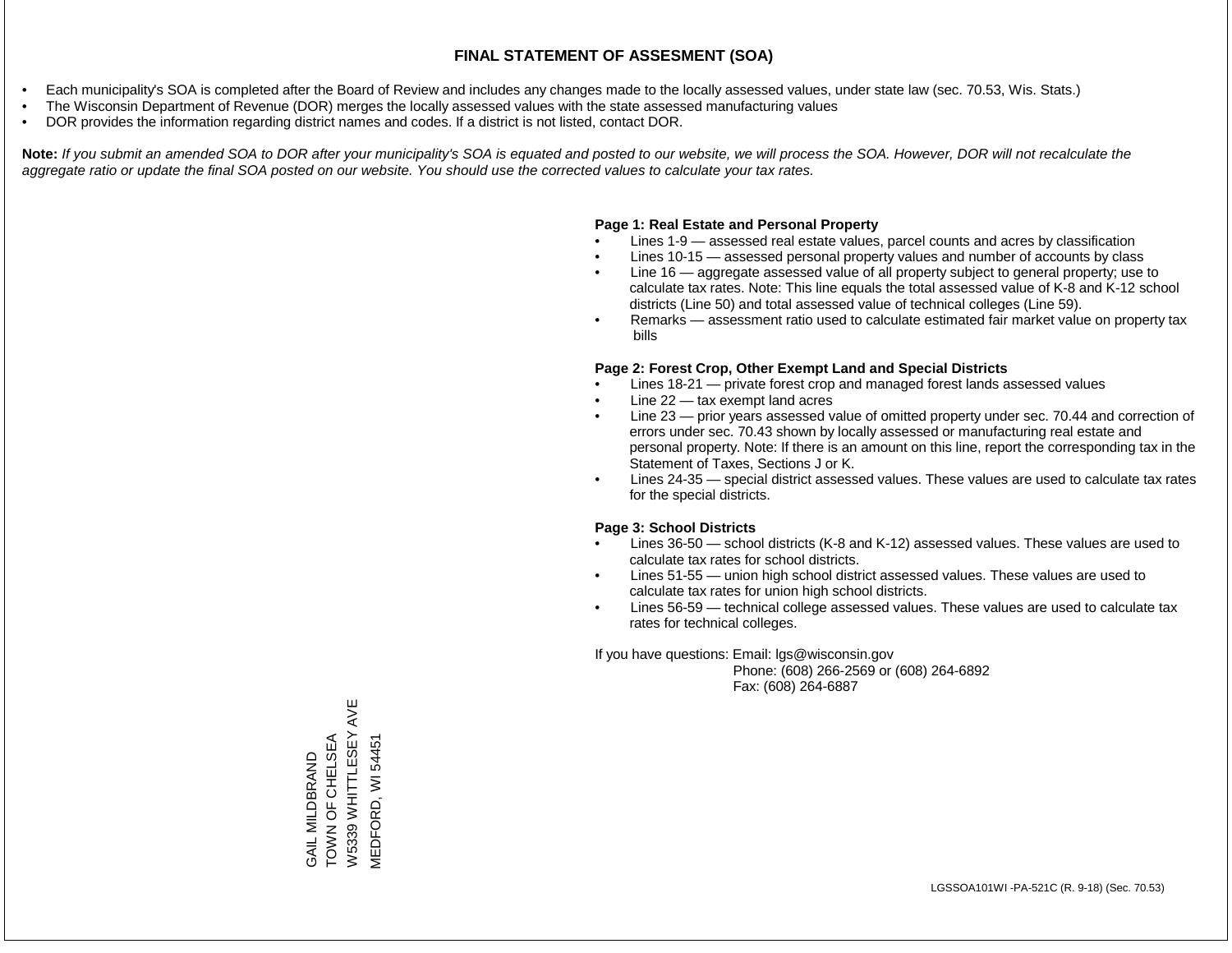|                |                                            | <b>FINAL - EQUATED</b><br><b>STATEMENT OF ASSESSMENT FOR 2021</b>                                                                                                                            |                                              | 60                                   |                  | 008                          | 1629                    | This is an Amended Return | Page 1              |
|----------------|--------------------------------------------|----------------------------------------------------------------------------------------------------------------------------------------------------------------------------------------------|----------------------------------------------|--------------------------------------|------------------|------------------------------|-------------------------|---------------------------|---------------------|
|                |                                            |                                                                                                                                                                                              |                                              | CO                                   |                  | <b>MUN</b>                   | ACCT NO                 |                           |                     |
|                |                                            |                                                                                                                                                                                              |                                              |                                      |                  |                              |                         |                           |                     |
|                | <b>FOR</b>                                 | TOWN OF<br>OF.<br>Town - Village - City                                                                                                                                                      | <b>CLEVELAND</b><br><b>Municipality Name</b> |                                      |                  | <b>TAYLOR COUNTY</b>         |                         |                           |                     |
|                |                                            |                                                                                                                                                                                              |                                              |                                      |                  | <b>County Name</b>           |                         |                           |                     |
|                |                                            | <b>REAL ESTATE</b>                                                                                                                                                                           |                                              | PARCEL COUNT                         |                  | NO. OF ACRES<br><b>WHOLE</b> | <b>VALUE OF</b>         | <b>VALUE OF</b>           | TOTAL VALUE OF LAND |
| Line<br>No.    |                                            | (See Lines 18 - 22 for<br>other Real Estate)                                                                                                                                                 |                                              | TOTAL LAND IMPROVEMENTS NUMBERS ONLY |                  |                              | LAND                    | <b>IMPROVEMENTS</b>       | AND IMPROVEMENTS    |
|                |                                            |                                                                                                                                                                                              | (Col. A)                                     | (Col. B)                             |                  | (Col, C)                     | (Col, D)                | (Col. E)                  | (Col. F)            |
| $\mathbf 1$    |                                            | <b>RESIDENTIAL - Class 1</b>                                                                                                                                                                 | 212                                          |                                      | 176              | 356                          | 1,965,700               | 11,297,800                | 13,263,500          |
| $\overline{2}$ |                                            | <b>COMMERCIAL - Class 2</b>                                                                                                                                                                  | 6                                            |                                      | 5                | 6                            | 31,900                  | 165,600                   | 197,500             |
| 3              | $\Omega$<br><b>MANUFACTURING - Class 3</b> |                                                                                                                                                                                              |                                              |                                      | $\Omega$         | 0                            | $\Omega$                | $\Omega$                  | 0                   |
| 4              |                                            | <b>AGRICULTURAL - Class 4</b>                                                                                                                                                                | 199                                          |                                      |                  | 4,498                        | 625,100                 |                           | 625,100             |
| 5              |                                            | <b>UNDEVELOPED - Class 5</b>                                                                                                                                                                 | 208                                          |                                      |                  | 1,497                        | 455,700                 |                           | 455,700             |
| 6              |                                            | AGRICULTURAL FOREST - Class 5m                                                                                                                                                               | 92                                           |                                      |                  | 1,477                        | 1,217,000               |                           | 1,217,000           |
| $\overline{7}$ |                                            | <b>FOREST LANDS - Class 6</b>                                                                                                                                                                | 86                                           |                                      |                  | 2,172                        | 3,256,600               |                           | 3,256,600           |
| 8              |                                            | OTHER - Class 7                                                                                                                                                                              | 30                                           |                                      | 30               | 65                           | 170,900                 | 2,436,400                 | 2,607,300           |
| 9              |                                            | <b>TOTAL - ALL COLUMNS</b>                                                                                                                                                                   | 833                                          |                                      | 211              | 10,071                       | 7,722,900               | 13,899,800                | 21,622,700          |
| 10             |                                            | NUMBER OF PERSONAL PROPERTY ACCOUNTS IN ROLL                                                                                                                                                 |                                              |                                      |                  | $\overline{7}$               | <b>LOCALLY ASSESSED</b> | <b>MANUFACTURING</b>      | <b>MERGED</b>       |
| 11             |                                            | BOATS AND OTHER WATERCRAFT NOT EXEMPT - Code 1                                                                                                                                               |                                              |                                      |                  |                              | 0                       | $\boldsymbol{0}$          | 0                   |
| 12             |                                            | MACHINERY, TOOLS AND PATTERNS - Code 2                                                                                                                                                       |                                              |                                      |                  |                              |                         | $\mathbf 0$               | $\Omega$            |
| 13             |                                            | FURNITURE, FIXTURES AND EQUIPMENT - Code 3                                                                                                                                                   |                                              |                                      |                  |                              | 5,700                   | $\mathbf 0$               | 5,700               |
| 14             |                                            | ALL OTHER PERSONAL PROPERTY NOT EXEMPT - Codes 4A, 4B, 4C                                                                                                                                    |                                              |                                      |                  |                              | 93,100                  | $\mathbf 0$               | 93,100              |
| 15             |                                            | TOTAL OF PERSONAL PROPERTY NOT EXEMPT (Total of Lines 11-14)                                                                                                                                 |                                              |                                      |                  |                              | 98,800                  | $\mathbf 0$               | 98,800              |
| 16             |                                            | AGGREGATE ASSESSED VALUE OF ALL PROPERTY SUBJECT TO THE GENERAL PROPERTY TAX (Total of Lines 9F and 15F)<br>MUST EQUAL TOTAL VALUE OF THE SCHOOL DISTRICTS (K-12 PLUS K-8) - Line 50, Col. F |                                              |                                      |                  |                              |                         |                           | 21,721,500          |
| 17             |                                            | <b>BOARD OF REVIEW</b>                                                                                                                                                                       |                                              |                                      | Name of Assessor |                              |                         | Telephone #               |                     |
|                |                                            | DATE OF FINAL ADJOURNMENT                                                                                                                                                                    | 06/07/2021                                   |                                      |                  | <b>ELK RIVER APPRAISALS</b>  |                         |                           | (715) 820-0541      |

The Assessment Ratio to be used in calculating the estimated Fair Market Value on tax bills for this tax district is .911790756

This ratio should be used to convert assessed values to "Calculate Equalized Values" in Step 1 of the Lottery and Gaming Credit Calculations.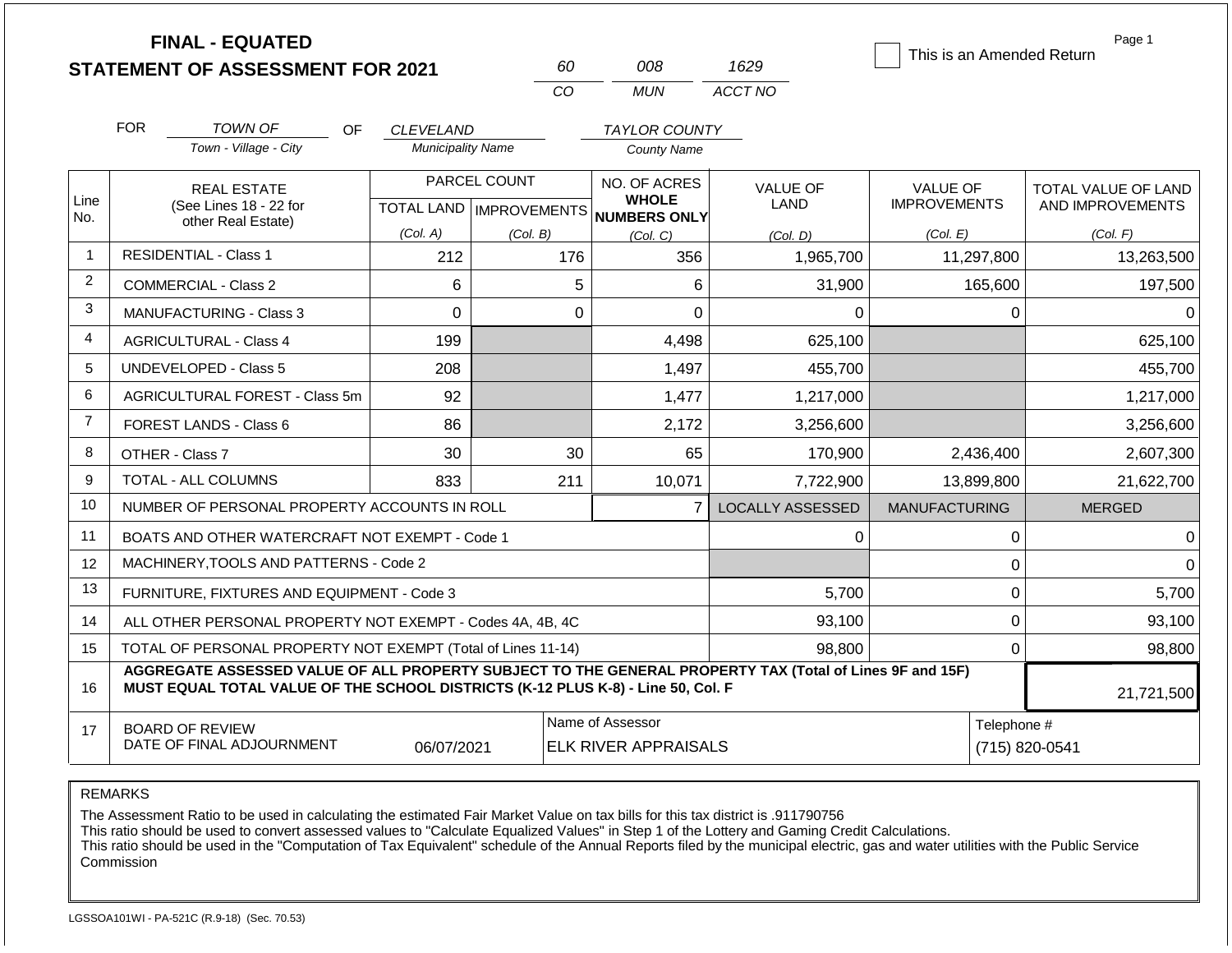2021 60 008 1629

FOREST LANDS (Line 7) and FOREST CROPS (in this section) - are **NOT** the same *YEAR CO MUN ACCT NO*

|    |                                                                                |                 |  | Private Forest Crop - Reg Class @ 10¢ per acre                   |                                                               | Private Forest Crop - Reg Class @ \$2.52 per acre                            |  |                                                                    |                    |                    |
|----|--------------------------------------------------------------------------------|-----------------|--|------------------------------------------------------------------|---------------------------------------------------------------|------------------------------------------------------------------------------|--|--------------------------------------------------------------------|--------------------|--------------------|
| 18 | (a) PARCELS                                                                    | (b) ACRES       |  | (c) ASSESSED VALUE                                               |                                                               | (d) PARCELS                                                                  |  | (e) ACRES                                                          |                    | (f) ASSESSED VALUE |
|    |                                                                                |                 |  |                                                                  |                                                               |                                                                              |  |                                                                    |                    |                    |
|    |                                                                                |                 |  | Private Forest Crop - Special Class @ 20¢ per acre               |                                                               | Entered Before 2005 Managed Forest - Ferrous Mining CLOSED @ \$7.87 per acre |  |                                                                    |                    |                    |
| 19 | (a) PARCELS                                                                    | (b) ACRES       |  | (c) ASSESSED VALUE                                               |                                                               | (d) PARCELS                                                                  |  | (e) ACRES                                                          |                    | (f) ASSESSED VALUE |
|    |                                                                                |                 |  |                                                                  |                                                               |                                                                              |  |                                                                    |                    |                    |
|    |                                                                                |                 |  |                                                                  |                                                               |                                                                              |  | Entered Before 2005 Managed Forest - CLOSED @                      |                    | \$1.75 per acre    |
|    | Entered Before 2005 Managed Forest - OPEN @ 74 ¢ per acre                      |                 |  |                                                                  |                                                               |                                                                              |  |                                                                    |                    |                    |
| 20 | (a) PARCELS                                                                    | (b) ACRES       |  | (c) ASSESSED VALUE                                               |                                                               | (d) PARCELS                                                                  |  | (e) ACRES                                                          |                    | (f) ASSESSED VALUE |
|    |                                                                                |                 |  |                                                                  |                                                               | 19                                                                           |  | 670.37                                                             |                    | 1,074,700          |
|    | Entered After 2004 Managed Forest - OPEN @ \$2.04 per acre                     |                 |  |                                                                  | Entered After 2004 Managed Forest - CLOSED @ \$10.20 per acre |                                                                              |  |                                                                    |                    |                    |
| 21 | (a) PARCELS                                                                    | (b) ACRES       |  | (c) ASSESSED VALUE                                               |                                                               | (d) PARCELS<br>(e) ACRES                                                     |  |                                                                    | (f) ASSESSED VALUE |                    |
|    |                                                                                |                 |  |                                                                  |                                                               |                                                                              |  |                                                                    |                    |                    |
|    | 19                                                                             | 731.02          |  | 1,222,400                                                        |                                                               | 29                                                                           |  | 1,038.25                                                           |                    | 1,634,500          |
|    | (a) County Forest Cropland Acres                                               |                 |  | (b) Federal Acres                                                |                                                               | (c) State Acres                                                              |  | (d) County (NOT FOREST CROP) Acres                                 |                    | (e) Other Acres    |
| 22 |                                                                                |                 |  |                                                                  |                                                               |                                                                              |  |                                                                    |                    |                    |
|    |                                                                                |                 |  | 8.334.37                                                         |                                                               | 1,567.58                                                                     |  | 357.42                                                             | 76.48              |                    |
|    |                                                                                |                 |  | Assessed Value of Omitted Property From Prior Years (Sec. 70.44) |                                                               |                                                                              |  | Assessed Value of Sec. 70.43 Corrections of Errors by Assessors    |                    |                    |
|    |                                                                                | (a) REAL ESTATE |  | (b) PERSONAL                                                     |                                                               |                                                                              |  | (c1) REAL ESTATE                                                   |                    | (c2) PERSONAL      |
| 23 | 231.500                                                                        |                 |  |                                                                  |                                                               |                                                                              |  |                                                                    |                    |                    |
|    | Manufacturing Equated Value of Omitted Property From Prior Years (Sec. 70.995) |                 |  |                                                                  |                                                               |                                                                              |  | Mfg. Equated Value of Sec.70.43 Corrections of Errors by Assessors |                    |                    |
|    | (d) REAL ESTATE                                                                |                 |  | (e) PERSONAL                                                     |                                                               |                                                                              |  | (f1) REAL ESTATE                                                   | (f2) PERSONAL      |                    |
|    |                                                                                |                 |  |                                                                  |                                                               |                                                                              |  |                                                                    |                    |                    |
|    |                                                                                |                 |  |                                                                  |                                                               |                                                                              |  |                                                                    |                    |                    |

## **SPECIAL DISTRICTS**

| Line<br>No. | Enter 6-digit<br>Special District<br>Code (Col. A) | <b>Account</b><br><b>Number</b><br>(Col. B) | <b>Special District Name</b><br>(Col. C) | <b>Locally Assessed Value</b><br>of Real Estate and<br><b>Personal Property (Col. D)</b> | Mfg Value of Real Estate<br>and Personal Property<br>(Col. E) | <b>Merged Value of</b><br><b>Real Estate and</b><br>Personal Property (Col. F) |
|-------------|----------------------------------------------------|---------------------------------------------|------------------------------------------|------------------------------------------------------------------------------------------|---------------------------------------------------------------|--------------------------------------------------------------------------------|
| 24          |                                                    |                                             |                                          |                                                                                          |                                                               |                                                                                |
| 25          |                                                    |                                             |                                          |                                                                                          |                                                               |                                                                                |
| 26          |                                                    |                                             |                                          |                                                                                          |                                                               |                                                                                |
| 27          |                                                    |                                             |                                          |                                                                                          |                                                               |                                                                                |
| 28          |                                                    |                                             |                                          |                                                                                          |                                                               |                                                                                |
| 29          |                                                    |                                             |                                          |                                                                                          |                                                               |                                                                                |
| 30          |                                                    |                                             |                                          |                                                                                          |                                                               |                                                                                |
| 31          |                                                    |                                             |                                          |                                                                                          |                                                               |                                                                                |
| 32          |                                                    |                                             |                                          |                                                                                          |                                                               |                                                                                |
| 33          |                                                    |                                             |                                          |                                                                                          |                                                               |                                                                                |
| 34          |                                                    |                                             |                                          |                                                                                          |                                                               |                                                                                |
| 35          |                                                    |                                             |                                          |                                                                                          |                                                               |                                                                                |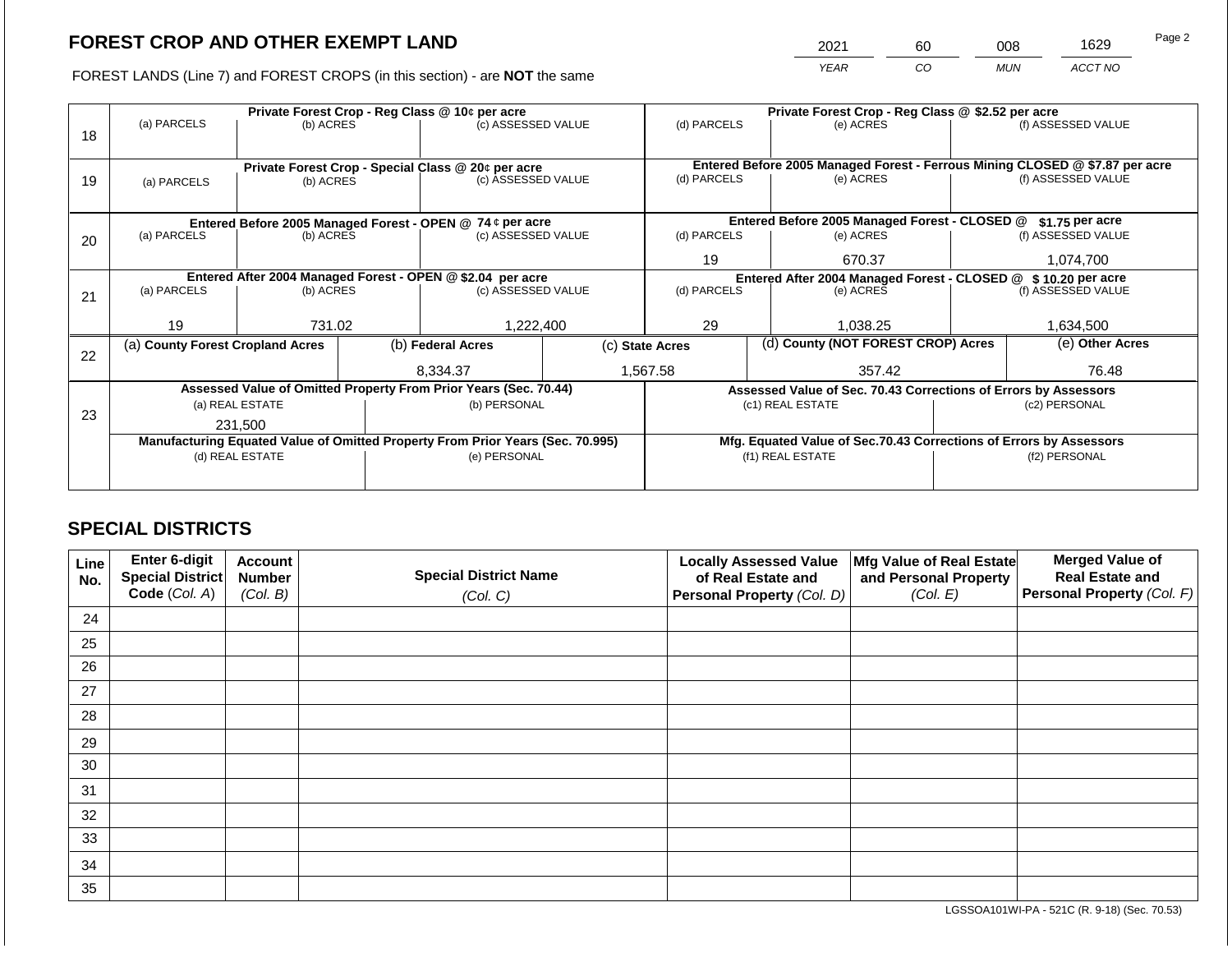| <b>SCHOOL DISTRICTS</b><br>2021<br>008<br>1629<br>60 |                                                          |                                             |                                                         |                                                                                   |                                                               |                                                                                |
|------------------------------------------------------|----------------------------------------------------------|---------------------------------------------|---------------------------------------------------------|-----------------------------------------------------------------------------------|---------------------------------------------------------------|--------------------------------------------------------------------------------|
|                                                      |                                                          |                                             |                                                         | <b>YEAR</b>                                                                       | CO                                                            | ACCT NO<br><b>MUN</b>                                                          |
| Line<br>No.                                          | Enter 6-digit<br><b>School District</b><br>Code (Col. A) | <b>Account</b><br><b>Number</b><br>(Col. B) | <b>School District Name</b><br>(Col. C)                 | <b>Locally Assessed Value</b><br>of Real Estate and<br>Personal Property (Col. D) | Mfg Value of Real Estate<br>and Personal Property<br>(Col. E) | <b>Merged Value of</b><br><b>Real Estate and</b><br>Personal Property (Col. F) |
|                                                      | A. SCHOOL DISTRICTS (K-8 and K-12)                       |                                             |                                                         |                                                                                   |                                                               |                                                                                |
| 36                                                   | 602135                                                   | 0355                                        | <b>SCH D OF GILMAN</b>                                  | 21,721,500                                                                        |                                                               | 21,721,500                                                                     |
| 37                                                   |                                                          |                                             |                                                         |                                                                                   |                                                               |                                                                                |
| 38                                                   |                                                          |                                             |                                                         |                                                                                   |                                                               |                                                                                |
| 39                                                   |                                                          |                                             |                                                         |                                                                                   |                                                               |                                                                                |
| 40                                                   |                                                          |                                             |                                                         |                                                                                   |                                                               |                                                                                |
| 41<br>42                                             |                                                          |                                             |                                                         |                                                                                   |                                                               |                                                                                |
| 43                                                   |                                                          |                                             |                                                         |                                                                                   |                                                               |                                                                                |
| 44                                                   |                                                          |                                             |                                                         |                                                                                   |                                                               |                                                                                |
| 45                                                   |                                                          |                                             |                                                         |                                                                                   |                                                               |                                                                                |
| 46                                                   |                                                          |                                             |                                                         |                                                                                   |                                                               |                                                                                |
| 47                                                   |                                                          |                                             |                                                         |                                                                                   |                                                               |                                                                                |
| 48                                                   |                                                          |                                             |                                                         |                                                                                   |                                                               |                                                                                |
| 49                                                   |                                                          |                                             |                                                         |                                                                                   |                                                               |                                                                                |
| 50                                                   |                                                          |                                             | TOTAL ASSESSED VALUE OF SCHOOL DISTRICTS (K-8 and K-12) | 21,721,500                                                                        |                                                               | 21,721,500                                                                     |
|                                                      | <b>B. UNION HIGH SCHOOL DISTRICTS</b>                    |                                             |                                                         |                                                                                   |                                                               |                                                                                |
| 51                                                   |                                                          |                                             |                                                         |                                                                                   |                                                               |                                                                                |
| 52                                                   |                                                          |                                             |                                                         |                                                                                   |                                                               |                                                                                |
| 53                                                   |                                                          |                                             |                                                         |                                                                                   |                                                               |                                                                                |
| 54                                                   |                                                          |                                             | TOTAL ASSESSED VALUE OF UNION HIGH SCHOOLS              |                                                                                   |                                                               |                                                                                |
| 55                                                   |                                                          |                                             |                                                         |                                                                                   |                                                               |                                                                                |
| 56                                                   | <b>TECHNICAL COLLEGE DISTRICTS</b><br>C.                 | 0001                                        | CHIPPEWA VALLEY TECHNICAL COLLEGE EAUC                  |                                                                                   |                                                               |                                                                                |
| 57                                                   | 000100                                                   |                                             |                                                         | 21,721,500                                                                        |                                                               | 21,721,500                                                                     |
| 58                                                   |                                                          |                                             |                                                         |                                                                                   |                                                               |                                                                                |
| 59                                                   |                                                          |                                             | TOTAL ASSESSED VALUE OF TECHNICAL COLLEGES              | 21,721,500                                                                        |                                                               | 21,721,500                                                                     |

 *I hereby certify, to the best of my knowledge and belief, this form is complete and correct.*

| Name                       |                                     | Title | Submission date        |
|----------------------------|-------------------------------------|-------|------------------------|
| <b>CONNIE KRAEGENBRINK</b> |                                     |       | $\cap$ 7<br>2021<br>06 |
| Phone                      | Email address                       |       |                        |
| 715<br>748<br>1465         | CONNIE.KRAEGENBRINK@CO.TAYLOR.WI.US |       |                        |

LGSSOA101WI -PA-521C (R. 9-18) (Sec. 70.53)

Page 3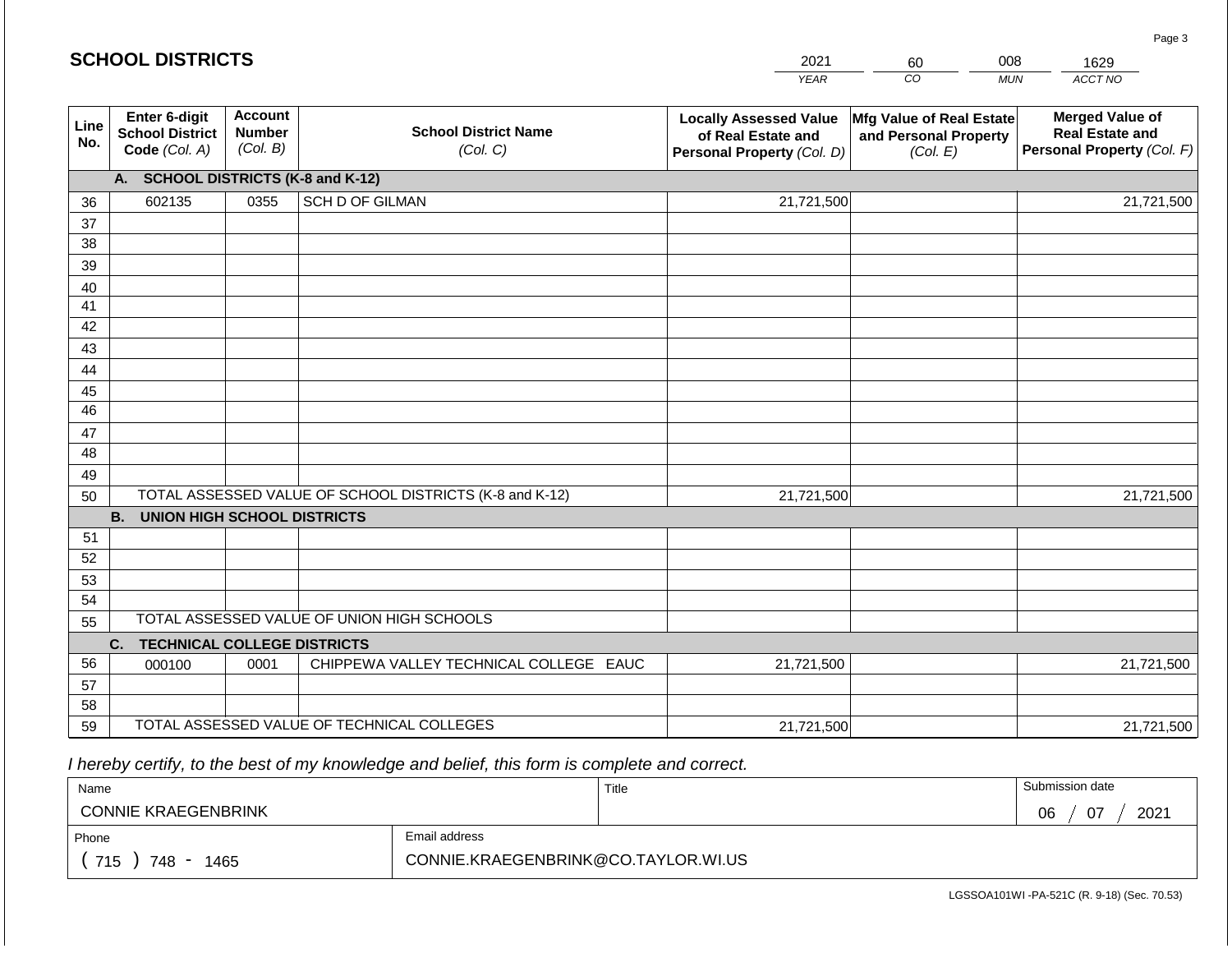- Each municipality's SOA is completed after the Board of Review and includes any changes made to the locally assessed values, under state law (sec. 70.53, Wis. Stats.)
- The Wisconsin Department of Revenue (DOR) merges the locally assessed values with the state assessed manufacturing values
- DOR provides the information regarding district names and codes. If a district is not listed, contact DOR.

Note: If you submit an amended SOA to DOR after your municipality's SOA is equated and posted to our website, we will process the SOA. However, DOR will not recalculate the *aggregate ratio or update the final SOA posted on our website. You should use the corrected values to calculate your tax rates.*

#### **Page 1: Real Estate and Personal Property**

- Lines 1-9 assessed real estate values, parcel counts and acres by classification
- Lines 10-15 assessed personal property values and number of accounts by class
- Line 16 aggregate assessed value of all property subject to general property; use to calculate tax rates. Note: This line equals the total assessed value of K-8 and K-12 school districts (Line 50) and total assessed value of technical colleges (Line 59).
- Remarks assessment ratio used to calculate estimated fair market value on property tax bills

#### **Page 2: Forest Crop, Other Exempt Land and Special Districts**

- Lines 18-21 private forest crop and managed forest lands assessed values
- Line  $22 -$  tax exempt land acres
- Line 23 prior years assessed value of omitted property under sec. 70.44 and correction of errors under sec. 70.43 shown by locally assessed or manufacturing real estate and personal property. Note: If there is an amount on this line, report the corresponding tax in the Statement of Taxes, Sections J or K.
- Lines 24-35 special district assessed values. These values are used to calculate tax rates for the special districts.

#### **Page 3: School Districts**

- Lines 36-50 school districts (K-8 and K-12) assessed values. These values are used to calculate tax rates for school districts.
- Lines 51-55 union high school district assessed values. These values are used to calculate tax rates for union high school districts.
- Lines 56-59 technical college assessed values. These values are used to calculate tax rates for technical colleges.

If you have questions: Email: lgs@wisconsin.gov

 Phone: (608) 266-2569 or (608) 264-6892 Fax: (608) 264-6887

TOWN OF CLEVELAND TOWN OF CLEVELAND W14551 SHINER LN W14551 SHINER LN GILMAN, WI 54433 GILMAN, WI 54433**OSEPH LIEGL** JOSEPH LIEGL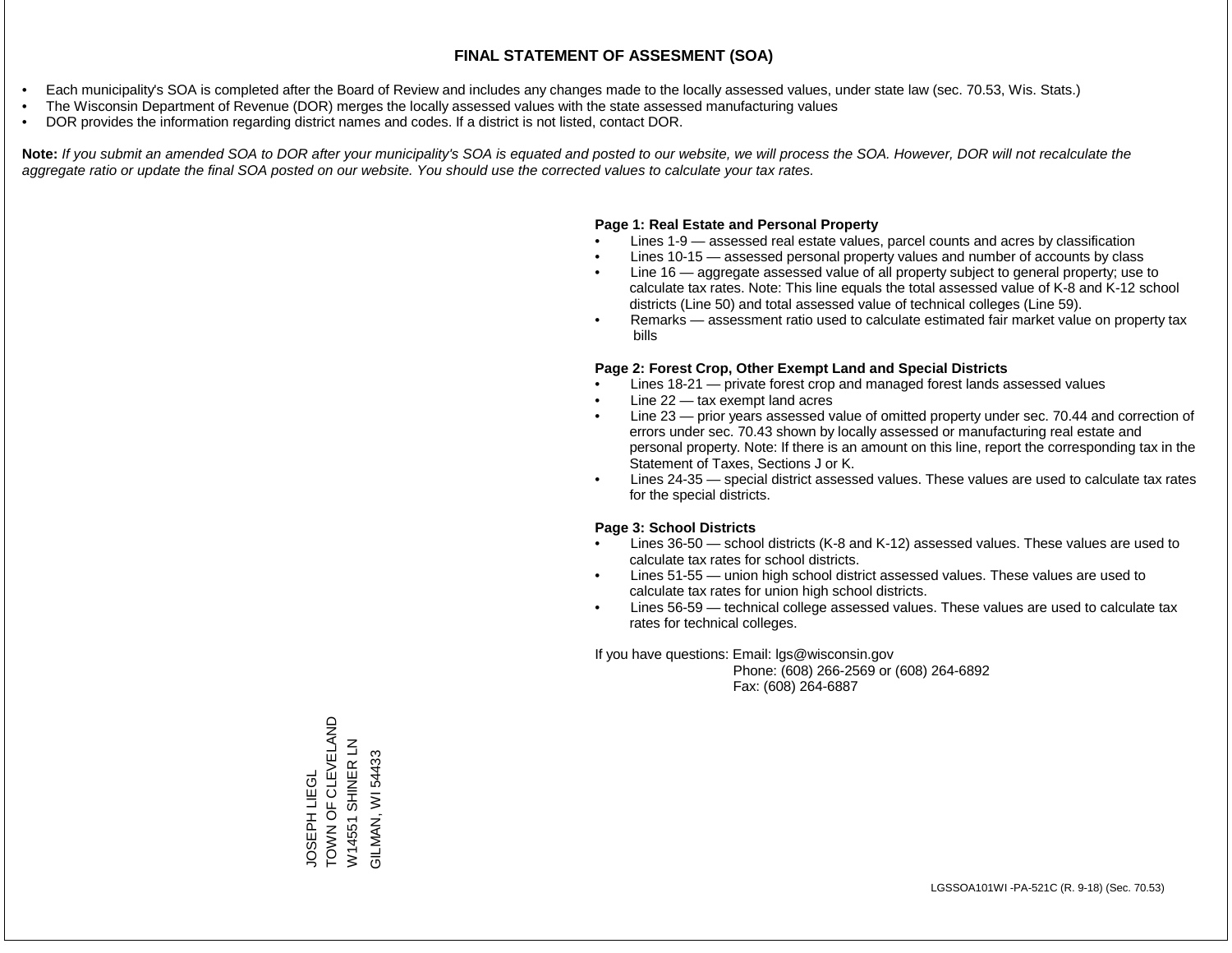|                |            | <b>FINAL - EQUATED</b><br><b>STATEMENT OF ASSESSMENT FOR 2021</b>                                                                                                                            |                           |              | 60      | 010                                              | 1630                    | This is an Amended Return     | Page 1              |
|----------------|------------|----------------------------------------------------------------------------------------------------------------------------------------------------------------------------------------------|---------------------------|--------------|---------|--------------------------------------------------|-------------------------|-------------------------------|---------------------|
|                |            |                                                                                                                                                                                              |                           |              | CO      | <b>MUN</b>                                       | ACCT NO                 |                               |                     |
|                | <b>FOR</b> | <b>TOWN OF</b><br>OF.                                                                                                                                                                        | <b>DEER CREEK</b>         |              |         | <b>TAYLOR COUNTY</b>                             |                         |                               |                     |
|                |            | Town - Village - City                                                                                                                                                                        | <b>Municipality Name</b>  |              |         | <b>County Name</b>                               |                         |                               |                     |
|                |            | <b>REAL ESTATE</b>                                                                                                                                                                           |                           | PARCEL COUNT |         | NO. OF ACRES                                     | <b>VALUE OF</b>         | <b>VALUE OF</b>               | TOTAL VALUE OF LAND |
| Line<br>No.    |            | (See Lines 18 - 22 for<br>other Real Estate)                                                                                                                                                 | TOTAL LAND   IMPROVEMENTS |              |         | <b>WHOLE</b><br><b>NUMBERS ONLY</b>              | LAND                    | <b>IMPROVEMENTS</b>           | AND IMPROVEMENTS    |
|                |            |                                                                                                                                                                                              | (Col. A)                  | (Col. B)     |         | (Col, C)                                         | (Col. D)                | (Col. E)                      | (Col. F)            |
| $\mathbf{1}$   |            | <b>RESIDENTIAL - Class 1</b>                                                                                                                                                                 | 214                       |              | 210     | 492                                              | 1,919,300               | 20,360,900                    | 22,280,200          |
| $\overline{2}$ |            | <b>COMMERCIAL - Class 2</b>                                                                                                                                                                  | 8                         |              | 6       | 13                                               | 50,500                  | 499,500                       | 550,000             |
| 3              |            | MANUFACTURING - Class 3                                                                                                                                                                      | $\Omega$                  |              | 0       | $\overline{0}$                                   | $\mathbf 0$             | 0                             | $\Omega$            |
| 4              |            | <b>AGRICULTURAL - Class 4</b>                                                                                                                                                                | 619                       |              |         | 14,019                                           | 2,106,200               |                               | 2,106,200           |
| 5              |            | UNDEVELOPED - Class 5                                                                                                                                                                        | 453                       |              |         | 2,159                                            | 876,900                 |                               | 876,900             |
| 6              |            | AGRICULTURAL FOREST - Class 5m                                                                                                                                                               | 205                       |              |         | 2,658                                            | 2,313,000               |                               | 2,313,000           |
| $\overline{7}$ |            | <b>FOREST LANDS - Class 6</b>                                                                                                                                                                | 57                        |              |         | 1,316                                            | 2,407,300               |                               | 2,407,300           |
| 8              |            | OTHER - Class 7                                                                                                                                                                              | 99                        |              | 99      | 280                                              | 951,800                 | 11,400,900                    | 12,352,700          |
| 9              |            | <b>TOTAL - ALL COLUMNS</b>                                                                                                                                                                   | 1,655                     |              | 315     | 20,937                                           | 10,625,000              | 32,261,300                    | 42,886,300          |
| 10             |            | NUMBER OF PERSONAL PROPERTY ACCOUNTS IN ROLL                                                                                                                                                 |                           |              |         | 22                                               | <b>LOCALLY ASSESSED</b> | <b>MANUFACTURING</b>          | <b>MERGED</b>       |
| 11             |            | BOATS AND OTHER WATERCRAFT NOT EXEMPT - Code 1                                                                                                                                               |                           |              |         |                                                  | 0                       | 0                             | 0                   |
| 12             |            | MACHINERY, TOOLS AND PATTERNS - Code 2                                                                                                                                                       |                           |              |         |                                                  |                         | $\mathbf 0$                   | $\Omega$            |
| 13             |            | FURNITURE, FIXTURES AND EQUIPMENT - Code 3                                                                                                                                                   |                           |              |         |                                                  | 7,700                   | $\pmb{0}$                     | 7,700               |
| 14             |            | ALL OTHER PERSONAL PROPERTY NOT EXEMPT - Codes 4A, 4B, 4C                                                                                                                                    |                           |              |         |                                                  | 225,800                 | $\overline{0}$                | 225,800             |
| 15             |            | TOTAL OF PERSONAL PROPERTY NOT EXEMPT (Total of Lines 11-14)                                                                                                                                 |                           |              | 233,500 |                                                  |                         | $\mathbf 0$                   | 233,500             |
| 16             |            | AGGREGATE ASSESSED VALUE OF ALL PROPERTY SUBJECT TO THE GENERAL PROPERTY TAX (Total of Lines 9F and 15F)<br>MUST EQUAL TOTAL VALUE OF THE SCHOOL DISTRICTS (K-12 PLUS K-8) - Line 50, Col. F |                           |              |         |                                                  |                         |                               | 43,119,800          |
| 17             |            | <b>BOARD OF REVIEW</b><br>DATE OF FINAL ADJOURNMENT                                                                                                                                          | 07/14/2021                |              |         | Name of Assessor<br>RAND RASSESSING SERVICES INC |                         | Telephone #<br>(920) 846-4250 |                     |

The Assessment Ratio to be used in calculating the estimated Fair Market Value on tax bills for this tax district is .851101878

This ratio should be used to convert assessed values to "Calculate Equalized Values" in Step 1 of the Lottery and Gaming Credit Calculations.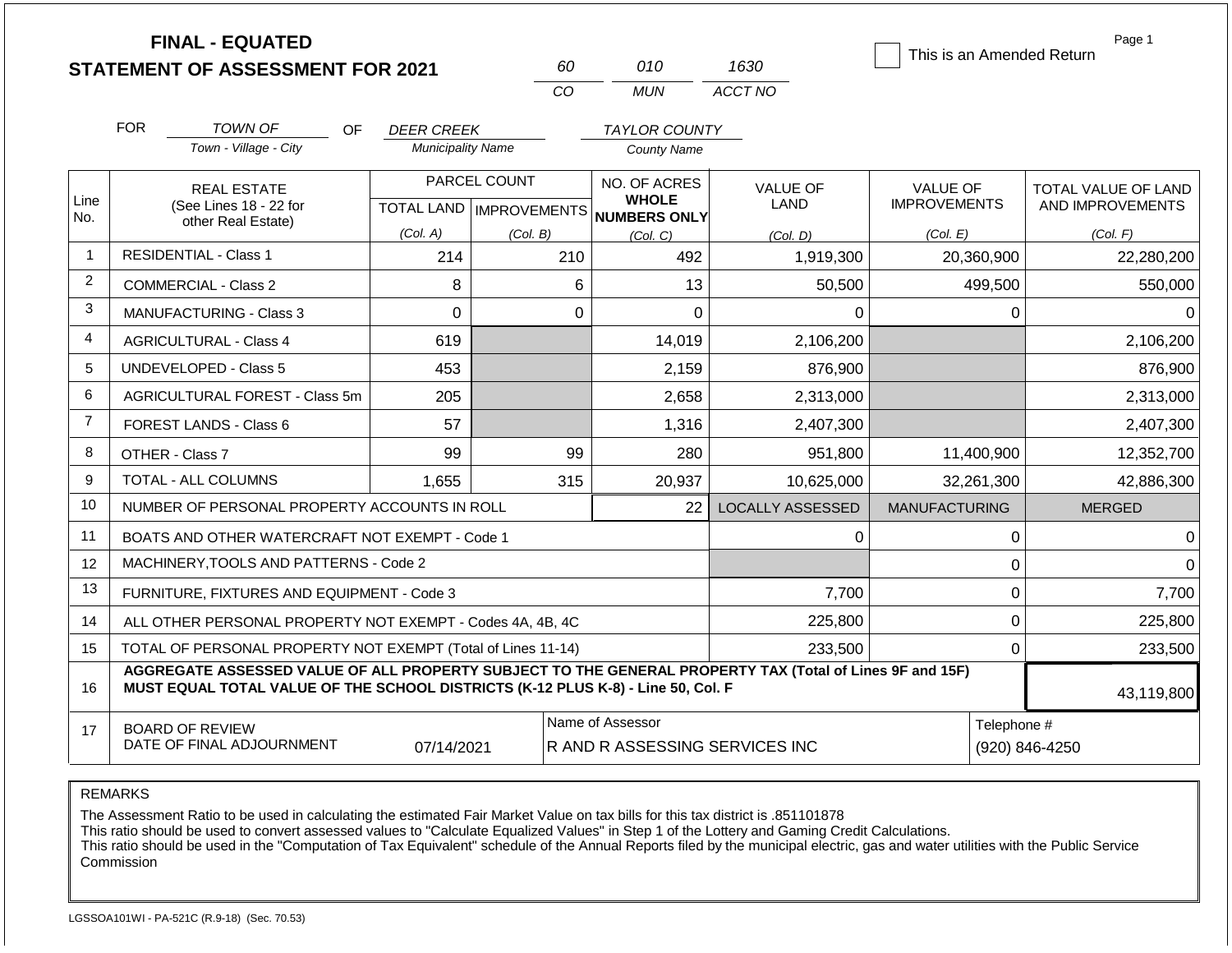2021 60 010 1630

FOREST LANDS (Line 7) and FOREST CROPS (in this section) - are **NOT** the same *YEAR CO MUN ACCT NO*

|    |                                                                                       | Private Forest Crop - Reg Class @ 10¢ per acre                                 |  | Private Forest Crop - Reg Class @ \$2.52 per acre                |                                                               |                                                                              |  |                                                                 |               |                    |
|----|---------------------------------------------------------------------------------------|--------------------------------------------------------------------------------|--|------------------------------------------------------------------|---------------------------------------------------------------|------------------------------------------------------------------------------|--|-----------------------------------------------------------------|---------------|--------------------|
| 18 | (a) PARCELS                                                                           | (b) ACRES                                                                      |  | (c) ASSESSED VALUE                                               |                                                               | (d) PARCELS                                                                  |  | (e) ACRES                                                       |               | (f) ASSESSED VALUE |
|    |                                                                                       |                                                                                |  |                                                                  |                                                               |                                                                              |  |                                                                 |               |                    |
|    |                                                                                       |                                                                                |  | Private Forest Crop - Special Class @ 20¢ per acre               |                                                               | Entered Before 2005 Managed Forest - Ferrous Mining CLOSED @ \$7.87 per acre |  |                                                                 |               |                    |
| 19 | (a) PARCELS                                                                           | (b) ACRES                                                                      |  | (c) ASSESSED VALUE                                               |                                                               | (d) PARCELS                                                                  |  | (e) ACRES                                                       |               | (f) ASSESSED VALUE |
|    |                                                                                       |                                                                                |  |                                                                  |                                                               |                                                                              |  |                                                                 |               |                    |
|    |                                                                                       |                                                                                |  |                                                                  |                                                               |                                                                              |  | Entered Before 2005 Managed Forest - CLOSED @                   |               | $$1.75$ per acre   |
|    | Entered Before 2005 Managed Forest - OPEN @ 74 ¢ per acre<br>(a) PARCELS<br>(b) ACRES |                                                                                |  | (c) ASSESSED VALUE                                               |                                                               | (d) PARCELS                                                                  |  | (e) ACRES                                                       |               | (f) ASSESSED VALUE |
| 20 |                                                                                       |                                                                                |  |                                                                  |                                                               |                                                                              |  |                                                                 |               |                    |
|    |                                                                                       |                                                                                |  | 9,600                                                            |                                                               | 8                                                                            |  | 188.32                                                          | 276,500       |                    |
|    | Entered After 2004 Managed Forest - OPEN @ \$2.04 per acre                            |                                                                                |  |                                                                  | Entered After 2004 Managed Forest - CLOSED @ \$10.20 per acre |                                                                              |  |                                                                 |               |                    |
| 21 | (a) PARCELS                                                                           | (b) ACRES                                                                      |  | (c) ASSESSED VALUE                                               |                                                               | (d) PARCELS                                                                  |  | (e) ACRES                                                       |               | (f) ASSESSED VALUE |
|    |                                                                                       |                                                                                |  |                                                                  |                                                               |                                                                              |  |                                                                 |               |                    |
|    |                                                                                       | 40                                                                             |  | 30,800                                                           |                                                               | 3                                                                            |  | 72.91                                                           |               | 125,100            |
|    | (a) County Forest Cropland Acres                                                      |                                                                                |  | (b) Federal Acres                                                |                                                               | (c) State Acres                                                              |  | (d) County (NOT FOREST CROP) Acres                              |               | (e) Other Acres    |
| 22 |                                                                                       |                                                                                |  |                                                                  |                                                               |                                                                              |  |                                                                 |               |                    |
|    |                                                                                       |                                                                                |  |                                                                  |                                                               | 16.11                                                                        |  | 620.09                                                          |               | 81.01              |
|    |                                                                                       |                                                                                |  | Assessed Value of Omitted Property From Prior Years (Sec. 70.44) |                                                               |                                                                              |  | Assessed Value of Sec. 70.43 Corrections of Errors by Assessors |               |                    |
| 23 |                                                                                       | (a) REAL ESTATE                                                                |  | (b) PERSONAL                                                     |                                                               |                                                                              |  | (c1) REAL ESTATE                                                |               | (c2) PERSONAL      |
|    |                                                                                       |                                                                                |  |                                                                  |                                                               |                                                                              |  | $-30.400$                                                       |               |                    |
|    |                                                                                       | Manufacturing Equated Value of Omitted Property From Prior Years (Sec. 70.995) |  |                                                                  |                                                               | Mfg. Equated Value of Sec.70.43 Corrections of Errors by Assessors           |  |                                                                 |               |                    |
|    | (d) REAL ESTATE                                                                       |                                                                                |  | (e) PERSONAL                                                     |                                                               | (f1) REAL ESTATE                                                             |  |                                                                 | (f2) PERSONAL |                    |
|    |                                                                                       |                                                                                |  |                                                                  |                                                               |                                                                              |  |                                                                 |               |                    |
|    |                                                                                       |                                                                                |  |                                                                  |                                                               |                                                                              |  |                                                                 |               |                    |

## **SPECIAL DISTRICTS**

| Line<br>No. | Enter 6-digit<br>Special District | <b>Account</b><br><b>Number</b> | <b>Special District Name</b> | <b>Locally Assessed Value</b><br>of Real Estate and | Mfg Value of Real Estate<br>and Personal Property | <b>Merged Value of</b><br><b>Real Estate and</b> |
|-------------|-----------------------------------|---------------------------------|------------------------------|-----------------------------------------------------|---------------------------------------------------|--------------------------------------------------|
|             | Code (Col. A)                     | (Col. B)                        | (Col. C)                     | Personal Property (Col. D)                          | (Col. E)                                          | Personal Property (Col. F)                       |
| 24          |                                   |                                 |                              |                                                     |                                                   |                                                  |
| 25          |                                   |                                 |                              |                                                     |                                                   |                                                  |
| 26          |                                   |                                 |                              |                                                     |                                                   |                                                  |
| 27          |                                   |                                 |                              |                                                     |                                                   |                                                  |
| 28          |                                   |                                 |                              |                                                     |                                                   |                                                  |
| 29          |                                   |                                 |                              |                                                     |                                                   |                                                  |
| 30          |                                   |                                 |                              |                                                     |                                                   |                                                  |
| 31          |                                   |                                 |                              |                                                     |                                                   |                                                  |
| 32          |                                   |                                 |                              |                                                     |                                                   |                                                  |
| 33          |                                   |                                 |                              |                                                     |                                                   |                                                  |
| 34          |                                   |                                 |                              |                                                     |                                                   |                                                  |
| 35          |                                   |                                 |                              |                                                     |                                                   |                                                  |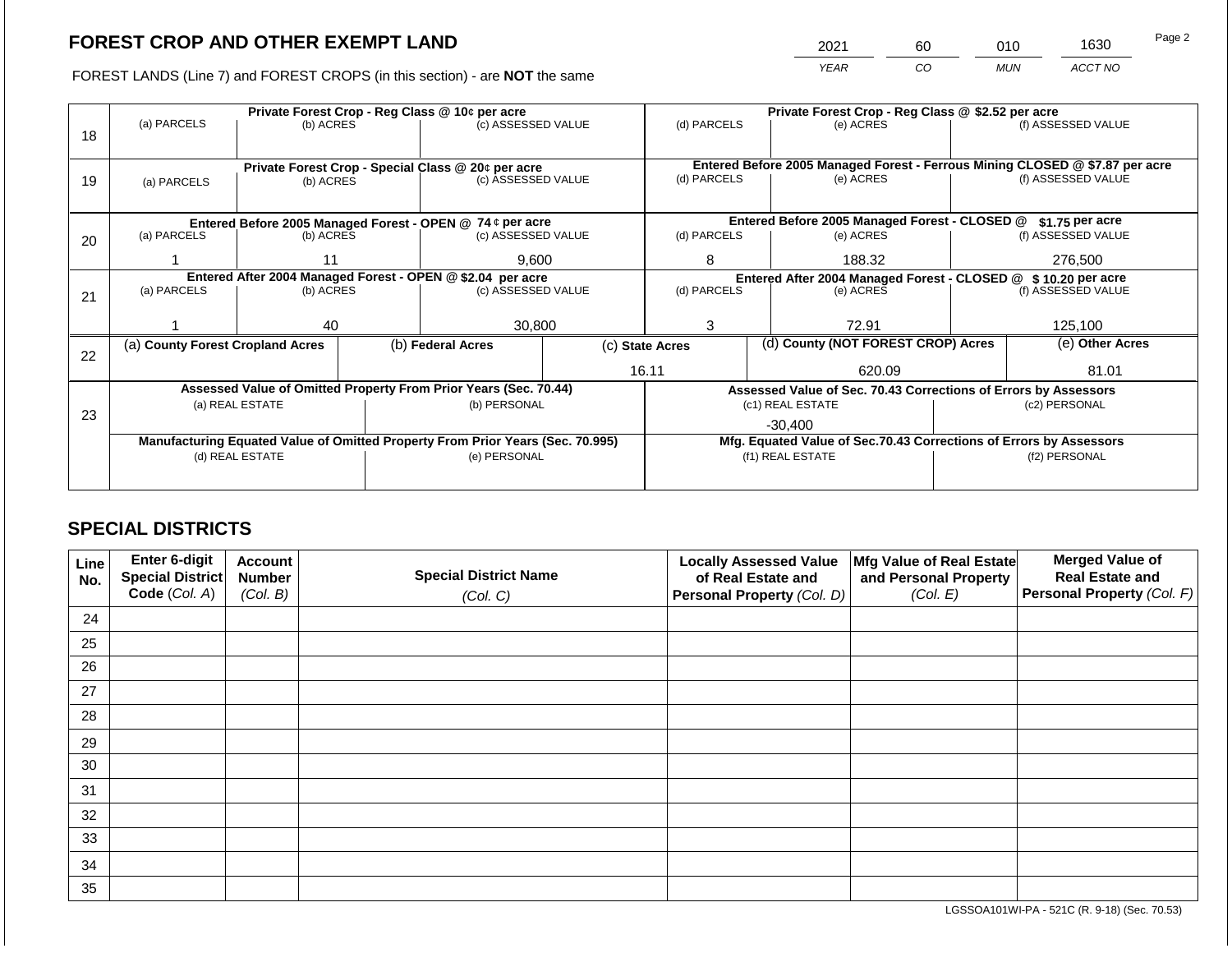#### *YEAR*   $\overline{co}$ *MUN ACCT NO*  1630 **Line No. Enter 6-digit School District Code** *(Col. A)* **Account Number** *(Col. B)* **School District Name** *(Col. C)* **Locally Assessed Value of Real Estate and Personal Property** *(Col. D)* **Mfg Value of Real Estate and Personal Property** *(Col. E)* **Merged Value of Real Estate and Personal Property** *(Col. F)* **A. SCHOOL DISTRICTS (K-8 and K-12)** 36 37 38 39 40 41 42 43 44 45 46 47 48 49 50 TOTAL ASSESSED VALUE OF SCHOOL DISTRICTS (K-8 and K-12) **B. UNION HIGH SCHOOL DISTRICTS** 51 52 53 54 55 **C. TECHNICAL COLLEGE DISTRICTS** 56 57 58 59 TOTAL ASSESSED VALUE OF TECHNICAL COLLEGES TOTAL ASSESSED VALUE OF UNION HIGH SCHOOLS 603409 0356 SCH D OF MEDFORD AREA 43,119,800 43,119,800 001500 | 0014 | NORTH CENTRAL TECHNICAL COLLEGE WAUS 43,119,800 43,119,800 43,119,800 43,119,800 43,119,800 43,119,800

 *I hereby certify, to the best of my knowledge and belief, this form is complete and correct.*

| Name                                           |                                     | Title | Submission date |
|------------------------------------------------|-------------------------------------|-------|-----------------|
| <b>CONNIE KRAEGENBRINK</b>                     |                                     |       | 2021<br>ስ7      |
| Phone                                          | Email address                       |       |                 |
| 715<br>748<br>1465<br>$\overline{\phantom{a}}$ | CONNIE.KRAEGENBRINK@CO.TAYLOR.WI.US |       |                 |

LGSSOA101WI -PA-521C (R. 9-18) (Sec. 70.53)

Page 3

2021 60 010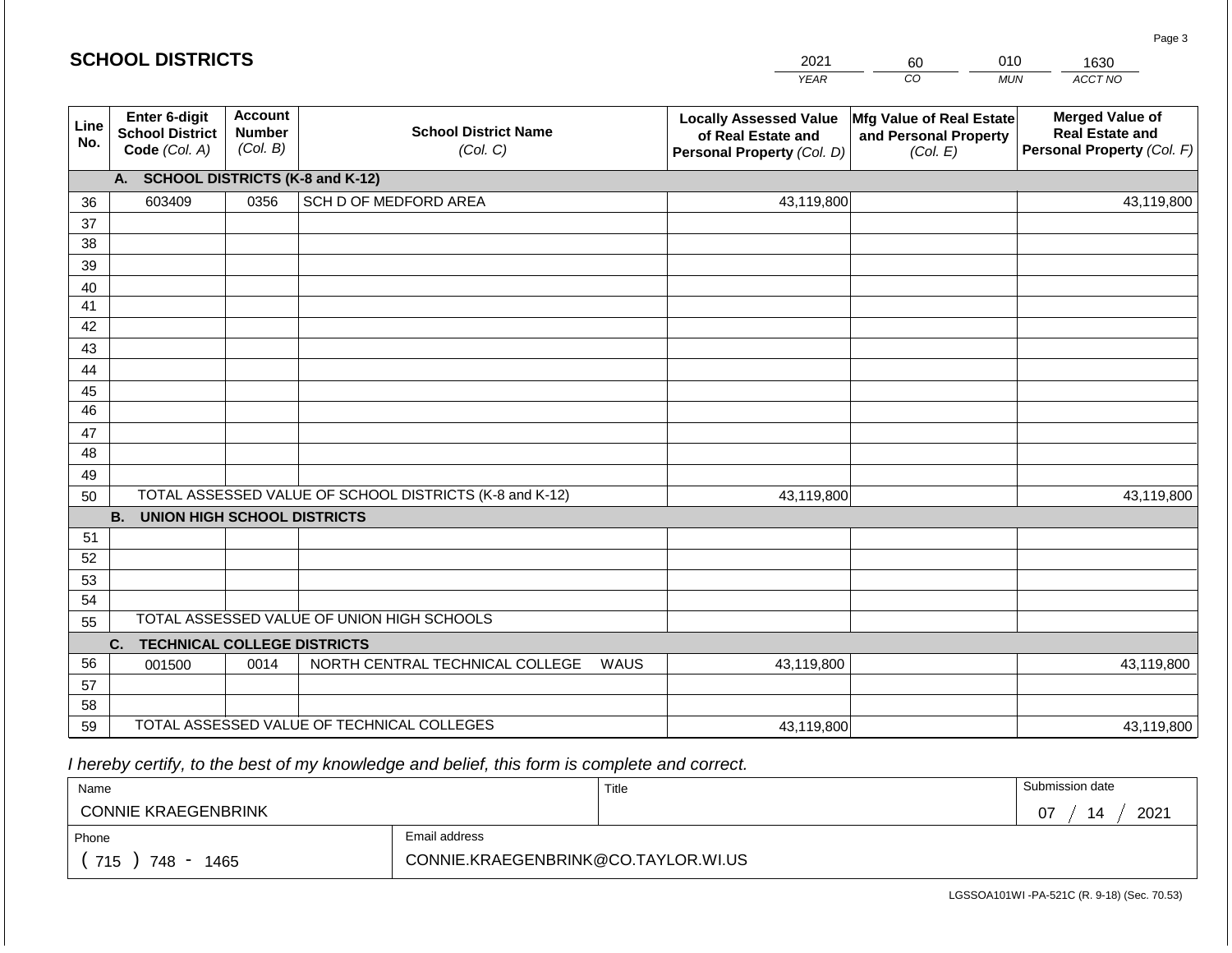- Each municipality's SOA is completed after the Board of Review and includes any changes made to the locally assessed values, under state law (sec. 70.53, Wis. Stats.)
- The Wisconsin Department of Revenue (DOR) merges the locally assessed values with the state assessed manufacturing values
- DOR provides the information regarding district names and codes. If a district is not listed, contact DOR.

Note: If you submit an amended SOA to DOR after your municipality's SOA is equated and posted to our website, we will process the SOA. However, DOR will not recalculate the *aggregate ratio or update the final SOA posted on our website. You should use the corrected values to calculate your tax rates.*

### **Page 1: Real Estate and Personal Property**

- Lines 1-9 assessed real estate values, parcel counts and acres by classification
- Lines 10-15 assessed personal property values and number of accounts by class
- Line 16 aggregate assessed value of all property subject to general property; use to calculate tax rates. Note: This line equals the total assessed value of K-8 and K-12 school districts (Line 50) and total assessed value of technical colleges (Line 59).
- Remarks assessment ratio used to calculate estimated fair market value on property tax bills

#### **Page 2: Forest Crop, Other Exempt Land and Special Districts**

- Lines 18-21 private forest crop and managed forest lands assessed values
- Line  $22 -$  tax exempt land acres
- Line 23 prior years assessed value of omitted property under sec. 70.44 and correction of errors under sec. 70.43 shown by locally assessed or manufacturing real estate and personal property. Note: If there is an amount on this line, report the corresponding tax in the Statement of Taxes, Sections J or K.
- Lines 24-35 special district assessed values. These values are used to calculate tax rates for the special districts.

#### **Page 3: School Districts**

- Lines 36-50 school districts (K-8 and K-12) assessed values. These values are used to calculate tax rates for school districts.
- Lines 51-55 union high school district assessed values. These values are used to calculate tax rates for union high school districts.
- Lines 56-59 technical college assessed values. These values are used to calculate tax rates for technical colleges.

If you have questions: Email: lgs@wisconsin.gov

 Phone: (608) 266-2569 or (608) 264-6892 Fax: (608) 264-6887

N1478 ORIOLE DR<br>STETSONVILLE, WI 54480 - 9524 STETSONVILLE, WI 54480 - 9524TOWN OF DEER CREEK JENEANE METZ<br>TOWN OF DEER CREEK N1478 ORIOLE DR JENEANE METZ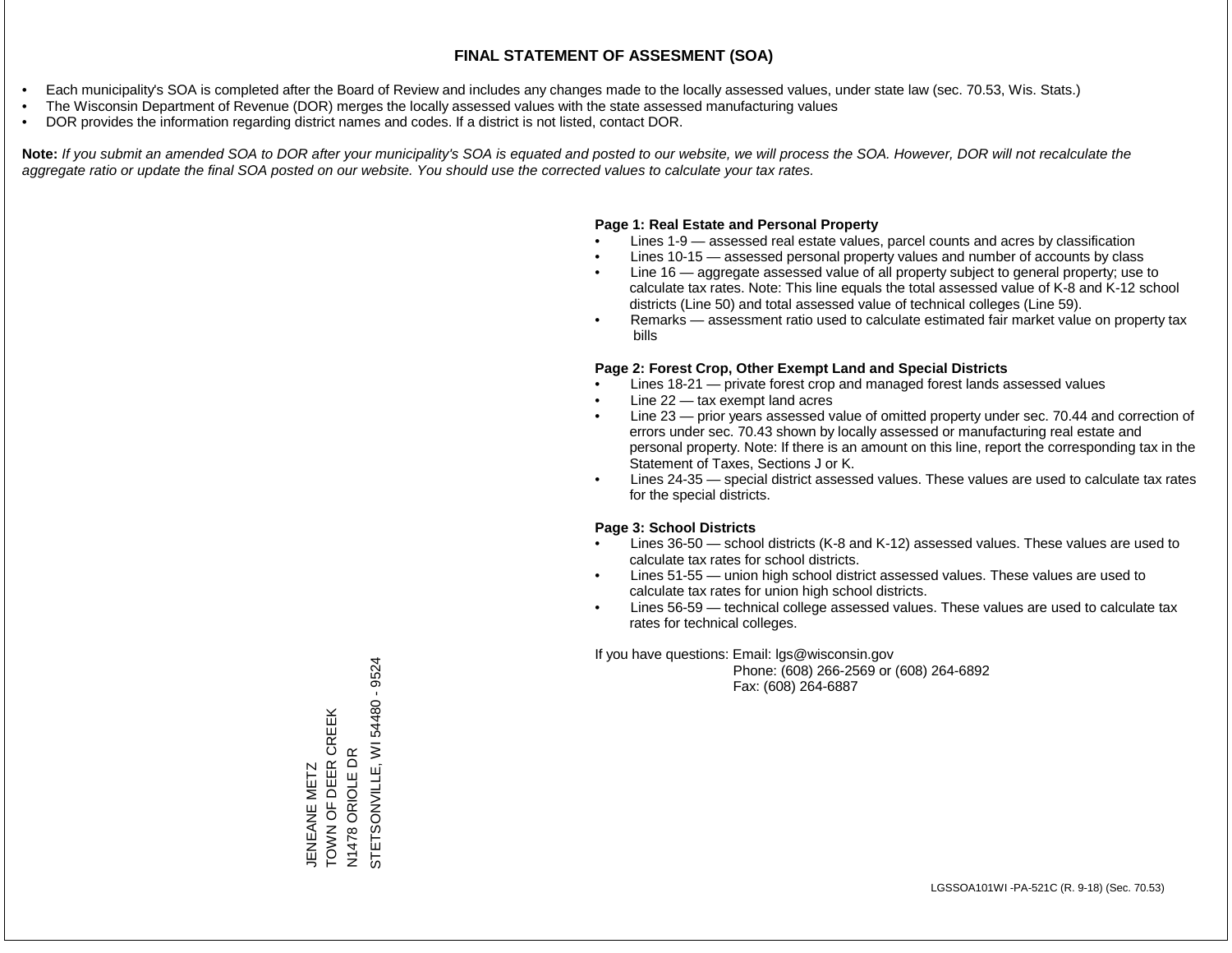**STATEMENT OF ASSESSMENT FOR 2021**

| RΩ | N12 | 1631    |
|----|-----|---------|
| Γn | MUN | ACCT NO |

**FINAL - EQUATED**<br>  $\overline{X}$  This is an Amended Return

Page 1

|                | <b>FOR</b>                                                                                                                                                                                   | <b>TOWN OF</b><br><b>OF</b>                               | <b>FORD</b>              |                                                                                           | <b>TAYLOR COUNTY</b>         |                         |                      |                     |  |
|----------------|----------------------------------------------------------------------------------------------------------------------------------------------------------------------------------------------|-----------------------------------------------------------|--------------------------|-------------------------------------------------------------------------------------------|------------------------------|-------------------------|----------------------|---------------------|--|
|                |                                                                                                                                                                                              | Town - Village - City                                     | <b>Municipality Name</b> |                                                                                           | <b>County Name</b>           |                         |                      |                     |  |
| Line           |                                                                                                                                                                                              | <b>REAL ESTATE</b>                                        | PARCEL COUNT             |                                                                                           | NO. OF ACRES<br><b>WHOLE</b> | <b>VALUE OF</b>         | <b>VALUE OF</b>      | TOTAL VALUE OF LAND |  |
| No.            |                                                                                                                                                                                              | (See Lines 18 - 22 for<br>other Real Estate)              |                          | TOTAL LAND   IMPROVEMENTS                                                                 | <b>NUMBERS ONLY</b>          | <b>LAND</b>             | <b>IMPROVEMENTS</b>  | AND IMPROVEMENTS    |  |
|                |                                                                                                                                                                                              |                                                           | (Col. A)                 | (Col, B)                                                                                  | (Col, C)                     | (Col, D)                | (Col. E)             | (Col. F)            |  |
| $\mathbf{1}$   |                                                                                                                                                                                              | <b>RESIDENTIAL - Class 1</b>                              | 148                      | 126                                                                                       | 236                          | 1,645,700               | 12,098,500           | 13,744,200          |  |
| 2              |                                                                                                                                                                                              | <b>COMMERCIAL - Class 2</b>                               | 3                        | $\overline{2}$                                                                            | 10                           | 111,000                 | 246,300              | 357,300             |  |
| 3              |                                                                                                                                                                                              | <b>MANUFACTURING - Class 3</b>                            | 0                        | 0                                                                                         | 0                            | $\Omega$                | $\Omega$             | 0                   |  |
| $\overline{4}$ |                                                                                                                                                                                              | <b>AGRICULTURAL - Class 4</b>                             | 245                      |                                                                                           | 4,569                        | 760,200                 |                      | 760,200             |  |
| 5              |                                                                                                                                                                                              | <b>UNDEVELOPED - Class 5</b>                              | 247                      |                                                                                           | 1,901                        | 701,700                 |                      | 701,700             |  |
| 6              |                                                                                                                                                                                              | AGRICULTURAL FOREST - Class 5m                            | 117                      | 1,703<br>1,671,600                                                                        |                              |                         | 1,671,600            |                     |  |
| $\overline{7}$ |                                                                                                                                                                                              | FOREST LANDS - Class 6                                    | 110<br>2,557             |                                                                                           | 4,731,000                    |                         | 4,731,000            |                     |  |
| 8              |                                                                                                                                                                                              | OTHER - Class 7                                           | 27                       | 27                                                                                        | 53                           | 236,700                 | 2,004,800            | 2,241,500           |  |
| 9              |                                                                                                                                                                                              | TOTAL - ALL COLUMNS                                       | 897<br>155               |                                                                                           | 11,029                       | 9,857,900               | 14,349,600           | 24,207,500          |  |
| 10             |                                                                                                                                                                                              | NUMBER OF PERSONAL PROPERTY ACCOUNTS IN ROLL              |                          |                                                                                           | 5                            | <b>LOCALLY ASSESSED</b> | <b>MANUFACTURING</b> | <b>MERGED</b>       |  |
| 11             |                                                                                                                                                                                              | BOATS AND OTHER WATERCRAFT NOT EXEMPT - Code 1            |                          |                                                                                           |                              | 0                       | 0                    | ∩                   |  |
| 12             |                                                                                                                                                                                              | MACHINERY, TOOLS AND PATTERNS - Code 2                    |                          |                                                                                           |                              |                         | 0                    |                     |  |
| 13             |                                                                                                                                                                                              | FURNITURE, FIXTURES AND EQUIPMENT - Code 3                |                          |                                                                                           |                              | 13,800                  | $\Omega$             | 13,800              |  |
| 14             |                                                                                                                                                                                              | ALL OTHER PERSONAL PROPERTY NOT EXEMPT - Codes 4A, 4B, 4C |                          |                                                                                           |                              | 27,400                  | 0                    | 27,400              |  |
| 15             | TOTAL OF PERSONAL PROPERTY NOT EXEMPT (Total of Lines 11-14)                                                                                                                                 |                                                           |                          |                                                                                           |                              | 41,200                  | $\Omega$             | 41,200              |  |
| 16             | AGGREGATE ASSESSED VALUE OF ALL PROPERTY SUBJECT TO THE GENERAL PROPERTY TAX (Total of Lines 9F and 15F)<br>MUST EQUAL TOTAL VALUE OF THE SCHOOL DISTRICTS (K-12 PLUS K-8) - Line 50, Col. F |                                                           |                          |                                                                                           |                              |                         | 24,248,700           |                     |  |
| 17             |                                                                                                                                                                                              | <b>BOARD OF REVIEW</b>                                    |                          |                                                                                           | Name of Assessor             |                         | Telephone #          |                     |  |
|                |                                                                                                                                                                                              |                                                           |                          | DATE OF FINAL ADJOURNMENT<br>10/12/2021<br>ZILLMER MID-STATE ASSESSMENT<br>(715) 754-2287 |                              |                         |                      |                     |  |

REMARKS

The Assessment Ratio to be used in calculating the estimated Fair Market Value on tax bills for this tax district is 1.01023622

This ratio should be used to convert assessed values to "Calculate Equalized Values" in Step 1 of the Lottery and Gaming Credit Calculations.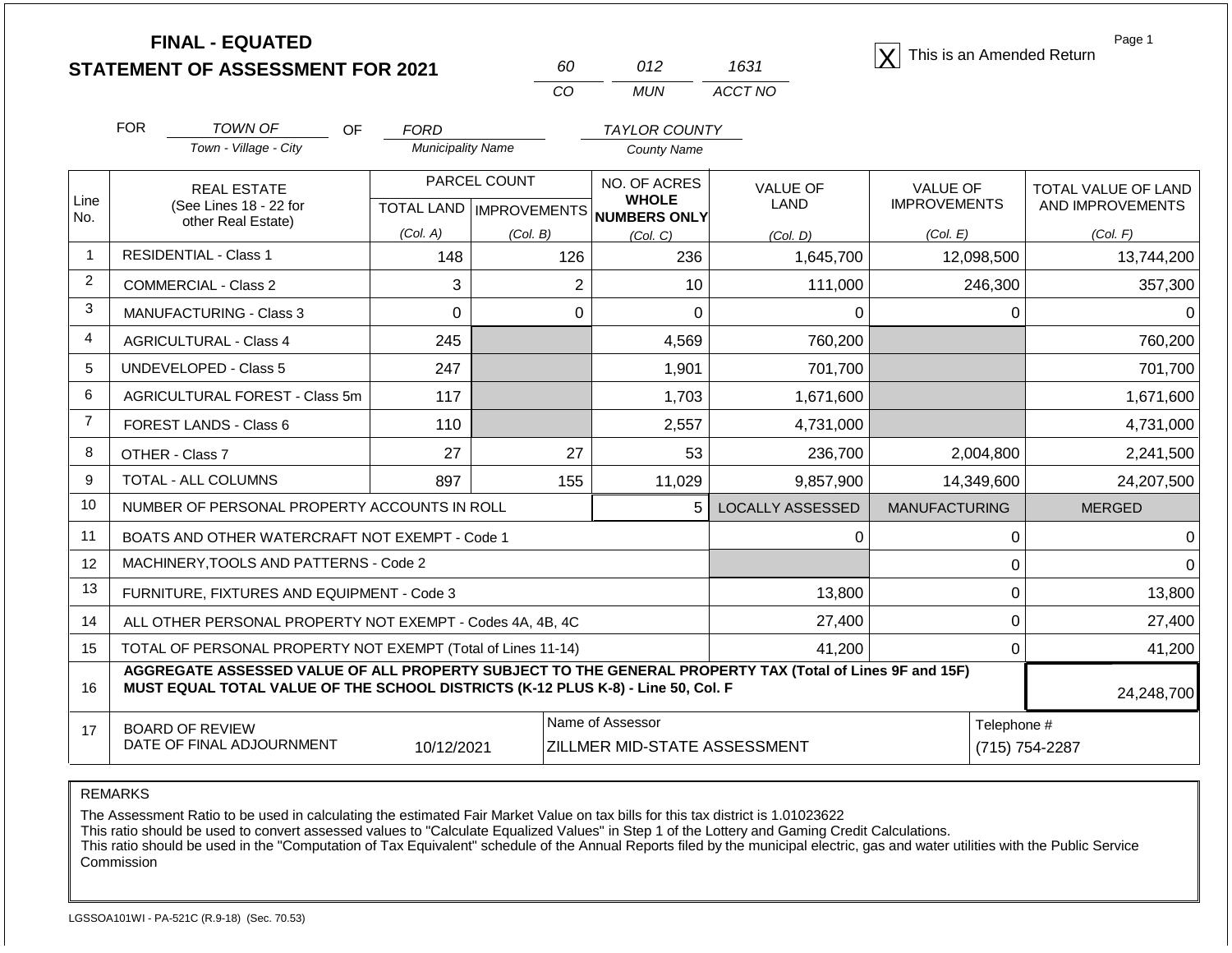FOREST LANDS (Line 7) and FOREST CROPS (in this section) - are NOT the same

|    |                                  |                                                            |  | Private Forest Crop - Reg Class @ 10¢ per acre                                 |       | Private Forest Crop - Reg Class @ \$2.52 per acre     |                                                                |                                                                    |                    |                                                                              |  |
|----|----------------------------------|------------------------------------------------------------|--|--------------------------------------------------------------------------------|-------|-------------------------------------------------------|----------------------------------------------------------------|--------------------------------------------------------------------|--------------------|------------------------------------------------------------------------------|--|
|    | (a) PARCELS                      | (b) ACRES                                                  |  | (c) ASSESSED VALUE                                                             |       | (d) PARCELS                                           |                                                                | (e) ACRES                                                          |                    | (f) ASSESSED VALUE                                                           |  |
| 18 |                                  |                                                            |  |                                                                                |       | 145.48                                                |                                                                |                                                                    | 246,000            |                                                                              |  |
|    |                                  |                                                            |  | Private Forest Crop - Special Class @ 20¢ per acre                             |       |                                                       |                                                                |                                                                    |                    | Entered Before 2005 Managed Forest - Ferrous Mining CLOSED @ \$7.87 per acre |  |
| 19 | (a) PARCELS                      | (b) ACRES                                                  |  | (c) ASSESSED VALUE                                                             |       | (d) PARCELS                                           |                                                                | (e) ACRES                                                          |                    | (f) ASSESSED VALUE                                                           |  |
|    |                                  |                                                            |  |                                                                                |       |                                                       |                                                                |                                                                    |                    |                                                                              |  |
|    |                                  |                                                            |  | Entered Before 2005 Managed Forest - OPEN @ 74 ¢ per acre                      |       |                                                       |                                                                | Entered Before 2005 Managed Forest - CLOSED @                      |                    | \$1.75 per acre                                                              |  |
| 20 | (a) PARCELS                      | (b) ACRES                                                  |  | (c) ASSESSED VALUE                                                             |       | (d) PARCELS                                           |                                                                | (e) ACRES                                                          |                    | (f) ASSESSED VALUE                                                           |  |
|    |                                  |                                                            |  |                                                                                |       |                                                       |                                                                |                                                                    |                    |                                                                              |  |
|    |                                  | 68,400<br>40                                               |  |                                                                                |       |                                                       |                                                                |                                                                    |                    |                                                                              |  |
|    |                                  | Entered After 2004 Managed Forest - OPEN @ \$2.04 per acre |  |                                                                                |       |                                                       | Entered After 2004 Managed Forest - CLOSED @ \$ 10.20 per acre |                                                                    |                    |                                                                              |  |
| 21 | (a) PARCELS                      | (b) ACRES                                                  |  | (c) ASSESSED VALUE                                                             |       | (d) PARCELS                                           | (e) ACRES                                                      |                                                                    | (f) ASSESSED VALUE |                                                                              |  |
|    |                                  |                                                            |  |                                                                                |       |                                                       |                                                                |                                                                    |                    |                                                                              |  |
|    | я                                | 265.5                                                      |  | 506,500                                                                        |       | 36                                                    |                                                                | 1.176                                                              |                    | 1,911,100                                                                    |  |
| 22 | (a) County Forest Cropland Acres |                                                            |  | (b) Federal Acres                                                              |       | (d) County (NOT FOREST CROP) Acres<br>(c) State Acres |                                                                |                                                                    | (e) Other Acres    |                                                                              |  |
|    |                                  |                                                            |  | 9,527.87                                                                       | 16.23 |                                                       | 117.22                                                         |                                                                    | 211.91             |                                                                              |  |
|    |                                  |                                                            |  | Assessed Value of Omitted Property From Prior Years (Sec. 70.44)               |       |                                                       |                                                                | Assessed Value of Sec. 70.43 Corrections of Errors by Assessors    |                    |                                                                              |  |
|    |                                  | (a) REAL ESTATE                                            |  | (b) PERSONAL                                                                   |       |                                                       |                                                                | (c1) REAL ESTATE                                                   |                    | (c2) PERSONAL                                                                |  |
| 23 |                                  |                                                            |  |                                                                                |       | $-78.800$                                             |                                                                |                                                                    |                    |                                                                              |  |
|    |                                  |                                                            |  | Manufacturing Equated Value of Omitted Property From Prior Years (Sec. 70.995) |       |                                                       |                                                                | Mfg. Equated Value of Sec.70.43 Corrections of Errors by Assessors |                    |                                                                              |  |
|    |                                  | (d) REAL ESTATE                                            |  | (e) PERSONAL                                                                   |       |                                                       |                                                                | (f1) REAL ESTATE                                                   |                    | (f2) PERSONAL                                                                |  |
|    |                                  |                                                            |  |                                                                                |       |                                                       |                                                                |                                                                    |                    |                                                                              |  |
|    |                                  |                                                            |  |                                                                                |       |                                                       |                                                                |                                                                    |                    |                                                                              |  |

## **SPECIAL DISTRICTS**

| Line<br>No. | <b>Enter 6-digit</b><br>Special District | <b>Account</b><br><b>Number</b> | <b>Special District Name</b> | <b>Locally Assessed Value</b><br>of Real Estate and | Mfg Value of Real Estate<br>and Personal Property | <b>Merged Value of</b><br><b>Real Estate and</b> |
|-------------|------------------------------------------|---------------------------------|------------------------------|-----------------------------------------------------|---------------------------------------------------|--------------------------------------------------|
|             | Code (Col. A)                            | (Col. B)                        | (Col. C)                     | Personal Property (Col. D)                          | (Col. E)                                          | Personal Property (Col. F)                       |
| 24          |                                          |                                 |                              |                                                     |                                                   |                                                  |
| 25          |                                          |                                 |                              |                                                     |                                                   |                                                  |
| 26          |                                          |                                 |                              |                                                     |                                                   |                                                  |
| 27          |                                          |                                 |                              |                                                     |                                                   |                                                  |
| 28          |                                          |                                 |                              |                                                     |                                                   |                                                  |
| 29          |                                          |                                 |                              |                                                     |                                                   |                                                  |
| 30          |                                          |                                 |                              |                                                     |                                                   |                                                  |
| 31          |                                          |                                 |                              |                                                     |                                                   |                                                  |
| 32          |                                          |                                 |                              |                                                     |                                                   |                                                  |
| 33          |                                          |                                 |                              |                                                     |                                                   |                                                  |
| 34          |                                          |                                 |                              |                                                     |                                                   |                                                  |
| 35          |                                          |                                 |                              |                                                     |                                                   |                                                  |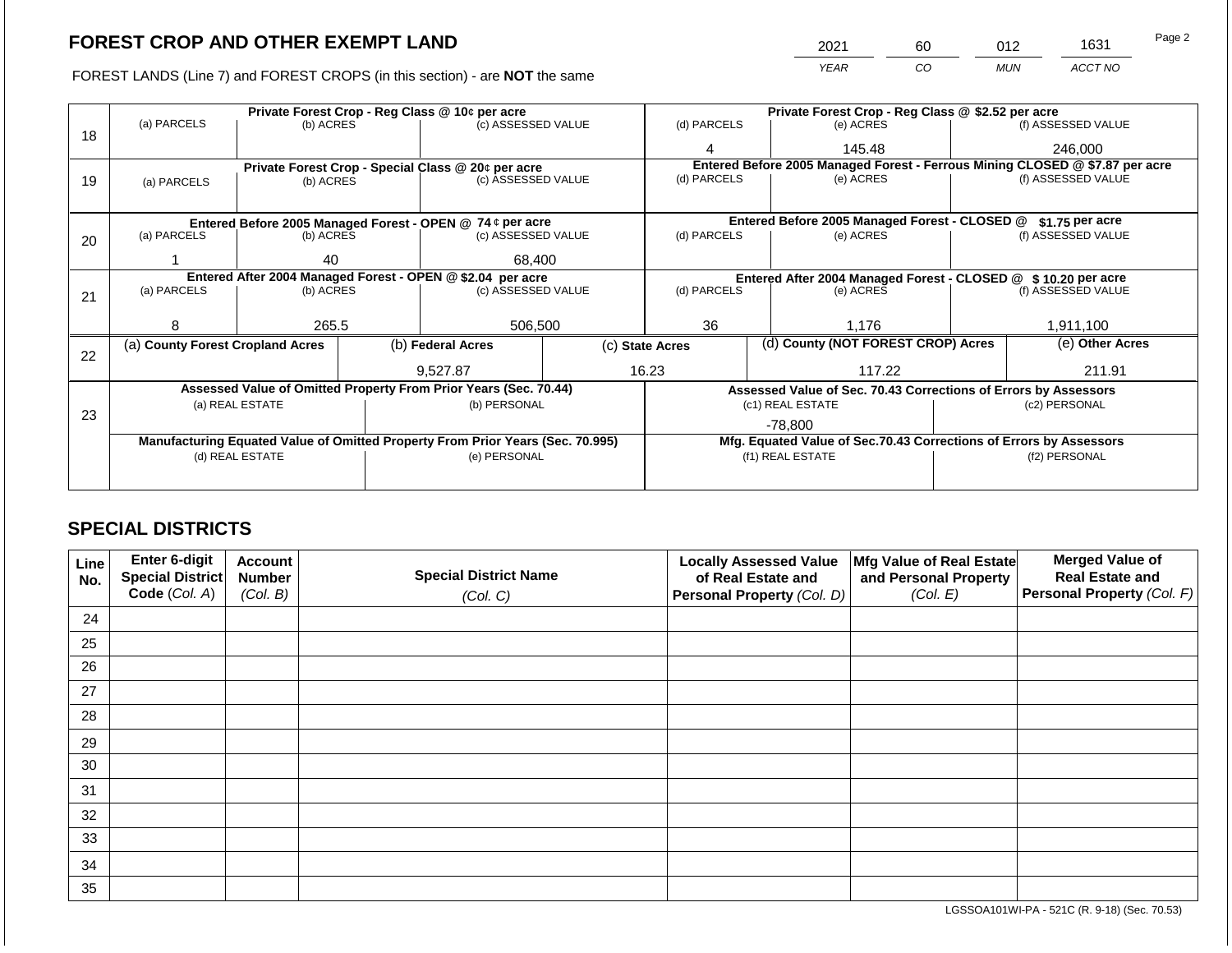| <b>SCHOOL DISTRICTS</b> |                                                                 |                                             |                                                         | 2021                                                                              | 60                                                            | 012<br>1631                                                                    |
|-------------------------|-----------------------------------------------------------------|---------------------------------------------|---------------------------------------------------------|-----------------------------------------------------------------------------------|---------------------------------------------------------------|--------------------------------------------------------------------------------|
|                         |                                                                 |                                             |                                                         | <b>YEAR</b>                                                                       | CO                                                            | ACCT NO<br><b>MUN</b>                                                          |
| Line<br>No.             | <b>Enter 6-digit</b><br><b>School District</b><br>Code (Col. A) | <b>Account</b><br><b>Number</b><br>(Col. B) | <b>School District Name</b><br>(Col. C)                 | <b>Locally Assessed Value</b><br>of Real Estate and<br>Personal Property (Col. D) | Mfg Value of Real Estate<br>and Personal Property<br>(Col. E) | <b>Merged Value of</b><br><b>Real Estate and</b><br>Personal Property (Col. F) |
|                         | А.                                                              |                                             | <b>SCHOOL DISTRICTS (K-8 and K-12)</b>                  |                                                                                   |                                                               |                                                                                |
| 36                      | 602135                                                          | 0355                                        | <b>SCH D OF GILMAN</b>                                  | 24,248,700                                                                        |                                                               | 24,248,700                                                                     |
| 37                      |                                                                 |                                             |                                                         |                                                                                   |                                                               |                                                                                |
| 38                      |                                                                 |                                             |                                                         |                                                                                   |                                                               |                                                                                |
| 39                      |                                                                 |                                             |                                                         |                                                                                   |                                                               |                                                                                |
| 40                      |                                                                 |                                             |                                                         |                                                                                   |                                                               |                                                                                |
| 41<br>42                |                                                                 |                                             |                                                         |                                                                                   |                                                               |                                                                                |
| 43                      |                                                                 |                                             |                                                         |                                                                                   |                                                               |                                                                                |
| 44                      |                                                                 |                                             |                                                         |                                                                                   |                                                               |                                                                                |
| 45                      |                                                                 |                                             |                                                         |                                                                                   |                                                               |                                                                                |
| 46                      |                                                                 |                                             |                                                         |                                                                                   |                                                               |                                                                                |
| 47                      |                                                                 |                                             |                                                         |                                                                                   |                                                               |                                                                                |
| 48                      |                                                                 |                                             |                                                         |                                                                                   |                                                               |                                                                                |
| 49                      |                                                                 |                                             |                                                         |                                                                                   |                                                               |                                                                                |
| 50                      |                                                                 |                                             | TOTAL ASSESSED VALUE OF SCHOOL DISTRICTS (K-8 and K-12) | 24,248,700                                                                        |                                                               | 24,248,700                                                                     |
|                         | <b>B.</b><br><b>UNION HIGH SCHOOL DISTRICTS</b>                 |                                             |                                                         |                                                                                   |                                                               |                                                                                |
| 51                      |                                                                 |                                             |                                                         |                                                                                   |                                                               |                                                                                |
| 52                      |                                                                 |                                             |                                                         |                                                                                   |                                                               |                                                                                |
| 53                      |                                                                 |                                             |                                                         |                                                                                   |                                                               |                                                                                |
| 54                      |                                                                 |                                             | TOTAL ASSESSED VALUE OF UNION HIGH SCHOOLS              |                                                                                   |                                                               |                                                                                |
| 55                      |                                                                 |                                             |                                                         |                                                                                   |                                                               |                                                                                |
| 56                      | <b>TECHNICAL COLLEGE DISTRICTS</b><br>C.                        |                                             |                                                         |                                                                                   |                                                               |                                                                                |
| 57                      | 000100                                                          | 0001                                        | CHIPPEWA VALLEY TECHNICAL COLLEGE EAUC                  | 24,248,700                                                                        |                                                               | 24,248,700                                                                     |
| 58                      |                                                                 |                                             |                                                         |                                                                                   |                                                               |                                                                                |
| 59                      |                                                                 |                                             | TOTAL ASSESSED VALUE OF TECHNICAL COLLEGES              | 24,248,700                                                                        |                                                               | 24,248,700                                                                     |

 *I hereby certify, to the best of my knowledge and belief, this form is complete and correct.*

| Name                       |                                     | Title | Submission date |
|----------------------------|-------------------------------------|-------|-----------------|
| <b>CONNIE KRAEGENBRINK</b> |                                     |       | 2021<br>12      |
| Phone                      | Email address                       |       |                 |
| 715<br>748<br>1465         | CONNIE.KRAEGENBRINK@CO.TAYLOR.WI.US |       |                 |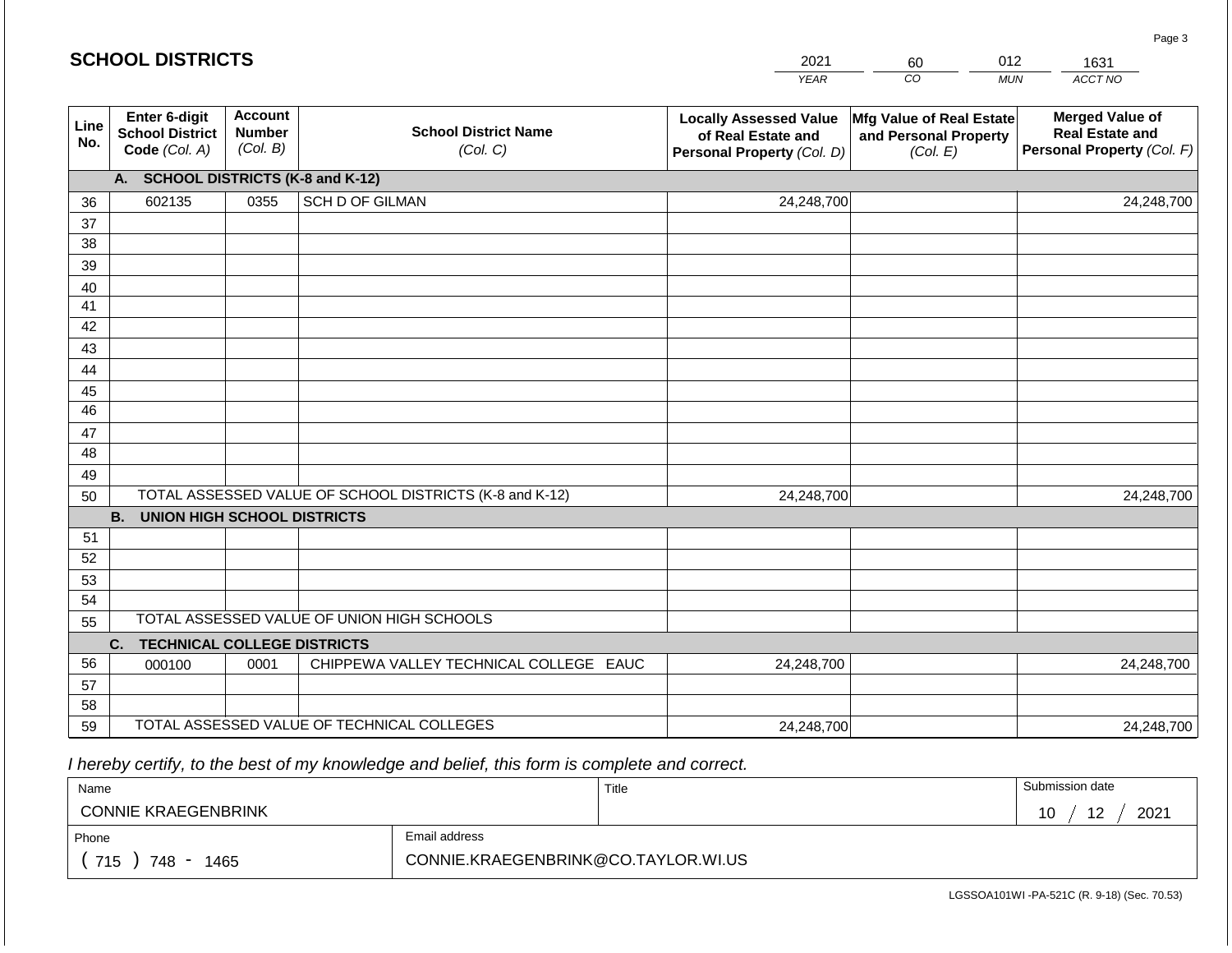- Each municipality's SOA is completed after the Board of Review and includes any changes made to the locally assessed values, under state law (sec. 70.53, Wis. Stats.)
- The Wisconsin Department of Revenue (DOR) merges the locally assessed values with the state assessed manufacturing values
- DOR provides the information regarding district names and codes. If a district is not listed, contact DOR.

Note: If you submit an amended SOA to DOR after your municipality's SOA is equated and posted to our website, we will process the SOA. However, DOR will not recalculate the *aggregate ratio or update the final SOA posted on our website. You should use the corrected values to calculate your tax rates.*

#### **Page 1: Real Estate and Personal Property**

- Lines 1-9 assessed real estate values, parcel counts and acres by classification
- Lines 10-15 assessed personal property values and number of accounts by class
- Line 16 aggregate assessed value of all property subject to general property; use to calculate tax rates. Note: This line equals the total assessed value of K-8 and K-12 school districts (Line 50) and total assessed value of technical colleges (Line 59).
- Remarks assessment ratio used to calculate estimated fair market value on property tax bills

#### **Page 2: Forest Crop, Other Exempt Land and Special Districts**

- Lines 18-21 private forest crop and managed forest lands assessed values
- Line  $22 -$  tax exempt land acres
- Line 23 prior years assessed value of omitted property under sec. 70.44 and correction of errors under sec. 70.43 shown by locally assessed or manufacturing real estate and personal property. Note: If there is an amount on this line, report the corresponding tax in the Statement of Taxes, Sections J or K.
- Lines 24-35 special district assessed values. These values are used to calculate tax rates for the special districts.

#### **Page 3: School Districts**

- Lines 36-50 school districts (K-8 and K-12) assessed values. These values are used to calculate tax rates for school districts.
- Lines 51-55 union high school district assessed values. These values are used to calculate tax rates for union high school districts.
- Lines 56-59 technical college assessed values. These values are used to calculate tax rates for technical colleges.

If you have questions: Email: lgs@wisconsin.gov

 Phone: (608) 266-2569 or (608) 264-6892 Fax: (608) 264-6887

GILMAN, WI 54433 - 9353 GILMAN, WI 54433 - 9353W13659 BABIT AVE. W13659 BABIT AVE. SHERRI DMYTRO<br>TOWN OF FORD SHERRI DMYTRO TOWN OF FORD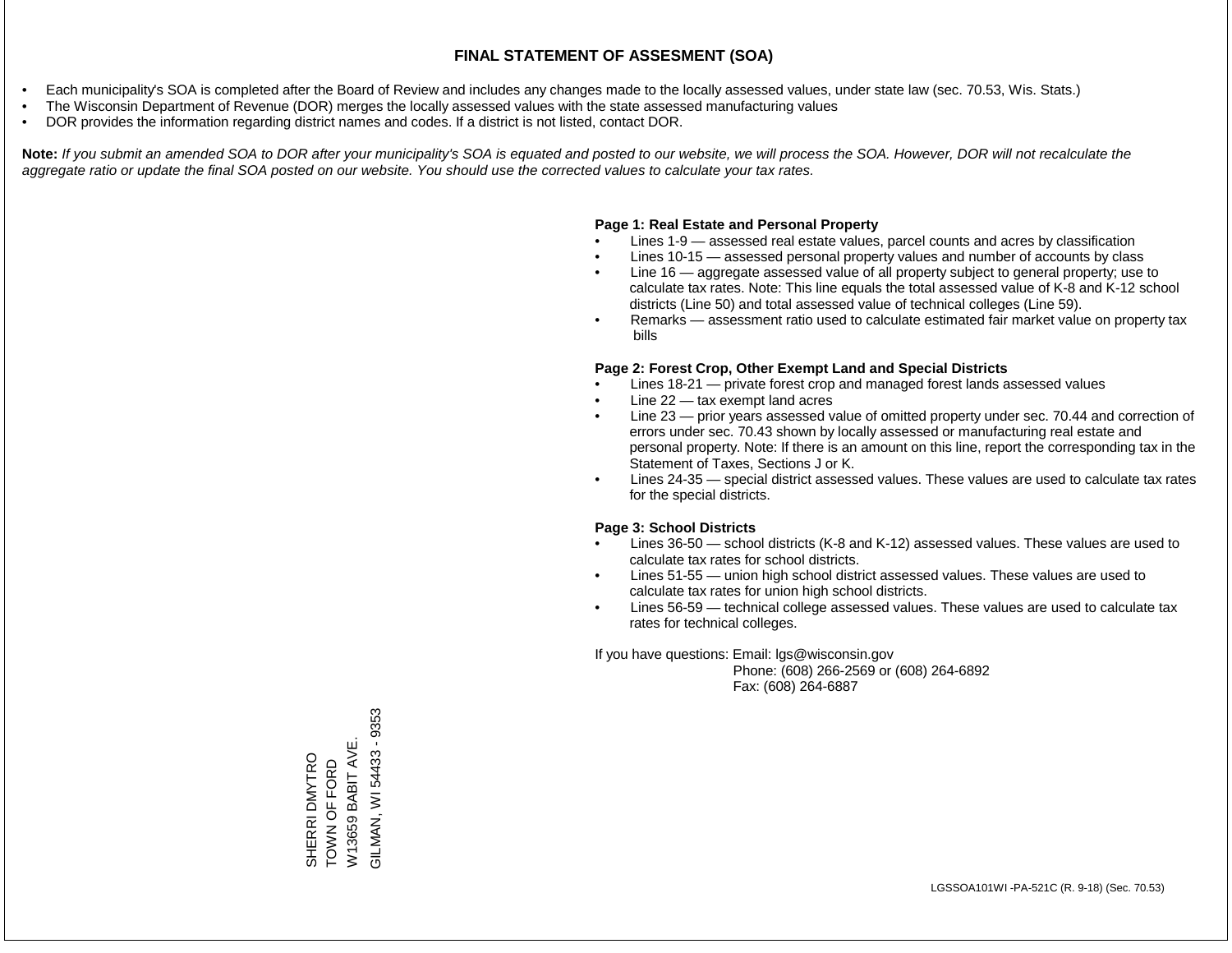|                |                                                                                                                                                                                              | <b>FINAL - EQUATED</b><br><b>STATEMENT OF ASSESSMENT FOR 2021</b> |                              |                          | 60                        | 014                                                            | 1632                    | This is an Amended Return | Page 1                  |
|----------------|----------------------------------------------------------------------------------------------------------------------------------------------------------------------------------------------|-------------------------------------------------------------------|------------------------------|--------------------------|---------------------------|----------------------------------------------------------------|-------------------------|---------------------------|-------------------------|
|                |                                                                                                                                                                                              |                                                                   |                              |                          | CO                        | <b>MUN</b>                                                     | ACCT NO                 |                           |                         |
|                |                                                                                                                                                                                              |                                                                   |                              |                          |                           |                                                                |                         |                           |                         |
|                | <b>FOR</b>                                                                                                                                                                                   | <b>TOWN OF</b><br>Town - Village - City                           | <b>OF</b><br><b>GOODRICH</b> | <b>Municipality Name</b> |                           | <b>TAYLOR COUNTY</b><br><b>County Name</b>                     |                         |                           |                         |
|                |                                                                                                                                                                                              |                                                                   |                              |                          |                           |                                                                |                         |                           |                         |
| Line           |                                                                                                                                                                                              | <b>REAL ESTATE</b>                                                |                              | PARCEL COUNT             |                           | NO. OF ACRES<br><b>WHOLE</b>                                   | VALUE OF                | <b>VALUE OF</b>           | TOTAL VALUE OF LAND     |
| No.            |                                                                                                                                                                                              | (See Lines 18 - 22 for<br>other Real Estate)                      |                              |                          | TOTAL LAND   IMPROVEMENTS | <b>NUMBERS ONLY</b>                                            | LAND                    | <b>IMPROVEMENTS</b>       | AND IMPROVEMENTS        |
|                |                                                                                                                                                                                              |                                                                   | (Col. A)                     |                          | (Col. B)                  | (Col, C)                                                       | (Col. D)                | (Col. E)                  | (Col. F)                |
| $\mathbf{1}$   |                                                                                                                                                                                              | <b>RESIDENTIAL - Class 1</b>                                      |                              | 253                      | 236                       | 473                                                            | 1,727,600               | 20,211,200                | 21,938,800              |
| $\overline{2}$ |                                                                                                                                                                                              | COMMERCIAL - Class 2                                              |                              | 3                        | $\overline{2}$            | 6                                                              | 20,500                  | 200,900                   | 221,400                 |
| 3              |                                                                                                                                                                                              | <b>MANUFACTURING - Class 3</b>                                    |                              | $\Omega$                 | $\Omega$                  | $\Omega$                                                       | 0                       |                           | 0<br>$\Omega$           |
| 4              |                                                                                                                                                                                              | <b>AGRICULTURAL - Class 4</b>                                     |                              | 322                      |                           | 5,755                                                          | 937,700                 |                           | 937,700                 |
| 5              |                                                                                                                                                                                              | UNDEVELOPED - Class 5                                             |                              | 314                      |                           | 2,217                                                          | 875,700                 |                           | 875,700                 |
| 6              |                                                                                                                                                                                              | AGRICULTURAL FOREST - Class 5m                                    |                              | 158                      |                           | 2,464                                                          | 2,104,800               |                           | 2,104,800               |
| $\overline{7}$ |                                                                                                                                                                                              | <b>FOREST LANDS - Class 6</b>                                     |                              | 230                      |                           | 4,735                                                          | 7,422,000               |                           | 7,422,000               |
| 8              | OTHER - Class 7                                                                                                                                                                              |                                                                   |                              | 29                       | 29                        | 157                                                            | 356,100                 | 3,429,700                 | 3,785,800               |
| 9              |                                                                                                                                                                                              | <b>TOTAL - ALL COLUMNS</b>                                        | 1,309                        |                          | 267                       | 15,807                                                         | 13,444,400              | 23,841,800                | 37,286,200              |
| 10             |                                                                                                                                                                                              | NUMBER OF PERSONAL PROPERTY ACCOUNTS IN ROLL                      |                              |                          |                           | 27                                                             | <b>LOCALLY ASSESSED</b> | <b>MANUFACTURING</b>      | <b>MERGED</b>           |
| 11             |                                                                                                                                                                                              | BOATS AND OTHER WATERCRAFT NOT EXEMPT - Code 1                    |                              |                          |                           |                                                                | 0                       |                           | 0<br>0                  |
| 12             |                                                                                                                                                                                              | MACHINERY, TOOLS AND PATTERNS - Code 2                            |                              |                          |                           |                                                                |                         |                           | $\mathbf 0$<br>$\Omega$ |
| 13             |                                                                                                                                                                                              | FURNITURE, FIXTURES AND EQUIPMENT - Code 3                        |                              |                          |                           |                                                                | 4,800                   |                           | $\mathbf 0$<br>4,800    |
| 14             |                                                                                                                                                                                              | ALL OTHER PERSONAL PROPERTY NOT EXEMPT - Codes 4A, 4B, 4C         |                              |                          |                           |                                                                | 245,200                 | 81,800                    | 327,000                 |
| 15             | TOTAL OF PERSONAL PROPERTY NOT EXEMPT (Total of Lines 11-14)                                                                                                                                 |                                                                   |                              |                          |                           |                                                                | 250,000                 | 81,800                    | 331,800                 |
| 16             | AGGREGATE ASSESSED VALUE OF ALL PROPERTY SUBJECT TO THE GENERAL PROPERTY TAX (Total of Lines 9F and 15F)<br>MUST EQUAL TOTAL VALUE OF THE SCHOOL DISTRICTS (K-12 PLUS K-8) - Line 50, Col. F |                                                                   |                              |                          |                           |                                                                |                         |                           | 37,618,000              |
| 17             | <b>BOARD OF REVIEW</b><br>DATE OF FINAL ADJOURNMENT<br>05/26/2021                                                                                                                            |                                                                   |                              |                          |                           | Name of Assessor<br>Telephone #<br><b>ELK RIVER APPRAISALS</b> |                         |                           | (715) 820-0541          |

The Assessment Ratio to be used in calculating the estimated Fair Market Value on tax bills for this tax district is .931137472

This ratio should be used to convert assessed values to "Calculate Equalized Values" in Step 1 of the Lottery and Gaming Credit Calculations.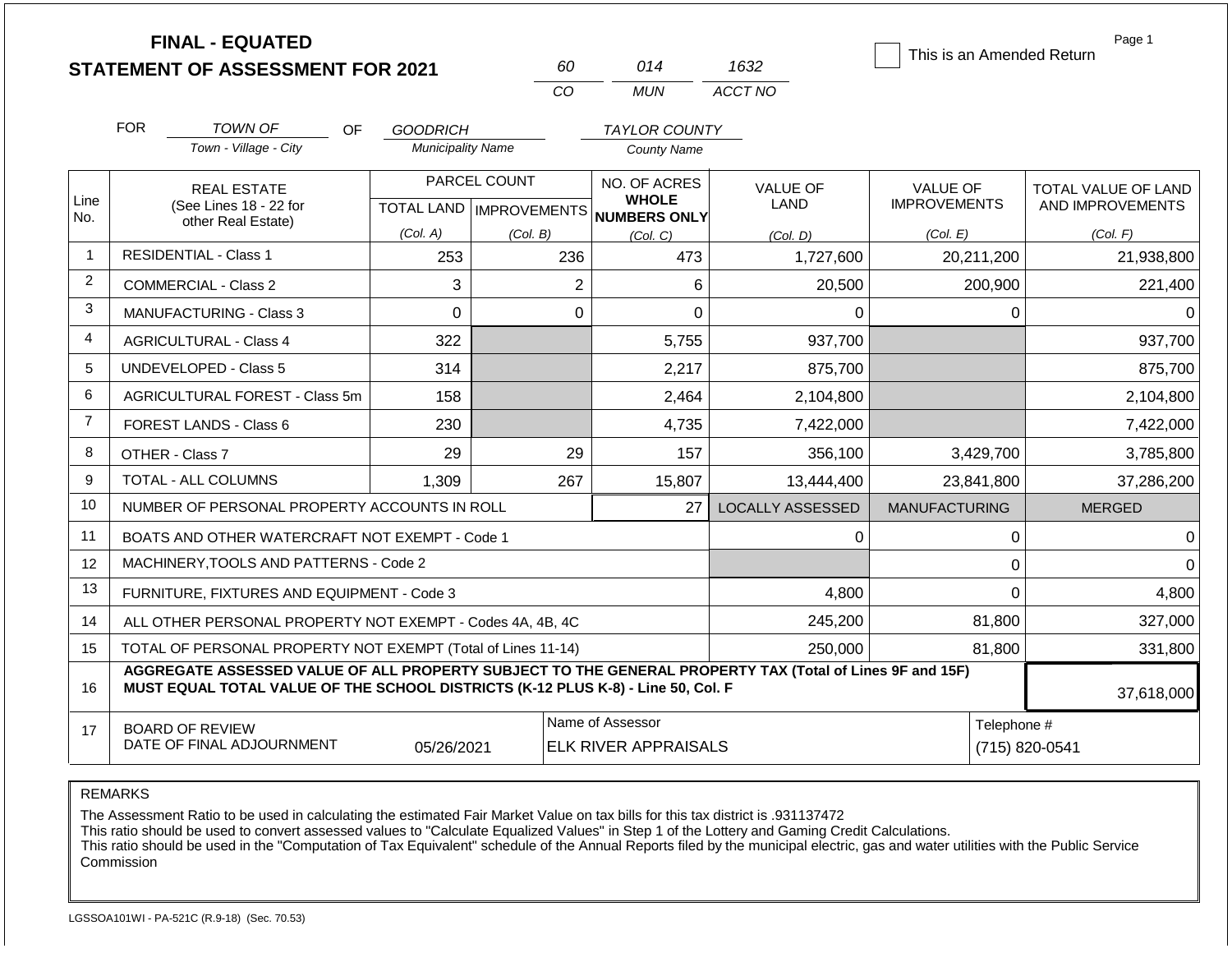2021 60 014 1632

FOREST LANDS (Line 7) and FOREST CROPS (in this section) - are **NOT** the same *YEAR CO MUN ACCT NO*

|    | Private Forest Crop - Reg Class @ 10¢ per acre                                 |                                                                 |  |                                                                  |                    |                                                                              | Private Forest Crop - Reg Class @ \$2.52 per acre                            |                                                                    |           |                    |  |
|----|--------------------------------------------------------------------------------|-----------------------------------------------------------------|--|------------------------------------------------------------------|--------------------|------------------------------------------------------------------------------|------------------------------------------------------------------------------|--------------------------------------------------------------------|-----------|--------------------|--|
| 18 | (a) PARCELS                                                                    | (b) ACRES                                                       |  | (c) ASSESSED VALUE                                               |                    | (d) PARCELS                                                                  |                                                                              | (e) ACRES                                                          |           | (f) ASSESSED VALUE |  |
|    |                                                                                |                                                                 |  |                                                                  |                    |                                                                              |                                                                              |                                                                    |           |                    |  |
|    |                                                                                |                                                                 |  |                                                                  |                    |                                                                              | Entered Before 2005 Managed Forest - Ferrous Mining CLOSED @ \$7.87 per acre |                                                                    |           |                    |  |
| 19 | (a) PARCELS                                                                    | Private Forest Crop - Special Class @ 20¢ per acre<br>(b) ACRES |  | (c) ASSESSED VALUE                                               |                    | (d) PARCELS                                                                  |                                                                              | (e) ACRES                                                          |           | (f) ASSESSED VALUE |  |
|    |                                                                                |                                                                 |  |                                                                  |                    |                                                                              |                                                                              |                                                                    |           |                    |  |
|    |                                                                                |                                                                 |  |                                                                  |                    |                                                                              |                                                                              |                                                                    |           |                    |  |
|    |                                                                                |                                                                 |  | Entered Before 2005 Managed Forest - OPEN @ 74 ¢ per acre        |                    |                                                                              |                                                                              | Entered Before 2005 Managed Forest - CLOSED @                      |           | \$1.75 per acre    |  |
| 20 | (a) PARCELS                                                                    | (b) ACRES                                                       |  | (c) ASSESSED VALUE                                               |                    | (d) PARCELS                                                                  |                                                                              | (e) ACRES                                                          |           | (f) ASSESSED VALUE |  |
|    | 5                                                                              | 271,700<br>169.5                                                |  |                                                                  | 115                |                                                                              | 3,904.73                                                                     |                                                                    | 5,843,300 |                    |  |
|    |                                                                                |                                                                 |  |                                                                  |                    |                                                                              |                                                                              |                                                                    |           |                    |  |
|    | (a) PARCELS                                                                    |                                                                 |  | Entered After 2004 Managed Forest - OPEN @ \$2.04 per acre       |                    | Entered After 2004 Managed Forest - CLOSED @ \$10.20 per acre<br>(d) PARCELS |                                                                              |                                                                    |           |                    |  |
| 21 |                                                                                | (b) ACRES                                                       |  |                                                                  | (c) ASSESSED VALUE |                                                                              |                                                                              | (e) ACRES                                                          |           | (f) ASSESSED VALUE |  |
|    |                                                                                |                                                                 |  |                                                                  |                    |                                                                              |                                                                              |                                                                    |           |                    |  |
|    | 15                                                                             | 451.37                                                          |  | 726,500                                                          |                    | 76                                                                           |                                                                              | 2.571.93                                                           |           | 3,770,500          |  |
|    | (a) County Forest Cropland Acres                                               |                                                                 |  | (b) Federal Acres                                                |                    | (c) State Acres                                                              |                                                                              | (d) County (NOT FOREST CROP) Acres                                 |           | (e) Other Acres    |  |
| 22 |                                                                                |                                                                 |  |                                                                  |                    |                                                                              |                                                                              |                                                                    |           |                    |  |
|    |                                                                                |                                                                 |  |                                                                  |                    | 56.73                                                                        |                                                                              | 32.95                                                              |           | 167                |  |
|    |                                                                                |                                                                 |  | Assessed Value of Omitted Property From Prior Years (Sec. 70.44) |                    |                                                                              |                                                                              | Assessed Value of Sec. 70.43 Corrections of Errors by Assessors    |           |                    |  |
|    |                                                                                | (a) REAL ESTATE                                                 |  | (b) PERSONAL                                                     |                    |                                                                              |                                                                              | (c1) REAL ESTATE                                                   |           | (c2) PERSONAL      |  |
| 23 |                                                                                |                                                                 |  |                                                                  |                    |                                                                              |                                                                              |                                                                    |           |                    |  |
|    | Manufacturing Equated Value of Omitted Property From Prior Years (Sec. 70.995) |                                                                 |  |                                                                  |                    |                                                                              |                                                                              | Mfg. Equated Value of Sec.70.43 Corrections of Errors by Assessors |           |                    |  |
|    |                                                                                | (d) REAL ESTATE                                                 |  | (e) PERSONAL                                                     |                    |                                                                              |                                                                              | (f1) REAL ESTATE                                                   |           | (f2) PERSONAL      |  |
|    |                                                                                |                                                                 |  |                                                                  |                    |                                                                              |                                                                              |                                                                    |           |                    |  |
|    |                                                                                |                                                                 |  |                                                                  |                    |                                                                              |                                                                              |                                                                    |           |                    |  |

## **SPECIAL DISTRICTS**

| Line<br>No. | <b>Enter 6-digit</b><br>Special District | <b>Account</b><br><b>Number</b> | <b>Special District Name</b> | <b>Locally Assessed Value</b><br>of Real Estate and | Mfg Value of Real Estate<br>and Personal Property | <b>Merged Value of</b><br><b>Real Estate and</b> |
|-------------|------------------------------------------|---------------------------------|------------------------------|-----------------------------------------------------|---------------------------------------------------|--------------------------------------------------|
|             | Code (Col. A)                            | (Col. B)                        | (Col. C)                     | Personal Property (Col. D)                          | (Col. E)                                          | <b>Personal Property (Col. F)</b>                |
| 24          |                                          |                                 |                              |                                                     |                                                   |                                                  |
| 25          |                                          |                                 |                              |                                                     |                                                   |                                                  |
| 26          |                                          |                                 |                              |                                                     |                                                   |                                                  |
| 27          |                                          |                                 |                              |                                                     |                                                   |                                                  |
| 28          |                                          |                                 |                              |                                                     |                                                   |                                                  |
| 29          |                                          |                                 |                              |                                                     |                                                   |                                                  |
| 30          |                                          |                                 |                              |                                                     |                                                   |                                                  |
| 31          |                                          |                                 |                              |                                                     |                                                   |                                                  |
| 32          |                                          |                                 |                              |                                                     |                                                   |                                                  |
| 33          |                                          |                                 |                              |                                                     |                                                   |                                                  |
| 34          |                                          |                                 |                              |                                                     |                                                   |                                                  |
| 35          |                                          |                                 |                              |                                                     |                                                   |                                                  |

LGSSOA101WI-PA - 521C (R. 9-18) (Sec. 70.53)

Page 2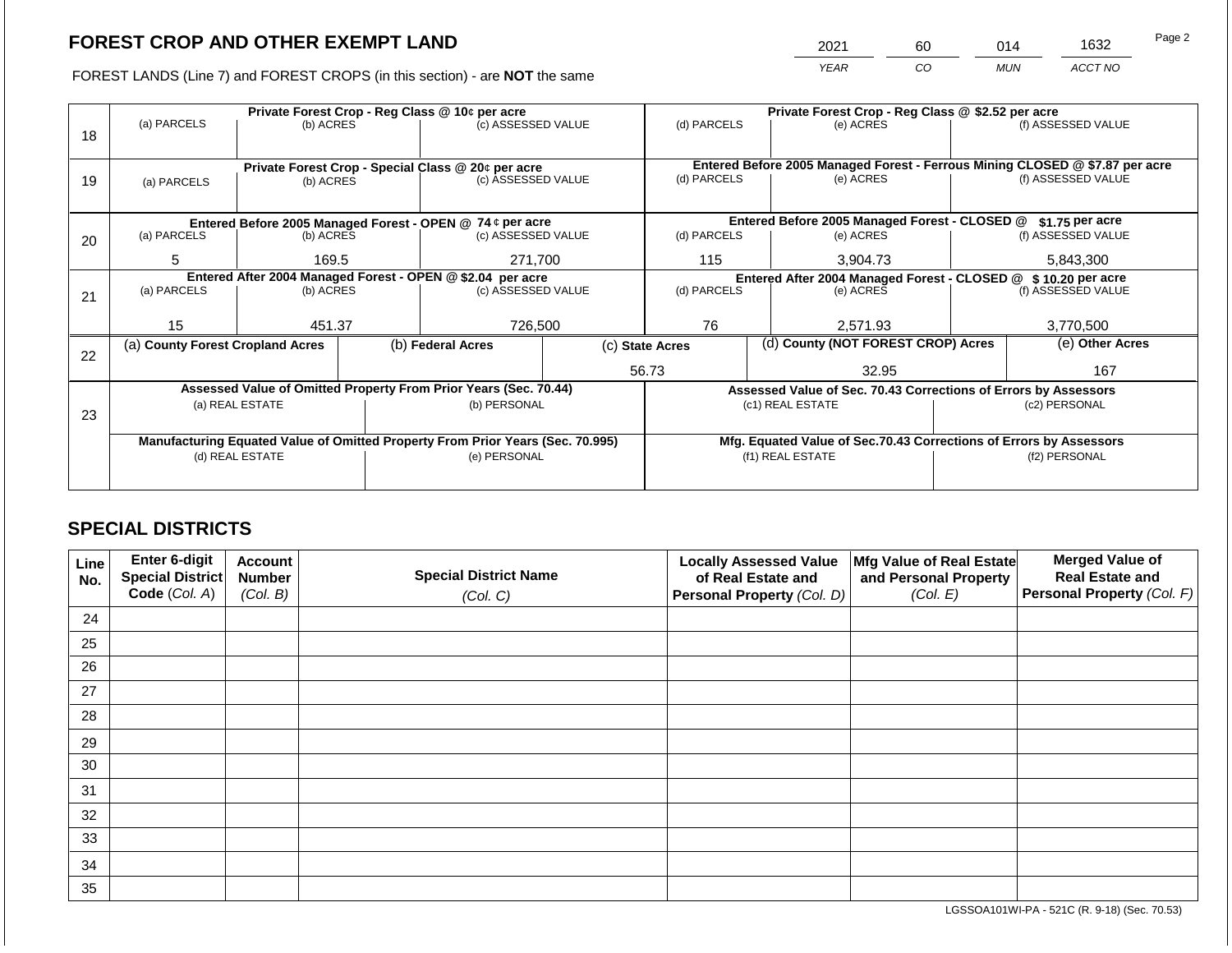| <b>SCHOOL DISTRICTS</b> |                                                          |                                             |                                                         |      | 2021                                                                              | 014<br>60                                                     | 1632                                                                           |
|-------------------------|----------------------------------------------------------|---------------------------------------------|---------------------------------------------------------|------|-----------------------------------------------------------------------------------|---------------------------------------------------------------|--------------------------------------------------------------------------------|
|                         |                                                          |                                             |                                                         |      | <b>YEAR</b>                                                                       | CO<br><b>MUN</b>                                              | ACCT NO                                                                        |
| Line<br>No.             | Enter 6-digit<br><b>School District</b><br>Code (Col. A) | <b>Account</b><br><b>Number</b><br>(Col. B) | <b>School District Name</b><br>(Col. C)                 |      | <b>Locally Assessed Value</b><br>of Real Estate and<br>Personal Property (Col. D) | Mfg Value of Real Estate<br>and Personal Property<br>(Col. E) | <b>Merged Value of</b><br><b>Real Estate and</b><br>Personal Property (Col. F) |
|                         | A. SCHOOL DISTRICTS (K-8 and K-12)                       |                                             |                                                         |      |                                                                                   |                                                               |                                                                                |
| 36                      | 370196                                                   | 0215                                        | <b>SCH D OF ATHENS</b>                                  |      | 176,300                                                                           |                                                               | 176,300                                                                        |
| 37                      | 603409                                                   | 0356                                        | SCH D OF MEDFORD AREA                                   |      | 37,359,900                                                                        | 81,800                                                        | 37,441,700                                                                     |
| 38                      |                                                          |                                             |                                                         |      |                                                                                   |                                                               |                                                                                |
| 39                      |                                                          |                                             |                                                         |      |                                                                                   |                                                               |                                                                                |
| 40                      |                                                          |                                             |                                                         |      |                                                                                   |                                                               |                                                                                |
| 41                      |                                                          |                                             |                                                         |      |                                                                                   |                                                               |                                                                                |
| 42                      |                                                          |                                             |                                                         |      |                                                                                   |                                                               |                                                                                |
| 43                      |                                                          |                                             |                                                         |      |                                                                                   |                                                               |                                                                                |
| 44<br>45                |                                                          |                                             |                                                         |      |                                                                                   |                                                               |                                                                                |
| $\overline{46}$         |                                                          |                                             |                                                         |      |                                                                                   |                                                               |                                                                                |
| 47                      |                                                          |                                             |                                                         |      |                                                                                   |                                                               |                                                                                |
| 48                      |                                                          |                                             |                                                         |      |                                                                                   |                                                               |                                                                                |
| 49                      |                                                          |                                             |                                                         |      |                                                                                   |                                                               |                                                                                |
| 50                      |                                                          |                                             | TOTAL ASSESSED VALUE OF SCHOOL DISTRICTS (K-8 and K-12) |      | 37,536,200                                                                        | 81,800                                                        | 37,618,000                                                                     |
|                         | <b>B.</b><br><b>UNION HIGH SCHOOL DISTRICTS</b>          |                                             |                                                         |      |                                                                                   |                                                               |                                                                                |
| 51                      |                                                          |                                             |                                                         |      |                                                                                   |                                                               |                                                                                |
| 52                      |                                                          |                                             |                                                         |      |                                                                                   |                                                               |                                                                                |
| 53                      |                                                          |                                             |                                                         |      |                                                                                   |                                                               |                                                                                |
| 54                      |                                                          |                                             |                                                         |      |                                                                                   |                                                               |                                                                                |
| 55                      |                                                          |                                             | TOTAL ASSESSED VALUE OF UNION HIGH SCHOOLS              |      |                                                                                   |                                                               |                                                                                |
|                         | <b>TECHNICAL COLLEGE DISTRICTS</b><br>C.                 |                                             |                                                         |      |                                                                                   |                                                               |                                                                                |
| 56                      | 001500                                                   | 0014                                        | NORTH CENTRAL TECHNICAL COLLEGE                         | WAUS | 37,536,200                                                                        | 81,800                                                        | 37,618,000                                                                     |
| 57<br>58                |                                                          |                                             |                                                         |      |                                                                                   |                                                               |                                                                                |
| 59                      |                                                          |                                             | TOTAL ASSESSED VALUE OF TECHNICAL COLLEGES              |      |                                                                                   |                                                               |                                                                                |
|                         |                                                          |                                             |                                                         |      | 37,536,200                                                                        | 81,800                                                        | 37,618,000                                                                     |

 *I hereby certify, to the best of my knowledge and belief, this form is complete and correct.*

**SCHOOL DISTRICTS**

| Name                                           |                                     | Title | Submission date  |
|------------------------------------------------|-------------------------------------|-------|------------------|
| <b>CONNIE KRAEGENBRINK</b>                     |                                     |       | 26<br>2021<br>05 |
| Phone                                          | Email address                       |       |                  |
| 715<br>1465<br>748<br>$\overline{\phantom{0}}$ | CONNIE.KRAEGENBRINK@CO.TAYLOR.WI.US |       |                  |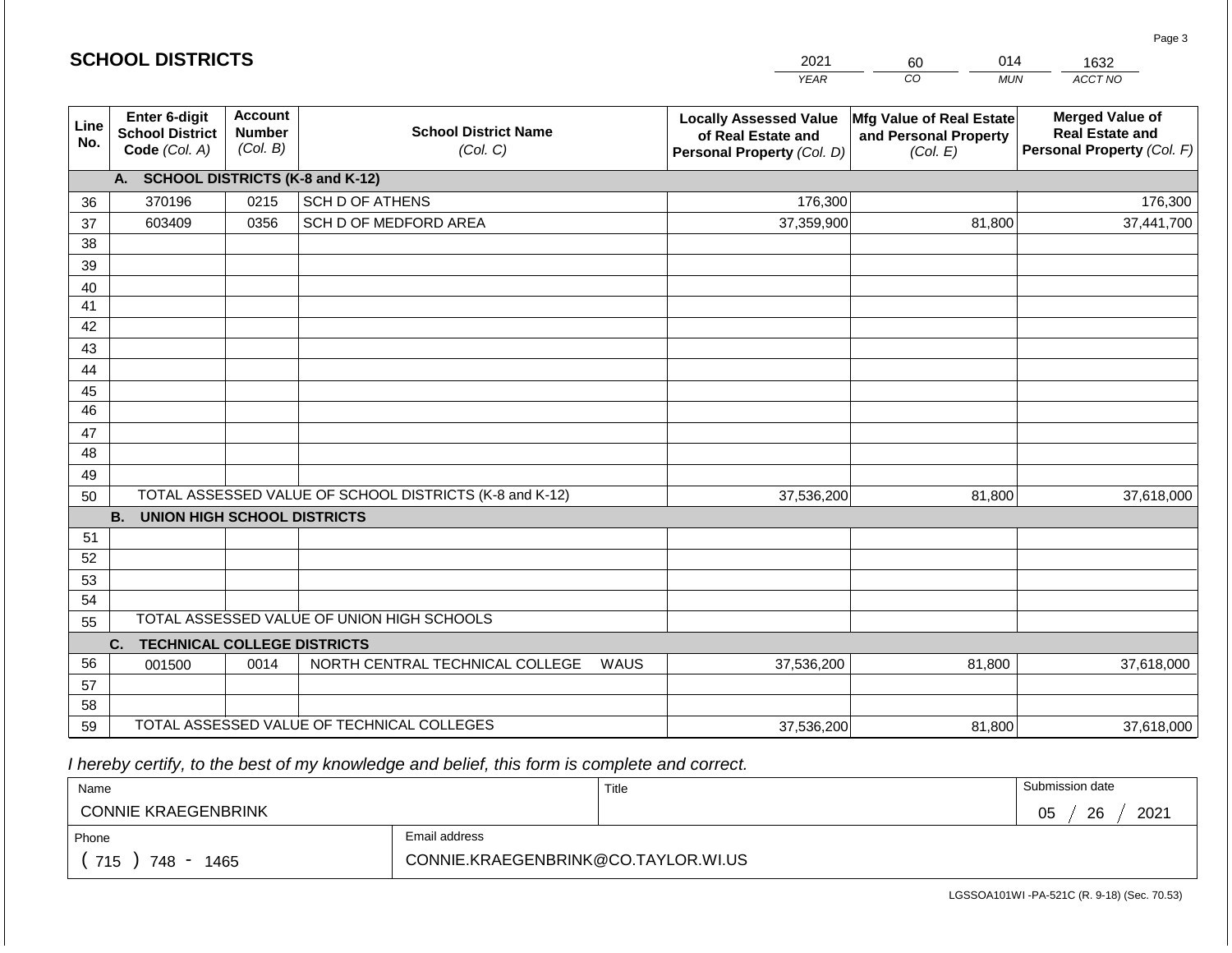- Each municipality's SOA is completed after the Board of Review and includes any changes made to the locally assessed values, under state law (sec. 70.53, Wis. Stats.)
- The Wisconsin Department of Revenue (DOR) merges the locally assessed values with the state assessed manufacturing values
- DOR provides the information regarding district names and codes. If a district is not listed, contact DOR.

Note: If you submit an amended SOA to DOR after your municipality's SOA is equated and posted to our website, we will process the SOA. However, DOR will not recalculate the *aggregate ratio or update the final SOA posted on our website. You should use the corrected values to calculate your tax rates.*

### **Page 1: Real Estate and Personal Property**

- Lines 1-9 assessed real estate values, parcel counts and acres by classification
- Lines 10-15 assessed personal property values and number of accounts by class
- Line 16 aggregate assessed value of all property subject to general property; use to calculate tax rates. Note: This line equals the total assessed value of K-8 and K-12 school districts (Line 50) and total assessed value of technical colleges (Line 59).
- Remarks assessment ratio used to calculate estimated fair market value on property tax bills

#### **Page 2: Forest Crop, Other Exempt Land and Special Districts**

- Lines 18-21 private forest crop and managed forest lands assessed values
- Line  $22 -$  tax exempt land acres
- Line 23 prior years assessed value of omitted property under sec. 70.44 and correction of errors under sec. 70.43 shown by locally assessed or manufacturing real estate and personal property. Note: If there is an amount on this line, report the corresponding tax in the Statement of Taxes, Sections J or K.
- Lines 24-35 special district assessed values. These values are used to calculate tax rates for the special districts.

#### **Page 3: School Districts**

- Lines 36-50 school districts (K-8 and K-12) assessed values. These values are used to calculate tax rates for school districts.
- Lines 51-55 union high school district assessed values. These values are used to calculate tax rates for union high school districts.
- Lines 56-59 technical college assessed values. These values are used to calculate tax rates for technical colleges.

If you have questions: Email: lgs@wisconsin.gov

 Phone: (608) 266-2569 or (608) 264-6892 Fax: (608) 264-6887

**TOINOOO LO NNOL** TOWN OF GOODRICH **MEDFORD, WI 54451** MEDFORD, WI 54451N3078 MARTIN DR N3078 MARTIN DR ASHLEY DAHL ASHLEY DAHL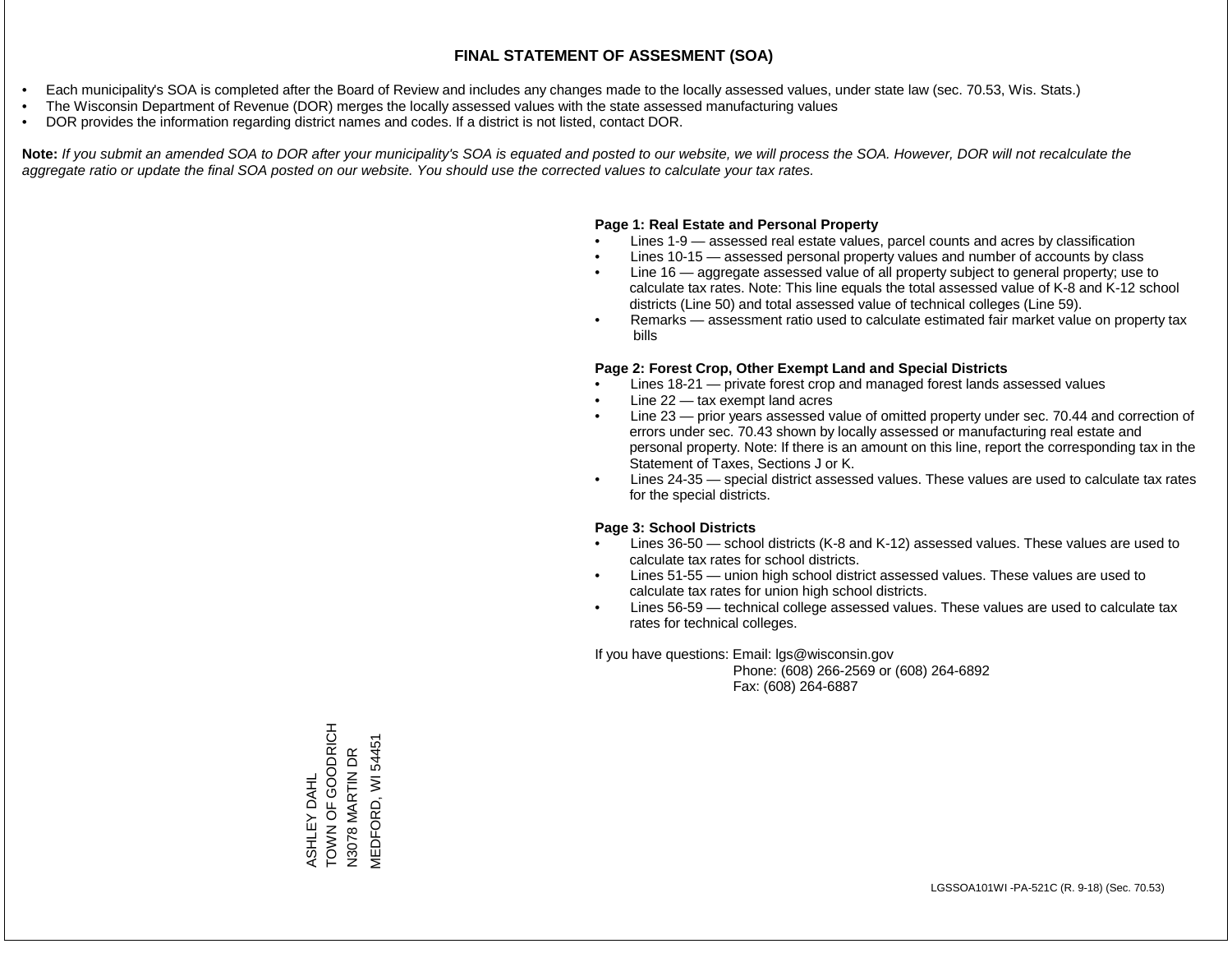|                |            | <b>FINAL - EQUATED</b><br><b>STATEMENT OF ASSESSMENT FOR 2021</b>                                                                                                                            |                                           |          | 60  | 016                                                 | 1633                           | This is an Amended Return              | Page 1                                         |  |
|----------------|------------|----------------------------------------------------------------------------------------------------------------------------------------------------------------------------------------------|-------------------------------------------|----------|-----|-----------------------------------------------------|--------------------------------|----------------------------------------|------------------------------------------------|--|
|                |            |                                                                                                                                                                                              |                                           |          | CO  | <b>MUN</b>                                          | ACCT NO                        |                                        |                                                |  |
|                | <b>FOR</b> | <b>TOWN OF</b><br>OF.                                                                                                                                                                        | <b>GREENWOOD</b>                          |          |     | <b>TAYLOR COUNTY</b>                                |                                |                                        |                                                |  |
|                |            | Town - Village - City                                                                                                                                                                        | <b>Municipality Name</b>                  |          |     | <b>County Name</b>                                  |                                |                                        |                                                |  |
| Line<br>No.    |            | <b>REAL ESTATE</b><br>(See Lines 18 - 22 for                                                                                                                                                 | PARCEL COUNT<br>TOTAL LAND   IMPROVEMENTS |          |     | NO. OF ACRES<br><b>WHOLE</b><br><b>NUMBERS ONLY</b> | <b>VALUE OF</b><br><b>LAND</b> | <b>VALUE OF</b><br><b>IMPROVEMENTS</b> | <b>TOTAL VALUE OF LAND</b><br>AND IMPROVEMENTS |  |
|                |            | other Real Estate)                                                                                                                                                                           | (Col. A)                                  | (Col. B) |     | (Col, C)                                            | (Col. D)                       | (Col. E)                               | (Col. F)                                       |  |
| $\mathbf{1}$   |            | <b>RESIDENTIAL - Class 1</b>                                                                                                                                                                 | 349                                       |          | 323 | 588                                                 | 2,052,200                      | 24,389,000                             | 26,441,200                                     |  |
| 2              |            | <b>COMMERCIAL - Class 2</b>                                                                                                                                                                  | 6                                         |          | 4   | 20                                                  | 67,300                         | 285,000                                | 352,300                                        |  |
| 3              |            | <b>MANUFACTURING - Class 3</b>                                                                                                                                                               | $\Omega$                                  |          | 0   | $\Omega$                                            | $\Omega$                       | $\Omega$                               | $\Omega$                                       |  |
| 4              |            | <b>AGRICULTURAL - Class 4</b>                                                                                                                                                                | 481                                       |          |     | 8,375                                               | 1,361,400                      |                                        | 1,361,400                                      |  |
| 5              |            | <b>UNDEVELOPED - Class 5</b>                                                                                                                                                                 | 406                                       |          |     | 4,108                                               | 1,610,300                      |                                        | 1,610,300                                      |  |
| 6              |            | AGRICULTURAL FOREST - Class 5m                                                                                                                                                               | 260                                       |          |     | 4,838                                               | 3,463,700                      |                                        | 3,463,700                                      |  |
| $\overline{7}$ |            | FOREST LANDS - Class 6                                                                                                                                                                       | 375                                       |          |     | 8,936                                               | 12,254,100                     |                                        | 12,254,100                                     |  |
| 8              |            | OTHER - Class 7                                                                                                                                                                              | 44                                        |          | 44  | 145                                                 | 634,900                        | 4,457,400                              | 5,092,300                                      |  |
| 9              |            | <b>TOTAL - ALL COLUMNS</b>                                                                                                                                                                   | 1,921                                     |          | 371 | 27,010                                              | 21,443,900                     | 29,131,400                             | 50,575,300                                     |  |
| 10             |            | NUMBER OF PERSONAL PROPERTY ACCOUNTS IN ROLL                                                                                                                                                 |                                           |          |     | 21                                                  | <b>LOCALLY ASSESSED</b>        | <b>MANUFACTURING</b>                   | <b>MERGED</b>                                  |  |
| 11             |            | BOATS AND OTHER WATERCRAFT NOT EXEMPT - Code 1                                                                                                                                               |                                           |          |     |                                                     | 0                              | 0                                      | $\Omega$                                       |  |
| 12             |            | MACHINERY, TOOLS AND PATTERNS - Code 2                                                                                                                                                       |                                           |          |     |                                                     |                                | $\mathbf 0$                            | $\Omega$                                       |  |
| 13             |            | FURNITURE, FIXTURES AND EQUIPMENT - Code 3                                                                                                                                                   |                                           |          |     |                                                     | 4,200                          | $\pmb{0}$                              | 4,200                                          |  |
| 14             |            | ALL OTHER PERSONAL PROPERTY NOT EXEMPT - Codes 4A, 4B, 4C                                                                                                                                    |                                           |          |     |                                                     | 248,400                        | $\mathbf 0$                            | 248,400                                        |  |
| 15             |            | TOTAL OF PERSONAL PROPERTY NOT EXEMPT (Total of Lines 11-14)                                                                                                                                 |                                           |          |     |                                                     | 252,600                        | $\mathbf 0$                            | 252,600                                        |  |
| 16             |            | AGGREGATE ASSESSED VALUE OF ALL PROPERTY SUBJECT TO THE GENERAL PROPERTY TAX (Total of Lines 9F and 15F)<br>MUST EQUAL TOTAL VALUE OF THE SCHOOL DISTRICTS (K-12 PLUS K-8) - Line 50, Col. F |                                           |          |     |                                                     |                                |                                        | 50,827,900                                     |  |
| 17             |            | <b>BOARD OF REVIEW</b><br>DATE OF FINAL ADJOURNMENT                                                                                                                                          | 07/27/2021                                |          |     | Name of Assessor<br><b>ROBERT IRWIN</b>             |                                |                                        | Telephone #<br>(715) 235-6941                  |  |

The Assessment Ratio to be used in calculating the estimated Fair Market Value on tax bills for this tax district is .867482813

This ratio should be used to convert assessed values to "Calculate Equalized Values" in Step 1 of the Lottery and Gaming Credit Calculations.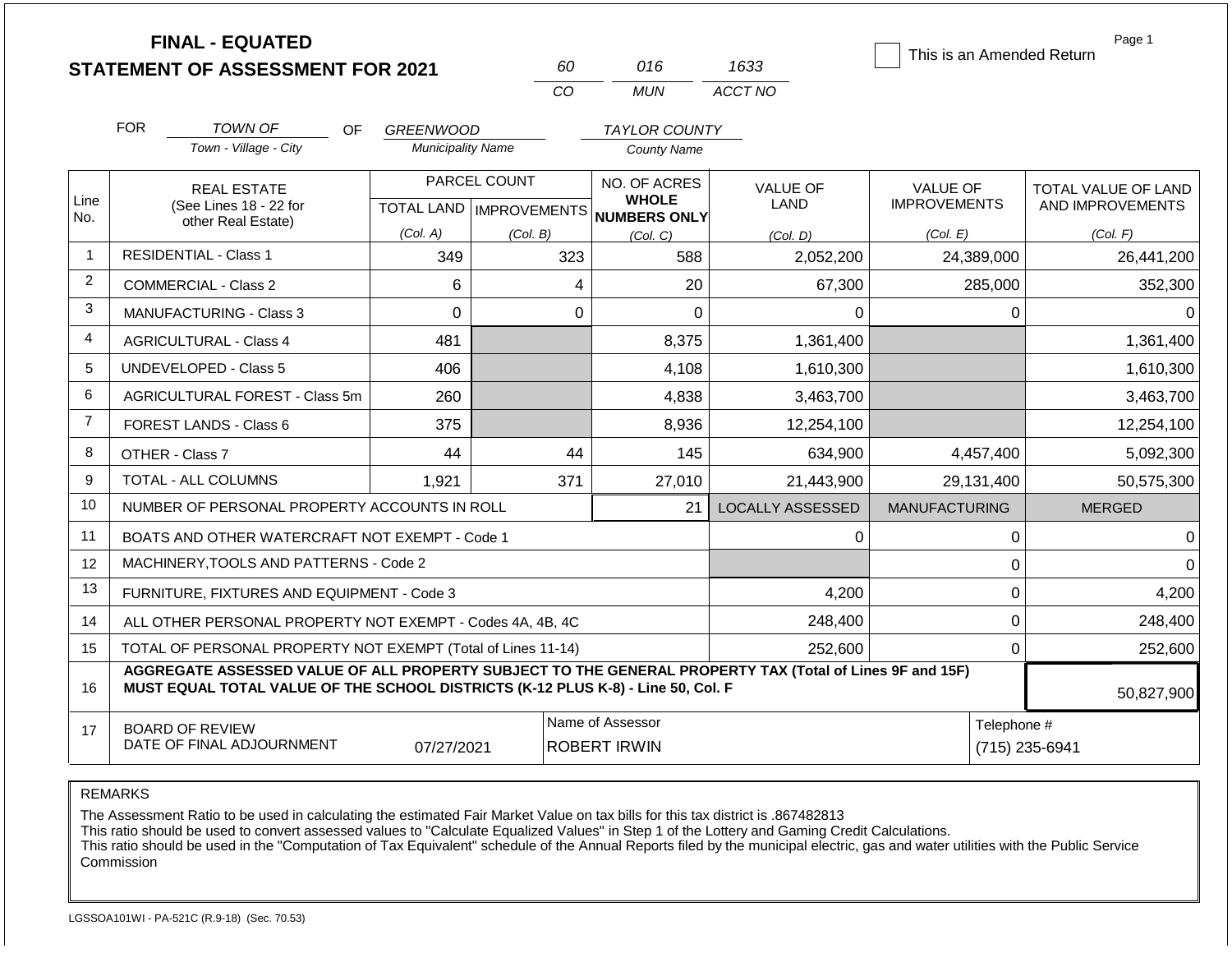FOREST LANDS (Line 7) and FOREST CROPS (in this section) - are NOT the same

| 2021 | 60 | 016        | 1633    | Page 2 |
|------|----|------------|---------|--------|
| YEAR | CО | <b>MUN</b> | ACCT NO |        |

|    |                                                                                |                 |  | Private Forest Crop - Reg Class @ 10¢ per acre                   |  | Private Forest Crop - Reg Class @ \$2.52 per acre                            |                                                                    |                                                                 |                 |                                                               |  |
|----|--------------------------------------------------------------------------------|-----------------|--|------------------------------------------------------------------|--|------------------------------------------------------------------------------|--------------------------------------------------------------------|-----------------------------------------------------------------|-----------------|---------------------------------------------------------------|--|
|    | (a) PARCELS                                                                    | (b) ACRES       |  | (c) ASSESSED VALUE                                               |  | (d) PARCELS                                                                  |                                                                    | (e) ACRES                                                       |                 | (f) ASSESSED VALUE                                            |  |
| 18 |                                                                                |                 |  |                                                                  |  | 6                                                                            |                                                                    | 239.07                                                          |                 | 335,700                                                       |  |
|    |                                                                                |                 |  | Private Forest Crop - Special Class @ 20¢ per acre               |  | Entered Before 2005 Managed Forest - Ferrous Mining CLOSED @ \$7.87 per acre |                                                                    |                                                                 |                 |                                                               |  |
| 19 | (a) PARCELS                                                                    | (b) ACRES       |  | (c) ASSESSED VALUE                                               |  | (d) PARCELS                                                                  |                                                                    | (e) ACRES                                                       |                 | (f) ASSESSED VALUE                                            |  |
|    |                                                                                |                 |  |                                                                  |  |                                                                              |                                                                    |                                                                 |                 |                                                               |  |
|    |                                                                                |                 |  | Entered Before 2005 Managed Forest - OPEN @ 74 ¢ per acre        |  |                                                                              |                                                                    | Entered Before 2005 Managed Forest - CLOSED @                   |                 | \$1.75 per acre                                               |  |
| 20 | (a) PARCELS                                                                    | (b) ACRES       |  | (c) ASSESSED VALUE                                               |  | (d) PARCELS                                                                  |                                                                    | (e) ACRES                                                       |                 | (f) ASSESSED VALUE                                            |  |
|    |                                                                                |                 |  |                                                                  |  |                                                                              |                                                                    |                                                                 |                 |                                                               |  |
|    | 30                                                                             | 903.12          |  | 1,229,500                                                        |  | 70<br>2,307.08                                                               |                                                                    |                                                                 |                 | 3,283,100                                                     |  |
|    | Entered After 2004 Managed Forest - OPEN @ \$2.04 per acre                     |                 |  |                                                                  |  |                                                                              |                                                                    |                                                                 |                 | Entered After 2004 Managed Forest - CLOSED @ \$10.20 per acre |  |
| 21 | (a) PARCELS                                                                    | (b) ACRES       |  | (c) ASSESSED VALUE                                               |  | (d) PARCELS                                                                  |                                                                    | (e) ACRES                                                       |                 | (f) ASSESSED VALUE                                            |  |
|    |                                                                                |                 |  |                                                                  |  |                                                                              |                                                                    |                                                                 |                 |                                                               |  |
|    | 40                                                                             | 1,370.7         |  | 1,911,200                                                        |  | 81                                                                           |                                                                    | 2,762.2                                                         |                 | 4,064,400                                                     |  |
| 22 | (a) County Forest Cropland Acres                                               |                 |  | (b) Federal Acres                                                |  | (d) County (NOT FOREST CROP) Acres<br>(c) State Acres                        |                                                                    |                                                                 | (e) Other Acres |                                                               |  |
|    |                                                                                |                 |  |                                                                  |  | 225.4<br>18.4                                                                |                                                                    |                                                                 |                 | 51.08                                                         |  |
|    |                                                                                |                 |  | Assessed Value of Omitted Property From Prior Years (Sec. 70.44) |  |                                                                              |                                                                    | Assessed Value of Sec. 70.43 Corrections of Errors by Assessors |                 |                                                               |  |
|    |                                                                                | (a) REAL ESTATE |  | (b) PERSONAL                                                     |  |                                                                              | (c1) REAL ESTATE                                                   |                                                                 |                 | (c2) PERSONAL                                                 |  |
| 23 |                                                                                |                 |  |                                                                  |  |                                                                              |                                                                    |                                                                 |                 |                                                               |  |
|    | Manufacturing Equated Value of Omitted Property From Prior Years (Sec. 70.995) |                 |  |                                                                  |  |                                                                              | Mfg. Equated Value of Sec.70.43 Corrections of Errors by Assessors |                                                                 |                 |                                                               |  |
|    |                                                                                | (d) REAL ESTATE |  | (e) PERSONAL                                                     |  | (f1) REAL ESTATE                                                             |                                                                    |                                                                 | (f2) PERSONAL   |                                                               |  |
|    |                                                                                |                 |  |                                                                  |  |                                                                              |                                                                    |                                                                 |                 |                                                               |  |
|    |                                                                                |                 |  |                                                                  |  |                                                                              |                                                                    |                                                                 |                 |                                                               |  |

## **SPECIAL DISTRICTS**

| <b>Line</b><br>No. | Enter 6-digit<br>Special District | <b>Account</b><br><b>Number</b> | <b>Special District Name</b> | <b>Locally Assessed Value</b><br>of Real Estate and | Mfg Value of Real Estate<br>and Personal Property | <b>Merged Value of</b><br><b>Real Estate and</b> |
|--------------------|-----------------------------------|---------------------------------|------------------------------|-----------------------------------------------------|---------------------------------------------------|--------------------------------------------------|
|                    | Code (Col. A)                     | (Col. B)                        | (Col. C)                     | Personal Property (Col. D)                          | (Col. E)                                          | Personal Property (Col. F)                       |
| 24                 |                                   |                                 |                              |                                                     |                                                   |                                                  |
| 25                 |                                   |                                 |                              |                                                     |                                                   |                                                  |
| 26                 |                                   |                                 |                              |                                                     |                                                   |                                                  |
| 27                 |                                   |                                 |                              |                                                     |                                                   |                                                  |
| 28                 |                                   |                                 |                              |                                                     |                                                   |                                                  |
| 29                 |                                   |                                 |                              |                                                     |                                                   |                                                  |
| 30                 |                                   |                                 |                              |                                                     |                                                   |                                                  |
| 31                 |                                   |                                 |                              |                                                     |                                                   |                                                  |
| 32                 |                                   |                                 |                              |                                                     |                                                   |                                                  |
| 33                 |                                   |                                 |                              |                                                     |                                                   |                                                  |
| 34                 |                                   |                                 |                              |                                                     |                                                   |                                                  |
| 35                 |                                   |                                 |                              |                                                     |                                                   |                                                  |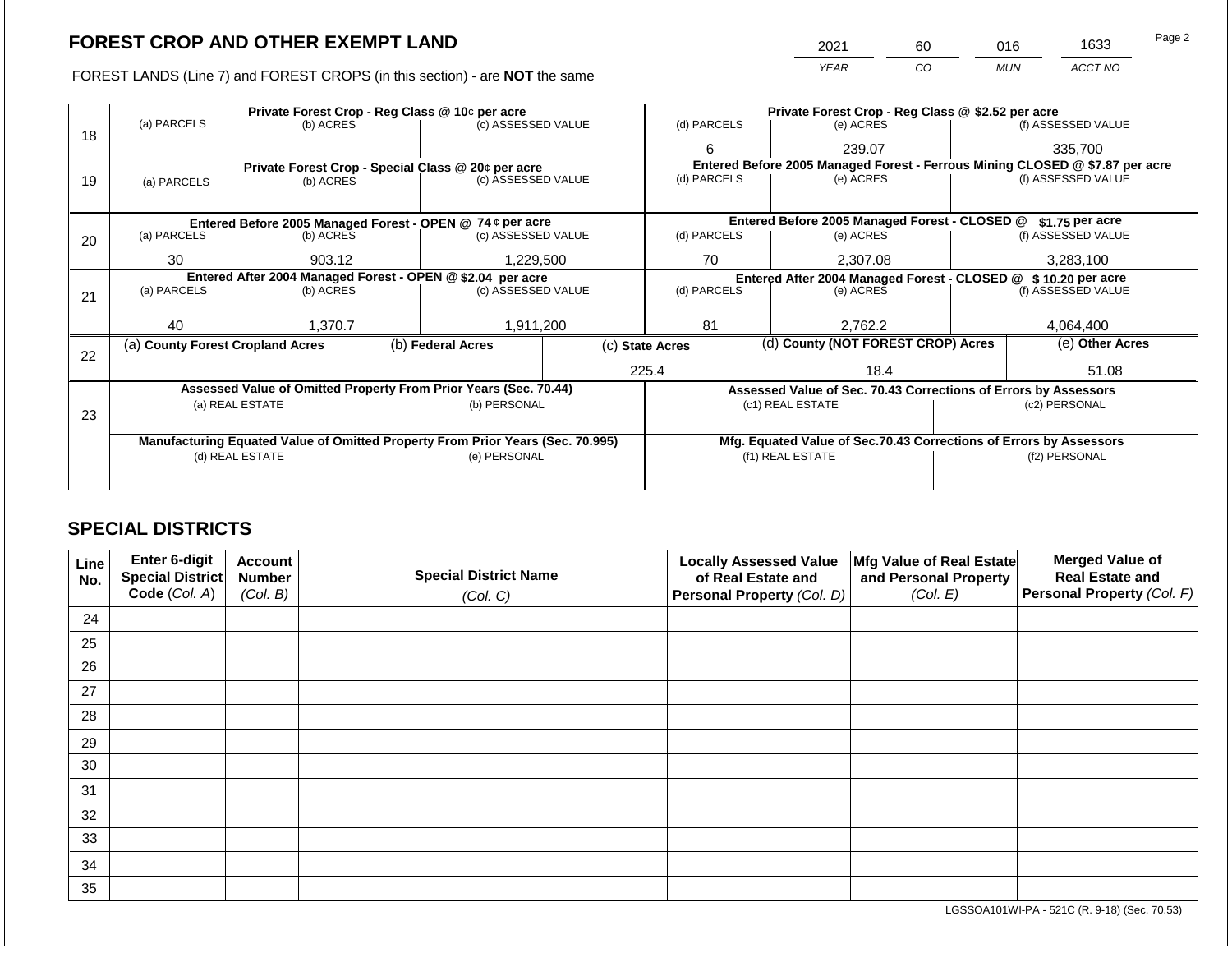| <b>SCHOOL DISTRICTS</b><br>2021<br>016<br>60 |                                                          |                                             |                                                         |      |                                                                                   |                                                               |            | 1633                                                                           |
|----------------------------------------------|----------------------------------------------------------|---------------------------------------------|---------------------------------------------------------|------|-----------------------------------------------------------------------------------|---------------------------------------------------------------|------------|--------------------------------------------------------------------------------|
|                                              |                                                          |                                             |                                                         |      | <b>YEAR</b>                                                                       | CO                                                            | <b>MUN</b> | ACCT NO                                                                        |
| Line<br>No.                                  | Enter 6-digit<br><b>School District</b><br>Code (Col. A) | <b>Account</b><br><b>Number</b><br>(Col. B) | <b>School District Name</b><br>(Col. C)                 |      | <b>Locally Assessed Value</b><br>of Real Estate and<br>Personal Property (Col. D) | Mfg Value of Real Estate<br>and Personal Property<br>(Col. E) |            | <b>Merged Value of</b><br><b>Real Estate and</b><br>Personal Property (Col. F) |
|                                              | A. SCHOOL DISTRICTS (K-8 and K-12)                       |                                             |                                                         |      |                                                                                   |                                                               |            |                                                                                |
| 36                                           | 604795                                                   | 0357                                        | SCH D OF RIB LAKE                                       |      | 50,827,900                                                                        |                                                               |            | 50,827,900                                                                     |
| 37                                           |                                                          |                                             |                                                         |      |                                                                                   |                                                               |            |                                                                                |
| 38                                           |                                                          |                                             |                                                         |      |                                                                                   |                                                               |            |                                                                                |
| 39                                           |                                                          |                                             |                                                         |      |                                                                                   |                                                               |            |                                                                                |
| 40                                           |                                                          |                                             |                                                         |      |                                                                                   |                                                               |            |                                                                                |
| 41<br>42                                     |                                                          |                                             |                                                         |      |                                                                                   |                                                               |            |                                                                                |
| 43                                           |                                                          |                                             |                                                         |      |                                                                                   |                                                               |            |                                                                                |
| 44                                           |                                                          |                                             |                                                         |      |                                                                                   |                                                               |            |                                                                                |
| 45                                           |                                                          |                                             |                                                         |      |                                                                                   |                                                               |            |                                                                                |
| 46                                           |                                                          |                                             |                                                         |      |                                                                                   |                                                               |            |                                                                                |
| 47                                           |                                                          |                                             |                                                         |      |                                                                                   |                                                               |            |                                                                                |
| 48                                           |                                                          |                                             |                                                         |      |                                                                                   |                                                               |            |                                                                                |
| 49                                           |                                                          |                                             |                                                         |      |                                                                                   |                                                               |            |                                                                                |
| 50                                           |                                                          |                                             | TOTAL ASSESSED VALUE OF SCHOOL DISTRICTS (K-8 and K-12) |      | 50,827,900                                                                        |                                                               |            | 50,827,900                                                                     |
|                                              | <b>B. UNION HIGH SCHOOL DISTRICTS</b>                    |                                             |                                                         |      |                                                                                   |                                                               |            |                                                                                |
| 51                                           |                                                          |                                             |                                                         |      |                                                                                   |                                                               |            |                                                                                |
| 52                                           |                                                          |                                             |                                                         |      |                                                                                   |                                                               |            |                                                                                |
| 53                                           |                                                          |                                             |                                                         |      |                                                                                   |                                                               |            |                                                                                |
| 54                                           |                                                          |                                             | TOTAL ASSESSED VALUE OF UNION HIGH SCHOOLS              |      |                                                                                   |                                                               |            |                                                                                |
| 55                                           | <b>TECHNICAL COLLEGE DISTRICTS</b><br>C.                 |                                             |                                                         |      |                                                                                   |                                                               |            |                                                                                |
| 56                                           | 001500                                                   | 0014                                        | NORTH CENTRAL TECHNICAL COLLEGE                         | WAUS | 50,827,900                                                                        |                                                               |            | 50,827,900                                                                     |
| 57                                           |                                                          |                                             |                                                         |      |                                                                                   |                                                               |            |                                                                                |
| 58                                           |                                                          |                                             |                                                         |      |                                                                                   |                                                               |            |                                                                                |
| 59                                           |                                                          |                                             | TOTAL ASSESSED VALUE OF TECHNICAL COLLEGES              |      | 50,827,900                                                                        |                                                               |            | 50,827,900                                                                     |

 *I hereby certify, to the best of my knowledge and belief, this form is complete and correct.*

| Name                |                              | Title | Submission date      |  |  |
|---------------------|------------------------------|-------|----------------------|--|--|
| <b>HEATHER DUMS</b> |                              |       | $\sim$<br>2021<br>07 |  |  |
| Phone               | Email address                |       |                      |  |  |
| 715<br>748<br>1465  | HEATHER.DUMS@CO.TAYLOR.WI.US |       |                      |  |  |

LGSSOA101WI -PA-521C (R. 9-18) (Sec. 70.53)

Page 3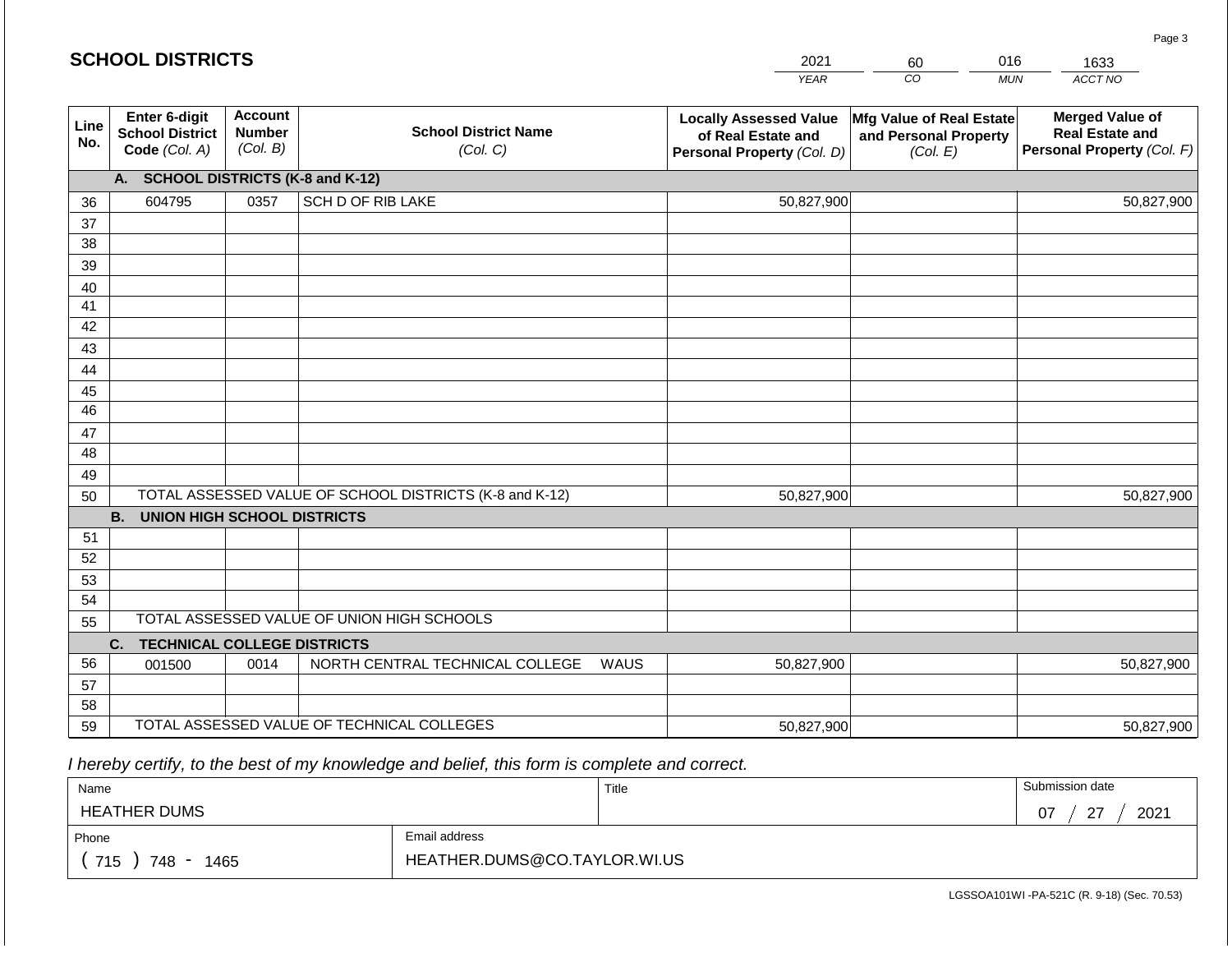- Each municipality's SOA is completed after the Board of Review and includes any changes made to the locally assessed values, under state law (sec. 70.53, Wis. Stats.)
- The Wisconsin Department of Revenue (DOR) merges the locally assessed values with the state assessed manufacturing values
- DOR provides the information regarding district names and codes. If a district is not listed, contact DOR.

Note: If you submit an amended SOA to DOR after your municipality's SOA is equated and posted to our website, we will process the SOA. However, DOR will not recalculate the *aggregate ratio or update the final SOA posted on our website. You should use the corrected values to calculate your tax rates.*

#### **Page 1: Real Estate and Personal Property**

- Lines 1-9 assessed real estate values, parcel counts and acres by classification
- Lines 10-15 assessed personal property values and number of accounts by class
- Line 16 aggregate assessed value of all property subject to general property; use to calculate tax rates. Note: This line equals the total assessed value of K-8 and K-12 school districts (Line 50) and total assessed value of technical colleges (Line 59).
- Remarks assessment ratio used to calculate estimated fair market value on property tax bills

#### **Page 2: Forest Crop, Other Exempt Land and Special Districts**

- Lines 18-21 private forest crop and managed forest lands assessed values
- Line  $22 -$  tax exempt land acres
- Line 23 prior years assessed value of omitted property under sec. 70.44 and correction of errors under sec. 70.43 shown by locally assessed or manufacturing real estate and personal property. Note: If there is an amount on this line, report the corresponding tax in the Statement of Taxes, Sections J or K.
- Lines 24-35 special district assessed values. These values are used to calculate tax rates for the special districts.

#### **Page 3: School Districts**

- Lines 36-50 school districts (K-8 and K-12) assessed values. These values are used to calculate tax rates for school districts.
- Lines 51-55 union high school district assessed values. These values are used to calculate tax rates for union high school districts.
- Lines 56-59 technical college assessed values. These values are used to calculate tax rates for technical colleges.

If you have questions: Email: lgs@wisconsin.gov

 Phone: (608) 266-2569 or (608) 264-6892 Fax: (608) 264-6887

**MEDFORD, WI 54451 - 8793** MEDFORD, WI 54451 - 8793JILL SCHEITHAUER<br>TOWN OF GREENWOOD<br>W4733 COUNTY RD M TOWN OF GREENWOOD W4733 COUNTY RD M JILL SCHEITHAUER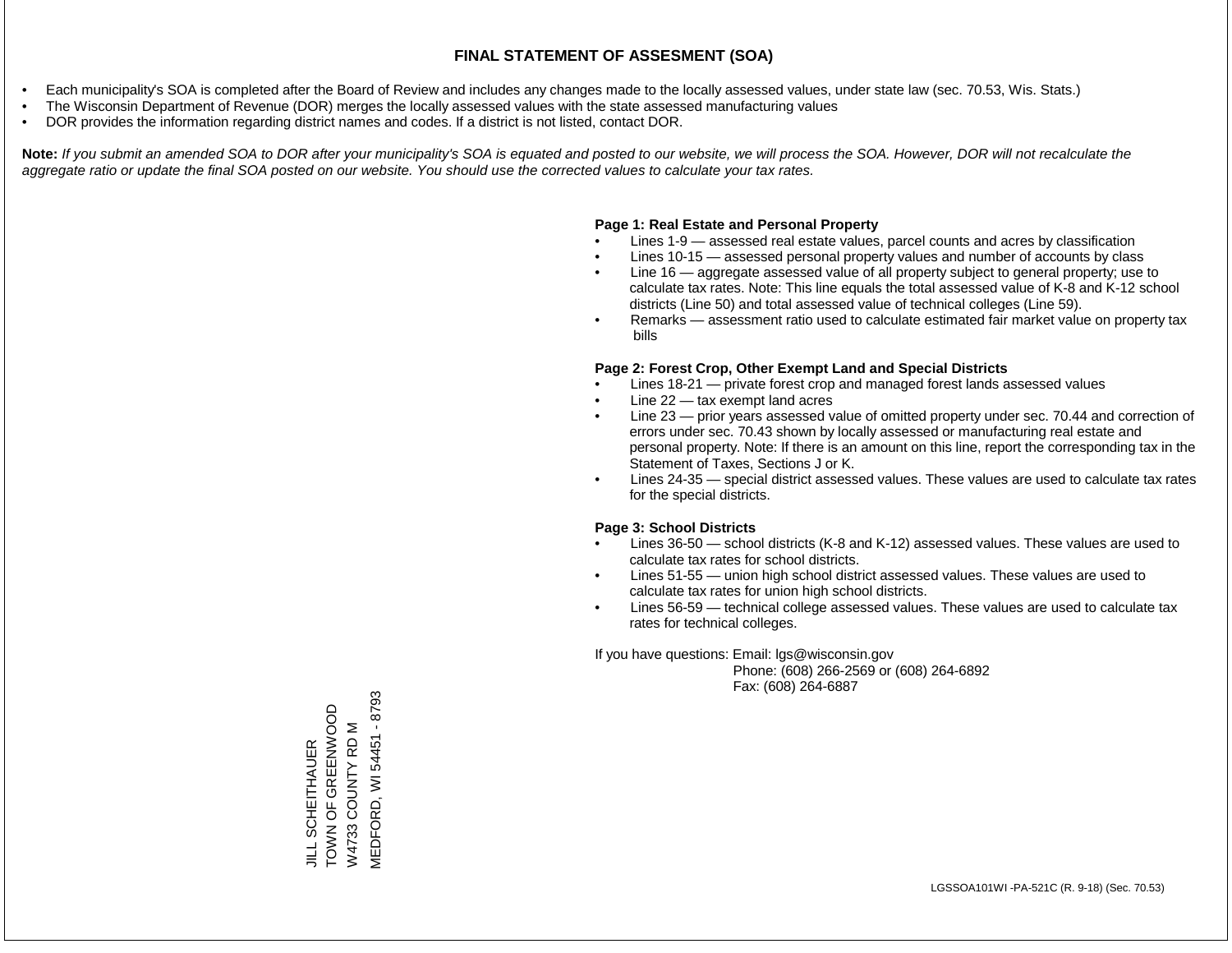|                | <b>FINAL - EQUATED</b><br><b>STATEMENT OF ASSESSMENT FOR 2021</b>                                                                                                                            |     |                          |                                           | 60          | 018                                          | 1634                    |                                 |                | Page 1<br>This is an Amended Return     |
|----------------|----------------------------------------------------------------------------------------------------------------------------------------------------------------------------------------------|-----|--------------------------|-------------------------------------------|-------------|----------------------------------------------|-------------------------|---------------------------------|----------------|-----------------------------------------|
|                |                                                                                                                                                                                              |     |                          |                                           | <b>CO</b>   | <b>MUN</b>                                   | ACCT NO                 |                                 |                |                                         |
|                | <b>FOR</b><br>TOWN OF                                                                                                                                                                        | OF. | <b>GROVER</b>            |                                           |             | <b>TAYLOR COUNTY</b>                         |                         |                                 |                |                                         |
|                | Town - Village - City                                                                                                                                                                        |     | <b>Municipality Name</b> |                                           |             | <b>County Name</b>                           |                         |                                 |                |                                         |
| Line           | <b>REAL ESTATE</b><br>(See Lines 18 - 22 for                                                                                                                                                 |     |                          | PARCEL COUNT<br>TOTAL LAND   IMPROVEMENTS |             | NO. OF ACRES<br><b>WHOLE</b><br>NUMBERS ONLY | <b>VALUE OF</b><br>LAND | VALUE OF<br><b>IMPROVEMENTS</b> |                | TOTAL VALUE OF LAND<br>AND IMPROVEMENTS |
| No.            | other Real Estate)                                                                                                                                                                           |     | (Col. A)                 | (Col. B)                                  |             | (Col, C)                                     | (Col. D)                | (Col. E)                        |                | (Col. F)                                |
| $\overline{1}$ | <b>RESIDENTIAL - Class 1</b>                                                                                                                                                                 |     | 307                      |                                           | 233         | 498                                          | 4,144,800               |                                 | 18,887,300     | 23,032,100                              |
| $\overline{2}$ | <b>COMMERCIAL - Class 2</b>                                                                                                                                                                  |     | 6                        |                                           | 4           | 21                                           | 59,700                  |                                 | 295,900        | 355,600                                 |
| 3              | MANUFACTURING - Class 3                                                                                                                                                                      |     | $\Omega$                 |                                           | $\mathbf 0$ | $\Omega$                                     | $\Omega$                |                                 | 0              | 0                                       |
| 4              | <b>AGRICULTURAL - Class 4</b>                                                                                                                                                                |     | 96                       |                                           |             | 1,763                                        | 229,700                 |                                 |                | 229,700                                 |
| 5              | UNDEVELOPED - Class 5                                                                                                                                                                        |     | 35                       |                                           |             | 324                                          | 157,800                 |                                 |                | 157,800                                 |
| 6              | AGRICULTURAL FOREST - Class 5m                                                                                                                                                               |     | 53                       |                                           |             | 984                                          | 823,800                 |                                 |                | 823,800                                 |
| $\overline{7}$ | FOREST LANDS - Class 6                                                                                                                                                                       |     | 195                      |                                           |             | 4,569                                        | 7,609,400               |                                 |                | 7,609,400                               |
| 8              | OTHER - Class 7                                                                                                                                                                              |     | 15                       |                                           | 15          | 40                                           | 104,900                 |                                 | 1,055,900      | 1,160,800                               |
| 9              | <b>TOTAL - ALL COLUMNS</b>                                                                                                                                                                   |     | 707                      |                                           | 252         | 8,199                                        | 13,130,100              |                                 | 20,239,100     | 33,369,200                              |
| 10             | NUMBER OF PERSONAL PROPERTY ACCOUNTS IN ROLL                                                                                                                                                 |     |                          |                                           |             | 18                                           | <b>LOCALLY ASSESSED</b> | <b>MANUFACTURING</b>            |                | <b>MERGED</b>                           |
| 11             | BOATS AND OTHER WATERCRAFT NOT EXEMPT - Code 1                                                                                                                                               |     |                          |                                           |             |                                              | 0                       |                                 | 0              | 0                                       |
| 12             | MACHINERY, TOOLS AND PATTERNS - Code 2                                                                                                                                                       |     |                          |                                           |             |                                              |                         |                                 | 0              | $\Omega$                                |
| 13             | FURNITURE, FIXTURES AND EQUIPMENT - Code 3                                                                                                                                                   |     |                          |                                           |             |                                              | 6,500                   |                                 | 0              | 6,500                                   |
| 14             | ALL OTHER PERSONAL PROPERTY NOT EXEMPT - Codes 4A, 4B, 4C                                                                                                                                    |     |                          |                                           |             |                                              | 232,600                 |                                 | 0              | 232,600                                 |
| 15             | TOTAL OF PERSONAL PROPERTY NOT EXEMPT (Total of Lines 11-14)                                                                                                                                 |     |                          | 239,100                                   | 0           |                                              | 239,100                 |                                 |                |                                         |
| 16             | AGGREGATE ASSESSED VALUE OF ALL PROPERTY SUBJECT TO THE GENERAL PROPERTY TAX (Total of Lines 9F and 15F)<br>MUST EQUAL TOTAL VALUE OF THE SCHOOL DISTRICTS (K-12 PLUS K-8) - Line 50, Col. F |     |                          |                                           |             |                                              |                         |                                 |                | 33,608,300                              |
| 17             | Name of Assessor<br><b>BOARD OF REVIEW</b><br>DATE OF FINAL ADJOURNMENT<br>06/10/2021<br>ZILLMER MID-STATE ASSESSMENT                                                                        |     |                          |                                           |             |                                              |                         | Telephone #                     | (715) 754-2287 |                                         |

The Assessment Ratio to be used in calculating the estimated Fair Market Value on tax bills for this tax district is .891873746

This ratio should be used to convert assessed values to "Calculate Equalized Values" in Step 1 of the Lottery and Gaming Credit Calculations.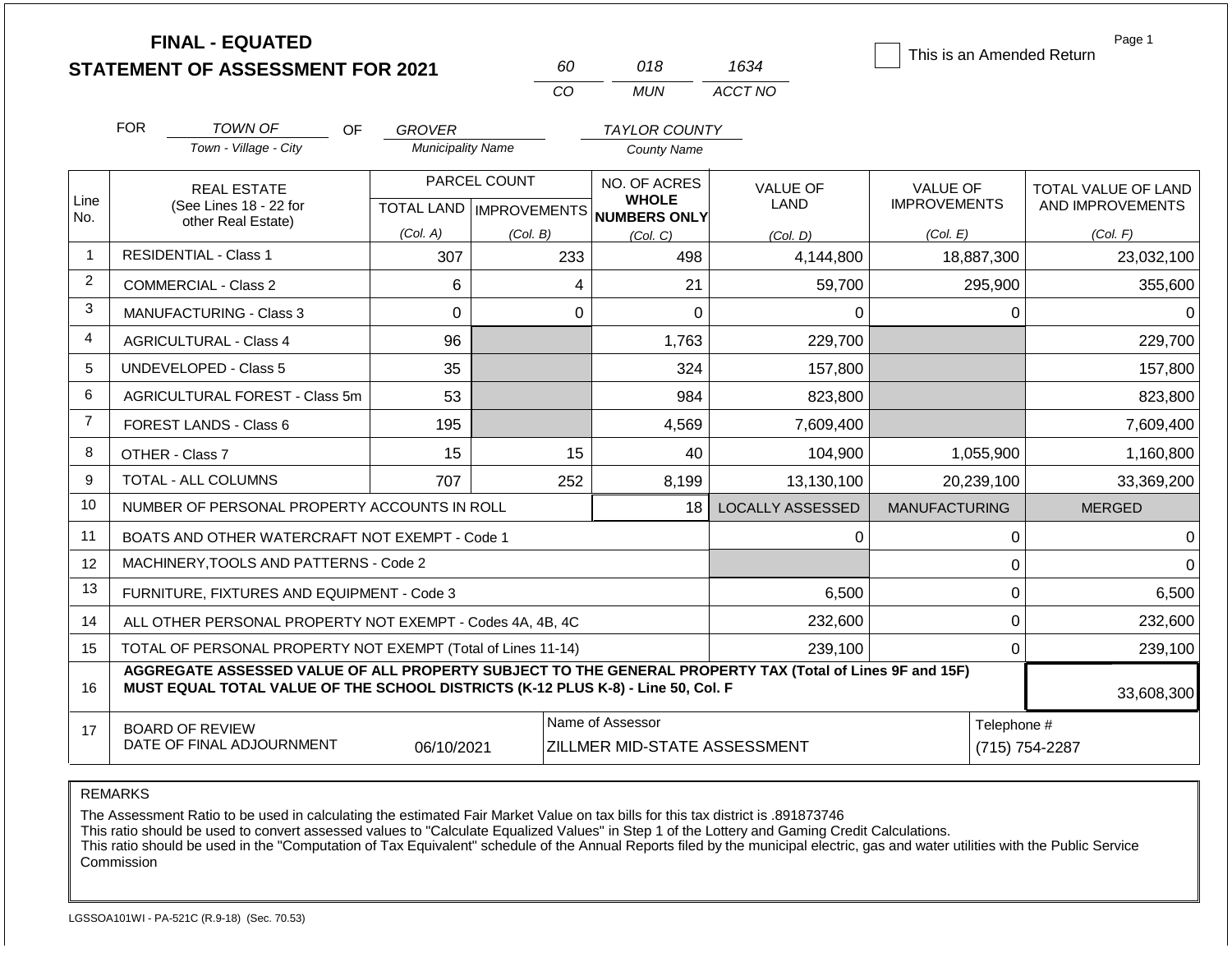2021 60 018 1634

FOREST LANDS (Line 7) and FOREST CROPS (in this section) - are **NOT** the same *YEAR CO MUN ACCT NO*

|    |                                                            |                 |                                                                                | Private Forest Crop - Reg Class @ 10¢ per acre                           |                 | Private Forest Crop - Reg Class @ \$2.52 per acre                            |                                                                    |                                                                 |               |                    |
|----|------------------------------------------------------------|-----------------|--------------------------------------------------------------------------------|--------------------------------------------------------------------------|-----------------|------------------------------------------------------------------------------|--------------------------------------------------------------------|-----------------------------------------------------------------|---------------|--------------------|
|    | (a) PARCELS                                                | (b) ACRES       |                                                                                | (c) ASSESSED VALUE                                                       |                 | (d) PARCELS                                                                  |                                                                    | (e) ACRES                                                       |               | (f) ASSESSED VALUE |
| 18 |                                                            |                 |                                                                                |                                                                          |                 |                                                                              |                                                                    |                                                                 |               |                    |
|    |                                                            |                 |                                                                                |                                                                          |                 | Entered Before 2005 Managed Forest - Ferrous Mining CLOSED @ \$7.87 per acre |                                                                    |                                                                 |               |                    |
|    |                                                            |                 |                                                                                | Private Forest Crop - Special Class @ 20¢ per acre<br>(c) ASSESSED VALUE |                 | (d) PARCELS                                                                  |                                                                    | (e) ACRES                                                       |               | (f) ASSESSED VALUE |
| 19 | (a) PARCELS                                                | (b) ACRES       |                                                                                |                                                                          |                 |                                                                              |                                                                    |                                                                 |               |                    |
|    |                                                            |                 |                                                                                |                                                                          |                 |                                                                              |                                                                    |                                                                 |               |                    |
|    |                                                            |                 |                                                                                | Entered Before 2005 Managed Forest - OPEN @ 74 ¢ per acre                |                 |                                                                              |                                                                    | Entered Before 2005 Managed Forest - CLOSED @                   |               | $$1.75$ per acre   |
| 20 | (a) PARCELS                                                | (b) ACRES       |                                                                                | (c) ASSESSED VALUE                                                       |                 | (d) PARCELS                                                                  |                                                                    | (e) ACRES                                                       |               | (f) ASSESSED VALUE |
|    |                                                            |                 |                                                                                |                                                                          |                 |                                                                              |                                                                    |                                                                 |               |                    |
|    | 5                                                          | 178             |                                                                                | 253,800                                                                  |                 | 17                                                                           |                                                                    | 604.38                                                          |               | 1,020,000          |
|    | Entered After 2004 Managed Forest - OPEN @ \$2.04 per acre |                 |                                                                                |                                                                          |                 |                                                                              | Entered After 2004 Managed Forest - CLOSED @ \$ 10.20 per acre     |                                                                 |               |                    |
| 21 | (a) PARCELS                                                | (b) ACRES       |                                                                                | (c) ASSESSED VALUE                                                       |                 | (d) PARCELS                                                                  |                                                                    | (e) ACRES                                                       |               | (f) ASSESSED VALUE |
|    |                                                            |                 |                                                                                |                                                                          |                 |                                                                              |                                                                    |                                                                 |               |                    |
|    | 5.                                                         | 177.21          |                                                                                | 289,100                                                                  |                 | 72                                                                           |                                                                    | 2,340.93                                                        |               | 3,604,000          |
|    | (a) County Forest Cropland Acres                           |                 |                                                                                | (b) Federal Acres                                                        | (c) State Acres | (d) County (NOT FOREST CROP) Acres                                           |                                                                    |                                                                 |               | (e) Other Acres    |
| 22 |                                                            |                 |                                                                                |                                                                          |                 |                                                                              |                                                                    |                                                                 |               |                    |
|    |                                                            |                 |                                                                                | 34,096.61                                                                |                 | 100.46                                                                       |                                                                    | 141.3                                                           |               | 8.07               |
|    |                                                            |                 |                                                                                | Assessed Value of Omitted Property From Prior Years (Sec. 70.44)         |                 |                                                                              |                                                                    | Assessed Value of Sec. 70.43 Corrections of Errors by Assessors |               |                    |
|    |                                                            | (a) REAL ESTATE |                                                                                | (b) PERSONAL                                                             |                 |                                                                              |                                                                    | (c1) REAL ESTATE                                                |               | (c2) PERSONAL      |
| 23 |                                                            |                 |                                                                                |                                                                          |                 |                                                                              |                                                                    |                                                                 |               |                    |
|    |                                                            |                 | Manufacturing Equated Value of Omitted Property From Prior Years (Sec. 70.995) |                                                                          |                 |                                                                              | Mfg. Equated Value of Sec.70.43 Corrections of Errors by Assessors |                                                                 |               |                    |
|    |                                                            | (d) REAL ESTATE |                                                                                | (e) PERSONAL                                                             |                 |                                                                              |                                                                    | (f1) REAL ESTATE                                                | (f2) PERSONAL |                    |
|    |                                                            |                 |                                                                                |                                                                          |                 |                                                                              |                                                                    |                                                                 |               |                    |
|    |                                                            |                 |                                                                                |                                                                          |                 |                                                                              |                                                                    |                                                                 |               |                    |

## **SPECIAL DISTRICTS**

| Line<br>No. | Enter 6-digit<br>Special District<br>Code (Col. A) | <b>Account</b><br><b>Number</b><br>(Col. B) | <b>Special District Name</b><br>(Col. C) | <b>Locally Assessed Value</b><br>of Real Estate and<br><b>Personal Property (Col. D)</b> | Mfg Value of Real Estate<br>and Personal Property<br>(Col. E) | <b>Merged Value of</b><br><b>Real Estate and</b><br>Personal Property (Col. F) |
|-------------|----------------------------------------------------|---------------------------------------------|------------------------------------------|------------------------------------------------------------------------------------------|---------------------------------------------------------------|--------------------------------------------------------------------------------|
| 24          |                                                    |                                             |                                          |                                                                                          |                                                               |                                                                                |
| 25          |                                                    |                                             |                                          |                                                                                          |                                                               |                                                                                |
| 26          |                                                    |                                             |                                          |                                                                                          |                                                               |                                                                                |
| 27          |                                                    |                                             |                                          |                                                                                          |                                                               |                                                                                |
| 28          |                                                    |                                             |                                          |                                                                                          |                                                               |                                                                                |
| 29          |                                                    |                                             |                                          |                                                                                          |                                                               |                                                                                |
| 30          |                                                    |                                             |                                          |                                                                                          |                                                               |                                                                                |
| 31          |                                                    |                                             |                                          |                                                                                          |                                                               |                                                                                |
| 32          |                                                    |                                             |                                          |                                                                                          |                                                               |                                                                                |
| 33          |                                                    |                                             |                                          |                                                                                          |                                                               |                                                                                |
| 34          |                                                    |                                             |                                          |                                                                                          |                                                               |                                                                                |
| 35          |                                                    |                                             |                                          |                                                                                          |                                                               |                                                                                |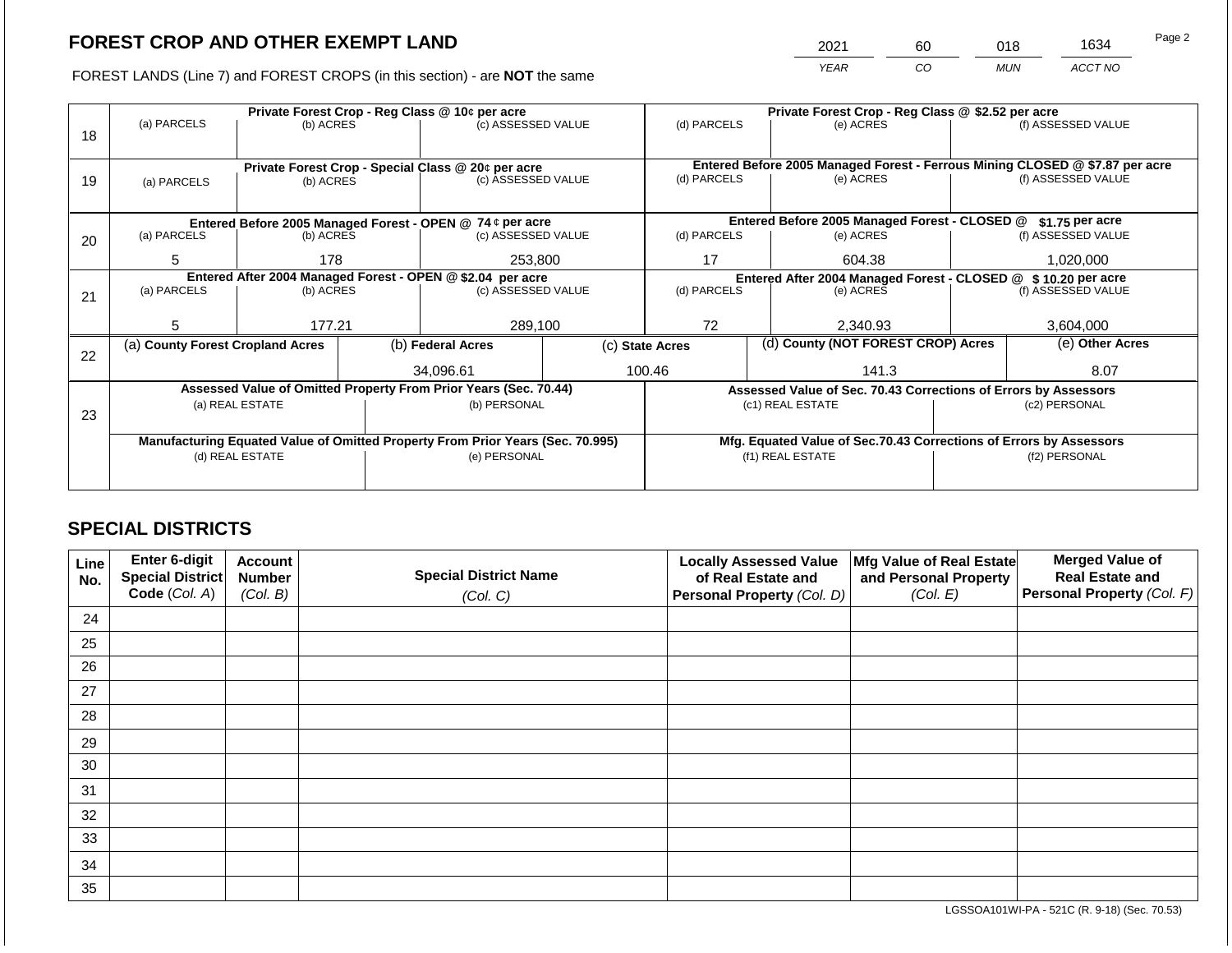|             | <b>SCHOOL DISTRICTS</b>                                         |                                             |                                                         | 2021                                                                              | 60                                                            | 018<br>1634                                                                    |
|-------------|-----------------------------------------------------------------|---------------------------------------------|---------------------------------------------------------|-----------------------------------------------------------------------------------|---------------------------------------------------------------|--------------------------------------------------------------------------------|
|             |                                                                 |                                             |                                                         | <b>YEAR</b>                                                                       | CO                                                            | ACCT NO<br><b>MUN</b>                                                          |
| Line<br>No. | <b>Enter 6-digit</b><br><b>School District</b><br>Code (Col. A) | <b>Account</b><br><b>Number</b><br>(Col. B) | <b>School District Name</b><br>(Col. C)                 | <b>Locally Assessed Value</b><br>of Real Estate and<br>Personal Property (Col. D) | Mfg Value of Real Estate<br>and Personal Property<br>(Col. E) | <b>Merged Value of</b><br><b>Real Estate and</b><br>Personal Property (Col. F) |
|             | A. SCHOOL DISTRICTS (K-8 and K-12)                              |                                             |                                                         |                                                                                   |                                                               |                                                                                |
| 36          | 602135                                                          | 0355                                        | <b>SCH D OF GILMAN</b>                                  | 28,183,800                                                                        |                                                               | 28,183,800                                                                     |
| 37          | 603409                                                          | 0356                                        | SCH D OF MEDFORD AREA                                   | 5,424,500                                                                         |                                                               | 5,424,500                                                                      |
| 38          |                                                                 |                                             |                                                         |                                                                                   |                                                               |                                                                                |
| 39          |                                                                 |                                             |                                                         |                                                                                   |                                                               |                                                                                |
| 40          |                                                                 |                                             |                                                         |                                                                                   |                                                               |                                                                                |
| 41          |                                                                 |                                             |                                                         |                                                                                   |                                                               |                                                                                |
| 42          |                                                                 |                                             |                                                         |                                                                                   |                                                               |                                                                                |
| 43          |                                                                 |                                             |                                                         |                                                                                   |                                                               |                                                                                |
| 44          |                                                                 |                                             |                                                         |                                                                                   |                                                               |                                                                                |
| 45<br>46    |                                                                 |                                             |                                                         |                                                                                   |                                                               |                                                                                |
| 47          |                                                                 |                                             |                                                         |                                                                                   |                                                               |                                                                                |
| 48          |                                                                 |                                             |                                                         |                                                                                   |                                                               |                                                                                |
| 49          |                                                                 |                                             |                                                         |                                                                                   |                                                               |                                                                                |
| 50          |                                                                 |                                             | TOTAL ASSESSED VALUE OF SCHOOL DISTRICTS (K-8 and K-12) | 33,608,300                                                                        |                                                               | 33,608,300                                                                     |
|             | <b>B.</b><br><b>UNION HIGH SCHOOL DISTRICTS</b>                 |                                             |                                                         |                                                                                   |                                                               |                                                                                |
| 51          |                                                                 |                                             |                                                         |                                                                                   |                                                               |                                                                                |
| 52          |                                                                 |                                             |                                                         |                                                                                   |                                                               |                                                                                |
| 53          |                                                                 |                                             |                                                         |                                                                                   |                                                               |                                                                                |
| 54          |                                                                 |                                             |                                                         |                                                                                   |                                                               |                                                                                |
| 55          |                                                                 |                                             | TOTAL ASSESSED VALUE OF UNION HIGH SCHOOLS              |                                                                                   |                                                               |                                                                                |
|             | <b>TECHNICAL COLLEGE DISTRICTS</b><br>C.                        |                                             |                                                         |                                                                                   |                                                               |                                                                                |
| 56          | 000100                                                          | 0001                                        | CHIPPEWA VALLEY TECHNICAL COLLEGE EAUC                  | 28,183,800                                                                        |                                                               | 28,183,800                                                                     |
| 57          | 001500                                                          | 0014                                        | NORTH CENTRAL TECHNICAL COLLEGE<br>WAUS                 | 5,424,500                                                                         |                                                               | 5,424,500                                                                      |
| 58          |                                                                 |                                             |                                                         |                                                                                   |                                                               |                                                                                |
| 59          |                                                                 |                                             | TOTAL ASSESSED VALUE OF TECHNICAL COLLEGES              | 33,608,300                                                                        |                                                               | 33,608,300                                                                     |

 *I hereby certify, to the best of my knowledge and belief, this form is complete and correct.*

| Name                       |                     | Title | Submission date  |
|----------------------------|---------------------|-------|------------------|
| <b>CONNIE KRAEGENBRINK</b> |                     |       | 2021<br>10<br>06 |
| Phone                      | Email address       |       |                  |
| 715<br>748<br>1465         | CONNIE.KRAEGENBRINK |       |                  |

Page 3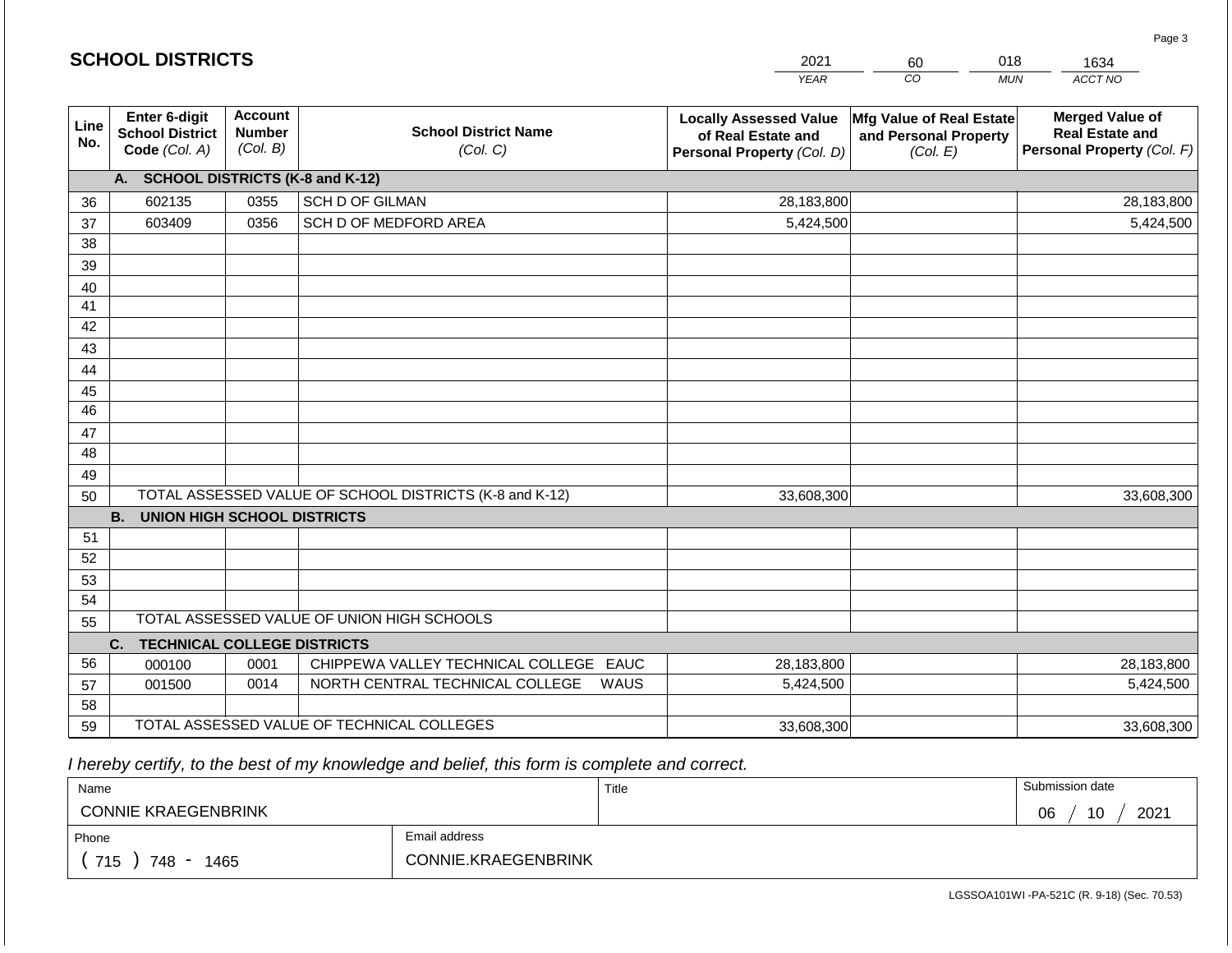- Each municipality's SOA is completed after the Board of Review and includes any changes made to the locally assessed values, under state law (sec. 70.53, Wis. Stats.)
- The Wisconsin Department of Revenue (DOR) merges the locally assessed values with the state assessed manufacturing values
- DOR provides the information regarding district names and codes. If a district is not listed, contact DOR.

Note: If you submit an amended SOA to DOR after your municipality's SOA is equated and posted to our website, we will process the SOA. However, DOR will not recalculate the *aggregate ratio or update the final SOA posted on our website. You should use the corrected values to calculate your tax rates.*

#### **Page 1: Real Estate and Personal Property**

- Lines 1-9 assessed real estate values, parcel counts and acres by classification
- Lines 10-15 assessed personal property values and number of accounts by class
- Line 16 aggregate assessed value of all property subject to general property; use to calculate tax rates. Note: This line equals the total assessed value of K-8 and K-12 school districts (Line 50) and total assessed value of technical colleges (Line 59).
- Remarks assessment ratio used to calculate estimated fair market value on property tax bills

#### **Page 2: Forest Crop, Other Exempt Land and Special Districts**

- Lines 18-21 private forest crop and managed forest lands assessed values
- Line  $22 -$  tax exempt land acres
- Line 23 prior years assessed value of omitted property under sec. 70.44 and correction of errors under sec. 70.43 shown by locally assessed or manufacturing real estate and personal property. Note: If there is an amount on this line, report the corresponding tax in the Statement of Taxes, Sections J or K.
- Lines 24-35 special district assessed values. These values are used to calculate tax rates for the special districts.

#### **Page 3: School Districts**

- Lines 36-50 school districts (K-8 and K-12) assessed values. These values are used to calculate tax rates for school districts.
- Lines 51-55 union high school district assessed values. These values are used to calculate tax rates for union high school districts.
- Lines 56-59 technical college assessed values. These values are used to calculate tax rates for technical colleges.

If you have questions: Email: lgs@wisconsin.gov

 Phone: (608) 266-2569 or (608) 264-6892 Fax: (608) 264-6887

 $\geq$ W12230 COUNTY HWY M W12230 COUNTY HWY CASSANDRA BRANDT<br>TOWN OF GROVER CASSANDRA BRANDT TOWN OF GROVER **GILMAN, WI 54433** GILMAN, WI 54433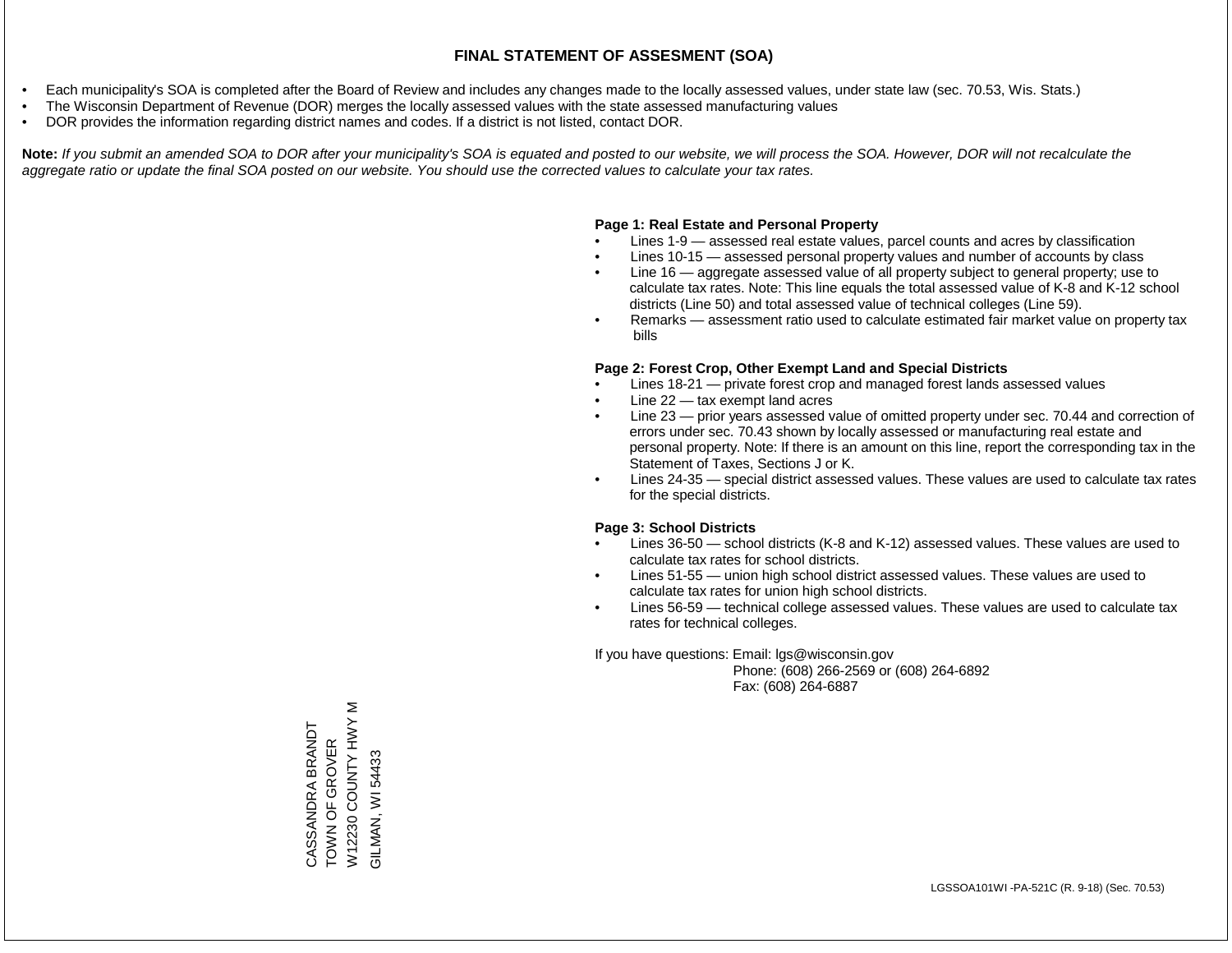|                |            | <b>FINAL - EQUATED</b><br><b>STATEMENT OF ASSESSMENT FOR 2021</b>                                                                                                                            |                          | 60                                               | 020                                                                              | 1635                    | This is an Amended Return              | Page 1                                  |
|----------------|------------|----------------------------------------------------------------------------------------------------------------------------------------------------------------------------------------------|--------------------------|--------------------------------------------------|----------------------------------------------------------------------------------|-------------------------|----------------------------------------|-----------------------------------------|
|                |            |                                                                                                                                                                                              |                          | CO                                               | <b>MUN</b>                                                                       | ACCT NO                 |                                        |                                         |
|                | <b>FOR</b> | <b>TOWN OF</b><br>OF.                                                                                                                                                                        | <b>HAMMEL</b>            |                                                  | <b>TAYLOR COUNTY</b>                                                             |                         |                                        |                                         |
|                |            | Town - Village - City                                                                                                                                                                        | <b>Municipality Name</b> |                                                  | <b>County Name</b>                                                               |                         |                                        |                                         |
| Line           |            | <b>REAL ESTATE</b><br>(See Lines 18 - 22 for                                                                                                                                                 |                          | PARCEL COUNT<br><b>TOTAL LAND   IMPROVEMENTS</b> | NO. OF ACRES<br><b>WHOLE</b>                                                     | <b>VALUE OF</b><br>LAND | <b>VALUE OF</b><br><b>IMPROVEMENTS</b> | TOTAL VALUE OF LAND<br>AND IMPROVEMENTS |
| No.            |            | other Real Estate)                                                                                                                                                                           | (Col. A)                 | (Col. B)                                         | <b>NUMBERS ONLY</b><br>(Col, C)                                                  | (Col, D)                | (Col. E)                               | (Col. F)                                |
| $\mathbf{1}$   |            | <b>RESIDENTIAL - Class 1</b>                                                                                                                                                                 | 487                      | 422                                              | 675                                                                              | 8,198,500               | 44,052,800                             | 52,251,300                              |
| $\overline{2}$ |            | COMMERCIAL - Class 2                                                                                                                                                                         | 19                       |                                                  | 13<br>74                                                                         | 272,800                 | 1,004,400                              | 1,277,200                               |
| 3              |            | <b>MANUFACTURING - Class 3</b>                                                                                                                                                               | $\Omega$                 |                                                  | 0<br>$\Omega$                                                                    | 0                       |                                        | 0<br>0                                  |
| 4              |            | <b>AGRICULTURAL - Class 4</b>                                                                                                                                                                | 280                      |                                                  | 4,887                                                                            | 830,000                 |                                        | 830,000                                 |
| 5              |            | <b>UNDEVELOPED - Class 5</b>                                                                                                                                                                 | 397                      |                                                  | 3,701                                                                            | 1,530,400               |                                        | 1,530,400                               |
| 6              |            | AGRICULTURAL FOREST - Class 5m                                                                                                                                                               | 147                      |                                                  | 2,056                                                                            | 1,741,600               |                                        | 1,741,600                               |
| $\overline{7}$ |            | FOREST LANDS - Class 6                                                                                                                                                                       | 271                      |                                                  | 4,879                                                                            | 8,309,800               |                                        | 8,309,800                               |
| 8              |            | OTHER - Class 7                                                                                                                                                                              | 26                       |                                                  | 26<br>45                                                                         | 144,700                 | 2,420,100                              | 2,564,800                               |
| 9              |            | TOTAL - ALL COLUMNS                                                                                                                                                                          | 1,627                    | 461                                              | 16,317                                                                           | 21,027,800              | 47,477,300                             | 68,505,100                              |
| 10             |            | NUMBER OF PERSONAL PROPERTY ACCOUNTS IN ROLL                                                                                                                                                 |                          |                                                  | 34                                                                               | <b>LOCALLY ASSESSED</b> | <b>MANUFACTURING</b>                   | <b>MERGED</b>                           |
| 11             |            | BOATS AND OTHER WATERCRAFT NOT EXEMPT - Code 1                                                                                                                                               |                          |                                                  |                                                                                  | 0                       |                                        | $\pmb{0}$<br>0                          |
| 12             |            | MACHINERY, TOOLS AND PATTERNS - Code 2                                                                                                                                                       |                          |                                                  |                                                                                  |                         |                                        | $\mathbf 0$<br>$\Omega$                 |
| 13             |            | FURNITURE, FIXTURES AND EQUIPMENT - Code 3                                                                                                                                                   |                          |                                                  |                                                                                  | 41,600                  |                                        | $\mathbf 0$<br>41,600                   |
| 14             |            | ALL OTHER PERSONAL PROPERTY NOT EXEMPT - Codes 4A, 4B, 4C                                                                                                                                    |                          |                                                  |                                                                                  | 191,000                 |                                        | $\mathbf 0$<br>191,000                  |
| 15             |            | TOTAL OF PERSONAL PROPERTY NOT EXEMPT (Total of Lines 11-14)                                                                                                                                 |                          |                                                  |                                                                                  | 232,600                 |                                        | $\mathbf 0$<br>232,600                  |
| 16             |            | AGGREGATE ASSESSED VALUE OF ALL PROPERTY SUBJECT TO THE GENERAL PROPERTY TAX (Total of Lines 9F and 15F)<br>MUST EQUAL TOTAL VALUE OF THE SCHOOL DISTRICTS (K-12 PLUS K-8) - Line 50, Col. F |                          |                                                  |                                                                                  |                         |                                        | 68,737,700                              |
| 17             |            | <b>BOARD OF REVIEW</b><br>DATE OF FINAL ADJOURNMENT                                                                                                                                          | 06/07/2021               |                                                  | Name of Assessor<br>Telephone #<br><b>ELK RIVER APPRAISALS</b><br>(715) 820-0541 |                         |                                        |                                         |

The Assessment Ratio to be used in calculating the estimated Fair Market Value on tax bills for this tax district is .957264255

This ratio should be used to convert assessed values to "Calculate Equalized Values" in Step 1 of the Lottery and Gaming Credit Calculations.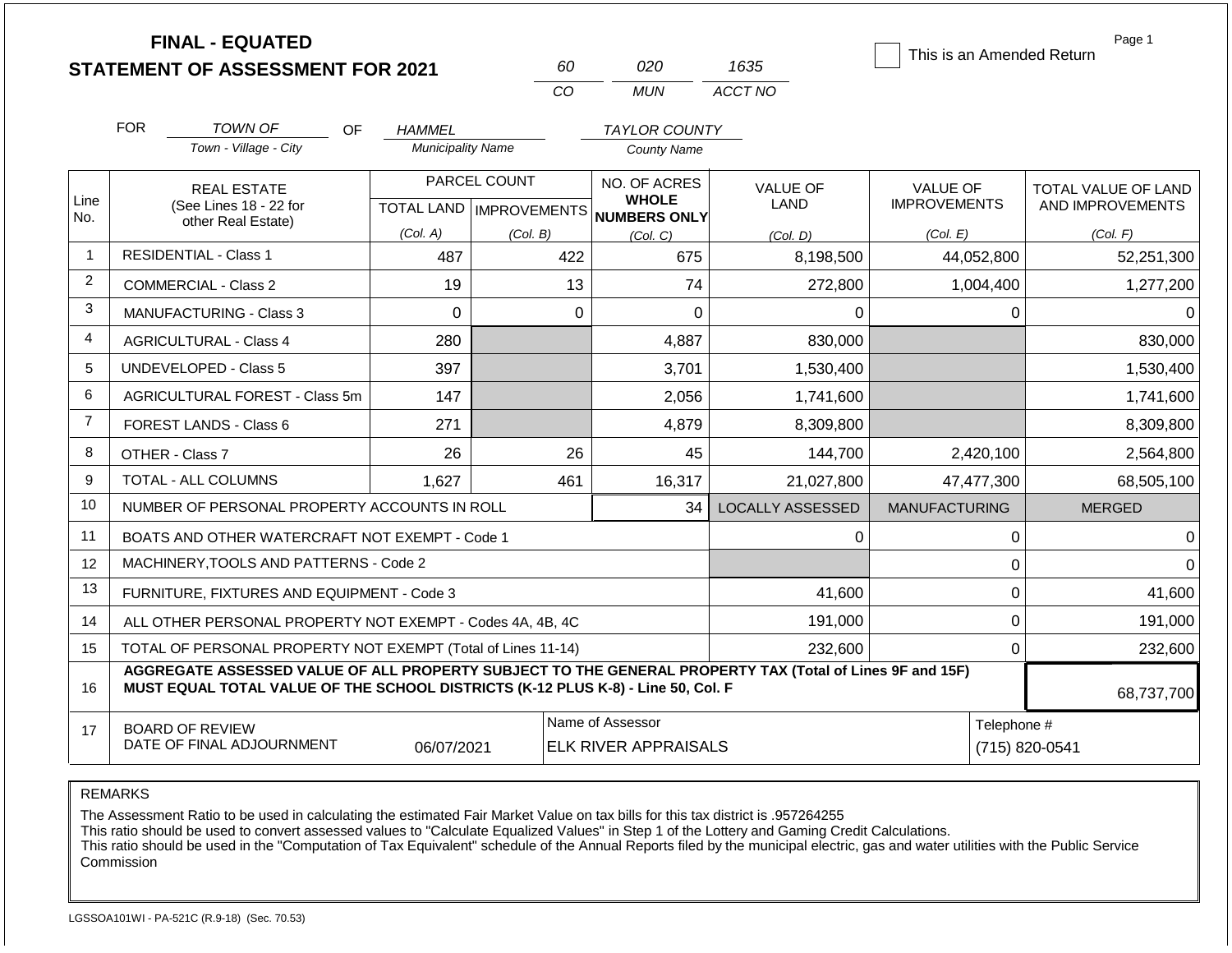2021 60 020 1635

FOREST LANDS (Line 7) and FOREST CROPS (in this section) - are **NOT** the same *YEAR CO MUN ACCT NO*

|    |                                                           |                                                                                |                    | Private Forest Crop - Reg Class @ 10¢ per acre                           |                                               |                                                                    |                 | Private Forest Crop - Reg Class @ \$2.52 per acre |                                                                 |                                                                              |
|----|-----------------------------------------------------------|--------------------------------------------------------------------------------|--------------------|--------------------------------------------------------------------------|-----------------------------------------------|--------------------------------------------------------------------|-----------------|---------------------------------------------------|-----------------------------------------------------------------|------------------------------------------------------------------------------|
| 18 | (a) PARCELS                                               | (b) ACRES                                                                      |                    | (c) ASSESSED VALUE                                                       |                                               | (d) PARCELS                                                        |                 | (e) ACRES                                         |                                                                 | (f) ASSESSED VALUE                                                           |
|    |                                                           |                                                                                |                    |                                                                          |                                               |                                                                    |                 |                                                   |                                                                 |                                                                              |
|    |                                                           |                                                                                |                    |                                                                          |                                               |                                                                    |                 |                                                   |                                                                 | Entered Before 2005 Managed Forest - Ferrous Mining CLOSED @ \$7.87 per acre |
| 19 | (a) PARCELS                                               | (b) ACRES                                                                      |                    | Private Forest Crop - Special Class @ 20¢ per acre<br>(c) ASSESSED VALUE |                                               | (d) PARCELS                                                        |                 | (e) ACRES                                         |                                                                 | (f) ASSESSED VALUE                                                           |
|    |                                                           |                                                                                |                    |                                                                          |                                               |                                                                    |                 |                                                   |                                                                 |                                                                              |
|    |                                                           |                                                                                |                    |                                                                          |                                               |                                                                    |                 |                                                   |                                                                 |                                                                              |
|    | Entered Before 2005 Managed Forest - OPEN @ 74 ¢ per acre |                                                                                |                    |                                                                          | Entered Before 2005 Managed Forest - CLOSED @ |                                                                    | \$1.75 per acre |                                                   |                                                                 |                                                                              |
| 20 | (a) PARCELS                                               | (b) ACRES                                                                      | (c) ASSESSED VALUE |                                                                          | (d) PARCELS                                   |                                                                    | (e) ACRES       |                                                   | (f) ASSESSED VALUE                                              |                                                                              |
|    |                                                           |                                                                                |                    |                                                                          |                                               | 29                                                                 |                 | 853.9                                             |                                                                 | 1,572,900                                                                    |
|    |                                                           |                                                                                |                    | Entered After 2004 Managed Forest - OPEN @ \$2.04 per acre               |                                               |                                                                    |                 |                                                   | Entered After 2004 Managed Forest - CLOSED @ \$10.20 per acre   |                                                                              |
|    | (a) PARCELS                                               | (b) ACRES                                                                      |                    | (c) ASSESSED VALUE                                                       |                                               | (d) PARCELS                                                        |                 | (e) ACRES                                         |                                                                 | (f) ASSESSED VALUE                                                           |
| 21 |                                                           |                                                                                |                    |                                                                          |                                               |                                                                    |                 |                                                   |                                                                 |                                                                              |
|    | 12                                                        | 399.87                                                                         |                    | 691,600                                                                  |                                               | 56                                                                 |                 | 1,926.27                                          |                                                                 | 3,197,900                                                                    |
|    |                                                           |                                                                                |                    | (b) Federal Acres                                                        |                                               |                                                                    |                 | (d) County (NOT FOREST CROP) Acres                |                                                                 | (e) Other Acres                                                              |
| 22 | (a) County Forest Cropland Acres                          |                                                                                |                    |                                                                          |                                               | (c) State Acres                                                    |                 |                                                   |                                                                 |                                                                              |
|    |                                                           |                                                                                |                    | 3,180.91                                                                 |                                               | 74.82                                                              |                 |                                                   | 48.5                                                            |                                                                              |
|    |                                                           |                                                                                |                    | Assessed Value of Omitted Property From Prior Years (Sec. 70.44)         |                                               |                                                                    |                 |                                                   | Assessed Value of Sec. 70.43 Corrections of Errors by Assessors |                                                                              |
|    |                                                           | (a) REAL ESTATE                                                                |                    | (b) PERSONAL                                                             |                                               |                                                                    |                 | (c1) REAL ESTATE                                  |                                                                 | (c2) PERSONAL                                                                |
| 23 |                                                           |                                                                                |                    |                                                                          |                                               |                                                                    |                 |                                                   |                                                                 |                                                                              |
|    |                                                           | Manufacturing Equated Value of Omitted Property From Prior Years (Sec. 70.995) |                    |                                                                          |                                               | Mfg. Equated Value of Sec.70.43 Corrections of Errors by Assessors |                 |                                                   |                                                                 |                                                                              |
|    | (d) REAL ESTATE                                           |                                                                                | (e) PERSONAL       |                                                                          |                                               | (f1) REAL ESTATE                                                   |                 |                                                   | (f2) PERSONAL                                                   |                                                                              |
|    |                                                           |                                                                                |                    |                                                                          |                                               |                                                                    |                 |                                                   |                                                                 |                                                                              |
|    |                                                           |                                                                                |                    |                                                                          |                                               |                                                                    |                 |                                                   |                                                                 |                                                                              |

# **SPECIAL DISTRICTS**

| Line<br>No. | <b>Enter 6-digit</b><br>Special District<br>Code (Col. A) | <b>Account</b><br><b>Number</b><br>(Col. B) | <b>Special District Name</b><br>(Col. C) | <b>Locally Assessed Value</b><br>of Real Estate and<br>Personal Property (Col. D) | Mfg Value of Real Estate<br>and Personal Property<br>(Col. E) | <b>Merged Value of</b><br><b>Real Estate and</b><br><b>Personal Property (Col. F)</b> |
|-------------|-----------------------------------------------------------|---------------------------------------------|------------------------------------------|-----------------------------------------------------------------------------------|---------------------------------------------------------------|---------------------------------------------------------------------------------------|
| 24          | 608030                                                    | 0616                                        | TOWN OF HAMMEL LAKE DISTRICT NO 1        | 17,180,900                                                                        |                                                               | 17,180,900                                                                            |
| 25          |                                                           |                                             |                                          |                                                                                   |                                                               |                                                                                       |
| 26          |                                                           |                                             |                                          |                                                                                   |                                                               |                                                                                       |
| 27          |                                                           |                                             |                                          |                                                                                   |                                                               |                                                                                       |
| 28          |                                                           |                                             |                                          |                                                                                   |                                                               |                                                                                       |
| 29          |                                                           |                                             |                                          |                                                                                   |                                                               |                                                                                       |
| 30          |                                                           |                                             |                                          |                                                                                   |                                                               |                                                                                       |
| 31          |                                                           |                                             |                                          |                                                                                   |                                                               |                                                                                       |
| 32          |                                                           |                                             |                                          |                                                                                   |                                                               |                                                                                       |
| 33          |                                                           |                                             |                                          |                                                                                   |                                                               |                                                                                       |
| 34          |                                                           |                                             |                                          |                                                                                   |                                                               |                                                                                       |
| 35          |                                                           |                                             |                                          |                                                                                   |                                                               |                                                                                       |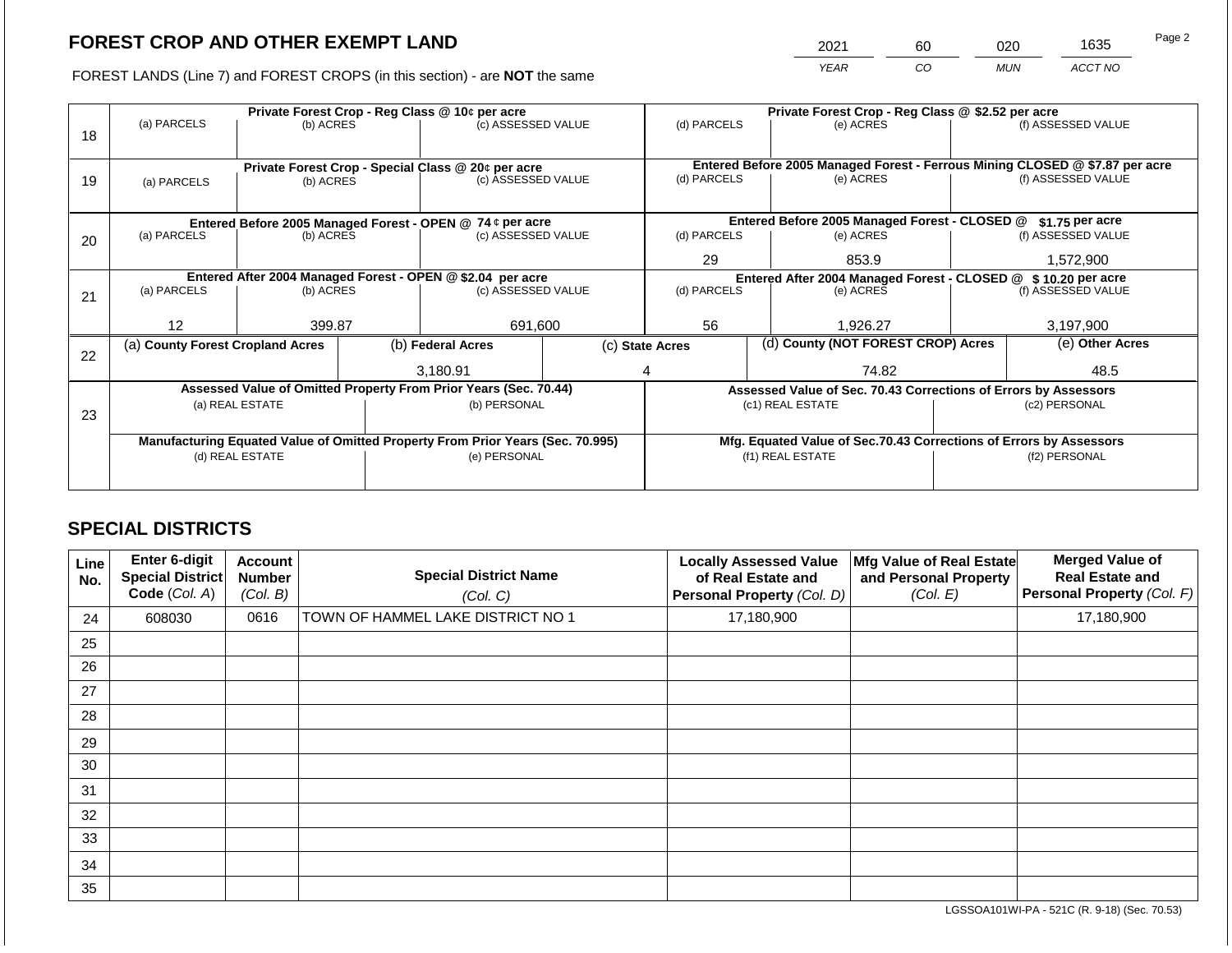|             | <b>SCHOOL DISTRICTS</b>                                  |                                             |                                                         |      | 2021                                                                              | 60                                                            | 020<br>1635                                                                    |
|-------------|----------------------------------------------------------|---------------------------------------------|---------------------------------------------------------|------|-----------------------------------------------------------------------------------|---------------------------------------------------------------|--------------------------------------------------------------------------------|
|             |                                                          |                                             |                                                         |      | <b>YEAR</b>                                                                       | CO                                                            | ACCT NO<br><b>MUN</b>                                                          |
| Line<br>No. | Enter 6-digit<br><b>School District</b><br>Code (Col. A) | <b>Account</b><br><b>Number</b><br>(Col. B) | <b>School District Name</b><br>(Col. C)                 |      | <b>Locally Assessed Value</b><br>of Real Estate and<br>Personal Property (Col. D) | Mfg Value of Real Estate<br>and Personal Property<br>(Col. E) | <b>Merged Value of</b><br><b>Real Estate and</b><br>Personal Property (Col. F) |
|             | <b>SCHOOL DISTRICTS (K-8 and K-12)</b><br><b>A.</b>      |                                             |                                                         |      |                                                                                   |                                                               |                                                                                |
| 36          | 603409                                                   | 0356                                        | SCH D OF MEDFORD AREA                                   |      | 68,737,700                                                                        |                                                               | 68,737,700                                                                     |
| 37          |                                                          |                                             |                                                         |      |                                                                                   |                                                               |                                                                                |
| 38          |                                                          |                                             |                                                         |      |                                                                                   |                                                               |                                                                                |
| 39          |                                                          |                                             |                                                         |      |                                                                                   |                                                               |                                                                                |
| 40          |                                                          |                                             |                                                         |      |                                                                                   |                                                               |                                                                                |
| 41<br>42    |                                                          |                                             |                                                         |      |                                                                                   |                                                               |                                                                                |
| 43          |                                                          |                                             |                                                         |      |                                                                                   |                                                               |                                                                                |
| 44          |                                                          |                                             |                                                         |      |                                                                                   |                                                               |                                                                                |
| 45          |                                                          |                                             |                                                         |      |                                                                                   |                                                               |                                                                                |
| 46          |                                                          |                                             |                                                         |      |                                                                                   |                                                               |                                                                                |
| 47          |                                                          |                                             |                                                         |      |                                                                                   |                                                               |                                                                                |
| 48          |                                                          |                                             |                                                         |      |                                                                                   |                                                               |                                                                                |
| 49          |                                                          |                                             |                                                         |      |                                                                                   |                                                               |                                                                                |
| 50          |                                                          |                                             | TOTAL ASSESSED VALUE OF SCHOOL DISTRICTS (K-8 and K-12) |      | 68,737,700                                                                        |                                                               | 68,737,700                                                                     |
|             | <b>B.</b><br><b>UNION HIGH SCHOOL DISTRICTS</b>          |                                             |                                                         |      |                                                                                   |                                                               |                                                                                |
| 51          |                                                          |                                             |                                                         |      |                                                                                   |                                                               |                                                                                |
| 52          |                                                          |                                             |                                                         |      |                                                                                   |                                                               |                                                                                |
| 53          |                                                          |                                             |                                                         |      |                                                                                   |                                                               |                                                                                |
| 54          |                                                          |                                             | TOTAL ASSESSED VALUE OF UNION HIGH SCHOOLS              |      |                                                                                   |                                                               |                                                                                |
| 55          |                                                          |                                             |                                                         |      |                                                                                   |                                                               |                                                                                |
| 56          | <b>TECHNICAL COLLEGE DISTRICTS</b><br>C.<br>001500       | 0014                                        | NORTH CENTRAL TECHNICAL COLLEGE                         | WAUS | 68,737,700                                                                        |                                                               | 68,737,700                                                                     |
| 57          |                                                          |                                             |                                                         |      |                                                                                   |                                                               |                                                                                |
| 58          |                                                          |                                             |                                                         |      |                                                                                   |                                                               |                                                                                |
| 59          |                                                          |                                             | TOTAL ASSESSED VALUE OF TECHNICAL COLLEGES              |      | 68,737,700                                                                        |                                                               | 68,737,700                                                                     |

| Name                       |                                     | Title | Submission date  |
|----------------------------|-------------------------------------|-------|------------------|
| <b>CONNIE KRAEGENBRINK</b> |                                     |       | 2021<br>07<br>06 |
| Phone                      | Email address                       |       |                  |
| 715<br>748<br>1465         | CONNIE.KRAEGENBRINK@CO.TAYLOR.WI.US |       |                  |

LGSSOA101WI -PA-521C (R. 9-18) (Sec. 70.53)

Page 3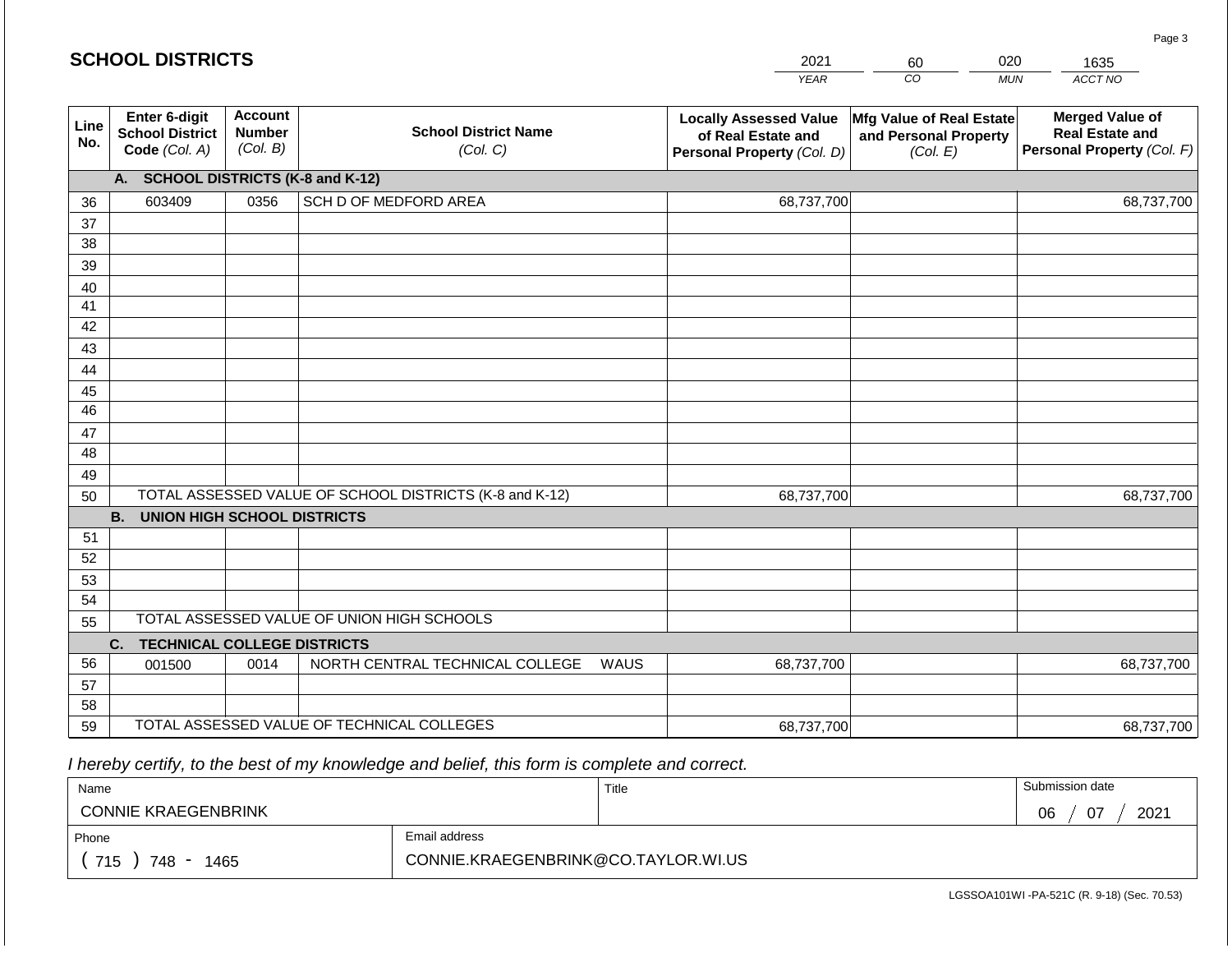- Each municipality's SOA is completed after the Board of Review and includes any changes made to the locally assessed values, under state law (sec. 70.53, Wis. Stats.)
- The Wisconsin Department of Revenue (DOR) merges the locally assessed values with the state assessed manufacturing values
- DOR provides the information regarding district names and codes. If a district is not listed, contact DOR.

Note: If you submit an amended SOA to DOR after your municipality's SOA is equated and posted to our website, we will process the SOA. However, DOR will not recalculate the *aggregate ratio or update the final SOA posted on our website. You should use the corrected values to calculate your tax rates.*

#### **Page 1: Real Estate and Personal Property**

- Lines 1-9 assessed real estate values, parcel counts and acres by classification
- Lines 10-15 assessed personal property values and number of accounts by class
- Line 16 aggregate assessed value of all property subject to general property; use to calculate tax rates. Note: This line equals the total assessed value of K-8 and K-12 school districts (Line 50) and total assessed value of technical colleges (Line 59).
- Remarks assessment ratio used to calculate estimated fair market value on property tax bills

#### **Page 2: Forest Crop, Other Exempt Land and Special Districts**

- Lines 18-21 private forest crop and managed forest lands assessed values
- Line  $22 -$  tax exempt land acres
- Line 23 prior years assessed value of omitted property under sec. 70.44 and correction of errors under sec. 70.43 shown by locally assessed or manufacturing real estate and personal property. Note: If there is an amount on this line, report the corresponding tax in the Statement of Taxes, Sections J or K.
- Lines 24-35 special district assessed values. These values are used to calculate tax rates for the special districts.

#### **Page 3: School Districts**

- Lines 36-50 school districts (K-8 and K-12) assessed values. These values are used to calculate tax rates for school districts.
- Lines 51-55 union high school district assessed values. These values are used to calculate tax rates for union high school districts.
- Lines 56-59 technical college assessed values. These values are used to calculate tax rates for technical colleges.

If you have questions: Email: lgs@wisconsin.gov

 Phone: (608) 266-2569 or (608) 264-6892 Fax: (608) 264-6887

RENEE ZENNER<br>TOWN OF HAMMEL<br>N2497 COUNTY RD E N2497 COUNTY RD E **MEDFORD, WI 54451** MEDFORD, WI 54451TOWN OF HAMMEL RENEE ZENNER

Ш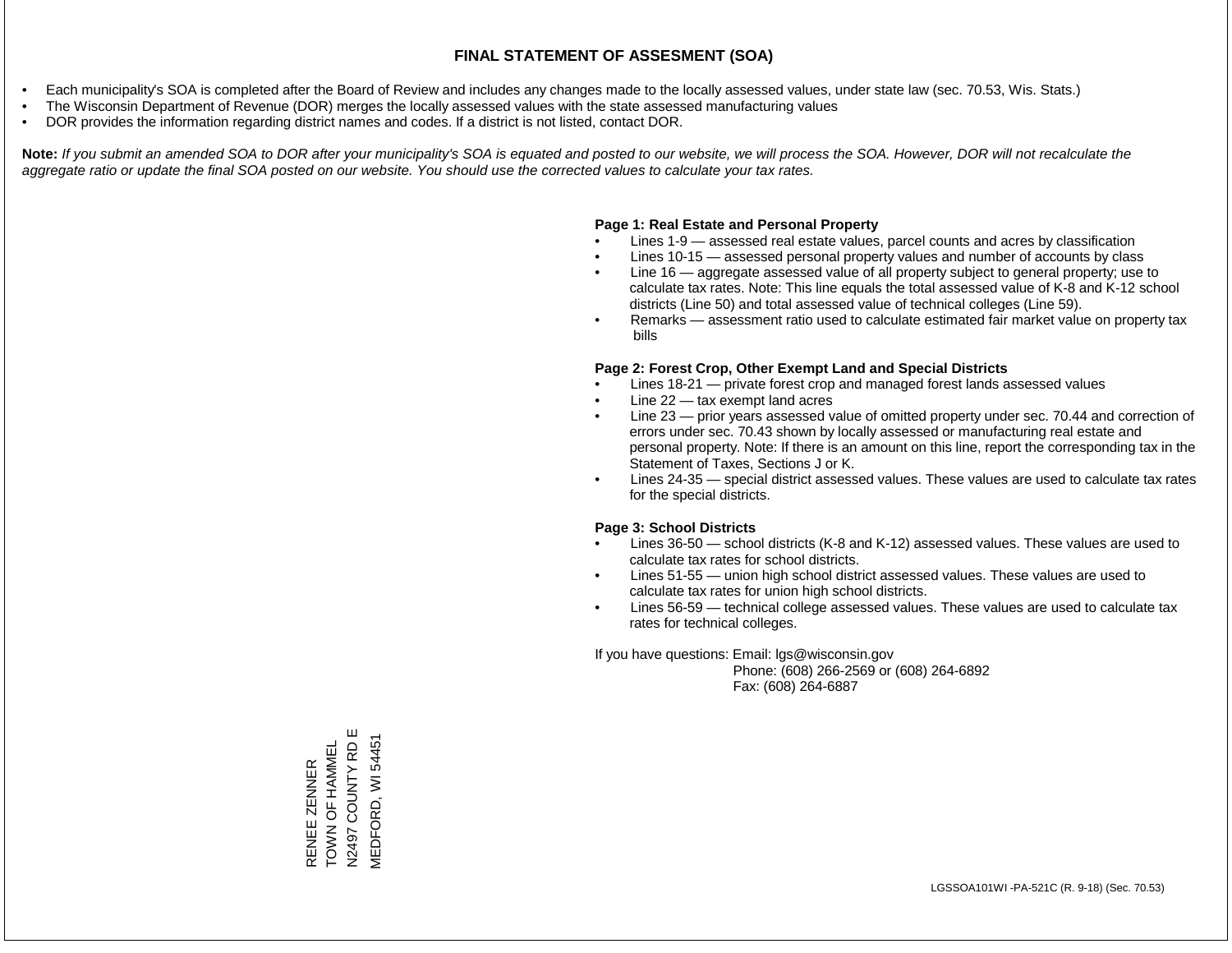|                | <b>FINAL - EQUATED</b><br><b>STATEMENT OF ASSESSMENT FOR 2021</b>                                                                                                                            |                          | 60                                        | 022                                          | 1636                    | This is an Amended Return              | Page 1                                  |
|----------------|----------------------------------------------------------------------------------------------------------------------------------------------------------------------------------------------|--------------------------|-------------------------------------------|----------------------------------------------|-------------------------|----------------------------------------|-----------------------------------------|
|                |                                                                                                                                                                                              |                          | <b>CO</b>                                 | <b>MUN</b>                                   | ACCT NO                 |                                        |                                         |
|                | <b>FOR</b><br><b>TOWN OF</b><br>OF.                                                                                                                                                          | HOLWAY                   |                                           | <b>TAYLOR COUNTY</b>                         |                         |                                        |                                         |
|                | Town - Village - City                                                                                                                                                                        | <b>Municipality Name</b> |                                           | <b>County Name</b>                           |                         |                                        |                                         |
| Line<br>No.    | <b>REAL ESTATE</b><br>(See Lines 18 - 22 for                                                                                                                                                 |                          | PARCEL COUNT<br>TOTAL LAND   IMPROVEMENTS | NO. OF ACRES<br><b>WHOLE</b><br>NUMBERS ONLY | VALUE OF<br>LAND        | <b>VALUE OF</b><br><b>IMPROVEMENTS</b> | TOTAL VALUE OF LAND<br>AND IMPROVEMENTS |
|                | other Real Estate)                                                                                                                                                                           | (Col. A)                 | (Col. B)                                  | (Col, C)                                     | (Col. D)                | (Col. E)                               | (Col. F)                                |
| $\overline{1}$ | <b>RESIDENTIAL - Class 1</b>                                                                                                                                                                 | 242                      | 237                                       | 486                                          | 1,706,200               | 22,804,200                             | 24,510,400                              |
| $\overline{2}$ | <b>COMMERCIAL - Class 2</b>                                                                                                                                                                  | $\overline{2}$           | $\overline{2}$                            | 3                                            | 9,300                   | 80,000                                 | 89,300                                  |
| 3              | MANUFACTURING - Class 3                                                                                                                                                                      | $\Omega$                 | $\overline{0}$                            | $\overline{0}$                               | $\Omega$                | $\mathbf 0$                            | $\Omega$                                |
| 4              | <b>AGRICULTURAL - Class 4</b>                                                                                                                                                                | 499                      |                                           | 10,460                                       | 1,708,600               |                                        | 1,708,600                               |
| 5              | <b>UNDEVELOPED - Class 5</b>                                                                                                                                                                 | 446                      |                                           | 3,686                                        | 2,067,200               |                                        | 2,067,200                               |
| 6              | <b>AGRICULTURAL FOREST - Class 5m</b>                                                                                                                                                        | 187                      |                                           | 2,831                                        | 2,572,600               |                                        | 2,572,600                               |
| $\overline{7}$ | <b>FOREST LANDS - Class 6</b>                                                                                                                                                                | 165                      |                                           | 3,595                                        | 6,114,800               |                                        | 6,114,800                               |
| 8              | OTHER - Class 7                                                                                                                                                                              | 94                       | 93                                        | 220                                          | 756,700                 | 7,243,400                              | 8,000,100                               |
| 9              | <b>TOTAL - ALL COLUMNS</b>                                                                                                                                                                   | 1,635                    | 332                                       | 21,281                                       | 14,935,400              | 30,127,600                             | 45,063,000                              |
| 10             | NUMBER OF PERSONAL PROPERTY ACCOUNTS IN ROLL                                                                                                                                                 |                          |                                           | 12 <sup>2</sup>                              | <b>LOCALLY ASSESSED</b> | <b>MANUFACTURING</b>                   | <b>MERGED</b>                           |
| 11             | BOATS AND OTHER WATERCRAFT NOT EXEMPT - Code 1                                                                                                                                               |                          |                                           |                                              | 0                       | $\mathbf 0$                            | $\Omega$                                |
| 12             | MACHINERY, TOOLS AND PATTERNS - Code 2                                                                                                                                                       |                          |                                           |                                              |                         | $\mathbf 0$                            | $\Omega$                                |
| 13             | FURNITURE, FIXTURES AND EQUIPMENT - Code 3                                                                                                                                                   |                          |                                           |                                              | 2,650                   | $\pmb{0}$                              | 2,650                                   |
| 14             | ALL OTHER PERSONAL PROPERTY NOT EXEMPT - Codes 4A, 4B, 4C                                                                                                                                    |                          |                                           |                                              | 265,000                 | $\mathbf 0$                            | 265,000                                 |
| 15             | TOTAL OF PERSONAL PROPERTY NOT EXEMPT (Total of Lines 11-14)                                                                                                                                 |                          |                                           |                                              | 267,650                 | $\mathbf 0$                            | 267,650                                 |
| 16             | AGGREGATE ASSESSED VALUE OF ALL PROPERTY SUBJECT TO THE GENERAL PROPERTY TAX (Total of Lines 9F and 15F)<br>MUST EQUAL TOTAL VALUE OF THE SCHOOL DISTRICTS (K-12 PLUS K-8) - Line 50, Col. F |                          |                                           |                                              |                         |                                        | 45,330,650                              |
| 17             | <b>BOARD OF REVIEW</b><br>DATE OF FINAL ADJOURNMENT                                                                                                                                          | 05/12/2021               |                                           | Name of Assessor<br><b>MIKE BARNA</b>        | Telephone #             | (715) 678-2553                         |                                         |

The Assessment Ratio to be used in calculating the estimated Fair Market Value on tax bills for this tax district is .984731771

This ratio should be used to convert assessed values to "Calculate Equalized Values" in Step 1 of the Lottery and Gaming Credit Calculations.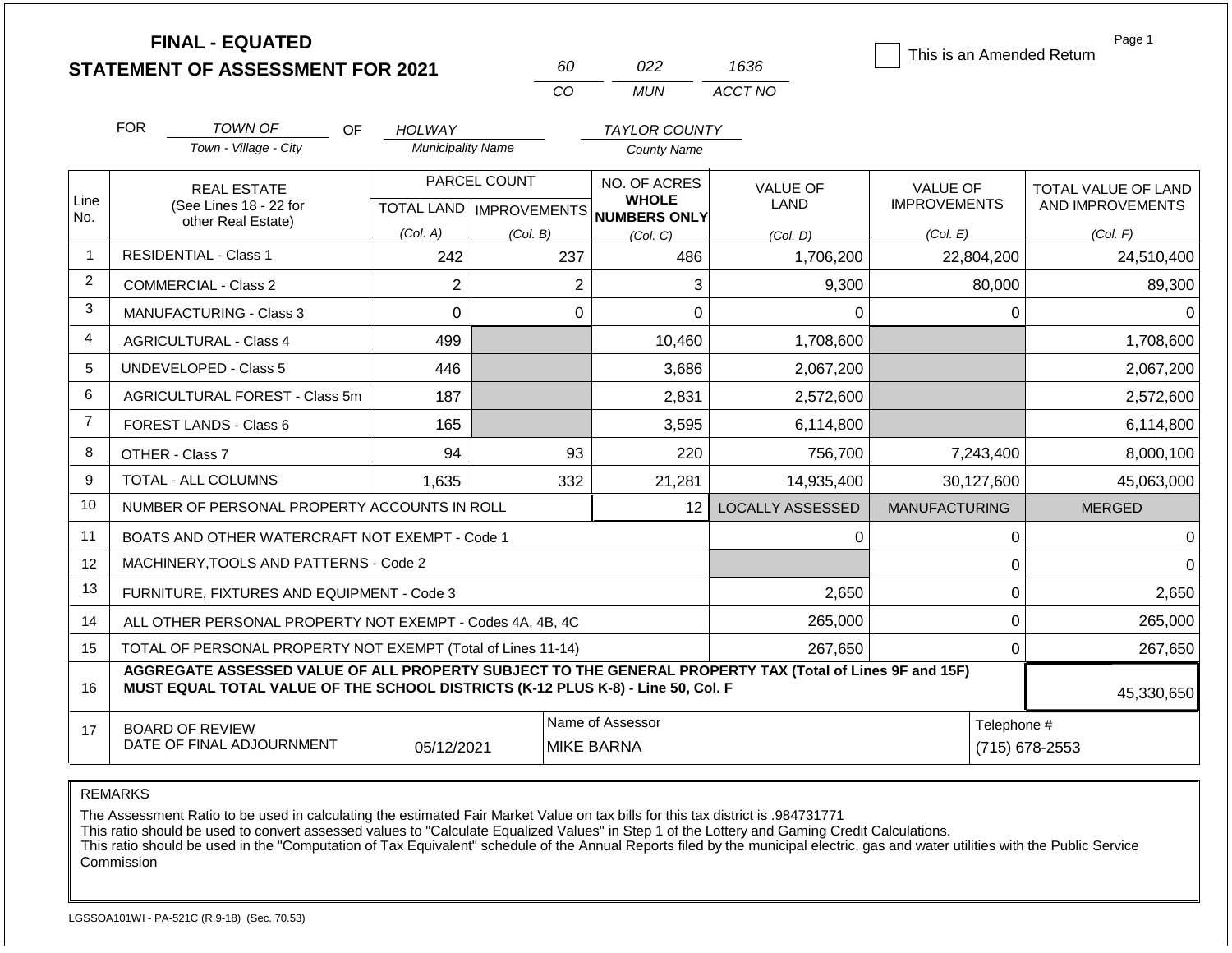2021 60 022 1636

FOREST LANDS (Line 7) and FOREST CROPS (in this section) - are **NOT** the same *YEAR CO MUN ACCT NO*

|    |                                                                                |                 | Private Forest Crop - Reg Class @ \$2.52 per acre |                                                                          |                                               |                 |                  |                                                                 |                                                                    |                                                                              |  |
|----|--------------------------------------------------------------------------------|-----------------|---------------------------------------------------|--------------------------------------------------------------------------|-----------------------------------------------|-----------------|------------------|-----------------------------------------------------------------|--------------------------------------------------------------------|------------------------------------------------------------------------------|--|
| 18 | (a) PARCELS                                                                    | (b) ACRES       |                                                   | (c) ASSESSED VALUE                                                       |                                               | (d) PARCELS     |                  | (e) ACRES                                                       |                                                                    | (f) ASSESSED VALUE                                                           |  |
|    |                                                                                |                 |                                                   |                                                                          |                                               |                 |                  |                                                                 |                                                                    |                                                                              |  |
|    |                                                                                |                 |                                                   |                                                                          |                                               |                 |                  |                                                                 |                                                                    | Entered Before 2005 Managed Forest - Ferrous Mining CLOSED @ \$7.87 per acre |  |
| 19 | (a) PARCELS                                                                    | (b) ACRES       |                                                   | Private Forest Crop - Special Class @ 20¢ per acre<br>(c) ASSESSED VALUE |                                               | (d) PARCELS     |                  | (e) ACRES                                                       |                                                                    | (f) ASSESSED VALUE                                                           |  |
|    |                                                                                |                 |                                                   |                                                                          |                                               |                 |                  |                                                                 |                                                                    |                                                                              |  |
|    |                                                                                |                 |                                                   |                                                                          |                                               |                 |                  |                                                                 |                                                                    |                                                                              |  |
|    | Entered Before 2005 Managed Forest - OPEN @ 74 ¢ per acre                      |                 |                                                   |                                                                          | Entered Before 2005 Managed Forest - CLOSED @ |                 | $$1.75$ per acre |                                                                 |                                                                    |                                                                              |  |
| 20 | (a) PARCELS                                                                    | (b) ACRES       |                                                   | (c) ASSESSED VALUE                                                       |                                               | (d) PARCELS     |                  | (e) ACRES                                                       |                                                                    | (f) ASSESSED VALUE                                                           |  |
|    |                                                                                |                 |                                                   |                                                                          |                                               | 14              |                  | 474.21                                                          |                                                                    | 707,900                                                                      |  |
|    | Entered After 2004 Managed Forest - OPEN @ \$2.04 per acre                     |                 |                                                   |                                                                          |                                               |                 |                  |                                                                 | Entered After 2004 Managed Forest - CLOSED @ \$10.20 per acre      |                                                                              |  |
| 21 | (a) PARCELS                                                                    | (b) ACRES       |                                                   | (c) ASSESSED VALUE                                                       |                                               | (d) PARCELS     |                  | (e) ACRES                                                       |                                                                    | (f) ASSESSED VALUE                                                           |  |
|    |                                                                                |                 |                                                   |                                                                          |                                               |                 |                  |                                                                 |                                                                    |                                                                              |  |
|    |                                                                                |                 |                                                   |                                                                          |                                               | 40              |                  | 1.422.37                                                        |                                                                    | 2,137,600                                                                    |  |
|    | (a) County Forest Cropland Acres                                               |                 |                                                   | (b) Federal Acres                                                        |                                               | (c) State Acres |                  | (d) County (NOT FOREST CROP) Acres                              |                                                                    | (e) Other Acres                                                              |  |
| 22 |                                                                                |                 |                                                   |                                                                          |                                               |                 |                  |                                                                 |                                                                    |                                                                              |  |
|    |                                                                                |                 |                                                   |                                                                          |                                               |                 |                  | 32.33                                                           |                                                                    | 55.71                                                                        |  |
|    |                                                                                |                 |                                                   | Assessed Value of Omitted Property From Prior Years (Sec. 70.44)         |                                               |                 |                  | Assessed Value of Sec. 70.43 Corrections of Errors by Assessors |                                                                    |                                                                              |  |
| 23 |                                                                                | (a) REAL ESTATE |                                                   | (b) PERSONAL                                                             |                                               |                 |                  | (c1) REAL ESTATE                                                |                                                                    | (c2) PERSONAL                                                                |  |
|    |                                                                                |                 |                                                   |                                                                          |                                               |                 |                  |                                                                 |                                                                    |                                                                              |  |
|    | Manufacturing Equated Value of Omitted Property From Prior Years (Sec. 70.995) |                 |                                                   |                                                                          |                                               |                 |                  |                                                                 | Mfg. Equated Value of Sec.70.43 Corrections of Errors by Assessors |                                                                              |  |
|    | (d) REAL ESTATE                                                                |                 |                                                   | (e) PERSONAL                                                             | (f1) REAL ESTATE                              |                 |                  | (f2) PERSONAL                                                   |                                                                    |                                                                              |  |
|    |                                                                                |                 |                                                   |                                                                          |                                               |                 |                  |                                                                 |                                                                    |                                                                              |  |
|    |                                                                                |                 |                                                   |                                                                          |                                               |                 |                  |                                                                 |                                                                    |                                                                              |  |

# **SPECIAL DISTRICTS**

| Line<br>No. | Enter 6-digit<br>Special District<br>Code (Col. A) | <b>Account</b><br><b>Number</b><br>(Col. B) | <b>Special District Name</b> | <b>Locally Assessed Value</b><br>of Real Estate and<br>Personal Property (Col. D) | Mfg Value of Real Estate<br>and Personal Property<br>(Col. E) | <b>Merged Value of</b><br><b>Real Estate and</b><br><b>Personal Property (Col. F)</b> |
|-------------|----------------------------------------------------|---------------------------------------------|------------------------------|-----------------------------------------------------------------------------------|---------------------------------------------------------------|---------------------------------------------------------------------------------------|
|             |                                                    |                                             | (Col. C)                     |                                                                                   |                                                               |                                                                                       |
| 24          |                                                    |                                             |                              |                                                                                   |                                                               |                                                                                       |
| 25          |                                                    |                                             |                              |                                                                                   |                                                               |                                                                                       |
| 26          |                                                    |                                             |                              |                                                                                   |                                                               |                                                                                       |
| 27          |                                                    |                                             |                              |                                                                                   |                                                               |                                                                                       |
| 28          |                                                    |                                             |                              |                                                                                   |                                                               |                                                                                       |
| 29          |                                                    |                                             |                              |                                                                                   |                                                               |                                                                                       |
| 30          |                                                    |                                             |                              |                                                                                   |                                                               |                                                                                       |
| 31          |                                                    |                                             |                              |                                                                                   |                                                               |                                                                                       |
| 32          |                                                    |                                             |                              |                                                                                   |                                                               |                                                                                       |
| 33          |                                                    |                                             |                              |                                                                                   |                                                               |                                                                                       |
| 34          |                                                    |                                             |                              |                                                                                   |                                                               |                                                                                       |
| 35          |                                                    |                                             |                              |                                                                                   |                                                               |                                                                                       |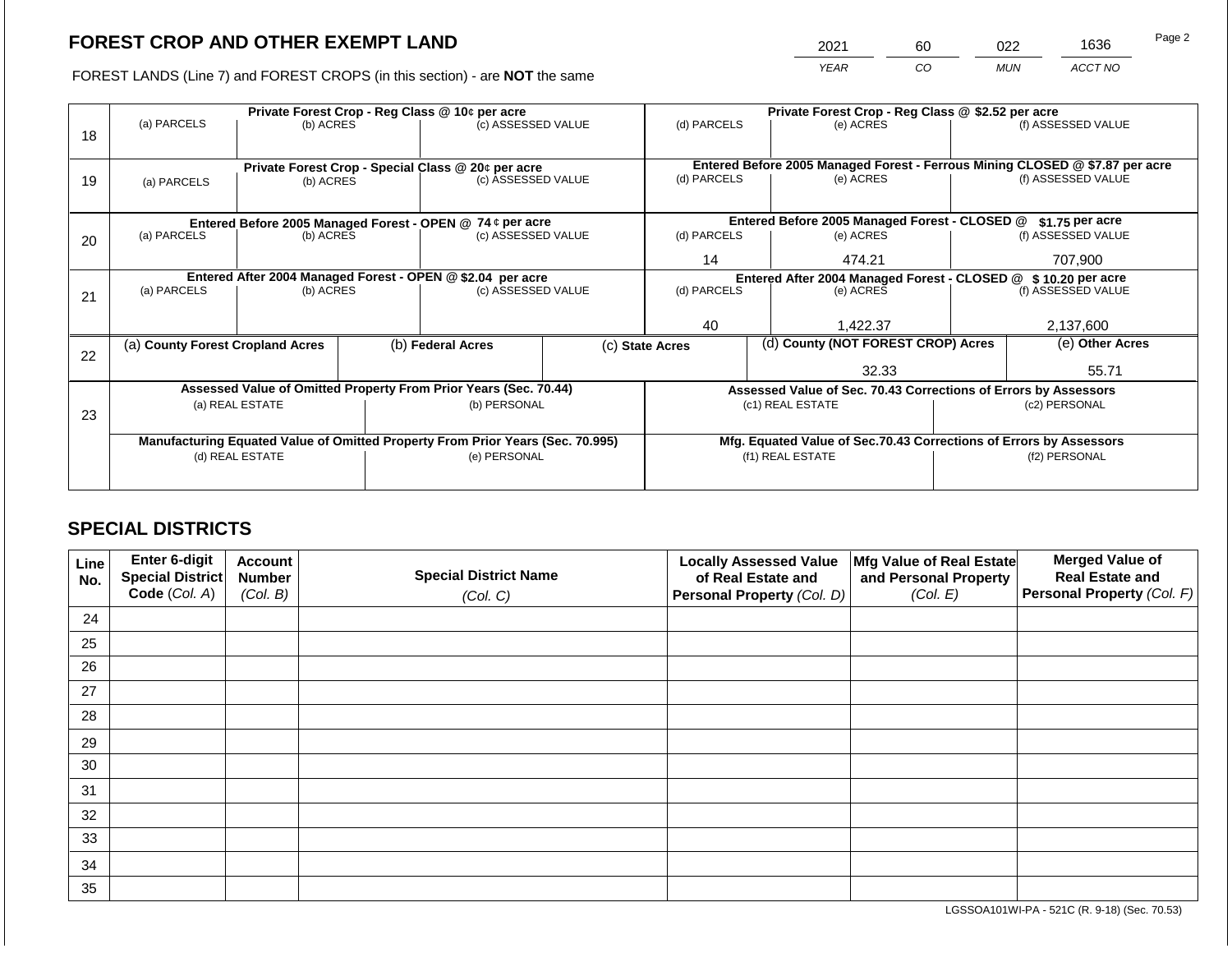|                 | <b>SCHOOL DISTRICTS</b>                                  |                                             |                                                         | 2021                                                                              | 60                                                            | 022        | 1636                                                                           |
|-----------------|----------------------------------------------------------|---------------------------------------------|---------------------------------------------------------|-----------------------------------------------------------------------------------|---------------------------------------------------------------|------------|--------------------------------------------------------------------------------|
|                 |                                                          |                                             |                                                         | <b>YEAR</b>                                                                       | CO                                                            | <b>MUN</b> | ACCT NO                                                                        |
| Line<br>No.     | Enter 6-digit<br><b>School District</b><br>Code (Col. A) | <b>Account</b><br><b>Number</b><br>(Col. B) | <b>School District Name</b><br>(Col. C)                 | <b>Locally Assessed Value</b><br>of Real Estate and<br>Personal Property (Col. D) | Mfg Value of Real Estate<br>and Personal Property<br>(Col. E) |            | <b>Merged Value of</b><br><b>Real Estate and</b><br>Personal Property (Col. F) |
|                 | A.                                                       |                                             | <b>SCHOOL DISTRICTS (K-8 and K-12)</b>                  |                                                                                   |                                                               |            |                                                                                |
| 36              | 603409                                                   | 0356                                        | SCH D OF MEDFORD AREA                                   | 45,330,650                                                                        |                                                               |            | 45,330,650                                                                     |
| 37              |                                                          |                                             |                                                         |                                                                                   |                                                               |            |                                                                                |
| 38              |                                                          |                                             |                                                         |                                                                                   |                                                               |            |                                                                                |
| 39              |                                                          |                                             |                                                         |                                                                                   |                                                               |            |                                                                                |
| 40              |                                                          |                                             |                                                         |                                                                                   |                                                               |            |                                                                                |
| 41<br>42        |                                                          |                                             |                                                         |                                                                                   |                                                               |            |                                                                                |
| 43              |                                                          |                                             |                                                         |                                                                                   |                                                               |            |                                                                                |
| 44              |                                                          |                                             |                                                         |                                                                                   |                                                               |            |                                                                                |
| 45              |                                                          |                                             |                                                         |                                                                                   |                                                               |            |                                                                                |
| $\overline{46}$ |                                                          |                                             |                                                         |                                                                                   |                                                               |            |                                                                                |
| 47              |                                                          |                                             |                                                         |                                                                                   |                                                               |            |                                                                                |
| 48              |                                                          |                                             |                                                         |                                                                                   |                                                               |            |                                                                                |
| 49              |                                                          |                                             |                                                         |                                                                                   |                                                               |            |                                                                                |
| 50              |                                                          |                                             | TOTAL ASSESSED VALUE OF SCHOOL DISTRICTS (K-8 and K-12) | 45,330,650                                                                        |                                                               |            | 45,330,650                                                                     |
|                 | <b>B.</b><br><b>UNION HIGH SCHOOL DISTRICTS</b>          |                                             |                                                         |                                                                                   |                                                               |            |                                                                                |
| 51              |                                                          |                                             |                                                         |                                                                                   |                                                               |            |                                                                                |
| 52              |                                                          |                                             |                                                         |                                                                                   |                                                               |            |                                                                                |
| 53<br>54        |                                                          |                                             |                                                         |                                                                                   |                                                               |            |                                                                                |
| 55              |                                                          |                                             | TOTAL ASSESSED VALUE OF UNION HIGH SCHOOLS              |                                                                                   |                                                               |            |                                                                                |
|                 | <b>TECHNICAL COLLEGE DISTRICTS</b><br>C.                 |                                             |                                                         |                                                                                   |                                                               |            |                                                                                |
| 56              | 001500                                                   | 0014                                        | NORTH CENTRAL TECHNICAL COLLEGE<br><b>WAUS</b>          | 45,330,650                                                                        |                                                               |            | 45,330,650                                                                     |
| 57              |                                                          |                                             |                                                         |                                                                                   |                                                               |            |                                                                                |
| 58              |                                                          |                                             |                                                         |                                                                                   |                                                               |            |                                                                                |
| 59              |                                                          |                                             | TOTAL ASSESSED VALUE OF TECHNICAL COLLEGES              | 45,330,650                                                                        |                                                               |            | 45,330,650                                                                     |

| Name                 |               | Title | Submission date  |
|----------------------|---------------|-------|------------------|
| <b>HEATHER DUMS</b>  |               |       | 2021<br>12<br>05 |
| Phone                | Email address |       |                  |
| 715<br>1465<br>748 - |               |       |                  |

Page 3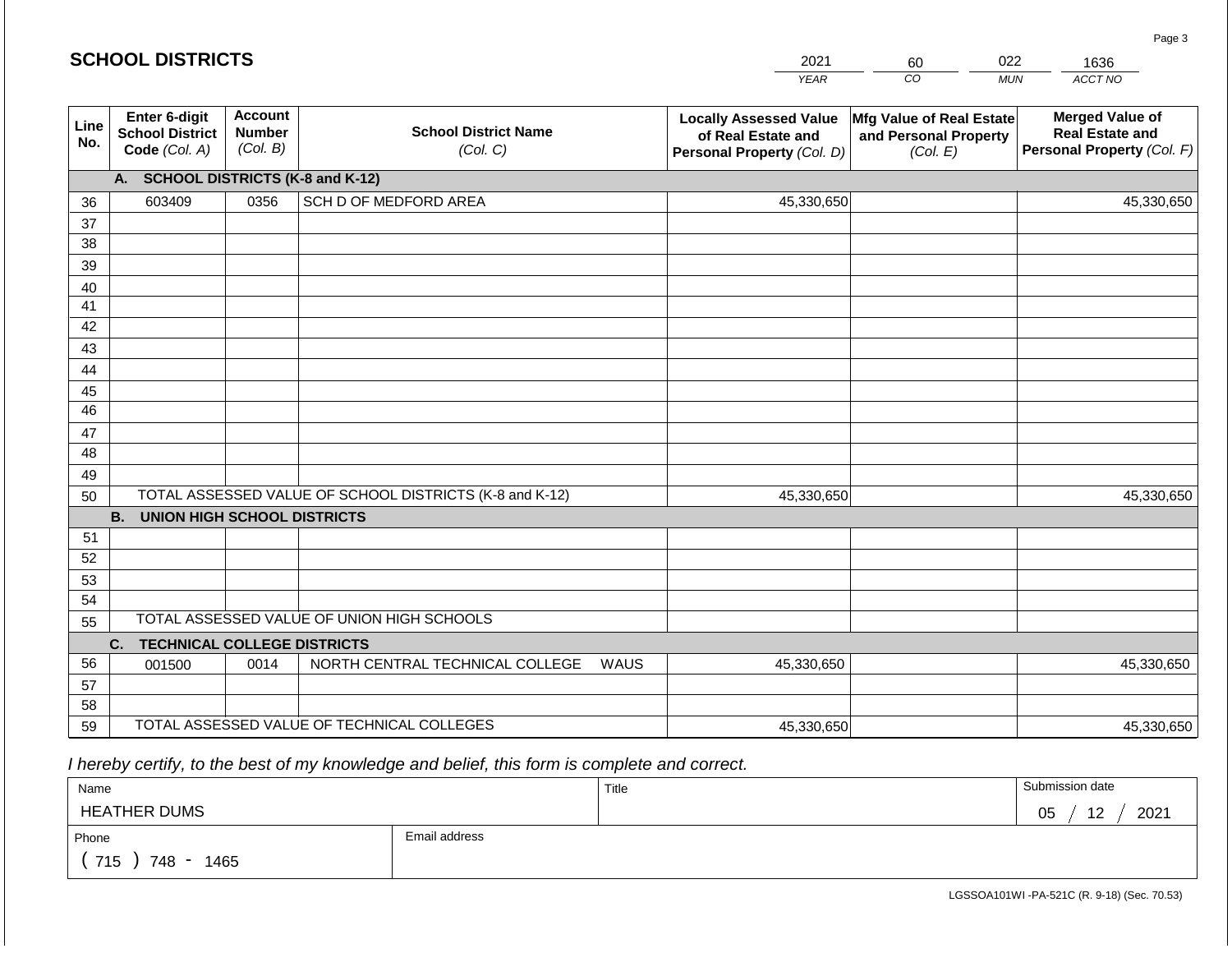- Each municipality's SOA is completed after the Board of Review and includes any changes made to the locally assessed values, under state law (sec. 70.53, Wis. Stats.)
- The Wisconsin Department of Revenue (DOR) merges the locally assessed values with the state assessed manufacturing values
- DOR provides the information regarding district names and codes. If a district is not listed, contact DOR.

Note: If you submit an amended SOA to DOR after your municipality's SOA is equated and posted to our website, we will process the SOA. However, DOR will not recalculate the *aggregate ratio or update the final SOA posted on our website. You should use the corrected values to calculate your tax rates.*

#### **Page 1: Real Estate and Personal Property**

- Lines 1-9 assessed real estate values, parcel counts and acres by classification
- Lines 10-15 assessed personal property values and number of accounts by class
- Line 16 aggregate assessed value of all property subject to general property; use to calculate tax rates. Note: This line equals the total assessed value of K-8 and K-12 school districts (Line 50) and total assessed value of technical colleges (Line 59).
- Remarks assessment ratio used to calculate estimated fair market value on property tax bills

#### **Page 2: Forest Crop, Other Exempt Land and Special Districts**

- Lines 18-21 private forest crop and managed forest lands assessed values
- Line  $22 -$  tax exempt land acres
- Line 23 prior years assessed value of omitted property under sec. 70.44 and correction of errors under sec. 70.43 shown by locally assessed or manufacturing real estate and personal property. Note: If there is an amount on this line, report the corresponding tax in the Statement of Taxes, Sections J or K.
- Lines 24-35 special district assessed values. These values are used to calculate tax rates for the special districts.

#### **Page 3: School Districts**

- Lines 36-50 school districts (K-8 and K-12) assessed values. These values are used to calculate tax rates for school districts.
- Lines 51-55 union high school district assessed values. These values are used to calculate tax rates for union high school districts.
- Lines 56-59 technical college assessed values. These values are used to calculate tax rates for technical colleges.

If you have questions: Email: lgs@wisconsin.gov

 Phone: (608) 266-2569 or (608) 264-6892 Fax: (608) 264-6887

N1381 COUNTY ROAD E N1381 COUNTY ROAD **MEDFORD, WI 54451** TOWN OF HOLMON MEDFORD, WI 54451JENNY NEHLS<br>TOWN OF HOLWAY

Ш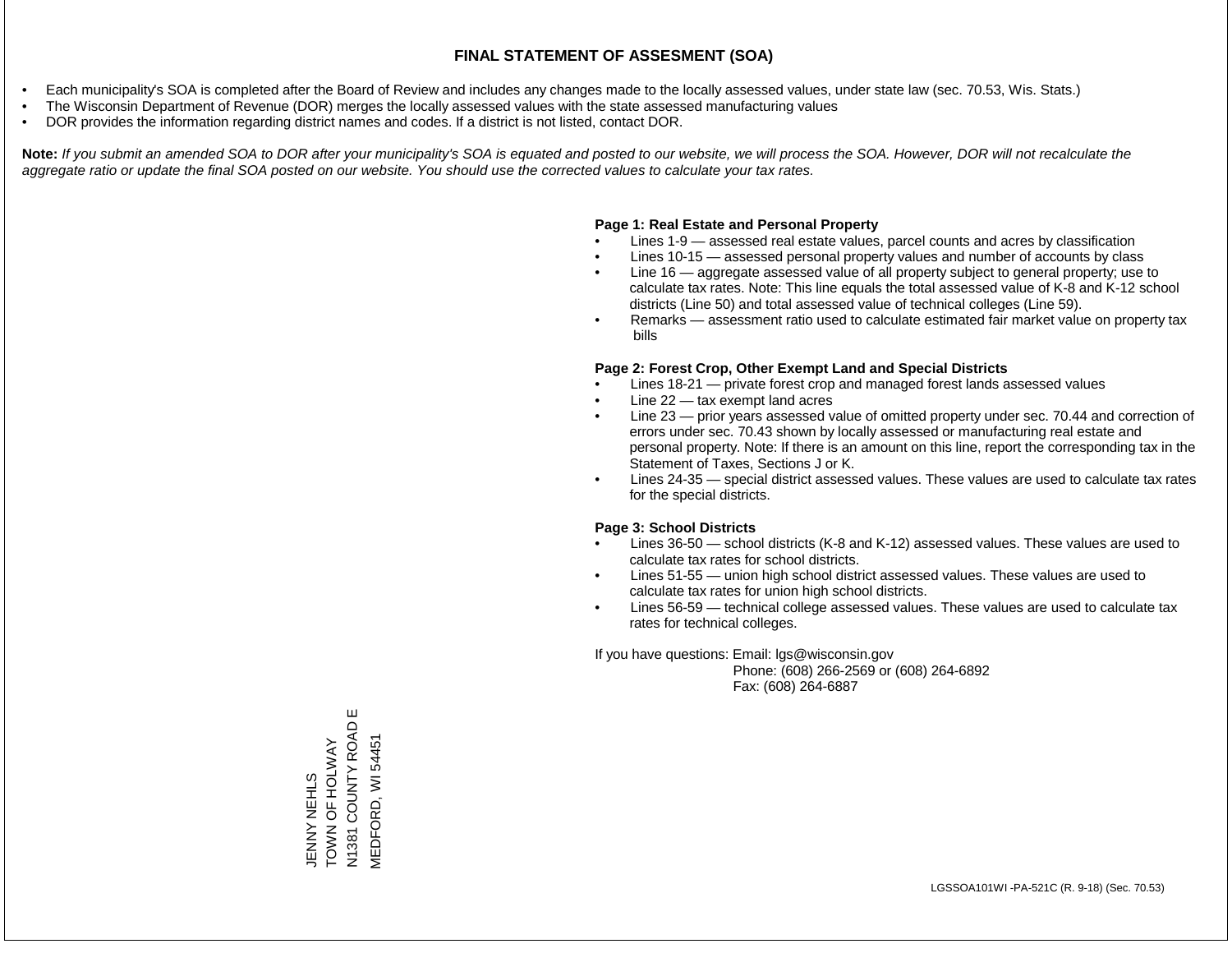|                |            | <b>FINAL - EQUATED</b><br><b>STATEMENT OF ASSESSMENT FOR 2021</b>                                                                                                                            |                          |          | 60                                                                  | 024                  | 1637                    | This is an Amended Return              | Page 1                                  |
|----------------|------------|----------------------------------------------------------------------------------------------------------------------------------------------------------------------------------------------|--------------------------|----------|---------------------------------------------------------------------|----------------------|-------------------------|----------------------------------------|-----------------------------------------|
|                |            |                                                                                                                                                                                              |                          |          | CO                                                                  | <b>MUN</b>           | ACCT NO                 |                                        |                                         |
|                | <b>FOR</b> | <b>TOWN OF</b><br><b>OF</b>                                                                                                                                                                  | <b>JUMP RIVER</b>        |          |                                                                     | <b>TAYLOR COUNTY</b> |                         |                                        |                                         |
|                |            | Town - Village - City                                                                                                                                                                        | <b>Municipality Name</b> |          |                                                                     | <b>County Name</b>   |                         |                                        |                                         |
| Line           |            | <b>REAL ESTATE</b><br>(See Lines 18 - 22 for                                                                                                                                                 | PARCEL COUNT             |          | NO. OF ACRES<br><b>WHOLE</b><br>TOTAL LAND MPROVEMENTS NUMBERS ONLY |                      | <b>VALUE OF</b><br>LAND | <b>VALUE OF</b><br><b>IMPROVEMENTS</b> | TOTAL VALUE OF LAND<br>AND IMPROVEMENTS |
| No.            |            | other Real Estate)                                                                                                                                                                           | (Col. A)                 | (Col. B) |                                                                     | (Col, C)             | (Col. D)                | (Col. E)                               | (Col. F)                                |
| $\mathbf{1}$   |            | <b>RESIDENTIAL - Class 1</b>                                                                                                                                                                 | 171                      |          | 150                                                                 | 220                  | 1,004,900               | 9,196,900                              | 10,201,800                              |
| $\overline{2}$ |            | <b>COMMERCIAL - Class 2</b>                                                                                                                                                                  | 15                       |          | 8                                                                   | 63                   | 174,600                 | 841,700                                | 1,016,300                               |
| 3              |            | MANUFACTURING - Class 3                                                                                                                                                                      | $\overline{0}$           |          | $\mathbf 0$                                                         | $\overline{0}$       | 0                       | $\Omega$                               | $\Omega$                                |
| 4              |            | <b>AGRICULTURAL - Class 4</b>                                                                                                                                                                | 268                      |          |                                                                     | 7,009                | 651,900                 |                                        | 651,900                                 |
| 5              |            | <b>UNDEVELOPED - Class 5</b>                                                                                                                                                                 | 256                      |          |                                                                     | 2,571                | 792,100                 |                                        | 792,100                                 |
| 6              |            | AGRICULTURAL FOREST - Class 5m                                                                                                                                                               | 63                       |          |                                                                     | 805                  | 663,700                 |                                        | 663,700                                 |
| $\overline{7}$ |            | FOREST LANDS - Class 6                                                                                                                                                                       | 148                      |          |                                                                     | 3,103                | 5,060,500               |                                        | 5,060,500                               |
| 8              |            | OTHER - Class 7                                                                                                                                                                              | 47                       |          | 46                                                                  | 98                   | 420,400                 | 3,783,400                              | 4,203,800                               |
| 9              |            | <b>TOTAL - ALL COLUMNS</b>                                                                                                                                                                   | 968                      |          | 204                                                                 | 13,869               | 8,768,100               | 13,822,000                             | 22,590,100                              |
| 10             |            | NUMBER OF PERSONAL PROPERTY ACCOUNTS IN ROLL                                                                                                                                                 |                          |          |                                                                     | 20                   | <b>LOCALLY ASSESSED</b> | <b>MANUFACTURING</b>                   | <b>MERGED</b>                           |
| 11             |            | BOATS AND OTHER WATERCRAFT NOT EXEMPT - Code 1                                                                                                                                               |                          |          |                                                                     |                      | 0                       | $\mathbf 0$                            | $\mathbf 0$                             |
| 12             |            | MACHINERY, TOOLS AND PATTERNS - Code 2                                                                                                                                                       |                          |          |                                                                     |                      |                         | 1,748,800                              | 1,748,800                               |
| 13             |            | FURNITURE, FIXTURES AND EQUIPMENT - Code 3                                                                                                                                                   |                          |          |                                                                     |                      | 3,900                   | 11,200                                 | 15,100                                  |
| 14             |            | ALL OTHER PERSONAL PROPERTY NOT EXEMPT - Codes 4A, 4B, 4C                                                                                                                                    |                          |          |                                                                     |                      | 240,700                 | 10,100                                 | 250,800                                 |
| 15             |            | TOTAL OF PERSONAL PROPERTY NOT EXEMPT (Total of Lines 11-14)                                                                                                                                 |                          |          |                                                                     |                      | 244,600                 | 1,770,100                              | 2,014,700                               |
| 16             |            | AGGREGATE ASSESSED VALUE OF ALL PROPERTY SUBJECT TO THE GENERAL PROPERTY TAX (Total of Lines 9F and 15F)<br>MUST EQUAL TOTAL VALUE OF THE SCHOOL DISTRICTS (K-12 PLUS K-8) - Line 50, Col. F |                          |          |                                                                     |                      |                         |                                        | 24,604,800                              |
| 17             |            | <b>BOARD OF REVIEW</b><br>DATE OF FINAL ADJOURNMENT                                                                                                                                          | 10/26/2021               |          | Name of Assessor<br><b>ZILLMER MID-STATE ASSESSMENT</b>             |                      |                         |                                        | Telephone #<br>(715) 754-2287           |

The Assessment Ratio to be used in calculating the estimated Fair Market Value on tax bills for this tax district is 1.005929489

This ratio should be used to convert assessed values to "Calculate Equalized Values" in Step 1 of the Lottery and Gaming Credit Calculations.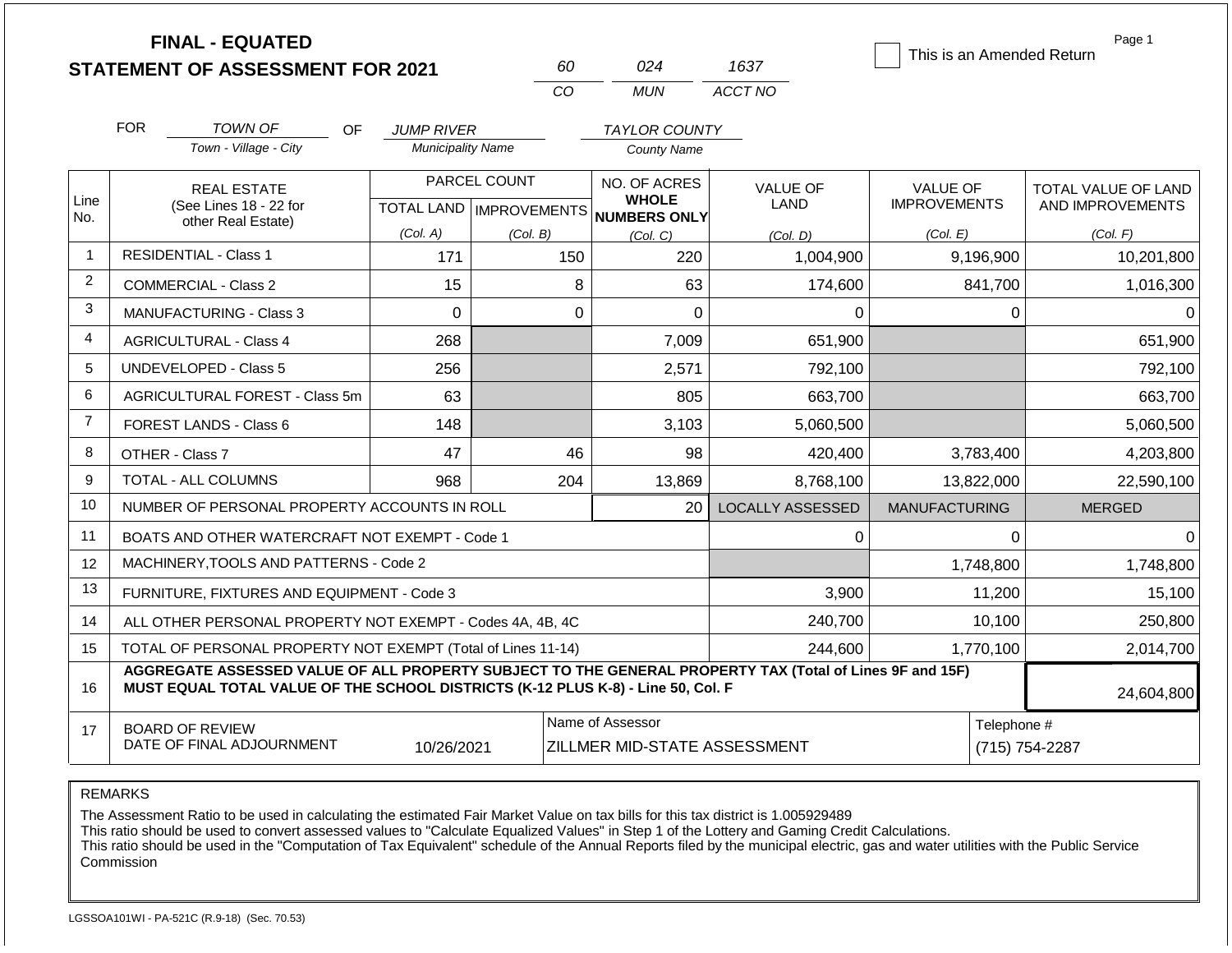2021 60 024 1637

FOREST LANDS (Line 7) and FOREST CROPS (in this section) - are **NOT** the same *YEAR CO MUN ACCT NO*

|    |                                                                                |                                                            |  | Private Forest Crop - Reg Class @ 10¢ per acre                   | Private Forest Crop - Reg Class @ \$2.52 per acre |                                                               |                                                                              |                                                                    |  |                    |  |
|----|--------------------------------------------------------------------------------|------------------------------------------------------------|--|------------------------------------------------------------------|---------------------------------------------------|---------------------------------------------------------------|------------------------------------------------------------------------------|--------------------------------------------------------------------|--|--------------------|--|
| 18 | (a) PARCELS                                                                    | (b) ACRES                                                  |  | (c) ASSESSED VALUE                                               |                                                   | (d) PARCELS                                                   |                                                                              | (e) ACRES                                                          |  | (f) ASSESSED VALUE |  |
|    |                                                                                |                                                            |  |                                                                  |                                                   |                                                               |                                                                              |                                                                    |  |                    |  |
|    |                                                                                |                                                            |  | Private Forest Crop - Special Class @ 20¢ per acre               |                                                   |                                                               | Entered Before 2005 Managed Forest - Ferrous Mining CLOSED @ \$7.87 per acre |                                                                    |  |                    |  |
| 19 | (a) PARCELS                                                                    | (b) ACRES                                                  |  | (c) ASSESSED VALUE                                               |                                                   | (d) PARCELS                                                   |                                                                              | (e) ACRES                                                          |  | (f) ASSESSED VALUE |  |
|    |                                                                                |                                                            |  |                                                                  |                                                   |                                                               |                                                                              |                                                                    |  |                    |  |
|    |                                                                                |                                                            |  |                                                                  |                                                   |                                                               |                                                                              |                                                                    |  |                    |  |
|    |                                                                                |                                                            |  | Entered Before 2005 Managed Forest - OPEN @ 74 ¢ per acre        |                                                   |                                                               |                                                                              | Entered Before 2005 Managed Forest - CLOSED @                      |  | $$1.75$ per acre   |  |
| 20 | (a) PARCELS<br>(b) ACRES                                                       |                                                            |  | (c) ASSESSED VALUE                                               |                                                   | (d) PARCELS                                                   |                                                                              | (e) ACRES                                                          |  | (f) ASSESSED VALUE |  |
|    | 5                                                                              | 167.62                                                     |  | 273,900                                                          |                                                   | 38                                                            |                                                                              | 1,452.38                                                           |  | 2,381,600          |  |
|    |                                                                                | Entered After 2004 Managed Forest - OPEN @ \$2.04 per acre |  |                                                                  |                                                   | Entered After 2004 Managed Forest - CLOSED @ \$10.20 per acre |                                                                              |                                                                    |  |                    |  |
|    | (a) PARCELS                                                                    | (b) ACRES                                                  |  | (c) ASSESSED VALUE                                               |                                                   | (d) PARCELS                                                   |                                                                              | (e) ACRES                                                          |  | (f) ASSESSED VALUE |  |
| 21 |                                                                                |                                                            |  |                                                                  |                                                   |                                                               |                                                                              |                                                                    |  |                    |  |
|    | 27                                                                             | 969.1                                                      |  | 1,451,300                                                        |                                                   | 21                                                            |                                                                              | 731.93                                                             |  | 1,134,700          |  |
|    |                                                                                |                                                            |  |                                                                  |                                                   |                                                               |                                                                              | (d) County (NOT FOREST CROP) Acres                                 |  | (e) Other Acres    |  |
| 22 | (a) County Forest Cropland Acres                                               |                                                            |  | (b) Federal Acres                                                |                                                   | (c) State Acres                                               |                                                                              |                                                                    |  |                    |  |
|    |                                                                                |                                                            |  | 5,640                                                            |                                                   | 55.26                                                         |                                                                              | 30.31                                                              |  | 65.63              |  |
|    |                                                                                |                                                            |  | Assessed Value of Omitted Property From Prior Years (Sec. 70.44) |                                                   |                                                               |                                                                              | Assessed Value of Sec. 70.43 Corrections of Errors by Assessors    |  |                    |  |
|    |                                                                                | (a) REAL ESTATE                                            |  | (b) PERSONAL                                                     |                                                   |                                                               |                                                                              | (c1) REAL ESTATE                                                   |  | (c2) PERSONAL      |  |
| 23 |                                                                                |                                                            |  |                                                                  |                                                   |                                                               |                                                                              |                                                                    |  |                    |  |
|    | Manufacturing Equated Value of Omitted Property From Prior Years (Sec. 70.995) |                                                            |  |                                                                  |                                                   |                                                               |                                                                              | Mfg. Equated Value of Sec.70.43 Corrections of Errors by Assessors |  |                    |  |
|    |                                                                                | (d) REAL ESTATE                                            |  | (e) PERSONAL                                                     |                                                   |                                                               |                                                                              | (f1) REAL ESTATE                                                   |  | (f2) PERSONAL      |  |
|    |                                                                                |                                                            |  |                                                                  |                                                   |                                                               |                                                                              |                                                                    |  |                    |  |
|    |                                                                                |                                                            |  |                                                                  |                                                   |                                                               |                                                                              |                                                                    |  |                    |  |

# **SPECIAL DISTRICTS**

| Line<br>No. | Enter 6-digit<br>Special District<br>Code (Col. A) | <b>Account</b><br><b>Number</b><br>(Col. B) | <b>Special District Name</b><br>(Col. C) | <b>Locally Assessed Value</b><br>of Real Estate and<br>Personal Property (Col. D) | Mfg Value of Real Estate<br>and Personal Property<br>(Col. E) | <b>Merged Value of</b><br><b>Real Estate and</b><br>Personal Property (Col. F) |
|-------------|----------------------------------------------------|---------------------------------------------|------------------------------------------|-----------------------------------------------------------------------------------|---------------------------------------------------------------|--------------------------------------------------------------------------------|
| 24          |                                                    |                                             |                                          |                                                                                   |                                                               |                                                                                |
| 25          |                                                    |                                             |                                          |                                                                                   |                                                               |                                                                                |
| 26          |                                                    |                                             |                                          |                                                                                   |                                                               |                                                                                |
| 27          |                                                    |                                             |                                          |                                                                                   |                                                               |                                                                                |
| 28          |                                                    |                                             |                                          |                                                                                   |                                                               |                                                                                |
| 29          |                                                    |                                             |                                          |                                                                                   |                                                               |                                                                                |
| 30          |                                                    |                                             |                                          |                                                                                   |                                                               |                                                                                |
| 31          |                                                    |                                             |                                          |                                                                                   |                                                               |                                                                                |
| 32          |                                                    |                                             |                                          |                                                                                   |                                                               |                                                                                |
| 33          |                                                    |                                             |                                          |                                                                                   |                                                               |                                                                                |
| 34          |                                                    |                                             |                                          |                                                                                   |                                                               |                                                                                |
| 35          |                                                    |                                             |                                          |                                                                                   |                                                               |                                                                                |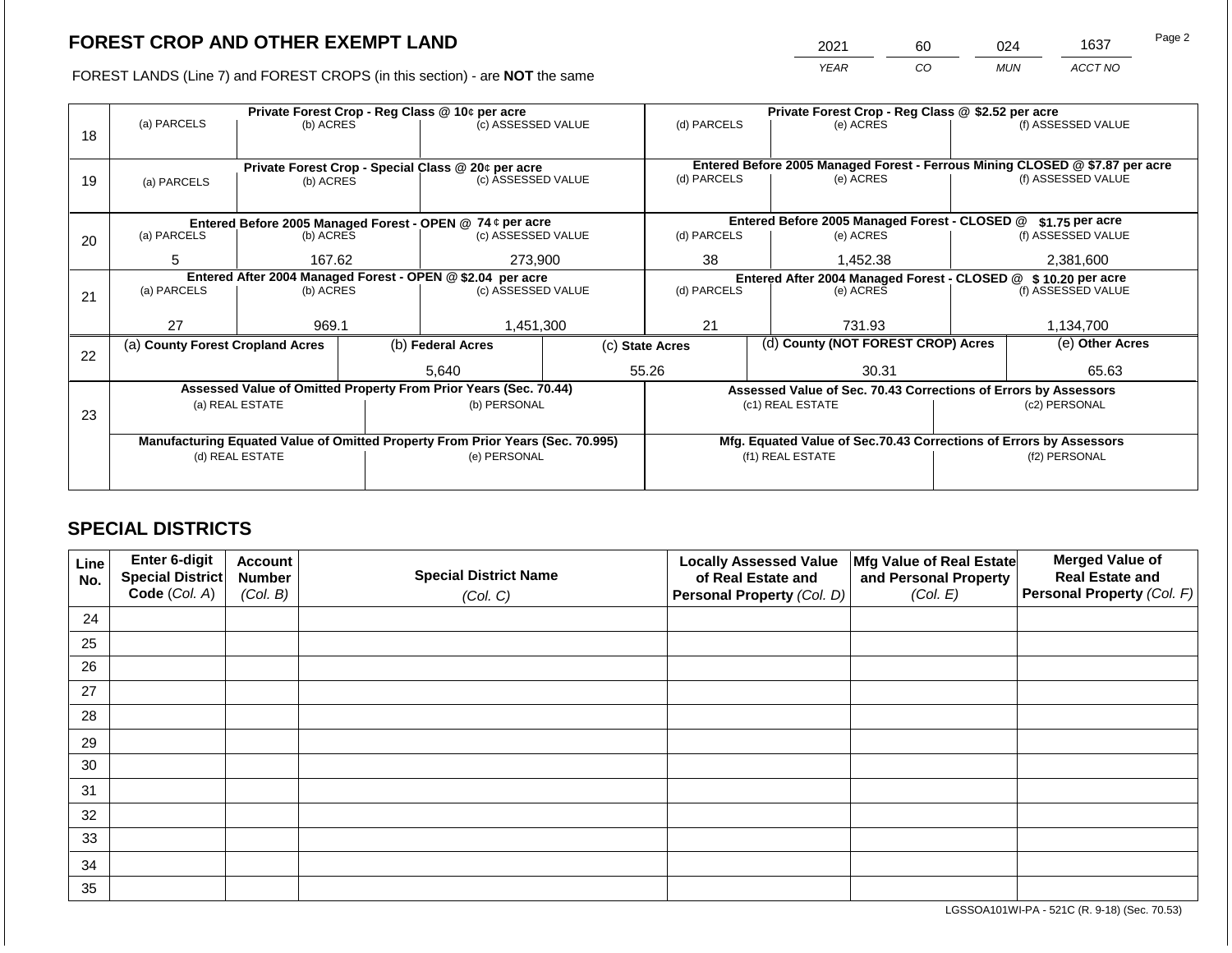|             | <b>SCHOOL DISTRICTS</b>                                                                |                                             |                                                         | 2021                                                                              | 024<br>60                                                     | 1637                                                                           |  |  |  |
|-------------|----------------------------------------------------------------------------------------|---------------------------------------------|---------------------------------------------------------|-----------------------------------------------------------------------------------|---------------------------------------------------------------|--------------------------------------------------------------------------------|--|--|--|
|             |                                                                                        |                                             |                                                         | <b>YEAR</b>                                                                       | CO<br><b>MUN</b>                                              | ACCT NO                                                                        |  |  |  |
| Line<br>No. | Enter 6-digit<br><b>School District</b><br>Code (Col. A)                               | <b>Account</b><br><b>Number</b><br>(Col. B) | <b>School District Name</b><br>(Col. C)                 | <b>Locally Assessed Value</b><br>of Real Estate and<br>Personal Property (Col. D) | Mfg Value of Real Estate<br>and Personal Property<br>(Col. E) | <b>Merged Value of</b><br><b>Real Estate and</b><br>Personal Property (Col. F) |  |  |  |
|             | <b>SCHOOL DISTRICTS (K-8 and K-12)</b><br>A.                                           |                                             |                                                         |                                                                                   |                                                               |                                                                                |  |  |  |
| 36          | 602135                                                                                 | 0355                                        | <b>SCH D OF GILMAN</b>                                  | 22,834,700                                                                        | 1,770,100                                                     | 24,604,800                                                                     |  |  |  |
| 37          |                                                                                        |                                             |                                                         |                                                                                   |                                                               |                                                                                |  |  |  |
| 38          |                                                                                        |                                             |                                                         |                                                                                   |                                                               |                                                                                |  |  |  |
| 39          |                                                                                        |                                             |                                                         |                                                                                   |                                                               |                                                                                |  |  |  |
| 40          |                                                                                        |                                             |                                                         |                                                                                   |                                                               |                                                                                |  |  |  |
| 41<br>42    |                                                                                        |                                             |                                                         |                                                                                   |                                                               |                                                                                |  |  |  |
| 43          |                                                                                        |                                             |                                                         |                                                                                   |                                                               |                                                                                |  |  |  |
| 44          |                                                                                        |                                             |                                                         |                                                                                   |                                                               |                                                                                |  |  |  |
| 45          |                                                                                        |                                             |                                                         |                                                                                   |                                                               |                                                                                |  |  |  |
| 46          |                                                                                        |                                             |                                                         |                                                                                   |                                                               |                                                                                |  |  |  |
| 47          |                                                                                        |                                             |                                                         |                                                                                   |                                                               |                                                                                |  |  |  |
| 48          |                                                                                        |                                             |                                                         |                                                                                   |                                                               |                                                                                |  |  |  |
| 49          |                                                                                        |                                             |                                                         |                                                                                   |                                                               |                                                                                |  |  |  |
| 50          |                                                                                        |                                             | TOTAL ASSESSED VALUE OF SCHOOL DISTRICTS (K-8 and K-12) | 22,834,700                                                                        | 1,770,100                                                     | 24,604,800                                                                     |  |  |  |
|             | <b>B.</b><br><b>UNION HIGH SCHOOL DISTRICTS</b>                                        |                                             |                                                         |                                                                                   |                                                               |                                                                                |  |  |  |
| 51          |                                                                                        |                                             |                                                         |                                                                                   |                                                               |                                                                                |  |  |  |
| 52          |                                                                                        |                                             |                                                         |                                                                                   |                                                               |                                                                                |  |  |  |
| 53          |                                                                                        |                                             |                                                         |                                                                                   |                                                               |                                                                                |  |  |  |
| 54          |                                                                                        |                                             |                                                         |                                                                                   |                                                               |                                                                                |  |  |  |
|             | TOTAL ASSESSED VALUE OF UNION HIGH SCHOOLS<br>55<br><b>TECHNICAL COLLEGE DISTRICTS</b> |                                             |                                                         |                                                                                   |                                                               |                                                                                |  |  |  |
| 56          | C.                                                                                     | 0001                                        | CHIPPEWA VALLEY TECHNICAL COLLEGE EAUC                  | 22,834,700                                                                        | 1,770,100                                                     | 24,604,800                                                                     |  |  |  |
| 57          | 000100                                                                                 |                                             |                                                         |                                                                                   |                                                               |                                                                                |  |  |  |
| 58          |                                                                                        |                                             |                                                         |                                                                                   |                                                               |                                                                                |  |  |  |
| 59          |                                                                                        |                                             | TOTAL ASSESSED VALUE OF TECHNICAL COLLEGES              | 22,834,700                                                                        | 1,770,100                                                     | 24,604,800                                                                     |  |  |  |

| Name                                           |                                     | Title | Submission date  |
|------------------------------------------------|-------------------------------------|-------|------------------|
| <b>CONNIE KRAEGENBRINK</b>                     |                                     |       | 2021<br>26<br>10 |
| Phone                                          | Email address                       |       |                  |
| 715<br>748<br>1465<br>$\overline{\phantom{a}}$ | CONNIE.KRAEGENBRINK@CO.TAYLOR.WI.US |       |                  |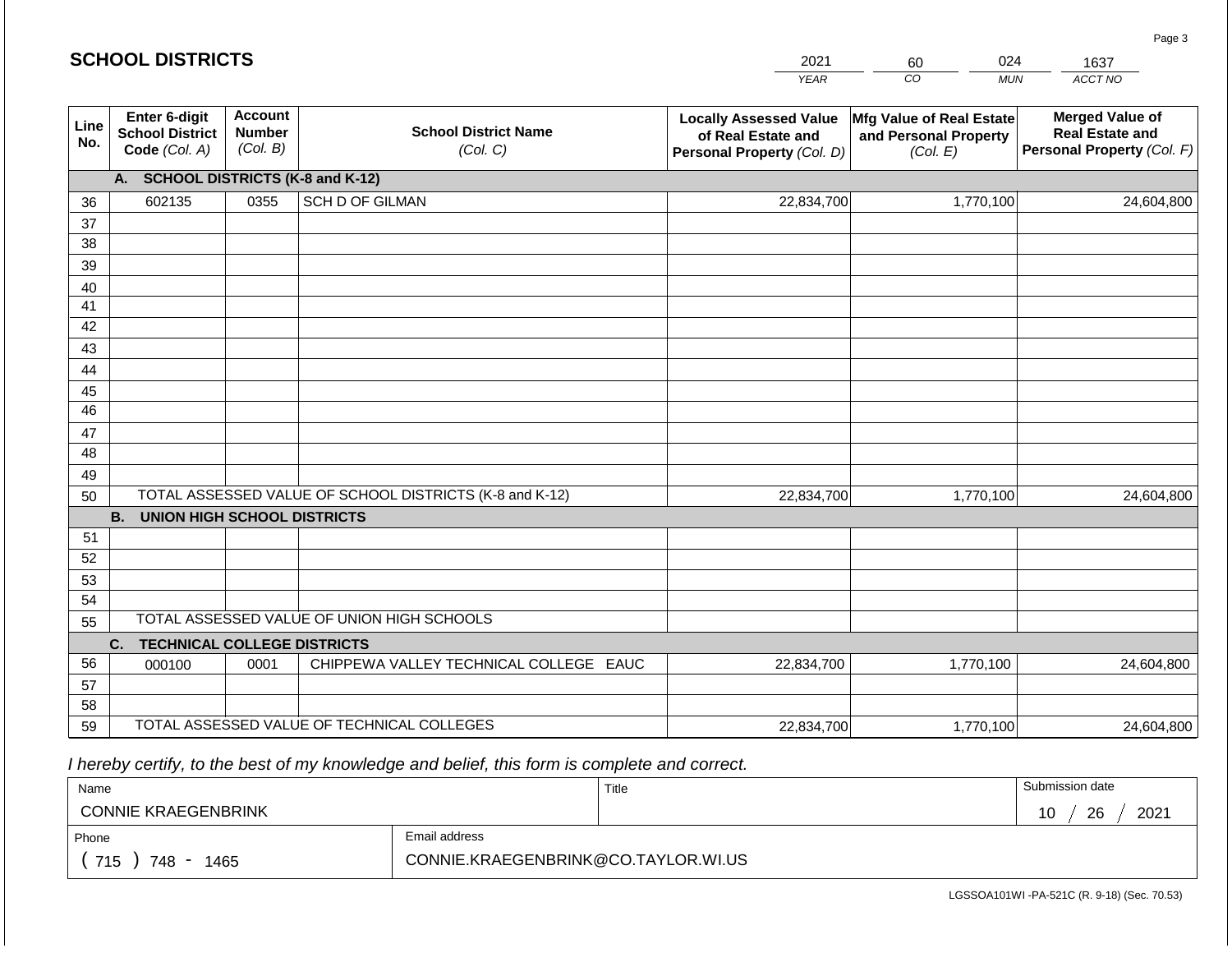- Each municipality's SOA is completed after the Board of Review and includes any changes made to the locally assessed values, under state law (sec. 70.53, Wis. Stats.)
- The Wisconsin Department of Revenue (DOR) merges the locally assessed values with the state assessed manufacturing values
- DOR provides the information regarding district names and codes. If a district is not listed, contact DOR.

Note: If you submit an amended SOA to DOR after your municipality's SOA is equated and posted to our website, we will process the SOA. However, DOR will not recalculate the *aggregate ratio or update the final SOA posted on our website. You should use the corrected values to calculate your tax rates.*

### **Page 1: Real Estate and Personal Property**

- Lines 1-9 assessed real estate values, parcel counts and acres by classification
- Lines 10-15 assessed personal property values and number of accounts by class
- Line 16 aggregate assessed value of all property subject to general property; use to calculate tax rates. Note: This line equals the total assessed value of K-8 and K-12 school districts (Line 50) and total assessed value of technical colleges (Line 59).
- Remarks assessment ratio used to calculate estimated fair market value on property tax bills

### **Page 2: Forest Crop, Other Exempt Land and Special Districts**

- Lines 18-21 private forest crop and managed forest lands assessed values
- Line  $22 -$  tax exempt land acres
- Line 23 prior years assessed value of omitted property under sec. 70.44 and correction of errors under sec. 70.43 shown by locally assessed or manufacturing real estate and personal property. Note: If there is an amount on this line, report the corresponding tax in the Statement of Taxes, Sections J or K.
- Lines 24-35 special district assessed values. These values are used to calculate tax rates for the special districts.

### **Page 3: School Districts**

- Lines 36-50 school districts (K-8 and K-12) assessed values. These values are used to calculate tax rates for school districts.
- Lines 51-55 union high school district assessed values. These values are used to calculate tax rates for union high school districts.
- Lines 56-59 technical college assessed values. These values are used to calculate tax rates for technical colleges.

If you have questions: Email: lgs@wisconsin.gov

 Phone: (608) 266-2569 or (608) 264-6892 Fax: (608) 264-6887

DENISE WEBSTER<br>TOWN OF JUMP RIVER<br>N9024 BEACH DR TOWN OF JUMP RIVER SHELDON, WI54766 SHELDON, WI 54766DENISE WEBSTER N9024 BEACH DR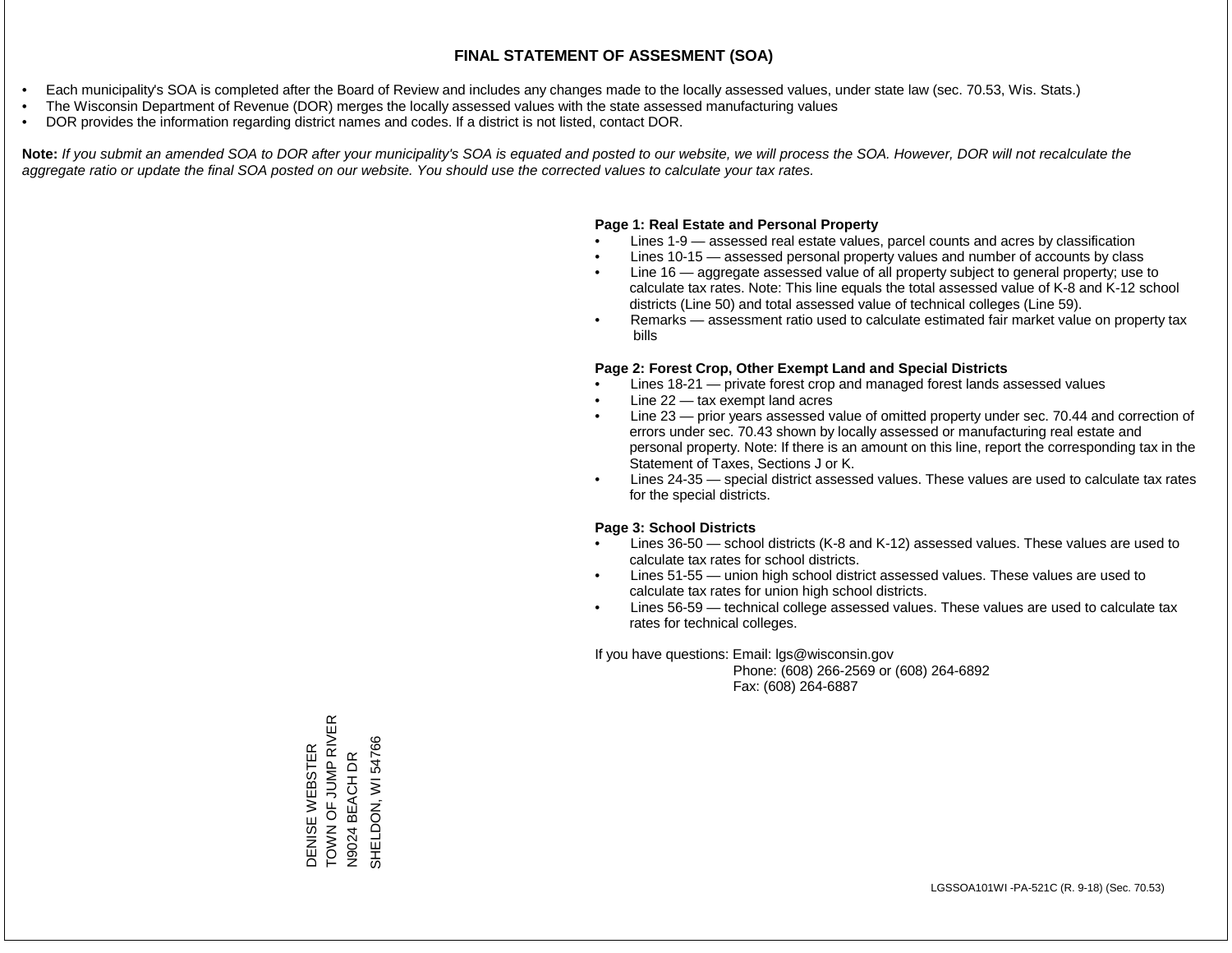|                |                                                                                                                                                                                              | <b>FINAL - EQUATED</b><br><b>STATEMENT OF ASSESSMENT FOR 2021</b> |                                           | 60       | 026                                                 | 1638                           | This is an Amended Return              | Page 1                                  |  |
|----------------|----------------------------------------------------------------------------------------------------------------------------------------------------------------------------------------------|-------------------------------------------------------------------|-------------------------------------------|----------|-----------------------------------------------------|--------------------------------|----------------------------------------|-----------------------------------------|--|
|                |                                                                                                                                                                                              |                                                                   |                                           | CO.      | <b>MUN</b>                                          | ACCT NO                        |                                        |                                         |  |
|                | <b>FOR</b>                                                                                                                                                                                   | TOWN OF<br>OF.                                                    | LITTLE BLACK                              |          | <b>TAYLOR COUNTY</b>                                |                                |                                        |                                         |  |
|                | Town - Village - City                                                                                                                                                                        |                                                                   | <b>Municipality Name</b>                  |          | <b>County Name</b>                                  |                                |                                        |                                         |  |
| Line<br>No.    |                                                                                                                                                                                              | <b>REAL ESTATE</b><br>(See Lines 18 - 22 for                      | PARCEL COUNT<br>TOTAL LAND   IMPROVEMENTS |          | NO. OF ACRES<br><b>WHOLE</b><br><b>NUMBERS ONLY</b> | <b>VALUE OF</b><br><b>LAND</b> | <b>VALUE OF</b><br><b>IMPROVEMENTS</b> | TOTAL VALUE OF LAND<br>AND IMPROVEMENTS |  |
|                |                                                                                                                                                                                              | other Real Estate)                                                | (Col. A)                                  | (Col. B) | (Col, C)                                            | (Col. D)                       | (Col. E)                               | (Col. F)                                |  |
| $\overline{1}$ | <b>RESIDENTIAL - Class 1</b>                                                                                                                                                                 |                                                                   | 476                                       | 436      | 833                                                 | 8,609,200                      | 42,805,000                             | 51,414,200                              |  |
| 2              | <b>COMMERCIAL - Class 2</b>                                                                                                                                                                  |                                                                   | 44                                        |          | 31<br>160                                           | 1,298,600                      | 3,852,000                              | 5,150,600                               |  |
| 3              |                                                                                                                                                                                              | <b>MANUFACTURING - Class 3</b>                                    | $\mathbf 0$                               |          | $\Omega$<br>$\Omega$                                | 0                              | 0                                      | $\Omega$                                |  |
| 4              | <b>AGRICULTURAL - Class 4</b>                                                                                                                                                                |                                                                   | 622                                       |          | 13,187                                              | 2,471,600                      |                                        | 2,471,600                               |  |
| 5              |                                                                                                                                                                                              | <b>UNDEVELOPED - Class 5</b>                                      | 438                                       |          | 3,100                                               | 1,902,300                      |                                        | 1,902,300                               |  |
| 6              |                                                                                                                                                                                              | AGRICULTURAL FOREST - Class 5m                                    | 163                                       |          | 2,189                                               | 1,979,800                      |                                        | 1,979,800                               |  |
| $\overline{7}$ |                                                                                                                                                                                              | <b>FOREST LANDS - Class 6</b>                                     | 150                                       |          | 2,022                                               | 3,329,500                      |                                        | 3,329,500                               |  |
| 8              |                                                                                                                                                                                              | OTHER - Class 7                                                   | 70                                        |          | 69<br>142                                           | 1,367,100                      | 5,813,800                              | 7,180,900                               |  |
| 9              |                                                                                                                                                                                              | <b>TOTAL - ALL COLUMNS</b>                                        | 1,963                                     | 536      | 21,633                                              | 20,958,100                     | 52,470,800                             | 73,428,900                              |  |
| 10             |                                                                                                                                                                                              | NUMBER OF PERSONAL PROPERTY ACCOUNTS IN ROLL                      |                                           |          | 32                                                  | <b>LOCALLY ASSESSED</b>        | <b>MANUFACTURING</b>                   | <b>MERGED</b>                           |  |
| 11             |                                                                                                                                                                                              | BOATS AND OTHER WATERCRAFT NOT EXEMPT - Code 1                    |                                           |          |                                                     | 0                              | $\Omega$                               | $\Omega$                                |  |
| 12             |                                                                                                                                                                                              | MACHINERY, TOOLS AND PATTERNS - Code 2                            |                                           |          |                                                     |                                | 206,500                                | 206,500                                 |  |
| 13             |                                                                                                                                                                                              | FURNITURE, FIXTURES AND EQUIPMENT - Code 3                        |                                           |          |                                                     | 68,000                         | 400                                    | 68,400                                  |  |
| 14             |                                                                                                                                                                                              | ALL OTHER PERSONAL PROPERTY NOT EXEMPT - Codes 4A, 4B, 4C         |                                           |          |                                                     | 49,300                         | 20,200                                 | 69,500                                  |  |
| 15             |                                                                                                                                                                                              | TOTAL OF PERSONAL PROPERTY NOT EXEMPT (Total of Lines 11-14)      |                                           |          |                                                     | 117,300                        | 227,100                                | 344,400                                 |  |
| 16             | AGGREGATE ASSESSED VALUE OF ALL PROPERTY SUBJECT TO THE GENERAL PROPERTY TAX (Total of Lines 9F and 15F)<br>MUST EQUAL TOTAL VALUE OF THE SCHOOL DISTRICTS (K-12 PLUS K-8) - Line 50, Col. F |                                                                   |                                           |          |                                                     |                                |                                        |                                         |  |
| 17             |                                                                                                                                                                                              | <b>BOARD OF REVIEW</b><br>DATE OF FINAL ADJOURNMENT               | 08/30/2021                                |          | Name of Assessor<br><b>ROBERT PROKOP</b>            |                                |                                        | Telephone #<br>(715) 452-5344           |  |

The Assessment Ratio to be used in calculating the estimated Fair Market Value on tax bills for this tax district is .978063905

This ratio should be used to convert assessed values to "Calculate Equalized Values" in Step 1 of the Lottery and Gaming Credit Calculations.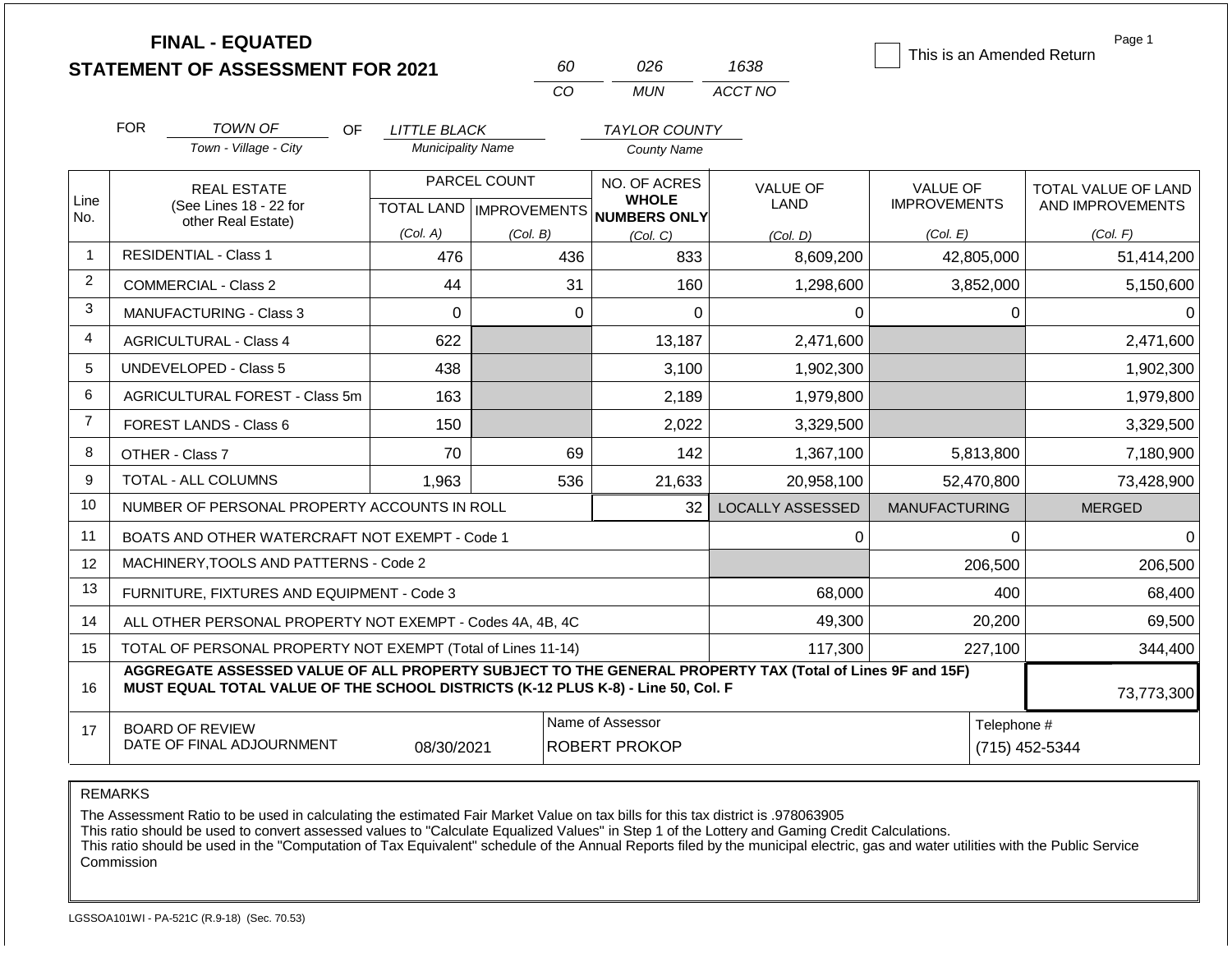2021 60 026 1638

FOREST LANDS (Line 7) and FOREST CROPS (in this section) - are **NOT** the same *YEAR CO MUN ACCT NO*

|    |                                                            |                 |  | Private Forest Crop - Reg Class @ 10¢ per acre                                 |                                                                | Private Forest Crop - Reg Class @ \$2.52 per acre                            |                                                                    |  |                    |  |
|----|------------------------------------------------------------|-----------------|--|--------------------------------------------------------------------------------|----------------------------------------------------------------|------------------------------------------------------------------------------|--------------------------------------------------------------------|--|--------------------|--|
|    | (a) PARCELS                                                | (b) ACRES       |  | (c) ASSESSED VALUE                                                             |                                                                | (d) PARCELS                                                                  | (e) ACRES                                                          |  | (f) ASSESSED VALUE |  |
| 18 |                                                            |                 |  |                                                                                |                                                                |                                                                              |                                                                    |  |                    |  |
|    |                                                            |                 |  |                                                                                |                                                                | Entered Before 2005 Managed Forest - Ferrous Mining CLOSED @ \$7.87 per acre |                                                                    |  |                    |  |
| 19 |                                                            |                 |  | Private Forest Crop - Special Class @ 20¢ per acre<br>(c) ASSESSED VALUE       |                                                                | (d) PARCELS                                                                  | (e) ACRES                                                          |  | (f) ASSESSED VALUE |  |
|    | (a) PARCELS                                                | (b) ACRES       |  |                                                                                |                                                                |                                                                              |                                                                    |  |                    |  |
|    |                                                            |                 |  |                                                                                |                                                                |                                                                              |                                                                    |  |                    |  |
|    |                                                            |                 |  | Entered Before 2005 Managed Forest - OPEN @ 74 ¢ per acre                      |                                                                |                                                                              | Entered Before 2005 Managed Forest - CLOSED @                      |  | $$1.75$ per acre   |  |
| 20 | (a) PARCELS                                                | (b) ACRES       |  | (c) ASSESSED VALUE                                                             |                                                                | (d) PARCELS                                                                  | (e) ACRES                                                          |  | (f) ASSESSED VALUE |  |
|    |                                                            | 6,000           |  | 5                                                                              |                                                                |                                                                              |                                                                    |  |                    |  |
|    |                                                            | 5.47            |  |                                                                                |                                                                |                                                                              | 121.21                                                             |  | 160.200            |  |
|    | Entered After 2004 Managed Forest - OPEN @ \$2.04 per acre |                 |  |                                                                                | Entered After 2004 Managed Forest - CLOSED @ \$ 10.20 per acre |                                                                              |                                                                    |  |                    |  |
| 21 | (a) PARCELS                                                | (b) ACRES       |  | (c) ASSESSED VALUE                                                             |                                                                | (d) PARCELS                                                                  | (e) ACRES                                                          |  | (f) ASSESSED VALUE |  |
|    |                                                            |                 |  |                                                                                |                                                                |                                                                              |                                                                    |  |                    |  |
|    |                                                            |                 |  |                                                                                |                                                                |                                                                              | 74.25                                                              |  | 129,700            |  |
|    | (a) County Forest Cropland Acres                           |                 |  | (b) Federal Acres                                                              |                                                                | (d) County (NOT FOREST CROP) Acres<br>(c) State Acres                        |                                                                    |  | (e) Other Acres    |  |
| 22 |                                                            |                 |  |                                                                                |                                                                |                                                                              |                                                                    |  |                    |  |
|    |                                                            |                 |  |                                                                                |                                                                | 23.91                                                                        | 20.93                                                              |  | 190.67             |  |
|    |                                                            |                 |  | Assessed Value of Omitted Property From Prior Years (Sec. 70.44)               |                                                                |                                                                              | Assessed Value of Sec. 70.43 Corrections of Errors by Assessors    |  |                    |  |
|    |                                                            | (a) REAL ESTATE |  | (b) PERSONAL                                                                   |                                                                |                                                                              | (c1) REAL ESTATE                                                   |  | (c2) PERSONAL      |  |
| 23 |                                                            |                 |  |                                                                                |                                                                |                                                                              |                                                                    |  |                    |  |
|    |                                                            |                 |  | Manufacturing Equated Value of Omitted Property From Prior Years (Sec. 70.995) |                                                                |                                                                              | Mfg. Equated Value of Sec.70.43 Corrections of Errors by Assessors |  |                    |  |
|    | (d) REAL ESTATE                                            |                 |  | (e) PERSONAL                                                                   |                                                                | (f1) REAL ESTATE                                                             |                                                                    |  | (f2) PERSONAL      |  |
|    |                                                            |                 |  |                                                                                |                                                                |                                                                              |                                                                    |  |                    |  |
|    |                                                            |                 |  |                                                                                |                                                                |                                                                              |                                                                    |  |                    |  |

# **SPECIAL DISTRICTS**

| Line<br>No. | <b>Enter 6-digit</b><br><b>Special District</b><br>Code (Col. A) | <b>Account</b><br><b>Number</b><br>(Col. B) | <b>Special District Name</b><br>(Col. C) | <b>Locally Assessed Value</b><br>of Real Estate and<br><b>Personal Property (Col. D)</b> | Mfg Value of Real Estate<br>and Personal Property<br>(Col. E) | <b>Merged Value of</b><br><b>Real Estate and</b><br>Personal Property (Col. F) |
|-------------|------------------------------------------------------------------|---------------------------------------------|------------------------------------------|------------------------------------------------------------------------------------------|---------------------------------------------------------------|--------------------------------------------------------------------------------|
| 24          | 607030                                                           | 0381                                        | LITTLE BLACK SANITARY DISTRICT #1        | 73,546,200                                                                               | 227,100                                                       | 73,773,300                                                                     |
| 25          |                                                                  |                                             |                                          |                                                                                          |                                                               |                                                                                |
| 26          |                                                                  |                                             |                                          |                                                                                          |                                                               |                                                                                |
| 27          |                                                                  |                                             |                                          |                                                                                          |                                                               |                                                                                |
| 28          |                                                                  |                                             |                                          |                                                                                          |                                                               |                                                                                |
| 29          |                                                                  |                                             |                                          |                                                                                          |                                                               |                                                                                |
| 30          |                                                                  |                                             |                                          |                                                                                          |                                                               |                                                                                |
| 31          |                                                                  |                                             |                                          |                                                                                          |                                                               |                                                                                |
| 32          |                                                                  |                                             |                                          |                                                                                          |                                                               |                                                                                |
| 33          |                                                                  |                                             |                                          |                                                                                          |                                                               |                                                                                |
| 34          |                                                                  |                                             |                                          |                                                                                          |                                                               |                                                                                |
| 35          |                                                                  |                                             |                                          |                                                                                          |                                                               |                                                                                |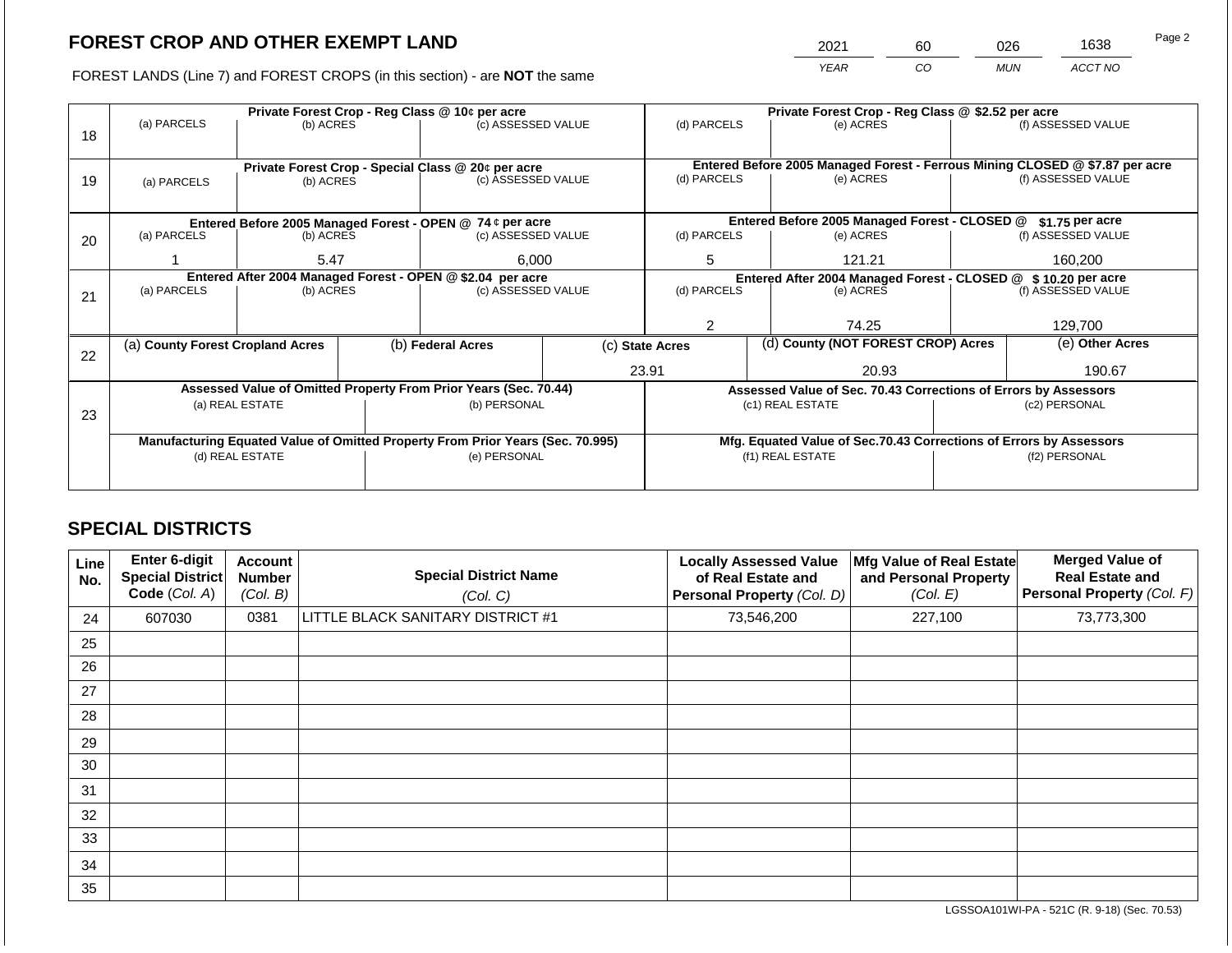|             | <b>SCHOOL DISTRICTS</b>                                  |                                             |                                                         |      | 2021                                                                              | 026<br>60                                                     | 1638                                                                           |
|-------------|----------------------------------------------------------|---------------------------------------------|---------------------------------------------------------|------|-----------------------------------------------------------------------------------|---------------------------------------------------------------|--------------------------------------------------------------------------------|
|             |                                                          |                                             |                                                         |      | <b>YEAR</b>                                                                       | CO<br><b>MUN</b>                                              | ACCT NO                                                                        |
| Line<br>No. | Enter 6-digit<br><b>School District</b><br>Code (Col. A) | <b>Account</b><br><b>Number</b><br>(Col. B) | <b>School District Name</b><br>(Col. C)                 |      | <b>Locally Assessed Value</b><br>of Real Estate and<br>Personal Property (Col. D) | Mfg Value of Real Estate<br>and Personal Property<br>(Col. E) | <b>Merged Value of</b><br><b>Real Estate and</b><br>Personal Property (Col. F) |
|             | <b>SCHOOL DISTRICTS (K-8 and K-12)</b><br>A.             |                                             |                                                         |      |                                                                                   |                                                               |                                                                                |
| 36          | 603409                                                   | 0356                                        | SCH D OF MEDFORD AREA                                   |      | 73,546,200                                                                        | 227,100                                                       | 73,773,300                                                                     |
| 37          |                                                          |                                             |                                                         |      |                                                                                   |                                                               |                                                                                |
| 38          |                                                          |                                             |                                                         |      |                                                                                   |                                                               |                                                                                |
| 39          |                                                          |                                             |                                                         |      |                                                                                   |                                                               |                                                                                |
| 40          |                                                          |                                             |                                                         |      |                                                                                   |                                                               |                                                                                |
| 41<br>42    |                                                          |                                             |                                                         |      |                                                                                   |                                                               |                                                                                |
| 43          |                                                          |                                             |                                                         |      |                                                                                   |                                                               |                                                                                |
| 44          |                                                          |                                             |                                                         |      |                                                                                   |                                                               |                                                                                |
| 45          |                                                          |                                             |                                                         |      |                                                                                   |                                                               |                                                                                |
| 46          |                                                          |                                             |                                                         |      |                                                                                   |                                                               |                                                                                |
| 47          |                                                          |                                             |                                                         |      |                                                                                   |                                                               |                                                                                |
| 48          |                                                          |                                             |                                                         |      |                                                                                   |                                                               |                                                                                |
| 49          |                                                          |                                             |                                                         |      |                                                                                   |                                                               |                                                                                |
| 50          |                                                          |                                             | TOTAL ASSESSED VALUE OF SCHOOL DISTRICTS (K-8 and K-12) |      | 73,546,200                                                                        | 227,100                                                       | 73,773,300                                                                     |
|             | <b>B.</b><br><b>UNION HIGH SCHOOL DISTRICTS</b>          |                                             |                                                         |      |                                                                                   |                                                               |                                                                                |
| 51          |                                                          |                                             |                                                         |      |                                                                                   |                                                               |                                                                                |
| 52          |                                                          |                                             |                                                         |      |                                                                                   |                                                               |                                                                                |
| 53          |                                                          |                                             |                                                         |      |                                                                                   |                                                               |                                                                                |
| 54          |                                                          |                                             | TOTAL ASSESSED VALUE OF UNION HIGH SCHOOLS              |      |                                                                                   |                                                               |                                                                                |
| 55          | <b>TECHNICAL COLLEGE DISTRICTS</b><br>C.                 |                                             |                                                         |      |                                                                                   |                                                               |                                                                                |
| 56          | 001500                                                   | 0014                                        | NORTH CENTRAL TECHNICAL COLLEGE                         | WAUS | 73,546,200                                                                        | 227,100                                                       | 73,773,300                                                                     |
| 57          |                                                          |                                             |                                                         |      |                                                                                   |                                                               |                                                                                |
| 58          |                                                          |                                             |                                                         |      |                                                                                   |                                                               |                                                                                |
| 59          |                                                          |                                             | TOTAL ASSESSED VALUE OF TECHNICAL COLLEGES              |      | 73,546,200                                                                        | 227,100                                                       | 73,773,300                                                                     |

| Name                       |                                     | Title | Submission date  |
|----------------------------|-------------------------------------|-------|------------------|
| <b>CONNIE KRAEGENBRINK</b> |                                     |       | 2021<br>30<br>08 |
| Phone                      | Email address                       |       |                  |
| 715<br>748<br>1465         | CONNIE.KRAEGENBRINK@CO.TAYLOR.WI.US |       |                  |

LGSSOA101WI -PA-521C (R. 9-18) (Sec. 70.53)

Page 3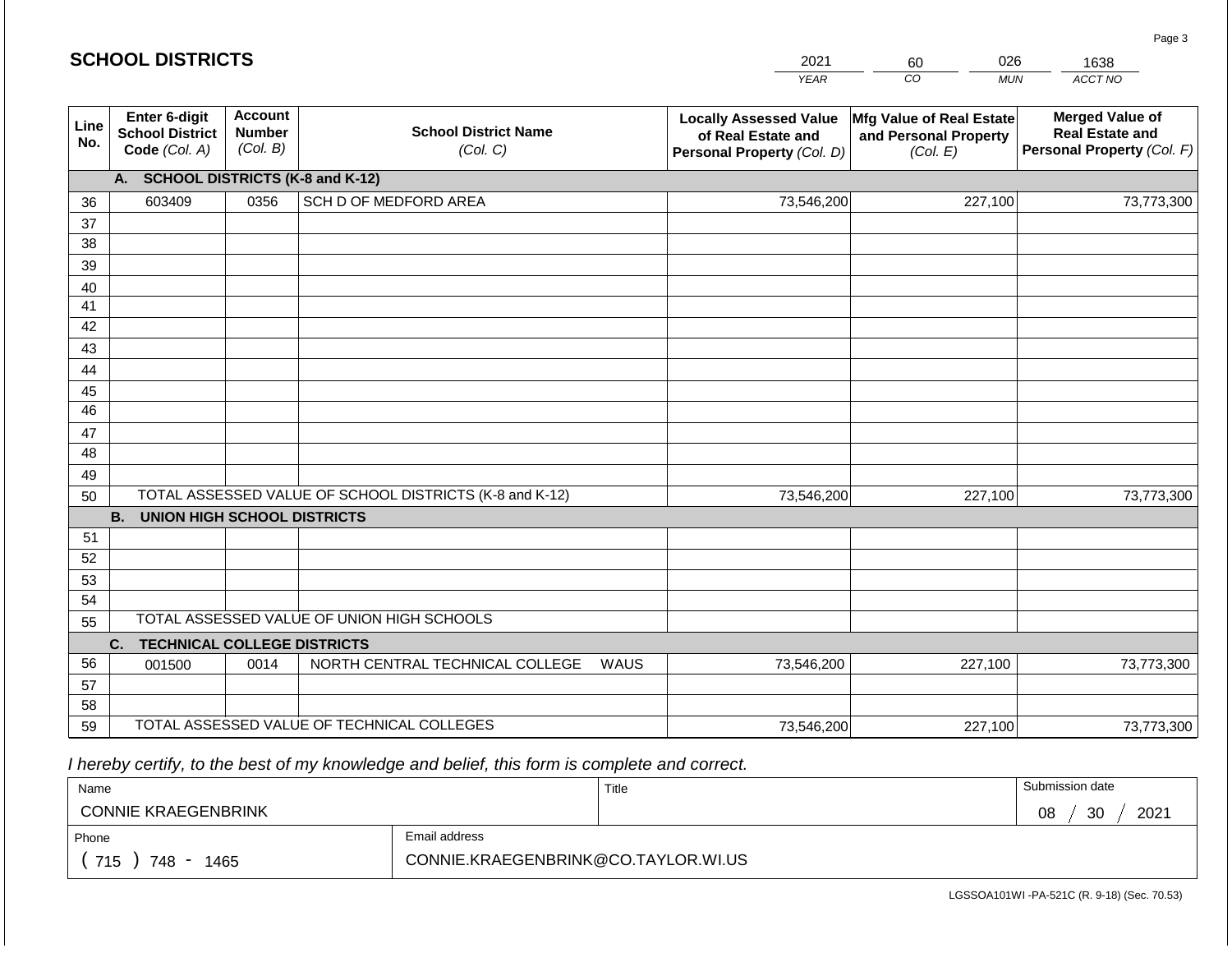- Each municipality's SOA is completed after the Board of Review and includes any changes made to the locally assessed values, under state law (sec. 70.53, Wis. Stats.)
- The Wisconsin Department of Revenue (DOR) merges the locally assessed values with the state assessed manufacturing values
- DOR provides the information regarding district names and codes. If a district is not listed, contact DOR.

Note: If you submit an amended SOA to DOR after your municipality's SOA is equated and posted to our website, we will process the SOA. However, DOR will not recalculate the *aggregate ratio or update the final SOA posted on our website. You should use the corrected values to calculate your tax rates.*

#### **Page 1: Real Estate and Personal Property**

- Lines 1-9 assessed real estate values, parcel counts and acres by classification
- Lines 10-15 assessed personal property values and number of accounts by class
- Line 16 aggregate assessed value of all property subject to general property; use to calculate tax rates. Note: This line equals the total assessed value of K-8 and K-12 school districts (Line 50) and total assessed value of technical colleges (Line 59).
- Remarks assessment ratio used to calculate estimated fair market value on property tax bills

#### **Page 2: Forest Crop, Other Exempt Land and Special Districts**

- Lines 18-21 private forest crop and managed forest lands assessed values
- Line  $22 -$  tax exempt land acres
- Line 23 prior years assessed value of omitted property under sec. 70.44 and correction of errors under sec. 70.43 shown by locally assessed or manufacturing real estate and personal property. Note: If there is an amount on this line, report the corresponding tax in the Statement of Taxes, Sections J or K.
- Lines 24-35 special district assessed values. These values are used to calculate tax rates for the special districts.

#### **Page 3: School Districts**

- Lines 36-50 school districts (K-8 and K-12) assessed values. These values are used to calculate tax rates for school districts.
- Lines 51-55 union high school district assessed values. These values are used to calculate tax rates for union high school districts.
- Lines 56-59 technical college assessed values. These values are used to calculate tax rates for technical colleges.

If you have questions: Email: lgs@wisconsin.gov

 Phone: (608) 266-2569 or (608) 264-6892 Fax: (608) 264-6887

TOWN OF LITTLE BLACK JO ANN SMITH<br>TOWN OF LITTLE BLACK  $\circ$ W7461 COUNTY RD O W7461 COUNTY RD **MEDFORD, WI 54451** MEDFORD, WI 54451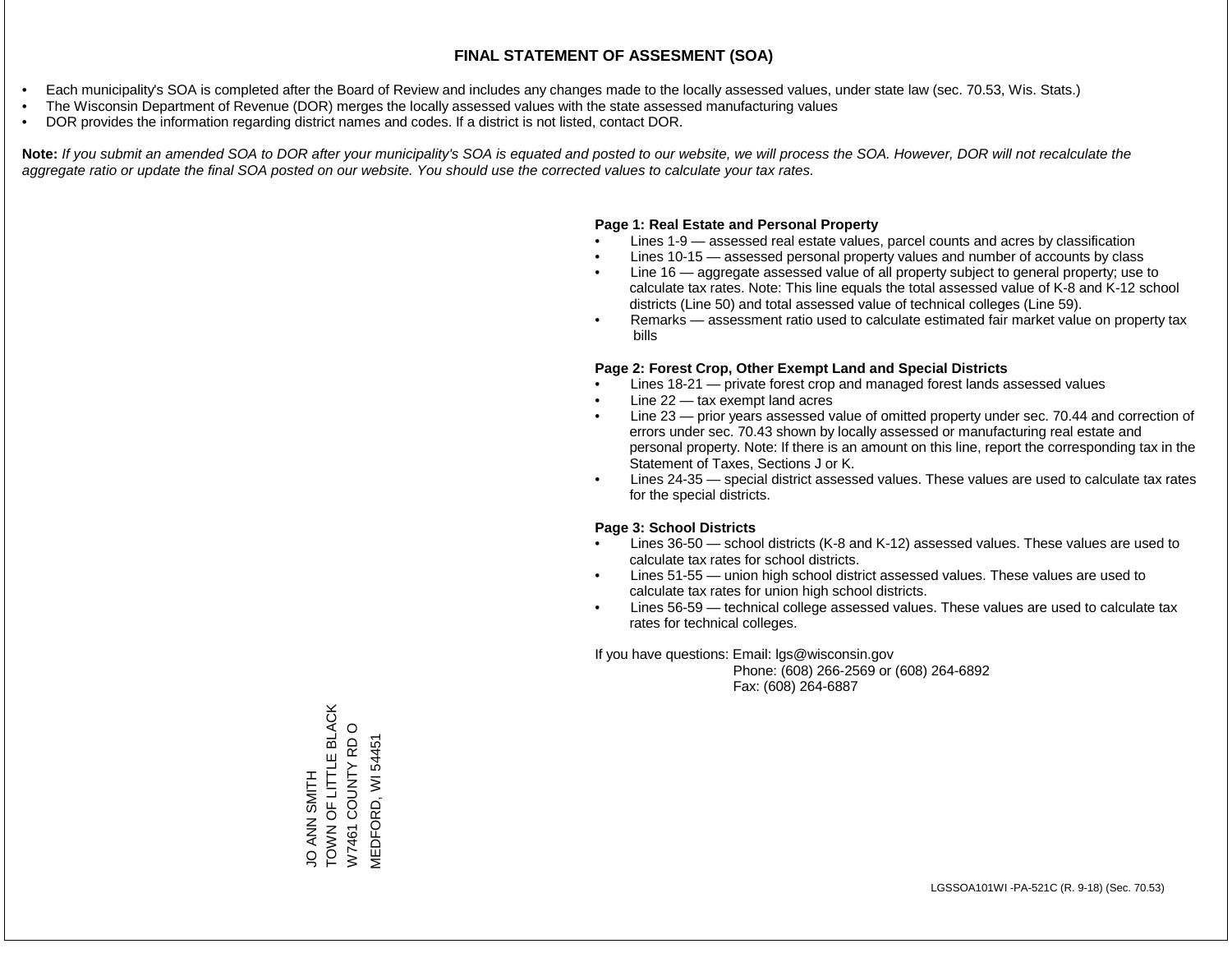|                |                                                                                                                                                                                              | <b>FINAL - EQUATED</b><br><b>STATEMENT OF ASSESSMENT FOR 2021</b> |                          | 60                                               | 028                                          | 1639                    | This is an Amended Return              | Page 1                                  |
|----------------|----------------------------------------------------------------------------------------------------------------------------------------------------------------------------------------------|-------------------------------------------------------------------|--------------------------|--------------------------------------------------|----------------------------------------------|-------------------------|----------------------------------------|-----------------------------------------|
|                |                                                                                                                                                                                              |                                                                   |                          | CO                                               | <b>MUN</b>                                   | ACCT NO                 |                                        |                                         |
|                | <b>FOR</b>                                                                                                                                                                                   | TOWN OF<br><b>OF</b>                                              | <b>MAPLEHURST</b>        |                                                  | <b>TAYLOR COUNTY</b>                         |                         |                                        |                                         |
|                |                                                                                                                                                                                              | Town - Village - City                                             | <b>Municipality Name</b> |                                                  | <b>County Name</b>                           |                         |                                        |                                         |
| Line<br>No.    |                                                                                                                                                                                              | <b>REAL ESTATE</b><br>(See Lines 18 - 22 for                      |                          | PARCEL COUNT<br><b>TOTAL LAND   IMPROVEMENTS</b> | NO. OF ACRES<br><b>WHOLE</b><br>NUMBERS ONLY | <b>VALUE OF</b><br>LAND | <b>VALUE OF</b><br><b>IMPROVEMENTS</b> | TOTAL VALUE OF LAND<br>AND IMPROVEMENTS |
|                |                                                                                                                                                                                              | other Real Estate)                                                | (Col. A)                 | (Col. B)                                         | (Col, C)                                     | (Col, D)                | (Col. E)                               | (Col. F)                                |
| $\overline{1}$ | <b>RESIDENTIAL - Class 1</b>                                                                                                                                                                 |                                                                   | 155                      | 140                                              | 266                                          | 869,500                 | 11,344,300                             | 12,213,800                              |
| $\overline{2}$ |                                                                                                                                                                                              | <b>COMMERCIAL - Class 2</b>                                       | 11                       |                                                  | 48<br>4                                      | 125,400                 | 490,200                                | 615,600                                 |
| 3              | MANUFACTURING - Class 3                                                                                                                                                                      |                                                                   | $\mathbf 1$              |                                                  | $\mathbf 0$<br>40                            | 87,600                  | $\pmb{0}$                              | 87,600                                  |
| $\overline{4}$ |                                                                                                                                                                                              | <b>AGRICULTURAL - Class 4</b>                                     | 461                      |                                                  | 9,748                                        | 1,121,200               |                                        | 1,121,200                               |
| 5              |                                                                                                                                                                                              | <b>UNDEVELOPED - Class 5</b>                                      | 396                      |                                                  | 4,594                                        | 1,589,700               |                                        | 1,589,700                               |
| 6              |                                                                                                                                                                                              | AGRICULTURAL FOREST - Class 5m                                    | 196                      |                                                  | 3,267                                        | 2,304,700               |                                        | 2,304,700                               |
| $\overline{7}$ |                                                                                                                                                                                              | FOREST LANDS - Class 6                                            | 152                      |                                                  | 2,702                                        | 3,570,400               |                                        | 3,570,400                               |
| 8              |                                                                                                                                                                                              | OTHER - Class 7                                                   | 37                       |                                                  | 36<br>98                                     | 294,500                 | 4,622,600                              | 4,917,100                               |
| 9              |                                                                                                                                                                                              | TOTAL - ALL COLUMNS                                               | 1,409                    | 180                                              | 20,763                                       | 9,963,000               | 16,457,100                             | 26,420,100                              |
| 10             |                                                                                                                                                                                              | NUMBER OF PERSONAL PROPERTY ACCOUNTS IN ROLL                      |                          |                                                  | 12                                           | <b>LOCALLY ASSESSED</b> | <b>MANUFACTURING</b>                   | <b>MERGED</b>                           |
| 11             |                                                                                                                                                                                              | BOATS AND OTHER WATERCRAFT NOT EXEMPT - Code 1                    |                          |                                                  |                                              | 0                       | $\Omega$                               | $\Omega$                                |
| 12             |                                                                                                                                                                                              | MACHINERY, TOOLS AND PATTERNS - Code 2                            |                          |                                                  |                                              |                         | 321,900                                | 321,900                                 |
| 13             |                                                                                                                                                                                              | FURNITURE, FIXTURES AND EQUIPMENT - Code 3                        |                          |                                                  |                                              | 14,950                  | $\mathbf 0$                            | 14,950                                  |
| 14             |                                                                                                                                                                                              | ALL OTHER PERSONAL PROPERTY NOT EXEMPT - Codes 4A, 4B, 4C         |                          |                                                  |                                              | 55,150                  | 300                                    | 55,450                                  |
| 15             |                                                                                                                                                                                              | TOTAL OF PERSONAL PROPERTY NOT EXEMPT (Total of Lines 11-14)      |                          |                                                  |                                              | 70,100                  | 322,200                                | 392,300                                 |
| 16             | AGGREGATE ASSESSED VALUE OF ALL PROPERTY SUBJECT TO THE GENERAL PROPERTY TAX (Total of Lines 9F and 15F)<br>MUST EQUAL TOTAL VALUE OF THE SCHOOL DISTRICTS (K-12 PLUS K-8) - Line 50, Col. F |                                                                   |                          |                                                  |                                              |                         |                                        | 26,812,400                              |
| 17             |                                                                                                                                                                                              | <b>BOARD OF REVIEW</b>                                            |                          |                                                  | Name of Assessor                             |                         | Telephone #                            |                                         |
|                |                                                                                                                                                                                              | DATE OF FINAL ADJOURNMENT                                         | 05/12/2021               |                                                  | <b>MIKE BARNA</b>                            |                         | (715) 678-2553                         |                                         |

The Assessment Ratio to be used in calculating the estimated Fair Market Value on tax bills for this tax district is .871680759

This ratio should be used to convert assessed values to "Calculate Equalized Values" in Step 1 of the Lottery and Gaming Credit Calculations.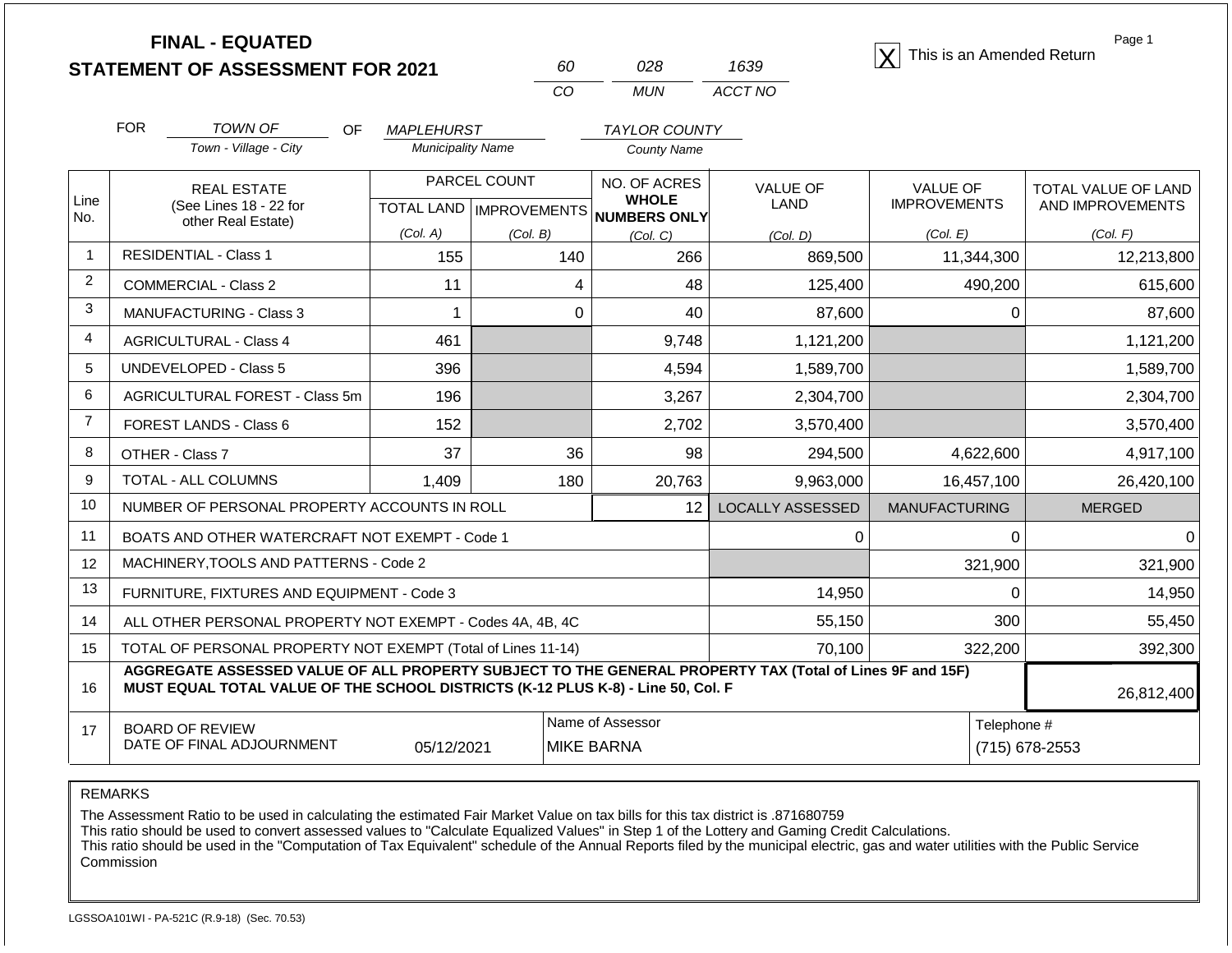2021 60 028 1639

FOREST LANDS (Line 7) and FOREST CROPS (in this section) - are **NOT** the same *YEAR CO MUN ACCT NO*

|    |                                                                                | Private Forest Crop - Reg Class @ 10¢ per acre |  |                                                                  |                 |                                                                              | Private Forest Crop - Reg Class @ \$2.52 per acre                  |                                                                                     |               |                    |
|----|--------------------------------------------------------------------------------|------------------------------------------------|--|------------------------------------------------------------------|-----------------|------------------------------------------------------------------------------|--------------------------------------------------------------------|-------------------------------------------------------------------------------------|---------------|--------------------|
| 18 | (a) PARCELS                                                                    | (b) ACRES                                      |  | (c) ASSESSED VALUE                                               |                 | (d) PARCELS                                                                  |                                                                    | (e) ACRES                                                                           |               | (f) ASSESSED VALUE |
|    |                                                                                |                                                |  |                                                                  |                 |                                                                              |                                                                    |                                                                                     |               |                    |
|    |                                                                                |                                                |  | Private Forest Crop - Special Class @ 20¢ per acre               |                 | Entered Before 2005 Managed Forest - Ferrous Mining CLOSED @ \$7.87 per acre |                                                                    |                                                                                     |               |                    |
| 19 | (a) PARCELS                                                                    | (b) ACRES                                      |  | (c) ASSESSED VALUE                                               |                 | (d) PARCELS                                                                  |                                                                    | (e) ACRES                                                                           |               | (f) ASSESSED VALUE |
|    |                                                                                |                                                |  |                                                                  |                 |                                                                              |                                                                    |                                                                                     |               |                    |
|    |                                                                                |                                                |  | Entered Before 2005 Managed Forest - OPEN @ 74 ¢ per acre        |                 |                                                                              |                                                                    | Entered Before 2005 Managed Forest - CLOSED @                                       |               | $$1.75$ per acre   |
| 20 | (a) PARCELS                                                                    | (b) ACRES                                      |  | (c) ASSESSED VALUE                                               |                 | (d) PARCELS                                                                  |                                                                    | (e) ACRES                                                                           |               | (f) ASSESSED VALUE |
|    |                                                                                |                                                |  | 20                                                               |                 | 628.24                                                                       |                                                                    | 754,900                                                                             |               |                    |
|    | Entered After 2004 Managed Forest - OPEN @ \$2.04 per acre                     |                                                |  |                                                                  |                 |                                                                              |                                                                    | Entered After 2004 Managed Forest - CLOSED @ \$10.20 per acre                       |               |                    |
| 21 | (a) PARCELS                                                                    | (b) ACRES                                      |  | (c) ASSESSED VALUE                                               |                 | (d) PARCELS<br>(e) ACRES                                                     |                                                                    |                                                                                     |               | (f) ASSESSED VALUE |
|    |                                                                                |                                                |  |                                                                  |                 |                                                                              |                                                                    |                                                                                     |               |                    |
|    |                                                                                |                                                |  |                                                                  |                 | 36                                                                           |                                                                    | 1.277.66                                                                            |               | 1,670,800          |
| 22 | (a) County Forest Cropland Acres                                               |                                                |  | (b) Federal Acres                                                | (c) State Acres |                                                                              |                                                                    | (d) County (NOT FOREST CROP) Acres                                                  |               | (e) Other Acres    |
|    |                                                                                |                                                |  |                                                                  |                 | 105.51                                                                       |                                                                    | 206.04                                                                              |               | 34.89              |
|    |                                                                                |                                                |  | Assessed Value of Omitted Property From Prior Years (Sec. 70.44) |                 |                                                                              |                                                                    |                                                                                     |               |                    |
|    |                                                                                | (a) REAL ESTATE                                |  | (b) PERSONAL                                                     |                 |                                                                              |                                                                    | Assessed Value of Sec. 70.43 Corrections of Errors by Assessors<br>(c1) REAL ESTATE |               | (c2) PERSONAL      |
| 23 |                                                                                |                                                |  |                                                                  |                 |                                                                              |                                                                    |                                                                                     |               |                    |
|    |                                                                                |                                                |  |                                                                  |                 |                                                                              |                                                                    |                                                                                     |               |                    |
|    | Manufacturing Equated Value of Omitted Property From Prior Years (Sec. 70.995) |                                                |  |                                                                  |                 |                                                                              | Mfg. Equated Value of Sec.70.43 Corrections of Errors by Assessors |                                                                                     |               |                    |
|    |                                                                                | (d) REAL ESTATE                                |  | (e) PERSONAL                                                     |                 |                                                                              |                                                                    | (f1) REAL ESTATE                                                                    | (f2) PERSONAL |                    |
|    |                                                                                |                                                |  |                                                                  |                 |                                                                              |                                                                    |                                                                                     |               |                    |

# **SPECIAL DISTRICTS**

| Line<br>No. | Enter 6-digit<br>Special District<br>Code (Col. A) | <b>Account</b><br><b>Number</b><br>(Col. B) | <b>Special District Name</b><br>(Col. C) | <b>Locally Assessed Value</b><br>of Real Estate and<br><b>Personal Property (Col. D)</b> | Mfg Value of Real Estate<br>and Personal Property<br>(Col. E) | <b>Merged Value of</b><br><b>Real Estate and</b><br>Personal Property (Col. F) |
|-------------|----------------------------------------------------|---------------------------------------------|------------------------------------------|------------------------------------------------------------------------------------------|---------------------------------------------------------------|--------------------------------------------------------------------------------|
| 24          |                                                    |                                             |                                          |                                                                                          |                                                               |                                                                                |
| 25          |                                                    |                                             |                                          |                                                                                          |                                                               |                                                                                |
| 26          |                                                    |                                             |                                          |                                                                                          |                                                               |                                                                                |
| 27          |                                                    |                                             |                                          |                                                                                          |                                                               |                                                                                |
| 28          |                                                    |                                             |                                          |                                                                                          |                                                               |                                                                                |
| 29          |                                                    |                                             |                                          |                                                                                          |                                                               |                                                                                |
| 30          |                                                    |                                             |                                          |                                                                                          |                                                               |                                                                                |
| 31          |                                                    |                                             |                                          |                                                                                          |                                                               |                                                                                |
| 32          |                                                    |                                             |                                          |                                                                                          |                                                               |                                                                                |
| 33          |                                                    |                                             |                                          |                                                                                          |                                                               |                                                                                |
| 34          |                                                    |                                             |                                          |                                                                                          |                                                               |                                                                                |
| 35          |                                                    |                                             |                                          |                                                                                          |                                                               |                                                                                |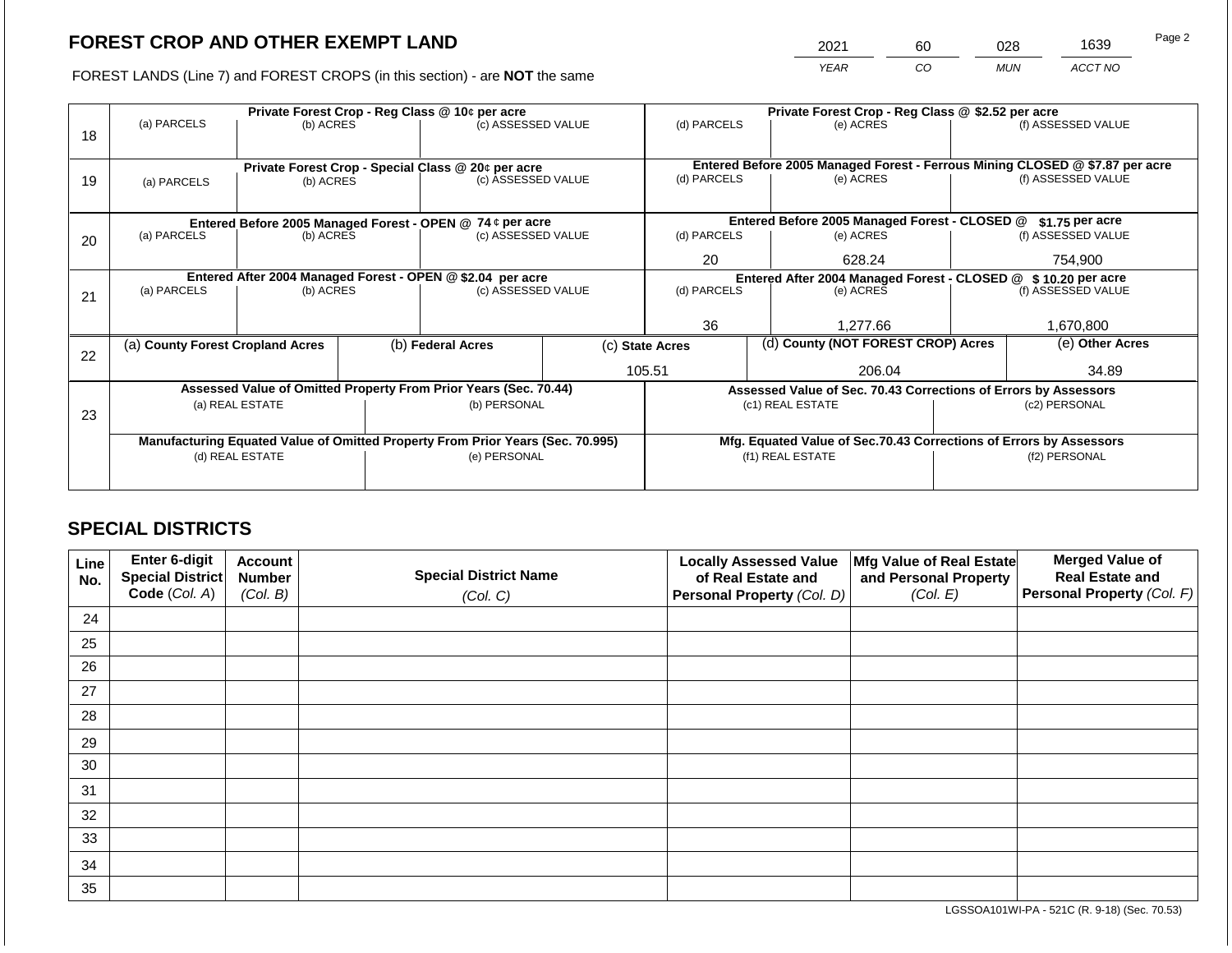|             | <b>SCHOOL DISTRICTS</b>                                                                                 |      |                                                         | 2021                                                                              | 028<br>60                                                     | 1639                                                                           |  |
|-------------|---------------------------------------------------------------------------------------------------------|------|---------------------------------------------------------|-----------------------------------------------------------------------------------|---------------------------------------------------------------|--------------------------------------------------------------------------------|--|
|             |                                                                                                         |      |                                                         | <b>YEAR</b>                                                                       | CO<br><b>MUN</b>                                              | ACCT NO                                                                        |  |
| Line<br>No. | Enter 6-digit<br><b>Account</b><br><b>Number</b><br><b>School District</b><br>(Col. B)<br>Code (Col. A) |      | <b>School District Name</b><br>(Col. C)                 | <b>Locally Assessed Value</b><br>of Real Estate and<br>Personal Property (Col. D) | Mfg Value of Real Estate<br>and Personal Property<br>(Col. E) | <b>Merged Value of</b><br><b>Real Estate and</b><br>Personal Property (Col. F) |  |
|             | A. SCHOOL DISTRICTS (K-8 and K-12)                                                                      |      |                                                         |                                                                                   |                                                               |                                                                                |  |
| 36          | 104207                                                                                                  | 0066 | SCH D OF OWEN-WITHEE                                    | 21,786,850                                                                        | 409,800                                                       | 22,196,650                                                                     |  |
| 37          | 602135                                                                                                  | 0355 | <b>SCH D OF GILMAN</b>                                  | 2,712,500                                                                         |                                                               | 2,712,500                                                                      |  |
| 38          | 603409                                                                                                  | 0356 | SCH D OF MEDFORD AREA                                   | 1,903,250                                                                         |                                                               | 1,903,250                                                                      |  |
| 39          |                                                                                                         |      |                                                         |                                                                                   |                                                               |                                                                                |  |
| 40          |                                                                                                         |      |                                                         |                                                                                   |                                                               |                                                                                |  |
| 41          |                                                                                                         |      |                                                         |                                                                                   |                                                               |                                                                                |  |
| 42          |                                                                                                         |      |                                                         |                                                                                   |                                                               |                                                                                |  |
| 43          |                                                                                                         |      |                                                         |                                                                                   |                                                               |                                                                                |  |
| 44          |                                                                                                         |      |                                                         |                                                                                   |                                                               |                                                                                |  |
| 45          |                                                                                                         |      |                                                         |                                                                                   |                                                               |                                                                                |  |
| 46          |                                                                                                         |      |                                                         |                                                                                   |                                                               |                                                                                |  |
| 47          |                                                                                                         |      |                                                         |                                                                                   |                                                               |                                                                                |  |
| 48          |                                                                                                         |      |                                                         |                                                                                   |                                                               |                                                                                |  |
| 49<br>50    |                                                                                                         |      | TOTAL ASSESSED VALUE OF SCHOOL DISTRICTS (K-8 and K-12) | 26,402,600                                                                        | 409,800                                                       | 26,812,400                                                                     |  |
|             | <b>B.</b><br><b>UNION HIGH SCHOOL DISTRICTS</b>                                                         |      |                                                         |                                                                                   |                                                               |                                                                                |  |
| 51          |                                                                                                         |      |                                                         |                                                                                   |                                                               |                                                                                |  |
| 52          |                                                                                                         |      |                                                         |                                                                                   |                                                               |                                                                                |  |
| 53          |                                                                                                         |      |                                                         |                                                                                   |                                                               |                                                                                |  |
| 54          |                                                                                                         |      |                                                         |                                                                                   |                                                               |                                                                                |  |
| 55          |                                                                                                         |      | TOTAL ASSESSED VALUE OF UNION HIGH SCHOOLS              |                                                                                   |                                                               |                                                                                |  |
|             | <b>TECHNICAL COLLEGE DISTRICTS</b><br>C.                                                                |      |                                                         |                                                                                   |                                                               |                                                                                |  |
| 56          | 000100                                                                                                  | 0001 | CHIPPEWA VALLEY TECHNICAL COLLEGE EAUC                  | 24,499,350                                                                        | 409,800                                                       | 24,909,150                                                                     |  |
| 57          | 001500                                                                                                  | 0014 | NORTH CENTRAL TECHNICAL COLLEGE<br>WAUS                 | 1,903,250                                                                         |                                                               | 1,903,250                                                                      |  |
| 58          |                                                                                                         |      |                                                         |                                                                                   |                                                               |                                                                                |  |
| 59          |                                                                                                         |      | TOTAL ASSESSED VALUE OF TECHNICAL COLLEGES              | 26,402,600                                                                        | 409,800                                                       | 26,812,400                                                                     |  |

**SCHOOL DISTRICTS**

| Name                |                              | Title | Submission date  |
|---------------------|------------------------------|-------|------------------|
| <b>HEATHER DUMS</b> |                              |       | 2021<br>05<br>12 |
| Phone               | Email address                |       |                  |
| 715<br>748<br>1465  | HEATHER.DUMS@CO.TAYLOR.WI.US |       |                  |

LGSSOA101WI -PA-521C (R. 9-18) (Sec. 70.53)

Page 3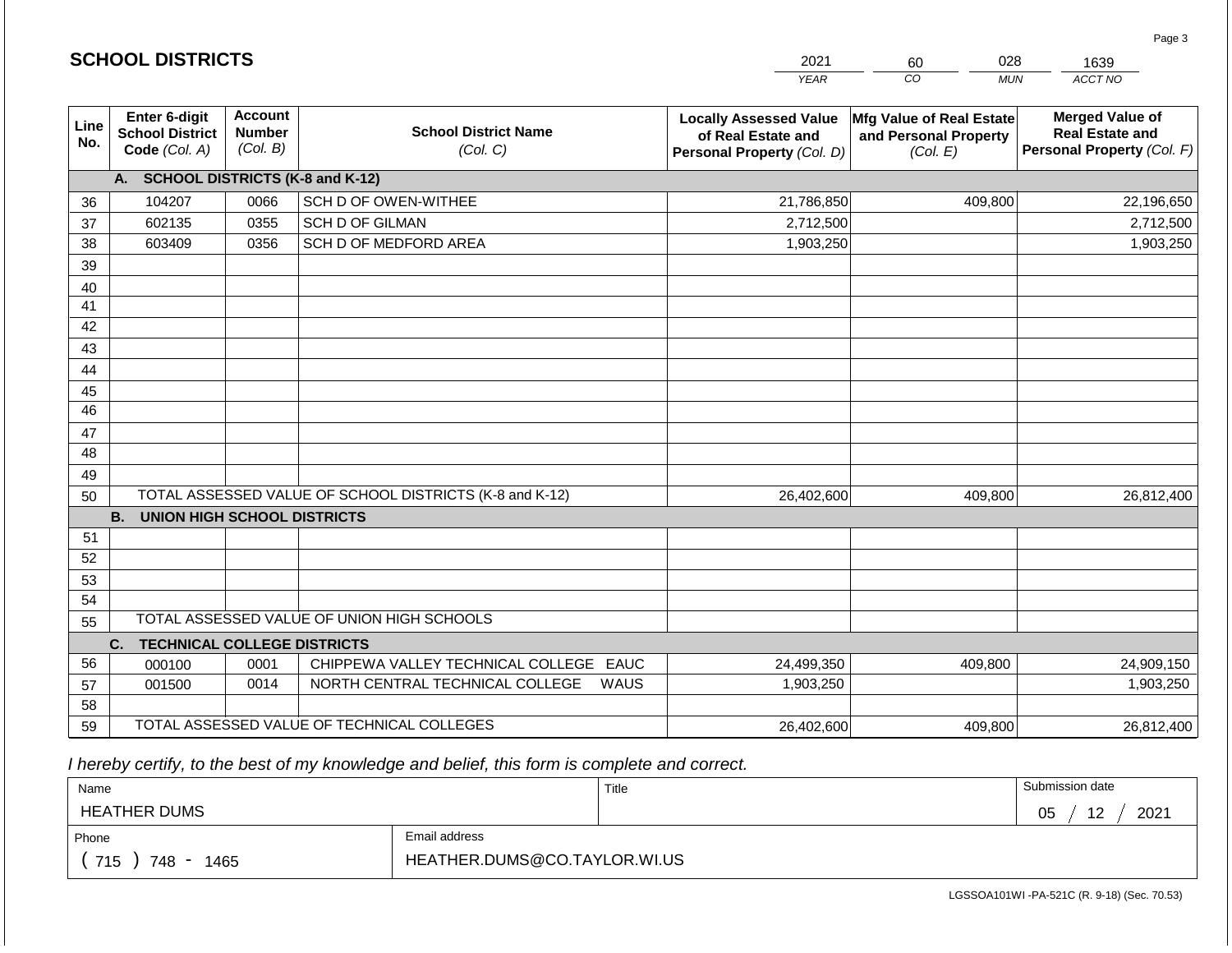- Each municipality's SOA is completed after the Board of Review and includes any changes made to the locally assessed values, under state law (sec. 70.53, Wis. Stats.)
- The Wisconsin Department of Revenue (DOR) merges the locally assessed values with the state assessed manufacturing values
- DOR provides the information regarding district names and codes. If a district is not listed, contact DOR.

Note: If you submit an amended SOA to DOR after your municipality's SOA is equated and posted to our website, we will process the SOA. However, DOR will not recalculate the *aggregate ratio or update the final SOA posted on our website. You should use the corrected values to calculate your tax rates.*

### **Page 1: Real Estate and Personal Property**

- Lines 1-9 assessed real estate values, parcel counts and acres by classification
- Lines 10-15 assessed personal property values and number of accounts by class
- Line 16 aggregate assessed value of all property subject to general property; use to calculate tax rates. Note: This line equals the total assessed value of K-8 and K-12 school districts (Line 50) and total assessed value of technical colleges (Line 59).
- Remarks assessment ratio used to calculate estimated fair market value on property tax bills

### **Page 2: Forest Crop, Other Exempt Land and Special Districts**

- Lines 18-21 private forest crop and managed forest lands assessed values
- Line  $22 -$  tax exempt land acres
- Line 23 prior years assessed value of omitted property under sec. 70.44 and correction of errors under sec. 70.43 shown by locally assessed or manufacturing real estate and personal property. Note: If there is an amount on this line, report the corresponding tax in the Statement of Taxes, Sections J or K.
- Lines 24-35 special district assessed values. These values are used to calculate tax rates for the special districts.

### **Page 3: School Districts**

- Lines 36-50 school districts (K-8 and K-12) assessed values. These values are used to calculate tax rates for school districts.
- Lines 51-55 union high school district assessed values. These values are used to calculate tax rates for union high school districts.
- Lines 56-59 technical college assessed values. These values are used to calculate tax rates for technical colleges.

If you have questions: Email: lgs@wisconsin.gov

 Phone: (608) 266-2569 or (608) 264-6892 Fax: (608) 264-6887

TOWN OF MAPLEHURST WITHEE, WI 54498 - 9329 TOWN OF MAPLEHURST WITHEE, WI 54498 - 9329PIRUS ROAD N2200 PIRUS ROAD JUDITH LARSON JUDITH LARSON N2200 F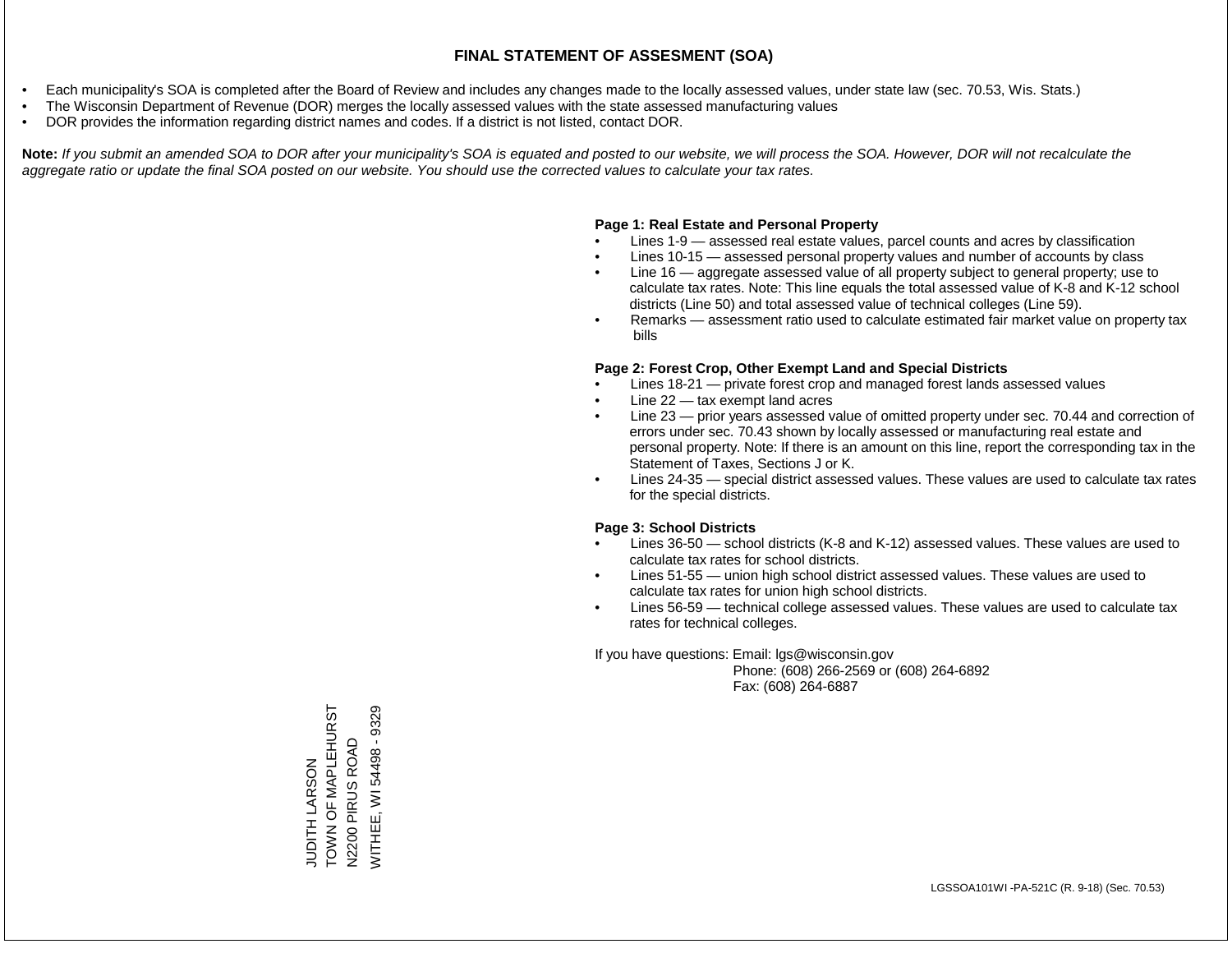|                | <b>FINAL - EQUATED</b><br><b>STATEMENT OF ASSESSMENT FOR 2021</b>                                                                                                                            |                          | 60                                        | 030                                          | 1640                    | This is an Amended Return              | Page 1                                  |
|----------------|----------------------------------------------------------------------------------------------------------------------------------------------------------------------------------------------|--------------------------|-------------------------------------------|----------------------------------------------|-------------------------|----------------------------------------|-----------------------------------------|
|                |                                                                                                                                                                                              |                          | CO                                        | <b>MUN</b>                                   | ACCT NO                 |                                        |                                         |
|                | <b>FOR</b><br><b>TOWN OF</b><br>OF.                                                                                                                                                          | <b>MCKINLEY</b>          |                                           | <b>TAYLOR COUNTY</b>                         |                         |                                        |                                         |
|                | Town - Village - City                                                                                                                                                                        | <b>Municipality Name</b> |                                           | <b>County Name</b>                           |                         |                                        |                                         |
| Line<br>No.    | <b>REAL ESTATE</b><br>(See Lines 18 - 22 for                                                                                                                                                 |                          | PARCEL COUNT<br>TOTAL LAND   IMPROVEMENTS | NO. OF ACRES<br><b>WHOLE</b><br>NUMBERS ONLY | VALUE OF<br><b>LAND</b> | <b>VALUE OF</b><br><b>IMPROVEMENTS</b> | TOTAL VALUE OF LAND<br>AND IMPROVEMENTS |
|                | other Real Estate)                                                                                                                                                                           | (Col. A)                 | (Col. B)                                  | (Col. C)                                     | (Col. D)                | (Col. E)                               | (Col. F)                                |
| $\overline{1}$ | <b>RESIDENTIAL - Class 1</b>                                                                                                                                                                 | 239                      | 200                                       | 401                                          | 2,039,200               | 10,754,700                             | 12,793,900                              |
| 2              | COMMERCIAL - Class 2                                                                                                                                                                         | $\overline{7}$           |                                           | 5<br>18                                      | 89,400                  | 664,300                                | 753,700                                 |
| 3              | <b>MANUFACTURING - Class 3</b>                                                                                                                                                               | $\mathbf{1}$             |                                           | 38<br>$\mathbf 1$                            | 93,100                  | 26,200                                 | 119,300                                 |
| 4              | <b>AGRICULTURAL - Class 4</b>                                                                                                                                                                | 412                      |                                           | 9,017                                        | 1,617,700               |                                        | 1,617,700                               |
| 5              | <b>UNDEVELOPED - Class 5</b>                                                                                                                                                                 | 298                      |                                           | 2,562                                        | 1,332,800               |                                        | 1,332,800                               |
| 6              | AGRICULTURAL FOREST - Class 5m                                                                                                                                                               | 182                      |                                           | 3,037                                        | 2,524,600               |                                        | 2,524,600                               |
| $\overline{7}$ | <b>FOREST LANDS - Class 6</b>                                                                                                                                                                | 267                      |                                           | 4,369                                        | 6,397,400               |                                        | 6,397,400                               |
| 8              | OTHER - Class 7                                                                                                                                                                              | 55                       | 53                                        | 132                                          | 604,000                 | 6,447,100                              | 7,051,100                               |
| 9              | <b>TOTAL - ALL COLUMNS</b>                                                                                                                                                                   | 1,461                    | 259                                       | 19,574                                       | 14,698,200              | 17,892,300                             | 32,590,500                              |
| 10             | NUMBER OF PERSONAL PROPERTY ACCOUNTS IN ROLL                                                                                                                                                 |                          |                                           | 14                                           | <b>LOCALLY ASSESSED</b> | <b>MANUFACTURING</b>                   | <b>MERGED</b>                           |
| 11             | BOATS AND OTHER WATERCRAFT NOT EXEMPT - Code 1                                                                                                                                               |                          |                                           |                                              | 0                       | 0                                      | $\mathbf 0$                             |
| 12             | MACHINERY.TOOLS AND PATTERNS - Code 2                                                                                                                                                        |                          |                                           |                                              |                         | 35,100                                 | 35,100                                  |
| 13             | FURNITURE, FIXTURES AND EQUIPMENT - Code 3                                                                                                                                                   |                          |                                           |                                              | 45,500                  | 0                                      | 45,500                                  |
| 14             | ALL OTHER PERSONAL PROPERTY NOT EXEMPT - Codes 4A, 4B, 4C                                                                                                                                    |                          |                                           |                                              | 80,900                  | $\mathbf 0$                            | 80,900                                  |
| 15             | TOTAL OF PERSONAL PROPERTY NOT EXEMPT (Total of Lines 11-14)                                                                                                                                 |                          |                                           |                                              | 126,400                 | 35,100                                 | 161,500                                 |
| 16             | AGGREGATE ASSESSED VALUE OF ALL PROPERTY SUBJECT TO THE GENERAL PROPERTY TAX (Total of Lines 9F and 15F)<br>MUST EQUAL TOTAL VALUE OF THE SCHOOL DISTRICTS (K-12 PLUS K-8) - Line 50, Col. F |                          |                                           |                                              |                         |                                        | 32,752,000                              |
| 17             | <b>BOARD OF REVIEW</b><br>DATE OF FINAL ADJOURNMENT                                                                                                                                          | Telephone #              | (715) 452-5344                            |                                              |                         |                                        |                                         |

The Assessment Ratio to be used in calculating the estimated Fair Market Value on tax bills for this tax district is .941319157

This ratio should be used to convert assessed values to "Calculate Equalized Values" in Step 1 of the Lottery and Gaming Credit Calculations.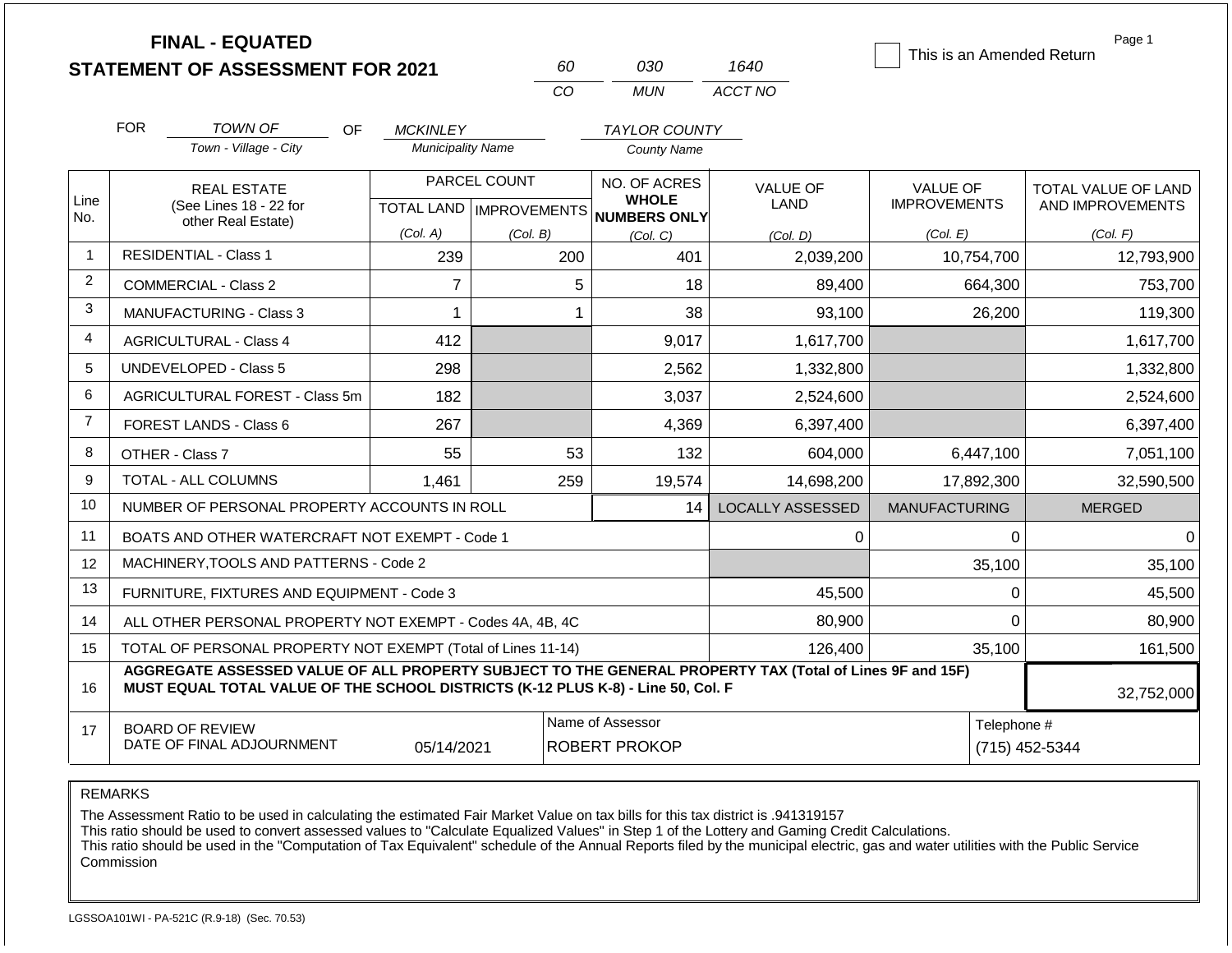2021 60 030 1640

FOREST LANDS (Line 7) and FOREST CROPS (in this section) - are **NOT** the same *YEAR CO MUN ACCT NO*

|    |                                                                                |                                                            |  | Private Forest Crop - Reg Class @ 10¢ per acre                           |  | Private Forest Crop - Reg Class @ \$2.52 per acre                  |  |                                                                                           |               |                    |
|----|--------------------------------------------------------------------------------|------------------------------------------------------------|--|--------------------------------------------------------------------------|--|--------------------------------------------------------------------|--|-------------------------------------------------------------------------------------------|---------------|--------------------|
|    | (a) PARCELS                                                                    | (b) ACRES                                                  |  | (c) ASSESSED VALUE                                                       |  | (d) PARCELS                                                        |  | (e) ACRES                                                                                 |               | (f) ASSESSED VALUE |
| 18 |                                                                                |                                                            |  |                                                                          |  |                                                                    |  |                                                                                           |               |                    |
|    |                                                                                |                                                            |  |                                                                          |  |                                                                    |  |                                                                                           |               |                    |
|    |                                                                                |                                                            |  | Private Forest Crop - Special Class @ 20¢ per acre<br>(c) ASSESSED VALUE |  | (d) PARCELS                                                        |  | Entered Before 2005 Managed Forest - Ferrous Mining CLOSED @ \$7.87 per acre<br>(e) ACRES |               | (f) ASSESSED VALUE |
| 19 | (a) PARCELS                                                                    | (b) ACRES                                                  |  |                                                                          |  |                                                                    |  |                                                                                           |               |                    |
|    |                                                                                |                                                            |  |                                                                          |  |                                                                    |  |                                                                                           |               |                    |
|    |                                                                                |                                                            |  | Entered Before 2005 Managed Forest - OPEN @ 74 ¢ per acre                |  |                                                                    |  | Entered Before 2005 Managed Forest - CLOSED @                                             |               | $$1.75$ per acre   |
| 20 | (a) PARCELS<br>(b) ACRES                                                       |                                                            |  | (c) ASSESSED VALUE                                                       |  | (d) PARCELS                                                        |  | (e) ACRES                                                                                 |               | (f) ASSESSED VALUE |
|    |                                                                                |                                                            |  |                                                                          |  |                                                                    |  |                                                                                           |               |                    |
|    |                                                                                |                                                            |  |                                                                          |  | 13<br>394.76                                                       |  |                                                                                           | 551,300       |                    |
|    |                                                                                | Entered After 2004 Managed Forest - OPEN @ \$2.04 per acre |  |                                                                          |  |                                                                    |  | Entered After 2004 Managed Forest - CLOSED @ \$10.20 per acre                             |               |                    |
| 21 | (a) PARCELS                                                                    | (b) ACRES                                                  |  | (c) ASSESSED VALUE                                                       |  | (d) PARCELS                                                        |  | (e) ACRES                                                                                 |               | (f) ASSESSED VALUE |
|    |                                                                                |                                                            |  |                                                                          |  |                                                                    |  |                                                                                           |               |                    |
|    | 26                                                                             | 1,043.54                                                   |  | 1,357,500                                                                |  | 31                                                                 |  | 1,029.36                                                                                  |               | 1,384,500          |
|    | (a) County Forest Cropland Acres                                               |                                                            |  | (b) Federal Acres                                                        |  | (c) State Acres                                                    |  | (d) County (NOT FOREST CROP) Acres                                                        |               | (e) Other Acres    |
| 22 |                                                                                |                                                            |  |                                                                          |  |                                                                    |  |                                                                                           |               |                    |
|    |                                                                                |                                                            |  |                                                                          |  | 932.23                                                             |  | 32.38                                                                                     |               | 57.63              |
|    |                                                                                |                                                            |  | Assessed Value of Omitted Property From Prior Years (Sec. 70.44)         |  |                                                                    |  | Assessed Value of Sec. 70.43 Corrections of Errors by Assessors                           |               |                    |
|    |                                                                                | (a) REAL ESTATE                                            |  | (b) PERSONAL                                                             |  |                                                                    |  | (c1) REAL ESTATE                                                                          |               | (c2) PERSONAL      |
| 23 |                                                                                |                                                            |  |                                                                          |  |                                                                    |  |                                                                                           |               |                    |
|    | Manufacturing Equated Value of Omitted Property From Prior Years (Sec. 70.995) |                                                            |  |                                                                          |  | Mfg. Equated Value of Sec.70.43 Corrections of Errors by Assessors |  |                                                                                           |               |                    |
|    | (d) REAL ESTATE                                                                |                                                            |  | (e) PERSONAL                                                             |  |                                                                    |  | (f1) REAL ESTATE                                                                          | (f2) PERSONAL |                    |
|    |                                                                                |                                                            |  |                                                                          |  |                                                                    |  |                                                                                           |               |                    |
|    |                                                                                |                                                            |  |                                                                          |  |                                                                    |  |                                                                                           |               |                    |

# **SPECIAL DISTRICTS**

| Line<br>No. | Enter 6-digit<br>Special District | <b>Account</b><br><b>Number</b> | <b>Special District Name</b> | <b>Locally Assessed Value</b><br>of Real Estate and | Mfg Value of Real Estate<br>and Personal Property | <b>Merged Value of</b><br><b>Real Estate and</b> |
|-------------|-----------------------------------|---------------------------------|------------------------------|-----------------------------------------------------|---------------------------------------------------|--------------------------------------------------|
|             | Code (Col. A)                     | (Col. B)                        | (Col. C)                     | Personal Property (Col. D)                          | (Col. E)                                          | Personal Property (Col. F)                       |
| 24          |                                   |                                 |                              |                                                     |                                                   |                                                  |
| 25          |                                   |                                 |                              |                                                     |                                                   |                                                  |
| 26          |                                   |                                 |                              |                                                     |                                                   |                                                  |
| 27          |                                   |                                 |                              |                                                     |                                                   |                                                  |
| 28          |                                   |                                 |                              |                                                     |                                                   |                                                  |
| 29          |                                   |                                 |                              |                                                     |                                                   |                                                  |
| 30          |                                   |                                 |                              |                                                     |                                                   |                                                  |
| 31          |                                   |                                 |                              |                                                     |                                                   |                                                  |
| 32          |                                   |                                 |                              |                                                     |                                                   |                                                  |
| 33          |                                   |                                 |                              |                                                     |                                                   |                                                  |
| 34          |                                   |                                 |                              |                                                     |                                                   |                                                  |
| 35          |                                   |                                 |                              |                                                     |                                                   |                                                  |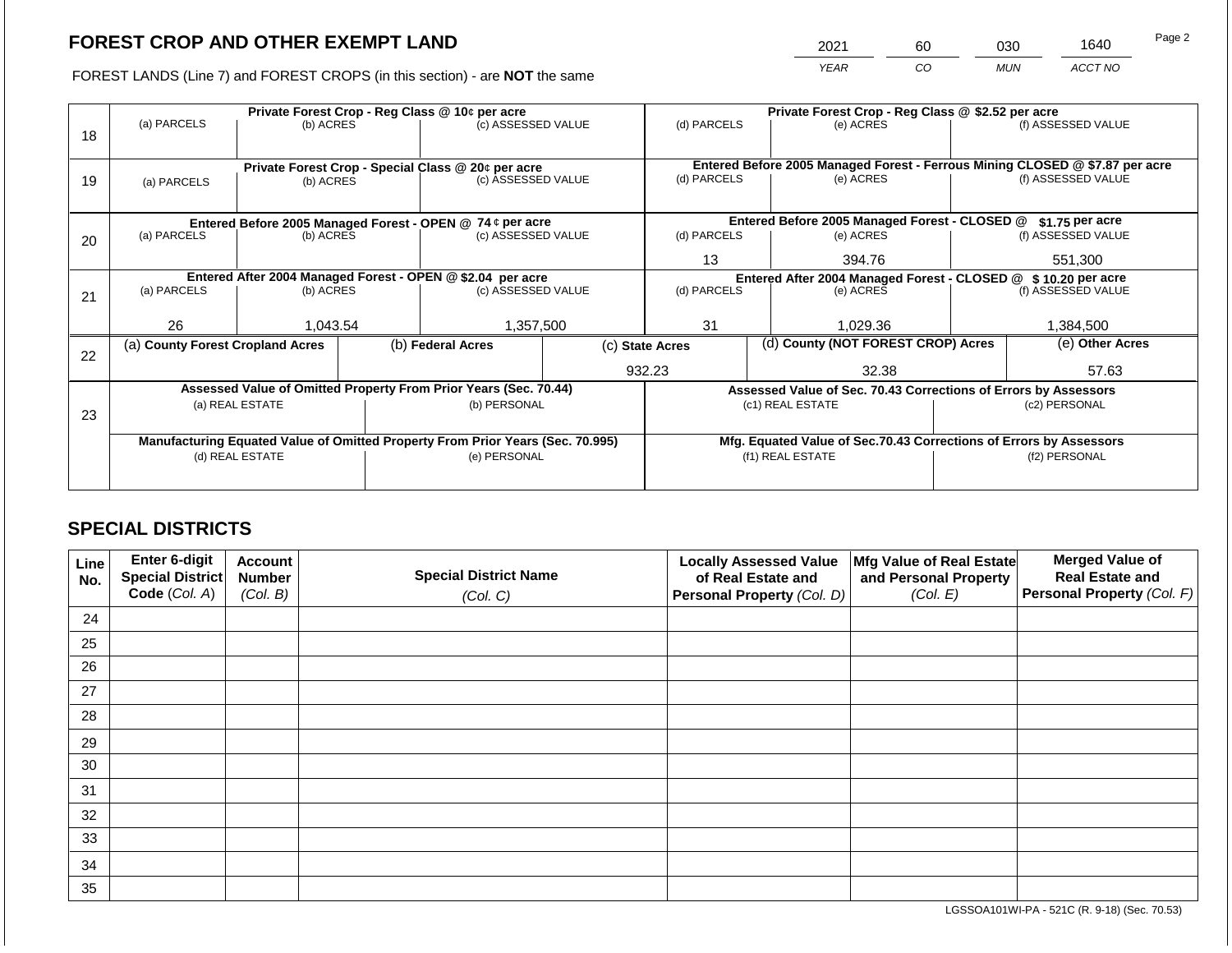|                 | <b>SCHOOL DISTRICTS</b><br>2021<br>030<br>60<br>1640     |                                             |                                                         |                                                                                   |                                                               |                                                                                |  |
|-----------------|----------------------------------------------------------|---------------------------------------------|---------------------------------------------------------|-----------------------------------------------------------------------------------|---------------------------------------------------------------|--------------------------------------------------------------------------------|--|
|                 |                                                          |                                             |                                                         | <b>YEAR</b>                                                                       | CO<br><b>MUN</b>                                              | ACCT NO                                                                        |  |
| Line<br>No.     | Enter 6-digit<br><b>School District</b><br>Code (Col. A) | <b>Account</b><br><b>Number</b><br>(Col. B) | <b>School District Name</b><br>(Col. C)                 | <b>Locally Assessed Value</b><br>of Real Estate and<br>Personal Property (Col. D) | Mfg Value of Real Estate<br>and Personal Property<br>(Col. E) | <b>Merged Value of</b><br><b>Real Estate and</b><br>Personal Property (Col. F) |  |
|                 | A. SCHOOL DISTRICTS (K-8 and K-12)                       |                                             |                                                         |                                                                                   |                                                               |                                                                                |  |
| 36              | 545757                                                   | 0325                                        | <b>SCH D OF FLAMBEAU</b>                                | 14,820,200                                                                        |                                                               | 14,820,200                                                                     |  |
| 37              | 602135                                                   | 0355                                        | SCH D OF GILMAN                                         | 17,777,400                                                                        | 154,400                                                       | 17,931,800                                                                     |  |
| 38              |                                                          |                                             |                                                         |                                                                                   |                                                               |                                                                                |  |
| 39              |                                                          |                                             |                                                         |                                                                                   |                                                               |                                                                                |  |
| 40              |                                                          |                                             |                                                         |                                                                                   |                                                               |                                                                                |  |
| 41              |                                                          |                                             |                                                         |                                                                                   |                                                               |                                                                                |  |
| 42              |                                                          |                                             |                                                         |                                                                                   |                                                               |                                                                                |  |
| 43              |                                                          |                                             |                                                         |                                                                                   |                                                               |                                                                                |  |
| 44<br>45        |                                                          |                                             |                                                         |                                                                                   |                                                               |                                                                                |  |
| $\overline{46}$ |                                                          |                                             |                                                         |                                                                                   |                                                               |                                                                                |  |
| 47              |                                                          |                                             |                                                         |                                                                                   |                                                               |                                                                                |  |
| 48              |                                                          |                                             |                                                         |                                                                                   |                                                               |                                                                                |  |
| 49              |                                                          |                                             |                                                         |                                                                                   |                                                               |                                                                                |  |
| 50              |                                                          |                                             | TOTAL ASSESSED VALUE OF SCHOOL DISTRICTS (K-8 and K-12) | 32,597,600                                                                        | 154,400                                                       | 32,752,000                                                                     |  |
|                 | <b>B.</b><br><b>UNION HIGH SCHOOL DISTRICTS</b>          |                                             |                                                         |                                                                                   |                                                               |                                                                                |  |
| 51              |                                                          |                                             |                                                         |                                                                                   |                                                               |                                                                                |  |
| 52              |                                                          |                                             |                                                         |                                                                                   |                                                               |                                                                                |  |
| 53              |                                                          |                                             |                                                         |                                                                                   |                                                               |                                                                                |  |
| 54              |                                                          |                                             |                                                         |                                                                                   |                                                               |                                                                                |  |
| 55              |                                                          |                                             | TOTAL ASSESSED VALUE OF UNION HIGH SCHOOLS              |                                                                                   |                                                               |                                                                                |  |
|                 | <b>TECHNICAL COLLEGE DISTRICTS</b><br>C.                 |                                             |                                                         |                                                                                   |                                                               |                                                                                |  |
| 56              | 000100                                                   | 0001                                        | CHIPPEWA VALLEY TECHNICAL COLLEGE EAUC                  | 32,597,600                                                                        | 154,400                                                       | 32,752,000                                                                     |  |
| 57<br>58        |                                                          |                                             |                                                         |                                                                                   |                                                               |                                                                                |  |
| 59              |                                                          |                                             | TOTAL ASSESSED VALUE OF TECHNICAL COLLEGES              |                                                                                   | 154,400                                                       |                                                                                |  |
|                 |                                                          |                                             |                                                         | 32,597,600                                                                        |                                                               | 32,752,000                                                                     |  |

**SCHOOL DISTRICTS**

| Name                       |                                     | Title | Submission date  |
|----------------------------|-------------------------------------|-------|------------------|
| <b>CONNIE KRAEGENBRINK</b> |                                     |       | 2021<br>05<br>۱4 |
| Phone                      | Email address                       |       |                  |
| 715<br>748<br>1465         | CONNIE.KRAEGENBRINK@CO.TAYLOR.WI.US |       |                  |

Page 3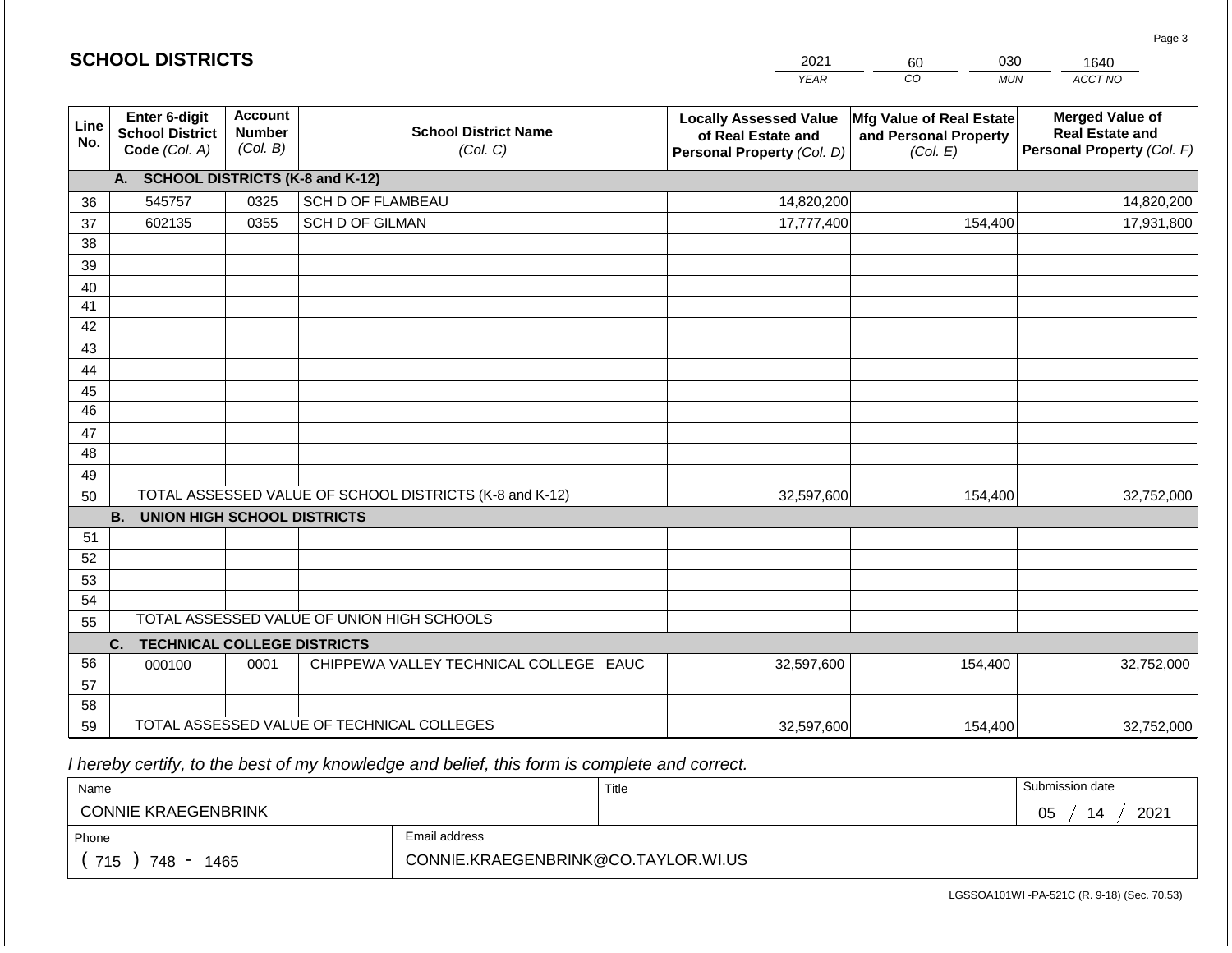- Each municipality's SOA is completed after the Board of Review and includes any changes made to the locally assessed values, under state law (sec. 70.53, Wis. Stats.)
- The Wisconsin Department of Revenue (DOR) merges the locally assessed values with the state assessed manufacturing values
- DOR provides the information regarding district names and codes. If a district is not listed, contact DOR.

Note: If you submit an amended SOA to DOR after your municipality's SOA is equated and posted to our website, we will process the SOA. However, DOR will not recalculate the *aggregate ratio or update the final SOA posted on our website. You should use the corrected values to calculate your tax rates.*

### **Page 1: Real Estate and Personal Property**

- Lines 1-9 assessed real estate values, parcel counts and acres by classification
- Lines 10-15 assessed personal property values and number of accounts by class
- Line 16 aggregate assessed value of all property subject to general property; use to calculate tax rates. Note: This line equals the total assessed value of K-8 and K-12 school districts (Line 50) and total assessed value of technical colleges (Line 59).
- Remarks assessment ratio used to calculate estimated fair market value on property tax bills

### **Page 2: Forest Crop, Other Exempt Land and Special Districts**

- Lines 18-21 private forest crop and managed forest lands assessed values
- Line  $22 -$  tax exempt land acres
- Line 23 prior years assessed value of omitted property under sec. 70.44 and correction of errors under sec. 70.43 shown by locally assessed or manufacturing real estate and personal property. Note: If there is an amount on this line, report the corresponding tax in the Statement of Taxes, Sections J or K.
- Lines 24-35 special district assessed values. These values are used to calculate tax rates for the special districts.

### **Page 3: School Districts**

- Lines 36-50 school districts (K-8 and K-12) assessed values. These values are used to calculate tax rates for school districts.
- Lines 51-55 union high school district assessed values. These values are used to calculate tax rates for union high school districts.
- Lines 56-59 technical college assessed values. These values are used to calculate tax rates for technical colleges.

If you have questions: Email: lgs@wisconsin.gov

 Phone: (608) 266-2569 or (608) 264-6892 Fax: (608) 264-6887

TOWN OF MCKINLEY SHERREE OLSON<br>TOWN OF MCKINLEY SHELDON, WI54766 SHELDON, WI 54766W15873 ROSS RD SHERREE OLSON W15873 ROSS RD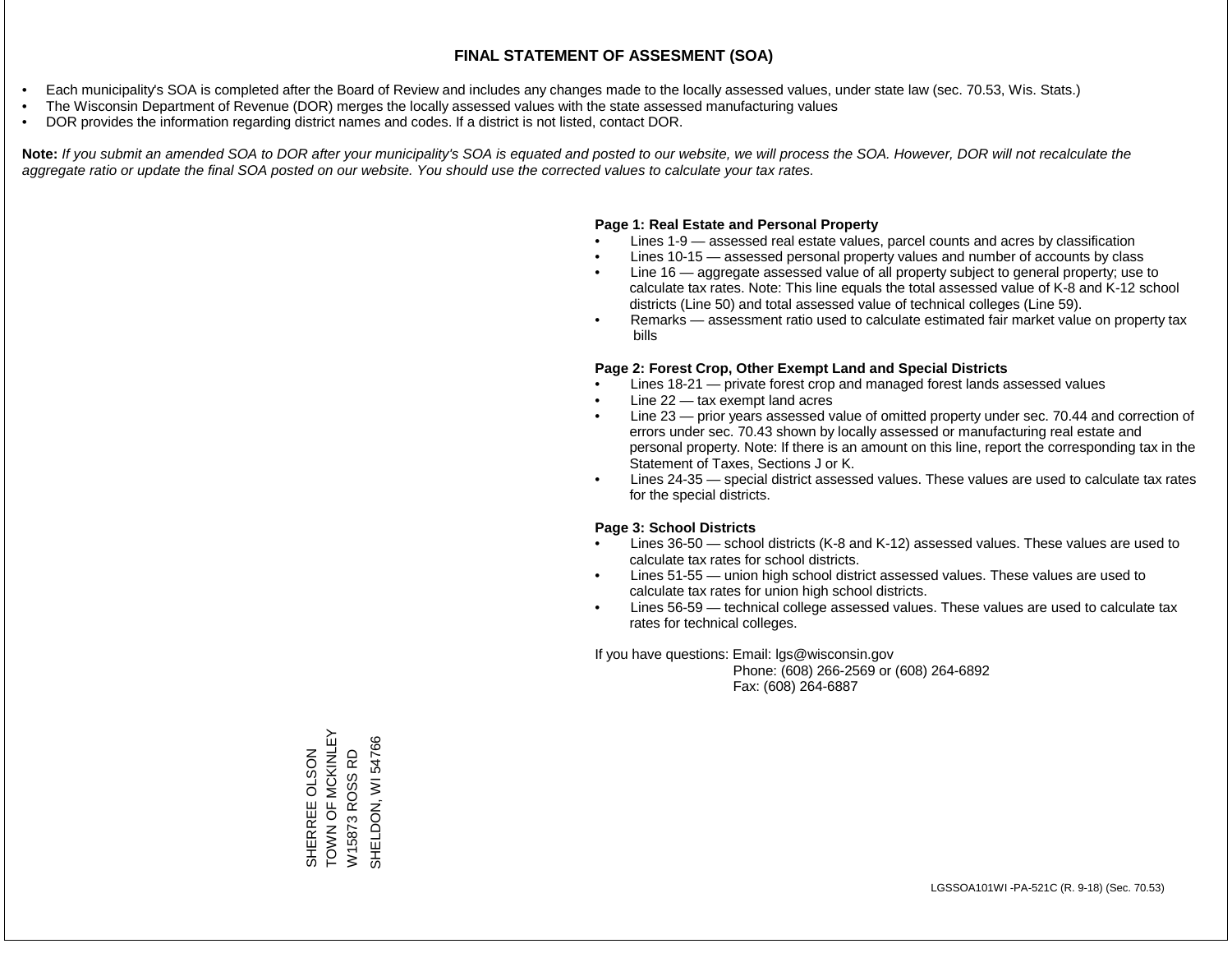|                |                                              | <b>FINAL - EQUATED</b><br><b>STATEMENT OF ASSESSMENT FOR 2021</b>                                                                                                                            |                          |                                                  | 60                                       | 032                                          | 1641                           |                                        |                | Page 1<br>This is an Amended Return     |
|----------------|----------------------------------------------|----------------------------------------------------------------------------------------------------------------------------------------------------------------------------------------------|--------------------------|--------------------------------------------------|------------------------------------------|----------------------------------------------|--------------------------------|----------------------------------------|----------------|-----------------------------------------|
|                |                                              |                                                                                                                                                                                              |                          | CO                                               |                                          | <b>MUN</b>                                   | ACCT NO                        |                                        |                |                                         |
|                | <b>FOR</b>                                   | <b>TOWN OF</b><br>OF                                                                                                                                                                         | <i>MEDFORD</i>           |                                                  |                                          | <b>TAYLOR COUNTY</b>                         |                                |                                        |                |                                         |
|                |                                              | Town - Village - City                                                                                                                                                                        | <b>Municipality Name</b> |                                                  |                                          | <b>County Name</b>                           |                                |                                        |                |                                         |
| Line<br>No.    | <b>REAL ESTATE</b><br>(See Lines 18 - 22 for |                                                                                                                                                                                              |                          | PARCEL COUNT<br><b>TOTAL LAND   IMPROVEMENTS</b> |                                          | NO. OF ACRES<br><b>WHOLE</b><br>NUMBERS ONLY | <b>VALUE OF</b><br><b>LAND</b> | <b>VALUE OF</b><br><b>IMPROVEMENTS</b> |                | TOTAL VALUE OF LAND<br>AND IMPROVEMENTS |
|                |                                              | other Real Estate)                                                                                                                                                                           | (Col. A)                 | (Col. B)                                         |                                          | (Col, C)                                     | (Col. D)                       | (Col. E)                               |                | (Col. F)                                |
| $\mathbf{1}$   |                                              | <b>RESIDENTIAL - Class 1</b>                                                                                                                                                                 | 1,177                    |                                                  | 990                                      | 2,298                                        | 23,700,700                     |                                        | 123,412,900    | 147,113,600                             |
| $\overline{2}$ |                                              | <b>COMMERCIAL - Class 2</b>                                                                                                                                                                  | 63                       |                                                  | 51                                       | 151                                          | 1,817,200                      |                                        | 4,240,500      | 6,057,700                               |
| 3              |                                              | MANUFACTURING - Class 3                                                                                                                                                                      | 1                        |                                                  | $\mathbf{1}$                             | 12                                           | 108,100                        |                                        | 35,400         | 143,500                                 |
| $\overline{4}$ |                                              | <b>AGRICULTURAL - Class 4</b>                                                                                                                                                                | 575                      |                                                  |                                          | 8,657                                        | 1,601,000                      |                                        |                | 1,601,000                               |
| 5              |                                              | <b>UNDEVELOPED - Class 5</b>                                                                                                                                                                 | 523                      |                                                  |                                          | 4,040                                        | 2,978,600                      |                                        |                | 2,978,600                               |
| 6              |                                              | AGRICULTURAL FOREST - Class 5m                                                                                                                                                               | 218                      |                                                  |                                          | 2,499                                        | 2,388,900                      |                                        |                | 2,388,900                               |
| $\overline{7}$ |                                              | <b>FOREST LANDS - Class 6</b>                                                                                                                                                                | 496                      |                                                  |                                          | 5,307                                        | 9,503,000                      |                                        |                | 9,503,000                               |
| 8              |                                              | OTHER - Class 7                                                                                                                                                                              | 44                       |                                                  | 43                                       | 92                                           | 846,100                        |                                        | 3,893,600      | 4,739,700                               |
| 9              |                                              | <b>TOTAL - ALL COLUMNS</b>                                                                                                                                                                   | 3,097                    | 1,085                                            |                                          | 23,056                                       | 42,943,600                     |                                        | 131,582,400    | 174,526,000                             |
| 10             |                                              | NUMBER OF PERSONAL PROPERTY ACCOUNTS IN ROLL                                                                                                                                                 |                          |                                                  |                                          | 34                                           | <b>LOCALLY ASSESSED</b>        | <b>MANUFACTURING</b>                   |                | <b>MERGED</b>                           |
| 11             |                                              | BOATS AND OTHER WATERCRAFT NOT EXEMPT - Code 1                                                                                                                                               |                          |                                                  |                                          |                                              | 0                              |                                        | 0              | $\Omega$                                |
| 12             |                                              | MACHINERY, TOOLS AND PATTERNS - Code 2                                                                                                                                                       |                          |                                                  |                                          |                                              |                                |                                        | 101,400        | 101,400                                 |
| 13             |                                              | FURNITURE, FIXTURES AND EQUIPMENT - Code 3                                                                                                                                                   |                          |                                                  |                                          |                                              | 148,600                        |                                        | 2,100          | 150,700                                 |
| 14             |                                              | ALL OTHER PERSONAL PROPERTY NOT EXEMPT - Codes 4A, 4B, 4C                                                                                                                                    |                          |                                                  |                                          |                                              | 218,300                        |                                        | 33,500         | 251,800                                 |
| 15             |                                              | TOTAL OF PERSONAL PROPERTY NOT EXEMPT (Total of Lines 11-14)                                                                                                                                 |                          |                                                  | 366,900                                  |                                              | 137,000                        | 503,900                                |                |                                         |
| 16             |                                              | AGGREGATE ASSESSED VALUE OF ALL PROPERTY SUBJECT TO THE GENERAL PROPERTY TAX (Total of Lines 9F and 15F)<br>MUST EQUAL TOTAL VALUE OF THE SCHOOL DISTRICTS (K-12 PLUS K-8) - Line 50, Col. F |                          |                                                  |                                          |                                              |                                |                                        |                | 175,029,900                             |
| 17             |                                              | <b>BOARD OF REVIEW</b><br>DATE OF FINAL ADJOURNMENT                                                                                                                                          | 08/24/2021               |                                                  | Name of Assessor<br><b>ROBERT PROKOP</b> | Telephone #                                  |                                |                                        | (715) 452-5344 |                                         |

The Assessment Ratio to be used in calculating the estimated Fair Market Value on tax bills for this tax district is .939178636

This ratio should be used to convert assessed values to "Calculate Equalized Values" in Step 1 of the Lottery and Gaming Credit Calculations.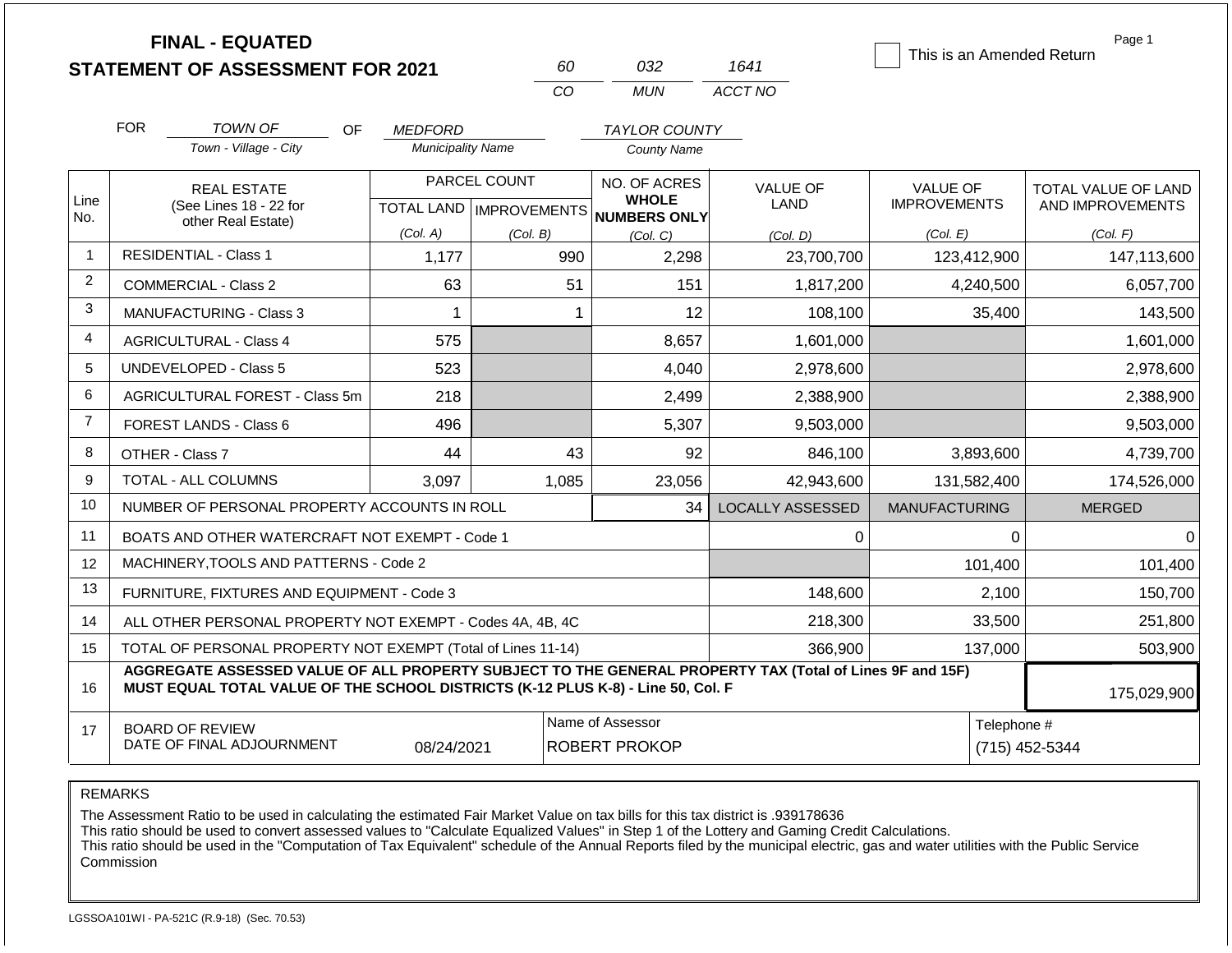2021 60 032 1641

FOREST LANDS (Line 7) and FOREST CROPS (in this section) - are **NOT** the same *YEAR CO MUN ACCT NO*

|    |                                                                                                             |                 |             | Private Forest Crop - Reg Class @ 10¢ per acre                   |                                               | Private Forest Crop - Reg Class @ \$2.52 per acre     |                                                               |                                                                    |               |                                                                              |
|----|-------------------------------------------------------------------------------------------------------------|-----------------|-------------|------------------------------------------------------------------|-----------------------------------------------|-------------------------------------------------------|---------------------------------------------------------------|--------------------------------------------------------------------|---------------|------------------------------------------------------------------------------|
|    | (a) PARCELS                                                                                                 | (b) ACRES       |             | (c) ASSESSED VALUE                                               |                                               | (d) PARCELS                                           |                                                               | (e) ACRES                                                          |               | (f) ASSESSED VALUE                                                           |
| 18 |                                                                                                             |                 |             |                                                                  |                                               |                                                       |                                                               |                                                                    |               |                                                                              |
|    |                                                                                                             |                 |             |                                                                  |                                               |                                                       |                                                               |                                                                    |               |                                                                              |
|    |                                                                                                             |                 |             | Private Forest Crop - Special Class @ 20¢ per acre               |                                               |                                                       |                                                               |                                                                    |               | Entered Before 2005 Managed Forest - Ferrous Mining CLOSED @ \$7.87 per acre |
| 19 | (a) PARCELS                                                                                                 | (b) ACRES       |             | (c) ASSESSED VALUE                                               |                                               | (d) PARCELS                                           |                                                               | (e) ACRES                                                          |               | (f) ASSESSED VALUE                                                           |
|    |                                                                                                             |                 |             |                                                                  |                                               |                                                       |                                                               |                                                                    |               |                                                                              |
|    |                                                                                                             |                 |             |                                                                  | Entered Before 2005 Managed Forest - CLOSED @ |                                                       | $$1.75$ per acre                                              |                                                                    |               |                                                                              |
| 20 | Entered Before 2005 Managed Forest - OPEN @ 74 ¢ per acre<br>(a) PARCELS<br>(b) ACRES<br>(c) ASSESSED VALUE |                 | (d) PARCELS |                                                                  | (e) ACRES                                     |                                                       | (f) ASSESSED VALUE                                            |                                                                    |               |                                                                              |
|    |                                                                                                             |                 |             |                                                                  |                                               |                                                       |                                                               |                                                                    |               |                                                                              |
|    |                                                                                                             |                 |             |                                                                  |                                               | 11<br>332.44                                          |                                                               |                                                                    | 473,100       |                                                                              |
|    |                                                                                                             |                 |             | Entered After 2004 Managed Forest - OPEN @ \$2.04 per acre       |                                               |                                                       | Entered After 2004 Managed Forest - CLOSED @ \$10.20 per acre |                                                                    |               |                                                                              |
| 21 | (a) PARCELS                                                                                                 | (b) ACRES       |             | (c) ASSESSED VALUE                                               |                                               | (d) PARCELS                                           |                                                               | (e) ACRES                                                          |               | (f) ASSESSED VALUE                                                           |
|    |                                                                                                             |                 |             |                                                                  |                                               |                                                       |                                                               |                                                                    |               |                                                                              |
|    | 2                                                                                                           | 27              |             | 56,500                                                           |                                               | 10                                                    |                                                               | 182.5                                                              |               | 321,300                                                                      |
|    | (a) County Forest Cropland Acres                                                                            |                 |             | (b) Federal Acres                                                |                                               | (d) County (NOT FOREST CROP) Acres<br>(c) State Acres |                                                               |                                                                    |               | (e) Other Acres                                                              |
| 22 |                                                                                                             |                 |             |                                                                  |                                               |                                                       |                                                               |                                                                    |               |                                                                              |
|    |                                                                                                             |                 |             |                                                                  |                                               | 54.49                                                 |                                                               | 123.08                                                             |               | 221.34                                                                       |
|    |                                                                                                             |                 |             | Assessed Value of Omitted Property From Prior Years (Sec. 70.44) |                                               |                                                       |                                                               | Assessed Value of Sec. 70.43 Corrections of Errors by Assessors    |               |                                                                              |
|    |                                                                                                             | (a) REAL ESTATE |             | (b) PERSONAL                                                     |                                               |                                                       |                                                               | (c1) REAL ESTATE                                                   |               | (c2) PERSONAL                                                                |
| 23 |                                                                                                             |                 |             |                                                                  |                                               |                                                       |                                                               |                                                                    |               |                                                                              |
|    | Manufacturing Equated Value of Omitted Property From Prior Years (Sec. 70.995)                              |                 |             |                                                                  |                                               |                                                       |                                                               | Mfg. Equated Value of Sec.70.43 Corrections of Errors by Assessors |               |                                                                              |
|    | (d) REAL ESTATE                                                                                             |                 |             | (e) PERSONAL                                                     |                                               |                                                       |                                                               | (f1) REAL ESTATE                                                   | (f2) PERSONAL |                                                                              |
|    |                                                                                                             |                 |             |                                                                  |                                               |                                                       |                                                               |                                                                    |               |                                                                              |
|    |                                                                                                             |                 |             |                                                                  |                                               |                                                       |                                                               |                                                                    |               |                                                                              |

# **SPECIAL DISTRICTS**

| Line<br>No. | Enter 6-digit<br>Special District<br>Code (Col. A) | <b>Account</b><br><b>Number</b><br>(Col. B) | <b>Special District Name</b><br>(Col. C) | <b>Locally Assessed Value</b><br>of Real Estate and<br><b>Personal Property (Col. D)</b> | Mfg Value of Real Estate<br>and Personal Property<br>(Col. E) | <b>Merged Value of</b><br><b>Real Estate and</b><br>Personal Property (Col. F) |
|-------------|----------------------------------------------------|---------------------------------------------|------------------------------------------|------------------------------------------------------------------------------------------|---------------------------------------------------------------|--------------------------------------------------------------------------------|
| 24          |                                                    |                                             |                                          |                                                                                          |                                                               |                                                                                |
| 25          |                                                    |                                             |                                          |                                                                                          |                                                               |                                                                                |
| 26          |                                                    |                                             |                                          |                                                                                          |                                                               |                                                                                |
| 27          |                                                    |                                             |                                          |                                                                                          |                                                               |                                                                                |
| 28          |                                                    |                                             |                                          |                                                                                          |                                                               |                                                                                |
| 29          |                                                    |                                             |                                          |                                                                                          |                                                               |                                                                                |
| 30          |                                                    |                                             |                                          |                                                                                          |                                                               |                                                                                |
| 31          |                                                    |                                             |                                          |                                                                                          |                                                               |                                                                                |
| 32          |                                                    |                                             |                                          |                                                                                          |                                                               |                                                                                |
| 33          |                                                    |                                             |                                          |                                                                                          |                                                               |                                                                                |
| 34          |                                                    |                                             |                                          |                                                                                          |                                                               |                                                                                |
| 35          |                                                    |                                             |                                          |                                                                                          |                                                               |                                                                                |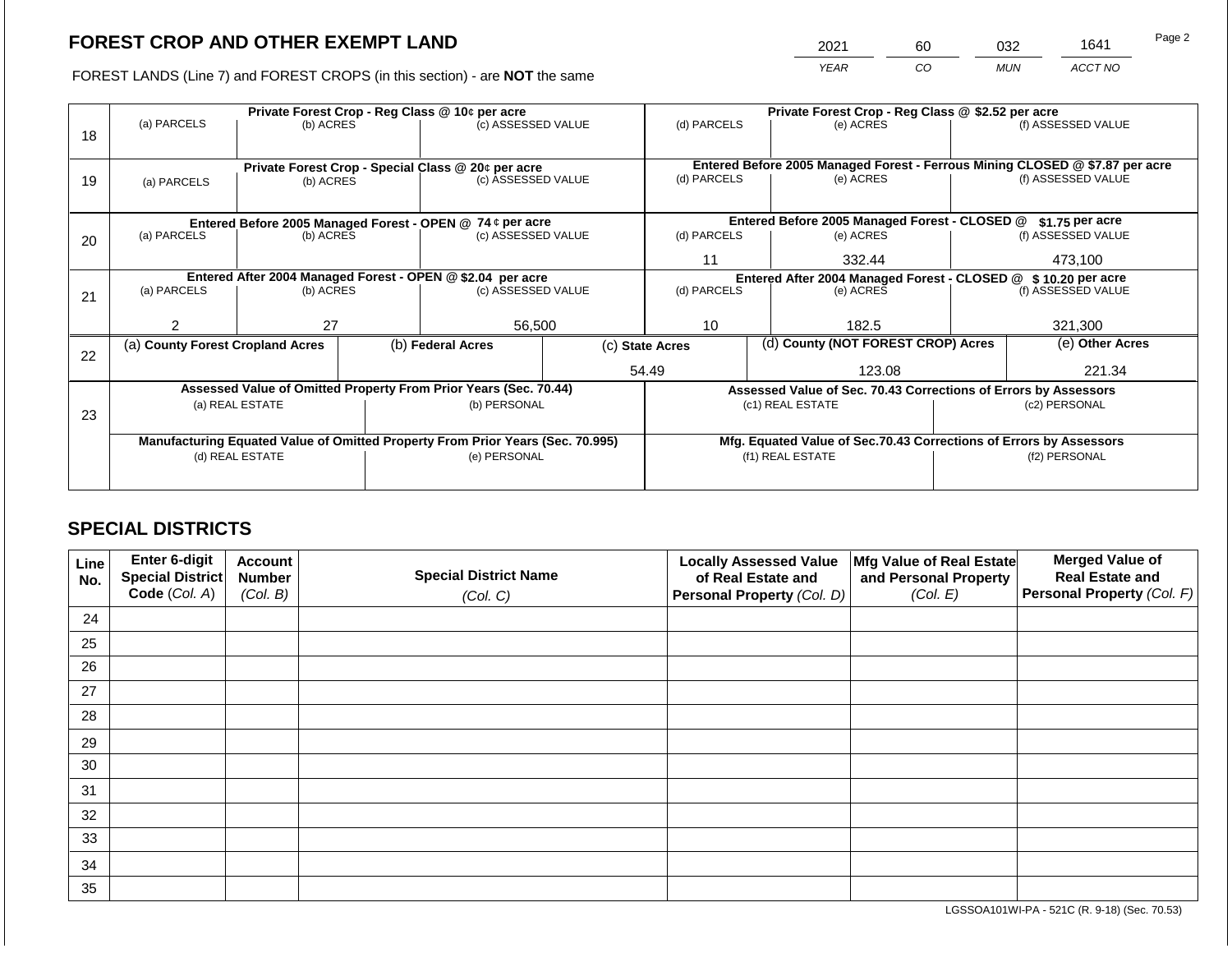#### *YEAR*  2021  $\overline{co}$ 60 *MUN*  032 *ACCT NO*  1641 **SCHOOL DISTRICTS Line No. Enter 6-digit School District Code** *(Col. A)* **Account Number** *(Col. B)* **School District Name** *(Col. C)* **Locally Assessed Value of Real Estate and Personal Property** *(Col. D)* **Mfg Value of Real Estate and Personal Property** *(Col. E)* **Merged Value of Real Estate and Personal Property** *(Col. F)* **A. SCHOOL DISTRICTS (K-8 and K-12)** 36 37 38 39 40 41 42 43 44 45 46 47 48 49 50 TOTAL ASSESSED VALUE OF SCHOOL DISTRICTS (K-8 and K-12) **B. UNION HIGH SCHOOL DISTRICTS** 51 52 53 54 55 **C. TECHNICAL COLLEGE DISTRICTS** 56 57 58 TOTAL ASSESSED VALUE OF UNION HIGH SCHOOLS 603409 0356 SCH D OF MEDFORD AREA 174,749,400 174,749,400 001500 | 0014 | NORTH CENTRAL TECHNICAL COLLEGE WAUS 280,500 175,029,900 280,500 175,029,900 174,749,400 **280,500** 280,500 175,029,900

 *I hereby certify, to the best of my knowledge and belief, this form is complete and correct.*

59 TOTAL ASSESSED VALUE OF TECHNICAL COLLEGES

| Name                       |                                     | Title | Submission date   |
|----------------------------|-------------------------------------|-------|-------------------|
| <b>CONNIE KRAEGENBRINK</b> |                                     |       | 2021<br>08<br>-24 |
| Phone                      | Email address                       |       |                   |
| 715<br>748<br>1465         | CONNIE.KRAEGENBRINK@CO.TAYLOR.WI.US |       |                   |

174,749,400

LGSSOA101WI -PA-521C (R. 9-18) (Sec. 70.53)

280,500 175,029,900

Page 3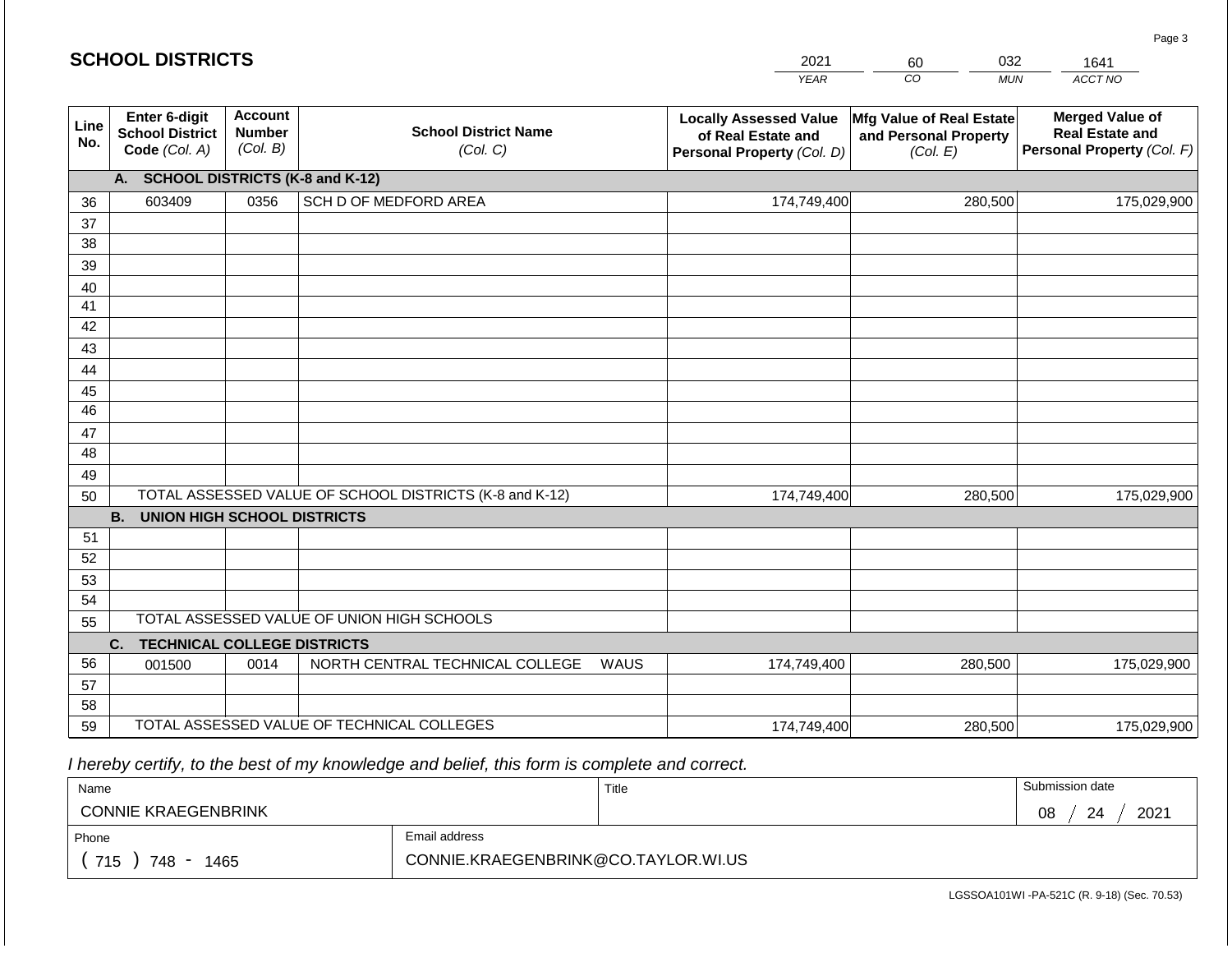- Each municipality's SOA is completed after the Board of Review and includes any changes made to the locally assessed values, under state law (sec. 70.53, Wis. Stats.)
- The Wisconsin Department of Revenue (DOR) merges the locally assessed values with the state assessed manufacturing values
- DOR provides the information regarding district names and codes. If a district is not listed, contact DOR.

Note: If you submit an amended SOA to DOR after your municipality's SOA is equated and posted to our website, we will process the SOA. However, DOR will not recalculate the *aggregate ratio or update the final SOA posted on our website. You should use the corrected values to calculate your tax rates.*

### **Page 1: Real Estate and Personal Property**

- Lines 1-9 assessed real estate values, parcel counts and acres by classification
- Lines 10-15 assessed personal property values and number of accounts by class
- Line 16 aggregate assessed value of all property subject to general property; use to calculate tax rates. Note: This line equals the total assessed value of K-8 and K-12 school districts (Line 50) and total assessed value of technical colleges (Line 59).
- Remarks assessment ratio used to calculate estimated fair market value on property tax bills

### **Page 2: Forest Crop, Other Exempt Land and Special Districts**

- Lines 18-21 private forest crop and managed forest lands assessed values
- Line  $22 -$  tax exempt land acres
- Line 23 prior years assessed value of omitted property under sec. 70.44 and correction of errors under sec. 70.43 shown by locally assessed or manufacturing real estate and personal property. Note: If there is an amount on this line, report the corresponding tax in the Statement of Taxes, Sections J or K.
- Lines 24-35 special district assessed values. These values are used to calculate tax rates for the special districts.

### **Page 3: School Districts**

- Lines 36-50 school districts (K-8 and K-12) assessed values. These values are used to calculate tax rates for school districts.
- Lines 51-55 union high school district assessed values. These values are used to calculate tax rates for union high school districts.
- Lines 56-59 technical college assessed values. These values are used to calculate tax rates for technical colleges.

If you have questions: Email: lgs@wisconsin.gov

 Phone: (608) 266-2569 or (608) 264-6892 Fax: (608) 264-6887

**MEDFORD, WI 54451 - 9406** MEDFORD, WI 54451 - 9406W6944 COUNTY RD O W6944 COUNTY RD O DIANE MAAR, CMC<br>TOWN OF MEDFORD TOWN OF MEDFORD DIANE MAAR, CMC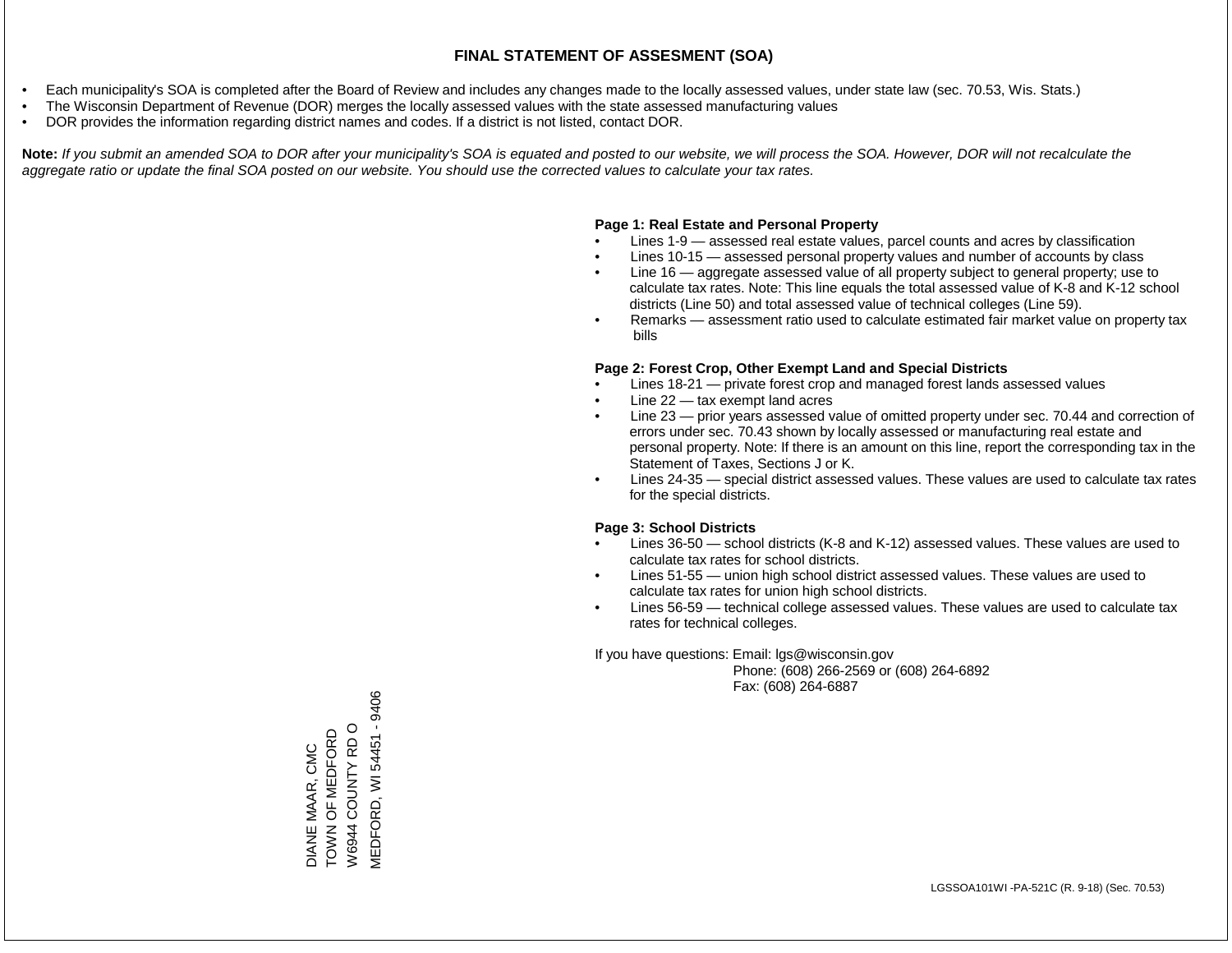|                | <b>FINAL - EQUATED</b>                                                                                                                                                                       |                                            | 60                        | 034                                        | 1642                    | This is an Amended Return       | Page 1                                  |
|----------------|----------------------------------------------------------------------------------------------------------------------------------------------------------------------------------------------|--------------------------------------------|---------------------------|--------------------------------------------|-------------------------|---------------------------------|-----------------------------------------|
|                | <b>STATEMENT OF ASSESSMENT FOR 2021</b>                                                                                                                                                      |                                            | <b>CO</b>                 | <b>MUN</b>                                 | ACCT NO                 |                                 |                                         |
|                |                                                                                                                                                                                              |                                            |                           |                                            |                         |                                 |                                         |
|                | <b>FOR</b><br><b>TOWN OF</b><br>OF.<br>Town - Village - City                                                                                                                                 | <b>MOLITOR</b><br><b>Municipality Name</b> |                           | <b>TAYLOR COUNTY</b><br><b>County Name</b> |                         |                                 |                                         |
|                |                                                                                                                                                                                              |                                            |                           |                                            |                         |                                 |                                         |
| Line           | <b>REAL ESTATE</b><br>(See Lines 18 - 22 for                                                                                                                                                 |                                            | PARCEL COUNT              | NO. OF ACRES<br><b>WHOLE</b>               | <b>VALUE OF</b><br>LAND | VALUE OF<br><b>IMPROVEMENTS</b> | TOTAL VALUE OF LAND<br>AND IMPROVEMENTS |
| No.            | other Real Estate)                                                                                                                                                                           |                                            | TOTAL LAND   IMPROVEMENTS | NUMBERS ONLY                               |                         |                                 |                                         |
| 1              | <b>RESIDENTIAL - Class 1</b>                                                                                                                                                                 | (Col. A)<br>335                            | (Col. B)<br>297           | (Col, C)<br>403                            | (Col, D)<br>7,595,500   | (Col. E)<br>24,767,200          | (Col. F)<br>32,362,700                  |
| 2              |                                                                                                                                                                                              |                                            |                           |                                            |                         |                                 |                                         |
| 3              | <b>COMMERCIAL - Class 2</b>                                                                                                                                                                  | $\mathbf{1}$                               | 1                         | 1                                          | 6,600                   | 58,500                          | 65,100                                  |
|                | <b>MANUFACTURING - Class 3</b>                                                                                                                                                               | $\Omega$                                   | $\Omega$                  | $\Omega$                                   | $\Omega$                | 0                               | $\Omega$                                |
| 4              | <b>AGRICULTURAL - Class 4</b>                                                                                                                                                                | 131                                        |                           | 2,084                                      | 317,000                 |                                 | 317,000                                 |
| 5              | <b>UNDEVELOPED - Class 5</b>                                                                                                                                                                 | 189                                        |                           | 1,216                                      | 516,800                 |                                 | 516,800                                 |
| 6              | AGRICULTURAL FOREST - Class 5m                                                                                                                                                               | 72                                         |                           | 876                                        | 640,100                 |                                 | 640,100                                 |
| $\overline{7}$ | FOREST LANDS - Class 6                                                                                                                                                                       | 196                                        |                           | 3,895                                      | 6,149,100               |                                 | 6,149,100                               |
| 8              | OTHER - Class 7                                                                                                                                                                              | 8                                          | 8                         | 14                                         | 55,100                  | 523,500                         | 578,600                                 |
| 9              | <b>TOTAL - ALL COLUMNS</b>                                                                                                                                                                   | 932                                        | 306                       | 8,489                                      | 15,280,200              | 25,349,200                      | 40,629,400                              |
| 10             | NUMBER OF PERSONAL PROPERTY ACCOUNTS IN ROLL                                                                                                                                                 |                                            |                           | 13                                         | <b>LOCALLY ASSESSED</b> | <b>MANUFACTURING</b>            | <b>MERGED</b>                           |
| 11             | BOATS AND OTHER WATERCRAFT NOT EXEMPT - Code 1                                                                                                                                               |                                            |                           |                                            | 0                       | 0                               | $\Omega$                                |
| 12             | MACHINERY, TOOLS AND PATTERNS - Code 2                                                                                                                                                       |                                            |                           |                                            |                         | 0                               | $\Omega$                                |
| 13             | FURNITURE, FIXTURES AND EQUIPMENT - Code 3                                                                                                                                                   |                                            |                           |                                            | 1,200                   | $\mathbf 0$                     | 1,200                                   |
| 14             | ALL OTHER PERSONAL PROPERTY NOT EXEMPT - Codes 4A, 4B, 4C                                                                                                                                    |                                            |                           |                                            | 132,500                 | 0                               | 132,500                                 |
| 15             | TOTAL OF PERSONAL PROPERTY NOT EXEMPT (Total of Lines 11-14)                                                                                                                                 |                                            |                           |                                            | 133,700                 | 0                               | 133,700                                 |
| 16             | AGGREGATE ASSESSED VALUE OF ALL PROPERTY SUBJECT TO THE GENERAL PROPERTY TAX (Total of Lines 9F and 15F)<br>MUST EQUAL TOTAL VALUE OF THE SCHOOL DISTRICTS (K-12 PLUS K-8) - Line 50, Col. F |                                            |                           |                                            |                         |                                 | 40,763,100                              |
| 17             | <b>BOARD OF REVIEW</b><br>DATE OF FINAL ADJOURNMENT                                                                                                                                          | Telephone #                                | (715) 820-0541            |                                            |                         |                                 |                                         |

The Assessment Ratio to be used in calculating the estimated Fair Market Value on tax bills for this tax district is .88663043

This ratio should be used to convert assessed values to "Calculate Equalized Values" in Step 1 of the Lottery and Gaming Credit Calculations.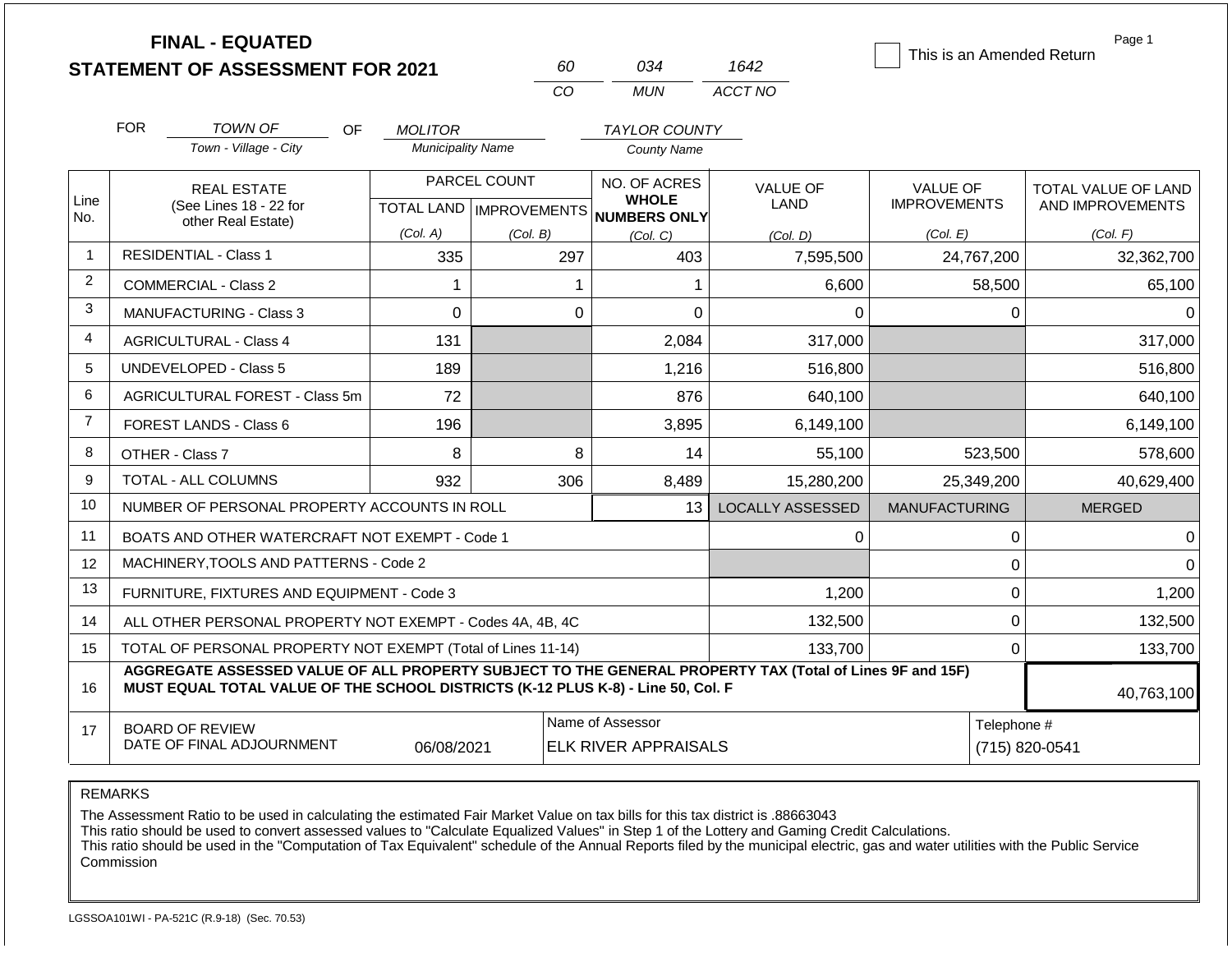2021 60 034 1642

FOREST LANDS (Line 7) and FOREST CROPS (in this section) - are **NOT** the same *YEAR CO MUN ACCT NO*

|    |                                                                                |                                                            | Private Forest Crop - Reg Class @ \$2.52 per acre |                                                                  |                                                                    |                  |                                                               |                                                                              |               |                    |
|----|--------------------------------------------------------------------------------|------------------------------------------------------------|---------------------------------------------------|------------------------------------------------------------------|--------------------------------------------------------------------|------------------|---------------------------------------------------------------|------------------------------------------------------------------------------|---------------|--------------------|
|    | (a) PARCELS                                                                    | (b) ACRES                                                  |                                                   | (c) ASSESSED VALUE                                               |                                                                    | (d) PARCELS      |                                                               | (e) ACRES                                                                    |               | (f) ASSESSED VALUE |
| 18 |                                                                                |                                                            |                                                   |                                                                  |                                                                    |                  |                                                               |                                                                              |               |                    |
|    |                                                                                |                                                            |                                                   |                                                                  |                                                                    |                  |                                                               |                                                                              |               |                    |
|    |                                                                                |                                                            |                                                   | Private Forest Crop - Special Class @ 20¢ per acre               |                                                                    |                  |                                                               | Entered Before 2005 Managed Forest - Ferrous Mining CLOSED @ \$7.87 per acre |               |                    |
| 19 | (a) PARCELS                                                                    | (b) ACRES                                                  |                                                   | (c) ASSESSED VALUE                                               |                                                                    | (d) PARCELS      |                                                               | (e) ACRES                                                                    |               | (f) ASSESSED VALUE |
|    |                                                                                |                                                            |                                                   |                                                                  |                                                                    |                  |                                                               |                                                                              |               |                    |
|    |                                                                                |                                                            |                                                   | Entered Before 2005 Managed Forest - OPEN @ 74 ¢ per acre        |                                                                    |                  |                                                               | Entered Before 2005 Managed Forest - CLOSED @                                |               | \$1.75 per acre    |
| 20 | (a) PARCELS<br>(b) ACRES                                                       |                                                            |                                                   | (c) ASSESSED VALUE                                               |                                                                    | (d) PARCELS      |                                                               | (e) ACRES                                                                    |               | (f) ASSESSED VALUE |
|    |                                                                                |                                                            |                                                   |                                                                  |                                                                    |                  |                                                               |                                                                              |               |                    |
|    |                                                                                | 40                                                         |                                                   | 80,000                                                           |                                                                    | 17               |                                                               | 571.47                                                                       |               | 970,700            |
|    |                                                                                | Entered After 2004 Managed Forest - OPEN @ \$2.04 per acre |                                                   |                                                                  |                                                                    |                  | Entered After 2004 Managed Forest - CLOSED @ \$10.20 per acre |                                                                              |               |                    |
| 21 | (a) PARCELS                                                                    | (b) ACRES                                                  |                                                   | (c) ASSESSED VALUE                                               |                                                                    | (d) PARCELS      |                                                               | (e) ACRES                                                                    |               | (f) ASSESSED VALUE |
|    |                                                                                |                                                            |                                                   |                                                                  |                                                                    |                  |                                                               |                                                                              |               |                    |
|    | 23                                                                             | 812.8                                                      |                                                   | 1,503,200                                                        |                                                                    | 56               |                                                               | 1,931.75                                                                     |               | 3,144,700          |
|    | (a) County Forest Cropland Acres                                               |                                                            |                                                   | (b) Federal Acres                                                |                                                                    | (c) State Acres  |                                                               | (d) County (NOT FOREST CROP) Acres                                           |               | (e) Other Acres    |
| 22 |                                                                                |                                                            |                                                   |                                                                  |                                                                    |                  |                                                               |                                                                              |               |                    |
|    |                                                                                |                                                            |                                                   | 10,961.14                                                        |                                                                    | 47.05            |                                                               | 62.59                                                                        |               | 10.27              |
|    |                                                                                |                                                            |                                                   | Assessed Value of Omitted Property From Prior Years (Sec. 70.44) |                                                                    |                  |                                                               | Assessed Value of Sec. 70.43 Corrections of Errors by Assessors              |               |                    |
|    |                                                                                | (a) REAL ESTATE                                            |                                                   | (b) PERSONAL                                                     |                                                                    |                  |                                                               | (c1) REAL ESTATE                                                             |               | (c2) PERSONAL      |
| 23 |                                                                                |                                                            |                                                   |                                                                  |                                                                    |                  |                                                               |                                                                              |               |                    |
|    | Manufacturing Equated Value of Omitted Property From Prior Years (Sec. 70.995) |                                                            |                                                   |                                                                  | Mfg. Equated Value of Sec.70.43 Corrections of Errors by Assessors |                  |                                                               |                                                                              |               |                    |
|    | (d) REAL ESTATE                                                                |                                                            |                                                   | (e) PERSONAL                                                     |                                                                    | (f1) REAL ESTATE |                                                               |                                                                              | (f2) PERSONAL |                    |
|    |                                                                                |                                                            |                                                   |                                                                  |                                                                    |                  |                                                               |                                                                              |               |                    |
|    |                                                                                |                                                            |                                                   |                                                                  |                                                                    |                  |                                                               |                                                                              |               |                    |

# **SPECIAL DISTRICTS**

| Line<br>No. | Enter 6-digit<br>Special District<br>Code (Col. A) | <b>Account</b><br><b>Number</b><br>(Col. B) | <b>Special District Name</b><br>(Col. C) | <b>Locally Assessed Value</b><br>of Real Estate and<br><b>Personal Property (Col. D)</b> | Mfg Value of Real Estate<br>and Personal Property<br>(Col. E) | <b>Merged Value of</b><br><b>Real Estate and</b><br>Personal Property (Col. F) |
|-------------|----------------------------------------------------|---------------------------------------------|------------------------------------------|------------------------------------------------------------------------------------------|---------------------------------------------------------------|--------------------------------------------------------------------------------|
| 24          |                                                    |                                             |                                          |                                                                                          |                                                               |                                                                                |
| 25          |                                                    |                                             |                                          |                                                                                          |                                                               |                                                                                |
| 26          |                                                    |                                             |                                          |                                                                                          |                                                               |                                                                                |
| 27          |                                                    |                                             |                                          |                                                                                          |                                                               |                                                                                |
| 28          |                                                    |                                             |                                          |                                                                                          |                                                               |                                                                                |
| 29          |                                                    |                                             |                                          |                                                                                          |                                                               |                                                                                |
| 30          |                                                    |                                             |                                          |                                                                                          |                                                               |                                                                                |
| 31          |                                                    |                                             |                                          |                                                                                          |                                                               |                                                                                |
| 32          |                                                    |                                             |                                          |                                                                                          |                                                               |                                                                                |
| 33          |                                                    |                                             |                                          |                                                                                          |                                                               |                                                                                |
| 34          |                                                    |                                             |                                          |                                                                                          |                                                               |                                                                                |
| 35          |                                                    |                                             |                                          |                                                                                          |                                                               |                                                                                |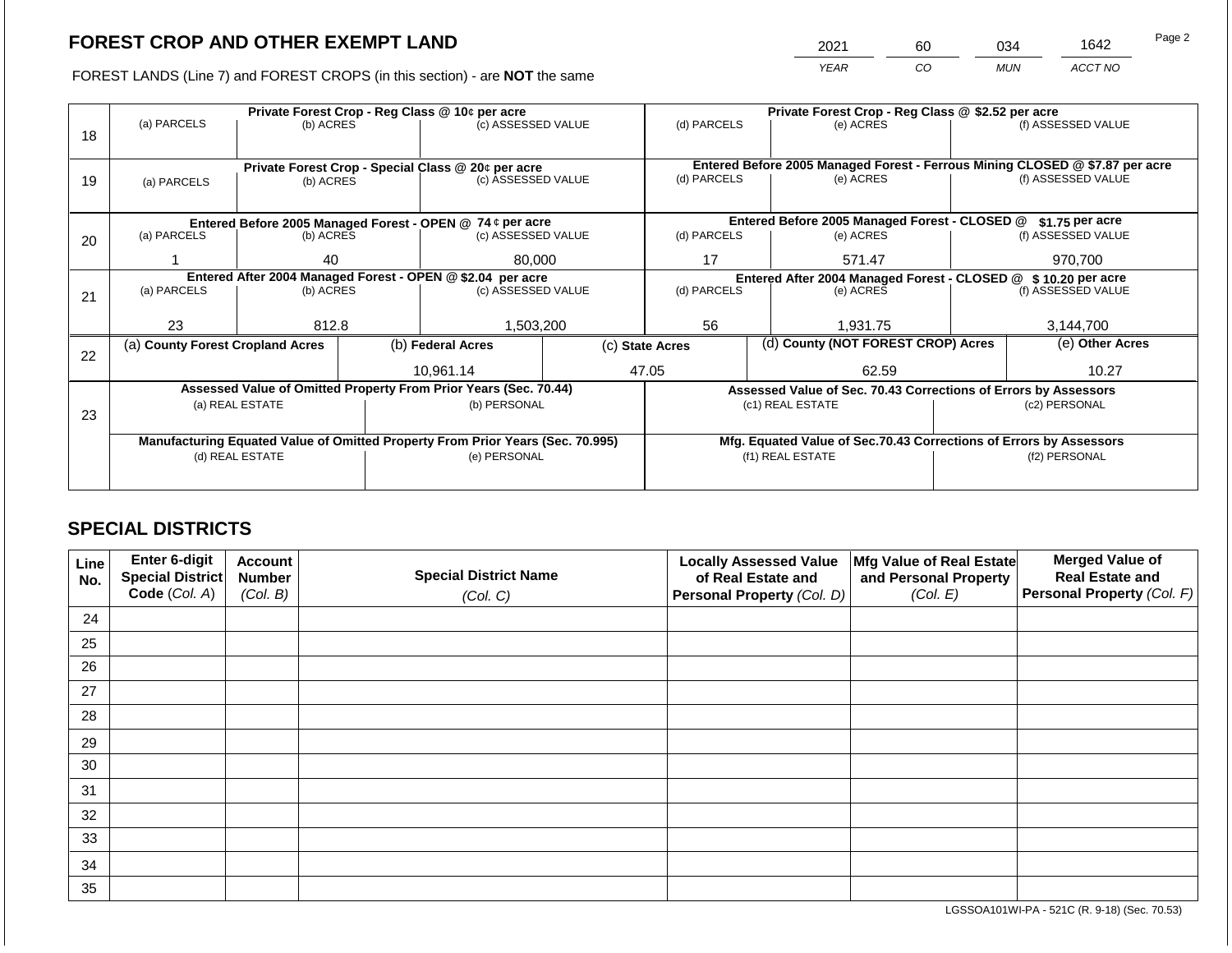|             | <b>SCHOOL DISTRICTS</b>                                  |                                             |                                                         | 2021                                                                              | 034<br>60                                                     | 1642                                                                           |  |  |
|-------------|----------------------------------------------------------|---------------------------------------------|---------------------------------------------------------|-----------------------------------------------------------------------------------|---------------------------------------------------------------|--------------------------------------------------------------------------------|--|--|
|             |                                                          |                                             |                                                         | <b>YEAR</b>                                                                       | CO                                                            | ACCT NO<br><b>MUN</b>                                                          |  |  |
| Line<br>No. | Enter 6-digit<br><b>School District</b><br>Code (Col. A) | <b>Account</b><br><b>Number</b><br>(Col. B) | <b>School District Name</b><br>(Col. C)                 | <b>Locally Assessed Value</b><br>of Real Estate and<br>Personal Property (Col. D) | Mfg Value of Real Estate<br>and Personal Property<br>(Col. E) | <b>Merged Value of</b><br><b>Real Estate and</b><br>Personal Property (Col. F) |  |  |
|             | <b>SCHOOL DISTRICTS (K-8 and K-12)</b><br>A.             |                                             |                                                         |                                                                                   |                                                               |                                                                                |  |  |
| 36          | 603409                                                   | 0356                                        | SCH D OF MEDFORD AREA                                   | 40,763,100                                                                        |                                                               | 40,763,100                                                                     |  |  |
| 37          |                                                          |                                             |                                                         |                                                                                   |                                                               |                                                                                |  |  |
| 38          |                                                          |                                             |                                                         |                                                                                   |                                                               |                                                                                |  |  |
| 39          |                                                          |                                             |                                                         |                                                                                   |                                                               |                                                                                |  |  |
| 40          |                                                          |                                             |                                                         |                                                                                   |                                                               |                                                                                |  |  |
| 41          |                                                          |                                             |                                                         |                                                                                   |                                                               |                                                                                |  |  |
| 42          |                                                          |                                             |                                                         |                                                                                   |                                                               |                                                                                |  |  |
| 43<br>44    |                                                          |                                             |                                                         |                                                                                   |                                                               |                                                                                |  |  |
| 45          |                                                          |                                             |                                                         |                                                                                   |                                                               |                                                                                |  |  |
| 46          |                                                          |                                             |                                                         |                                                                                   |                                                               |                                                                                |  |  |
| 47          |                                                          |                                             |                                                         |                                                                                   |                                                               |                                                                                |  |  |
| 48          |                                                          |                                             |                                                         |                                                                                   |                                                               |                                                                                |  |  |
| 49          |                                                          |                                             |                                                         |                                                                                   |                                                               |                                                                                |  |  |
| 50          |                                                          |                                             | TOTAL ASSESSED VALUE OF SCHOOL DISTRICTS (K-8 and K-12) | 40,763,100                                                                        |                                                               | 40,763,100                                                                     |  |  |
|             | <b>B.</b><br><b>UNION HIGH SCHOOL DISTRICTS</b>          |                                             |                                                         |                                                                                   |                                                               |                                                                                |  |  |
| 51          |                                                          |                                             |                                                         |                                                                                   |                                                               |                                                                                |  |  |
| 52          |                                                          |                                             |                                                         |                                                                                   |                                                               |                                                                                |  |  |
| 53          |                                                          |                                             |                                                         |                                                                                   |                                                               |                                                                                |  |  |
| 54          |                                                          |                                             | TOTAL ASSESSED VALUE OF UNION HIGH SCHOOLS              |                                                                                   |                                                               |                                                                                |  |  |
| 55          |                                                          |                                             |                                                         |                                                                                   |                                                               |                                                                                |  |  |
| 56          | <b>TECHNICAL COLLEGE DISTRICTS</b><br>C.                 | 0014                                        | NORTH CENTRAL TECHNICAL COLLEGE                         | 40,763,100<br>WAUS                                                                |                                                               |                                                                                |  |  |
| 57          | 001500                                                   |                                             |                                                         |                                                                                   |                                                               | 40,763,100                                                                     |  |  |
| 58          |                                                          |                                             |                                                         |                                                                                   |                                                               |                                                                                |  |  |
| 59          |                                                          |                                             | TOTAL ASSESSED VALUE OF TECHNICAL COLLEGES              | 40,763,100                                                                        |                                                               | 40,763,100                                                                     |  |  |

| Name                       |               | Title | Submission date  |
|----------------------------|---------------|-------|------------------|
| <b>CONNIE KRAEGENBRINK</b> |               |       | 2021<br>08<br>06 |
| Phone                      | Email address |       |                  |
| 715<br>748 -<br>1465       |               |       |                  |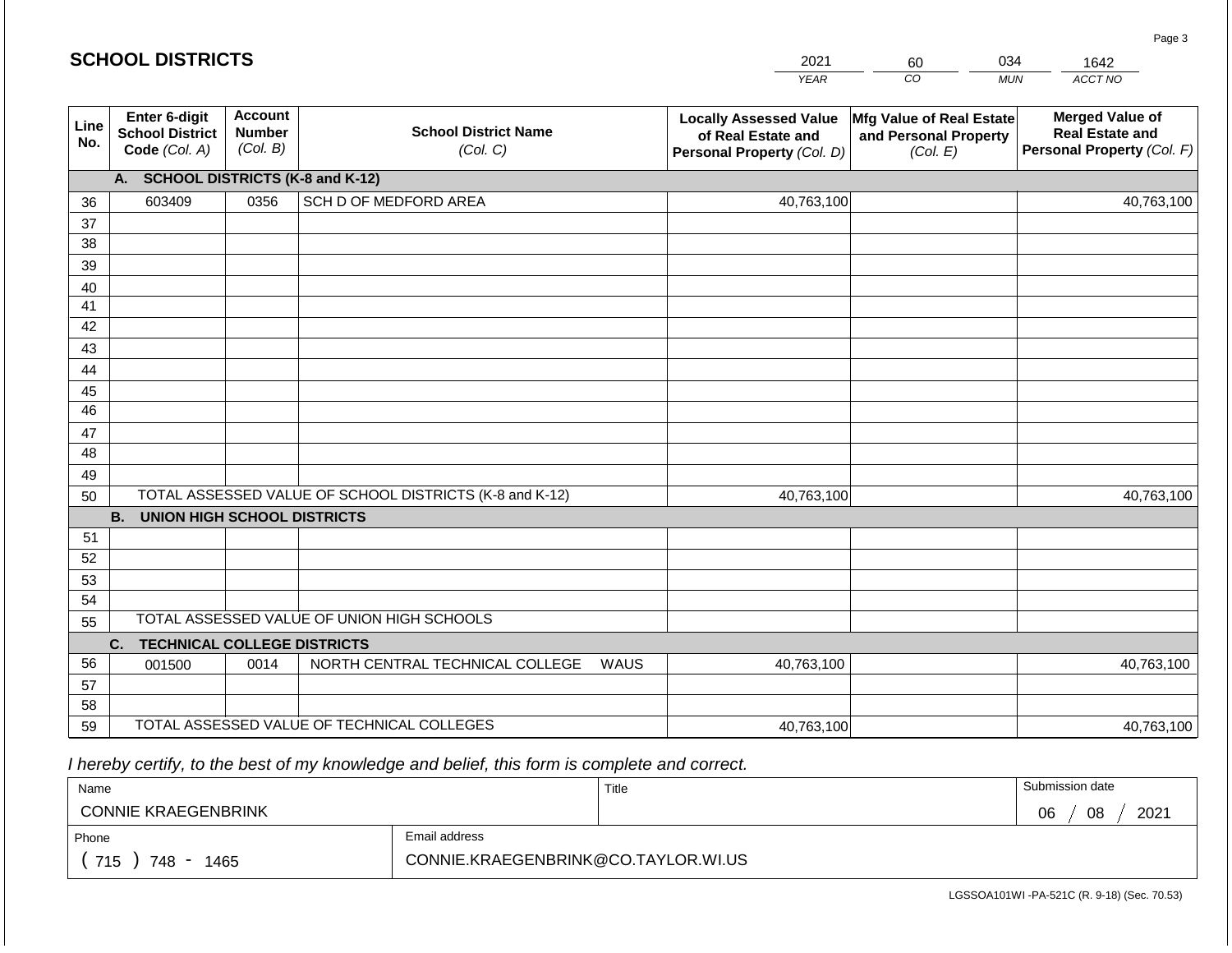- Each municipality's SOA is completed after the Board of Review and includes any changes made to the locally assessed values, under state law (sec. 70.53, Wis. Stats.)
- The Wisconsin Department of Revenue (DOR) merges the locally assessed values with the state assessed manufacturing values
- DOR provides the information regarding district names and codes. If a district is not listed, contact DOR.

Note: If you submit an amended SOA to DOR after your municipality's SOA is equated and posted to our website, we will process the SOA. However, DOR will not recalculate the *aggregate ratio or update the final SOA posted on our website. You should use the corrected values to calculate your tax rates.*

#### **Page 1: Real Estate and Personal Property**

- Lines 1-9 assessed real estate values, parcel counts and acres by classification
- Lines 10-15 assessed personal property values and number of accounts by class
- Line 16 aggregate assessed value of all property subject to general property; use to calculate tax rates. Note: This line equals the total assessed value of K-8 and K-12 school districts (Line 50) and total assessed value of technical colleges (Line 59).
- Remarks assessment ratio used to calculate estimated fair market value on property tax bills

#### **Page 2: Forest Crop, Other Exempt Land and Special Districts**

- Lines 18-21 private forest crop and managed forest lands assessed values
- Line  $22 -$  tax exempt land acres
- Line 23 prior years assessed value of omitted property under sec. 70.44 and correction of errors under sec. 70.43 shown by locally assessed or manufacturing real estate and personal property. Note: If there is an amount on this line, report the corresponding tax in the Statement of Taxes, Sections J or K.
- Lines 24-35 special district assessed values. These values are used to calculate tax rates for the special districts.

#### **Page 3: School Districts**

- Lines 36-50 school districts (K-8 and K-12) assessed values. These values are used to calculate tax rates for school districts.
- Lines 51-55 union high school district assessed values. These values are used to calculate tax rates for union high school districts.
- Lines 56-59 technical college assessed values. These values are used to calculate tax rates for technical colleges.

If you have questions: Email: lgs@wisconsin.gov

 Phone: (608) 266-2569 or (608) 264-6892 Fax: (608) 264-6887

TOWN OF MOLITOR MEDFORD, WI 54451LINDA HENRY<br>TOWN OF MOLITOR VIEDFORD, WI 54451 P O BOX 35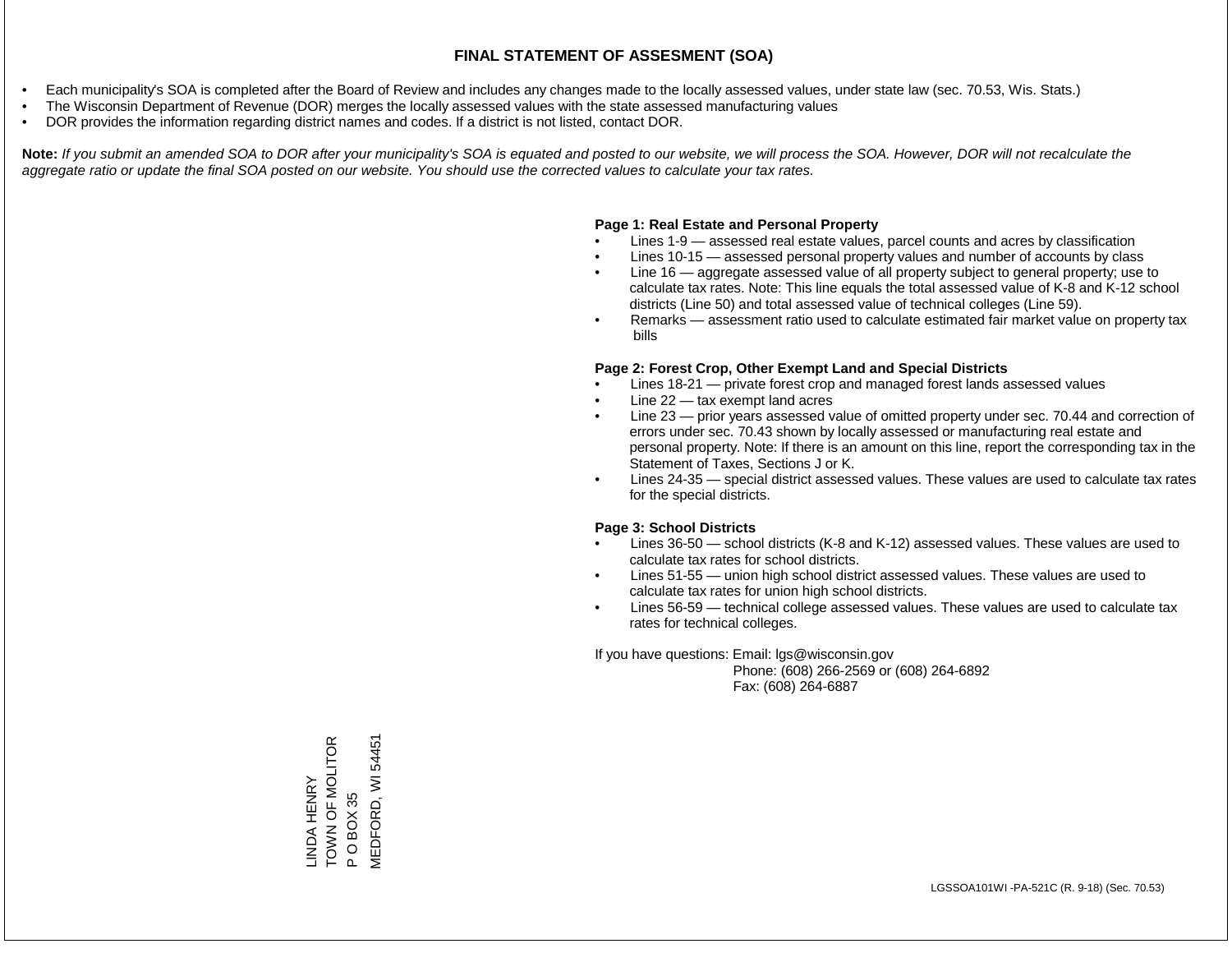| <b>FINAL - EQUATED</b>                  |  |     |      | This is an Amended Return |
|-----------------------------------------|--|-----|------|---------------------------|
| <b>STATEMENT OF ASSESSMENT FOR 2021</b> |  | 036 | 1643 |                           |

| ഩ   | റദഭ   | 1643    |  |  |
|-----|-------|---------|--|--|
| CO. | MI IN | ACCT NO |  |  |

| <b>FOR</b>                                                                                                                                                                                                       | <b>TOWN OF</b><br>OF                         | <b>PERSHING</b>                                                                                                                                                                                                                                                                             |                                                                                      | <b>TAYLOR COUNTY</b>                                                                                                                                                                                                                                                                              |                                                                                                          |                                 |                                         |
|------------------------------------------------------------------------------------------------------------------------------------------------------------------------------------------------------------------|----------------------------------------------|---------------------------------------------------------------------------------------------------------------------------------------------------------------------------------------------------------------------------------------------------------------------------------------------|--------------------------------------------------------------------------------------|---------------------------------------------------------------------------------------------------------------------------------------------------------------------------------------------------------------------------------------------------------------------------------------------------|----------------------------------------------------------------------------------------------------------|---------------------------------|-----------------------------------------|
|                                                                                                                                                                                                                  | Town - Village - City                        |                                                                                                                                                                                                                                                                                             |                                                                                      | <b>County Name</b>                                                                                                                                                                                                                                                                                |                                                                                                          |                                 |                                         |
|                                                                                                                                                                                                                  | <b>REAL ESTATE</b><br>(See Lines 18 - 22 for |                                                                                                                                                                                                                                                                                             |                                                                                      | NO. OF ACRES<br><b>WHOLE</b>                                                                                                                                                                                                                                                                      | <b>VALUE OF</b><br><b>LAND</b>                                                                           | VALUE OF<br><b>IMPROVEMENTS</b> | TOTAL VALUE OF LAND<br>AND IMPROVEMENTS |
|                                                                                                                                                                                                                  |                                              | (Col. A)                                                                                                                                                                                                                                                                                    |                                                                                      |                                                                                                                                                                                                                                                                                                   |                                                                                                          | (Col. E)                        | (Col. F)                                |
|                                                                                                                                                                                                                  |                                              | 98                                                                                                                                                                                                                                                                                          | 89                                                                                   | 169                                                                                                                                                                                                                                                                                               | 707,600                                                                                                  | 4,539,300                       | 5,246,900                               |
| <b>COMMERCIAL - Class 2</b>                                                                                                                                                                                      |                                              |                                                                                                                                                                                                                                                                                             |                                                                                      | $\overline{2}$                                                                                                                                                                                                                                                                                    | 9,000                                                                                                    | 11,000                          | 20,000                                  |
|                                                                                                                                                                                                                  |                                              | $\mathbf 0$                                                                                                                                                                                                                                                                                 | $\mathbf 0$                                                                          | $\Omega$                                                                                                                                                                                                                                                                                          | 0                                                                                                        | $\Omega$                        | 0                                       |
|                                                                                                                                                                                                                  |                                              | 326                                                                                                                                                                                                                                                                                         |                                                                                      | 6,349                                                                                                                                                                                                                                                                                             | 1,084,400                                                                                                |                                 | 1,084,400                               |
|                                                                                                                                                                                                                  |                                              | 250                                                                                                                                                                                                                                                                                         |                                                                                      | 2,265                                                                                                                                                                                                                                                                                             | 1,122,300                                                                                                |                                 | 1,122,300                               |
|                                                                                                                                                                                                                  |                                              | 165                                                                                                                                                                                                                                                                                         |                                                                                      | 2,915                                                                                                                                                                                                                                                                                             | 2,397,500                                                                                                |                                 | 2,397,500                               |
|                                                                                                                                                                                                                  |                                              | 114                                                                                                                                                                                                                                                                                         |                                                                                      | 2,699                                                                                                                                                                                                                                                                                             | 3,475,300                                                                                                |                                 | 3,475,300                               |
|                                                                                                                                                                                                                  |                                              | 35                                                                                                                                                                                                                                                                                          | 35                                                                                   | 83                                                                                                                                                                                                                                                                                                | 381,500                                                                                                  | 4,843,400                       | 5,224,900                               |
| TOTAL - ALL COLUMNS                                                                                                                                                                                              |                                              | 989                                                                                                                                                                                                                                                                                         | 125                                                                                  | 14,482                                                                                                                                                                                                                                                                                            | 9,177,600                                                                                                | 9,393,700                       | 18,571,300                              |
|                                                                                                                                                                                                                  |                                              |                                                                                                                                                                                                                                                                                             |                                                                                      | 4                                                                                                                                                                                                                                                                                                 | <b>LOCALLY ASSESSED</b>                                                                                  | <b>MANUFACTURING</b>            | <b>MERGED</b>                           |
|                                                                                                                                                                                                                  |                                              |                                                                                                                                                                                                                                                                                             |                                                                                      |                                                                                                                                                                                                                                                                                                   | 0                                                                                                        | $\Omega$                        | $\pmb{0}$                               |
|                                                                                                                                                                                                                  |                                              |                                                                                                                                                                                                                                                                                             |                                                                                      |                                                                                                                                                                                                                                                                                                   |                                                                                                          | $\Omega$                        | $\mathbf 0$                             |
|                                                                                                                                                                                                                  |                                              |                                                                                                                                                                                                                                                                                             |                                                                                      |                                                                                                                                                                                                                                                                                                   | 7,800                                                                                                    | $\mathbf{0}$                    | 7,800                                   |
|                                                                                                                                                                                                                  |                                              |                                                                                                                                                                                                                                                                                             |                                                                                      | 60,200                                                                                                                                                                                                                                                                                            | $\Omega$                                                                                                 | 60,200                          |                                         |
|                                                                                                                                                                                                                  |                                              | $\Omega$                                                                                                                                                                                                                                                                                    | 68,000                                                                               |                                                                                                                                                                                                                                                                                                   |                                                                                                          |                                 |                                         |
| AGGREGATE ASSESSED VALUE OF ALL PROPERTY SUBJECT TO THE GENERAL PROPERTY TAX (Total of Lines 9F and 15F)<br>MUST EQUAL TOTAL VALUE OF THE SCHOOL DISTRICTS (K-12 PLUS K-8) - Line 50, Col. F<br>16<br>18,639,300 |                                              |                                                                                                                                                                                                                                                                                             |                                                                                      |                                                                                                                                                                                                                                                                                                   |                                                                                                          |                                 |                                         |
|                                                                                                                                                                                                                  |                                              |                                                                                                                                                                                                                                                                                             |                                                                                      |                                                                                                                                                                                                                                                                                                   |                                                                                                          | Telephone #                     | (715) 452-5344                          |
|                                                                                                                                                                                                                  |                                              | other Real Estate)<br><b>RESIDENTIAL - Class 1</b><br><b>MANUFACTURING - Class 3</b><br><b>AGRICULTURAL - Class 4</b><br><b>UNDEVELOPED - Class 5</b><br>AGRICULTURAL FOREST - Class 5m<br>FOREST LANDS - Class 6<br>OTHER - Class 7<br><b>BOARD OF REVIEW</b><br>DATE OF FINAL ADJOURNMENT | MACHINERY, TOOLS AND PATTERNS - Code 2<br>FURNITURE, FIXTURES AND EQUIPMENT - Code 3 | <b>Municipality Name</b><br>PARCEL COUNT<br>(Col. B)<br>NUMBER OF PERSONAL PROPERTY ACCOUNTS IN ROLL<br>BOATS AND OTHER WATERCRAFT NOT EXEMPT - Code 1<br>ALL OTHER PERSONAL PROPERTY NOT EXEMPT - Codes 4A, 4B, 4C<br>TOTAL OF PERSONAL PROPERTY NOT EXEMPT (Total of Lines 11-14)<br>05/12/2021 | <b>TOTAL LAND   IMPROVEMENTS</b><br>NUMBERS ONLY<br>(Col. C)<br>Name of Assessor<br><b>ROBERT PROKOP</b> | (Col. D)<br>68,000              |                                         |

The Assessment Ratio to be used in calculating the estimated Fair Market Value on tax bills for this tax district is .935599805

This ratio should be used to convert assessed values to "Calculate Equalized Values" in Step 1 of the Lottery and Gaming Credit Calculations.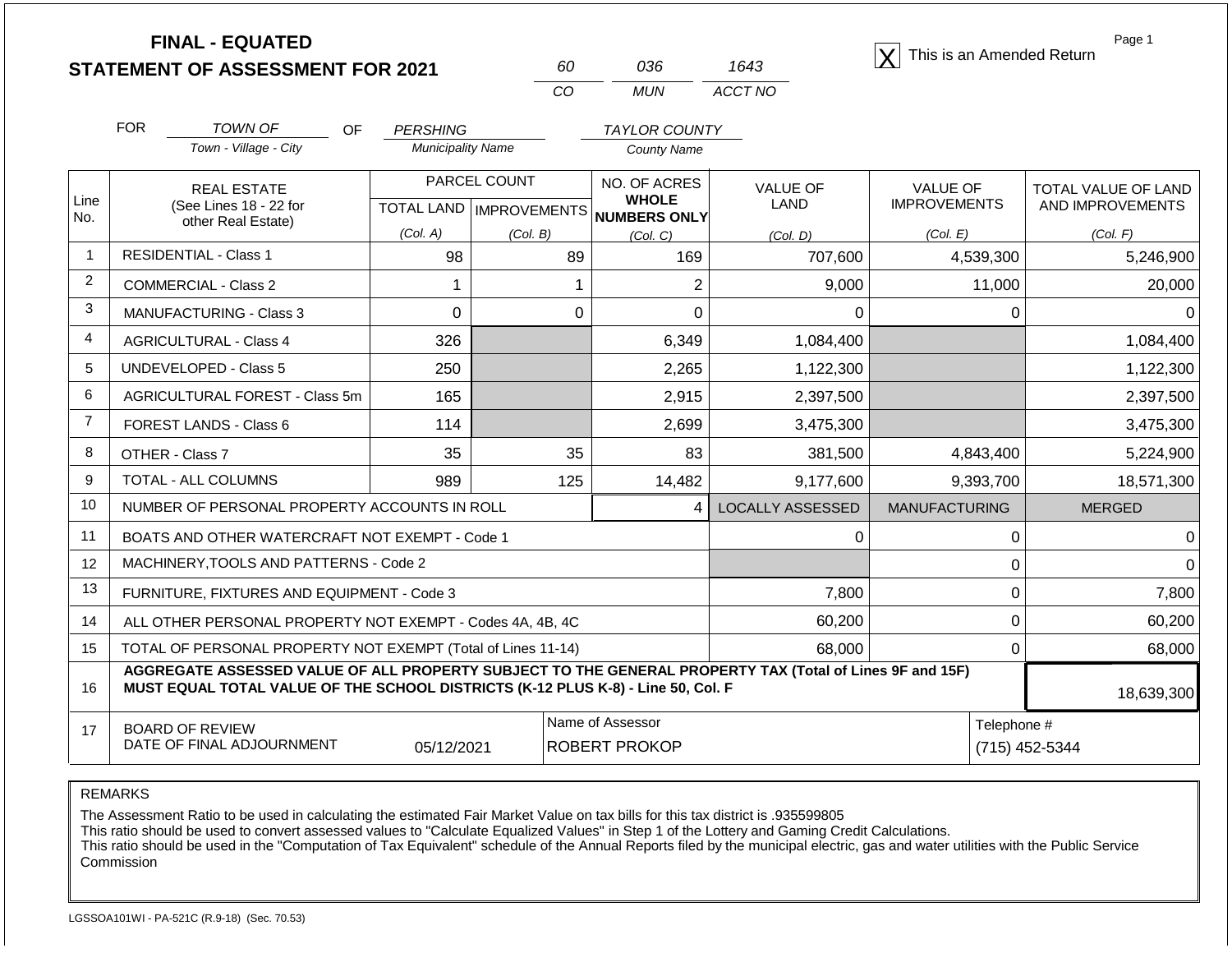2021 60 036 1643

FOREST LANDS (Line 7) and FOREST CROPS (in this section) - are **NOT** the same *YEAR CO MUN ACCT NO*

|    | Private Forest Crop - Reg Class @ 10¢ per acre             |                 |                    |                                                                                |                                                                 |                                                                    | Private Forest Crop - Reg Class @ \$2.52 per acre |                                               |               |                                                                              |
|----|------------------------------------------------------------|-----------------|--------------------|--------------------------------------------------------------------------------|-----------------------------------------------------------------|--------------------------------------------------------------------|---------------------------------------------------|-----------------------------------------------|---------------|------------------------------------------------------------------------------|
|    | (a) PARCELS<br>(b) ACRES                                   |                 | (c) ASSESSED VALUE |                                                                                |                                                                 | (d) PARCELS                                                        |                                                   | (e) ACRES                                     |               | (f) ASSESSED VALUE                                                           |
| 18 |                                                            |                 |                    |                                                                                |                                                                 |                                                                    |                                                   |                                               |               |                                                                              |
|    |                                                            |                 |                    |                                                                                |                                                                 |                                                                    |                                                   |                                               |               |                                                                              |
|    | Private Forest Crop - Special Class @ 20¢ per acre         |                 |                    |                                                                                |                                                                 |                                                                    |                                                   |                                               |               | Entered Before 2005 Managed Forest - Ferrous Mining CLOSED @ \$7.87 per acre |
| 19 | (a) PARCELS                                                | (b) ACRES       |                    | (c) ASSESSED VALUE                                                             |                                                                 | (d) PARCELS                                                        |                                                   | (e) ACRES                                     |               | (f) ASSESSED VALUE                                                           |
|    |                                                            |                 |                    |                                                                                |                                                                 |                                                                    |                                                   |                                               |               |                                                                              |
|    |                                                            |                 |                    | Entered Before 2005 Managed Forest - OPEN @ 74 ¢ per acre                      |                                                                 |                                                                    |                                                   | Entered Before 2005 Managed Forest - CLOSED @ |               | \$1.75 per acre                                                              |
| 20 | (a) PARCELS                                                | (b) ACRES       |                    | (c) ASSESSED VALUE                                                             |                                                                 | (d) PARCELS                                                        |                                                   | (e) ACRES                                     |               | (f) ASSESSED VALUE                                                           |
|    |                                                            |                 |                    |                                                                                |                                                                 |                                                                    |                                                   |                                               |               |                                                                              |
|    | 4                                                          | 160.59          |                    | 212,300                                                                        |                                                                 | 19<br>558.43                                                       |                                                   |                                               |               | 822,800                                                                      |
|    | Entered After 2004 Managed Forest - OPEN @ \$2.04 per acre |                 |                    |                                                                                |                                                                 | Entered After 2004 Managed Forest - CLOSED @ \$10.20 per acre      |                                                   |                                               |               |                                                                              |
| 21 | (a) PARCELS                                                | (b) ACRES       |                    | (c) ASSESSED VALUE                                                             |                                                                 | (d) PARCELS                                                        |                                                   | (e) ACRES                                     |               | (f) ASSESSED VALUE                                                           |
|    |                                                            |                 |                    |                                                                                |                                                                 |                                                                    |                                                   |                                               |               |                                                                              |
|    |                                                            | 218.63          |                    | 331,700                                                                        |                                                                 | 30                                                                 |                                                   | 905.79                                        |               | 1,314,500                                                                    |
|    | (a) County Forest Cropland Acres                           |                 |                    | (b) Federal Acres                                                              |                                                                 | (d) County (NOT FOREST CROP) Acres<br>(c) State Acres              |                                                   |                                               |               | (e) Other Acres                                                              |
| 22 |                                                            |                 |                    |                                                                                |                                                                 |                                                                    |                                                   |                                               |               |                                                                              |
|    |                                                            |                 |                    |                                                                                |                                                                 | 6,302.09<br>30.78                                                  |                                                   |                                               | 184.87        |                                                                              |
|    |                                                            |                 |                    | Assessed Value of Omitted Property From Prior Years (Sec. 70.44)               | Assessed Value of Sec. 70.43 Corrections of Errors by Assessors |                                                                    |                                                   |                                               |               |                                                                              |
|    |                                                            | (a) REAL ESTATE |                    | (b) PERSONAL                                                                   |                                                                 | (c1) REAL ESTATE                                                   |                                                   |                                               |               | (c2) PERSONAL                                                                |
| 23 |                                                            |                 |                    |                                                                                |                                                                 |                                                                    |                                                   |                                               |               |                                                                              |
|    |                                                            |                 |                    | Manufacturing Equated Value of Omitted Property From Prior Years (Sec. 70.995) |                                                                 | Mfg. Equated Value of Sec.70.43 Corrections of Errors by Assessors |                                                   |                                               |               |                                                                              |
|    | (d) REAL ESTATE                                            |                 |                    | (e) PERSONAL                                                                   |                                                                 | (f1) REAL ESTATE                                                   |                                                   |                                               | (f2) PERSONAL |                                                                              |
|    |                                                            |                 |                    |                                                                                |                                                                 |                                                                    |                                                   |                                               |               |                                                                              |
|    |                                                            |                 |                    |                                                                                |                                                                 |                                                                    |                                                   |                                               |               |                                                                              |

# **SPECIAL DISTRICTS**

| Line<br>No. | Enter 6-digit<br>Special District<br>Code (Col. A) | <b>Account</b><br><b>Number</b><br>(Col. B) | <b>Special District Name</b><br>(Col. C) | <b>Locally Assessed Value</b><br>of Real Estate and<br><b>Personal Property (Col. D)</b> | Mfg Value of Real Estate<br>and Personal Property<br>(Col. E) | <b>Merged Value of</b><br><b>Real Estate and</b><br>Personal Property (Col. F) |
|-------------|----------------------------------------------------|---------------------------------------------|------------------------------------------|------------------------------------------------------------------------------------------|---------------------------------------------------------------|--------------------------------------------------------------------------------|
| 24          |                                                    |                                             |                                          |                                                                                          |                                                               |                                                                                |
| 25          |                                                    |                                             |                                          |                                                                                          |                                                               |                                                                                |
| 26          |                                                    |                                             |                                          |                                                                                          |                                                               |                                                                                |
| 27          |                                                    |                                             |                                          |                                                                                          |                                                               |                                                                                |
| 28          |                                                    |                                             |                                          |                                                                                          |                                                               |                                                                                |
| 29          |                                                    |                                             |                                          |                                                                                          |                                                               |                                                                                |
| 30          |                                                    |                                             |                                          |                                                                                          |                                                               |                                                                                |
| 31          |                                                    |                                             |                                          |                                                                                          |                                                               |                                                                                |
| 32          |                                                    |                                             |                                          |                                                                                          |                                                               |                                                                                |
| 33          |                                                    |                                             |                                          |                                                                                          |                                                               |                                                                                |
| 34          |                                                    |                                             |                                          |                                                                                          |                                                               |                                                                                |
| 35          |                                                    |                                             |                                          |                                                                                          |                                                               |                                                                                |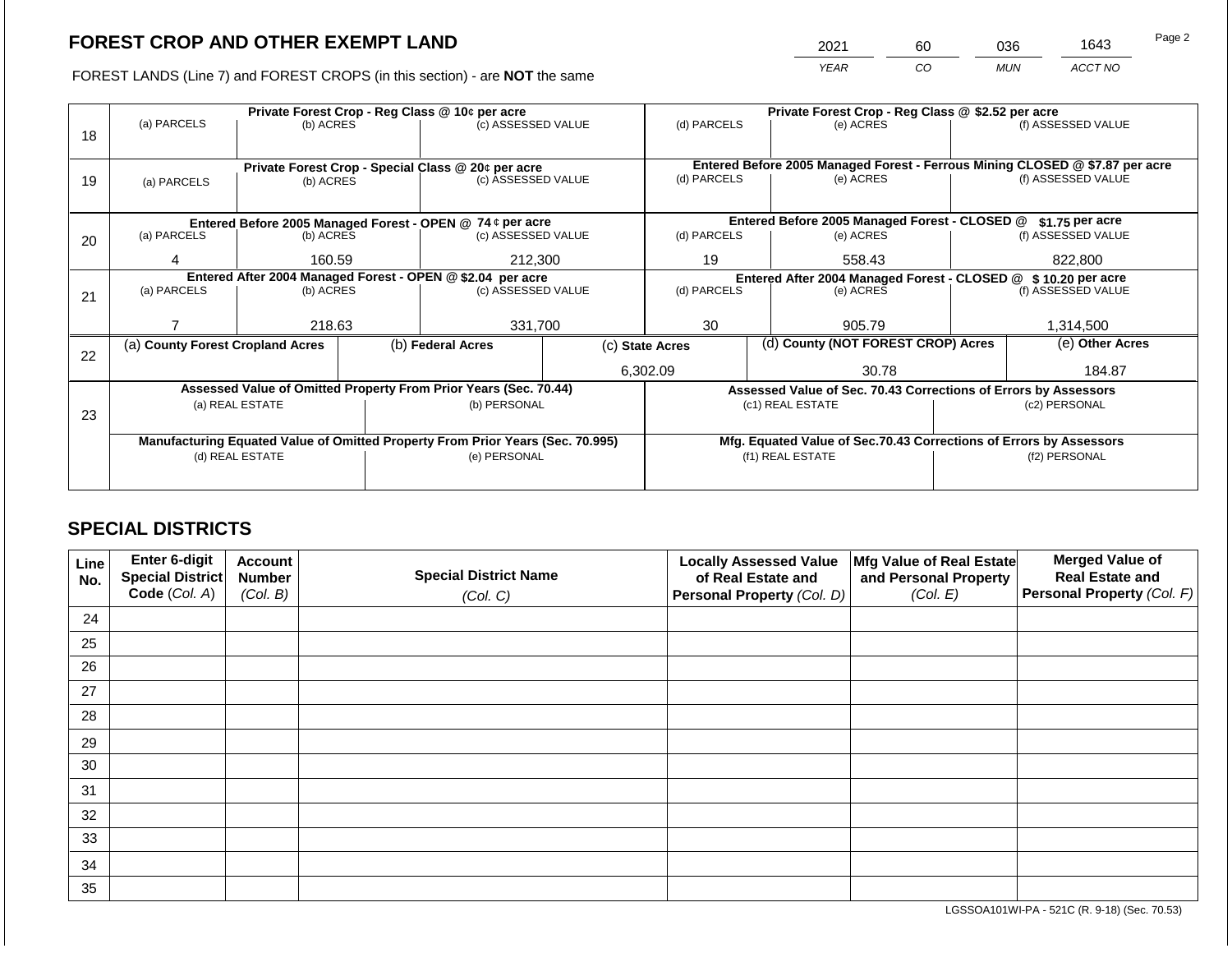|             | <b>SCHOOL DISTRICTS</b>                                  |                                             |                                                         | 2021                                                                              | 60                                                            | 036        | 1643                                                                           |
|-------------|----------------------------------------------------------|---------------------------------------------|---------------------------------------------------------|-----------------------------------------------------------------------------------|---------------------------------------------------------------|------------|--------------------------------------------------------------------------------|
|             |                                                          |                                             |                                                         | <b>YEAR</b>                                                                       | CO                                                            | <b>MUN</b> | ACCT NO                                                                        |
| Line<br>No. | Enter 6-digit<br><b>School District</b><br>Code (Col. A) | <b>Account</b><br><b>Number</b><br>(Col. B) | <b>School District Name</b><br>(Col. C)                 | <b>Locally Assessed Value</b><br>of Real Estate and<br>Personal Property (Col. D) | Mfg Value of Real Estate<br>and Personal Property<br>(Col. E) |            | <b>Merged Value of</b><br><b>Real Estate and</b><br>Personal Property (Col. F) |
|             | A. SCHOOL DISTRICTS (K-8 and K-12)                       |                                             |                                                         |                                                                                   |                                                               |            |                                                                                |
| 36          | 602135                                                   | 0355                                        | <b>SCH D OF GILMAN</b>                                  | 18,639,300                                                                        |                                                               |            | 18,639,300                                                                     |
| 37          |                                                          |                                             |                                                         |                                                                                   |                                                               |            |                                                                                |
| 38          |                                                          |                                             |                                                         |                                                                                   |                                                               |            |                                                                                |
| 39          |                                                          |                                             |                                                         |                                                                                   |                                                               |            |                                                                                |
| 40<br>41    |                                                          |                                             |                                                         |                                                                                   |                                                               |            |                                                                                |
| 42          |                                                          |                                             |                                                         |                                                                                   |                                                               |            |                                                                                |
| 43          |                                                          |                                             |                                                         |                                                                                   |                                                               |            |                                                                                |
| 44          |                                                          |                                             |                                                         |                                                                                   |                                                               |            |                                                                                |
| 45          |                                                          |                                             |                                                         |                                                                                   |                                                               |            |                                                                                |
| 46          |                                                          |                                             |                                                         |                                                                                   |                                                               |            |                                                                                |
| 47          |                                                          |                                             |                                                         |                                                                                   |                                                               |            |                                                                                |
| 48          |                                                          |                                             |                                                         |                                                                                   |                                                               |            |                                                                                |
| 49          |                                                          |                                             |                                                         |                                                                                   |                                                               |            |                                                                                |
| 50          |                                                          |                                             | TOTAL ASSESSED VALUE OF SCHOOL DISTRICTS (K-8 and K-12) | 18,639,300                                                                        |                                                               |            | 18,639,300                                                                     |
|             | <b>B. UNION HIGH SCHOOL DISTRICTS</b>                    |                                             |                                                         |                                                                                   |                                                               |            |                                                                                |
| 51<br>52    |                                                          |                                             |                                                         |                                                                                   |                                                               |            |                                                                                |
| 53          |                                                          |                                             |                                                         |                                                                                   |                                                               |            |                                                                                |
| 54          |                                                          |                                             |                                                         |                                                                                   |                                                               |            |                                                                                |
| 55          |                                                          |                                             | TOTAL ASSESSED VALUE OF UNION HIGH SCHOOLS              |                                                                                   |                                                               |            |                                                                                |
|             | C.<br><b>TECHNICAL COLLEGE DISTRICTS</b>                 |                                             |                                                         |                                                                                   |                                                               |            |                                                                                |
| 56          | 000100                                                   | 0001                                        | CHIPPEWA VALLEY TECHNICAL COLLEGE EAUC                  | 18,639,300                                                                        |                                                               |            | 18,639,300                                                                     |
| 57          |                                                          |                                             |                                                         |                                                                                   |                                                               |            |                                                                                |
| 58          |                                                          |                                             |                                                         |                                                                                   |                                                               |            |                                                                                |
| 59          |                                                          |                                             | TOTAL ASSESSED VALUE OF TECHNICAL COLLEGES              | 18,639,300                                                                        |                                                               |            | 18,639,300                                                                     |

| Name                                               |               | Title | Submission date             |  |  |
|----------------------------------------------------|---------------|-------|-----------------------------|--|--|
| <b>HEATHER DUMS</b>                                |               |       | 2021<br>$\Omega$<br>05<br>- |  |  |
| Phone                                              | Email address |       |                             |  |  |
| HEATHER.DUMS@CO.TAYLOR.WI.US<br>715<br>748<br>1465 |               |       |                             |  |  |

LGSSOA101WI -PA-521C (R. 9-18) (Sec. 70.53)

Page 3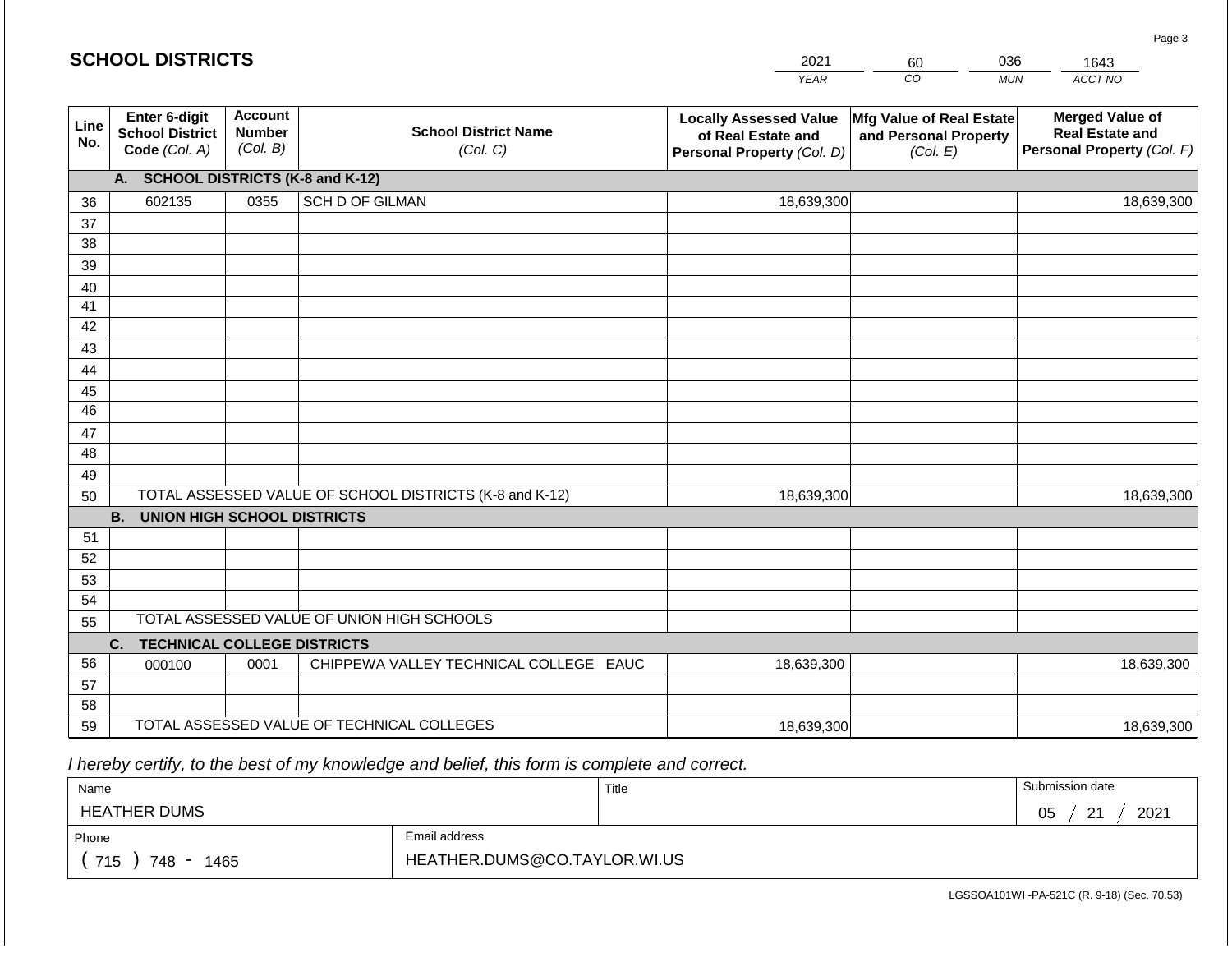- Each municipality's SOA is completed after the Board of Review and includes any changes made to the locally assessed values, under state law (sec. 70.53, Wis. Stats.)
- The Wisconsin Department of Revenue (DOR) merges the locally assessed values with the state assessed manufacturing values
- DOR provides the information regarding district names and codes. If a district is not listed, contact DOR.

Note: If you submit an amended SOA to DOR after your municipality's SOA is equated and posted to our website, we will process the SOA. However, DOR will not recalculate the *aggregate ratio or update the final SOA posted on our website. You should use the corrected values to calculate your tax rates.*

### **Page 1: Real Estate and Personal Property**

- Lines 1-9 assessed real estate values, parcel counts and acres by classification
- Lines 10-15 assessed personal property values and number of accounts by class
- Line 16 aggregate assessed value of all property subject to general property; use to calculate tax rates. Note: This line equals the total assessed value of K-8 and K-12 school districts (Line 50) and total assessed value of technical colleges (Line 59).
- Remarks assessment ratio used to calculate estimated fair market value on property tax bills

### **Page 2: Forest Crop, Other Exempt Land and Special Districts**

- Lines 18-21 private forest crop and managed forest lands assessed values
- Line  $22 -$  tax exempt land acres
- Line 23 prior years assessed value of omitted property under sec. 70.44 and correction of errors under sec. 70.43 shown by locally assessed or manufacturing real estate and personal property. Note: If there is an amount on this line, report the corresponding tax in the Statement of Taxes, Sections J or K.
- Lines 24-35 special district assessed values. These values are used to calculate tax rates for the special districts.

### **Page 3: School Districts**

- Lines 36-50 school districts (K-8 and K-12) assessed values. These values are used to calculate tax rates for school districts.
- Lines 51-55 union high school district assessed values. These values are used to calculate tax rates for union high school districts.
- Lines 56-59 technical college assessed values. These values are used to calculate tax rates for technical colleges.

If you have questions: Email: lgs@wisconsin.gov

 Phone: (608) 266-2569 or (608) 264-6892 Fax: (608) 264-6887

HOLCOMBE, WI 54745 - 5520 HOLCOMBE, WI 54745 - 5520TOWN OF PERSHING ALLISON JISKRA<br>TOWN OF PERSHING 28755 295TH AVE 28755 295TH AVE ALLISON JISKRA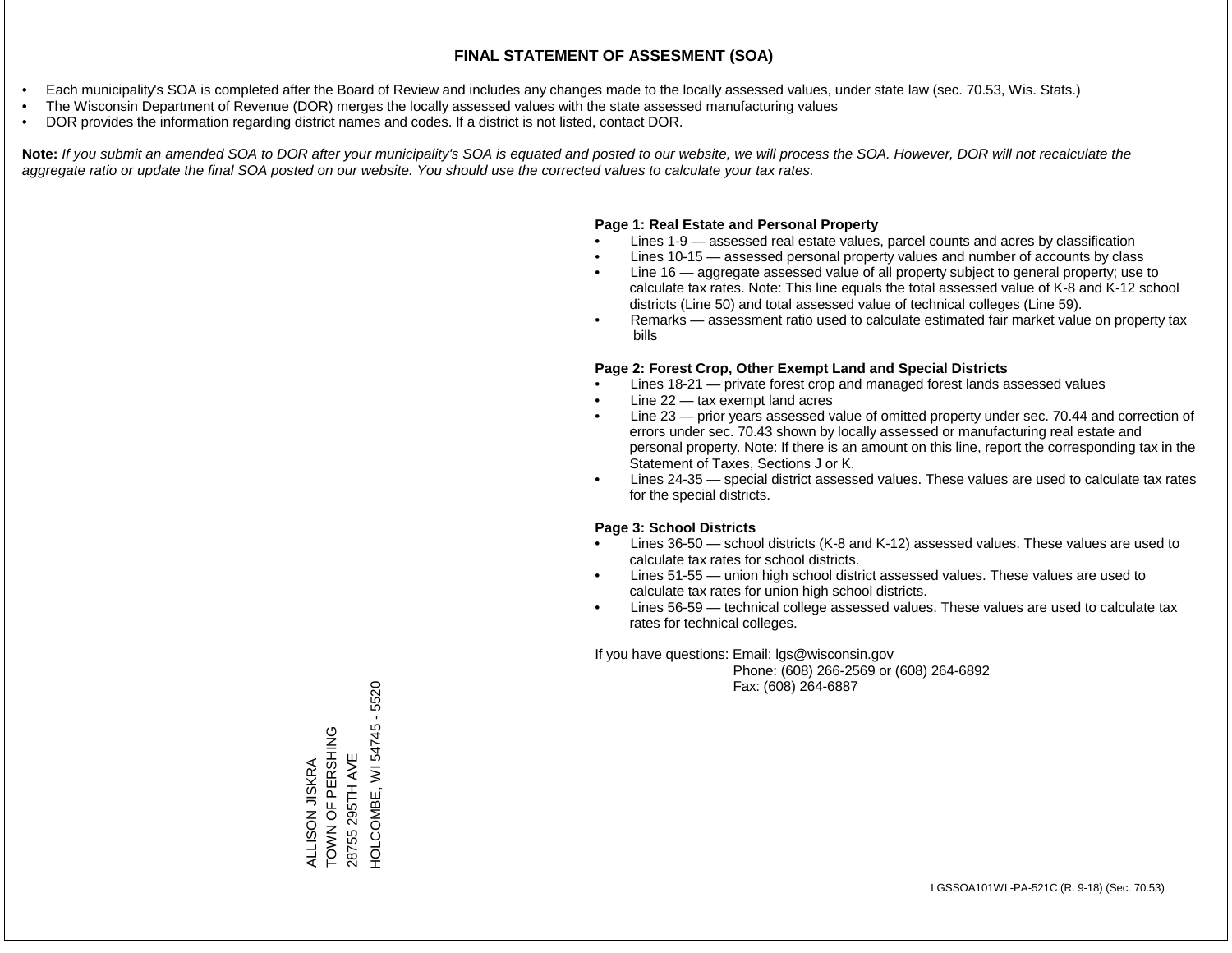|                |            | <b>FINAL - EQUATED</b><br><b>STATEMENT OF ASSESSMENT FOR 2021</b>                                                                                                                            |                          | 60                                        | 038                                                                                   | 1644                    | This is an Amended Return              | Page 1                                  |
|----------------|------------|----------------------------------------------------------------------------------------------------------------------------------------------------------------------------------------------|--------------------------|-------------------------------------------|---------------------------------------------------------------------------------------|-------------------------|----------------------------------------|-----------------------------------------|
|                |            |                                                                                                                                                                                              |                          | CO                                        | <b>MUN</b>                                                                            | ACCT NO                 |                                        |                                         |
|                | <b>FOR</b> | <b>TOWN OF</b><br><b>OF</b>                                                                                                                                                                  | <b>RIB LAKE</b>          |                                           | <b>TAYLOR COUNTY</b>                                                                  |                         |                                        |                                         |
|                |            | Town - Village - City                                                                                                                                                                        | <b>Municipality Name</b> |                                           | <b>County Name</b>                                                                    |                         |                                        |                                         |
| Line<br>No.    |            | <b>REAL ESTATE</b><br>(See Lines 18 - 22 for                                                                                                                                                 |                          | PARCEL COUNT<br>TOTAL LAND   IMPROVEMENTS | NO. OF ACRES<br><b>VALUE OF</b><br><b>WHOLE</b><br><b>LAND</b><br><b>NUMBERS ONLY</b> |                         | <b>VALUE OF</b><br><b>IMPROVEMENTS</b> | TOTAL VALUE OF LAND<br>AND IMPROVEMENTS |
|                |            | other Real Estate)                                                                                                                                                                           | (Col. A)                 | (Col. B)                                  | (Col, C)                                                                              | (Col, D)                | (Col. E)                               | (Col. F)                                |
| $\mathbf 1$    |            | <b>RESIDENTIAL - Class 1</b>                                                                                                                                                                 | 572                      | 509                                       | 870                                                                                   | 9,403,900               | 42,581,800                             | 51,985,700                              |
| 2              |            | <b>COMMERCIAL - Class 2</b>                                                                                                                                                                  | 5                        |                                           | 5<br>6                                                                                | 32,700                  | 501,100                                | 533,800                                 |
| 3              |            | <b>MANUFACTURING - Class 3</b>                                                                                                                                                               | $\Omega$                 |                                           | $\Omega$<br>$\Omega$                                                                  | $\Omega$                | $\Omega$                               | $\Omega$                                |
| 4              |            | <b>AGRICULTURAL - Class 4</b>                                                                                                                                                                | 343                      |                                           | 5,809                                                                                 | 994,800                 |                                        | 994,800                                 |
| 5              |            | <b>UNDEVELOPED - Class 5</b>                                                                                                                                                                 | 516                      |                                           | 4,134                                                                                 | 1,687,100               |                                        | 1,687,100                               |
| 6              |            | AGRICULTURAL FOREST - Class 5m                                                                                                                                                               | 201                      |                                           | 2,849                                                                                 | 2,244,200               |                                        | 2,244,200                               |
| $\overline{7}$ |            | <b>FOREST LANDS - Class 6</b>                                                                                                                                                                | 375                      |                                           | 6,704                                                                                 | 11,151,400              |                                        | 11,151,400                              |
| 8              |            | OTHER - Class 7                                                                                                                                                                              | 44                       | 44                                        | 119                                                                                   | 531,900                 | 4,188,100                              | 4,720,000                               |
| 9              |            | <b>TOTAL - ALL COLUMNS</b>                                                                                                                                                                   | 2,056                    | 558                                       | 20,491                                                                                | 26,046,000              | 47,271,000                             | 73,317,000                              |
| 10             |            | NUMBER OF PERSONAL PROPERTY ACCOUNTS IN ROLL                                                                                                                                                 |                          |                                           | 30                                                                                    | <b>LOCALLY ASSESSED</b> | <b>MANUFACTURING</b>                   | <b>MERGED</b>                           |
| 11             |            | BOATS AND OTHER WATERCRAFT NOT EXEMPT - Code 1                                                                                                                                               |                          |                                           |                                                                                       | 0                       | $\pmb{0}$                              | 0                                       |
| 12             |            | MACHINERY, TOOLS AND PATTERNS - Code 2                                                                                                                                                       |                          |                                           |                                                                                       |                         | $\mathbf 0$                            | $\Omega$                                |
| 13             |            | FURNITURE, FIXTURES AND EQUIPMENT - Code 3                                                                                                                                                   |                          |                                           |                                                                                       | 103,100                 | $\pmb{0}$                              | 103,100                                 |
| 14             |            | ALL OTHER PERSONAL PROPERTY NOT EXEMPT - Codes 4A, 4B, 4C                                                                                                                                    |                          |                                           |                                                                                       | 202,900                 | $\mathbf 0$                            | 202,900                                 |
| 15             |            | TOTAL OF PERSONAL PROPERTY NOT EXEMPT (Total of Lines 11-14)                                                                                                                                 |                          |                                           |                                                                                       | 306,000                 | $\mathbf 0$                            | 306,000                                 |
| 16             |            | AGGREGATE ASSESSED VALUE OF ALL PROPERTY SUBJECT TO THE GENERAL PROPERTY TAX (Total of Lines 9F and 15F)<br>MUST EQUAL TOTAL VALUE OF THE SCHOOL DISTRICTS (K-12 PLUS K-8) - Line 50, Col. F |                          |                                           |                                                                                       |                         |                                        | 73,623,000                              |
| 17             |            | <b>BOARD OF REVIEW</b><br>DATE OF FINAL ADJOURNMENT                                                                                                                                          | 05/27/2021               |                                           | Name of Assessor<br><b>ELK RIVER APPRAISALS</b>                                       | Telephone #             | (715) 820-0541                         |                                         |

The Assessment Ratio to be used in calculating the estimated Fair Market Value on tax bills for this tax district is .870939007

This ratio should be used to convert assessed values to "Calculate Equalized Values" in Step 1 of the Lottery and Gaming Credit Calculations.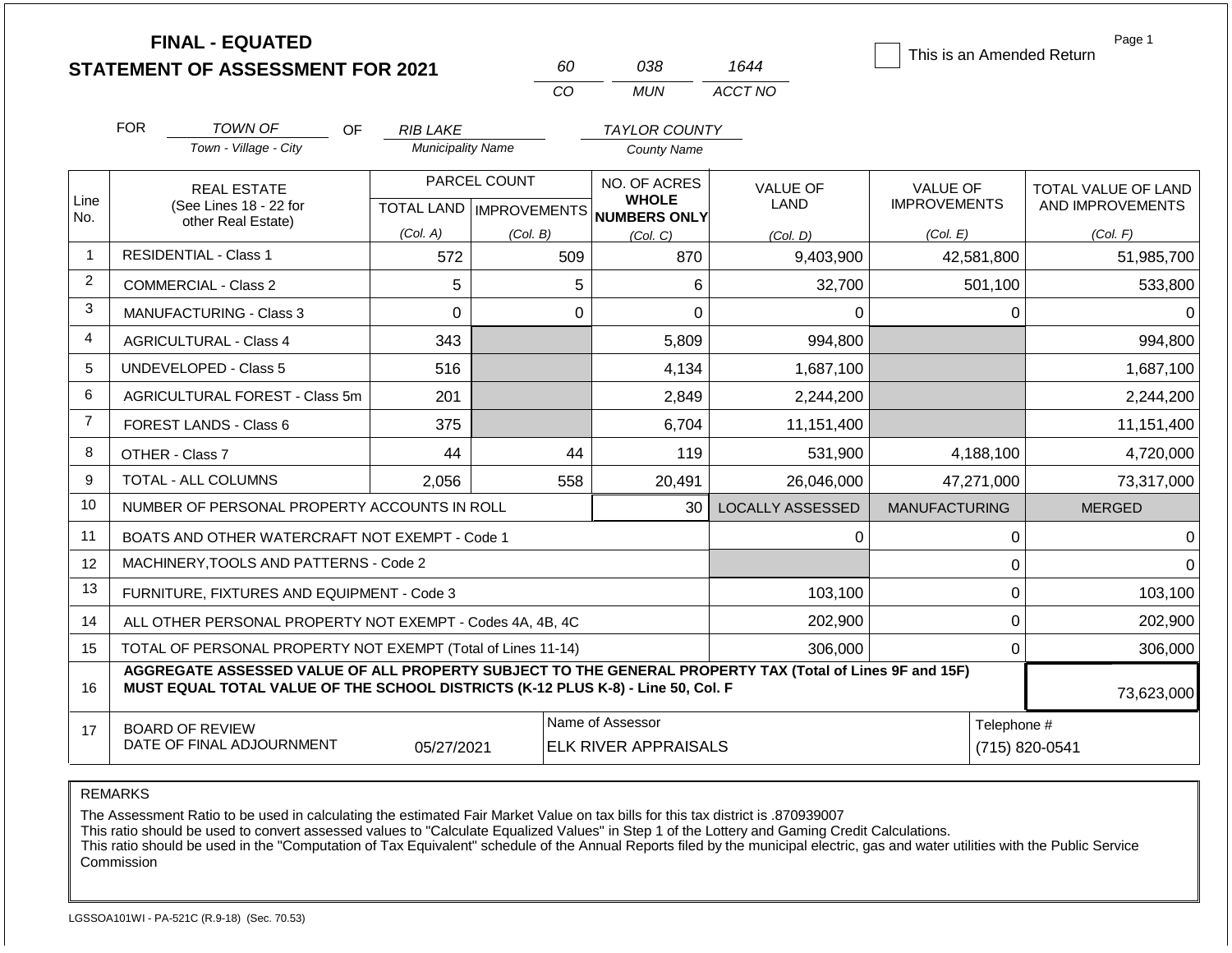2021 60 038 1644

FOREST LANDS (Line 7) and FOREST CROPS (in this section) - are **NOT** the same *YEAR CO MUN ACCT NO*

|    |                                                            |           |                                                                                | Private Forest Crop - Reg Class @ 10¢ per acre                   |                                                       | Private Forest Crop - Reg Class @ \$2.52 per acre |  |                                                                              |                                                                 |                    |
|----|------------------------------------------------------------|-----------|--------------------------------------------------------------------------------|------------------------------------------------------------------|-------------------------------------------------------|---------------------------------------------------|--|------------------------------------------------------------------------------|-----------------------------------------------------------------|--------------------|
| 18 | (a) PARCELS                                                | (b) ACRES |                                                                                | (c) ASSESSED VALUE                                               |                                                       | (d) PARCELS                                       |  | (e) ACRES                                                                    |                                                                 | (f) ASSESSED VALUE |
|    |                                                            |           |                                                                                |                                                                  |                                                       |                                                   |  |                                                                              |                                                                 |                    |
|    |                                                            |           |                                                                                | Private Forest Crop - Special Class @ 20¢ per acre               |                                                       |                                                   |  | Entered Before 2005 Managed Forest - Ferrous Mining CLOSED @ \$7.87 per acre |                                                                 |                    |
| 19 | (a) PARCELS                                                | (b) ACRES |                                                                                | (c) ASSESSED VALUE                                               |                                                       | (d) PARCELS                                       |  | (e) ACRES                                                                    |                                                                 | (f) ASSESSED VALUE |
|    |                                                            |           |                                                                                |                                                                  |                                                       |                                                   |  |                                                                              |                                                                 |                    |
|    |                                                            |           |                                                                                |                                                                  |                                                       |                                                   |  |                                                                              |                                                                 |                    |
|    |                                                            |           |                                                                                | Entered Before 2005 Managed Forest - OPEN @ 74 ¢ per acre        |                                                       |                                                   |  | Entered Before 2005 Managed Forest - CLOSED @                                |                                                                 | \$1.75 per acre    |
| 20 | (a) PARCELS<br>(b) ACRES                                   |           |                                                                                | (c) ASSESSED VALUE                                               |                                                       | (d) PARCELS                                       |  | (e) ACRES                                                                    |                                                                 | (f) ASSESSED VALUE |
|    | 28                                                         | 918.77    |                                                                                | 1,635,500                                                        |                                                       | 100                                               |  | 3,467.97                                                                     |                                                                 | 5,875,900          |
|    | Entered After 2004 Managed Forest - OPEN @ \$2.04 per acre |           |                                                                                |                                                                  |                                                       |                                                   |  |                                                                              | Entered After 2004 Managed Forest - CLOSED @ \$10.20 per acre   |                    |
| 21 | (a) PARCELS                                                | (b) ACRES |                                                                                | (c) ASSESSED VALUE                                               |                                                       | (d) PARCELS                                       |  | (e) ACRES                                                                    |                                                                 | (f) ASSESSED VALUE |
|    |                                                            |           |                                                                                |                                                                  |                                                       |                                                   |  |                                                                              |                                                                 |                    |
|    | 42                                                         | 1,381.96  |                                                                                | 2,462,300                                                        |                                                       | 123                                               |  | 3,813.57                                                                     |                                                                 | 6,102,700          |
|    | (a) County Forest Cropland Acres                           |           |                                                                                | (b) Federal Acres                                                | (d) County (NOT FOREST CROP) Acres<br>(c) State Acres |                                                   |  |                                                                              | (e) Other Acres                                                 |                    |
| 22 |                                                            |           |                                                                                |                                                                  |                                                       |                                                   |  |                                                                              |                                                                 |                    |
|    | 16,670.12                                                  |           |                                                                                |                                                                  |                                                       | 17.23                                             |  | 106.42                                                                       | 557.37                                                          |                    |
|    |                                                            |           |                                                                                | Assessed Value of Omitted Property From Prior Years (Sec. 70.44) |                                                       |                                                   |  |                                                                              | Assessed Value of Sec. 70.43 Corrections of Errors by Assessors |                    |
|    | (a) REAL ESTATE                                            |           |                                                                                | (b) PERSONAL                                                     |                                                       |                                                   |  | (c1) REAL ESTATE                                                             | (c2) PERSONAL                                                   |                    |
| 23 |                                                            |           |                                                                                |                                                                  |                                                       |                                                   |  |                                                                              |                                                                 |                    |
|    |                                                            |           | Manufacturing Equated Value of Omitted Property From Prior Years (Sec. 70.995) |                                                                  |                                                       |                                                   |  | Mfg. Equated Value of Sec.70.43 Corrections of Errors by Assessors           |                                                                 |                    |
|    | (d) REAL ESTATE                                            |           |                                                                                | (e) PERSONAL                                                     |                                                       |                                                   |  | (f1) REAL ESTATE                                                             |                                                                 | (f2) PERSONAL      |
|    |                                                            |           |                                                                                |                                                                  |                                                       |                                                   |  |                                                                              |                                                                 |                    |
|    |                                                            |           |                                                                                |                                                                  |                                                       |                                                   |  |                                                                              |                                                                 |                    |

# **SPECIAL DISTRICTS**

| Line<br>No. | Enter 6-digit<br>Special District | <b>Account</b><br><b>Number</b> | <b>Special District Name</b> | <b>Locally Assessed Value</b><br>of Real Estate and | Mfg Value of Real Estate<br>and Personal Property | <b>Merged Value of</b><br><b>Real Estate and</b> |
|-------------|-----------------------------------|---------------------------------|------------------------------|-----------------------------------------------------|---------------------------------------------------|--------------------------------------------------|
|             | Code (Col. A)                     | (Col. B)                        | (Col. C)                     | Personal Property (Col. D)                          | (Col. E)                                          | Personal Property (Col. F)                       |
| 24          |                                   |                                 |                              |                                                     |                                                   |                                                  |
| 25          |                                   |                                 |                              |                                                     |                                                   |                                                  |
| 26          |                                   |                                 |                              |                                                     |                                                   |                                                  |
| 27          |                                   |                                 |                              |                                                     |                                                   |                                                  |
| 28          |                                   |                                 |                              |                                                     |                                                   |                                                  |
| 29          |                                   |                                 |                              |                                                     |                                                   |                                                  |
| 30          |                                   |                                 |                              |                                                     |                                                   |                                                  |
| 31          |                                   |                                 |                              |                                                     |                                                   |                                                  |
| 32          |                                   |                                 |                              |                                                     |                                                   |                                                  |
| 33          |                                   |                                 |                              |                                                     |                                                   |                                                  |
| 34          |                                   |                                 |                              |                                                     |                                                   |                                                  |
| 35          |                                   |                                 |                              |                                                     |                                                   |                                                  |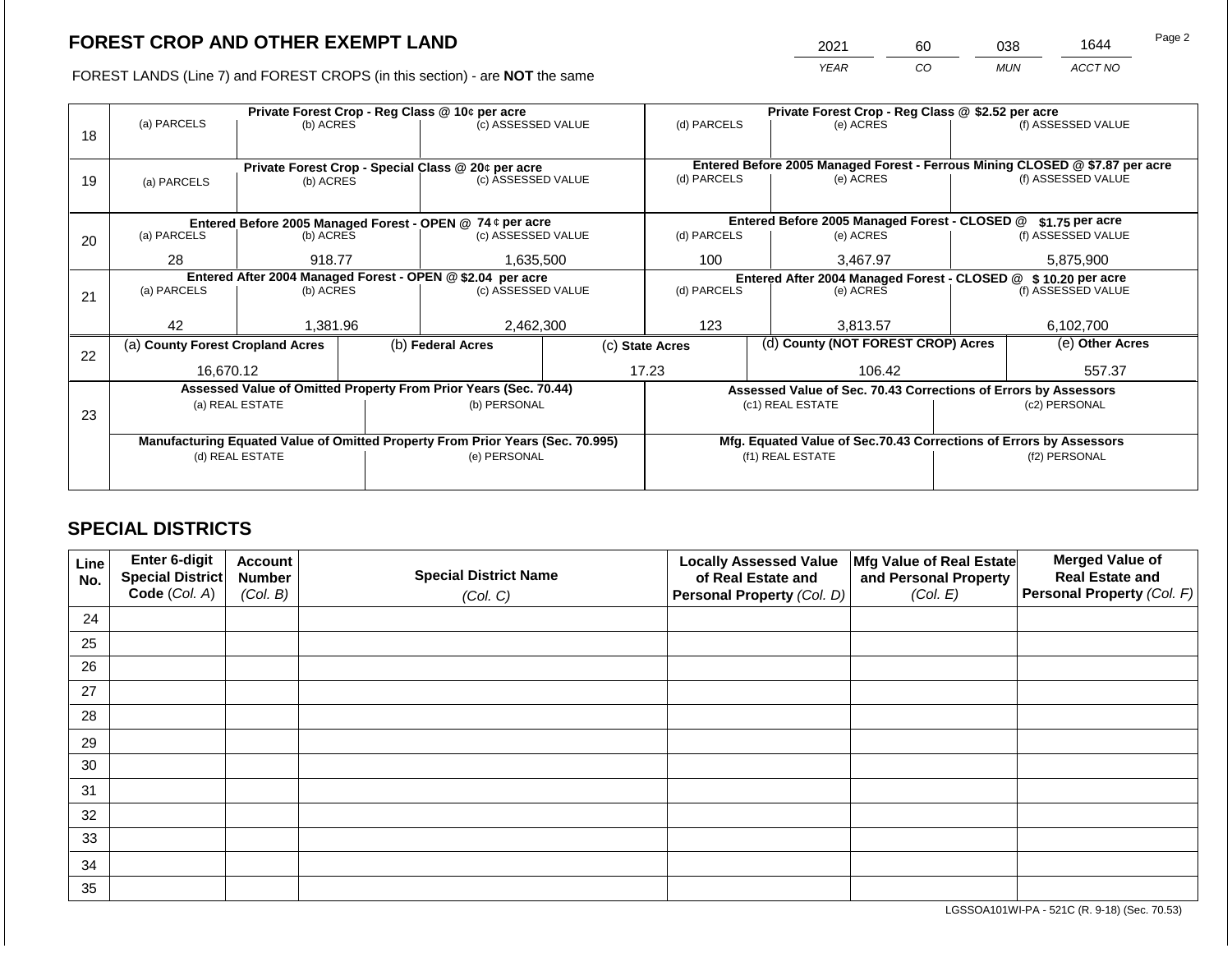|             | <b>SCHOOL DISTRICTS</b>                                  |                                             |                                                         |      | 2021                                                                              | 60                                                            | 038        | 1644                                                                           |
|-------------|----------------------------------------------------------|---------------------------------------------|---------------------------------------------------------|------|-----------------------------------------------------------------------------------|---------------------------------------------------------------|------------|--------------------------------------------------------------------------------|
|             |                                                          |                                             |                                                         |      | <b>YEAR</b>                                                                       | CO                                                            | <b>MUN</b> | ACCT NO                                                                        |
| Line<br>No. | Enter 6-digit<br><b>School District</b><br>Code (Col. A) | <b>Account</b><br><b>Number</b><br>(Col. B) | <b>School District Name</b><br>(Col. C)                 |      | <b>Locally Assessed Value</b><br>of Real Estate and<br>Personal Property (Col. D) | Mfg Value of Real Estate<br>and Personal Property<br>(Col. E) |            | <b>Merged Value of</b><br><b>Real Estate and</b><br>Personal Property (Col. F) |
|             | A. SCHOOL DISTRICTS (K-8 and K-12)                       |                                             |                                                         |      |                                                                                   |                                                               |            |                                                                                |
| 36          | 604795                                                   | 0357                                        | SCH D OF RIB LAKE                                       |      | 73,623,000                                                                        |                                                               |            | 73,623,000                                                                     |
| 37          |                                                          |                                             |                                                         |      |                                                                                   |                                                               |            |                                                                                |
| 38          |                                                          |                                             |                                                         |      |                                                                                   |                                                               |            |                                                                                |
| 39          |                                                          |                                             |                                                         |      |                                                                                   |                                                               |            |                                                                                |
| 40<br>41    |                                                          |                                             |                                                         |      |                                                                                   |                                                               |            |                                                                                |
| 42          |                                                          |                                             |                                                         |      |                                                                                   |                                                               |            |                                                                                |
| 43          |                                                          |                                             |                                                         |      |                                                                                   |                                                               |            |                                                                                |
| 44          |                                                          |                                             |                                                         |      |                                                                                   |                                                               |            |                                                                                |
| 45          |                                                          |                                             |                                                         |      |                                                                                   |                                                               |            |                                                                                |
| 46          |                                                          |                                             |                                                         |      |                                                                                   |                                                               |            |                                                                                |
| 47          |                                                          |                                             |                                                         |      |                                                                                   |                                                               |            |                                                                                |
| 48          |                                                          |                                             |                                                         |      |                                                                                   |                                                               |            |                                                                                |
| 49          |                                                          |                                             |                                                         |      |                                                                                   |                                                               |            |                                                                                |
| 50          |                                                          |                                             | TOTAL ASSESSED VALUE OF SCHOOL DISTRICTS (K-8 and K-12) |      | 73,623,000                                                                        |                                                               |            | 73,623,000                                                                     |
|             | <b>B. UNION HIGH SCHOOL DISTRICTS</b>                    |                                             |                                                         |      |                                                                                   |                                                               |            |                                                                                |
| 51          |                                                          |                                             |                                                         |      |                                                                                   |                                                               |            |                                                                                |
| 52<br>53    |                                                          |                                             |                                                         |      |                                                                                   |                                                               |            |                                                                                |
| 54          |                                                          |                                             |                                                         |      |                                                                                   |                                                               |            |                                                                                |
| 55          |                                                          |                                             | TOTAL ASSESSED VALUE OF UNION HIGH SCHOOLS              |      |                                                                                   |                                                               |            |                                                                                |
|             | C.<br><b>TECHNICAL COLLEGE DISTRICTS</b>                 |                                             |                                                         |      |                                                                                   |                                                               |            |                                                                                |
| 56          | 001500                                                   | 0014                                        | NORTH CENTRAL TECHNICAL COLLEGE                         | WAUS | 73,623,000                                                                        |                                                               |            | 73,623,000                                                                     |
| 57          |                                                          |                                             |                                                         |      |                                                                                   |                                                               |            |                                                                                |
| 58          |                                                          |                                             |                                                         |      |                                                                                   |                                                               |            |                                                                                |
| 59          |                                                          |                                             | TOTAL ASSESSED VALUE OF TECHNICAL COLLEGES              |      | 73,623,000                                                                        |                                                               |            | 73,623,000                                                                     |

 *I hereby certify, to the best of my knowledge and belief, this form is complete and correct.*

| Name                |                              | Title | Submission date  |
|---------------------|------------------------------|-------|------------------|
| <b>HEATHER DUMS</b> |                              |       | 2021<br>06<br>01 |
| Phone               | Email address                |       |                  |
| 715<br>748<br>1465  | HEATHER.DUMS@CO.TAYLOR.WI.US |       |                  |

LGSSOA101WI -PA-521C (R. 9-18) (Sec. 70.53)

Page 3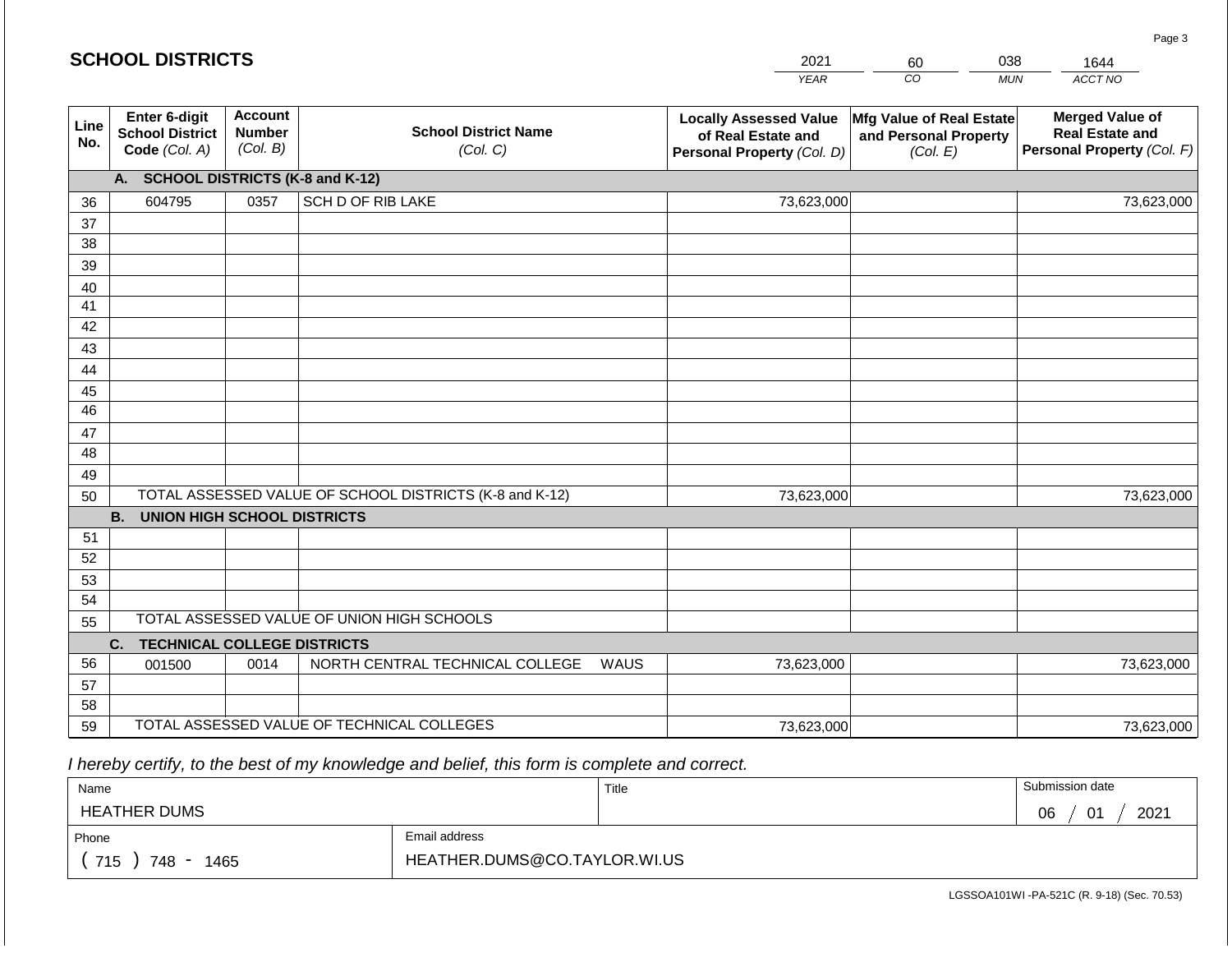- Each municipality's SOA is completed after the Board of Review and includes any changes made to the locally assessed values, under state law (sec. 70.53, Wis. Stats.)
- The Wisconsin Department of Revenue (DOR) merges the locally assessed values with the state assessed manufacturing values
- DOR provides the information regarding district names and codes. If a district is not listed, contact DOR.

Note: If you submit an amended SOA to DOR after your municipality's SOA is equated and posted to our website, we will process the SOA. However, DOR will not recalculate the *aggregate ratio or update the final SOA posted on our website. You should use the corrected values to calculate your tax rates.*

## **Page 1: Real Estate and Personal Property**

- Lines 1-9 assessed real estate values, parcel counts and acres by classification
- Lines 10-15 assessed personal property values and number of accounts by class
- Line 16 aggregate assessed value of all property subject to general property; use to calculate tax rates. Note: This line equals the total assessed value of K-8 and K-12 school districts (Line 50) and total assessed value of technical colleges (Line 59).
- Remarks assessment ratio used to calculate estimated fair market value on property tax bills

## **Page 2: Forest Crop, Other Exempt Land and Special Districts**

- Lines 18-21 private forest crop and managed forest lands assessed values
- Line  $22 -$  tax exempt land acres
- Line 23 prior years assessed value of omitted property under sec. 70.44 and correction of errors under sec. 70.43 shown by locally assessed or manufacturing real estate and personal property. Note: If there is an amount on this line, report the corresponding tax in the Statement of Taxes, Sections J or K.
- Lines 24-35 special district assessed values. These values are used to calculate tax rates for the special districts.

## **Page 3: School Districts**

- Lines 36-50 school districts (K-8 and K-12) assessed values. These values are used to calculate tax rates for school districts.
- Lines 51-55 union high school district assessed values. These values are used to calculate tax rates for union high school districts.
- Lines 56-59 technical college assessed values. These values are used to calculate tax rates for technical colleges.

If you have questions: Email: lgs@wisconsin.gov

 Phone: (608) 266-2569 or (608) 264-6892 Fax: (608) 264-6887

N7500 TIMBER DRIVE<br>RIB LAKE, WI 54470 N7500 TIMBER DRIVE KAREN SCHNEIDER<br>TOWN OF RIB LAKE TOWN OF RIB LAKE KAREN SCHNEIDER RIB LAKE, WI 54470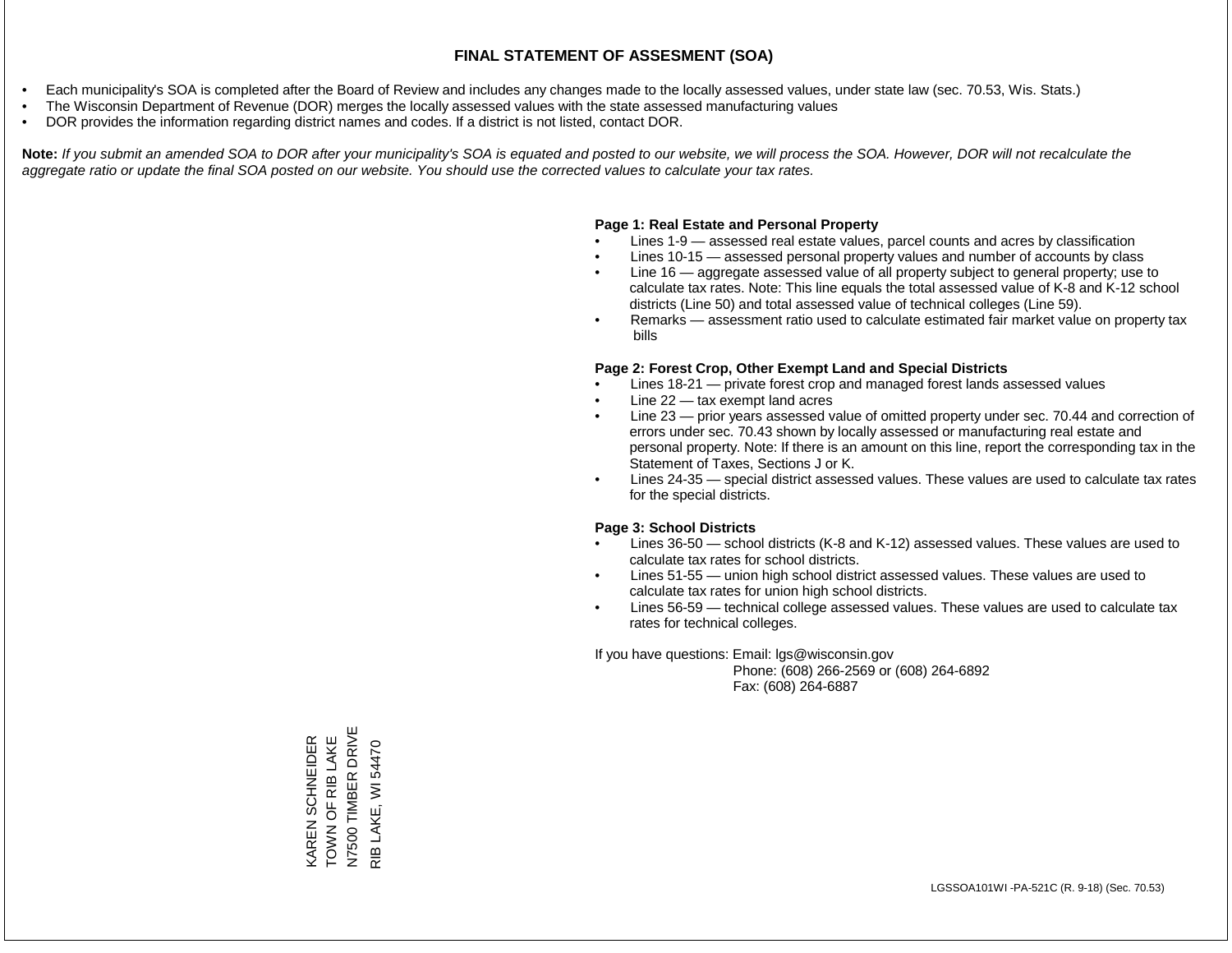|                | <b>FINAL - EQUATED</b>                                                                                                                                                                       |                          | 60                                   | 040                          | 1645             | This is an Amended Return | Page 1              |  |  |
|----------------|----------------------------------------------------------------------------------------------------------------------------------------------------------------------------------------------|--------------------------|--------------------------------------|------------------------------|------------------|---------------------------|---------------------|--|--|
|                | <b>STATEMENT OF ASSESSMENT FOR 2021</b>                                                                                                                                                      |                          | CO                                   | <b>MUN</b>                   | ACCT NO          |                           |                     |  |  |
|                |                                                                                                                                                                                              |                          |                                      |                              |                  |                           |                     |  |  |
|                | <b>FOR</b><br><b>TOWN OF</b><br>Town - Village - City                                                                                                                                        | OF.<br><b>ROOSEVELT</b>  |                                      | <b>TAYLOR COUNTY</b>         |                  |                           |                     |  |  |
|                |                                                                                                                                                                                              | <b>Municipality Name</b> |                                      | <b>County Name</b>           |                  |                           |                     |  |  |
|                | <b>REAL ESTATE</b>                                                                                                                                                                           |                          | PARCEL COUNT                         | NO. OF ACRES<br><b>WHOLE</b> | <b>VALUE OF</b>  | <b>VALUE OF</b>           | TOTAL VALUE OF LAND |  |  |
| Line<br>No.    | (See Lines 18 - 22 for<br>other Real Estate)                                                                                                                                                 |                          | TOTAL LAND IMPROVEMENTS NUMBERS ONLY |                              | <b>LAND</b>      | <b>IMPROVEMENTS</b>       | AND IMPROVEMENTS    |  |  |
|                |                                                                                                                                                                                              | (Col. A)                 | (Col. B)                             | (Col, C)                     | (Col, D)         | (Col. E)                  | (Col. F)            |  |  |
| $\mathbf{1}$   | <b>RESIDENTIAL - Class 1</b>                                                                                                                                                                 | 200                      | 192                                  | 315                          | 1,157,500        | 15,456,800                | 16,614,300          |  |  |
| $\overline{2}$ | <b>COMMERCIAL - Class 2</b>                                                                                                                                                                  | 3                        | $\overline{2}$                       | 5                            | 19,100           | 177,300                   | 196,400             |  |  |
| 3              | <b>MANUFACTURING - Class 3</b>                                                                                                                                                               | $\Omega$                 | $\mathbf 0$                          | 0                            | $\Omega$         | $\Omega$                  | 0                   |  |  |
| 4              | <b>AGRICULTURAL - Class 4</b>                                                                                                                                                                | 467                      |                                      | 7,631                        | 1,174,700        |                           | 1,174,700           |  |  |
| 5              | <b>UNDEVELOPED - Class 5</b>                                                                                                                                                                 | 585                      |                                      | 7,133                        | 3,744,600        |                           | 3,744,600           |  |  |
| 6              | AGRICULTURAL FOREST - Class 5m                                                                                                                                                               | 210                      |                                      | 2,481                        | 2,474,600        |                           | 2,474,600           |  |  |
| $\overline{7}$ | FOREST LANDS - Class 6                                                                                                                                                                       | 182                      |                                      | 2,848                        | 5,250,300        |                           | 5,250,300           |  |  |
| 8              | OTHER - Class 7                                                                                                                                                                              | 57                       | 54                                   | 122                          | 414,100          | 4,535,800                 | 4,949,900           |  |  |
| 9              | <b>TOTAL - ALL COLUMNS</b>                                                                                                                                                                   | 1,704                    | 248                                  | 20,535                       | 14,234,900       | 20,169,900                | 34,404,800          |  |  |
| 10             | NUMBER OF PERSONAL PROPERTY ACCOUNTS IN ROLL                                                                                                                                                 |                          |                                      | 10                           | LOCALLY ASSESSED | <b>MANUFACTURING</b>      | <b>MERGED</b>       |  |  |
| 11             | BOATS AND OTHER WATERCRAFT NOT EXEMPT - Code 1                                                                                                                                               |                          |                                      |                              | 0                | $\mathbf 0$               | 0                   |  |  |
| 12             | MACHINERY, TOOLS AND PATTERNS - Code 2                                                                                                                                                       |                          |                                      |                              |                  | $\mathbf 0$               | $\Omega$            |  |  |
| 13             | FURNITURE, FIXTURES AND EQUIPMENT - Code 3                                                                                                                                                   |                          |                                      |                              | 12,750           | $\pmb{0}$                 | 12,750              |  |  |
| 14             | ALL OTHER PERSONAL PROPERTY NOT EXEMPT - Codes 4A, 4B, 4C                                                                                                                                    |                          |                                      |                              | 76,700           | $\mathbf 0$               | 76,700              |  |  |
| 15             | TOTAL OF PERSONAL PROPERTY NOT EXEMPT (Total of Lines 11-14)                                                                                                                                 |                          |                                      |                              | 89,450           | $\mathbf 0$               | 89,450              |  |  |
| 16             | AGGREGATE ASSESSED VALUE OF ALL PROPERTY SUBJECT TO THE GENERAL PROPERTY TAX (Total of Lines 9F and 15F)<br>MUST EQUAL TOTAL VALUE OF THE SCHOOL DISTRICTS (K-12 PLUS K-8) - Line 50, Col. F |                          |                                      |                              |                  |                           | 34,494,250          |  |  |
| 17             | <b>BOARD OF REVIEW</b>                                                                                                                                                                       |                          |                                      | Name of Assessor             |                  |                           | Telephone #         |  |  |
|                | DATE OF FINAL ADJOURNMENT                                                                                                                                                                    | 05/13/2021               |                                      | <b>MIKE BARNA</b>            |                  |                           | (715) 678-2553      |  |  |

The Assessment Ratio to be used in calculating the estimated Fair Market Value on tax bills for this tax district is .973226176

This ratio should be used to convert assessed values to "Calculate Equalized Values" in Step 1 of the Lottery and Gaming Credit Calculations.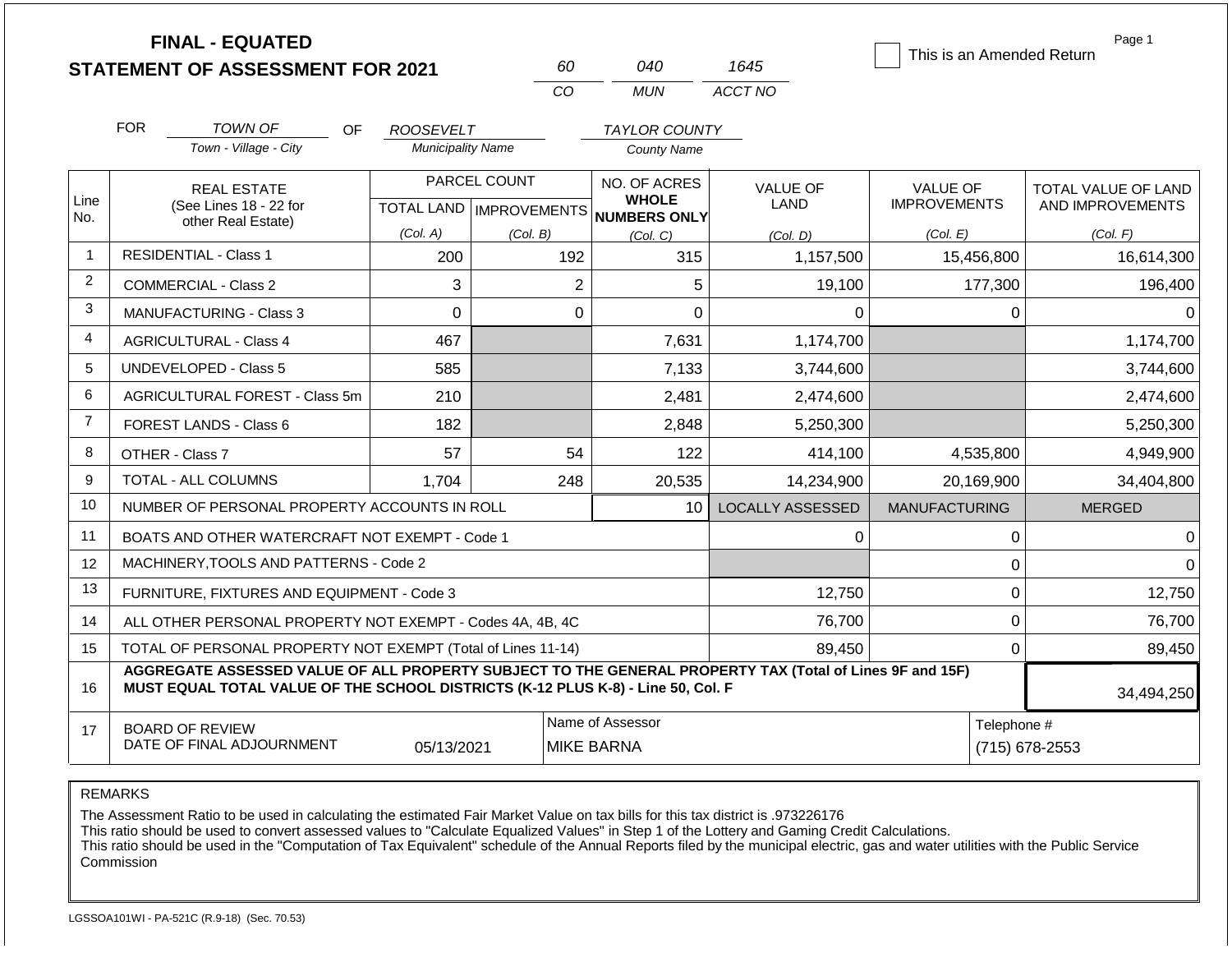2021 60 040 1645

FOREST LANDS (Line 7) and FOREST CROPS (in this section) - are **NOT** the same *YEAR CO MUN ACCT NO*

|    |                                                                                                   |                 |  | Private Forest Crop - Reg Class @ 10¢ per acre                           |    | Private Forest Crop - Reg Class @ \$2.52 per acre |        |                                                                    |               |                                                                              |
|----|---------------------------------------------------------------------------------------------------|-----------------|--|--------------------------------------------------------------------------|----|---------------------------------------------------|--------|--------------------------------------------------------------------|---------------|------------------------------------------------------------------------------|
| 18 | (a) PARCELS                                                                                       | (b) ACRES       |  | (c) ASSESSED VALUE                                                       |    | (d) PARCELS                                       |        | (e) ACRES                                                          |               | (f) ASSESSED VALUE                                                           |
|    |                                                                                                   |                 |  |                                                                          |    |                                                   |        |                                                                    |               |                                                                              |
|    |                                                                                                   |                 |  |                                                                          |    |                                                   |        |                                                                    |               | Entered Before 2005 Managed Forest - Ferrous Mining CLOSED @ \$7.87 per acre |
| 19 | (a) PARCELS                                                                                       | (b) ACRES       |  | Private Forest Crop - Special Class @ 20¢ per acre<br>(c) ASSESSED VALUE |    | (d) PARCELS                                       |        | (e) ACRES                                                          |               | (f) ASSESSED VALUE                                                           |
|    |                                                                                                   |                 |  |                                                                          |    |                                                   |        |                                                                    |               |                                                                              |
|    |                                                                                                   |                 |  |                                                                          |    |                                                   |        |                                                                    |               |                                                                              |
|    |                                                                                                   |                 |  | Entered Before 2005 Managed Forest - OPEN @ 74 ¢ per acre                |    |                                                   |        | Entered Before 2005 Managed Forest - CLOSED @                      |               | \$1.75 per acre                                                              |
| 20 | (a) PARCELS<br>(b) ACRES                                                                          |                 |  | (c) ASSESSED VALUE                                                       |    | (d) PARCELS                                       |        | (e) ACRES                                                          |               | (f) ASSESSED VALUE                                                           |
|    | 162.36                                                                                            |                 |  |                                                                          |    | 4                                                 |        | 82.75                                                              |               | 148.700                                                                      |
|    |                                                                                                   |                 |  | 308,600                                                                  |    |                                                   |        |                                                                    |               |                                                                              |
|    | Entered After 2004 Managed Forest - OPEN @ \$2.04 per acre                                        |                 |  | (c) ASSESSED VALUE                                                       |    | (d) PARCELS                                       |        | Entered After 2004 Managed Forest - CLOSED @ \$10.20 per acre      |               |                                                                              |
| 21 | (a) PARCELS                                                                                       | (b) ACRES       |  |                                                                          |    |                                                   |        | (e) ACRES                                                          |               | (f) ASSESSED VALUE                                                           |
|    |                                                                                                   |                 |  |                                                                          |    |                                                   |        |                                                                    |               |                                                                              |
|    |                                                                                                   |                 |  |                                                                          | 25 |                                                   | 780.86 |                                                                    | 1,210,700     |                                                                              |
|    | (a) County Forest Cropland Acres                                                                  |                 |  | (b) Federal Acres                                                        |    | (c) State Acres                                   |        | (d) County (NOT FOREST CROP) Acres                                 |               | (e) Other Acres                                                              |
| 22 |                                                                                                   |                 |  |                                                                          |    |                                                   |        |                                                                    |               |                                                                              |
|    |                                                                                                   |                 |  |                                                                          |    | 178.88                                            |        | 90.09                                                              | 231.23        |                                                                              |
|    |                                                                                                   |                 |  | Assessed Value of Omitted Property From Prior Years (Sec. 70.44)         |    |                                                   |        | Assessed Value of Sec. 70.43 Corrections of Errors by Assessors    |               |                                                                              |
|    |                                                                                                   | (a) REAL ESTATE |  | (b) PERSONAL                                                             |    |                                                   |        | (c1) REAL ESTATE                                                   |               | (c2) PERSONAL                                                                |
| 23 |                                                                                                   |                 |  |                                                                          |    |                                                   |        |                                                                    |               |                                                                              |
|    |                                                                                                   |                 |  |                                                                          |    |                                                   |        | Mfg. Equated Value of Sec.70.43 Corrections of Errors by Assessors |               |                                                                              |
|    | Manufacturing Equated Value of Omitted Property From Prior Years (Sec. 70.995)<br>(d) REAL ESTATE |                 |  | (e) PERSONAL                                                             |    |                                                   |        | (f1) REAL ESTATE                                                   | (f2) PERSONAL |                                                                              |
|    |                                                                                                   |                 |  |                                                                          |    |                                                   |        |                                                                    |               |                                                                              |
|    |                                                                                                   |                 |  |                                                                          |    |                                                   |        |                                                                    |               |                                                                              |

# **SPECIAL DISTRICTS**

| Line<br>No. | <b>Enter 6-digit</b><br>Special District | <b>Account</b><br><b>Number</b> | <b>Special District Name</b> | <b>Locally Assessed Value</b><br>of Real Estate and | Mfg Value of Real Estate<br>and Personal Property | <b>Merged Value of</b><br><b>Real Estate and</b> |
|-------------|------------------------------------------|---------------------------------|------------------------------|-----------------------------------------------------|---------------------------------------------------|--------------------------------------------------|
|             | Code (Col. A)                            | (Col. B)                        | (Col. C)                     | Personal Property (Col. D)                          | (Col. E)                                          | <b>Personal Property (Col. F)</b>                |
| 24          |                                          |                                 |                              |                                                     |                                                   |                                                  |
| 25          |                                          |                                 |                              |                                                     |                                                   |                                                  |
| 26          |                                          |                                 |                              |                                                     |                                                   |                                                  |
| 27          |                                          |                                 |                              |                                                     |                                                   |                                                  |
| 28          |                                          |                                 |                              |                                                     |                                                   |                                                  |
| 29          |                                          |                                 |                              |                                                     |                                                   |                                                  |
| 30          |                                          |                                 |                              |                                                     |                                                   |                                                  |
| 31          |                                          |                                 |                              |                                                     |                                                   |                                                  |
| 32          |                                          |                                 |                              |                                                     |                                                   |                                                  |
| 33          |                                          |                                 |                              |                                                     |                                                   |                                                  |
| 34          |                                          |                                 |                              |                                                     |                                                   |                                                  |
| 35          |                                          |                                 |                              |                                                     |                                                   |                                                  |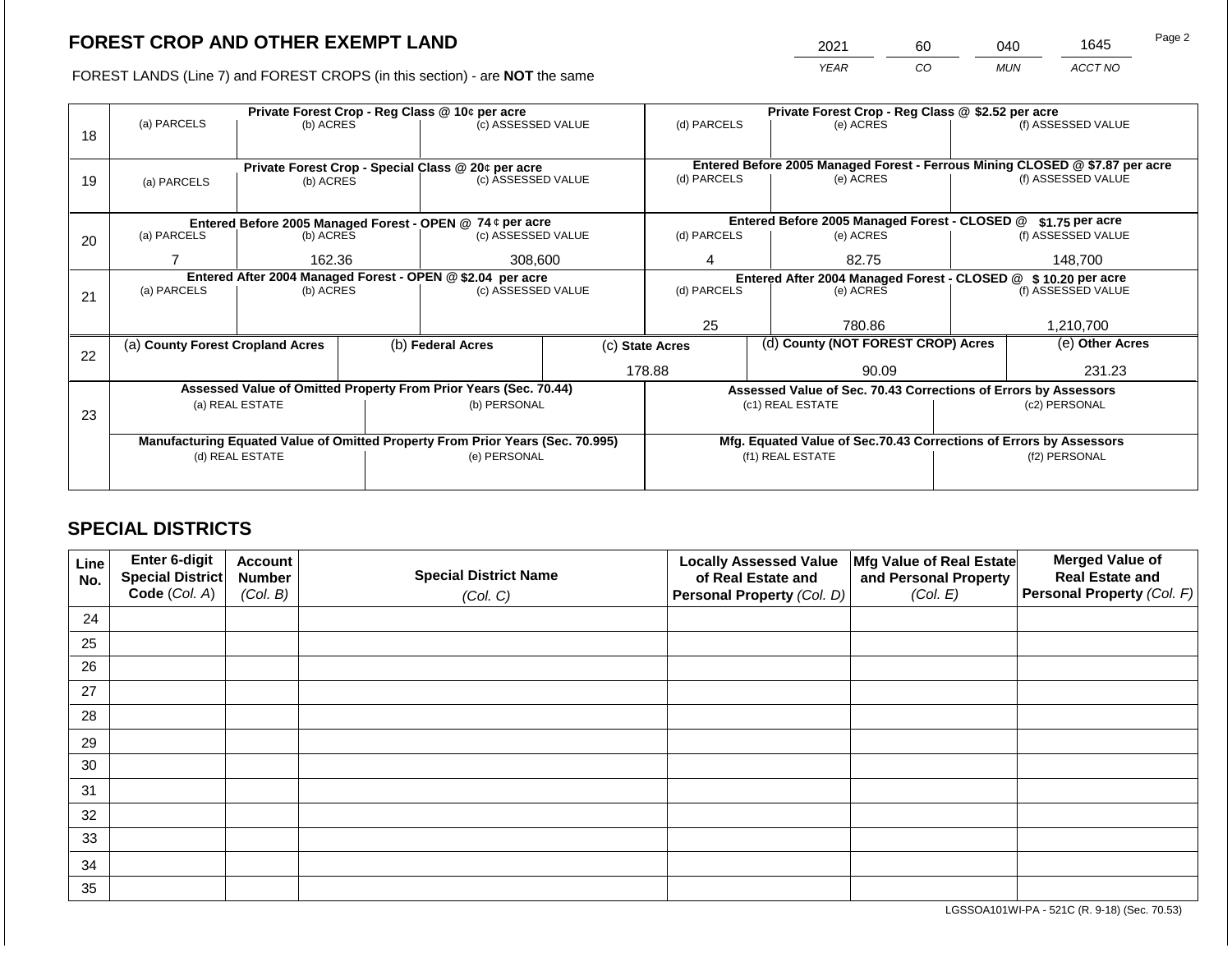|                 | <b>SCHOOL DISTRICTS</b>                                  |                                             |                                                         | 2021                                                                              | 60                                                            | 040<br>1645                                                                    |
|-----------------|----------------------------------------------------------|---------------------------------------------|---------------------------------------------------------|-----------------------------------------------------------------------------------|---------------------------------------------------------------|--------------------------------------------------------------------------------|
|                 |                                                          |                                             |                                                         | <b>YEAR</b>                                                                       | CO                                                            | ACCT NO<br><b>MUN</b>                                                          |
| Line<br>No.     | Enter 6-digit<br><b>School District</b><br>Code (Col. A) | <b>Account</b><br><b>Number</b><br>(Col. B) | <b>School District Name</b><br>(Col. C)                 | <b>Locally Assessed Value</b><br>of Real Estate and<br>Personal Property (Col. D) | Mfg Value of Real Estate<br>and Personal Property<br>(Col. E) | <b>Merged Value of</b><br><b>Real Estate and</b><br>Personal Property (Col. F) |
|                 | A. SCHOOL DISTRICTS (K-8 and K-12)                       |                                             |                                                         |                                                                                   |                                                               |                                                                                |
| 36              | 104207                                                   | 0066                                        | SCH D OF OWEN-WITHEE                                    | 1,537,800                                                                         |                                                               | 1,537,800                                                                      |
| 37              | 105726                                                   | 0067                                        | SCH D OF THORP                                          | 106,200                                                                           |                                                               | 106,200                                                                        |
| 38              | 602135                                                   | 0355                                        | <b>SCH D OF GILMAN</b>                                  | 32,850,250                                                                        |                                                               | 32,850,250                                                                     |
| 39              |                                                          |                                             |                                                         |                                                                                   |                                                               |                                                                                |
| 40              |                                                          |                                             |                                                         |                                                                                   |                                                               |                                                                                |
| 41              |                                                          |                                             |                                                         |                                                                                   |                                                               |                                                                                |
| 42              |                                                          |                                             |                                                         |                                                                                   |                                                               |                                                                                |
| 43              |                                                          |                                             |                                                         |                                                                                   |                                                               |                                                                                |
| 44              |                                                          |                                             |                                                         |                                                                                   |                                                               |                                                                                |
| 45              |                                                          |                                             |                                                         |                                                                                   |                                                               |                                                                                |
| $\overline{46}$ |                                                          |                                             |                                                         |                                                                                   |                                                               |                                                                                |
| 47              |                                                          |                                             |                                                         |                                                                                   |                                                               |                                                                                |
| 48              |                                                          |                                             |                                                         |                                                                                   |                                                               |                                                                                |
| 49<br>50        |                                                          |                                             | TOTAL ASSESSED VALUE OF SCHOOL DISTRICTS (K-8 and K-12) | 34,494,250                                                                        |                                                               | 34,494,250                                                                     |
|                 | <b>B.</b><br><b>UNION HIGH SCHOOL DISTRICTS</b>          |                                             |                                                         |                                                                                   |                                                               |                                                                                |
| 51              |                                                          |                                             |                                                         |                                                                                   |                                                               |                                                                                |
| 52              |                                                          |                                             |                                                         |                                                                                   |                                                               |                                                                                |
| 53              |                                                          |                                             |                                                         |                                                                                   |                                                               |                                                                                |
| 54              |                                                          |                                             |                                                         |                                                                                   |                                                               |                                                                                |
| 55              |                                                          |                                             | TOTAL ASSESSED VALUE OF UNION HIGH SCHOOLS              |                                                                                   |                                                               |                                                                                |
|                 | C.<br><b>TECHNICAL COLLEGE DISTRICTS</b>                 |                                             |                                                         |                                                                                   |                                                               |                                                                                |
| 56              | 000100                                                   | 0001                                        | CHIPPEWA VALLEY TECHNICAL COLLEGE EAUC                  | 34,494,250                                                                        |                                                               | 34,494,250                                                                     |
| 57              |                                                          |                                             |                                                         |                                                                                   |                                                               |                                                                                |
| 58              |                                                          |                                             |                                                         |                                                                                   |                                                               |                                                                                |
| 59              |                                                          |                                             | TOTAL ASSESSED VALUE OF TECHNICAL COLLEGES              | 34,494,250                                                                        |                                                               | 34,494,250                                                                     |

 *I hereby certify, to the best of my knowledge and belief, this form is complete and correct.*

**SCHOOL DISTRICTS**

| Name                      |                              | Title | Submission date  |
|---------------------------|------------------------------|-------|------------------|
| <b>HEATHER DUMS</b>       |                              |       | 2021<br>13<br>05 |
| Phone                     | Email address                |       |                  |
| 715<br>748<br>1465<br>- - | HEATHER.DUMS@CO.TAYLOR.WI.US |       |                  |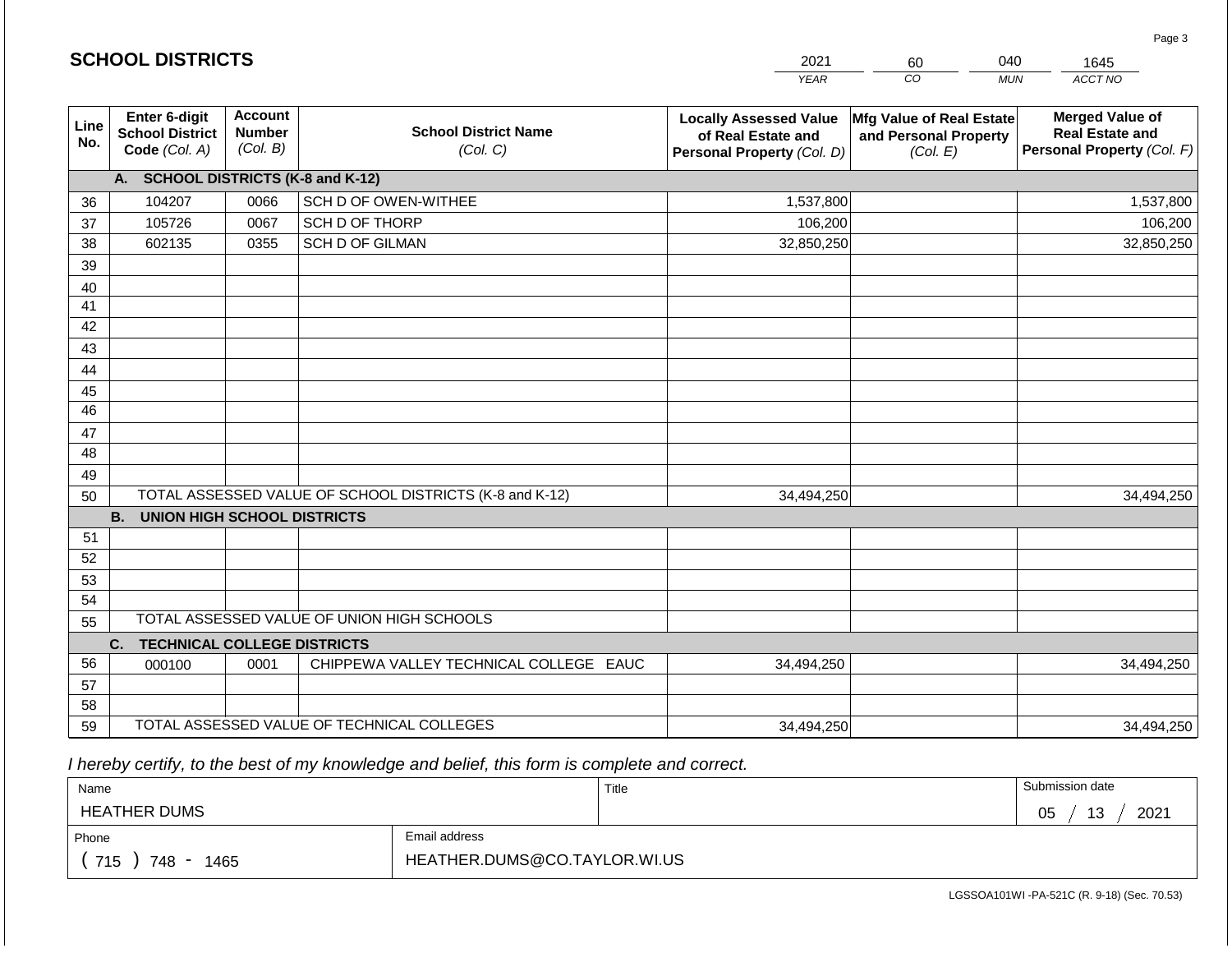- Each municipality's SOA is completed after the Board of Review and includes any changes made to the locally assessed values, under state law (sec. 70.53, Wis. Stats.)
- The Wisconsin Department of Revenue (DOR) merges the locally assessed values with the state assessed manufacturing values
- DOR provides the information regarding district names and codes. If a district is not listed, contact DOR.

Note: If you submit an amended SOA to DOR after your municipality's SOA is equated and posted to our website, we will process the SOA. However, DOR will not recalculate the *aggregate ratio or update the final SOA posted on our website. You should use the corrected values to calculate your tax rates.*

## **Page 1: Real Estate and Personal Property**

- Lines 1-9 assessed real estate values, parcel counts and acres by classification
- Lines 10-15 assessed personal property values and number of accounts by class
- Line 16 aggregate assessed value of all property subject to general property; use to calculate tax rates. Note: This line equals the total assessed value of K-8 and K-12 school districts (Line 50) and total assessed value of technical colleges (Line 59).
- Remarks assessment ratio used to calculate estimated fair market value on property tax bills

## **Page 2: Forest Crop, Other Exempt Land and Special Districts**

- Lines 18-21 private forest crop and managed forest lands assessed values
- Line  $22 -$  tax exempt land acres
- Line 23 prior years assessed value of omitted property under sec. 70.44 and correction of errors under sec. 70.43 shown by locally assessed or manufacturing real estate and personal property. Note: If there is an amount on this line, report the corresponding tax in the Statement of Taxes, Sections J or K.
- Lines 24-35 special district assessed values. These values are used to calculate tax rates for the special districts.

## **Page 3: School Districts**

- Lines 36-50 school districts (K-8 and K-12) assessed values. These values are used to calculate tax rates for school districts.
- Lines 51-55 union high school district assessed values. These values are used to calculate tax rates for union high school districts.
- Lines 56-59 technical college assessed values. These values are used to calculate tax rates for technical colleges.

If you have questions: Email: lgs@wisconsin.gov

 Phone: (608) 266-2569 or (608) 264-6892 Fax: (608) 264-6887

TOWN OF ROOSEVELT MONICA KNUSTA<br>TOWN OF ROOSEVELT N683 7TH AVE<br>\_UBLIN, WI 54447 - 9722 LUBLIN, WI 54447 - 9722MONICA KNUSTA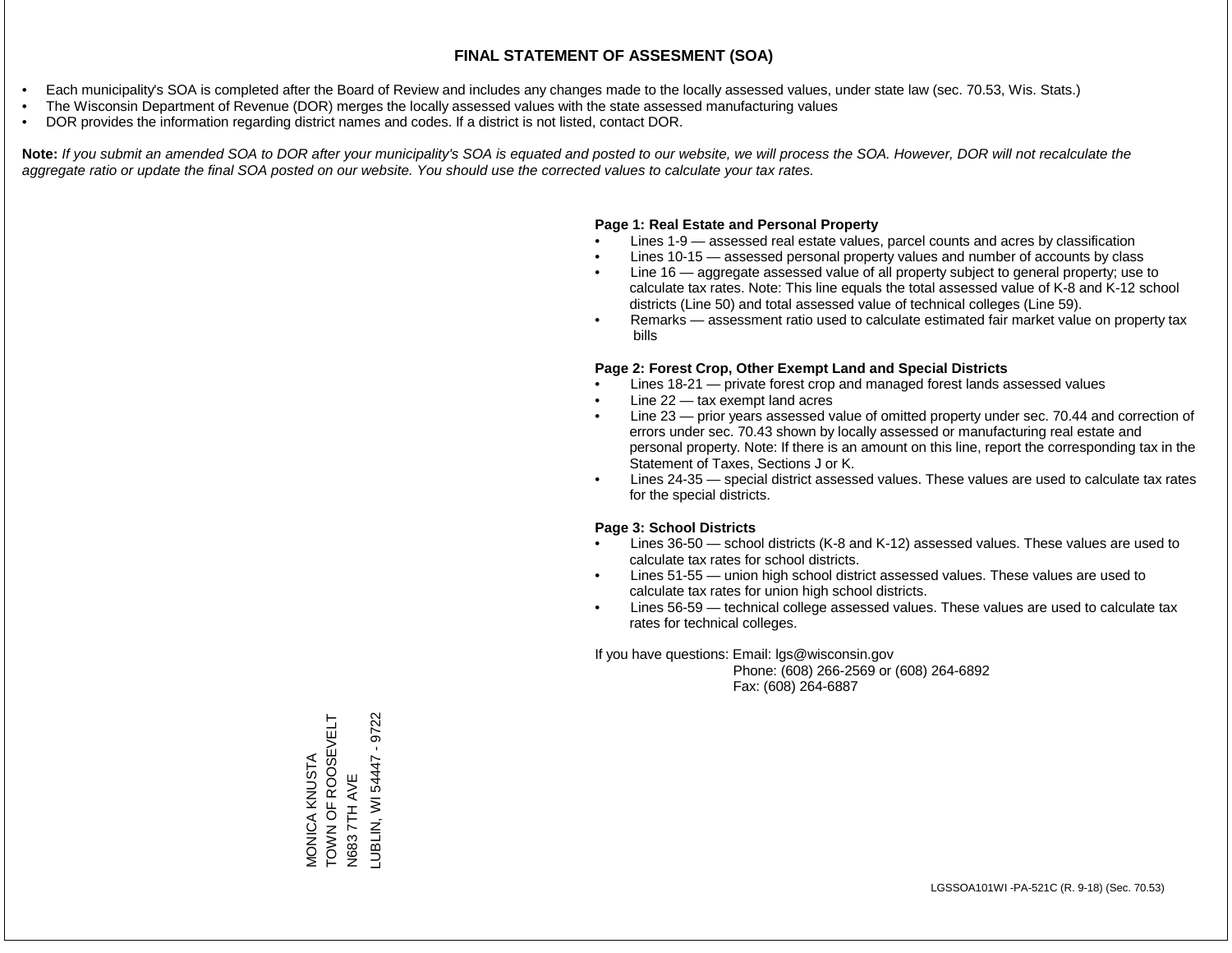|                | <b>FINAL - EQUATED</b>                                                                                                                                                                       |                          | 60           | 042                                 | 1646                    | This is an Amended Return | Page 1              |
|----------------|----------------------------------------------------------------------------------------------------------------------------------------------------------------------------------------------|--------------------------|--------------|-------------------------------------|-------------------------|---------------------------|---------------------|
|                | <b>STATEMENT OF ASSESSMENT FOR 2021</b>                                                                                                                                                      |                          | <b>CO</b>    | <b>MUN</b>                          | ACCT NO                 |                           |                     |
|                |                                                                                                                                                                                              |                          |              |                                     |                         |                           |                     |
|                | <b>FOR</b><br><b>TOWN OF</b><br>OF                                                                                                                                                           | <b>TAFT</b>              |              | <b>TAYLOR COUNTY</b>                |                         |                           |                     |
|                | Town - Village - City                                                                                                                                                                        | <b>Municipality Name</b> |              | <b>County Name</b>                  |                         |                           |                     |
| Line           | <b>REAL ESTATE</b>                                                                                                                                                                           |                          | PARCEL COUNT | NO. OF ACRES<br><b>WHOLE</b>        | <b>VALUE OF</b>         | <b>VALUE OF</b>           | TOTAL VALUE OF LAND |
| No.            | (See Lines 18 - 22 for<br>other Real Estate)                                                                                                                                                 |                          |              | TOTAL LAND MPROVEMENTS NUMBERS ONLY | LAND                    | <b>IMPROVEMENTS</b>       | AND IMPROVEMENTS    |
|                |                                                                                                                                                                                              | (Col. A)                 | (Col. B)     | (Col, C)                            | (Col, D)                | (Col. E)                  | (Col. F)            |
| $\mathbf{1}$   | <b>RESIDENTIAL - Class 1</b>                                                                                                                                                                 | 155                      | 146          | 261                                 | 877,500                 | 11,473,700                | 12,351,200          |
| $\overline{2}$ | <b>COMMERCIAL - Class 2</b>                                                                                                                                                                  | 8                        | 8            | 11                                  | 52,900                  | 457,100                   | 510,000             |
| 3              | <b>MANUFACTURING - Class 3</b>                                                                                                                                                               | 0                        | $\Omega$     | 0                                   | $\Omega$                | 0                         | $\Omega$            |
| 4              | <b>AGRICULTURAL - Class 4</b>                                                                                                                                                                | 352                      |              | 6,420                               | 880,800                 |                           | 880,800             |
| 5              | <b>UNDEVELOPED - Class 5</b>                                                                                                                                                                 | 496                      |              | 5,654                               | 2,210,900               |                           | 2,210,900           |
| 6              | <b>AGRICULTURAL FOREST - Class 5m</b>                                                                                                                                                        | 205                      |              | 3,068                               | 2,256,200               |                           | 2,256,200           |
| $\overline{7}$ | FOREST LANDS - Class 6                                                                                                                                                                       | 214                      |              | 4,809                               | 6,786,500               |                           | 6,786,500           |
| 8              | OTHER - Class 7                                                                                                                                                                              | 36                       | 36           | 82                                  | 279,200                 | 4,526,800                 | 4,806,000           |
| 9              | TOTAL - ALL COLUMNS                                                                                                                                                                          | 1,466                    | 190          | 20,305                              | 13,344,000              | 16,457,600                | 29,801,600          |
| 10             | NUMBER OF PERSONAL PROPERTY ACCOUNTS IN ROLL                                                                                                                                                 |                          |              | 13                                  | <b>LOCALLY ASSESSED</b> | <b>MANUFACTURING</b>      | <b>MERGED</b>       |
| 11             | BOATS AND OTHER WATERCRAFT NOT EXEMPT - Code 1                                                                                                                                               |                          |              |                                     | 0                       | $\pmb{0}$                 | $\Omega$            |
| 12             | MACHINERY, TOOLS AND PATTERNS - Code 2                                                                                                                                                       |                          |              |                                     |                         | $\mathbf 0$               | $\Omega$            |
| 13             | FURNITURE, FIXTURES AND EQUIPMENT - Code 3                                                                                                                                                   |                          |              |                                     | 7,650                   | $\pmb{0}$                 | 7,650               |
| 14             | ALL OTHER PERSONAL PROPERTY NOT EXEMPT - Codes 4A, 4B, 4C                                                                                                                                    |                          |              |                                     | 192,150                 | $\mathbf 0$               | 192,150             |
| 15             | TOTAL OF PERSONAL PROPERTY NOT EXEMPT (Total of Lines 11-14)                                                                                                                                 |                          |              |                                     | 199,800                 | 0                         | 199,800             |
| 16             | AGGREGATE ASSESSED VALUE OF ALL PROPERTY SUBJECT TO THE GENERAL PROPERTY TAX (Total of Lines 9F and 15F)<br>MUST EQUAL TOTAL VALUE OF THE SCHOOL DISTRICTS (K-12 PLUS K-8) - Line 50, Col. F |                          |              |                                     |                         |                           | 30,001,400          |
| 17             | <b>BOARD OF REVIEW</b><br>DATE OF FINAL ADJOURNMENT                                                                                                                                          | 05/13/2021               |              | Name of Assessor<br>MIKE BARNA      |                         | Telephone #               | (715) 678-2553      |

The Assessment Ratio to be used in calculating the estimated Fair Market Value on tax bills for this tax district is .857415584

This ratio should be used to convert assessed values to "Calculate Equalized Values" in Step 1 of the Lottery and Gaming Credit Calculations.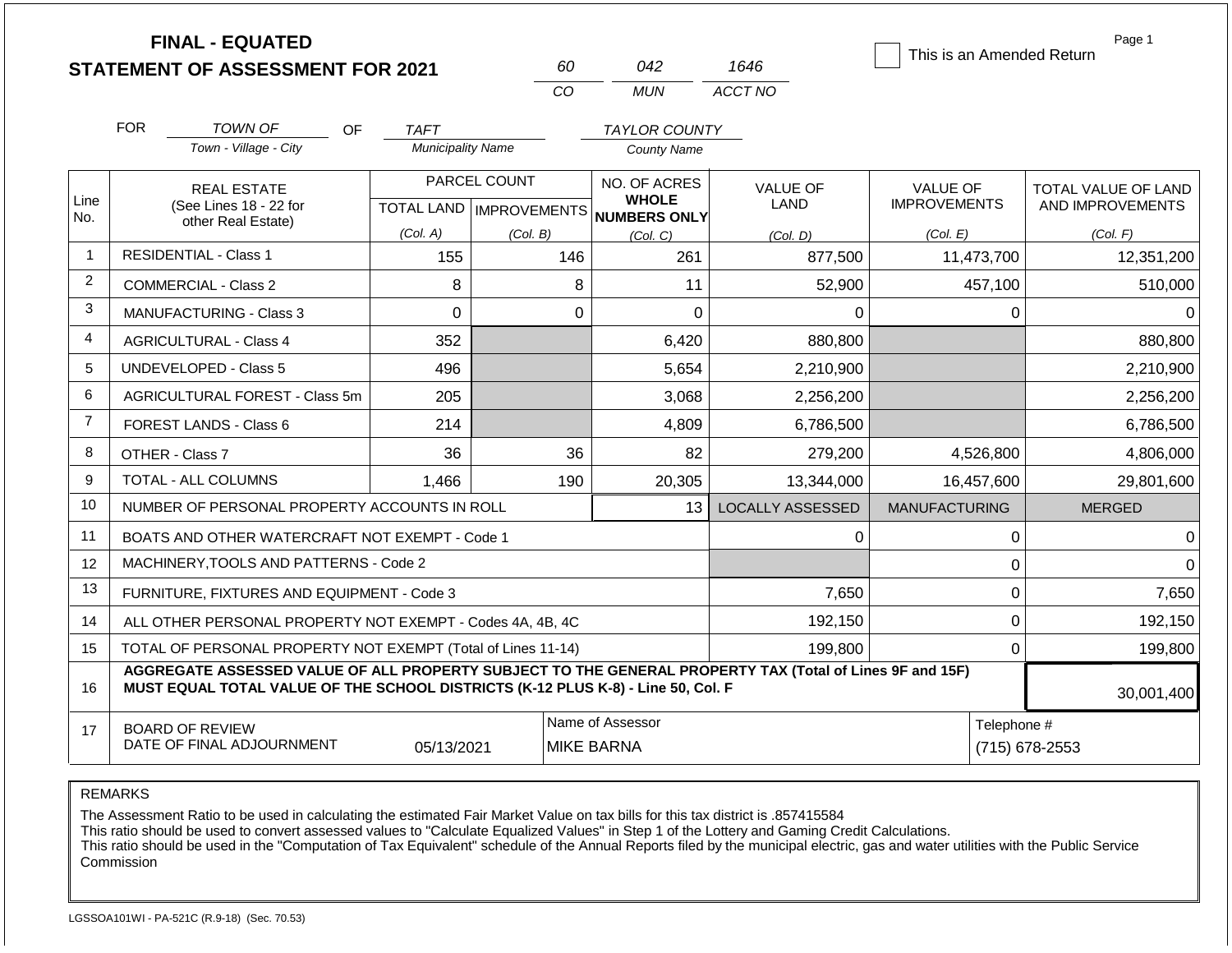2021 60 042 1646

FOREST LANDS (Line 7) and FOREST CROPS (in this section) - are **NOT** the same *YEAR CO MUN ACCT NO*

|    |                                  |                 |                                                           | Private Forest Crop - Reg Class @ 10¢ per acre                                 |                                                                    | Private Forest Crop - Reg Class @ \$2.52 per acre                            |                                               |                                                                 |                  |                    |
|----|----------------------------------|-----------------|-----------------------------------------------------------|--------------------------------------------------------------------------------|--------------------------------------------------------------------|------------------------------------------------------------------------------|-----------------------------------------------|-----------------------------------------------------------------|------------------|--------------------|
| 18 | (a) PARCELS                      | (b) ACRES       |                                                           | (c) ASSESSED VALUE                                                             |                                                                    | (d) PARCELS                                                                  |                                               | (e) ACRES                                                       |                  | (f) ASSESSED VALUE |
|    |                                  |                 |                                                           | Private Forest Crop - Special Class @ 20¢ per acre                             |                                                                    | Entered Before 2005 Managed Forest - Ferrous Mining CLOSED @ \$7.87 per acre |                                               |                                                                 |                  |                    |
| 19 | (a) PARCELS                      | (b) ACRES       |                                                           | (c) ASSESSED VALUE                                                             |                                                                    | (d) PARCELS                                                                  |                                               | (e) ACRES                                                       |                  | (f) ASSESSED VALUE |
|    |                                  |                 |                                                           |                                                                                |                                                                    |                                                                              |                                               |                                                                 |                  |                    |
|    |                                  |                 | Entered Before 2005 Managed Forest - OPEN @ 74 ¢ per acre |                                                                                |                                                                    |                                                                              | Entered Before 2005 Managed Forest - CLOSED @ |                                                                 | $$1.75$ per acre |                    |
| 20 | (a) PARCELS<br>(b) ACRES         |                 |                                                           | (c) ASSESSED VALUE                                                             |                                                                    | (d) PARCELS                                                                  |                                               | (e) ACRES                                                       |                  | (f) ASSESSED VALUE |
|    |                                  |                 |                                                           |                                                                                |                                                                    | 15                                                                           |                                               | 532.05                                                          |                  | 637.200            |
|    |                                  |                 |                                                           | Entered After 2004 Managed Forest - OPEN @ \$2.04 per acre                     |                                                                    | Entered After 2004 Managed Forest - CLOSED @ \$10.20 per acre                |                                               |                                                                 |                  |                    |
| 21 | (a) PARCELS                      | (b) ACRES       |                                                           | (c) ASSESSED VALUE                                                             |                                                                    | (d) PARCELS                                                                  |                                               | (e) ACRES                                                       |                  | (f) ASSESSED VALUE |
|    |                                  |                 |                                                           |                                                                                |                                                                    |                                                                              |                                               |                                                                 |                  |                    |
|    |                                  | 19.98           |                                                           | 32,000                                                                         |                                                                    | 70                                                                           |                                               | 2,436.26                                                        |                  | 2,943,400          |
| 22 | (a) County Forest Cropland Acres |                 |                                                           | (b) Federal Acres                                                              |                                                                    | (d) County (NOT FOREST CROP) Acres<br>(c) State Acres                        |                                               |                                                                 |                  | (e) Other Acres    |
|    |                                  |                 |                                                           |                                                                                |                                                                    | 10.89                                                                        |                                               | 20                                                              |                  | 119.36             |
|    |                                  |                 |                                                           | Assessed Value of Omitted Property From Prior Years (Sec. 70.44)               |                                                                    |                                                                              |                                               | Assessed Value of Sec. 70.43 Corrections of Errors by Assessors |                  |                    |
|    |                                  | (a) REAL ESTATE |                                                           | (b) PERSONAL                                                                   |                                                                    |                                                                              |                                               | (c1) REAL ESTATE                                                | (c2) PERSONAL    |                    |
| 23 |                                  |                 |                                                           |                                                                                |                                                                    |                                                                              |                                               |                                                                 |                  |                    |
|    |                                  |                 |                                                           | Manufacturing Equated Value of Omitted Property From Prior Years (Sec. 70.995) | Mfg. Equated Value of Sec.70.43 Corrections of Errors by Assessors |                                                                              |                                               |                                                                 |                  |                    |
|    |                                  | (d) REAL ESTATE |                                                           | (e) PERSONAL                                                                   |                                                                    |                                                                              |                                               | (f1) REAL ESTATE                                                | (f2) PERSONAL    |                    |
|    |                                  |                 |                                                           |                                                                                |                                                                    |                                                                              |                                               |                                                                 |                  |                    |
|    |                                  |                 |                                                           |                                                                                |                                                                    |                                                                              |                                               |                                                                 |                  |                    |

# **SPECIAL DISTRICTS**

| Line<br>No. | Enter 6-digit<br>Special District<br>Code (Col. A) | <b>Account</b><br><b>Number</b><br>(Col. B) | <b>Special District Name</b><br>(Col. C) | <b>Locally Assessed Value</b><br>of Real Estate and<br><b>Personal Property (Col. D)</b> | Mfg Value of Real Estate<br>and Personal Property<br>(Col. E) | <b>Merged Value of</b><br><b>Real Estate and</b><br>Personal Property (Col. F) |
|-------------|----------------------------------------------------|---------------------------------------------|------------------------------------------|------------------------------------------------------------------------------------------|---------------------------------------------------------------|--------------------------------------------------------------------------------|
| 24          |                                                    |                                             |                                          |                                                                                          |                                                               |                                                                                |
| 25          |                                                    |                                             |                                          |                                                                                          |                                                               |                                                                                |
| 26          |                                                    |                                             |                                          |                                                                                          |                                                               |                                                                                |
| 27          |                                                    |                                             |                                          |                                                                                          |                                                               |                                                                                |
| 28          |                                                    |                                             |                                          |                                                                                          |                                                               |                                                                                |
| 29          |                                                    |                                             |                                          |                                                                                          |                                                               |                                                                                |
| 30          |                                                    |                                             |                                          |                                                                                          |                                                               |                                                                                |
| 31          |                                                    |                                             |                                          |                                                                                          |                                                               |                                                                                |
| 32          |                                                    |                                             |                                          |                                                                                          |                                                               |                                                                                |
| 33          |                                                    |                                             |                                          |                                                                                          |                                                               |                                                                                |
| 34          |                                                    |                                             |                                          |                                                                                          |                                                               |                                                                                |
| 35          |                                                    |                                             |                                          |                                                                                          |                                                               |                                                                                |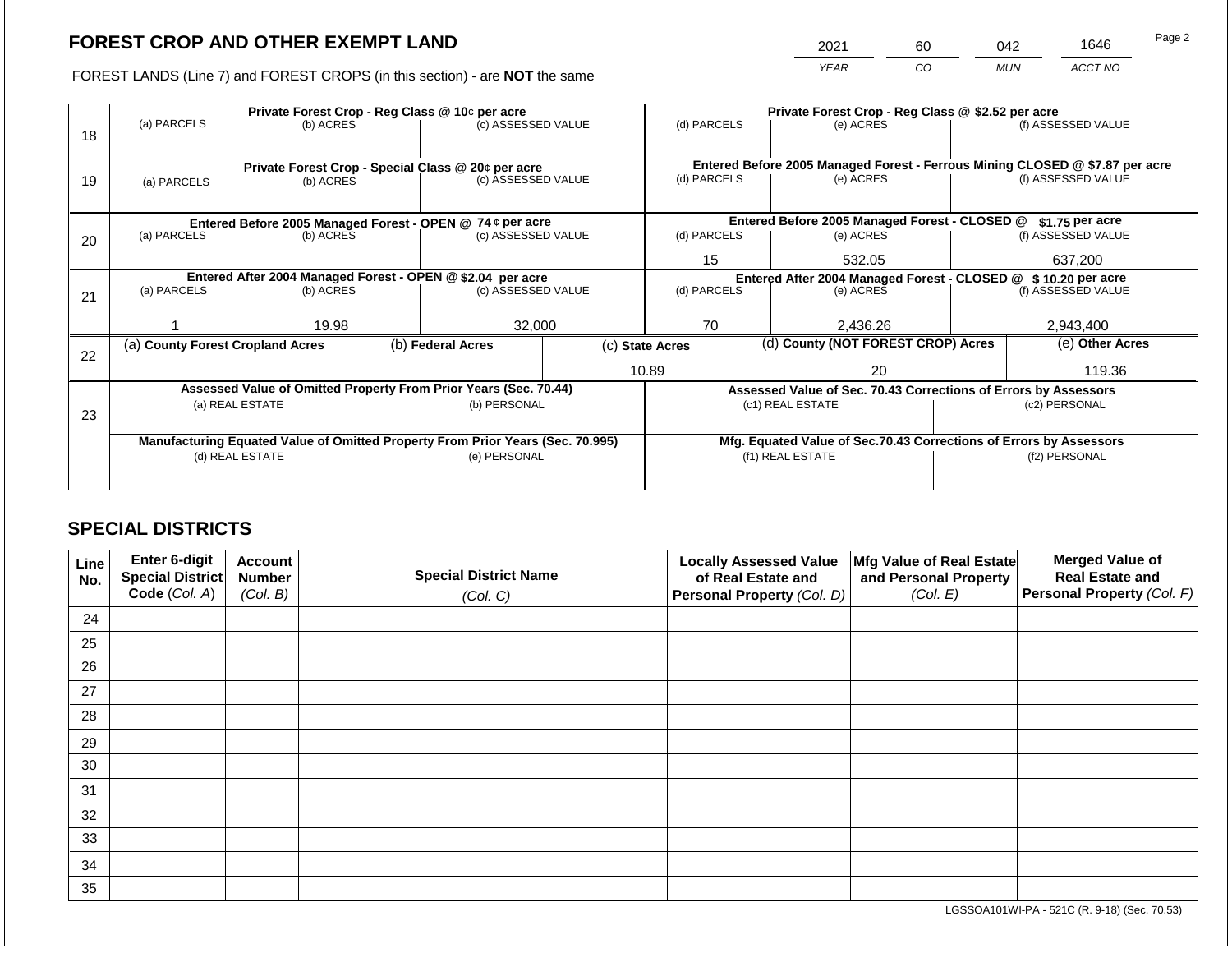|             |                                                          |                                             |                                                         | <b>YEAR</b>                                                                       | $\overline{co}$<br><b>MUN</b>                                 | ACCT NO                                                                        |
|-------------|----------------------------------------------------------|---------------------------------------------|---------------------------------------------------------|-----------------------------------------------------------------------------------|---------------------------------------------------------------|--------------------------------------------------------------------------------|
| Line<br>No. | Enter 6-digit<br><b>School District</b><br>Code (Col. A) | <b>Account</b><br><b>Number</b><br>(Col. B) | <b>School District Name</b><br>(Col. C)                 | <b>Locally Assessed Value</b><br>of Real Estate and<br>Personal Property (Col. D) | Mfg Value of Real Estate<br>and Personal Property<br>(Col. E) | <b>Merged Value of</b><br><b>Real Estate and</b><br>Personal Property (Col. F) |
|             | A. SCHOOL DISTRICTS (K-8 and K-12)                       |                                             |                                                         |                                                                                   |                                                               |                                                                                |
| 36          | 095593                                                   | 0059                                        | SCH D OF STANLEY-BOYD AREA                              | 10,338,500                                                                        |                                                               | 10,338,500                                                                     |
| 37          | 105726                                                   | 0067                                        | SCH D OF THORP                                          | 8,307,650                                                                         |                                                               | 8,307,650                                                                      |
| 38          | 602135                                                   | 0355                                        | <b>SCH D OF GILMAN</b>                                  | 11,355,250                                                                        |                                                               | 11,355,250                                                                     |
| 39          |                                                          |                                             |                                                         |                                                                                   |                                                               |                                                                                |
| 40          |                                                          |                                             |                                                         |                                                                                   |                                                               |                                                                                |
| 41          |                                                          |                                             |                                                         |                                                                                   |                                                               |                                                                                |
| 42          |                                                          |                                             |                                                         |                                                                                   |                                                               |                                                                                |
| 43          |                                                          |                                             |                                                         |                                                                                   |                                                               |                                                                                |
| 44          |                                                          |                                             |                                                         |                                                                                   |                                                               |                                                                                |
| 45          |                                                          |                                             |                                                         |                                                                                   |                                                               |                                                                                |
| 46          |                                                          |                                             |                                                         |                                                                                   |                                                               |                                                                                |
| 47          |                                                          |                                             |                                                         |                                                                                   |                                                               |                                                                                |
| 48          |                                                          |                                             |                                                         |                                                                                   |                                                               |                                                                                |
| 49          |                                                          |                                             |                                                         |                                                                                   |                                                               |                                                                                |
| 50          |                                                          |                                             | TOTAL ASSESSED VALUE OF SCHOOL DISTRICTS (K-8 and K-12) | 30,001,400                                                                        |                                                               | 30,001,400                                                                     |
|             | <b>B.</b><br><b>UNION HIGH SCHOOL DISTRICTS</b>          |                                             |                                                         |                                                                                   |                                                               |                                                                                |
| 51          |                                                          |                                             |                                                         |                                                                                   |                                                               |                                                                                |
| 52          |                                                          |                                             |                                                         |                                                                                   |                                                               |                                                                                |
| 53          |                                                          |                                             |                                                         |                                                                                   |                                                               |                                                                                |
| 54          |                                                          |                                             | TOTAL ASSESSED VALUE OF UNION HIGH SCHOOLS              |                                                                                   |                                                               |                                                                                |
| 55          |                                                          |                                             |                                                         |                                                                                   |                                                               |                                                                                |
|             | C.<br><b>TECHNICAL COLLEGE DISTRICTS</b>                 |                                             |                                                         |                                                                                   |                                                               |                                                                                |
| 56          | 000100                                                   | 0001                                        | CHIPPEWA VALLEY TECHNICAL COLLEGE EAUC                  | 30,001,400                                                                        |                                                               | 30,001,400                                                                     |
| 57          |                                                          |                                             |                                                         |                                                                                   |                                                               |                                                                                |
| 58<br>59    |                                                          |                                             | TOTAL ASSESSED VALUE OF TECHNICAL COLLEGES              |                                                                                   |                                                               |                                                                                |
|             |                                                          |                                             |                                                         | 30,001,400                                                                        |                                                               | 30,001,400                                                                     |

2021

60

042

1646

 *I hereby certify, to the best of my knowledge and belief, this form is complete and correct.*

**SCHOOL DISTRICTS**

| Name                       |                                     | Title | Submission date  |
|----------------------------|-------------------------------------|-------|------------------|
| <b>CONNIE KRAEGENBRINK</b> |                                     |       | 13<br>2021<br>05 |
| Phone                      | Email address                       |       |                  |
| 715<br>748 -<br>1465       | CONNIE.KRAEGENBRINK@CO.TAYLOR.WI.US |       |                  |

Page 3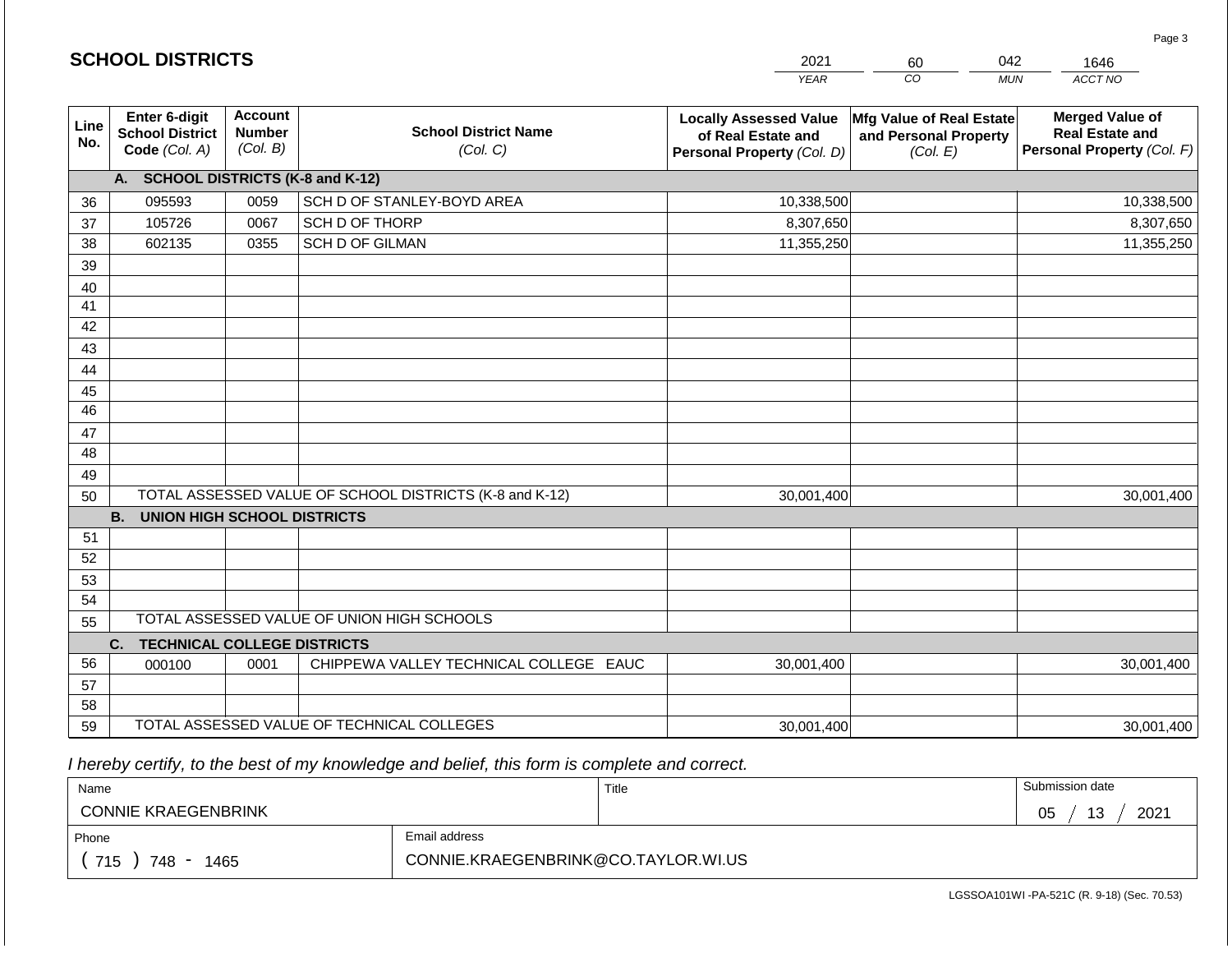- Each municipality's SOA is completed after the Board of Review and includes any changes made to the locally assessed values, under state law (sec. 70.53, Wis. Stats.)
- The Wisconsin Department of Revenue (DOR) merges the locally assessed values with the state assessed manufacturing values
- DOR provides the information regarding district names and codes. If a district is not listed, contact DOR.

Note: If you submit an amended SOA to DOR after your municipality's SOA is equated and posted to our website, we will process the SOA. However, DOR will not recalculate the *aggregate ratio or update the final SOA posted on our website. You should use the corrected values to calculate your tax rates.*

### **Page 1: Real Estate and Personal Property**

- Lines 1-9 assessed real estate values, parcel counts and acres by classification
- Lines 10-15 assessed personal property values and number of accounts by class
- Line 16 aggregate assessed value of all property subject to general property; use to calculate tax rates. Note: This line equals the total assessed value of K-8 and K-12 school districts (Line 50) and total assessed value of technical colleges (Line 59).
- Remarks assessment ratio used to calculate estimated fair market value on property tax bills

#### **Page 2: Forest Crop, Other Exempt Land and Special Districts**

- Lines 18-21 private forest crop and managed forest lands assessed values
- Line  $22 -$  tax exempt land acres
- Line 23 prior years assessed value of omitted property under sec. 70.44 and correction of errors under sec. 70.43 shown by locally assessed or manufacturing real estate and personal property. Note: If there is an amount on this line, report the corresponding tax in the Statement of Taxes, Sections J or K.
- Lines 24-35 special district assessed values. These values are used to calculate tax rates for the special districts.

#### **Page 3: School Districts**

- Lines 36-50 school districts (K-8 and K-12) assessed values. These values are used to calculate tax rates for school districts.
- Lines 51-55 union high school district assessed values. These values are used to calculate tax rates for union high school districts.
- Lines 56-59 technical college assessed values. These values are used to calculate tax rates for technical colleges.

If you have questions: Email: lgs@wisconsin.gov

 Phone: (608) 266-2569 or (608) 264-6892 Fax: (608) 264-6887

W16018 COUNTY ROAD F W16018 COUNTY ROAD LORI CZUBAKOWSKI<br>TOWN OF TAFT LORI CZUBAKOWSKI THORP, WI 54771 THORP, WI 54771TOWN OF TAFT

 $\mathbf{L}$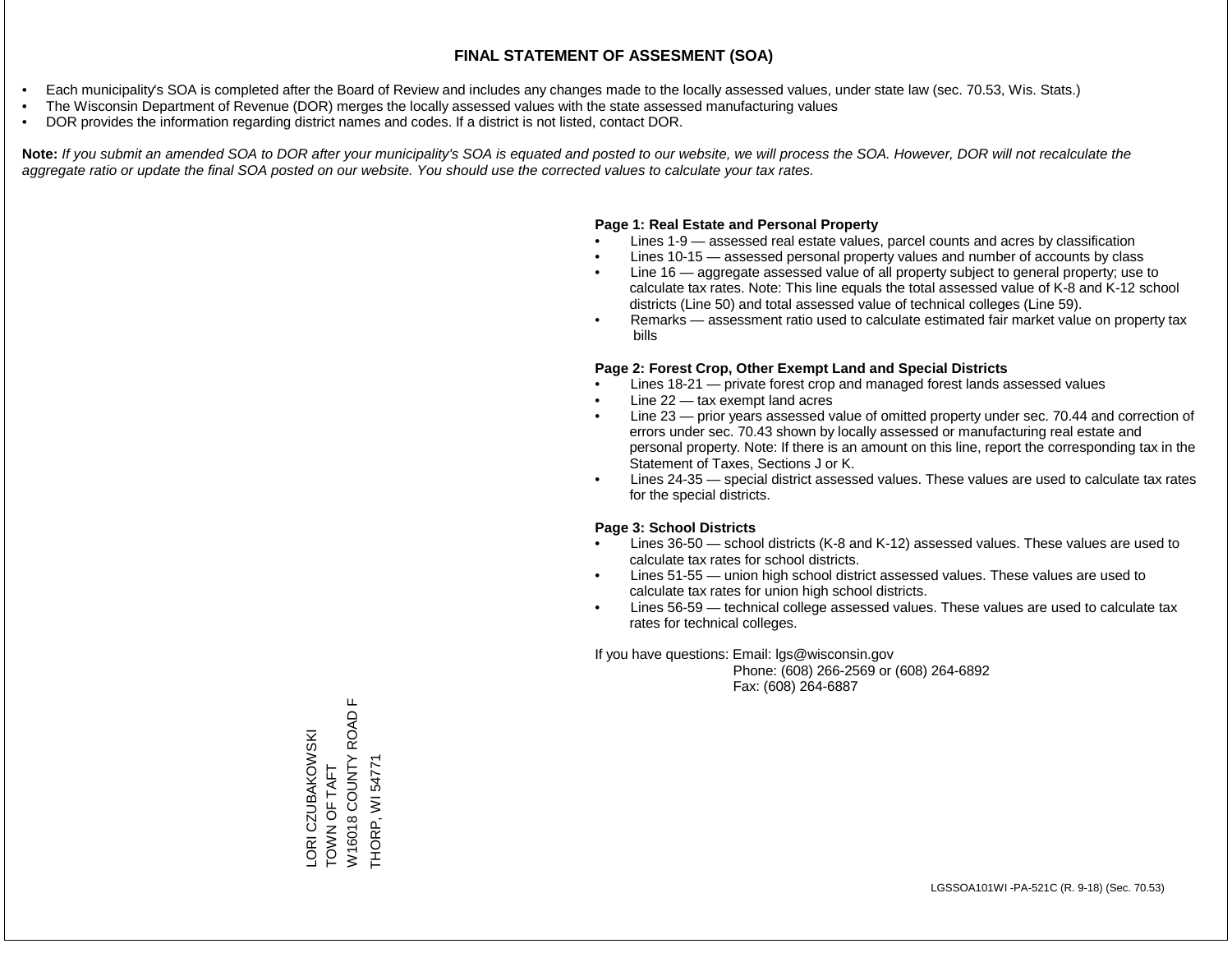|                |                                              | <b>FINAL - EQUATED</b><br><b>STATEMENT OF ASSESSMENT FOR 2021</b>                                                                                                                            |                                      | 60                                        | 044                                          | 1647                           | This is an Amended Return              | Page 1                                  |  |
|----------------|----------------------------------------------|----------------------------------------------------------------------------------------------------------------------------------------------------------------------------------------------|--------------------------------------|-------------------------------------------|----------------------------------------------|--------------------------------|----------------------------------------|-----------------------------------------|--|
|                |                                              |                                                                                                                                                                                              |                                      | CO                                        | <b>MUN</b>                                   | ACCT NO                        |                                        |                                         |  |
|                | <b>FOR</b>                                   | <b>TOWN OF</b>                                                                                                                                                                               |                                      |                                           |                                              |                                |                                        |                                         |  |
|                |                                              | OF.<br>Town - Village - City                                                                                                                                                                 | WESTBORO<br><b>Municipality Name</b> |                                           | <b>TAYLOR COUNTY</b><br><b>County Name</b>   |                                |                                        |                                         |  |
| Line           | <b>REAL ESTATE</b><br>(See Lines 18 - 22 for |                                                                                                                                                                                              |                                      | PARCEL COUNT<br>TOTAL LAND   IMPROVEMENTS | NO. OF ACRES<br><b>WHOLE</b><br>NUMBERS ONLY | <b>VALUE OF</b><br><b>LAND</b> | <b>VALUE OF</b><br><b>IMPROVEMENTS</b> | TOTAL VALUE OF LAND<br>AND IMPROVEMENTS |  |
| No.            |                                              | other Real Estate)                                                                                                                                                                           | (Col. A)                             | (Col. B)                                  | (Col, C)                                     | (Col. D)                       | (Col. E)                               | (Col. F)                                |  |
| 1              |                                              | <b>RESIDENTIAL - Class 1</b>                                                                                                                                                                 | 549                                  | 445                                       | 1,125                                        | 7,451,700                      | 32,729,500                             | 40,181,200                              |  |
| $\overline{2}$ |                                              | <b>COMMERCIAL - Class 2</b>                                                                                                                                                                  | 23                                   | 13                                        | 38                                           | 177,900                        | 998,200                                | 1,176,100                               |  |
| 3              |                                              | MANUFACTURING - Class 3                                                                                                                                                                      | $\mathbf 0$                          |                                           | $\mathbf 0$<br>$\mathbf 0$                   | $\Omega$                       | $\Omega$                               | $\Omega$                                |  |
| 4              |                                              | <b>AGRICULTURAL - Class 4</b>                                                                                                                                                                | 299                                  |                                           | 4,908                                        | 692,700                        |                                        | 692,700                                 |  |
| 5              |                                              | UNDEVELOPED - Class 5                                                                                                                                                                        | 366                                  |                                           | 3,456                                        | 1,182,200                      |                                        | 1,182,200                               |  |
| 6              |                                              | AGRICULTURAL FOREST - Class 5m                                                                                                                                                               | 145                                  |                                           | 2,651                                        | 2,341,600                      |                                        | 2,341,600                               |  |
| $\overline{7}$ |                                              | <b>FOREST LANDS - Class 6</b>                                                                                                                                                                | 455                                  |                                           | 9,575                                        | 16,782,500                     |                                        | 16,782,500                              |  |
| 8              |                                              | OTHER - Class 7                                                                                                                                                                              | 27                                   | 27                                        | 54                                           | 243,100                        | 2,400,000                              | 2,643,100                               |  |
| 9              |                                              | <b>TOTAL - ALL COLUMNS</b>                                                                                                                                                                   | 1,864                                | 485                                       | 21,807                                       | 28,871,700                     | 36,127,700                             | 64,999,400                              |  |
| 10             |                                              | NUMBER OF PERSONAL PROPERTY ACCOUNTS IN ROLL                                                                                                                                                 |                                      |                                           | 16                                           | <b>LOCALLY ASSESSED</b>        | <b>MANUFACTURING</b>                   | <b>MERGED</b>                           |  |
| 11             |                                              | BOATS AND OTHER WATERCRAFT NOT EXEMPT - Code 1                                                                                                                                               |                                      |                                           |                                              | $\Omega$                       | 0                                      | $\Omega$                                |  |
| 12             |                                              | MACHINERY, TOOLS AND PATTERNS - Code 2                                                                                                                                                       |                                      |                                           |                                              |                                | 0                                      | $\Omega$                                |  |
| 13             |                                              | FURNITURE, FIXTURES AND EQUIPMENT - Code 3                                                                                                                                                   |                                      |                                           |                                              | 7,200                          | $\mathsf 0$                            | 7,200                                   |  |
| 14             |                                              | ALL OTHER PERSONAL PROPERTY NOT EXEMPT - Codes 4A, 4B, 4C                                                                                                                                    |                                      |                                           |                                              | 304,200                        | 0                                      | 304,200                                 |  |
| 15             |                                              | TOTAL OF PERSONAL PROPERTY NOT EXEMPT (Total of Lines 11-14)                                                                                                                                 |                                      |                                           |                                              | 311,400                        | $\mathbf 0$                            | 311,400                                 |  |
| 16             |                                              | AGGREGATE ASSESSED VALUE OF ALL PROPERTY SUBJECT TO THE GENERAL PROPERTY TAX (Total of Lines 9F and 15F)<br>MUST EQUAL TOTAL VALUE OF THE SCHOOL DISTRICTS (K-12 PLUS K-8) - Line 50, Col. F |                                      |                                           |                                              |                                |                                        | 65,310,800                              |  |
| 17             |                                              | <b>BOARD OF REVIEW</b><br>DATE OF FINAL ADJOURNMENT                                                                                                                                          | 09/30/2021                           | ASSOCIATED APPRAISAL CONSULTANT           | Telephone #                                  | (920) 749-1995                 |                                        |                                         |  |

The Assessment Ratio to be used in calculating the estimated Fair Market Value on tax bills for this tax district is 1.005613877

This ratio should be used to convert assessed values to "Calculate Equalized Values" in Step 1 of the Lottery and Gaming Credit Calculations.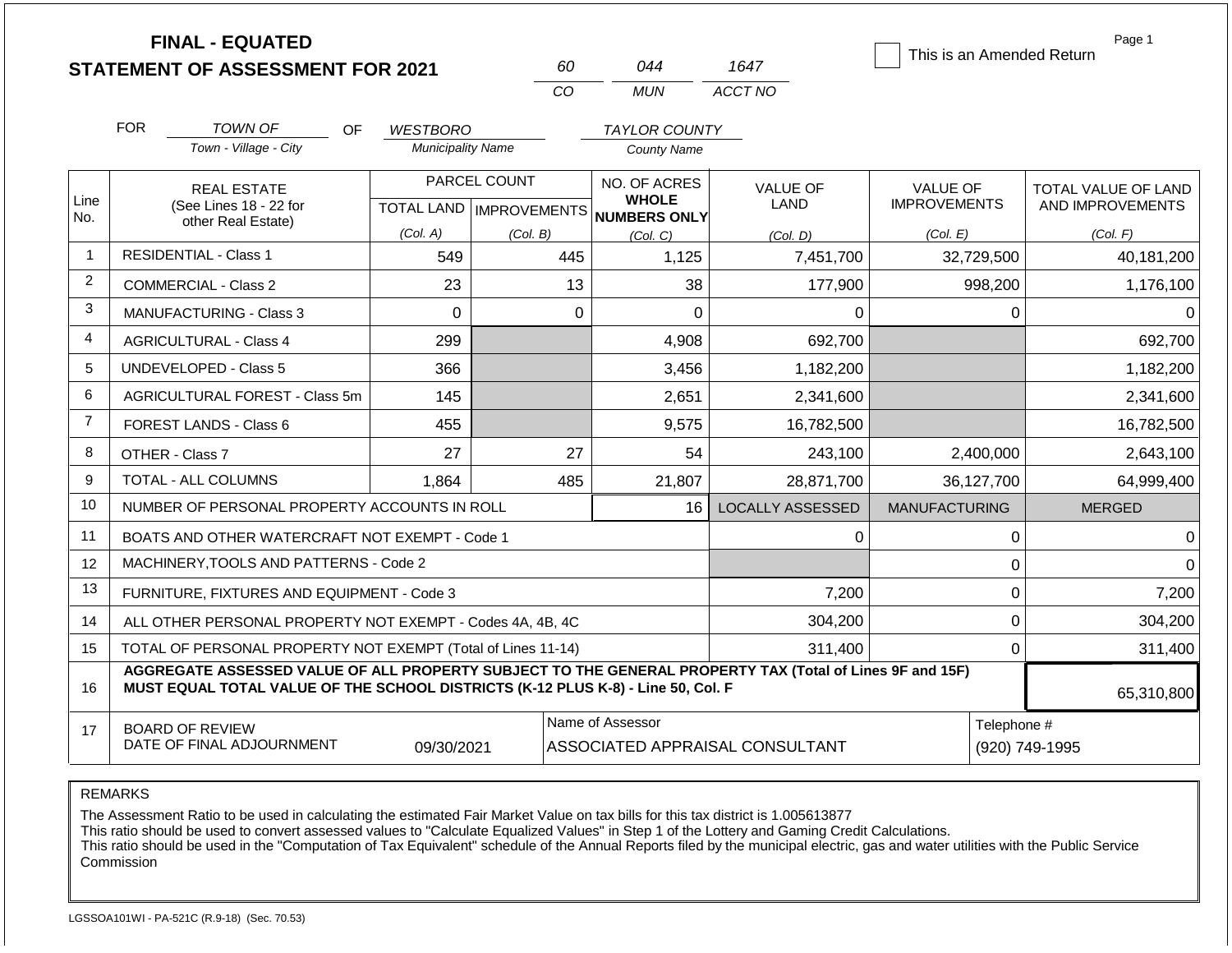2021 60 044 1647

FOREST LANDS (Line 7) and FOREST CROPS (in this section) - are **NOT** the same *YEAR CO MUN ACCT NO*

|    |                                                            |                                                                        | Private Forest Crop - Reg Class @ \$2.52 per acre |                                                                                |                                               |                                                                              |                  |                                                                    |                                         |                    |  |
|----|------------------------------------------------------------|------------------------------------------------------------------------|---------------------------------------------------|--------------------------------------------------------------------------------|-----------------------------------------------|------------------------------------------------------------------------------|------------------|--------------------------------------------------------------------|-----------------------------------------|--------------------|--|
| 18 | (a) PARCELS                                                | (b) ACRES                                                              |                                                   | (c) ASSESSED VALUE                                                             |                                               | (d) PARCELS                                                                  |                  | (e) ACRES                                                          |                                         | (f) ASSESSED VALUE |  |
|    |                                                            |                                                                        |                                                   |                                                                                |                                               |                                                                              |                  | 40                                                                 |                                         | 76,000             |  |
|    |                                                            |                                                                        |                                                   | Private Forest Crop - Special Class @ 20¢ per acre                             |                                               | Entered Before 2005 Managed Forest - Ferrous Mining CLOSED @ \$7.87 per acre |                  |                                                                    |                                         |                    |  |
| 19 | (a) PARCELS                                                | (b) ACRES                                                              |                                                   | (c) ASSESSED VALUE                                                             |                                               | (d) PARCELS                                                                  |                  | (e) ACRES                                                          |                                         | (f) ASSESSED VALUE |  |
|    |                                                            |                                                                        |                                                   |                                                                                |                                               |                                                                              |                  |                                                                    |                                         |                    |  |
|    |                                                            |                                                                        |                                                   |                                                                                | Entered Before 2005 Managed Forest - CLOSED @ |                                                                              | $$1.75$ per acre |                                                                    |                                         |                    |  |
| 20 | (a) PARCELS                                                | Entered Before 2005 Managed Forest - OPEN @ 74 ¢ per acre<br>(b) ACRES |                                                   | (c) ASSESSED VALUE                                                             |                                               | (d) PARCELS                                                                  |                  | (e) ACRES                                                          |                                         | (f) ASSESSED VALUE |  |
|    | 9                                                          | 320                                                                    |                                                   |                                                                                |                                               |                                                                              |                  |                                                                    |                                         | 2,037,500          |  |
|    |                                                            |                                                                        |                                                   | 664,800                                                                        |                                               | 32<br>1,025.12                                                               |                  |                                                                    |                                         |                    |  |
|    | Entered After 2004 Managed Forest - OPEN @ \$2.04 per acre |                                                                        |                                                   | (c) ASSESSED VALUE                                                             |                                               | Entered After 2004 Managed Forest - CLOSED @<br>(d) PARCELS                  |                  |                                                                    | $$10.20$ per acre<br>(f) ASSESSED VALUE |                    |  |
| 21 | (a) PARCELS                                                | (b) ACRES                                                              |                                                   |                                                                                |                                               |                                                                              |                  | (e) ACRES                                                          |                                         |                    |  |
|    |                                                            |                                                                        |                                                   |                                                                                |                                               |                                                                              |                  |                                                                    |                                         |                    |  |
|    | 71                                                         | 2,579.42                                                               |                                                   | 4,860,400                                                                      |                                               | 139                                                                          |                  | 4.631.11                                                           |                                         | 8,749,300          |  |
|    | (a) County Forest Cropland Acres                           |                                                                        |                                                   | (b) Federal Acres                                                              |                                               | (d) County (NOT FOREST CROP) Acres<br>(c) State Acres                        |                  |                                                                    | (e) Other Acres                         |                    |  |
| 22 |                                                            |                                                                        |                                                   |                                                                                |                                               |                                                                              |                  |                                                                    |                                         |                    |  |
|    | 1.057.8                                                    |                                                                        |                                                   | 48.046.52                                                                      |                                               | 190.35                                                                       |                  | 270.79                                                             |                                         | 220.87             |  |
|    |                                                            |                                                                        |                                                   | Assessed Value of Omitted Property From Prior Years (Sec. 70.44)               |                                               |                                                                              |                  | Assessed Value of Sec. 70.43 Corrections of Errors by Assessors    |                                         |                    |  |
|    |                                                            | (a) REAL ESTATE                                                        |                                                   | (b) PERSONAL                                                                   |                                               |                                                                              |                  | (c1) REAL ESTATE                                                   |                                         | (c2) PERSONAL      |  |
| 23 |                                                            |                                                                        |                                                   |                                                                                |                                               |                                                                              |                  |                                                                    |                                         |                    |  |
|    |                                                            |                                                                        |                                                   | Manufacturing Equated Value of Omitted Property From Prior Years (Sec. 70.995) |                                               |                                                                              |                  | Mfg. Equated Value of Sec.70.43 Corrections of Errors by Assessors |                                         |                    |  |
|    |                                                            | (d) REAL ESTATE                                                        |                                                   | (e) PERSONAL                                                                   |                                               |                                                                              | (f1) REAL ESTATE |                                                                    |                                         | (f2) PERSONAL      |  |
|    |                                                            |                                                                        |                                                   |                                                                                |                                               |                                                                              |                  |                                                                    |                                         |                    |  |
|    |                                                            |                                                                        |                                                   |                                                                                |                                               |                                                                              |                  |                                                                    |                                         |                    |  |

# **SPECIAL DISTRICTS**

| Line<br>No. | Enter 6-digit<br>Special District<br>Code (Col. A) | <b>Account</b><br><b>Number</b><br>(Col. B) | <b>Special District Name</b><br>(Col. C) | <b>Locally Assessed Value</b><br>of Real Estate and<br>Personal Property (Col. D) | Mfg Value of Real Estate<br>and Personal Property<br>(Col. E) | <b>Merged Value of</b><br><b>Real Estate and</b><br>Personal Property (Col. F) |
|-------------|----------------------------------------------------|---------------------------------------------|------------------------------------------|-----------------------------------------------------------------------------------|---------------------------------------------------------------|--------------------------------------------------------------------------------|
| 24          | 607020                                             | 0380                                        | <b>WESTBORO SANITARY DISTRICT #1</b>     | 5,718,600                                                                         |                                                               | 5,718,600                                                                      |
| 25          | 607040                                             | 0382                                        | CHELSEA SANITARY DISTRICT                | 323,900                                                                           |                                                               | 323,900                                                                        |
| 26          |                                                    |                                             |                                          |                                                                                   |                                                               |                                                                                |
| 27          |                                                    |                                             |                                          |                                                                                   |                                                               |                                                                                |
| 28          |                                                    |                                             |                                          |                                                                                   |                                                               |                                                                                |
| 29          |                                                    |                                             |                                          |                                                                                   |                                                               |                                                                                |
| 30          |                                                    |                                             |                                          |                                                                                   |                                                               |                                                                                |
| 31          |                                                    |                                             |                                          |                                                                                   |                                                               |                                                                                |
| 32          |                                                    |                                             |                                          |                                                                                   |                                                               |                                                                                |
| 33          |                                                    |                                             |                                          |                                                                                   |                                                               |                                                                                |
| 34          |                                                    |                                             |                                          |                                                                                   |                                                               |                                                                                |
| 35          |                                                    |                                             |                                          |                                                                                   |                                                               |                                                                                |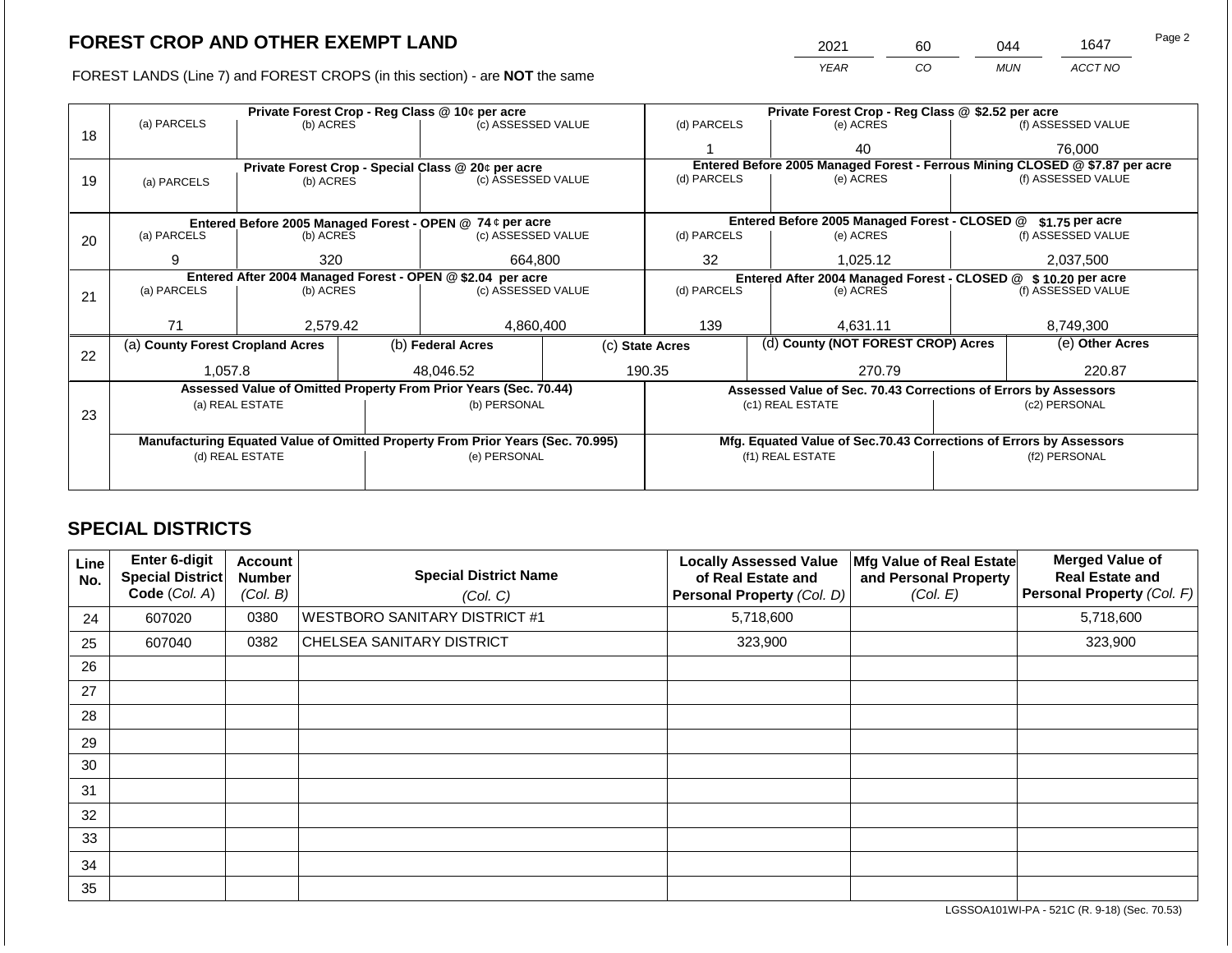|             | <b>SCHOOL DISTRICTS</b>                                  |                                             |                                                         |      | 2021                                                                              | 60                                                            | 044        | 1647                                                                           |  |  |
|-------------|----------------------------------------------------------|---------------------------------------------|---------------------------------------------------------|------|-----------------------------------------------------------------------------------|---------------------------------------------------------------|------------|--------------------------------------------------------------------------------|--|--|
|             |                                                          |                                             |                                                         |      | <b>YEAR</b>                                                                       | CO                                                            | <b>MUN</b> | ACCT NO                                                                        |  |  |
| Line<br>No. | Enter 6-digit<br><b>School District</b><br>Code (Col. A) | <b>Account</b><br><b>Number</b><br>(Col. B) | <b>School District Name</b><br>(Col. C)                 |      | <b>Locally Assessed Value</b><br>of Real Estate and<br>Personal Property (Col. D) | Mfg Value of Real Estate<br>and Personal Property<br>(Col. E) |            | <b>Merged Value of</b><br><b>Real Estate and</b><br>Personal Property (Col. F) |  |  |
|             | A. SCHOOL DISTRICTS (K-8 and K-12)                       |                                             |                                                         |      |                                                                                   |                                                               |            |                                                                                |  |  |
| 36          | 604795                                                   | 0357                                        | SCH D OF RIB LAKE                                       |      | 65,310,800                                                                        |                                                               |            | 65,310,800                                                                     |  |  |
| 37          |                                                          |                                             |                                                         |      |                                                                                   |                                                               |            |                                                                                |  |  |
| 38          |                                                          |                                             |                                                         |      |                                                                                   |                                                               |            |                                                                                |  |  |
| 39          |                                                          |                                             |                                                         |      |                                                                                   |                                                               |            |                                                                                |  |  |
| 40          |                                                          |                                             |                                                         |      |                                                                                   |                                                               |            |                                                                                |  |  |
| 41<br>42    |                                                          |                                             |                                                         |      |                                                                                   |                                                               |            |                                                                                |  |  |
| 43          |                                                          |                                             |                                                         |      |                                                                                   |                                                               |            |                                                                                |  |  |
| 44          |                                                          |                                             |                                                         |      |                                                                                   |                                                               |            |                                                                                |  |  |
| 45          |                                                          |                                             |                                                         |      |                                                                                   |                                                               |            |                                                                                |  |  |
| 46          |                                                          |                                             |                                                         |      |                                                                                   |                                                               |            |                                                                                |  |  |
| 47          |                                                          |                                             |                                                         |      |                                                                                   |                                                               |            |                                                                                |  |  |
| 48          |                                                          |                                             |                                                         |      |                                                                                   |                                                               |            |                                                                                |  |  |
| 49          |                                                          |                                             |                                                         |      |                                                                                   |                                                               |            |                                                                                |  |  |
| 50          |                                                          |                                             | TOTAL ASSESSED VALUE OF SCHOOL DISTRICTS (K-8 and K-12) |      | 65,310,800                                                                        |                                                               |            | 65,310,800                                                                     |  |  |
|             | <b>B.</b><br><b>UNION HIGH SCHOOL DISTRICTS</b>          |                                             |                                                         |      |                                                                                   |                                                               |            |                                                                                |  |  |
| 51          |                                                          |                                             |                                                         |      |                                                                                   |                                                               |            |                                                                                |  |  |
| 52          |                                                          |                                             |                                                         |      |                                                                                   |                                                               |            |                                                                                |  |  |
| 53<br>54    |                                                          |                                             |                                                         |      |                                                                                   |                                                               |            |                                                                                |  |  |
| 55          |                                                          |                                             | TOTAL ASSESSED VALUE OF UNION HIGH SCHOOLS              |      |                                                                                   |                                                               |            |                                                                                |  |  |
|             | <b>TECHNICAL COLLEGE DISTRICTS</b><br>C.                 |                                             |                                                         |      |                                                                                   |                                                               |            |                                                                                |  |  |
| 56          | 001500                                                   | 0014                                        | NORTH CENTRAL TECHNICAL COLLEGE                         | WAUS | 65,310,800                                                                        |                                                               |            | 65,310,800                                                                     |  |  |
| 57          |                                                          |                                             |                                                         |      |                                                                                   |                                                               |            |                                                                                |  |  |
| 58          |                                                          |                                             |                                                         |      |                                                                                   |                                                               |            |                                                                                |  |  |
| 59          |                                                          |                                             | TOTAL ASSESSED VALUE OF TECHNICAL COLLEGES              |      | 65,310,800                                                                        |                                                               |            | 65,310,800                                                                     |  |  |

 *I hereby certify, to the best of my knowledge and belief, this form is complete and correct.*

| Name                                           |                              | Title | Submission date       |  |  |  |
|------------------------------------------------|------------------------------|-------|-----------------------|--|--|--|
| <b>HEATHER DUMS</b>                            |                              |       | 2021<br>10<br>04<br>U |  |  |  |
| Phone                                          | Email address                |       |                       |  |  |  |
| 715<br>748<br>1465<br>$\overline{\phantom{a}}$ | HEATHER.DUMS@CO.TAYLOR.WI.US |       |                       |  |  |  |

Page 3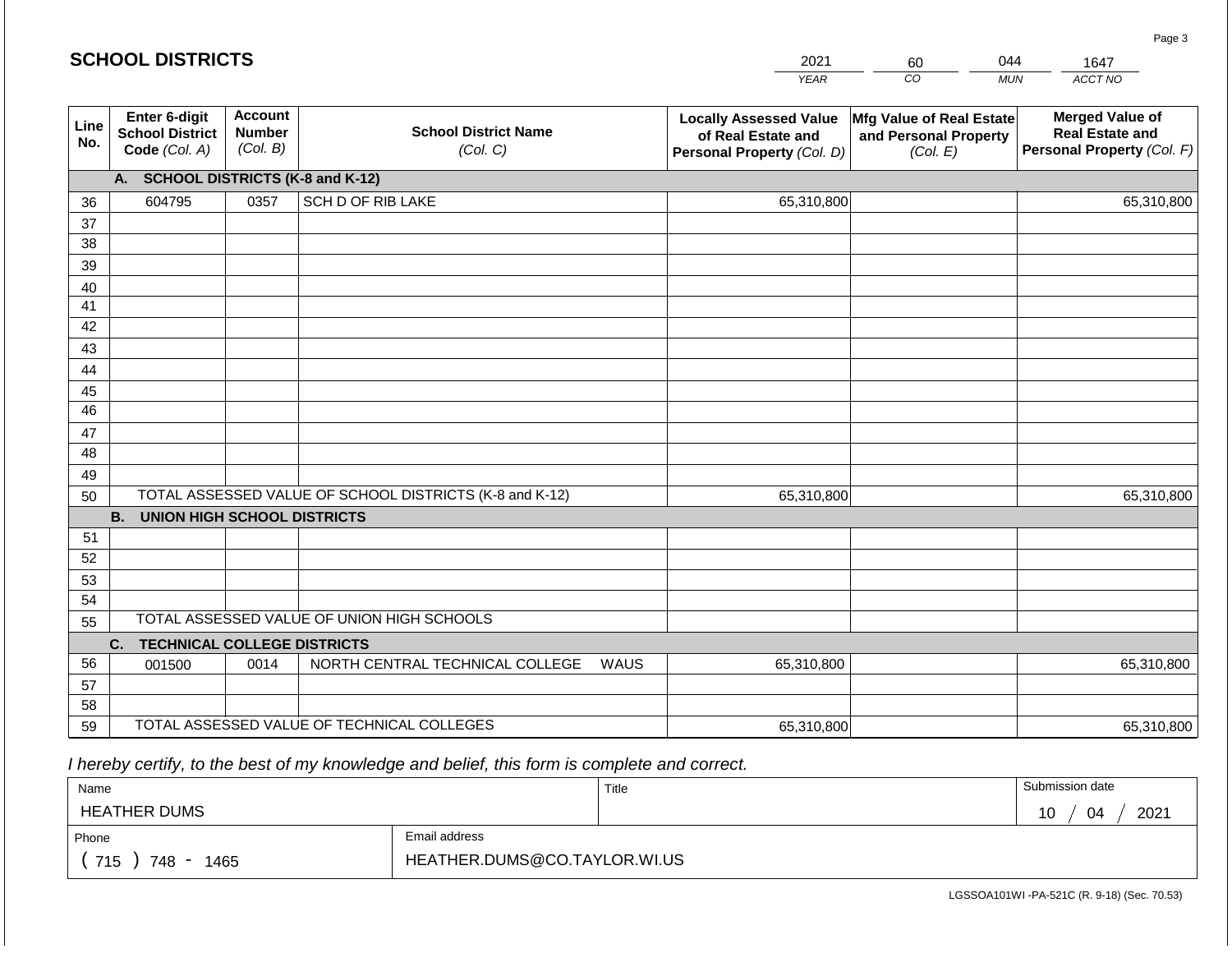- Each municipality's SOA is completed after the Board of Review and includes any changes made to the locally assessed values, under state law (sec. 70.53, Wis. Stats.)
- The Wisconsin Department of Revenue (DOR) merges the locally assessed values with the state assessed manufacturing values
- DOR provides the information regarding district names and codes. If a district is not listed, contact DOR.

Note: If you submit an amended SOA to DOR after your municipality's SOA is equated and posted to our website, we will process the SOA. However, DOR will not recalculate the *aggregate ratio or update the final SOA posted on our website. You should use the corrected values to calculate your tax rates.*

### **Page 1: Real Estate and Personal Property**

- Lines 1-9 assessed real estate values, parcel counts and acres by classification
- Lines 10-15 assessed personal property values and number of accounts by class
- Line 16 aggregate assessed value of all property subject to general property; use to calculate tax rates. Note: This line equals the total assessed value of K-8 and K-12 school districts (Line 50) and total assessed value of technical colleges (Line 59).
- Remarks assessment ratio used to calculate estimated fair market value on property tax bills

#### **Page 2: Forest Crop, Other Exempt Land and Special Districts**

- Lines 18-21 private forest crop and managed forest lands assessed values
- Line  $22 -$  tax exempt land acres
- Line 23 prior years assessed value of omitted property under sec. 70.44 and correction of errors under sec. 70.43 shown by locally assessed or manufacturing real estate and personal property. Note: If there is an amount on this line, report the corresponding tax in the Statement of Taxes, Sections J or K.
- Lines 24-35 special district assessed values. These values are used to calculate tax rates for the special districts.

#### **Page 3: School Districts**

- Lines 36-50 school districts (K-8 and K-12) assessed values. These values are used to calculate tax rates for school districts.
- Lines 51-55 union high school district assessed values. These values are used to calculate tax rates for union high school districts.
- Lines 56-59 technical college assessed values. These values are used to calculate tax rates for technical colleges.

If you have questions: Email: lgs@wisconsin.gov

 Phone: (608) 266-2569 or (608) 264-6892 Fax: (608) 264-6887

WESTBORO, WI 54490 - 0127 WESTBORO, WI 54490 - 0127TOWN OF WESTBORO TOWN OF WESTBORO JOYCE PETERSON JOYCE PETERSON P.O.BOX 127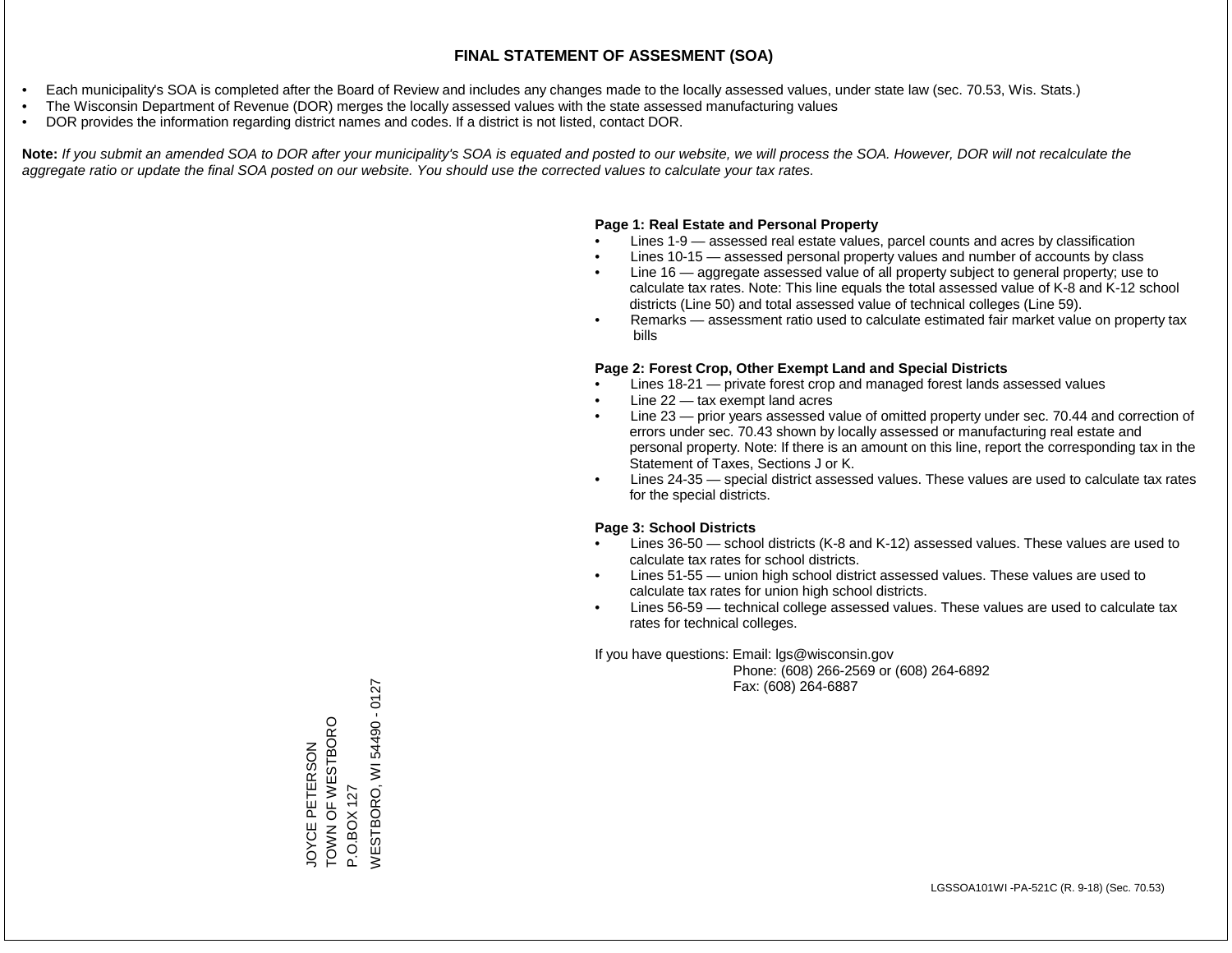|                | <b>FINAL - EQUATED</b><br><b>STATEMENT OF ASSESSMENT FOR 2021</b>                                                                                                                            |                                    | 60                                        | 131                                          | 1648                    | This is an Amended Return              | Page 1                                  |
|----------------|----------------------------------------------------------------------------------------------------------------------------------------------------------------------------------------------|------------------------------------|-------------------------------------------|----------------------------------------------|-------------------------|----------------------------------------|-----------------------------------------|
|                |                                                                                                                                                                                              |                                    | <b>CO</b>                                 | <b>MUN</b>                                   | ACCT NO                 |                                        |                                         |
|                | <b>FOR</b><br><b>VILLAGE OF</b>                                                                                                                                                              |                                    |                                           |                                              |                         |                                        |                                         |
|                | OF.<br>Town - Village - City                                                                                                                                                                 | GILMAN<br><b>Municipality Name</b> |                                           | <b>TAYLOR COUNTY</b><br><b>County Name</b>   |                         |                                        |                                         |
| Line<br>No.    | <b>REAL ESTATE</b><br>(See Lines 18 - 22 for                                                                                                                                                 |                                    | PARCEL COUNT<br>TOTAL LAND   IMPROVEMENTS | NO. OF ACRES<br><b>WHOLE</b><br>NUMBERS ONLY | VALUE OF<br>LAND        | <b>VALUE OF</b><br><b>IMPROVEMENTS</b> | TOTAL VALUE OF LAND<br>AND IMPROVEMENTS |
|                | other Real Estate)                                                                                                                                                                           | (Col. A)                           | (Col. B)                                  | (Col, C)                                     | (Col. D)                | (Col. E)                               | (Col. F)                                |
| $\overline{1}$ | <b>RESIDENTIAL - Class 1</b>                                                                                                                                                                 | 226                                | 152                                       | 156                                          | 1,524,700               | 9,321,400                              | 10,846,100                              |
| $\overline{2}$ | <b>COMMERCIAL - Class 2</b>                                                                                                                                                                  | 69                                 | 32                                        | 37                                           | 582,800                 | 3,874,900                              | 4,457,700                               |
| 3              | <b>MANUFACTURING - Class 3</b>                                                                                                                                                               | 4                                  |                                           | 17<br>$\overline{4}$                         | 143,300                 | 3,015,100                              | 3,158,400                               |
| 4              | <b>AGRICULTURAL - Class 4</b>                                                                                                                                                                | 33                                 |                                           | 650                                          | 116,400                 |                                        | 116,400                                 |
| 5              | <b>UNDEVELOPED - Class 5</b>                                                                                                                                                                 | 41                                 |                                           | 254                                          | 162,200                 |                                        | 162,200                                 |
| 6              | <b>AGRICULTURAL FOREST - Class 5m</b>                                                                                                                                                        | 5                                  |                                           | 41                                           | 42,700                  |                                        | 42,700                                  |
| $\overline{7}$ | <b>FOREST LANDS - Class 6</b>                                                                                                                                                                | $\overline{2}$                     |                                           | 30                                           | 39,000                  |                                        | 39,000                                  |
| 8              | OTHER - Class 7                                                                                                                                                                              | 3                                  |                                           | 3<br>4                                       | 19,000                  | 48,000                                 | 67,000                                  |
| 9              | <b>TOTAL - ALL COLUMNS</b>                                                                                                                                                                   | 383                                | 191                                       | 1,189                                        | 2,630,100               | 16,259,400                             | 18,889,500                              |
| 10             | NUMBER OF PERSONAL PROPERTY ACCOUNTS IN ROLL                                                                                                                                                 |                                    |                                           | 31                                           | <b>LOCALLY ASSESSED</b> | <b>MANUFACTURING</b>                   | <b>MERGED</b>                           |
| 11             | BOATS AND OTHER WATERCRAFT NOT EXEMPT - Code 1                                                                                                                                               |                                    |                                           |                                              | 0                       | 0                                      | $\Omega$                                |
| 12             | MACHINERY, TOOLS AND PATTERNS - Code 2                                                                                                                                                       |                                    |                                           |                                              |                         | 282,000                                | 282,000                                 |
| 13             | FURNITURE, FIXTURES AND EQUIPMENT - Code 3                                                                                                                                                   |                                    |                                           |                                              | 274,100                 | 62,700                                 | 336,800                                 |
| 14             | ALL OTHER PERSONAL PROPERTY NOT EXEMPT - Codes 4A, 4B, 4C                                                                                                                                    |                                    |                                           |                                              | 122,300                 | 500                                    | 122,800                                 |
| 15             | TOTAL OF PERSONAL PROPERTY NOT EXEMPT (Total of Lines 11-14)                                                                                                                                 |                                    |                                           |                                              | 396,400                 | 345,200                                | 741,600                                 |
| 16             | AGGREGATE ASSESSED VALUE OF ALL PROPERTY SUBJECT TO THE GENERAL PROPERTY TAX (Total of Lines 9F and 15F)<br>MUST EQUAL TOTAL VALUE OF THE SCHOOL DISTRICTS (K-12 PLUS K-8) - Line 50, Col. F |                                    |                                           |                                              |                         |                                        | 19,631,100                              |
| 17             | <b>BOARD OF REVIEW</b><br>DATE OF FINAL ADJOURNMENT                                                                                                                                          | 05/13/2021                         |                                           | Name of Assessor<br><b>ROBERT PROKOP</b>     |                         | Telephone #                            | (715) 452-5344                          |

The Assessment Ratio to be used in calculating the estimated Fair Market Value on tax bills for this tax district is 1.01152172

This ratio should be used to convert assessed values to "Calculate Equalized Values" in Step 1 of the Lottery and Gaming Credit Calculations.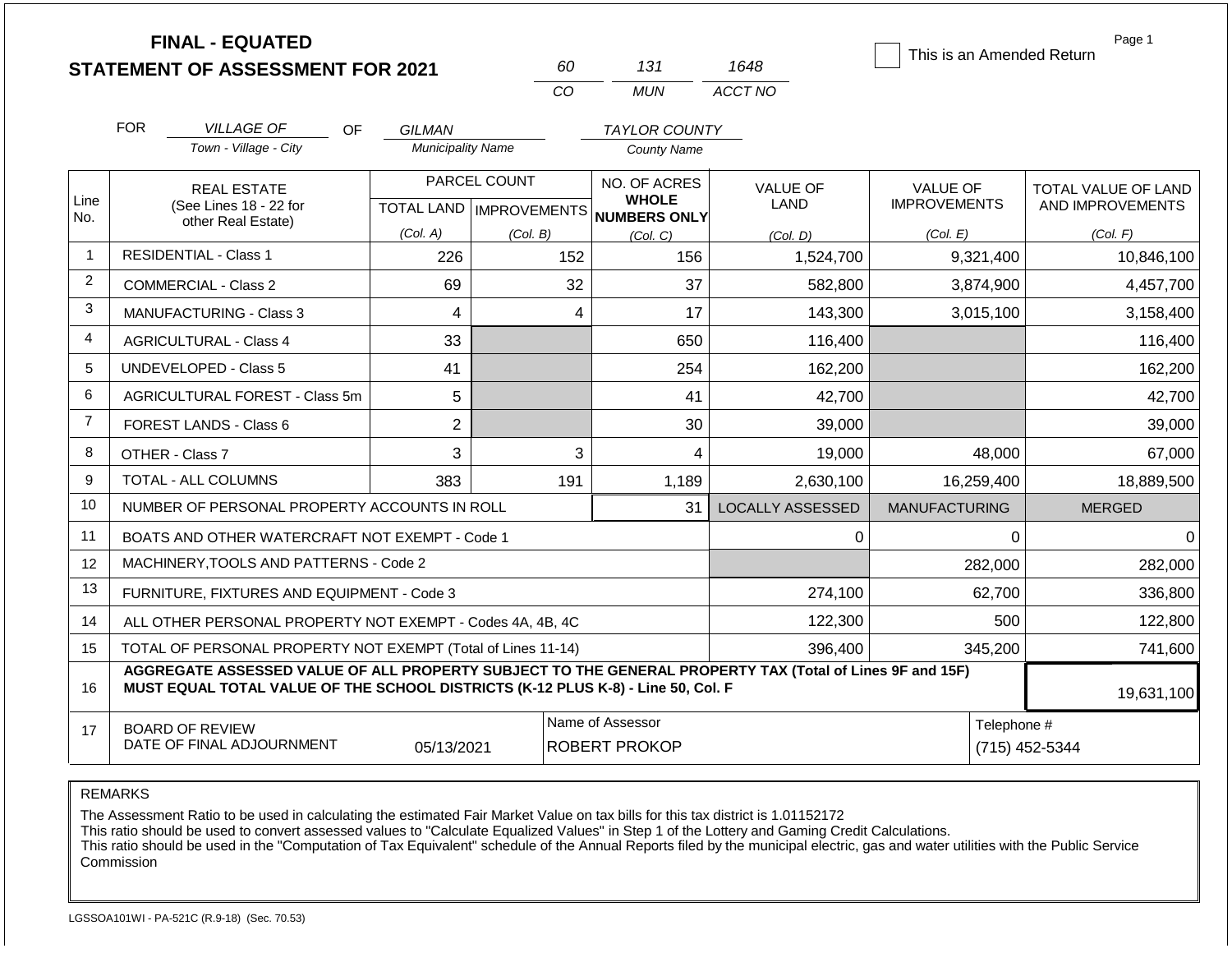2021 60 131 1648

FOREST LANDS (Line 7) and FOREST CROPS (in this section) - are **NOT** the same *YEAR CO MUN ACCT NO*

|    |                                                                                |                 |  | Private Forest Crop - Reg Class @ 10¢ per acre                                 |                 | Private Forest Crop - Reg Class @ \$2.52 per acre                                         |                                    |                                                                              |                 |                    |
|----|--------------------------------------------------------------------------------|-----------------|--|--------------------------------------------------------------------------------|-----------------|-------------------------------------------------------------------------------------------|------------------------------------|------------------------------------------------------------------------------|-----------------|--------------------|
|    | (a) PARCELS                                                                    | (b) ACRES       |  | (c) ASSESSED VALUE                                                             |                 | (d) PARCELS                                                                               |                                    | (e) ACRES                                                                    |                 | (f) ASSESSED VALUE |
| 18 |                                                                                |                 |  |                                                                                |                 |                                                                                           |                                    |                                                                              |                 |                    |
|    |                                                                                |                 |  |                                                                                |                 |                                                                                           |                                    | Entered Before 2005 Managed Forest - Ferrous Mining CLOSED @ \$7.87 per acre |                 |                    |
| 19 | Private Forest Crop - Special Class @ 20¢ per acre<br>(a) PARCELS<br>(b) ACRES |                 |  | (c) ASSESSED VALUE                                                             |                 | (d) PARCELS                                                                               |                                    | (e) ACRES                                                                    |                 | (f) ASSESSED VALUE |
|    |                                                                                |                 |  |                                                                                |                 |                                                                                           |                                    |                                                                              |                 |                    |
|    |                                                                                |                 |  |                                                                                |                 |                                                                                           |                                    |                                                                              |                 |                    |
|    |                                                                                |                 |  | Entered Before 2005 Managed Forest - OPEN @ 74 ¢ per acre                      |                 |                                                                                           |                                    | Entered Before 2005 Managed Forest - CLOSED @                                |                 | \$1.75 per acre    |
| 20 | (a) PARCELS                                                                    | (b) ACRES       |  | (c) ASSESSED VALUE                                                             |                 | (d) PARCELS                                                                               |                                    | (e) ACRES                                                                    |                 | (f) ASSESSED VALUE |
|    |                                                                                |                 |  |                                                                                |                 |                                                                                           |                                    |                                                                              |                 |                    |
|    |                                                                                |                 |  | Entered After 2004 Managed Forest - OPEN @ \$2.04 per acre                     |                 |                                                                                           |                                    |                                                                              |                 |                    |
|    | (a) PARCELS                                                                    | (b) ACRES       |  | (c) ASSESSED VALUE                                                             |                 | Entered After 2004 Managed Forest - CLOSED @ \$10.20 per acre<br>(d) PARCELS<br>(e) ACRES |                                    | (f) ASSESSED VALUE                                                           |                 |                    |
| 21 |                                                                                |                 |  |                                                                                |                 |                                                                                           |                                    |                                                                              |                 |                    |
|    |                                                                                |                 |  |                                                                                |                 |                                                                                           |                                    |                                                                              |                 |                    |
|    | (a) County Forest Cropland Acres                                               |                 |  | (b) Federal Acres                                                              | (c) State Acres |                                                                                           | (d) County (NOT FOREST CROP) Acres |                                                                              | (e) Other Acres |                    |
| 22 |                                                                                |                 |  |                                                                                |                 |                                                                                           |                                    |                                                                              |                 |                    |
|    |                                                                                |                 |  |                                                                                |                 |                                                                                           |                                    | 5.73                                                                         |                 | 203.45             |
|    |                                                                                |                 |  | Assessed Value of Omitted Property From Prior Years (Sec. 70.44)               |                 |                                                                                           |                                    | Assessed Value of Sec. 70.43 Corrections of Errors by Assessors              |                 |                    |
|    |                                                                                | (a) REAL ESTATE |  | (b) PERSONAL                                                                   |                 |                                                                                           |                                    | (c1) REAL ESTATE                                                             | (c2) PERSONAL   |                    |
| 23 |                                                                                |                 |  |                                                                                |                 |                                                                                           |                                    |                                                                              |                 |                    |
|    |                                                                                |                 |  | Manufacturing Equated Value of Omitted Property From Prior Years (Sec. 70.995) |                 |                                                                                           |                                    | Mfg. Equated Value of Sec.70.43 Corrections of Errors by Assessors           |                 |                    |
|    |                                                                                | (d) REAL ESTATE |  | (e) PERSONAL                                                                   |                 | (f1) REAL ESTATE                                                                          |                                    |                                                                              | (f2) PERSONAL   |                    |
|    |                                                                                |                 |  |                                                                                |                 |                                                                                           |                                    |                                                                              |                 |                    |
|    |                                                                                |                 |  |                                                                                |                 |                                                                                           |                                    |                                                                              |                 |                    |

# **SPECIAL DISTRICTS**

| Line<br>No. | Enter 6-digit<br>Special District<br>Code (Col. A) | <b>Account</b><br><b>Number</b><br>(Col. B) | <b>Special District Name</b><br>(Col. C) | <b>Locally Assessed Value</b><br>of Real Estate and<br><b>Personal Property (Col. D)</b> | Mfg Value of Real Estate<br>and Personal Property<br>(Col. E) | <b>Merged Value of</b><br><b>Real Estate and</b><br>Personal Property (Col. F) |
|-------------|----------------------------------------------------|---------------------------------------------|------------------------------------------|------------------------------------------------------------------------------------------|---------------------------------------------------------------|--------------------------------------------------------------------------------|
| 24          |                                                    |                                             |                                          |                                                                                          |                                                               |                                                                                |
| 25          |                                                    |                                             |                                          |                                                                                          |                                                               |                                                                                |
| 26          |                                                    |                                             |                                          |                                                                                          |                                                               |                                                                                |
| 27          |                                                    |                                             |                                          |                                                                                          |                                                               |                                                                                |
| 28          |                                                    |                                             |                                          |                                                                                          |                                                               |                                                                                |
| 29          |                                                    |                                             |                                          |                                                                                          |                                                               |                                                                                |
| 30          |                                                    |                                             |                                          |                                                                                          |                                                               |                                                                                |
| 31          |                                                    |                                             |                                          |                                                                                          |                                                               |                                                                                |
| 32          |                                                    |                                             |                                          |                                                                                          |                                                               |                                                                                |
| 33          |                                                    |                                             |                                          |                                                                                          |                                                               |                                                                                |
| 34          |                                                    |                                             |                                          |                                                                                          |                                                               |                                                                                |
| 35          |                                                    |                                             |                                          |                                                                                          |                                                               |                                                                                |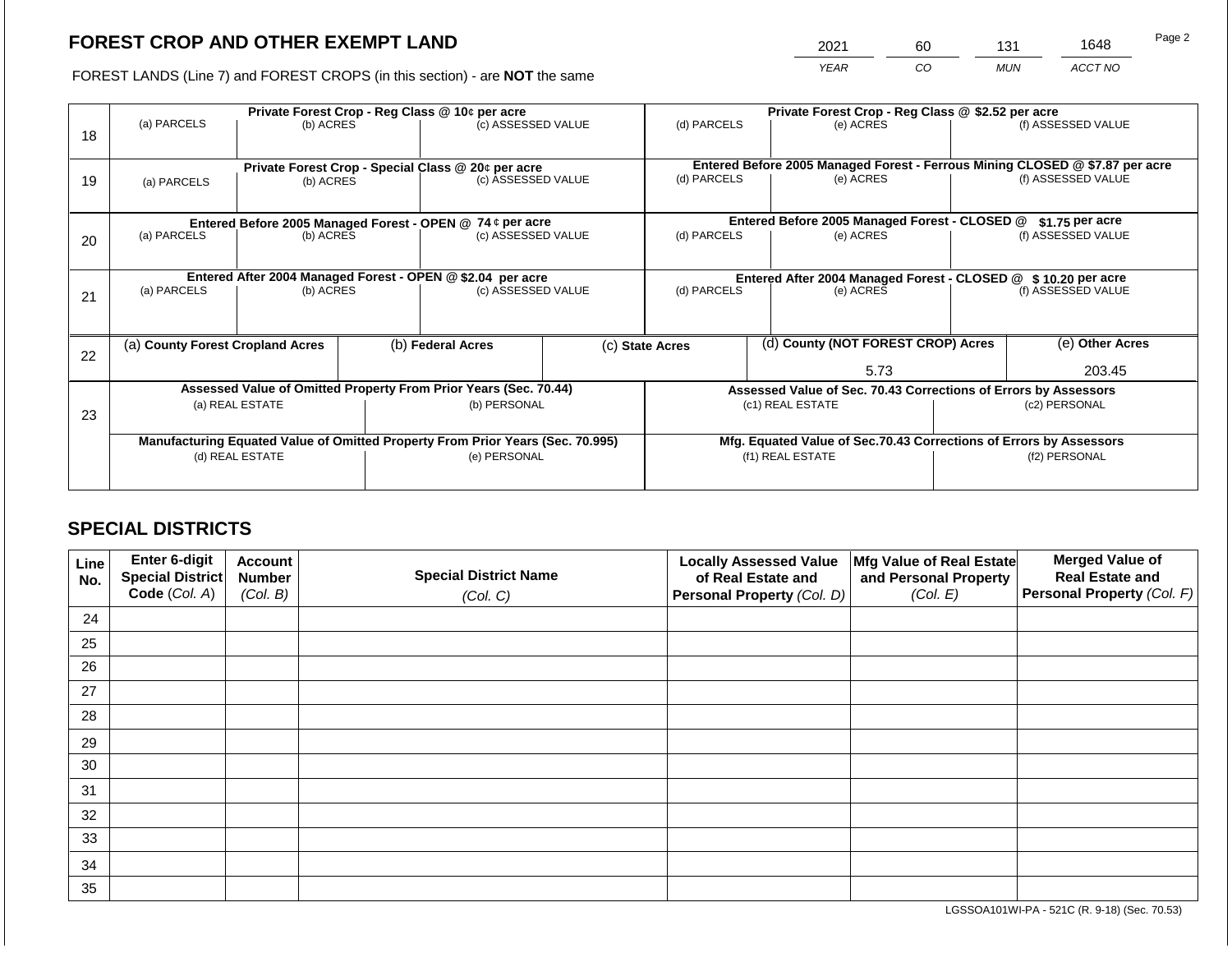|             | <b>SCHOOL DISTRICTS</b>                                  |                                             |                                                         | 2021                                                                              | 131<br>60                                                     | 1648                                                                           |  |  |  |  |  |  |
|-------------|----------------------------------------------------------|---------------------------------------------|---------------------------------------------------------|-----------------------------------------------------------------------------------|---------------------------------------------------------------|--------------------------------------------------------------------------------|--|--|--|--|--|--|
|             |                                                          |                                             |                                                         | <b>YEAR</b>                                                                       | CO<br><b>MUN</b>                                              | ACCT NO                                                                        |  |  |  |  |  |  |
| Line<br>No. | Enter 6-digit<br><b>School District</b><br>Code (Col. A) | <b>Account</b><br><b>Number</b><br>(Col. B) | <b>School District Name</b><br>(Col. C)                 | <b>Locally Assessed Value</b><br>of Real Estate and<br>Personal Property (Col. D) | Mfg Value of Real Estate<br>and Personal Property<br>(Col. E) | <b>Merged Value of</b><br><b>Real Estate and</b><br>Personal Property (Col. F) |  |  |  |  |  |  |
|             | <b>SCHOOL DISTRICTS (K-8 and K-12)</b><br>А.             |                                             |                                                         |                                                                                   |                                                               |                                                                                |  |  |  |  |  |  |
| 36          | 602135                                                   | 0355                                        | <b>SCH D OF GILMAN</b>                                  | 16,127,500                                                                        | 3,503,600                                                     | 19,631,100                                                                     |  |  |  |  |  |  |
| 37          |                                                          |                                             |                                                         |                                                                                   |                                                               |                                                                                |  |  |  |  |  |  |
| 38          |                                                          |                                             |                                                         |                                                                                   |                                                               |                                                                                |  |  |  |  |  |  |
| 39          |                                                          |                                             |                                                         |                                                                                   |                                                               |                                                                                |  |  |  |  |  |  |
| 40          |                                                          |                                             |                                                         |                                                                                   |                                                               |                                                                                |  |  |  |  |  |  |
| 41          |                                                          |                                             |                                                         |                                                                                   |                                                               |                                                                                |  |  |  |  |  |  |
| 42          |                                                          |                                             |                                                         |                                                                                   |                                                               |                                                                                |  |  |  |  |  |  |
| 43          |                                                          |                                             |                                                         |                                                                                   |                                                               |                                                                                |  |  |  |  |  |  |
| 44<br>45    |                                                          |                                             |                                                         |                                                                                   |                                                               |                                                                                |  |  |  |  |  |  |
| 46          |                                                          |                                             |                                                         |                                                                                   |                                                               |                                                                                |  |  |  |  |  |  |
| 47          |                                                          |                                             |                                                         |                                                                                   |                                                               |                                                                                |  |  |  |  |  |  |
| 48          |                                                          |                                             |                                                         |                                                                                   |                                                               |                                                                                |  |  |  |  |  |  |
| 49          |                                                          |                                             |                                                         |                                                                                   |                                                               |                                                                                |  |  |  |  |  |  |
| 50          |                                                          |                                             | TOTAL ASSESSED VALUE OF SCHOOL DISTRICTS (K-8 and K-12) | 16,127,500                                                                        | 3,503,600                                                     | 19,631,100                                                                     |  |  |  |  |  |  |
|             | <b>B.</b><br><b>UNION HIGH SCHOOL DISTRICTS</b>          |                                             |                                                         |                                                                                   |                                                               |                                                                                |  |  |  |  |  |  |
| 51          |                                                          |                                             |                                                         |                                                                                   |                                                               |                                                                                |  |  |  |  |  |  |
| 52          |                                                          |                                             |                                                         |                                                                                   |                                                               |                                                                                |  |  |  |  |  |  |
| 53          |                                                          |                                             |                                                         |                                                                                   |                                                               |                                                                                |  |  |  |  |  |  |
| 54          |                                                          |                                             |                                                         |                                                                                   |                                                               |                                                                                |  |  |  |  |  |  |
|             | TOTAL ASSESSED VALUE OF UNION HIGH SCHOOLS<br>55         |                                             |                                                         |                                                                                   |                                                               |                                                                                |  |  |  |  |  |  |
|             | <b>TECHNICAL COLLEGE DISTRICTS</b><br>C.                 |                                             |                                                         |                                                                                   |                                                               |                                                                                |  |  |  |  |  |  |
| 56          | 000100                                                   | 0001                                        | CHIPPEWA VALLEY TECHNICAL COLLEGE EAUC                  | 16,127,500                                                                        | 3,503,600                                                     | 19,631,100                                                                     |  |  |  |  |  |  |
| 57<br>58    |                                                          |                                             |                                                         |                                                                                   |                                                               |                                                                                |  |  |  |  |  |  |
| 59          |                                                          |                                             | TOTAL ASSESSED VALUE OF TECHNICAL COLLEGES              | 16,127,500                                                                        | 3,503,600                                                     | 19,631,100                                                                     |  |  |  |  |  |  |
|             |                                                          |                                             |                                                         |                                                                                   |                                                               |                                                                                |  |  |  |  |  |  |

 *I hereby certify, to the best of my knowledge and belief, this form is complete and correct.*

| Name                       |                                     | Title | Submission date         |
|----------------------------|-------------------------------------|-------|-------------------------|
| <b>CONNIE KRAEGENBRINK</b> |                                     |       | 12<br>2021<br>05<br>د ا |
| Phone                      | Email address                       |       |                         |
| 715<br>748<br>1465         | CONNIE.KRAEGENBRINK@CO.TAYLOR.WI.US |       |                         |

Page 3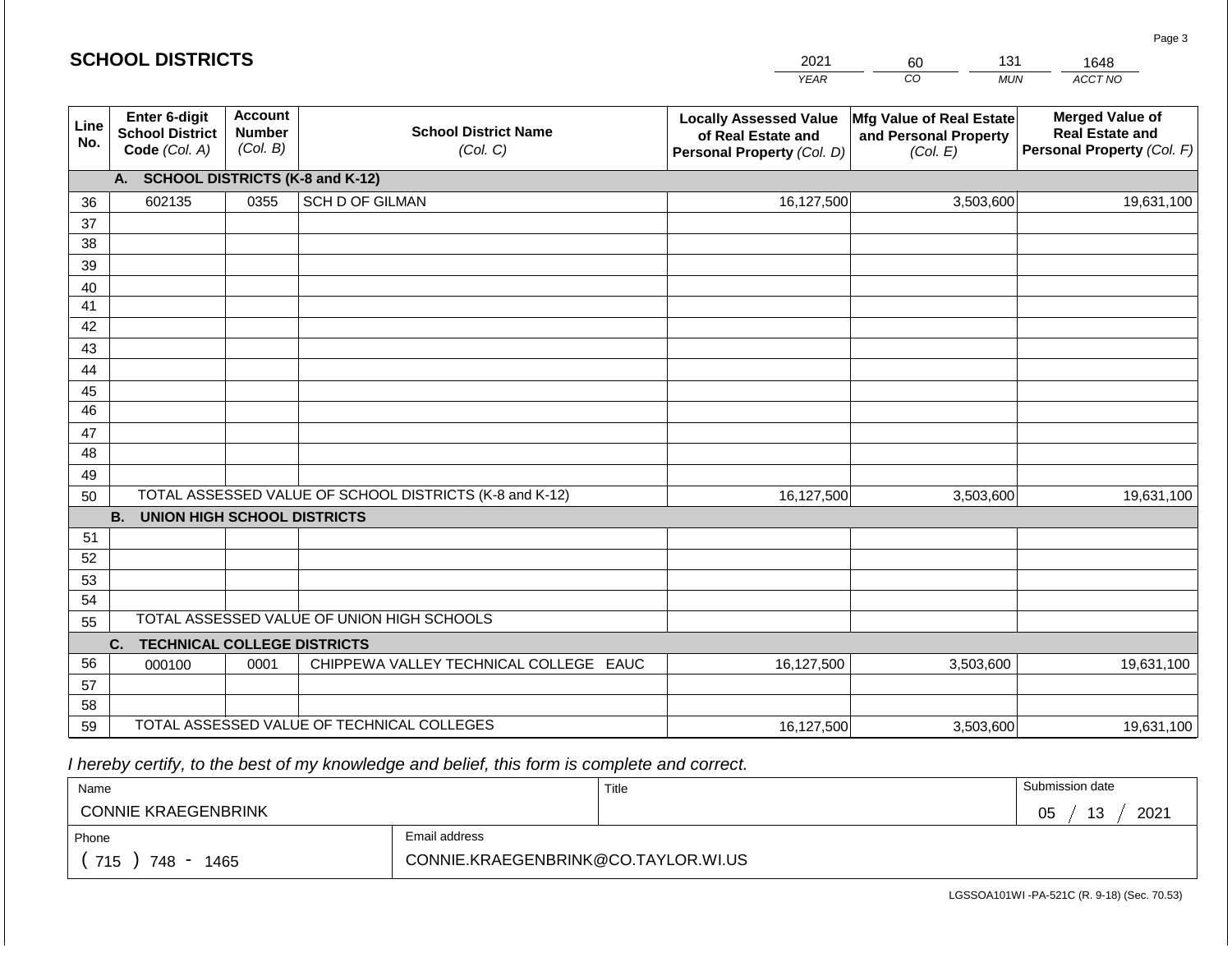- Each municipality's SOA is completed after the Board of Review and includes any changes made to the locally assessed values, under state law (sec. 70.53, Wis. Stats.)
- The Wisconsin Department of Revenue (DOR) merges the locally assessed values with the state assessed manufacturing values
- DOR provides the information regarding district names and codes. If a district is not listed, contact DOR.

Note: If you submit an amended SOA to DOR after your municipality's SOA is equated and posted to our website, we will process the SOA. However, DOR will not recalculate the *aggregate ratio or update the final SOA posted on our website. You should use the corrected values to calculate your tax rates.*

### **Page 1: Real Estate and Personal Property**

- Lines 1-9 assessed real estate values, parcel counts and acres by classification
- Lines 10-15 assessed personal property values and number of accounts by class
- Line 16 aggregate assessed value of all property subject to general property; use to calculate tax rates. Note: This line equals the total assessed value of K-8 and K-12 school districts (Line 50) and total assessed value of technical colleges (Line 59).
- Remarks assessment ratio used to calculate estimated fair market value on property tax bills

#### **Page 2: Forest Crop, Other Exempt Land and Special Districts**

- Lines 18-21 private forest crop and managed forest lands assessed values
- Line  $22 -$  tax exempt land acres
- Line 23 prior years assessed value of omitted property under sec. 70.44 and correction of errors under sec. 70.43 shown by locally assessed or manufacturing real estate and personal property. Note: If there is an amount on this line, report the corresponding tax in the Statement of Taxes, Sections J or K.
- Lines 24-35 special district assessed values. These values are used to calculate tax rates for the special districts.

#### **Page 3: School Districts**

- Lines 36-50 school districts (K-8 and K-12) assessed values. These values are used to calculate tax rates for school districts.
- Lines 51-55 union high school district assessed values. These values are used to calculate tax rates for union high school districts.
- Lines 56-59 technical college assessed values. These values are used to calculate tax rates for technical colleges.

If you have questions: Email: lgs@wisconsin.gov

 Phone: (608) 266-2569 or (608) 264-6892 Fax: (608) 264-6887

PO BOX 157<br>SILMAN, WI 54433 - 0157 GILMAN, WI 54433 - 0157CANDICE GRUNSETH<br>VILLAGE OF GILMAN CANDICE GRUNSETH VILLAGE OF GILMAN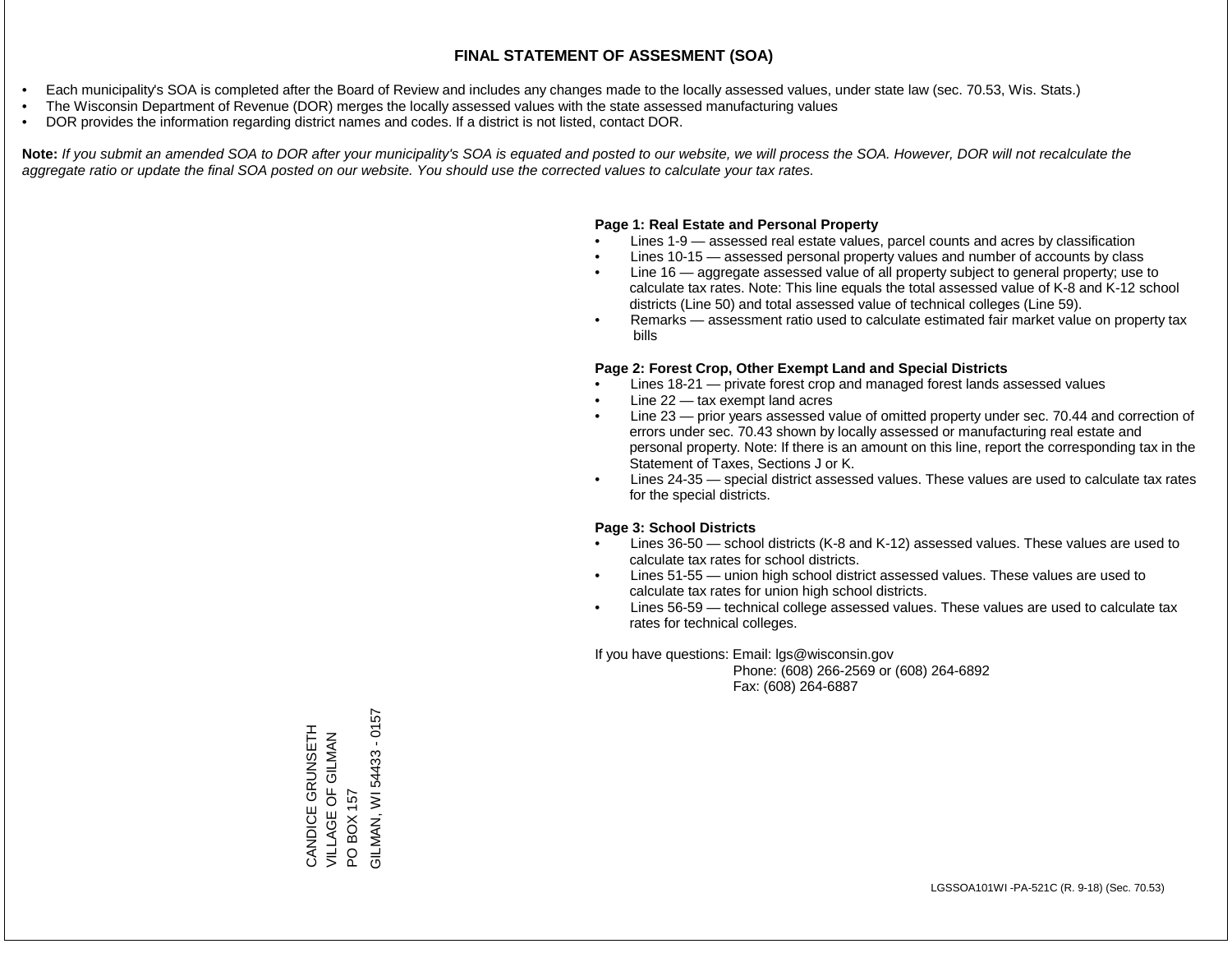|                | <b>FINAL - EQUATED</b>                                                                                                                                                                       |                          |                |                                                      |                         | This is an Amended Return | Page 1              |  |
|----------------|----------------------------------------------------------------------------------------------------------------------------------------------------------------------------------------------|--------------------------|----------------|------------------------------------------------------|-------------------------|---------------------------|---------------------|--|
|                | <b>STATEMENT OF ASSESSMENT FOR 2021</b>                                                                                                                                                      |                          | 60             | 146                                                  | 1649                    |                           |                     |  |
|                |                                                                                                                                                                                              |                          | CO             | <b>MUN</b>                                           | ACCT NO                 |                           |                     |  |
|                | <b>FOR</b><br><b>VILLAGE OF</b><br>OF.                                                                                                                                                       | <b>LUBLIN</b>            |                | <b>TAYLOR COUNTY</b>                                 |                         |                           |                     |  |
|                | Town - Village - City                                                                                                                                                                        | <b>Municipality Name</b> |                | <b>County Name</b>                                   |                         |                           |                     |  |
|                | <b>REAL ESTATE</b>                                                                                                                                                                           | PARCEL COUNT             |                | NO. OF ACRES                                         | <b>VALUE OF</b>         | <b>VALUE OF</b>           | TOTAL VALUE OF LAND |  |
| Line<br>No.    | (See Lines 18 - 22 for<br>other Real Estate)                                                                                                                                                 |                          |                | <b>WHOLE</b><br>TOTAL LAND IMPROVEMENTS NUMBERS ONLY | <b>LAND</b>             | <b>IMPROVEMENTS</b>       | AND IMPROVEMENTS    |  |
|                |                                                                                                                                                                                              | (Col. A)                 | (Col. B)       | (Col, C)                                             | (Col, D)                | (Col. E)                  | (Col. F)            |  |
| $\mathbf{1}$   | <b>RESIDENTIAL - Class 1</b><br>133<br>84<br>70                                                                                                                                              |                          | 220,900        | 2,910,700                                            | 3,131,600               |                           |                     |  |
| $\overline{2}$ | <b>COMMERCIAL - Class 2</b>                                                                                                                                                                  | 4                        | 4              | 3                                                    | 12,700                  | 205,100                   | 217,800             |  |
| 3              | <b>MANUFACTURING - Class 3</b>                                                                                                                                                               | 0                        | $\mathbf 0$    | 0                                                    | $\Omega$                | $\Omega$                  | 0                   |  |
| 4              | <b>AGRICULTURAL - Class 4</b>                                                                                                                                                                | 12                       |                | 124                                                  | 22,100                  |                           | 22,100              |  |
| 5              | <b>UNDEVELOPED - Class 5</b>                                                                                                                                                                 | 37                       |                | 401                                                  | 152,400                 |                           | 152,400             |  |
| 6              | AGRICULTURAL FOREST - Class 5m                                                                                                                                                               | 5                        |                | 50                                                   | 50,200                  |                           | 50,200              |  |
| $\overline{7}$ | FOREST LANDS - Class 6                                                                                                                                                                       | 18                       |                | 179                                                  | 348,300                 |                           | 348,300             |  |
| 8              | OTHER - Class 7                                                                                                                                                                              | $\overline{2}$           | $\overline{2}$ | 4                                                    | 16,000                  | 153,000                   | 169,000             |  |
| 9              | <b>TOTAL - ALL COLUMNS</b>                                                                                                                                                                   | 211                      | 90             | 831                                                  | 822,600                 | 3,268,800                 | 4,091,400           |  |
| 10             | NUMBER OF PERSONAL PROPERTY ACCOUNTS IN ROLL                                                                                                                                                 |                          |                | $\overline{7}$                                       | <b>LOCALLY ASSESSED</b> | <b>MANUFACTURING</b>      | <b>MERGED</b>       |  |
| 11             | BOATS AND OTHER WATERCRAFT NOT EXEMPT - Code 1                                                                                                                                               |                          |                |                                                      | 0                       | $\mathbf 0$               | 0                   |  |
| 12             | MACHINERY, TOOLS AND PATTERNS - Code 2                                                                                                                                                       |                          |                |                                                      |                         | $\mathbf 0$               | $\Omega$            |  |
| 13             | FURNITURE, FIXTURES AND EQUIPMENT - Code 3                                                                                                                                                   |                          |                |                                                      | 1,000                   | $\pmb{0}$                 | 1,000               |  |
| 14             | ALL OTHER PERSONAL PROPERTY NOT EXEMPT - Codes 4A, 4B, 4C                                                                                                                                    |                          |                |                                                      | 1,400                   | $\mathbf 0$               | 1,400               |  |
| 15             | TOTAL OF PERSONAL PROPERTY NOT EXEMPT (Total of Lines 11-14)                                                                                                                                 |                          |                |                                                      | 2,400                   | $\mathbf 0$               | 2,400               |  |
| 16             | AGGREGATE ASSESSED VALUE OF ALL PROPERTY SUBJECT TO THE GENERAL PROPERTY TAX (Total of Lines 9F and 15F)<br>MUST EQUAL TOTAL VALUE OF THE SCHOOL DISTRICTS (K-12 PLUS K-8) - Line 50, Col. F |                          |                |                                                      |                         |                           | 4,093,800           |  |
| 17             | <b>BOARD OF REVIEW</b>                                                                                                                                                                       |                          |                | Name of Assessor                                     |                         | Telephone #               |                     |  |
|                | DATE OF FINAL ADJOURNMENT                                                                                                                                                                    | 10/13/2021               |                | <b>ELK RIVER APPRAISALS</b>                          |                         |                           | (715) 820-0541      |  |

The Assessment Ratio to be used in calculating the estimated Fair Market Value on tax bills for this tax district is 1.001418787

This ratio should be used to convert assessed values to "Calculate Equalized Values" in Step 1 of the Lottery and Gaming Credit Calculations.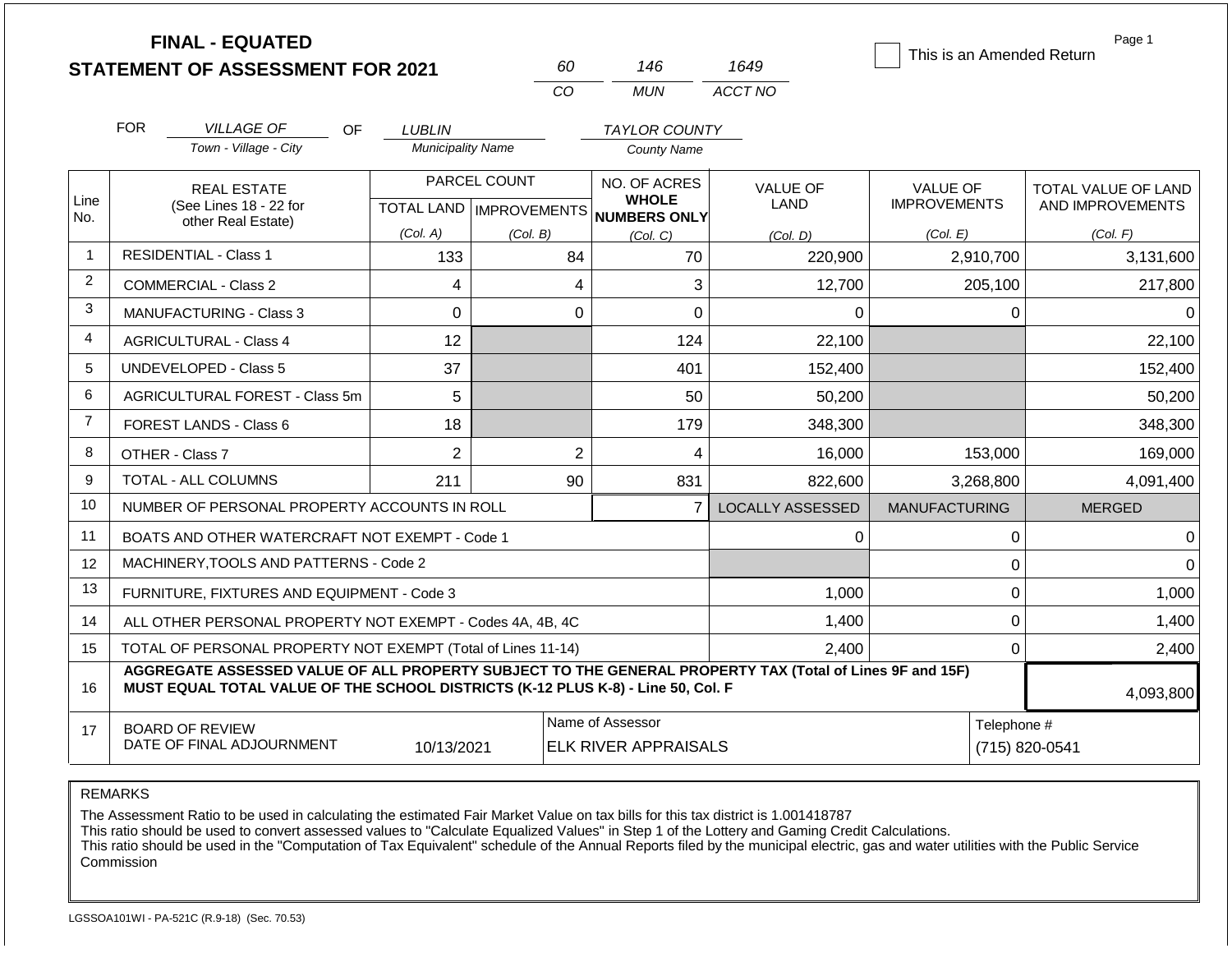2021 60 146 1649

FOREST LANDS (Line 7) and FOREST CROPS (in this section) - are **NOT** the same *YEAR CO MUN ACCT NO*

|    |                                                                                                 |                 |  | Private Forest Crop - Reg Class @ 10¢ per acre                                 |                    | Private Forest Crop - Reg Class @ \$2.52 per acre                            |  |                                                                            |  |                    |  |
|----|-------------------------------------------------------------------------------------------------|-----------------|--|--------------------------------------------------------------------------------|--------------------|------------------------------------------------------------------------------|--|----------------------------------------------------------------------------|--|--------------------|--|
| 18 | (a) PARCELS                                                                                     | (b) ACRES       |  | (c) ASSESSED VALUE                                                             |                    | (d) PARCELS                                                                  |  | (e) ACRES                                                                  |  | (f) ASSESSED VALUE |  |
|    |                                                                                                 |                 |  | Private Forest Crop - Special Class @ 20¢ per acre                             |                    | Entered Before 2005 Managed Forest - Ferrous Mining CLOSED @ \$7.87 per acre |  |                                                                            |  |                    |  |
| 19 | (a) PARCELS                                                                                     | (b) ACRES       |  |                                                                                | (c) ASSESSED VALUE |                                                                              |  | (e) ACRES                                                                  |  | (f) ASSESSED VALUE |  |
|    |                                                                                                 |                 |  |                                                                                |                    |                                                                              |  |                                                                            |  |                    |  |
|    |                                                                                                 |                 |  | Entered Before 2005 Managed Forest - OPEN @ 74 ¢ per acre                      |                    |                                                                              |  | Entered Before 2005 Managed Forest - CLOSED @                              |  | $$1.75$ per acre   |  |
| 20 | (a) PARCELS                                                                                     | (b) ACRES       |  | (c) ASSESSED VALUE                                                             |                    | (d) PARCELS                                                                  |  | (e) ACRES                                                                  |  | (f) ASSESSED VALUE |  |
|    |                                                                                                 |                 |  |                                                                                |                    |                                                                              |  |                                                                            |  |                    |  |
|    | Entered After 2004 Managed Forest - OPEN @ \$2.04 per acre<br>(a) PARCELS<br>(c) ASSESSED VALUE |                 |  |                                                                                |                    |                                                                              |  | Entered After 2004 Managed Forest - CLOSED @ \$10.20 per acre<br>(e) ACRES |  |                    |  |
| 21 |                                                                                                 | (b) ACRES       |  |                                                                                |                    | (d) PARCELS                                                                  |  |                                                                            |  | (f) ASSESSED VALUE |  |
|    |                                                                                                 |                 |  |                                                                                |                    |                                                                              |  |                                                                            |  |                    |  |
| 22 | (a) County Forest Cropland Acres                                                                |                 |  | (b) Federal Acres                                                              |                    | (c) State Acres                                                              |  | (d) County (NOT FOREST CROP) Acres                                         |  | (e) Other Acres    |  |
|    |                                                                                                 |                 |  |                                                                                |                    |                                                                              |  | 7.5                                                                        |  | 115                |  |
|    |                                                                                                 |                 |  | Assessed Value of Omitted Property From Prior Years (Sec. 70.44)               |                    |                                                                              |  | Assessed Value of Sec. 70.43 Corrections of Errors by Assessors            |  |                    |  |
| 23 |                                                                                                 | (a) REAL ESTATE |  | (b) PERSONAL                                                                   |                    |                                                                              |  | (c1) REAL ESTATE                                                           |  | (c2) PERSONAL      |  |
|    |                                                                                                 |                 |  |                                                                                |                    |                                                                              |  |                                                                            |  |                    |  |
|    |                                                                                                 |                 |  | Manufacturing Equated Value of Omitted Property From Prior Years (Sec. 70.995) |                    |                                                                              |  | Mfg. Equated Value of Sec.70.43 Corrections of Errors by Assessors         |  |                    |  |
|    |                                                                                                 | (d) REAL ESTATE |  | (e) PERSONAL                                                                   |                    |                                                                              |  | (f1) REAL ESTATE                                                           |  | (f2) PERSONAL      |  |
|    |                                                                                                 |                 |  |                                                                                |                    |                                                                              |  |                                                                            |  |                    |  |

# **SPECIAL DISTRICTS**

| Line<br>No. | Enter 6-digit<br>Special District | <b>Account</b><br><b>Number</b> | <b>Special District Name</b> | <b>Locally Assessed Value</b><br>of Real Estate and | Mfg Value of Real Estate<br>and Personal Property | <b>Merged Value of</b><br><b>Real Estate and</b> |
|-------------|-----------------------------------|---------------------------------|------------------------------|-----------------------------------------------------|---------------------------------------------------|--------------------------------------------------|
|             | Code (Col. A)                     | (Col. B)                        | (Col. C)                     | Personal Property (Col. D)                          | (Col. E)                                          | Personal Property (Col. F)                       |
| 24          |                                   |                                 |                              |                                                     |                                                   |                                                  |
| 25          |                                   |                                 |                              |                                                     |                                                   |                                                  |
| 26          |                                   |                                 |                              |                                                     |                                                   |                                                  |
| 27          |                                   |                                 |                              |                                                     |                                                   |                                                  |
| 28          |                                   |                                 |                              |                                                     |                                                   |                                                  |
| 29          |                                   |                                 |                              |                                                     |                                                   |                                                  |
| 30          |                                   |                                 |                              |                                                     |                                                   |                                                  |
| 31          |                                   |                                 |                              |                                                     |                                                   |                                                  |
| 32          |                                   |                                 |                              |                                                     |                                                   |                                                  |
| 33          |                                   |                                 |                              |                                                     |                                                   |                                                  |
| 34          |                                   |                                 |                              |                                                     |                                                   |                                                  |
| 35          |                                   |                                 |                              |                                                     |                                                   |                                                  |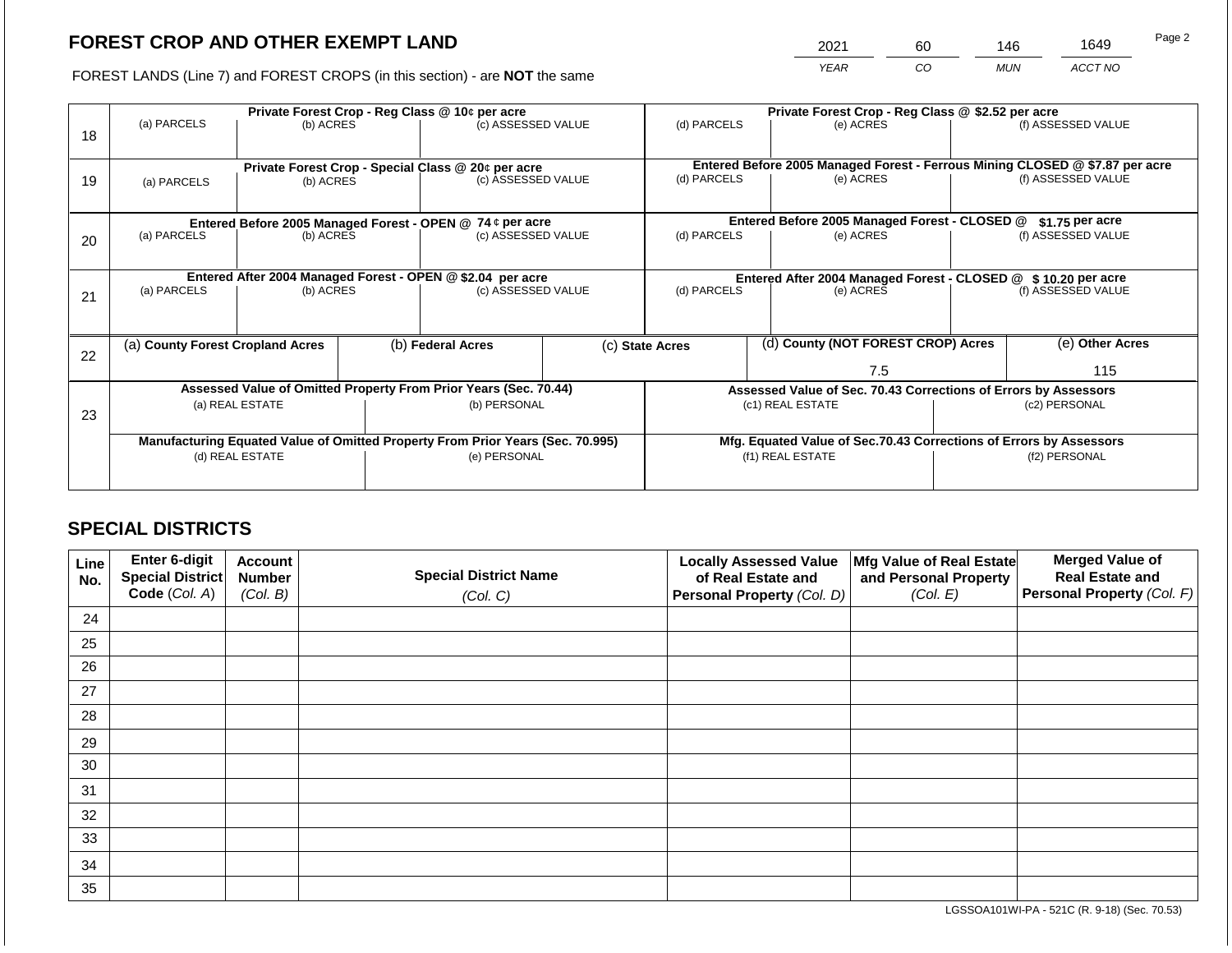|             | <b>SCHOOL DISTRICTS</b>                                  |                                             |                                                         | 2021                                                                              | 60                                                            | 146<br>1649                                                                    |  |  |  |  |  |  |
|-------------|----------------------------------------------------------|---------------------------------------------|---------------------------------------------------------|-----------------------------------------------------------------------------------|---------------------------------------------------------------|--------------------------------------------------------------------------------|--|--|--|--|--|--|
|             |                                                          |                                             |                                                         | <b>YEAR</b>                                                                       | CO                                                            | ACCT NO<br><b>MUN</b>                                                          |  |  |  |  |  |  |
| Line<br>No. | Enter 6-digit<br><b>School District</b><br>Code (Col. A) | <b>Account</b><br><b>Number</b><br>(Col. B) | <b>School District Name</b><br>(Col. C)                 | <b>Locally Assessed Value</b><br>of Real Estate and<br>Personal Property (Col. D) | Mfg Value of Real Estate<br>and Personal Property<br>(Col. E) | <b>Merged Value of</b><br><b>Real Estate and</b><br>Personal Property (Col. F) |  |  |  |  |  |  |
|             | A. SCHOOL DISTRICTS (K-8 and K-12)                       |                                             |                                                         |                                                                                   |                                                               |                                                                                |  |  |  |  |  |  |
| 36          | 602135                                                   | 0355                                        | <b>SCH D OF GILMAN</b>                                  | 4,093,800                                                                         |                                                               | 4,093,800                                                                      |  |  |  |  |  |  |
| 37          |                                                          |                                             |                                                         |                                                                                   |                                                               |                                                                                |  |  |  |  |  |  |
| 38          |                                                          |                                             |                                                         |                                                                                   |                                                               |                                                                                |  |  |  |  |  |  |
| 39          |                                                          |                                             |                                                         |                                                                                   |                                                               |                                                                                |  |  |  |  |  |  |
| 40          |                                                          |                                             |                                                         |                                                                                   |                                                               |                                                                                |  |  |  |  |  |  |
| 41<br>42    |                                                          |                                             |                                                         |                                                                                   |                                                               |                                                                                |  |  |  |  |  |  |
| 43          |                                                          |                                             |                                                         |                                                                                   |                                                               |                                                                                |  |  |  |  |  |  |
| 44          |                                                          |                                             |                                                         |                                                                                   |                                                               |                                                                                |  |  |  |  |  |  |
| 45          |                                                          |                                             |                                                         |                                                                                   |                                                               |                                                                                |  |  |  |  |  |  |
| 46          |                                                          |                                             |                                                         |                                                                                   |                                                               |                                                                                |  |  |  |  |  |  |
| 47          |                                                          |                                             |                                                         |                                                                                   |                                                               |                                                                                |  |  |  |  |  |  |
| 48          |                                                          |                                             |                                                         |                                                                                   |                                                               |                                                                                |  |  |  |  |  |  |
| 49          |                                                          |                                             |                                                         |                                                                                   |                                                               |                                                                                |  |  |  |  |  |  |
| 50          |                                                          |                                             | TOTAL ASSESSED VALUE OF SCHOOL DISTRICTS (K-8 and K-12) | 4,093,800                                                                         |                                                               | 4,093,800                                                                      |  |  |  |  |  |  |
|             | <b>B. UNION HIGH SCHOOL DISTRICTS</b>                    |                                             |                                                         |                                                                                   |                                                               |                                                                                |  |  |  |  |  |  |
| 51          |                                                          |                                             |                                                         |                                                                                   |                                                               |                                                                                |  |  |  |  |  |  |
| 52          |                                                          |                                             |                                                         |                                                                                   |                                                               |                                                                                |  |  |  |  |  |  |
| 53          |                                                          |                                             |                                                         |                                                                                   |                                                               |                                                                                |  |  |  |  |  |  |
| 54          |                                                          |                                             | TOTAL ASSESSED VALUE OF UNION HIGH SCHOOLS              |                                                                                   |                                                               |                                                                                |  |  |  |  |  |  |
| 55          |                                                          |                                             |                                                         |                                                                                   |                                                               |                                                                                |  |  |  |  |  |  |
| 56          | <b>TECHNICAL COLLEGE DISTRICTS</b><br>C.                 | 0001                                        | CHIPPEWA VALLEY TECHNICAL COLLEGE EAUC                  |                                                                                   |                                                               |                                                                                |  |  |  |  |  |  |
| 57          | 000100                                                   |                                             |                                                         | 4,093,800                                                                         |                                                               | 4,093,800                                                                      |  |  |  |  |  |  |
| 58          |                                                          |                                             |                                                         |                                                                                   |                                                               |                                                                                |  |  |  |  |  |  |
| 59          |                                                          |                                             | TOTAL ASSESSED VALUE OF TECHNICAL COLLEGES              | 4,093,800                                                                         |                                                               | 4,093,800                                                                      |  |  |  |  |  |  |

 *I hereby certify, to the best of my knowledge and belief, this form is complete and correct.*

| Name                       |                                     | Title | Submission date   |
|----------------------------|-------------------------------------|-------|-------------------|
| <b>CONNIE KRAEGENBRINK</b> |                                     |       | 2021<br>12<br>ن ا |
| Phone                      | Email address                       |       |                   |
| 715<br>748<br>1465         | CONNIE.KRAEGENBRINK@CO.TAYLOR.WI.US |       |                   |

LGSSOA101WI -PA-521C (R. 9-18) (Sec. 70.53)

Page 3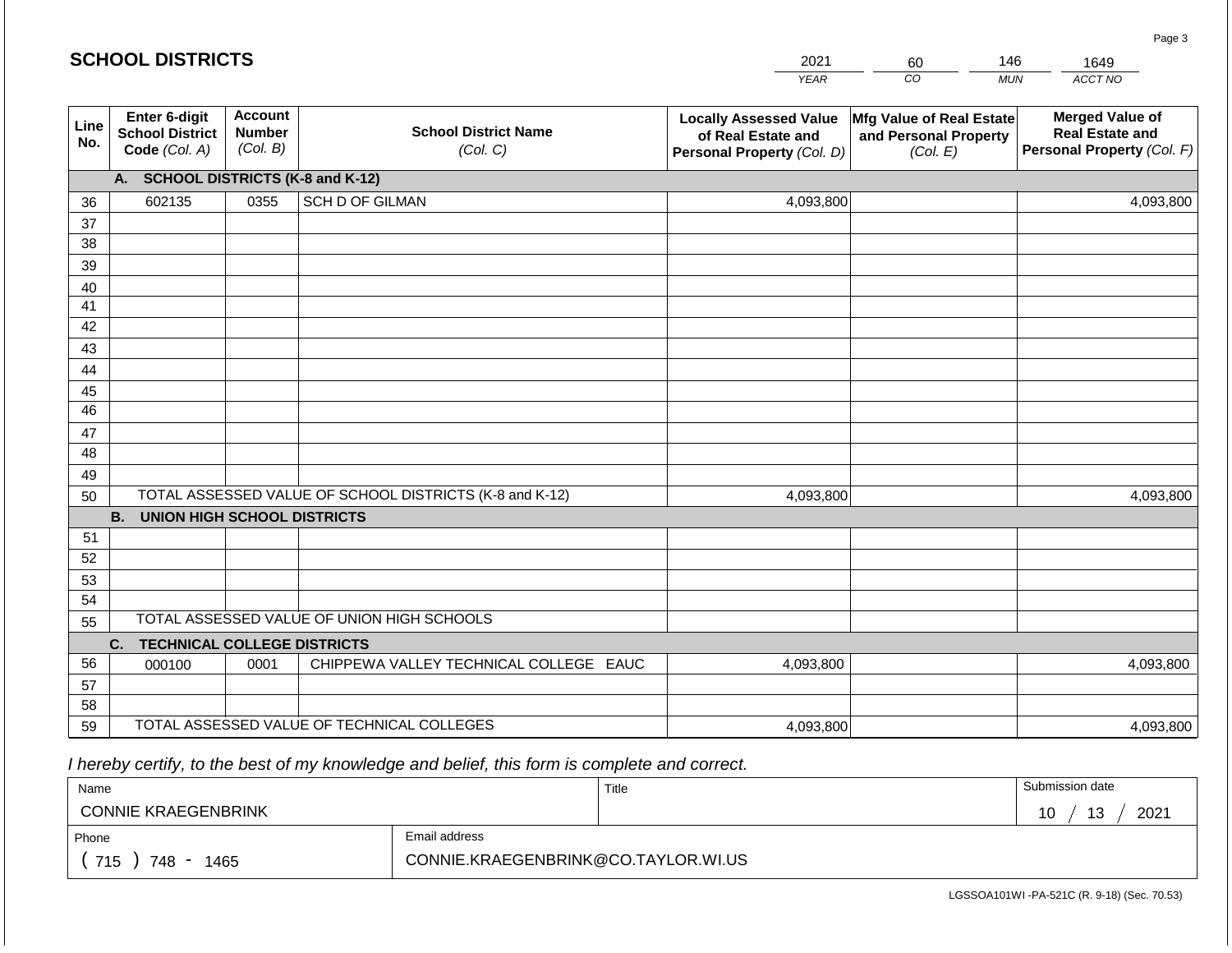- Each municipality's SOA is completed after the Board of Review and includes any changes made to the locally assessed values, under state law (sec. 70.53, Wis. Stats.)
- The Wisconsin Department of Revenue (DOR) merges the locally assessed values with the state assessed manufacturing values
- DOR provides the information regarding district names and codes. If a district is not listed, contact DOR.

Note: If you submit an amended SOA to DOR after your municipality's SOA is equated and posted to our website, we will process the SOA. However, DOR will not recalculate the *aggregate ratio or update the final SOA posted on our website. You should use the corrected values to calculate your tax rates.*

### **Page 1: Real Estate and Personal Property**

- Lines 1-9 assessed real estate values, parcel counts and acres by classification
- Lines 10-15 assessed personal property values and number of accounts by class
- Line 16 aggregate assessed value of all property subject to general property; use to calculate tax rates. Note: This line equals the total assessed value of K-8 and K-12 school districts (Line 50) and total assessed value of technical colleges (Line 59).
- Remarks assessment ratio used to calculate estimated fair market value on property tax bills

#### **Page 2: Forest Crop, Other Exempt Land and Special Districts**

- Lines 18-21 private forest crop and managed forest lands assessed values
- Line  $22 -$  tax exempt land acres
- Line 23 prior years assessed value of omitted property under sec. 70.44 and correction of errors under sec. 70.43 shown by locally assessed or manufacturing real estate and personal property. Note: If there is an amount on this line, report the corresponding tax in the Statement of Taxes, Sections J or K.
- Lines 24-35 special district assessed values. These values are used to calculate tax rates for the special districts.

#### **Page 3: School Districts**

- Lines 36-50 school districts (K-8 and K-12) assessed values. These values are used to calculate tax rates for school districts.
- Lines 51-55 union high school district assessed values. These values are used to calculate tax rates for union high school districts.
- Lines 56-59 technical college assessed values. These values are used to calculate tax rates for technical colleges.

If you have questions: Email: lgs@wisconsin.gov

 Phone: (608) 266-2569 or (608) 264-6892 Fax: (608) 264-6887

RITA NIZNIK<br>VILLAGE OF LUBLIN VILLAGE OF LUBLIN PO BOX 1<br>\_UBLIN, WI 54447 - 0001 LUBLIN, WI 54447 - 0001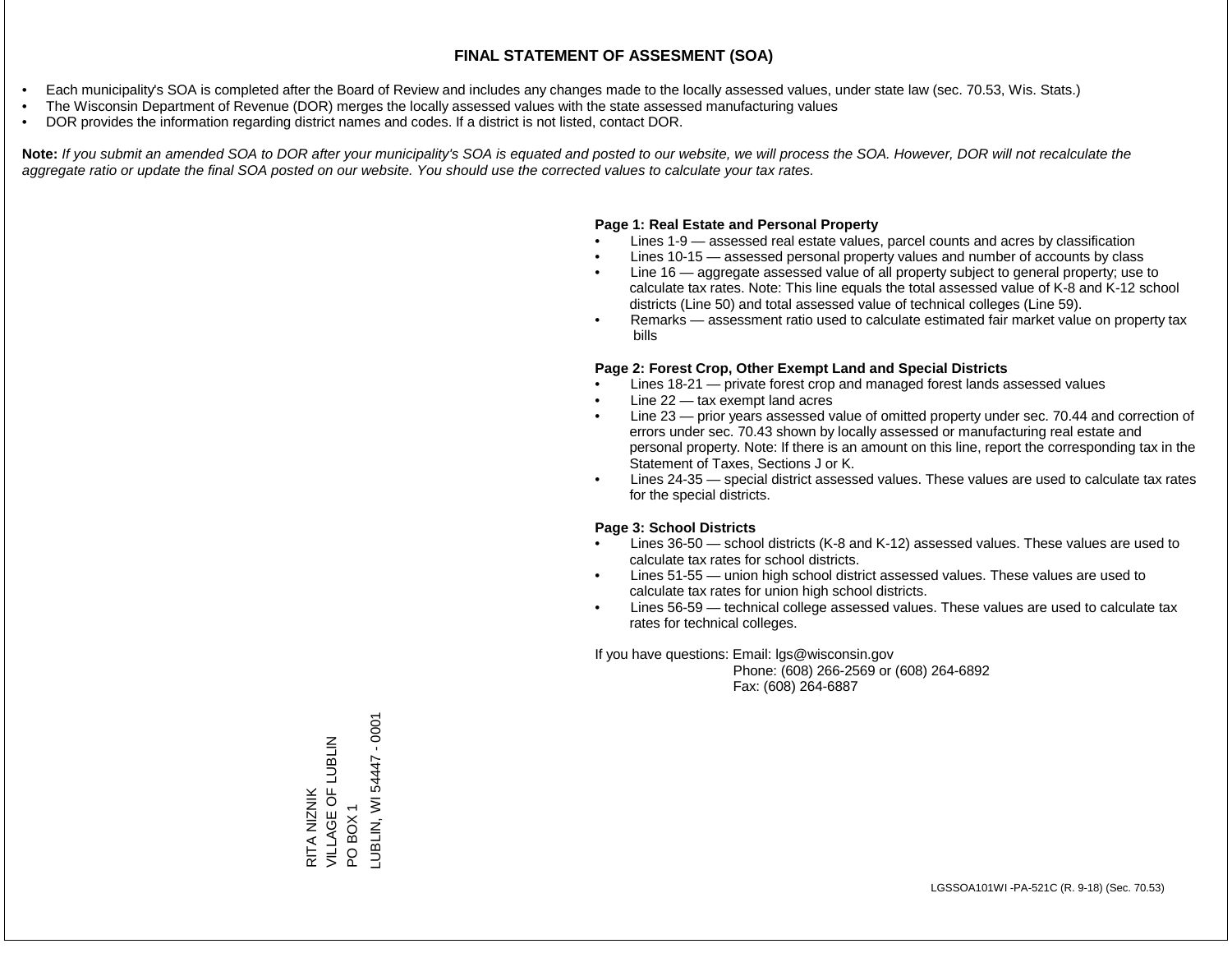|                | <b>FINAL - EQUATED</b><br><b>STATEMENT OF ASSESSMENT FOR 2021</b>                                                                                                                                          |                               | 60                                        | 176                                          | 1650                           | This is an Amended Return       | Page 1                                  |  |  |
|----------------|------------------------------------------------------------------------------------------------------------------------------------------------------------------------------------------------------------|-------------------------------|-------------------------------------------|----------------------------------------------|--------------------------------|---------------------------------|-----------------------------------------|--|--|
|                |                                                                                                                                                                                                            |                               | <b>CO</b>                                 | <b>MUN</b>                                   | ACCT NO                        |                                 |                                         |  |  |
|                | <b>FOR</b><br><b>VILLAGE OF</b><br>OF.                                                                                                                                                                     | <b>RIB LAKE</b>               |                                           | <b>TAYLOR COUNTY</b>                         |                                |                                 |                                         |  |  |
|                | Town - Village - City                                                                                                                                                                                      | <b>Municipality Name</b>      |                                           | <b>County Name</b>                           |                                |                                 |                                         |  |  |
| Line<br>No.    | <b>REAL ESTATE</b><br>(See Lines 18 - 22 for                                                                                                                                                               |                               | PARCEL COUNT<br>TOTAL LAND   IMPROVEMENTS | NO. OF ACRES<br><b>WHOLE</b><br>NUMBERS ONLY | <b>VALUE OF</b><br><b>LAND</b> | VALUE OF<br><b>IMPROVEMENTS</b> | TOTAL VALUE OF LAND<br>AND IMPROVEMENTS |  |  |
|                | other Real Estate)                                                                                                                                                                                         | (Col. A)                      | (Col. B)                                  | (Col. C)                                     | (Col. D)                       | (Col. E)                        | (Col. F)                                |  |  |
| $\overline{1}$ | <b>RESIDENTIAL - Class 1</b>                                                                                                                                                                               | 354                           | 290                                       | 269                                          | 4,850,100                      | 26,214,600                      | 31,064,700                              |  |  |
| $\overline{2}$ | COMMERCIAL - Class 2                                                                                                                                                                                       | 62                            | 50                                        | 32                                           | 606,200                        | 6,572,900                       | 7,179,100                               |  |  |
| 3              | <b>MANUFACTURING - Class 3</b>                                                                                                                                                                             | 3                             |                                           | 5<br>3                                       | 89,400                         | 1,243,000                       | 1,332,400                               |  |  |
| 4              | <b>AGRICULTURAL - Class 4</b>                                                                                                                                                                              |                               |                                           | 32                                           | 5,000                          |                                 | 5,000                                   |  |  |
| 5              | <b>UNDEVELOPED - Class 5</b>                                                                                                                                                                               | 17                            |                                           | 256                                          | 89,300                         |                                 | 89,300                                  |  |  |
| 6              | AGRICULTURAL FOREST - Class 5m                                                                                                                                                                             | $\overline{2}$                |                                           | 36                                           | 20,800                         |                                 | 20,800                                  |  |  |
| $\overline{7}$ | FOREST LANDS - Class 6                                                                                                                                                                                     | 11                            |                                           | 247                                          | 324,100                        |                                 | 324,100                                 |  |  |
| 8              | OTHER - Class 7                                                                                                                                                                                            | $\mathbf 0$                   |                                           | $\Omega$<br>$\Omega$                         | $\Omega$                       | $\Omega$                        | $\Omega$                                |  |  |
| 9              | <b>TOTAL - ALL COLUMNS</b>                                                                                                                                                                                 | 452                           | 343                                       | 877                                          | 5,984,900                      | 34,030,500                      | 40,015,400                              |  |  |
| 10             | NUMBER OF PERSONAL PROPERTY ACCOUNTS IN ROLL                                                                                                                                                               |                               |                                           | 43                                           | <b>LOCALLY ASSESSED</b>        | <b>MANUFACTURING</b>            | <b>MERGED</b>                           |  |  |
| 11             | BOATS AND OTHER WATERCRAFT NOT EXEMPT - Code 1                                                                                                                                                             |                               |                                           |                                              | 0                              | 0                               | $\mathbf 0$                             |  |  |
| 12             | MACHINERY.TOOLS AND PATTERNS - Code 2                                                                                                                                                                      |                               |                                           |                                              |                                | 55,200                          | 55,200                                  |  |  |
| 13             | FURNITURE, FIXTURES AND EQUIPMENT - Code 3                                                                                                                                                                 |                               |                                           |                                              | 380,000                        | 26,100                          | 406,100                                 |  |  |
| 14             | ALL OTHER PERSONAL PROPERTY NOT EXEMPT - Codes 4A, 4B, 4C                                                                                                                                                  |                               |                                           |                                              | 156,300                        | 2,200                           | 158,500                                 |  |  |
| 15             | TOTAL OF PERSONAL PROPERTY NOT EXEMPT (Total of Lines 11-14)                                                                                                                                               |                               |                                           |                                              | 536,300                        | 83,500                          | 619,800                                 |  |  |
| 16             | AGGREGATE ASSESSED VALUE OF ALL PROPERTY SUBJECT TO THE GENERAL PROPERTY TAX (Total of Lines 9F and 15F)<br>MUST EQUAL TOTAL VALUE OF THE SCHOOL DISTRICTS (K-12 PLUS K-8) - Line 50, Col. F<br>40,635,200 |                               |                                           |                                              |                                |                                 |                                         |  |  |
| 17             | <b>BOARD OF REVIEW</b><br>DATE OF FINAL ADJOURNMENT                                                                                                                                                        | Telephone #<br>(715) 235-6941 |                                           |                                              |                                |                                 |                                         |  |  |

The Assessment Ratio to be used in calculating the estimated Fair Market Value on tax bills for this tax district is 1.034397905

This ratio should be used to convert assessed values to "Calculate Equalized Values" in Step 1 of the Lottery and Gaming Credit Calculations.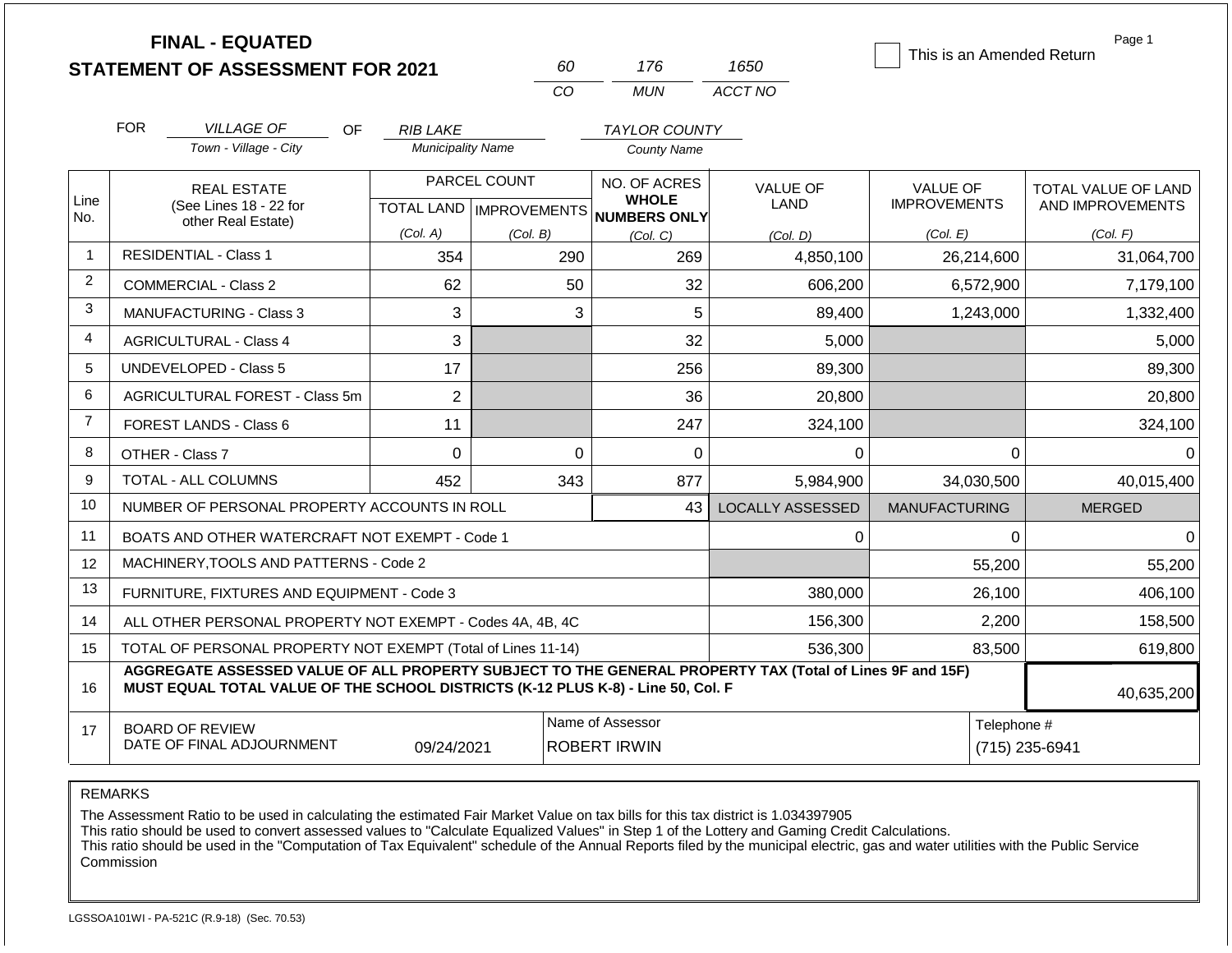2021 60 176 1650

FOREST LANDS (Line 7) and FOREST CROPS (in this section) - are **NOT** the same *YEAR CO MUN ACCT NO*

|    |                                                                                | Private Forest Crop - Reg Class @ 10¢ per acre                   |  |                                                    |                                                               | Private Forest Crop - Reg Class @ \$2.52 per acre                            |                    |                                                                    |               |                    |
|----|--------------------------------------------------------------------------------|------------------------------------------------------------------|--|----------------------------------------------------|---------------------------------------------------------------|------------------------------------------------------------------------------|--------------------|--------------------------------------------------------------------|---------------|--------------------|
| 18 | (a) PARCELS                                                                    | (b) ACRES                                                        |  | (c) ASSESSED VALUE                                 |                                                               | (d) PARCELS                                                                  |                    | (e) ACRES                                                          |               | (f) ASSESSED VALUE |
|    |                                                                                |                                                                  |  |                                                    |                                                               |                                                                              |                    |                                                                    |               |                    |
|    |                                                                                |                                                                  |  | Private Forest Crop - Special Class @ 20¢ per acre |                                                               | Entered Before 2005 Managed Forest - Ferrous Mining CLOSED @ \$7.87 per acre |                    |                                                                    |               |                    |
| 19 | (c) ASSESSED VALUE<br>(b) ACRES<br>(a) PARCELS                                 |                                                                  |  | (d) PARCELS<br>(e) ACRES                           |                                                               |                                                                              | (f) ASSESSED VALUE |                                                                    |               |                    |
|    |                                                                                |                                                                  |  |                                                    |                                                               |                                                                              |                    |                                                                    |               |                    |
|    |                                                                                | Entered Before 2005 Managed Forest - OPEN @ 74 ¢ per acre        |  |                                                    |                                                               | Entered Before 2005 Managed Forest - CLOSED @<br>$$1.75$ per acre            |                    |                                                                    |               |                    |
| 20 | (a) PARCELS                                                                    | (b) ACRES                                                        |  | (c) ASSESSED VALUE                                 |                                                               | (d) PARCELS                                                                  |                    | (e) ACRES                                                          |               | (f) ASSESSED VALUE |
|    |                                                                                |                                                                  |  |                                                    |                                                               |                                                                              |                    |                                                                    |               |                    |
|    | Entered After 2004 Managed Forest - OPEN @ \$2.04 per acre                     |                                                                  |  |                                                    | Entered After 2004 Managed Forest - CLOSED @ \$10.20 per acre |                                                                              |                    |                                                                    |               |                    |
| 21 | (a) PARCELS                                                                    | (b) ACRES                                                        |  | (c) ASSESSED VALUE                                 |                                                               | (d) PARCELS<br>(e) ACRES                                                     |                    |                                                                    |               | (f) ASSESSED VALUE |
|    |                                                                                |                                                                  |  |                                                    |                                                               |                                                                              |                    |                                                                    |               |                    |
|    |                                                                                |                                                                  |  |                                                    |                                                               |                                                                              |                    |                                                                    |               |                    |
|    | (a) County Forest Cropland Acres                                               |                                                                  |  | (b) Federal Acres                                  |                                                               | (c) State Acres                                                              |                    | (d) County (NOT FOREST CROP) Acres                                 |               | (e) Other Acres    |
| 22 |                                                                                |                                                                  |  |                                                    |                                                               |                                                                              |                    | 2.44                                                               |               | 173.54             |
|    |                                                                                |                                                                  |  |                                                    |                                                               |                                                                              |                    |                                                                    |               |                    |
|    |                                                                                | Assessed Value of Omitted Property From Prior Years (Sec. 70.44) |  |                                                    |                                                               |                                                                              |                    | Assessed Value of Sec. 70.43 Corrections of Errors by Assessors    |               |                    |
| 23 |                                                                                | (a) REAL ESTATE                                                  |  | (b) PERSONAL                                       |                                                               |                                                                              |                    | (c1) REAL ESTATE                                                   | (c2) PERSONAL |                    |
|    |                                                                                |                                                                  |  |                                                    |                                                               |                                                                              |                    |                                                                    |               |                    |
|    | Manufacturing Equated Value of Omitted Property From Prior Years (Sec. 70.995) |                                                                  |  |                                                    |                                                               |                                                                              |                    | Mfg. Equated Value of Sec.70.43 Corrections of Errors by Assessors |               |                    |
|    |                                                                                | (d) REAL ESTATE                                                  |  | (e) PERSONAL                                       |                                                               |                                                                              | (f1) REAL ESTATE   |                                                                    | (f2) PERSONAL |                    |
|    |                                                                                |                                                                  |  |                                                    |                                                               |                                                                              |                    |                                                                    |               |                    |
|    |                                                                                |                                                                  |  |                                                    |                                                               |                                                                              |                    |                                                                    |               |                    |

# **SPECIAL DISTRICTS**

| Line<br>No. | <b>Enter 6-digit</b><br><b>Special District</b><br>Code (Col. A) | <b>Account</b><br><b>Number</b><br>(Col. B) | <b>Special District Name</b><br>(Col. C)     | <b>Locally Assessed Value</b><br>of Real Estate and<br>Personal Property (Col. D) | Mfg Value of Real Estate<br>and Personal Property<br>(Col. E) | <b>Merged Value of</b><br><b>Real Estate and</b><br>Personal Property (Col. F) |
|-------------|------------------------------------------------------------------|---------------------------------------------|----------------------------------------------|-----------------------------------------------------------------------------------|---------------------------------------------------------------|--------------------------------------------------------------------------------|
| 24          | 608020                                                           | 0383                                        | RIB LAKE PUBLIC INLAND LAKE PRO & REHAB DIST | 39,219,300                                                                        | 1,415,900                                                     | 40,635,200                                                                     |
| 25          |                                                                  |                                             |                                              |                                                                                   |                                                               |                                                                                |
| 26          |                                                                  |                                             |                                              |                                                                                   |                                                               |                                                                                |
| 27          |                                                                  |                                             |                                              |                                                                                   |                                                               |                                                                                |
| 28          |                                                                  |                                             |                                              |                                                                                   |                                                               |                                                                                |
| 29          |                                                                  |                                             |                                              |                                                                                   |                                                               |                                                                                |
| 30          |                                                                  |                                             |                                              |                                                                                   |                                                               |                                                                                |
| 31          |                                                                  |                                             |                                              |                                                                                   |                                                               |                                                                                |
| 32          |                                                                  |                                             |                                              |                                                                                   |                                                               |                                                                                |
| 33          |                                                                  |                                             |                                              |                                                                                   |                                                               |                                                                                |
| 34          |                                                                  |                                             |                                              |                                                                                   |                                                               |                                                                                |
| 35          |                                                                  |                                             |                                              |                                                                                   |                                                               |                                                                                |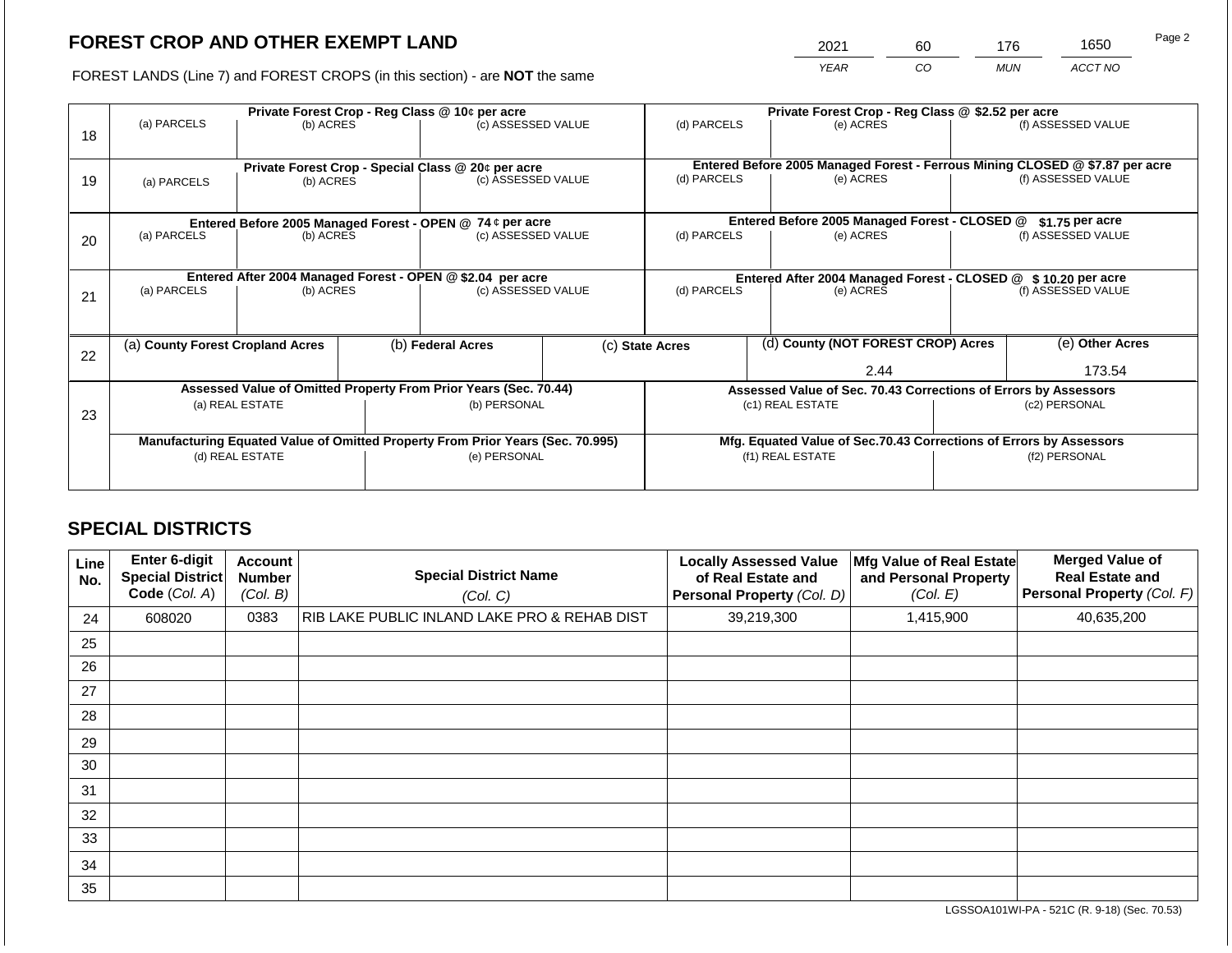|                 | <b>SCHOOL DISTRICTS</b>                                  |                                             |                                                         |                                                                                                                                                                                  | 2021        | 176<br>60        | 1650       |  |  |  |  |  |  |
|-----------------|----------------------------------------------------------|---------------------------------------------|---------------------------------------------------------|----------------------------------------------------------------------------------------------------------------------------------------------------------------------------------|-------------|------------------|------------|--|--|--|--|--|--|
|                 |                                                          |                                             |                                                         |                                                                                                                                                                                  | <b>YEAR</b> | CO<br><b>MUN</b> | ACCT NO    |  |  |  |  |  |  |
| Line<br>No.     | Enter 6-digit<br><b>School District</b><br>Code (Col. A) | <b>Account</b><br><b>Number</b><br>(Col. B) | <b>School District Name</b><br>(Col. C)                 | <b>Locally Assessed Value</b><br>Mfg Value of Real Estate<br>and Personal Property<br>of Real Estate and<br>Personal Property (Col. F)<br>Personal Property (Col. D)<br>(Col. E) |             |                  |            |  |  |  |  |  |  |
|                 | <b>SCHOOL DISTRICTS (K-8 and K-12)</b><br>А.             |                                             |                                                         |                                                                                                                                                                                  |             |                  |            |  |  |  |  |  |  |
| 36              | 604795                                                   | 0357                                        | SCH D OF RIB LAKE                                       |                                                                                                                                                                                  | 39,219,300  | 1,415,900        | 40,635,200 |  |  |  |  |  |  |
| 37              |                                                          |                                             |                                                         |                                                                                                                                                                                  |             |                  |            |  |  |  |  |  |  |
| 38              |                                                          |                                             |                                                         |                                                                                                                                                                                  |             |                  |            |  |  |  |  |  |  |
| 39              |                                                          |                                             |                                                         |                                                                                                                                                                                  |             |                  |            |  |  |  |  |  |  |
| 40              |                                                          |                                             |                                                         |                                                                                                                                                                                  |             |                  |            |  |  |  |  |  |  |
| 41<br>42        |                                                          |                                             |                                                         |                                                                                                                                                                                  |             |                  |            |  |  |  |  |  |  |
| 43              |                                                          |                                             |                                                         |                                                                                                                                                                                  |             |                  |            |  |  |  |  |  |  |
| 44              |                                                          |                                             |                                                         |                                                                                                                                                                                  |             |                  |            |  |  |  |  |  |  |
| 45              |                                                          |                                             |                                                         |                                                                                                                                                                                  |             |                  |            |  |  |  |  |  |  |
| $\overline{46}$ |                                                          |                                             |                                                         |                                                                                                                                                                                  |             |                  |            |  |  |  |  |  |  |
| 47              |                                                          |                                             |                                                         |                                                                                                                                                                                  |             |                  |            |  |  |  |  |  |  |
| 48              |                                                          |                                             |                                                         |                                                                                                                                                                                  |             |                  |            |  |  |  |  |  |  |
| 49              |                                                          |                                             |                                                         |                                                                                                                                                                                  |             |                  |            |  |  |  |  |  |  |
| 50              |                                                          |                                             | TOTAL ASSESSED VALUE OF SCHOOL DISTRICTS (K-8 and K-12) |                                                                                                                                                                                  | 39,219,300  | 1,415,900        | 40,635,200 |  |  |  |  |  |  |
|                 | <b>B.</b><br><b>UNION HIGH SCHOOL DISTRICTS</b>          |                                             |                                                         |                                                                                                                                                                                  |             |                  |            |  |  |  |  |  |  |
| 51              |                                                          |                                             |                                                         |                                                                                                                                                                                  |             |                  |            |  |  |  |  |  |  |
| 52              |                                                          |                                             |                                                         |                                                                                                                                                                                  |             |                  |            |  |  |  |  |  |  |
| 53              |                                                          |                                             |                                                         |                                                                                                                                                                                  |             |                  |            |  |  |  |  |  |  |
| 54              |                                                          |                                             | TOTAL ASSESSED VALUE OF UNION HIGH SCHOOLS              |                                                                                                                                                                                  |             |                  |            |  |  |  |  |  |  |
| 55              |                                                          |                                             |                                                         |                                                                                                                                                                                  |             |                  |            |  |  |  |  |  |  |
| 56              | <b>TECHNICAL COLLEGE DISTRICTS</b><br>C.<br>001500       | 0014                                        | NORTH CENTRAL TECHNICAL COLLEGE                         | <b>WAUS</b>                                                                                                                                                                      | 39,219,300  | 1,415,900        | 40,635,200 |  |  |  |  |  |  |
| 57              |                                                          |                                             |                                                         |                                                                                                                                                                                  |             |                  |            |  |  |  |  |  |  |
| 58              |                                                          |                                             |                                                         |                                                                                                                                                                                  |             |                  |            |  |  |  |  |  |  |
| 59              |                                                          |                                             | TOTAL ASSESSED VALUE OF TECHNICAL COLLEGES              |                                                                                                                                                                                  | 39,219,300  | 1,415,900        | 40,635,200 |  |  |  |  |  |  |

 *I hereby certify, to the best of my knowledge and belief, this form is complete and correct.*

| Name                       |                                     | Title | Submission date  |
|----------------------------|-------------------------------------|-------|------------------|
| <b>CONNIE KRAEGENBRINK</b> |                                     |       | 2021<br>09<br>24 |
| Phone                      | Email address                       |       |                  |
| 715<br>748<br>1465         | CONNIE.KRAEGENBRINK@CO.TAYLOR.WI.US |       |                  |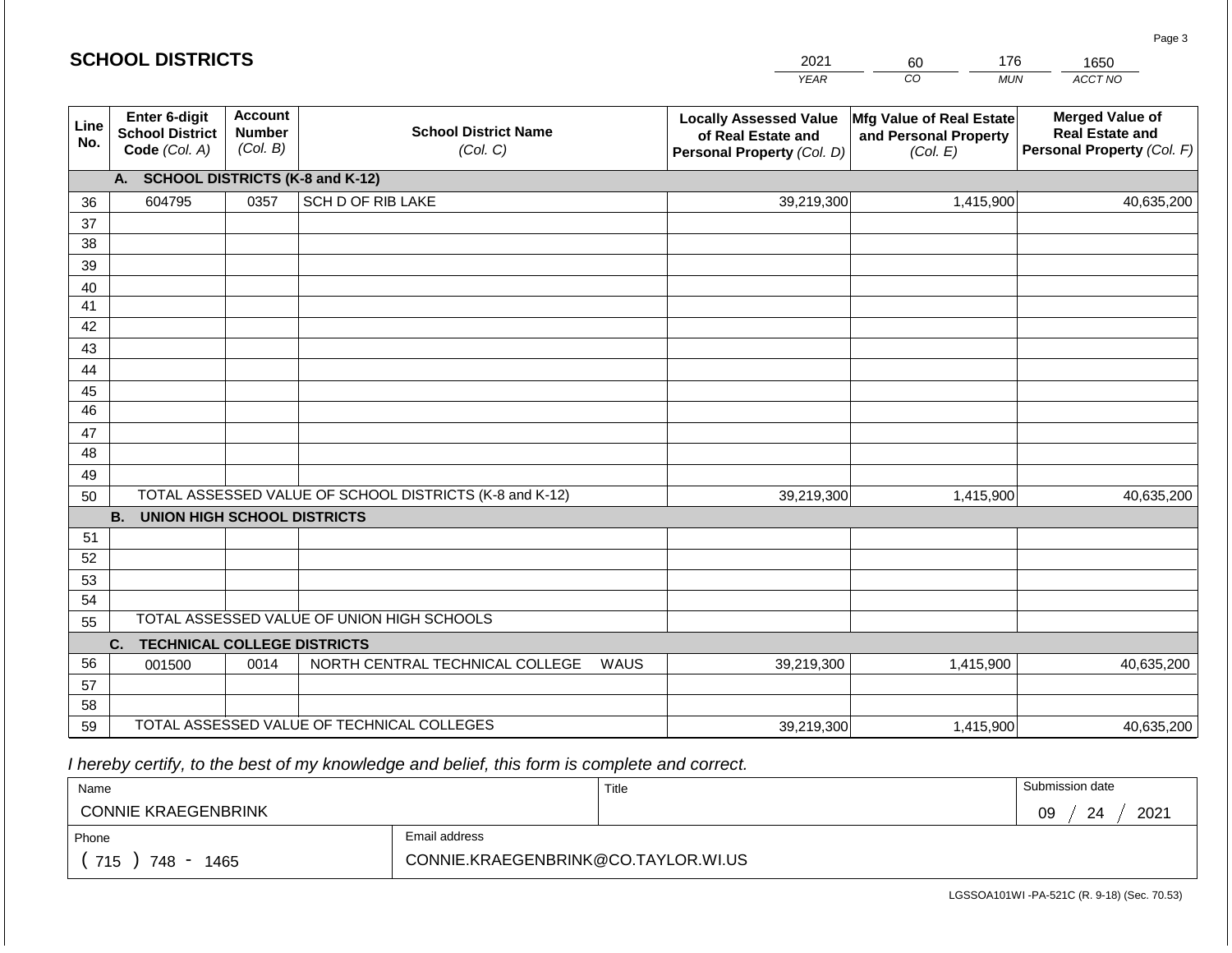- Each municipality's SOA is completed after the Board of Review and includes any changes made to the locally assessed values, under state law (sec. 70.53, Wis. Stats.)
- The Wisconsin Department of Revenue (DOR) merges the locally assessed values with the state assessed manufacturing values
- DOR provides the information regarding district names and codes. If a district is not listed, contact DOR.

Note: If you submit an amended SOA to DOR after your municipality's SOA is equated and posted to our website, we will process the SOA. However, DOR will not recalculate the *aggregate ratio or update the final SOA posted on our website. You should use the corrected values to calculate your tax rates.*

### **Page 1: Real Estate and Personal Property**

- Lines 1-9 assessed real estate values, parcel counts and acres by classification
- Lines 10-15 assessed personal property values and number of accounts by class
- Line 16 aggregate assessed value of all property subject to general property; use to calculate tax rates. Note: This line equals the total assessed value of K-8 and K-12 school districts (Line 50) and total assessed value of technical colleges (Line 59).
- Remarks assessment ratio used to calculate estimated fair market value on property tax bills

#### **Page 2: Forest Crop, Other Exempt Land and Special Districts**

- Lines 18-21 private forest crop and managed forest lands assessed values
- Line  $22 -$  tax exempt land acres
- Line 23 prior years assessed value of omitted property under sec. 70.44 and correction of errors under sec. 70.43 shown by locally assessed or manufacturing real estate and personal property. Note: If there is an amount on this line, report the corresponding tax in the Statement of Taxes, Sections J or K.
- Lines 24-35 special district assessed values. These values are used to calculate tax rates for the special districts.

#### **Page 3: School Districts**

- Lines 36-50 school districts (K-8 and K-12) assessed values. These values are used to calculate tax rates for school districts.
- Lines 51-55 union high school district assessed values. These values are used to calculate tax rates for union high school districts.
- Lines 56-59 technical college assessed values. These values are used to calculate tax rates for technical colleges.

If you have questions: Email: lgs@wisconsin.gov

 Phone: (608) 266-2569 or (608) 264-6892 Fax: (608) 264-6887

BOX 205, 655 PEARL ST. PO BOX 205, 655 PEARL ST. LAKE, WI 54470 - 0205 RIB LAKE, WI 54470 - 0205VILLAGE OF RIB LAKE KRISTIN LUECK<br>VILLAGE OF RIB LAKE KRISTIN LUECK  $\Omega$  $\frac{1}{2}$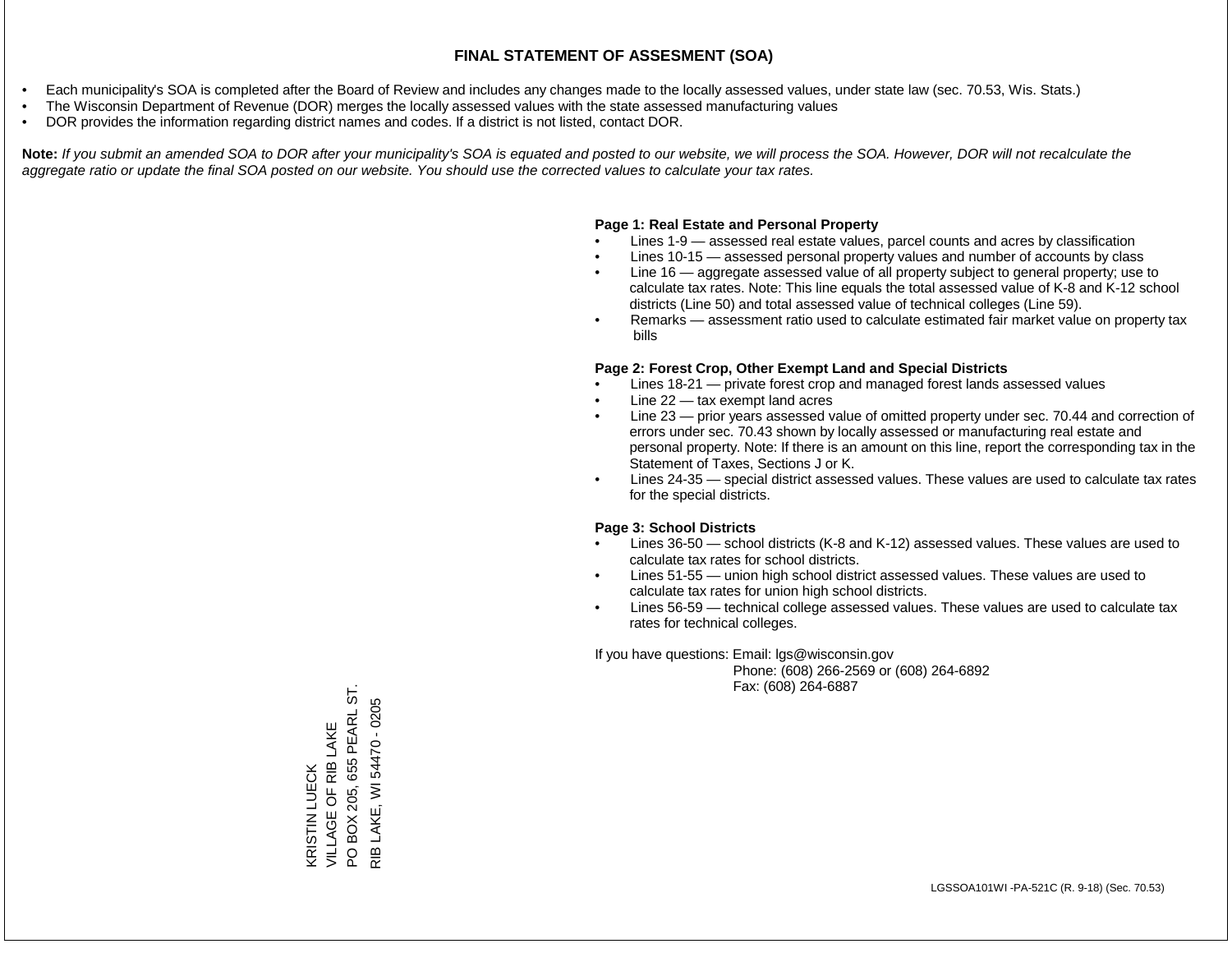|                |                                                                                                                                                                                              | <b>FINAL - EQUATED</b><br><b>STATEMENT OF ASSESSMENT FOR 2021</b> |                          | 60             | 181                                                                  | 1651                    | This is an Amended Return              | Page 1                                  |  |
|----------------|----------------------------------------------------------------------------------------------------------------------------------------------------------------------------------------------|-------------------------------------------------------------------|--------------------------|----------------|----------------------------------------------------------------------|-------------------------|----------------------------------------|-----------------------------------------|--|
|                |                                                                                                                                                                                              |                                                                   |                          | CO             | <b>MUN</b>                                                           | ACCT NO                 |                                        |                                         |  |
|                | <b>FOR</b>                                                                                                                                                                                   | <b>VILLAGE OF</b><br>OF.                                          | <b>STETSONVILLE</b>      |                | <b>TAYLOR COUNTY</b>                                                 |                         |                                        |                                         |  |
|                |                                                                                                                                                                                              | Town - Village - City                                             | <b>Municipality Name</b> |                | <b>County Name</b>                                                   |                         |                                        |                                         |  |
| Line           |                                                                                                                                                                                              | <b>REAL ESTATE</b><br>(See Lines 18 - 22 for                      |                          | PARCEL COUNT   | NO. OF ACRES<br><b>WHOLE</b><br>TOTAL LAND IMPROVEMENTS NUMBERS ONLY | <b>VALUE OF</b><br>LAND | <b>VALUE OF</b><br><b>IMPROVEMENTS</b> | TOTAL VALUE OF LAND<br>AND IMPROVEMENTS |  |
| No.            |                                                                                                                                                                                              | other Real Estate)                                                | (Col. A)                 | (Col. B)       | (Col, C)                                                             | (Col. D)                | (Col. E)                               | (Col. F)                                |  |
| $\mathbf 1$    |                                                                                                                                                                                              | <b>RESIDENTIAL - Class 1</b>                                      | 323                      | 212            | 104                                                                  | 2,475,800               | 16,569,300                             | 19,045,100                              |  |
| $\overline{2}$ |                                                                                                                                                                                              | <b>COMMERCIAL - Class 2</b>                                       | 53                       |                | 28<br>16                                                             | 398,800                 | 1,905,000                              | 2,303,800                               |  |
| 3              |                                                                                                                                                                                              | <b>MANUFACTURING - Class 3</b>                                    | 5                        |                | 21<br>4                                                              | 142,500                 | 1,300,700                              | 1,443,200                               |  |
| 4              |                                                                                                                                                                                              | <b>AGRICULTURAL - Class 4</b>                                     | 4                        |                | 16                                                                   | 2,600                   |                                        | 2,600                                   |  |
| 5              |                                                                                                                                                                                              | <b>UNDEVELOPED - Class 5</b>                                      | 1                        |                |                                                                      | 1<br>200                |                                        | 200                                     |  |
| 6              |                                                                                                                                                                                              | AGRICULTURAL FOREST - Class 5m                                    | 0                        |                |                                                                      | 0                       | 0                                      | $\overline{0}$                          |  |
| $\overline{7}$ |                                                                                                                                                                                              | <b>FOREST LANDS - Class 6</b>                                     | $\Omega$                 |                |                                                                      | 0                       | 0                                      | $\Omega$                                |  |
| 8              |                                                                                                                                                                                              | OTHER - Class 7                                                   | 0                        |                | $\mathbf 0$                                                          | 0                       | 0<br>$\Omega$                          | $\Omega$                                |  |
| 9              |                                                                                                                                                                                              | <b>TOTAL - ALL COLUMNS</b>                                        | 386                      | 244            | 158                                                                  | 3,019,900               | 19,775,000                             | 22,794,900                              |  |
| 10             |                                                                                                                                                                                              | NUMBER OF PERSONAL PROPERTY ACCOUNTS IN ROLL                      |                          |                | 19                                                                   | LOCALLY ASSESSED        | <b>MANUFACTURING</b>                   | <b>MERGED</b>                           |  |
| 11             |                                                                                                                                                                                              | BOATS AND OTHER WATERCRAFT NOT EXEMPT - Code 1                    |                          |                |                                                                      |                         | 0<br>$\Omega$                          | $\Omega$                                |  |
| 12             |                                                                                                                                                                                              | MACHINERY, TOOLS AND PATTERNS - Code 2                            |                          |                |                                                                      |                         | 165,600                                | 165,600                                 |  |
| 13             |                                                                                                                                                                                              | FURNITURE, FIXTURES AND EQUIPMENT - Code 3                        |                          |                |                                                                      | 14,300                  | 8,600                                  | 22,900                                  |  |
| 14             |                                                                                                                                                                                              | ALL OTHER PERSONAL PROPERTY NOT EXEMPT - Codes 4A, 4B, 4C         |                          |                | 109,200                                                              | 2,000                   | 111,200                                |                                         |  |
| 15             |                                                                                                                                                                                              | TOTAL OF PERSONAL PROPERTY NOT EXEMPT (Total of Lines 11-14)      |                          |                | 123,500                                                              | 176,200                 | 299,700                                |                                         |  |
| 16             | AGGREGATE ASSESSED VALUE OF ALL PROPERTY SUBJECT TO THE GENERAL PROPERTY TAX (Total of Lines 9F and 15F)<br>MUST EQUAL TOTAL VALUE OF THE SCHOOL DISTRICTS (K-12 PLUS K-8) - Line 50, Col. F |                                                                   |                          |                |                                                                      |                         |                                        |                                         |  |
| 17             |                                                                                                                                                                                              | <b>BOARD OF REVIEW</b><br>DATE OF FINAL ADJOURNMENT               | Telephone #              | (715) 266-2409 |                                                                      |                         |                                        |                                         |  |

The Assessment Ratio to be used in calculating the estimated Fair Market Value on tax bills for this tax district is .919783623

This ratio should be used to convert assessed values to "Calculate Equalized Values" in Step 1 of the Lottery and Gaming Credit Calculations.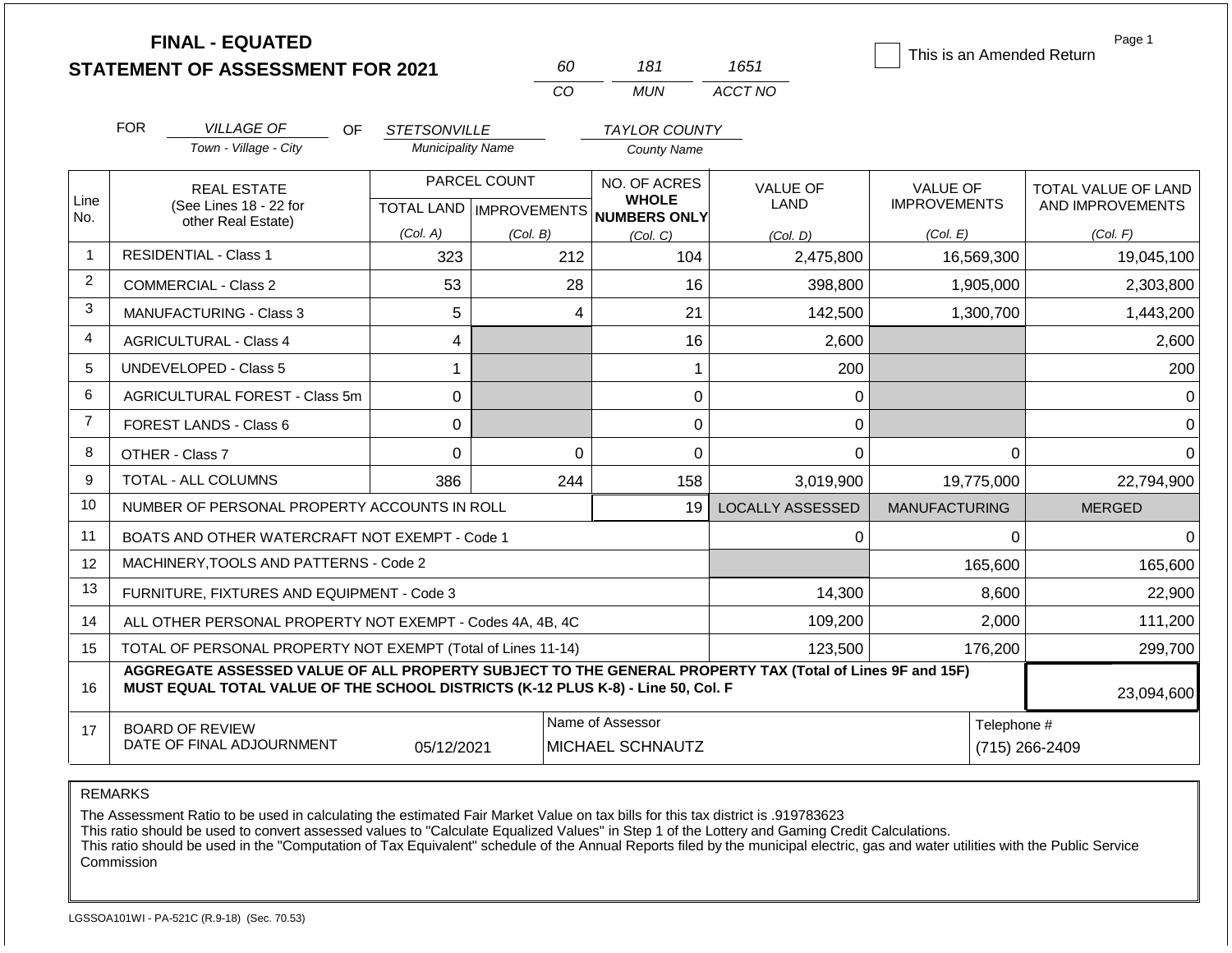2021 60 181 1651

FOREST LANDS (Line 7) and FOREST CROPS (in this section) - are **NOT** the same *YEAR CO MUN ACCT NO*

|    | Private Forest Crop - Reg Class @ 10¢ per acre                                 |                                                                                  |              |                                                                  |                  | Private Forest Crop - Reg Class @ \$2.52 per acre                                         |  |                                               |                    |                    |  |
|----|--------------------------------------------------------------------------------|----------------------------------------------------------------------------------|--------------|------------------------------------------------------------------|------------------|-------------------------------------------------------------------------------------------|--|-----------------------------------------------|--------------------|--------------------|--|
| 18 | (a) PARCELS                                                                    | (b) ACRES                                                                        |              | (c) ASSESSED VALUE                                               |                  | (d) PARCELS                                                                               |  | (e) ACRES                                     |                    | (f) ASSESSED VALUE |  |
|    |                                                                                |                                                                                  |              | Private Forest Crop - Special Class @ 20¢ per acre               |                  | Entered Before 2005 Managed Forest - Ferrous Mining CLOSED @ \$7.87 per acre              |  |                                               |                    |                    |  |
| 19 | (a) PARCELS                                                                    | (b) ACRES                                                                        |              | (c) ASSESSED VALUE                                               |                  | (d) PARCELS                                                                               |  | (e) ACRES                                     |                    | (f) ASSESSED VALUE |  |
|    |                                                                                |                                                                                  |              |                                                                  |                  |                                                                                           |  |                                               |                    |                    |  |
|    |                                                                                |                                                                                  |              | Entered Before 2005 Managed Forest - OPEN @ 74 ¢ per acre        |                  |                                                                                           |  | Entered Before 2005 Managed Forest - CLOSED @ |                    | $$1.75$ per acre   |  |
| 20 | (a) PARCELS                                                                    | (b) ACRES                                                                        |              | (c) ASSESSED VALUE                                               |                  | (d) PARCELS                                                                               |  | (e) ACRES                                     |                    | (f) ASSESSED VALUE |  |
|    |                                                                                |                                                                                  |              |                                                                  |                  |                                                                                           |  |                                               |                    |                    |  |
|    | (a) PARCELS                                                                    | Entered After 2004 Managed Forest - OPEN @ \$2.04 per acre<br>(c) ASSESSED VALUE |              |                                                                  |                  | Entered After 2004 Managed Forest - CLOSED @ \$10.20 per acre<br>(d) PARCELS<br>(e) ACRES |  |                                               | (f) ASSESSED VALUE |                    |  |
| 21 |                                                                                | (b) ACRES                                                                        |              |                                                                  |                  |                                                                                           |  |                                               |                    |                    |  |
|    |                                                                                |                                                                                  |              |                                                                  |                  |                                                                                           |  |                                               |                    |                    |  |
| 22 | (a) County Forest Cropland Acres                                               |                                                                                  |              | (b) Federal Acres                                                |                  | (c) State Acres                                                                           |  | (d) County (NOT FOREST CROP) Acres            |                    | (e) Other Acres    |  |
|    |                                                                                |                                                                                  |              |                                                                  |                  |                                                                                           |  |                                               |                    | 64.81              |  |
|    |                                                                                |                                                                                  |              | Assessed Value of Omitted Property From Prior Years (Sec. 70.44) |                  | Assessed Value of Sec. 70.43 Corrections of Errors by Assessors                           |  |                                               |                    |                    |  |
| 23 |                                                                                | (a) REAL ESTATE                                                                  |              | (b) PERSONAL                                                     |                  | (c1) REAL ESTATE                                                                          |  |                                               | (c2) PERSONAL      |                    |  |
|    |                                                                                |                                                                                  |              |                                                                  |                  |                                                                                           |  |                                               |                    |                    |  |
|    | Manufacturing Equated Value of Omitted Property From Prior Years (Sec. 70.995) |                                                                                  |              |                                                                  |                  | Mfg. Equated Value of Sec.70.43 Corrections of Errors by Assessors                        |  |                                               |                    |                    |  |
|    | (d) REAL ESTATE                                                                |                                                                                  | (e) PERSONAL |                                                                  | (f1) REAL ESTATE |                                                                                           |  | (f2) PERSONAL                                 |                    |                    |  |
|    |                                                                                |                                                                                  |              |                                                                  |                  |                                                                                           |  |                                               |                    |                    |  |

# **SPECIAL DISTRICTS**

| Line<br>No. | Enter 6-digit<br>Special District | <b>Account</b><br><b>Number</b> | <b>Special District Name</b> | <b>Locally Assessed Value</b><br>of Real Estate and | Mfg Value of Real Estate<br>and Personal Property | <b>Merged Value of</b><br><b>Real Estate and</b> |
|-------------|-----------------------------------|---------------------------------|------------------------------|-----------------------------------------------------|---------------------------------------------------|--------------------------------------------------|
|             | Code (Col. A)                     | (Col. B)                        | (Col. C)                     | Personal Property (Col. D)                          | (Col. E)                                          | Personal Property (Col. F)                       |
| 24          |                                   |                                 |                              |                                                     |                                                   |                                                  |
| 25          |                                   |                                 |                              |                                                     |                                                   |                                                  |
| 26          |                                   |                                 |                              |                                                     |                                                   |                                                  |
| 27          |                                   |                                 |                              |                                                     |                                                   |                                                  |
| 28          |                                   |                                 |                              |                                                     |                                                   |                                                  |
| 29          |                                   |                                 |                              |                                                     |                                                   |                                                  |
| 30          |                                   |                                 |                              |                                                     |                                                   |                                                  |
| 31          |                                   |                                 |                              |                                                     |                                                   |                                                  |
| 32          |                                   |                                 |                              |                                                     |                                                   |                                                  |
| 33          |                                   |                                 |                              |                                                     |                                                   |                                                  |
| 34          |                                   |                                 |                              |                                                     |                                                   |                                                  |
| 35          |                                   |                                 |                              |                                                     |                                                   |                                                  |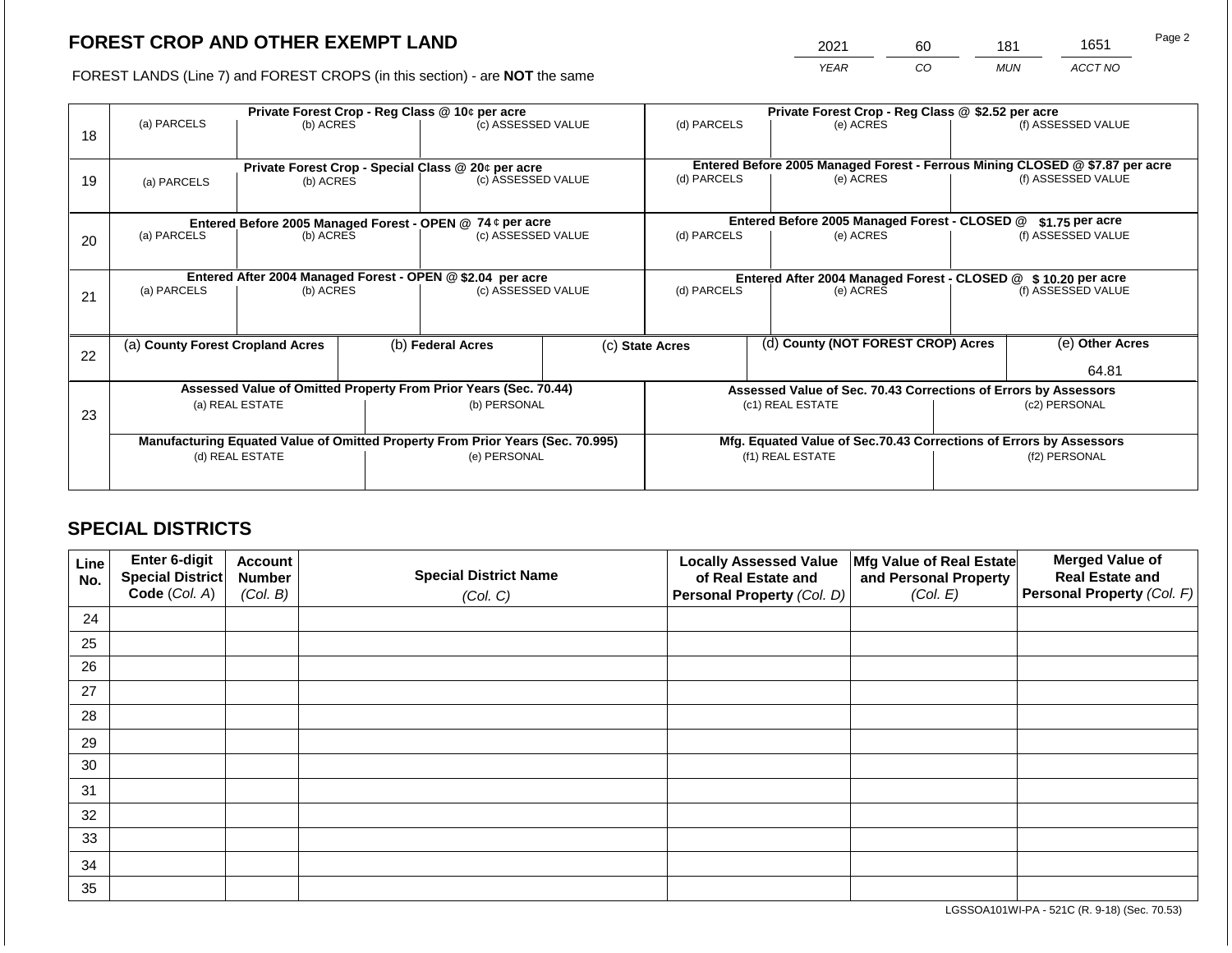#### *YEAR*  2021  $\overline{co}$ 60 *MUN*  181 *ACCT NO*  1651 **Line No. Enter 6-digit School District Code** *(Col. A)* **Account Number** *(Col. B)* **School District Name** *(Col. C)* **Locally Assessed Value of Real Estate and Personal Property** *(Col. D)* **Mfg Value of Real Estate and Personal Property** *(Col. E)* **Merged Value of Real Estate and Personal Property** *(Col. F)* **A. SCHOOL DISTRICTS (K-8 and K-12)** 36 37 38 39 40 41 42 43 44 45 46 47 48 49 50 TOTAL ASSESSED VALUE OF SCHOOL DISTRICTS (K-8 and K-12) **B. UNION HIGH SCHOOL DISTRICTS** 51 52 53 54 55 **C. TECHNICAL COLLEGE DISTRICTS** 56 57 58 59 TOTAL ASSESSED VALUE OF TECHNICAL COLLEGES TOTAL ASSESSED VALUE OF UNION HIGH SCHOOLS 603409 0356 SCH D OF MEDFORD AREA 21,475,200 21,475,200 001500 | 0014 | NORTH CENTRAL TECHNICAL COLLEGE WAUS 21,475,200 1,619,400 23,094,600 1,619,400 23,094,600 1,619,400 23,094,600 21,475,200 1,619,400 23,094,600

 *I hereby certify, to the best of my knowledge and belief, this form is complete and correct.*

| Name                                           |                                     | Title | Submission date              |
|------------------------------------------------|-------------------------------------|-------|------------------------------|
| <b>CONNIE KRAEGENBRINK</b>                     |                                     |       | 2021<br>$\overline{ }$<br>05 |
| Phone                                          | Email address                       |       |                              |
| 715<br>1465<br>748<br>$\overline{\phantom{0}}$ | CONNIE.KRAEGENBRINK@CO.TAYLOR.WI.US |       |                              |

LGSSOA101WI -PA-521C (R. 9-18) (Sec. 70.53)

Page 3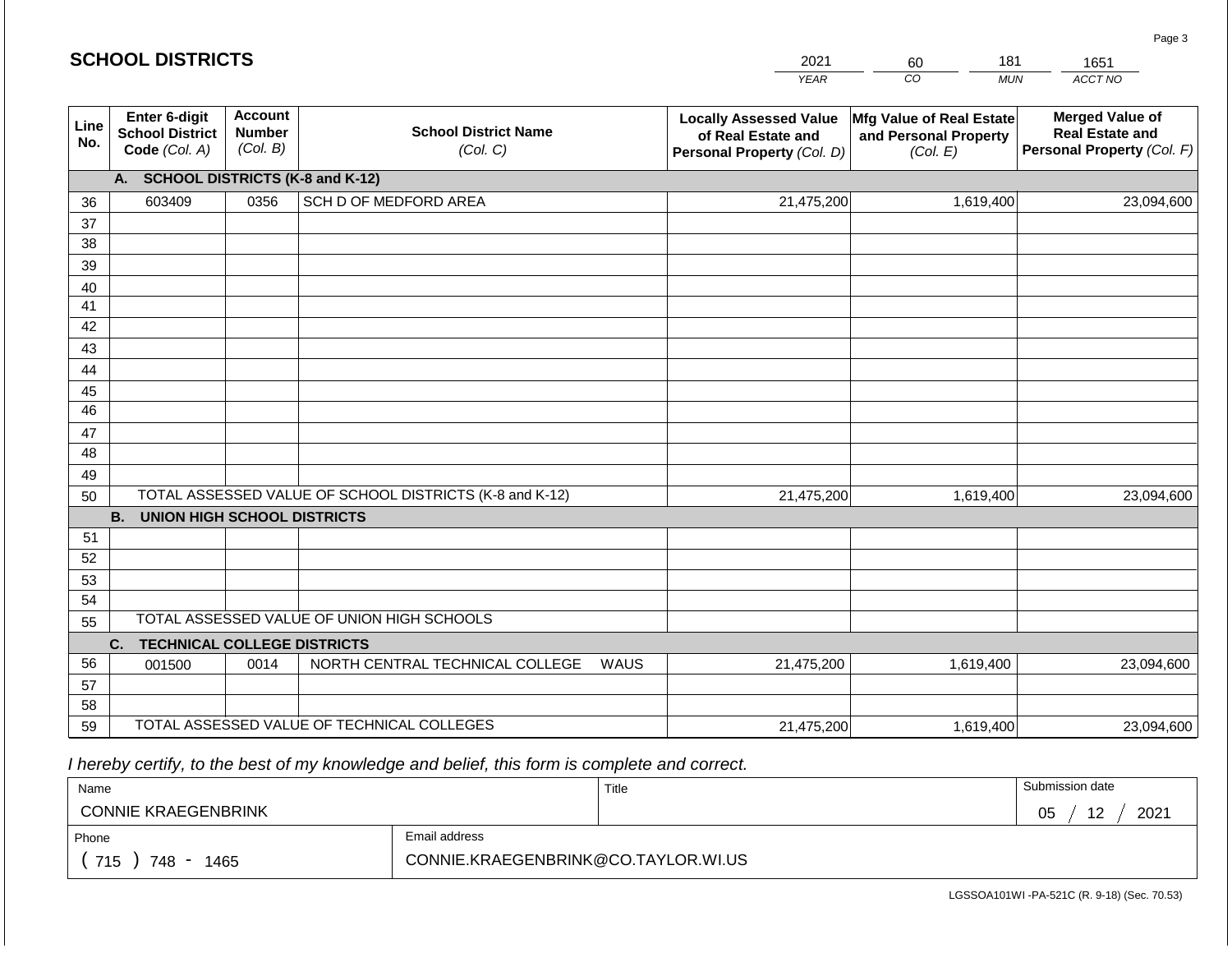- Each municipality's SOA is completed after the Board of Review and includes any changes made to the locally assessed values, under state law (sec. 70.53, Wis. Stats.)
- The Wisconsin Department of Revenue (DOR) merges the locally assessed values with the state assessed manufacturing values
- DOR provides the information regarding district names and codes. If a district is not listed, contact DOR.

Note: If you submit an amended SOA to DOR after your municipality's SOA is equated and posted to our website, we will process the SOA. However, DOR will not recalculate the *aggregate ratio or update the final SOA posted on our website. You should use the corrected values to calculate your tax rates.*

### **Page 1: Real Estate and Personal Property**

- Lines 1-9 assessed real estate values, parcel counts and acres by classification
- Lines 10-15 assessed personal property values and number of accounts by class
- Line 16 aggregate assessed value of all property subject to general property; use to calculate tax rates. Note: This line equals the total assessed value of K-8 and K-12 school districts (Line 50) and total assessed value of technical colleges (Line 59).
- Remarks assessment ratio used to calculate estimated fair market value on property tax bills

#### **Page 2: Forest Crop, Other Exempt Land and Special Districts**

- Lines 18-21 private forest crop and managed forest lands assessed values
- Line  $22 -$  tax exempt land acres
- Line 23 prior years assessed value of omitted property under sec. 70.44 and correction of errors under sec. 70.43 shown by locally assessed or manufacturing real estate and personal property. Note: If there is an amount on this line, report the corresponding tax in the Statement of Taxes, Sections J or K.
- Lines 24-35 special district assessed values. These values are used to calculate tax rates for the special districts.

#### **Page 3: School Districts**

- Lines 36-50 school districts (K-8 and K-12) assessed values. These values are used to calculate tax rates for school districts.
- Lines 51-55 union high school district assessed values. These values are used to calculate tax rates for union high school districts.
- Lines 56-59 technical college assessed values. These values are used to calculate tax rates for technical colleges.

If you have questions: Email: lgs@wisconsin.gov

 Phone: (608) 266-2569 or (608) 264-6892 Fax: (608) 264-6887

VILLAGE OF STETSONVILLE VILLAGE OF STETSONVILLE<br>P O BOX 219 STETSONVILLE, WI54480 STETSONJINNOSTH **JAN TISCHENDORF** JAN TISCHENDORF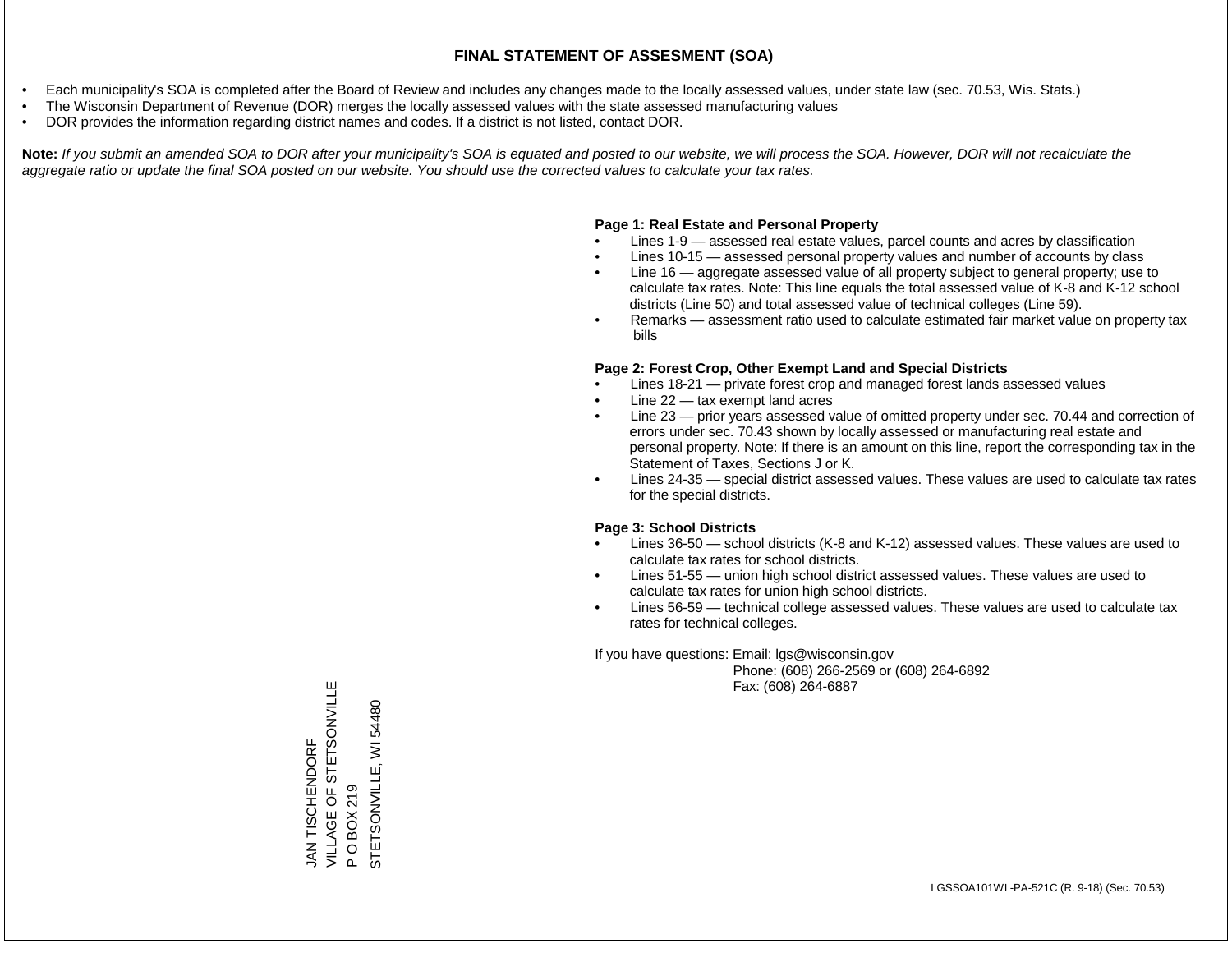|                |                                                                                                                                                                                              | <b>FINAL - EQUATED</b><br><b>STATEMENT OF ASSESSMENT FOR 2021</b> |                          | 60             | 251                                                      | 1652                    | This is an Amended Return | Page 1              |
|----------------|----------------------------------------------------------------------------------------------------------------------------------------------------------------------------------------------|-------------------------------------------------------------------|--------------------------|----------------|----------------------------------------------------------|-------------------------|---------------------------|---------------------|
|                |                                                                                                                                                                                              |                                                                   |                          | CO             | <b>MUN</b>                                               | ACCT NO                 |                           |                     |
|                | <b>FOR</b>                                                                                                                                                                                   | CITY OF<br>OF.                                                    | <b>MEDFORD</b>           |                | <b>TAYLOR COUNTY</b>                                     |                         |                           |                     |
|                |                                                                                                                                                                                              | Town - Village - City                                             | <b>Municipality Name</b> |                | County Name                                              |                         |                           |                     |
|                |                                                                                                                                                                                              | <b>REAL ESTATE</b>                                                |                          | PARCEL COUNT   | NO. OF ACRES                                             | <b>VALUE OF</b>         | VALUE OF                  | TOTAL VALUE OF LAND |
| Line<br>No.    |                                                                                                                                                                                              | (See Lines 18 - 22 for<br>other Real Estate)                      |                          |                | <b>WHOLE</b><br>TOTAL LAND   IMPROVEMENTS   NUMBERS ONLY | <b>LAND</b>             | <b>IMPROVEMENTS</b>       | AND IMPROVEMENTS    |
|                |                                                                                                                                                                                              |                                                                   | (Col. A)                 | (Col. B)       | (Col, C)                                                 | (Col. D)                | (Col. E)                  | (Col. F)            |
| $\mathbf{1}$   |                                                                                                                                                                                              | <b>RESIDENTIAL - Class 1</b>                                      | 1,566                    | 1,344          | 647                                                      | 37,170,500              | 152,224,900               | 189,395,400         |
| $\overline{2}$ |                                                                                                                                                                                              | <b>COMMERCIAL - Class 2</b>                                       | 418                      | 352            | 580                                                      | 20,929,100              | 98,244,100                | 119,173,200         |
| 3              |                                                                                                                                                                                              | MANUFACTURING - Class 3                                           | 29                       | 21             | 184                                                      | 3,164,600               | 31,388,700                | 34,553,300          |
| 4              |                                                                                                                                                                                              | <b>AGRICULTURAL - Class 4</b>                                     | 8                        |                | 164                                                      | 30,000                  |                           | 30,000              |
| 5              |                                                                                                                                                                                              | UNDEVELOPED - Class 5                                             | 46                       |                | 204                                                      | 159,600                 |                           | 159,600             |
| 6              |                                                                                                                                                                                              | <b>AGRICULTURAL FOREST - Class 5m</b>                             | $\overline{2}$           |                | 10                                                       | 8,700                   |                           | 8,700               |
| $\overline{7}$ |                                                                                                                                                                                              | FOREST LANDS - Class 6                                            | 26                       |                | 159                                                      | 301,100                 |                           | 301,100             |
| 8              |                                                                                                                                                                                              | OTHER - Class 7                                                   | $\Omega$                 |                | $\Omega$<br>$\Omega$                                     | $\Omega$                | $\Omega$                  | $\Omega$            |
| 9              |                                                                                                                                                                                              | <b>TOTAL - ALL COLUMNS</b>                                        | 2,095                    | 1,717          | 1,948                                                    | 61.763.600              | 281,857,700               | 343,621,300         |
| 10             |                                                                                                                                                                                              | NUMBER OF PERSONAL PROPERTY ACCOUNTS IN ROLL                      |                          |                | 304                                                      | <b>LOCALLY ASSESSED</b> | <b>MANUFACTURING</b>      | <b>MERGED</b>       |
| 11             |                                                                                                                                                                                              | BOATS AND OTHER WATERCRAFT NOT EXEMPT - Code 1                    |                          |                |                                                          | 0                       | 0                         | $\Omega$            |
| 12             |                                                                                                                                                                                              | MACHINERY, TOOLS AND PATTERNS - Code 2                            |                          |                |                                                          |                         | 6,591,800                 | 6,591,800           |
| 13             |                                                                                                                                                                                              | FURNITURE, FIXTURES AND EQUIPMENT - Code 3                        |                          |                |                                                          | 5,712,300               | 995,300                   | 6,707,600           |
| 14             |                                                                                                                                                                                              | ALL OTHER PERSONAL PROPERTY NOT EXEMPT - Codes 4A, 4B, 4C         |                          |                | 1,644,700                                                | 1,621,700               | 3,266,400                 |                     |
| 15             |                                                                                                                                                                                              | TOTAL OF PERSONAL PROPERTY NOT EXEMPT (Total of Lines 11-14)      |                          |                | 7,357,000                                                | 9,208,800               | 16,565,800                |                     |
| 16             | AGGREGATE ASSESSED VALUE OF ALL PROPERTY SUBJECT TO THE GENERAL PROPERTY TAX (Total of Lines 9F and 15F)<br>MUST EQUAL TOTAL VALUE OF THE SCHOOL DISTRICTS (K-12 PLUS K-8) - Line 50, Col. F | 360,187,100                                                       |                          |                |                                                          |                         |                           |                     |
| 17             |                                                                                                                                                                                              | <b>BOARD OF REVIEW</b><br>DATE OF FINAL ADJOURNMENT               | Telephone #              | (715) 820-0541 |                                                          |                         |                           |                     |

The Assessment Ratio to be used in calculating the estimated Fair Market Value on tax bills for this tax district is 1.053954616

This ratio should be used to convert assessed values to "Calculate Equalized Values" in Step 1 of the Lottery and Gaming Credit Calculations.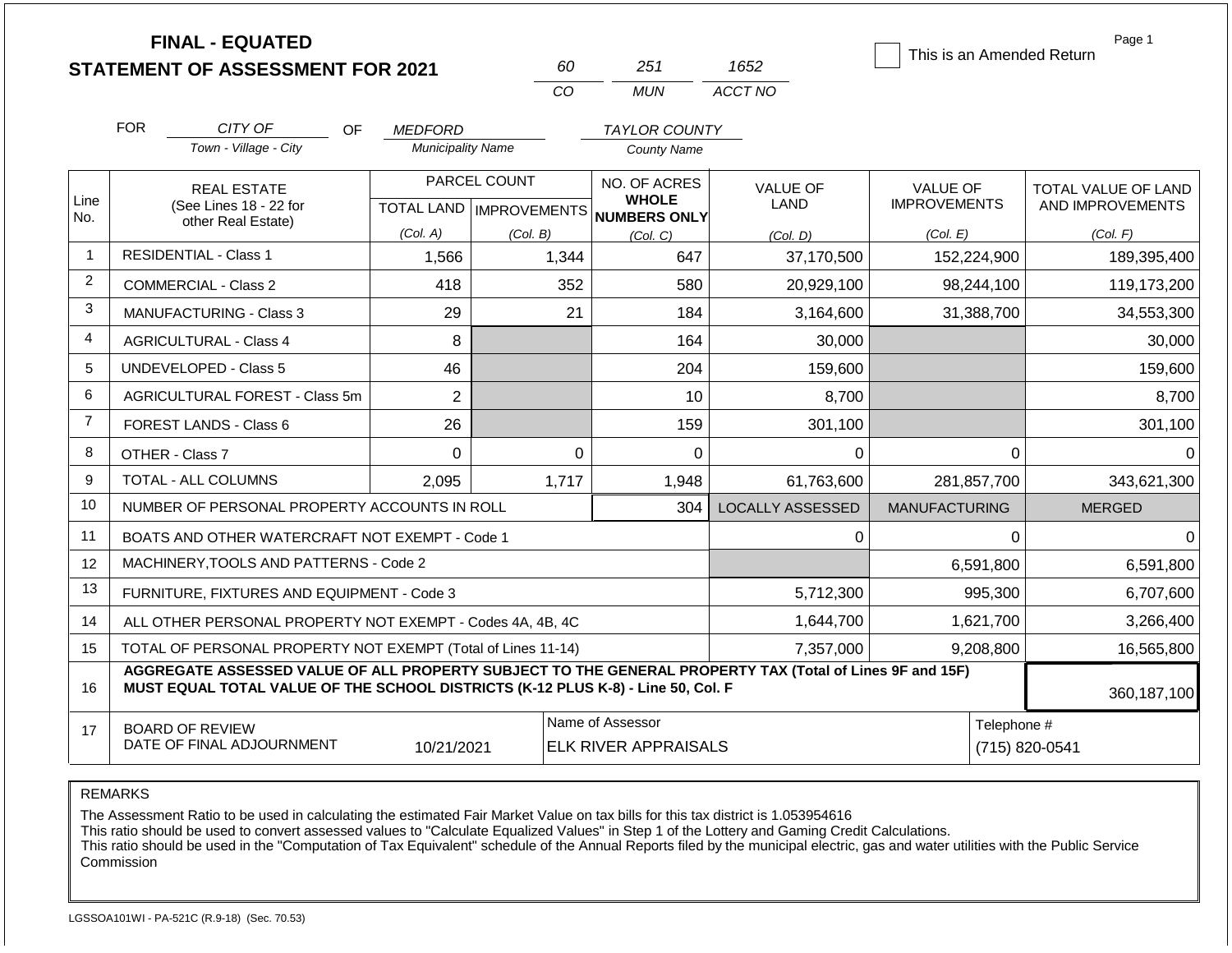2021 60 251 1652

FOREST LANDS (Line 7) and FOREST CROPS (in this section) - are **NOT** the same *YEAR CO MUN ACCT NO*

|    | Private Forest Crop - Reg Class @ 10¢ per acre                                 |                 |  |                                                                  |  | Private Forest Crop - Reg Class @ \$2.52 per acre                  |  |                                                                              |                 |                    |
|----|--------------------------------------------------------------------------------|-----------------|--|------------------------------------------------------------------|--|--------------------------------------------------------------------|--|------------------------------------------------------------------------------|-----------------|--------------------|
| 18 | (a) PARCELS                                                                    | (b) ACRES       |  | (c) ASSESSED VALUE                                               |  | (d) PARCELS                                                        |  | (e) ACRES                                                                    |                 | (f) ASSESSED VALUE |
|    |                                                                                |                 |  |                                                                  |  |                                                                    |  |                                                                              |                 |                    |
|    |                                                                                |                 |  | Private Forest Crop - Special Class @ 20¢ per acre               |  |                                                                    |  | Entered Before 2005 Managed Forest - Ferrous Mining CLOSED @ \$7.87 per acre |                 |                    |
| 19 | (a) PARCELS                                                                    | (b) ACRES       |  | (c) ASSESSED VALUE                                               |  | (d) PARCELS                                                        |  | (e) ACRES                                                                    |                 | (f) ASSESSED VALUE |
|    |                                                                                |                 |  |                                                                  |  |                                                                    |  |                                                                              |                 |                    |
|    |                                                                                |                 |  | Entered Before 2005 Managed Forest - OPEN @ 74 ¢ per acre        |  |                                                                    |  | Entered Before 2005 Managed Forest - CLOSED @                                |                 | $$1.75$ per acre   |
| 20 | (a) PARCELS                                                                    | (b) ACRES       |  | (c) ASSESSED VALUE                                               |  | (d) PARCELS                                                        |  | (e) ACRES                                                                    |                 | (f) ASSESSED VALUE |
|    |                                                                                |                 |  |                                                                  |  |                                                                    |  |                                                                              |                 |                    |
|    |                                                                                |                 |  | Entered After 2004 Managed Forest - OPEN @ \$2.04 per acre       |  | Entered After 2004 Managed Forest - CLOSED @ \$10.20 per acre      |  |                                                                              |                 |                    |
| 21 | (a) PARCELS                                                                    | (b) ACRES       |  | (c) ASSESSED VALUE                                               |  | (d) PARCELS                                                        |  | (e) ACRES                                                                    |                 | (f) ASSESSED VALUE |
|    |                                                                                |                 |  |                                                                  |  |                                                                    |  |                                                                              |                 |                    |
|    | 3                                                                              | 53.85           |  | 872,200                                                          |  |                                                                    |  |                                                                              |                 |                    |
| 22 | (a) County Forest Cropland Acres                                               |                 |  | (b) Federal Acres                                                |  | (c) State Acres                                                    |  | (d) County (NOT FOREST CROP) Acres                                           | (e) Other Acres |                    |
|    |                                                                                |                 |  | 2.65                                                             |  | 32.04                                                              |  | 110.16                                                                       |                 | 472.42             |
|    |                                                                                |                 |  | Assessed Value of Omitted Property From Prior Years (Sec. 70.44) |  | Assessed Value of Sec. 70.43 Corrections of Errors by Assessors    |  |                                                                              |                 |                    |
|    |                                                                                | (a) REAL ESTATE |  | (b) PERSONAL                                                     |  | (c1) REAL ESTATE                                                   |  |                                                                              | (c2) PERSONAL   |                    |
| 23 |                                                                                |                 |  | 159,602                                                          |  |                                                                    |  |                                                                              |                 |                    |
|    | Manufacturing Equated Value of Omitted Property From Prior Years (Sec. 70.995) |                 |  |                                                                  |  | Mfg. Equated Value of Sec.70.43 Corrections of Errors by Assessors |  |                                                                              |                 |                    |
|    | (d) REAL ESTATE                                                                |                 |  | (e) PERSONAL                                                     |  | (f1) REAL ESTATE                                                   |  |                                                                              | (f2) PERSONAL   |                    |
|    |                                                                                |                 |  |                                                                  |  |                                                                    |  |                                                                              |                 |                    |
|    |                                                                                |                 |  |                                                                  |  |                                                                    |  |                                                                              |                 |                    |

# **SPECIAL DISTRICTS**

| Line<br>No. | Enter 6-digit<br>Special District | <b>Account</b><br><b>Number</b> | <b>Special District Name</b> | <b>Locally Assessed Value</b><br>of Real Estate and | Mfg Value of Real Estate<br>and Personal Property | <b>Merged Value of</b><br><b>Real Estate and</b> |
|-------------|-----------------------------------|---------------------------------|------------------------------|-----------------------------------------------------|---------------------------------------------------|--------------------------------------------------|
|             | Code (Col. A)                     | (Col. B)                        | (Col. C)                     | Personal Property (Col. D)                          | (Col. E)                                          | Personal Property (Col. F)                       |
| 24          |                                   |                                 |                              |                                                     |                                                   |                                                  |
| 25          |                                   |                                 |                              |                                                     |                                                   |                                                  |
| 26          |                                   |                                 |                              |                                                     |                                                   |                                                  |
| 27          |                                   |                                 |                              |                                                     |                                                   |                                                  |
| 28          |                                   |                                 |                              |                                                     |                                                   |                                                  |
| 29          |                                   |                                 |                              |                                                     |                                                   |                                                  |
| 30          |                                   |                                 |                              |                                                     |                                                   |                                                  |
| 31          |                                   |                                 |                              |                                                     |                                                   |                                                  |
| 32          |                                   |                                 |                              |                                                     |                                                   |                                                  |
| 33          |                                   |                                 |                              |                                                     |                                                   |                                                  |
| 34          |                                   |                                 |                              |                                                     |                                                   |                                                  |
| 35          |                                   |                                 |                              |                                                     |                                                   |                                                  |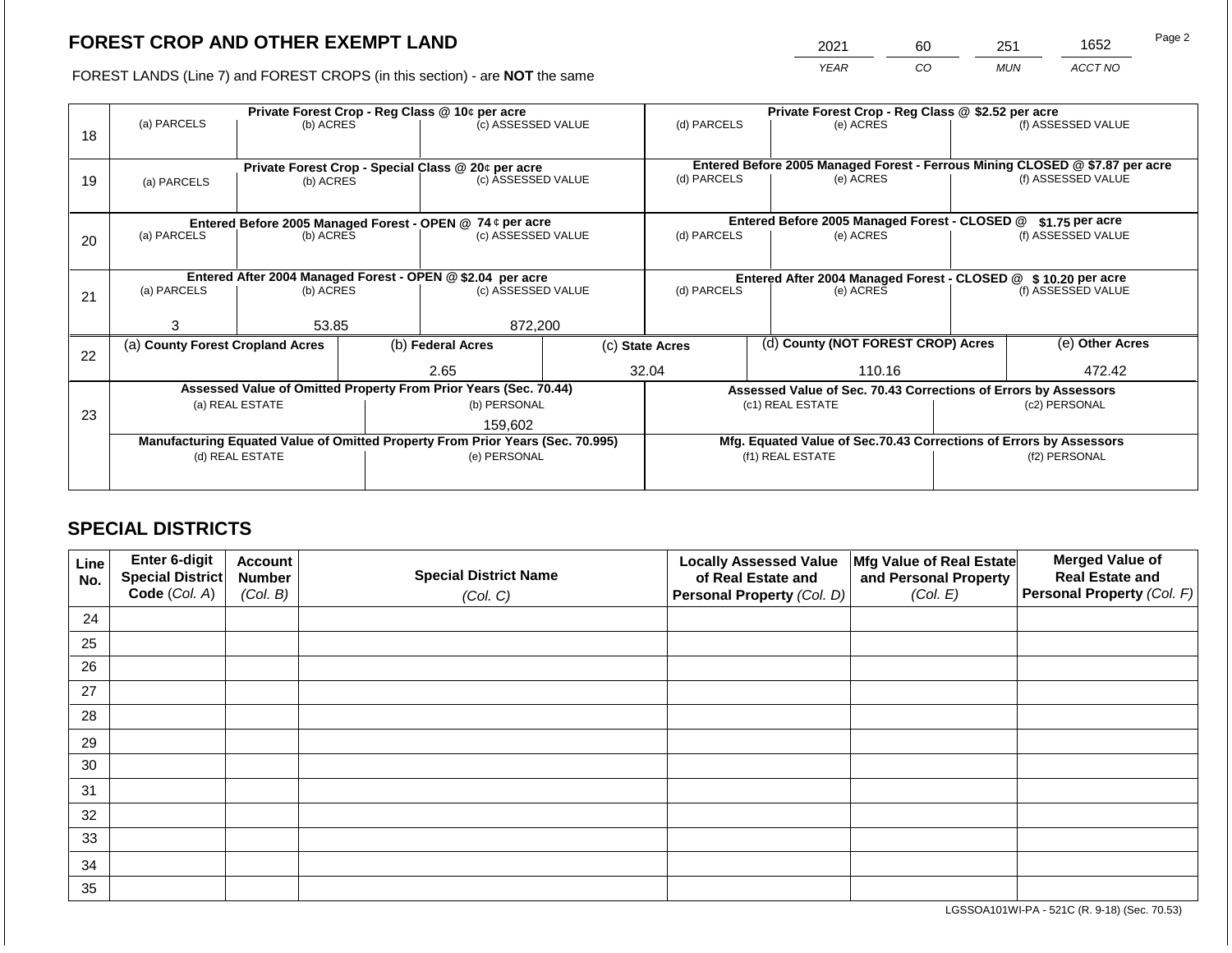#### *YEAR CO MUN ACCT NO*  1652 **Line No. Enter 6-digit School District Code** *(Col. A)* **Account Number** *(Col. B)* **School District Name** *(Col. C)* **Locally Assessed Value of Real Estate and Personal Property** *(Col. D)* **Mfg Value of Real Estate and Personal Property** *(Col. E)* **Merged Value of Real Estate and Personal Property** *(Col. F)* **A. SCHOOL DISTRICTS (K-8 and K-12)** 36 37 38 39 40 41 42 43 44 45 46 47 48 49 50 TOTAL ASSESSED VALUE OF SCHOOL DISTRICTS (K-8 and K-12) **B. UNION HIGH SCHOOL DISTRICTS** 51 52 53 54 55 **C. TECHNICAL COLLEGE DISTRICTS** 56 57 58 59 TOTAL ASSESSED VALUE OF TECHNICAL COLLEGES TOTAL ASSESSED VALUE OF UNION HIGH SCHOOLS 603409 0356 SCH D OF MEDFORD AREA 316,425,000 316,425,000 001500 | 0014 | NORTH CENTRAL TECHNICAL COLLEGE WAUS 316,425,000 43,762,100 360,187,100 43,762,100 360,187,100 43,762,100 360,187,100 316,425,000 43,762,100 43,762,100

 *I hereby certify, to the best of my knowledge and belief, this form is complete and correct.*

| Name                      |                              | Title | Submission date         |
|---------------------------|------------------------------|-------|-------------------------|
| <b>HEATHER DUMS</b>       |                              |       | 2021<br>25<br>1 N<br>ັບ |
| Phone                     | Email address                |       |                         |
| 715<br>748<br>1465<br>- - | HEATHER.DUMS@CO.TAYLOR.WI.US |       |                         |

LGSSOA101WI -PA-521C (R. 9-18) (Sec. 70.53)

Page 3

| .1004<br>_____ |    |                  | ____ |
|----------------|----|------------------|------|
| 7 L A LJ       | `` | 111 <sub>h</sub> |      |

**SCHOOL DISTRICTS**